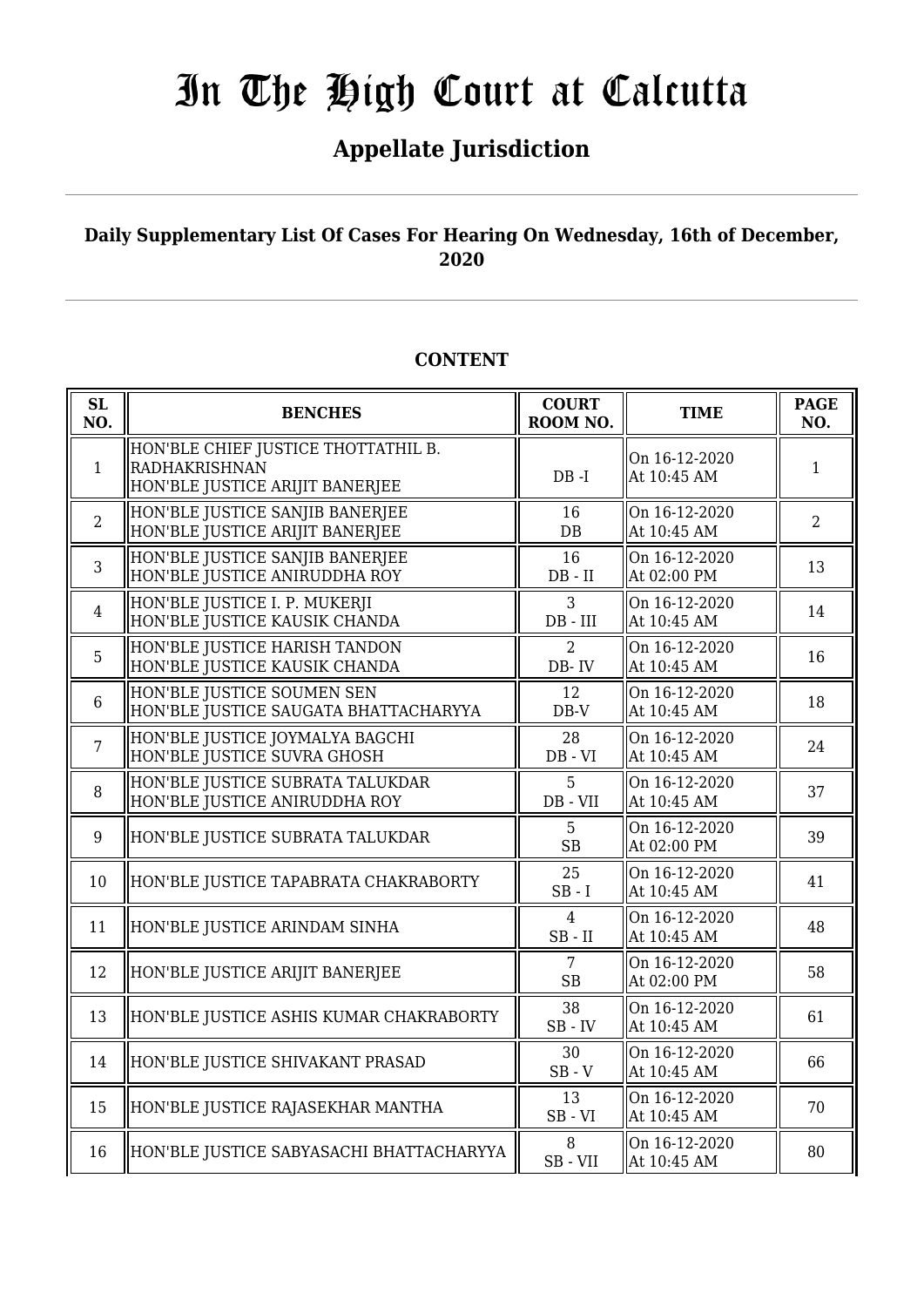| SL <sub>NO</sub> . | <b>BENCHES</b>                         | <b>COURT</b><br>ROOM NO.    | <b>TIME</b>                               | <b>PAGE</b><br>NO. |
|--------------------|----------------------------------------|-----------------------------|-------------------------------------------|--------------------|
| 17                 | HON'BLE JUSTICE SHEKHAR B. SARAF       | 26<br>$SB$ - $IX$           | On 16-12-2020<br>At 10:45 AM              | 94                 |
| 18                 | HON'BLE JUSTICE RAJARSHI BHARADWAJ     | 15<br>$SB - X$              | On 16-12-2020<br>At 10:45 AM              | 97                 |
| 19                 | HON'BLE JUSTICE SHAMPA SARKAR          | 19<br>$SB - XI$             | On 16-12-2020<br>At 10:45 AM              | 120                |
| 20                 | HON'BLE JUSTICE RAVI KRISHAN KAPUR     | 10<br>$SB - XI$             | $\overline{On}$ 16-12-2020<br>At 10:45 AM | 123                |
| 21                 | HON'BLE JUSTICE ARINDAM MUKHERJEE      | 23<br>SB - XIII             | On 16-12-2020<br>At 10:45 AM              | 125                |
| 22                 | HON'BLE JUSTICE BISWAJIT BASU          | 18<br>SB-XIV                | On 16-12-2020<br>At 10:45 AM              | 129                |
| 23                 | HON'BLE JUSTICE AMRITA SINHA           | 24<br>$SB$ - $XV$           | On 16-12-2020<br>At 10:45 AM              | 131                |
| 24                 | HON'BLE JUSTICE ABHIJIT GANGOPADHYAY   | 22<br>SB-XVI                | On 16-12-2020<br>At 10:45 AM              | 136                |
| 25                 | HON'BLE JUSTICE JAY SENGUPTA           | 32<br>SB - XVII             | On 16-12-2020<br>At 10:45 AM              | 139                |
| 26                 | HON'BLE JUSTICE SUBHASIS DASGUPTA      | 9<br><b>SB</b>              | On 16-12-2020<br>At 10:45 AM              | 144                |
| 27                 | HON'BLE JUSTICE MD. NIZAMUDDIN         | $\overline{2}$<br><b>SB</b> | On 16-12-2020<br>At 10:45 AM              | 147                |
| 28                 | HON'BLE JUSTICE TIRTHANKAR GHOSH       | 42<br>$SB - XIX$            | On 16-12-2020<br>At 10:45 AM              | 157                |
| 29                 | HON'BLE JUSTICE HIRANMAY BHATTACHARYYA | 11                          | On 16-12-2020<br>At 10:45 AM              | 162                |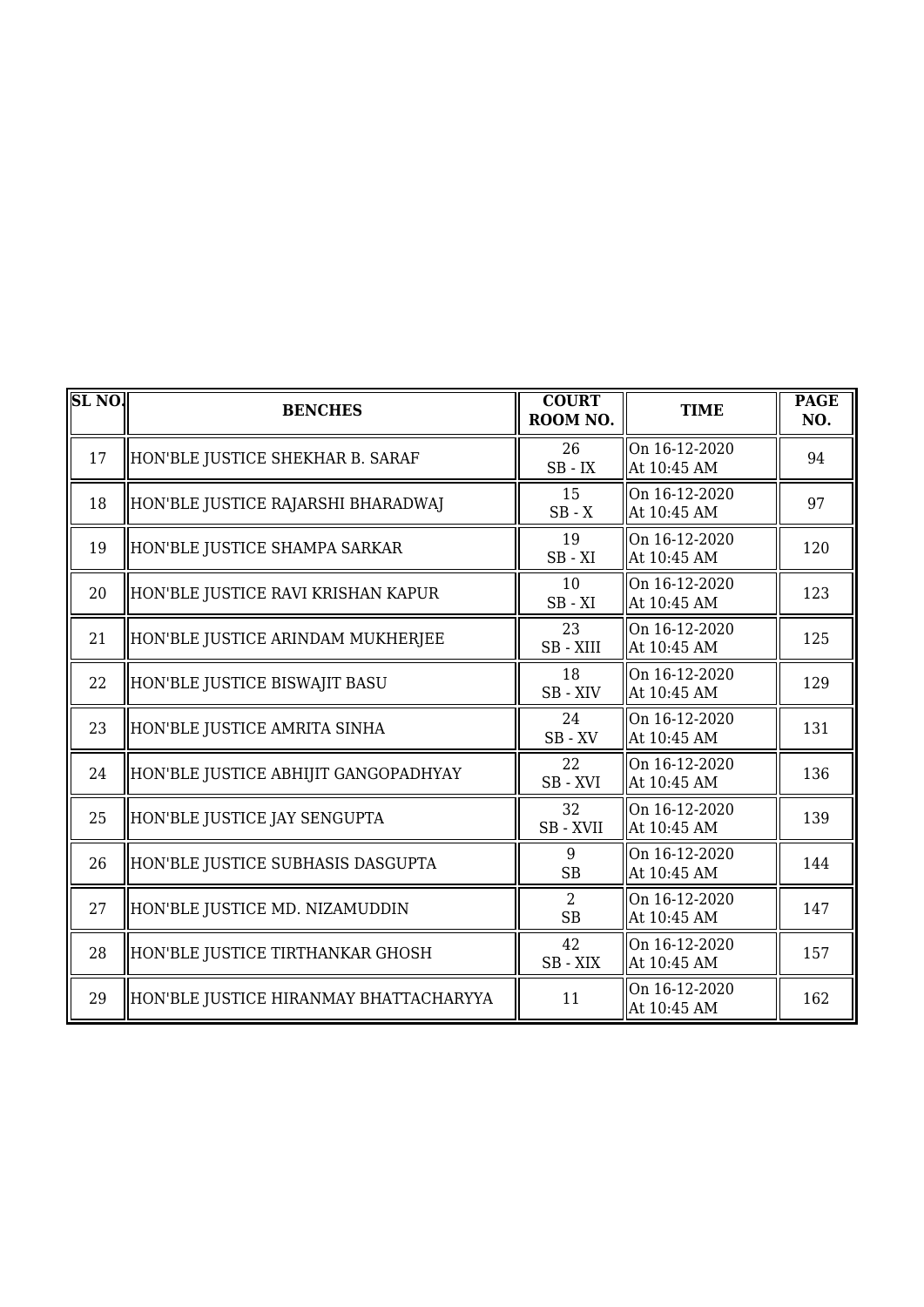

### **Appellate Side**

**DAILY CAUSELIST For Wednesday The 16th December 2020**

### **COURT NO. 1**

### **DIVISION BENCH (1 )**

### **AT 10:45 AM**

**HON'BLE CHIEF JUSTICE THOTTATHIL B. RADHAKRISHNAN HON'BLE JUSTICE ARIJIT BANERJEE ( VIA VIDEO CONFERENCE )**

**ON AND FROM MONDAY, THE 7TH DECEMBER, 2020 ISSUED ON 1ST DECEMBER, 2020 IS MODIFIED TO THE FOLLOWING EXTENT. APPEALS FROM ORDERS RELATING TO RESIDUARY UNDER GROUP IX INCLUDING APPLICATIONS CONNECTED THERETO; PUBLIC INTEREST LITIGATION; CRIMINAL CONTEMPT MATTERS; APPEALS UNDER SECTION 19(1)(a) OF THE CONTEMPT OF COURT'S ACT; APPLICATIONS UNDER SECTION 27 OF THE ELECTRICITY REGULATORY COMMISSION ACT,1998; INCLUDING APPLICATIONS CONNECTED THERETO;**

### **HABEAS CORPUS;**

**ANY OTHER MATTER, IRRESPECTIVE OF CLASSIFICATION, AS DIRECTED BY THE HON'BLE CHIEF JUSTICE.**

**AND**

**THE HON'BLE THE CHIEF JUSTICE AND THE HON'BLE JUSTICE ARIJIT BANERJEE WILL TAKE PUBLIC INTEREST LITIGATIONS IN THE FIRST HALF ON AND FROM DECEMBER 9,2020 UNTILL FURTHER ORDERS.**

**AND**

**AS LONG AS THE DIVISION BENCH OF THE HON'BLE THE CHIEF JUSTICE AND THE HON'BLE JUSTICE ARIJIT BANERJEE DOES NOT SIT HON'BLE JUSTICE SANJIB BANERJEE AND HON'BLE JUSTICE ARIJIT BANERJEE WILL SIT TOGETHER AND TAKE THE LIST AND DETERMINATION OF THE HON'BLE THE CHIEF JUSTICE AND THE HON'BLE JUSTICE ARIJIT BANERJEE IN ADDITION TO THE LIST AND DETERMINATION OF HON'BLE JUSTICE SANJIB BANERJEE AND HON'BLE JUSTICE ANIRUDDHA ROY NOTE: MATTERS WILL BE TAKEN UP THROUGH PHYSICAL HEARING ONLY WHEN BOTH THE PARTIES ARE AGREED. NO MENTIONING IN COURT**

### **NOT SITTING**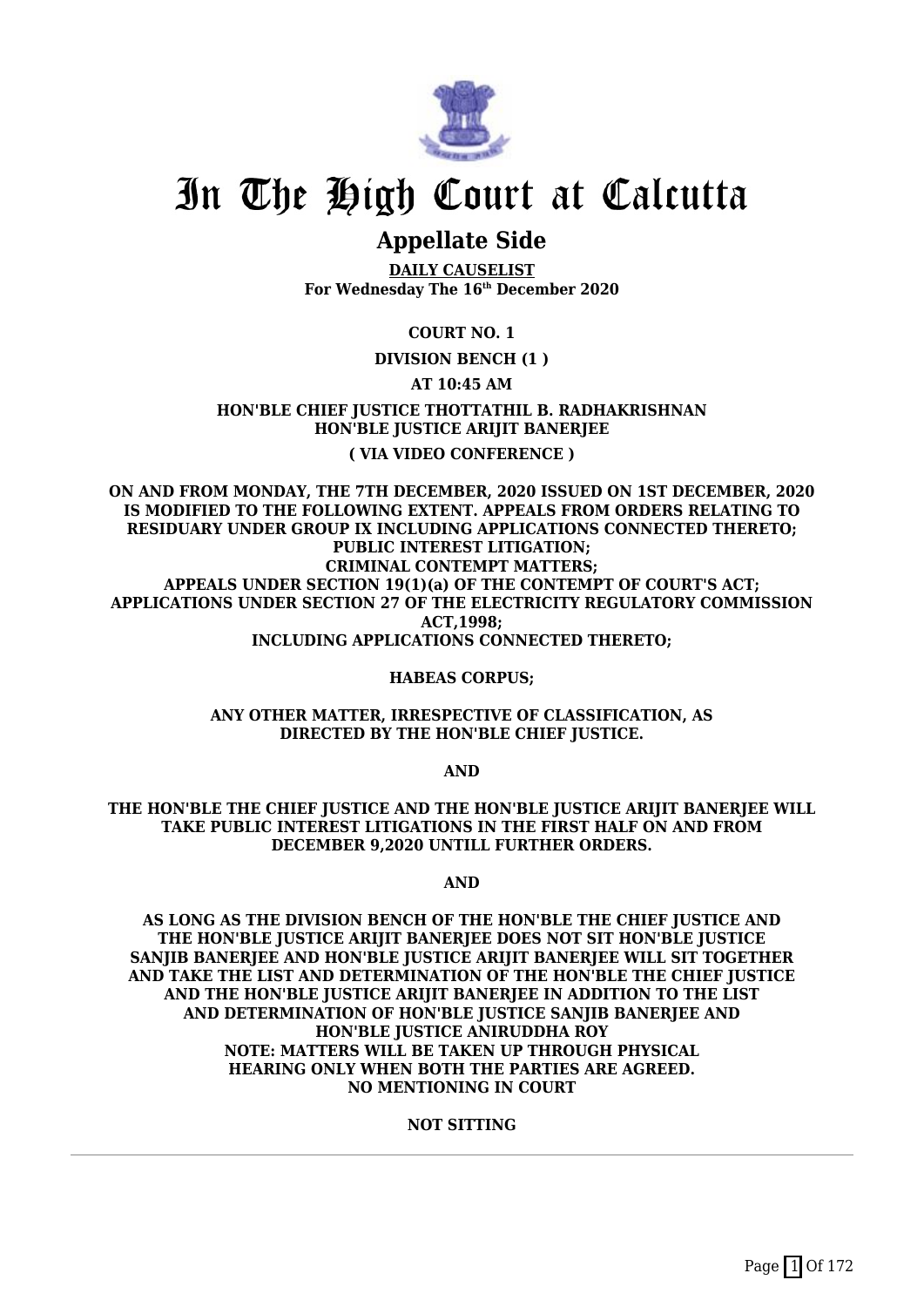

### **Appellate Side**

**DAILY CAUSELIST For Wednesday The 16th December 2020**

> **COURT NO. 16 DIVISION BENCH (DB-II)**

**AT 10:45 AM**

**HON'BLE JUSTICE SANJIB BANERJEE HON'BLE JUSTICE ARIJIT BANERJEE**

**(VIA VIDEO CONFERENCE)**

**(AS LONG AS THE DIVISION BENCH OF THE HON'BLE THE CHIEF JUSTICE AND HON'BLE JUSTICE ARIJIT BANERJEE DOES NOT SIT)**

**ON AND FROM MONDAY, THE 7TH DECEMBER, 2020 – AFTER COMPLETION OF COMMERCIAL APPELLATE DIVISION BENCH – WILL TAKE UP APPEALS UNDER ARBITRATION ACT, 1940 AND ARBITRATION & CONCILIATION ACT, 1996 INCLUDING APPLICATIONS CONNECTED THERETO;**

**FIRST APPEALS RELATING TO EJECTMENT SUITS AND DECREES AND APPLICATIONS CONNECTED THERETO.**

**APPEALS FROM ORDERS RELATING TO MUNICIPALITIES, CO-OPERATIVES & PANCHAYATS UNDER GROUP-V INCLUDING APPLICATIONS CONNECTED THERETO;**

**APPEALS FROM ORDERS RELATING TO MUNICIPALITIES, CO-OPERATIVES & PANCHAYATS UNDER GROUP-V INCLUDING APPLICATIONS CONNECTED THERETO;**

**MATTERS RELATING TO TRIBUNALS UNDER ARTICLE 323A & 323B (OTHER THAN TAX TRIBUNAL) INCLUDING APPLICATION CONNECTED THERETO;**

**LAWAZIMA;**

**HEARING OF WRIT APPEALS IRRESPECTIVE OF CLASSIFICATION INCLUDING APPLICATIONS CONNECTED THERETO.**

**AS LONG AS THE DIVISION BENCH OF THE HON'BLE THE CHIEF JUSTICE AND HON'BLE JUSTICE ARIJIT BANERJEE DOES NOT SIT – WILL SIT TOGETHER AND TAKE THE LIST AND DETERMINATION OF HON'BLE THE CHIEF JUSTICE AND HON'BLE JUSTICE ARIJIT BANERJEE IN ADDITION TO THE LIST AND DETERMINATION OF HON''BLE JUSTICE SANJIB BANERJEE AND HON'BLE JUSTICE ANIRUDDHA ROY.**

**NOTE: MATTERS WILL BE TAKEN UP THROUGH PHYSICAL HEARING ONLY WHEN BOTH THE PARTIES ARE AGREED.**

#### **TO BE MENTIONED** 1 CRA/649/2019 (AT 2 P.M.) RAHUL MARJIT @ DEBKANTA VS STATE OF WEST BENGAL ANISUR RAHMAN IA NO: CRAN/1/2020(Old No:CRAN/392/2020), CRAN/2/2020(Old No:CRAN/2892/2020) **HABEAS CORPUS** 2 WPA/9391/2020 SUBHAS LAHA VS STATE OF WEST BENGAL AND ORS. MUJIBAR ALI NASKAR **WEST BENGAL STATE ADMINISTRATIVE TRIBUNAL** 3 WP.ST/131/2015 BIBEK RANJAN RAM VS STATE OF WEST BENGAL & ORS MANABENDRA THAKUR

IA NO: CAN/2/2020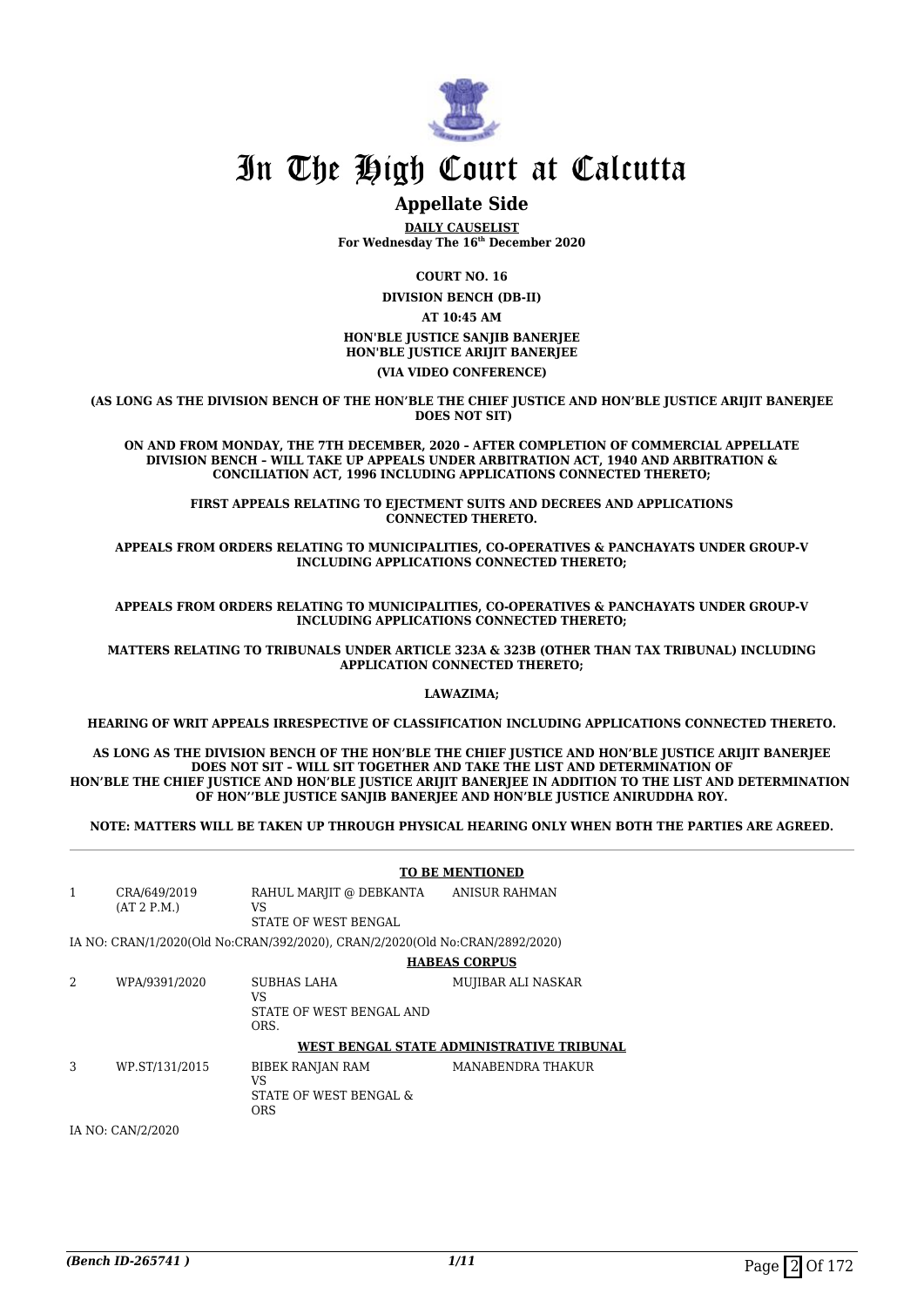| 4    | WP.ST/52/2016     | THE STATE OF WEST BENGAL<br>& ANR<br><b>VS</b>                                              | <b>MUN MUN TEWARY</b>                                                                                                       |
|------|-------------------|---------------------------------------------------------------------------------------------|-----------------------------------------------------------------------------------------------------------------------------|
|      | IA NO: CAN/3/2020 | <b>BASUDEV DAS &amp; ORS</b>                                                                |                                                                                                                             |
| wt5  | WP.ST/79/2018     | <b>ABDUL ALIM &amp; ORS</b>                                                                 | NEPESH MAJHI                                                                                                                |
|      |                   | VS<br>STATE OF WEST BENGAL &<br><b>ORS</b>                                                  |                                                                                                                             |
| 6    | WP.ST/145/2016    | SUJOY KUMAR PAL<br><b>VS</b>                                                                | DEBJANI GHOSAL                                                                                                              |
|      |                   | STATE OF WEST BENGAL $\&$<br><b>ORS</b>                                                     |                                                                                                                             |
| 7    | WP.ST/138/2017    | SMT. INDRANI SARKAR<br>VS                                                                   | ANUBHOV KANJILAL                                                                                                            |
|      |                   | THE PRINCIPAL SECRETARY,<br>DEPT. OF FINANCE GOVT OF<br>W.B. & ORS                          |                                                                                                                             |
|      | No:CAN/5362/2020) |                                                                                             | IA NO: CAN/2/2019(Old No:CAN/5087/2019), CAN/3/2020(Old No:CAN/1208/2020), CAN/4/2020(Old No:CAN/3380/2020), CAN/5/2020(Old |
| 8    | WP.ST/70/2018     | RANA PRATAP SINGH<br><b>VS</b>                                                              | <b>SUMOULI SARKAR</b>                                                                                                       |
|      |                   | STATE OF WEST BENGAL &<br><b>ORS</b>                                                        |                                                                                                                             |
| 9    | WP.ST/128/2018    | DR. DEB NARAYAN SAMANTA<br><b>VS</b>                                                        | MASTAFIZUR RAHAMAN                                                                                                          |
|      |                   | STATE OF WEST BENGAL $\&$<br><b>ORS</b>                                                     |                                                                                                                             |
| 10   | WP.ST/9/2019      | ASIT BARAN SAHA<br>VS<br>STATE OF WEST BENGAL &                                             | NIRBANESH CHATTERJEE                                                                                                        |
|      |                   | <b>ORS</b>                                                                                  |                                                                                                                             |
| wt11 | WP.ST/64/2018     | <b>GOURI SEN MALLICK</b><br>VS<br>STATE OF WEST BENGAL $\&$                                 | ARUNESH PATHAK                                                                                                              |
| 12   | WP.ST/29/2019     | ORS.<br>STATE OF WEST BENGAL &                                                              | SIDDHARTHA GHOSH                                                                                                            |
|      |                   | <b>ORS</b><br><b>VS</b><br><b>SUJIT PAL</b>                                                 |                                                                                                                             |
| 13   | WP.ST/31/2019     | DR. PRANAB KUMAR<br><b>CHOUDHURI</b>                                                        | SYED NAZMUL HOSSAIN                                                                                                         |
|      |                   | <b>VS</b><br>STATE OF WEST BENGAL &<br><b>ORS</b>                                           |                                                                                                                             |
| 14   | WP.ST/63/2019     | <b>GOUR SARKAR</b><br>VS                                                                    | AMBU BINDU CHAKRABORTY                                                                                                      |
|      |                   | STATE OF WEST BENGAL &<br><b>ORS</b>                                                        |                                                                                                                             |
| 15   | WP.ST/136/2019    | KALIDAS KUSHARI<br><b>VS</b>                                                                | PRADIP PAUL                                                                                                                 |
|      |                   | STATE OF WEST BENGAL &<br><b>ORS</b>                                                        |                                                                                                                             |
| 16   | WP.ST/144/2019    | JNAN PROKASH BISWAS &<br><b>ORS</b><br><b>VS</b><br>STATE OF WEST BENGAL $\&$<br><b>ORS</b> | MONIRUZZAMAN                                                                                                                |
| 17   | WP.ST/151/2019    | GOPAL CHANDRA BHAR                                                                          | RAMIJ MUNSI                                                                                                                 |
|      |                   | VS<br>STATE OF WEST BENGAL &<br><b>ORS</b>                                                  |                                                                                                                             |
| 18   | WP.ST/166/2019    | SHIKHA BOSE<br><b>VS</b><br>STATE OF WEST BENGAL $\&$                                       | ANJAN BHATTACHARYA                                                                                                          |
|      |                   | <b>ORS</b>                                                                                  |                                                                                                                             |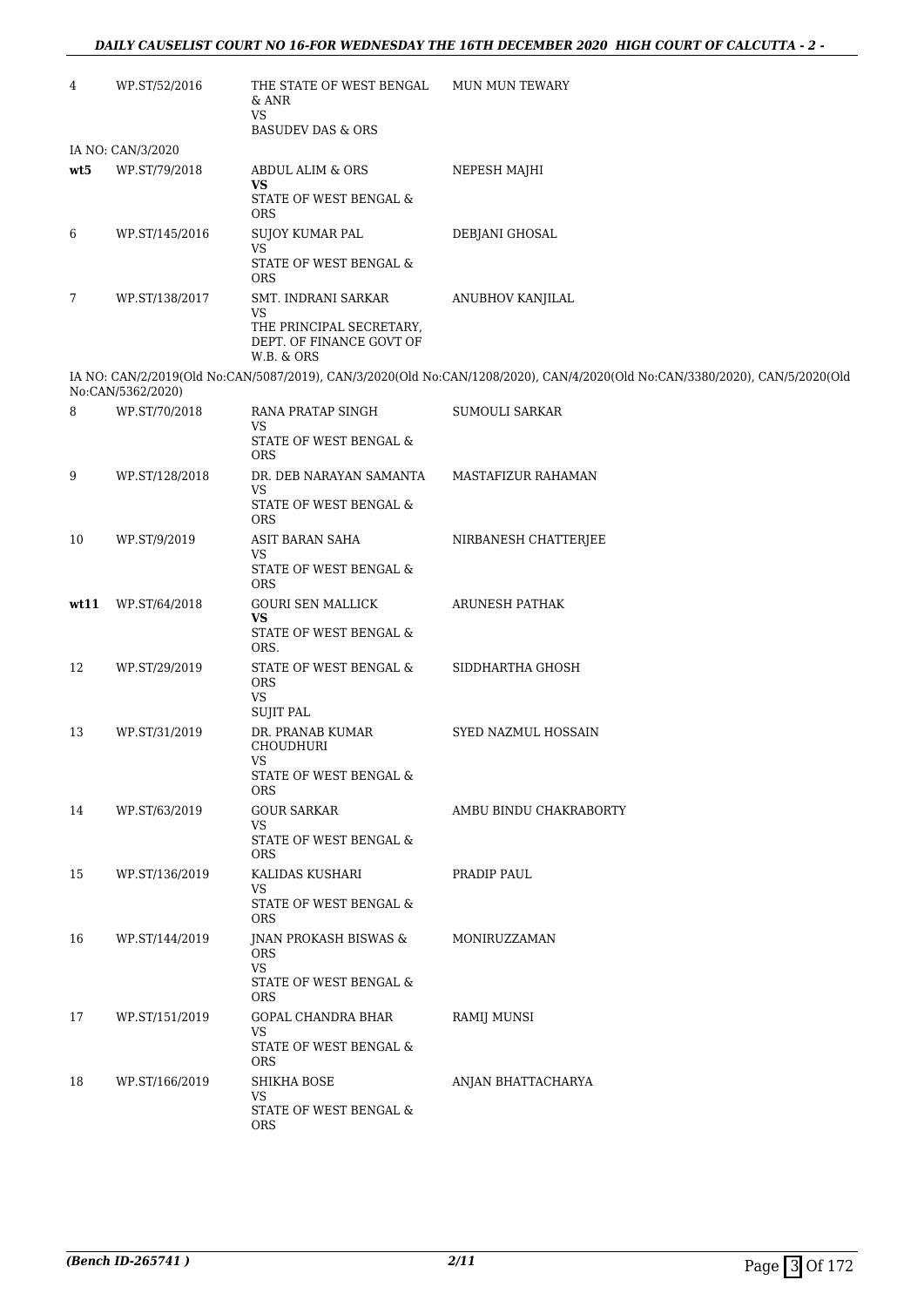| 19 | WP.ST/178/2019 | DEBABRATA MALLICK<br><b>VS</b>                                            | <b>NEIL BASU</b>        |
|----|----------------|---------------------------------------------------------------------------|-------------------------|
|    |                | STATE OF WEST BENGAL &<br>ORS                                             |                         |
| 20 | WP.ST/183/2019 | STATE OF WEST BENGAL &<br><b>ANR</b><br><b>VS</b>                         | PRANAB HALDER           |
|    |                | RITA CHATTERJEE & ANR                                                     |                         |
| 21 | WP.ST/185/2019 | SAMRAJNY KONAR<br>VS<br>STATE OF WEST BENGAL &                            | <b>SUMITRA DAS</b>      |
| 22 | WP.ST/194/2019 | <b>ORS</b><br>BRIHASPATI MAHATO & ORS                                     | RAJLAKSHMI GHTAK        |
|    |                | <b>VS</b><br>STATE OF WEST BENGAL $\&$<br><b>ORS</b>                      |                         |
| 23 | WP.ST/196/2019 | KETAKI SANKAR ADHIKAREE<br>VS                                             | SANJUKTA BHATTACHARYA   |
|    |                | STATE OF WEST BENGAL &<br><b>ORS</b>                                      |                         |
| 24 | WP.ST/2/2020   | UJJWAL KUMAR DAS & ANR<br>VS.<br>STATE OF WEST BENGAL &                   | NIBEDITA BARUI          |
|    |                | ORS                                                                       |                         |
| 25 | WP.ST/8/2020   | NIRMAL CHANDRA SAHA<br>VS                                                 | ANINDYA HALDER          |
|    |                | STATE OF WEST BENGAL &<br>ORS.                                            |                         |
| 26 | WP.ST/9/2020   | <b>BIKASH MONDAL &amp; ORS</b><br><b>VS</b>                               | DEBABRATA SARDAR        |
|    |                | STATE OF WEST BENGAL &<br><b>ORS</b>                                      |                         |
| 27 | WP.ST/11/2020  | SMRITIKANA DEY<br>VS                                                      | <b>INDRAJIT BISWAS</b>  |
|    |                | STATE OF WEST BENGAL &<br><b>ORS</b>                                      |                         |
| 28 | WP.ST/14/2020  | MALAY KUMAR JANA<br><b>VS</b><br>STATE OF WEST BENGAL &                   | SUBRATA SANTRA          |
|    |                | ORS                                                                       |                         |
| 29 | WP.ST/15/2020  | <b>BISWANATH GAYEN</b><br>VS<br>STATE OF WEST BENGAL &                    | ANINDA BHATTACHARYA     |
|    |                | ORS.                                                                      |                         |
| 30 | WP.ST/17/2020  | DEBABRATA BISWAS & ORS<br>VS.                                             | <b>SANTI DAS</b>        |
|    |                | STATE OF WEST BENGAL &<br><b>ORS</b>                                      |                         |
|    |                | IA NO: CAN/1/2020(Old No:CAN/4353/2020), CAN/2/2020(Old No:CAN/4354/2020) |                         |
| 31 | WP.ST/18/2020  | <b>AJIT BAG</b><br>VS<br>STATE OF WEST BENGAL $\&$                        | PRIYAKSHI BANERJEE      |
| 32 | WP.ST/20/2020  | <b>ORS</b><br>KULESH CH. MONDAL<br>VS                                     | RAJESH KR. SHAH         |
|    |                | UTTAM KR. PATRA                                                           |                         |
| 33 | WP.ST/21/2020  | SUBHAS CH. KONAR<br>VS.                                                   | <b>SUMITRA</b>          |
|    |                | STATE OF WEST BENGAL &<br>ORS.                                            |                         |
| 34 | WP.ST/34/2020  | SK. REZWANUR RAHAMAN<br>VS                                                | <b>ABHISEK BANERJEE</b> |
|    |                | STATE OF WEST BENGAL &<br>ORS.                                            |                         |
| 35 | WP.ST/35/2020  | ALOKE CHANDRA SAHANA<br>VS                                                | <b>SOUMI KUNDU</b>      |
|    |                | STATE OF WEST BENGAL &<br><b>ORS</b>                                      |                         |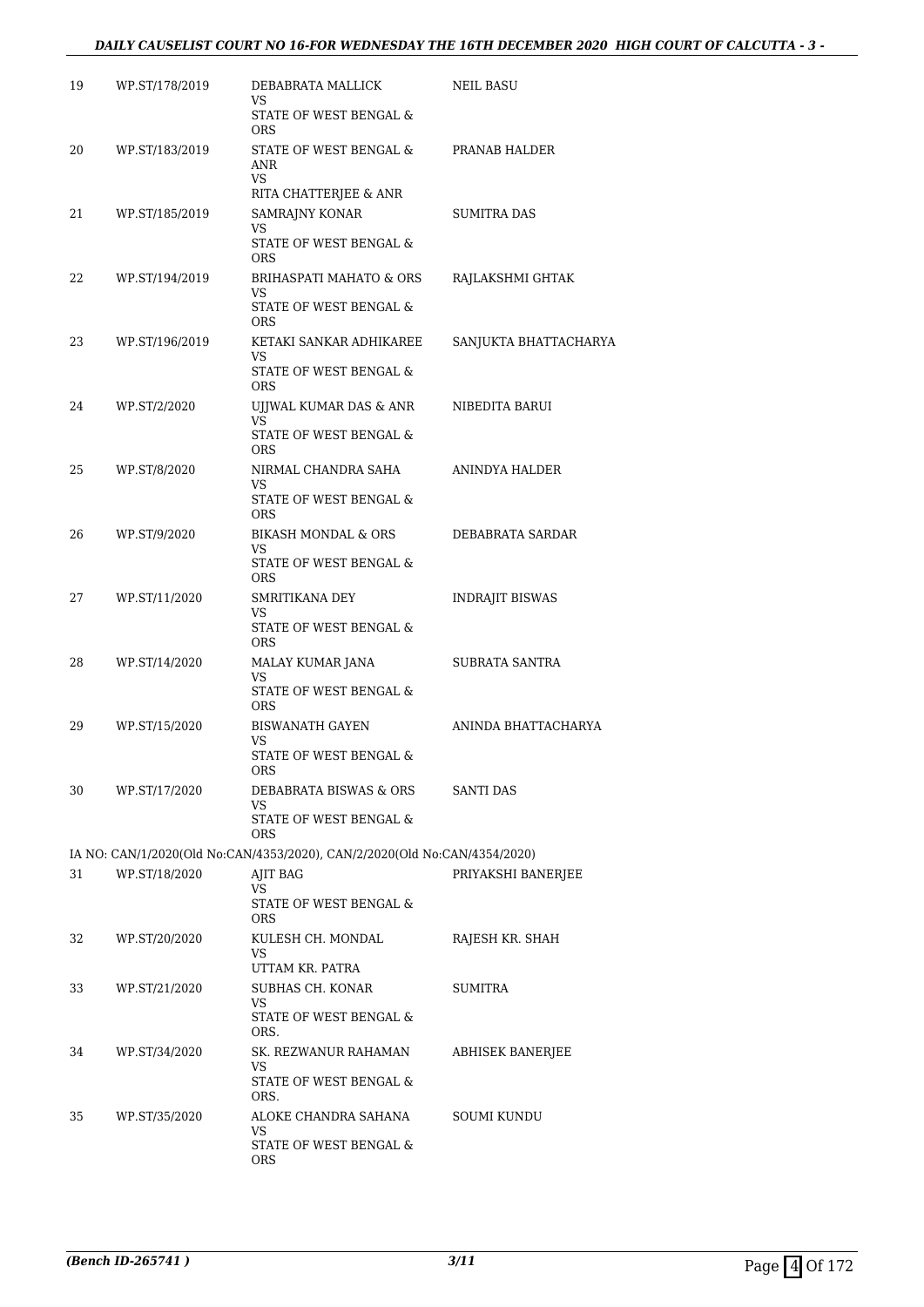### *DAILY CAUSELIST COURT NO 16-FOR WEDNESDAY THE 16TH DECEMBER 2020 HIGH COURT OF CALCUTTA - 4 -*

| 36 | WP.ST/40/2020                 | SREEDAN KARMAKAR & ORS<br>VS<br>STATE OF WEST BENGAL &<br><b>ORS</b>                 | ANANYA NEOGI                                                                                                |
|----|-------------------------------|--------------------------------------------------------------------------------------|-------------------------------------------------------------------------------------------------------------|
| 37 | WP.ST/42/2020                 | SK. NIAMUDDIN & ORS<br>VS<br>STATE OF WEST BENGAL &<br><b>ORS</b>                    | ANANYA NEOGI                                                                                                |
| 38 | WP.ST/44/2020                 | <b>SUBHANKAR DEB</b><br>VS<br>STATE OF WEST BENGAL &<br><b>ORS</b>                   | GUDDU SINGH                                                                                                 |
| 39 | WP.ST/53/2020                 | KAMAL KANT JHA<br><b>VS</b><br>STATE OF WEST BENGAL &<br>ORS                         | AMAL KR ROY                                                                                                 |
|    |                               |                                                                                      | IA NO: CAN/1/2020(Old No:CAN/3219/2020), CAN/2/2020(Old No:CAN/3220/2020), CAN/3/2020(Old No:CAN/4776/2020) |
| 40 | WP.ST/76/2020                 | <b>ATANU BISWAS</b><br>VS<br>STATE OF WEST BENGAL AND<br>ORS.                        | <b>SHYAMAL ROY</b>                                                                                          |
|    | IA NO: CAN/1/2020, CAN/2/2020 |                                                                                      |                                                                                                             |
| 41 | WP.ST/77/2020                 | KOLI BIBI<br>VS<br>State of West Bengal                                              | PROSENJIT MUKHERJEE                                                                                         |
| 42 | WP.ST/83/2020                 | JIBAN MAJI AND ANR<br>VS<br>THE STATE OF WEST BENGAL<br>AND ORS                      | ANKITA DEY                                                                                                  |
| 43 | WP.ST/85/2020                 | ABICHAL CHATTOPADHYAY<br>VS<br>STATE OF WEST BENGAL AND<br>ORS.                      | <b>SUMAN CHAKRABARTY</b>                                                                                    |
| 44 | WP.ST/86/2020                 | dr anirban dasgupta<br><b>VS</b><br>State of West Bengal                             | <b>BISWARUP NANDY</b>                                                                                       |
| 45 | WP.ST/87/2020                 | DR ANIRBAN DASGUPTA<br>VS<br>STATE OF WEST BENGAL AND<br>ORS.                        | <b>BISWARUP NANDY</b>                                                                                       |
| 46 | WP.ST/88/2020                 | STATE OF WEST BENGAL AND<br>ORS.<br><b>VS</b><br>ANKUR GHOSH                         | NILOTPAL CHATTERJEE                                                                                         |
| 47 | WP.ST/90/2020                 | BINOD KUMAR JHA<br>VS<br>State of West Bengal                                        | PAMPA DEY DHABAL                                                                                            |
| 48 | WP.ST/93/2020                 | SASANKA SEKHAR<br>CHAKRABORTY<br>VS<br>THE SECRETARY, CONSUMER<br>AFFAIRS DEPARTMENT | DIP JYOTI CHAKRABORTY                                                                                       |
| 49 | WP.ST/94/2020                 | <b>KENEDY RAY</b><br>VS<br>State of West Bengal                                      | <b>BISWARUP NANDY</b>                                                                                       |
| 50 | WP.ST/95/2020                 | MANOJ KUMAR CHATTERJEE<br>VS<br>STATE OF WEST BENGAL AND<br>ORS.                     | DIPANKAR PAL                                                                                                |
| 51 | WP.ST/96/2020                 | SUBHRAJIT GUHA<br>VS<br>STATE OF WEST BENGAL AND<br>ORS.                             | K.M.HOSSAIN                                                                                                 |
| 52 | WP.ST/97/2020                 | PRADIP KR. CHATTERJEE<br>VS<br>STATE OF WEST BENGAL AND<br>ORS.                      | <b>MANOJIT PAL</b>                                                                                          |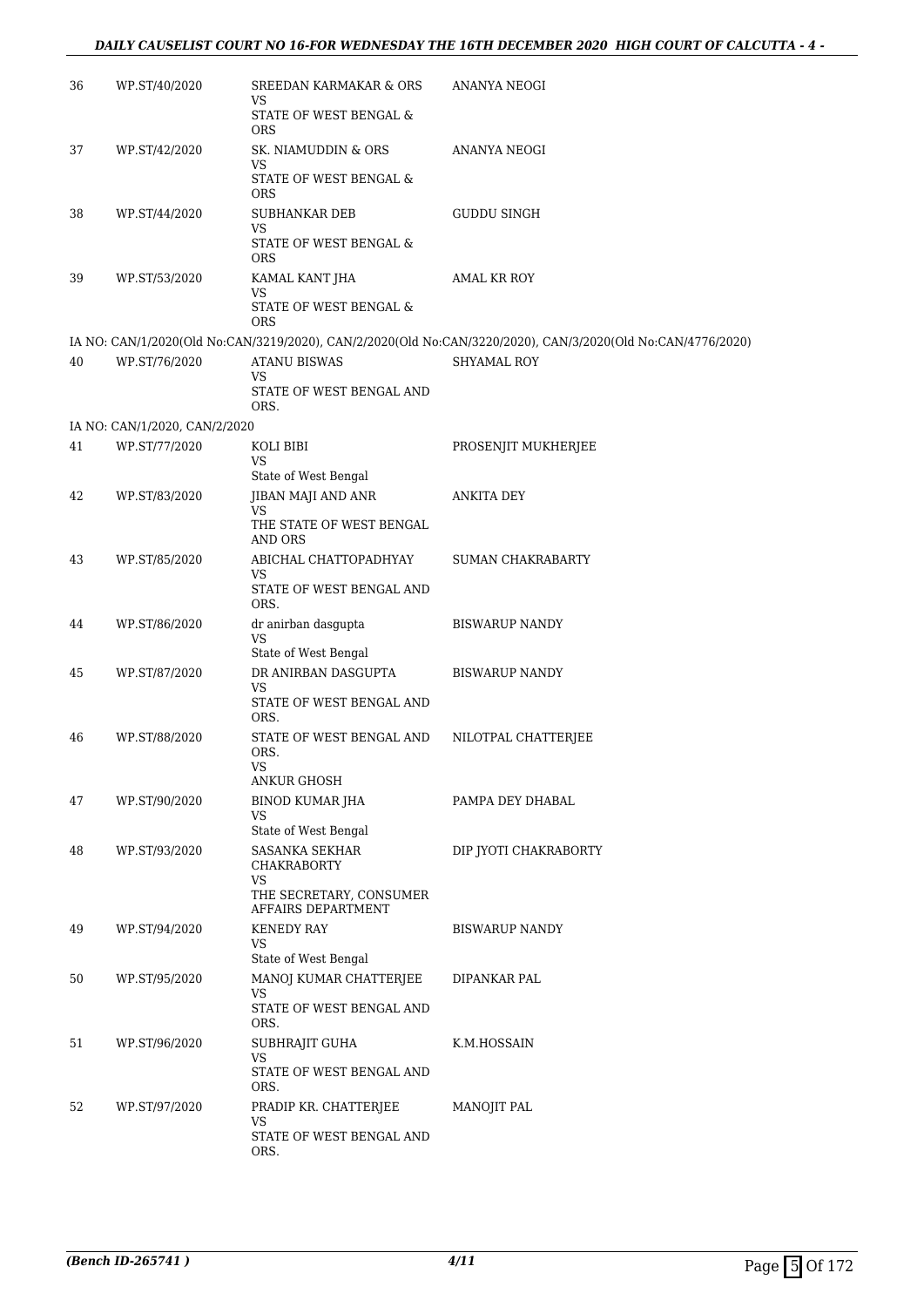| 53   | WP.ST/99/2020                            | <b>SUJIT DALUI</b><br>VS<br>PRINCIPAL SECRETARY,<br>PUBLIC WORKS DEPARTMENT<br><b>AND ORS</b>                        | <b>BANDHU BRATA BHULA</b>     |
|------|------------------------------------------|----------------------------------------------------------------------------------------------------------------------|-------------------------------|
| 54   | WP.ST/100/2020                           | BIDYUT SAMANTA AND ORS<br><b>VS</b><br>STATE OF WEST BENGAL AND<br>ORS.                                              | DONA GHOSH                    |
| 55   | WP.ST/101/2020<br>(AT 2 P.M.)            | AKASH BHUNIA<br>VS<br>STATE OF WEST BENGAL AND<br>ORS.                                                               | DIBYENDU CHATTERJEE           |
| 56   | WP.ST/102/2020                           | STATE OF WEST BENGAL AND<br><b>ANOTHER</b><br>VS<br>CONFEDERATION OF STATE<br>GOVERNMENT EMPLOYEES,<br>WB AND OTHERS | <b>SAYAN SINHA</b>            |
|      | IA NO: CAN/1/2020                        |                                                                                                                      |                               |
| 57   | WP.ST/103/2020                           | State of West Bengal AND<br><b>ANOTHER</b><br><b>VS</b>                                                              | SHAMIM UL BARI                |
|      |                                          | SUKUMAR DEBNATH AND<br><b>OTHERS</b>                                                                                 |                               |
| 58   | WP.ST/104/2020                           | AMIT KUMAR<br>MUKHOPADHYAY AND<br><b>OTHERS</b><br><b>VS</b><br>STATE OF WEST BENGAL AND                             | <b>BHARAT BHUSAN</b>          |
|      |                                          | ORS.                                                                                                                 |                               |
|      |                                          |                                                                                                                      | <b>CENTRAL ADMN. TRIBUNAL</b> |
| 59   | WP.CT/145/2010                           | DIPANKAR GANGULY AND ORS<br>VS<br>UNION OF INDIA AND ORS                                                             | <b>AYAN BANERJEE</b>          |
|      | IA NO: CAN/1/2020                        |                                                                                                                      |                               |
| 60   | WP.CT/257/2012                           | SUPARNA MAITRA<br>VS                                                                                                 | KUSHAL PAUL                   |
|      |                                          | UNION OF INDIA & ORS.                                                                                                |                               |
|      | IA NO: CAN/2/2016(Old No:CAN/11895/2016) |                                                                                                                      |                               |
| 61   | WP.CT/225/2013                           | RADHESHYAM MRIDHA<br>VS.<br>UNION OF INDIA & ORS.                                                                    | APRATIM BHATTACHARYYA         |
| 62   | WP.CT/156/2015                           | ASISH KUMAR DAS<br><b>MAHAPATRA</b><br>VS                                                                            | SOUMO CHOWDHURY               |
|      |                                          | UNION OF INDIA                                                                                                       |                               |
| 63   | WP.CT/52/2016                            | VINOD KUMAR & ORS<br>VS<br>UNION OF INDIA & ORS                                                                      | <b>BHARAT BHUSHAN</b>         |
|      |                                          | IA NO: CAN/2/2017(Old No:CAN/3759/2017), CAN/3/2019(Old No:CAN/12097/2019)                                           |                               |
| wt64 | CPAN/760/2016                            | VINOD KUMAR & ORS<br>VS<br>SH. B.P. SHARMA & ORS                                                                     | <b>BHARAT BHUSHAN</b>         |
| 65   | WP.CT/78/2016                            | NATIONAL INSTITUTE OF<br><b>FASHION TECHNOLOGY &amp;</b><br>ORS<br>VS<br>BIBEKANANDA BANERJEE &<br><b>ORS</b>        | P. ADHIKARI                   |
| 66   | WP.CT/82/2017                            | PRICIPAL DIRECTOR OF<br>AUDIT, SOUTH EST. RAILWAY<br>& ANR<br>VS<br><b>SRABANI BAR &amp; ANR</b>                     | SANDIP KR. BHATTACHARYYA      |
|      | IA NO: CAN/1/2020(Old No:CAN/2370/2020)  |                                                                                                                      |                               |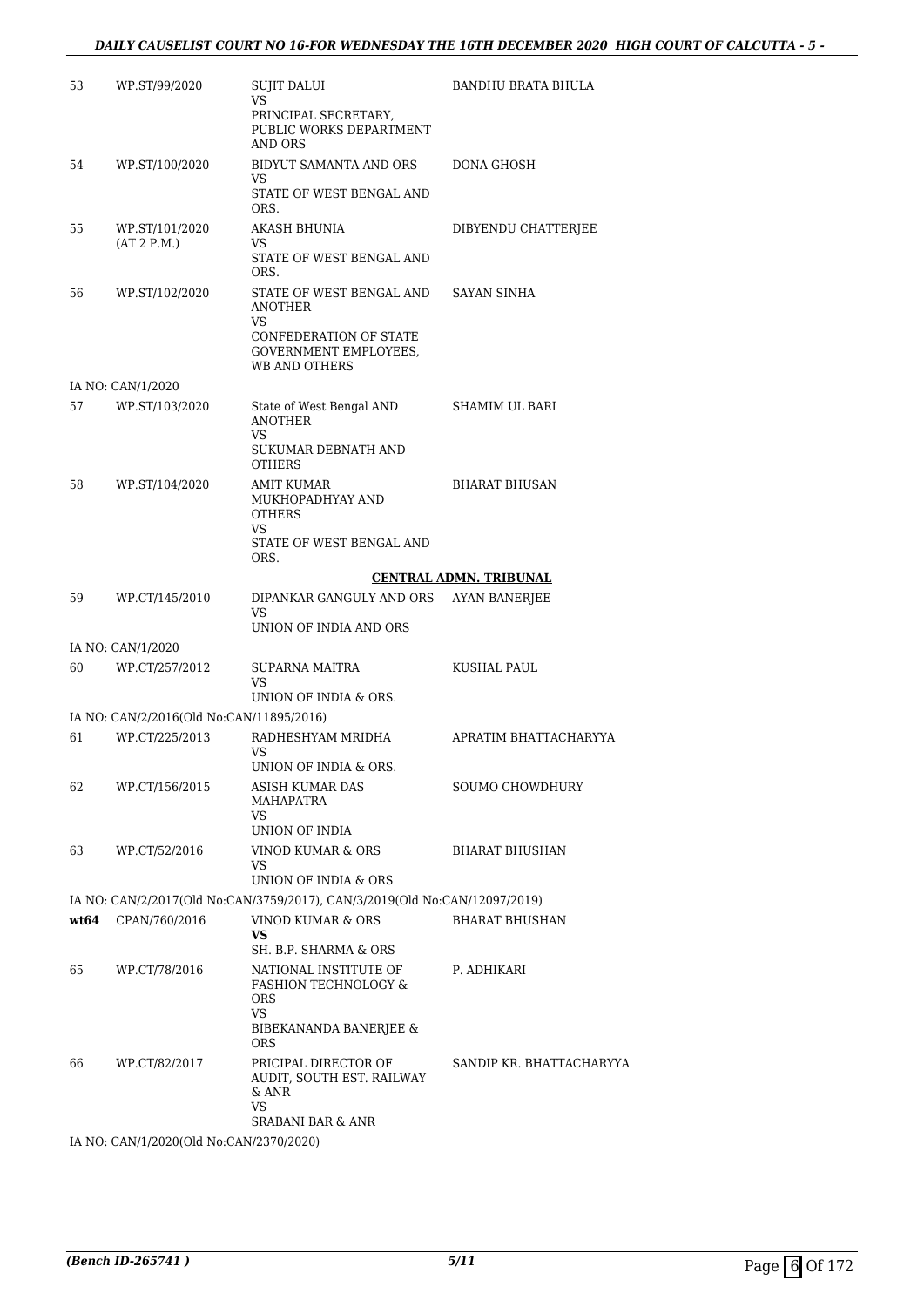| 67   | WP.CT/30/2019  | COUNCIL FOR SCIENTIFIC &<br><b>INDUSTRIAL RESEARCH &amp;</b><br>ORS<br>VS<br>DR. DEBABRATA CHATTERJEE<br>& ANR | MONORANJAN KR CHATURVEDI |
|------|----------------|----------------------------------------------------------------------------------------------------------------|--------------------------|
| 68   | WP.CT/63/2019  | UNION OF INDIA & ORS<br>VS<br><b>BIKASH MITRA</b>                                                              | SABITA ROY               |
| 69   | WP.CT/81/2019  | UNION OF INDIA & ORS.<br>VS.<br>APURBA LAL BISWAS                                                              | SUMAN MAJUMDER           |
|      |                | IA NO: CAN/1/2019(Old No:CAN/10635/2019), CAN/2/2019(Old No:CAN/12728/2019)                                    |                          |
| wt70 | WP.CT/100/2019 | UNION OF INDIA & ORS<br>VS<br>TARAK PAUL                                                                       | <b>SUMAN MAJUMDER</b>    |
| wt71 | WP.CT/101/2019 | UNION OF INDIA & ORS<br><b>VS</b><br><b>ARVIND KUMAR</b>                                                       | SUMAN MAJUMDER           |
| wt72 | WP.CT/102/2019 | UNION OF INDIA & ORS<br>VS<br><b>BHAGWAN KUMAR</b>                                                             | SUMAN MAJUMDER           |
| wt73 | WP.CT/103/2019 | UNION OF INDIA & ORS<br>VS<br>VINOD KUMAR                                                                      | SUMAN MAJUMDER           |
| wt74 | WP.CT/82/2019  | UNION OF INDIA & ORS.<br><b>VS</b><br>UJJWAL BISWAS                                                            | SUMAN MAJUMDER           |
| wt75 | WP.CT/83/2019  | UNION OF INDIA & ORS.<br>VS<br><b>DIBAKAR SARKAR</b>                                                           | SUMAN MAJUMDER           |
| wt76 | WP.CT/84/2019  | UNION OF INDIA & ORS.<br>VS<br>TARAK NATH DUTTA                                                                | <b>SUMAN MAJUMDER</b>    |
| wt77 | WP.CT/85/2019  | UNION OF INDIA & ORS.<br><b>VS</b><br>JITENDRA PRASAD SINGA                                                    | SUMAN MAJUMDER           |
| wt78 | WP.CT/86/2019  | UNION OF INDIA & ORS<br><b>VS</b><br>SANJOY KUMAR DAS                                                          | SUMAN MAJUMDER           |
| wt79 | WP.CT/87/2019  | UNION OF INDIA & ORS<br>VS<br>LAKSHMI SINGH                                                                    | <b>SUMAN MAJUMDER</b>    |
| wt80 | WP.CT/88/2019  | UNION OF INDIA & ORS<br>VS<br>MITHILESH KUMAR                                                                  | <b>SUMAN MAJUMDER</b>    |
| wt81 | WP.CT/89/2019  | UNION OF INDIA & ORS<br>VS.<br>RAMA SHANKAR GUPTA                                                              | SUMAN MAJUMDER           |
| wt82 | WP.CT/90/2019  | UNION OF INDIA & ORS<br>VS<br>LAL BAHADUR YADAVA                                                               | <b>SUMAN MAJUMDER</b>    |
| wt83 | WP.CT/91/2019  | UNION OF INDIA & ORS<br>VS.<br>RANJIT PRASAD                                                                   | <b>SUMAN MAJUMDER</b>    |
| wt84 | WP.CT/92/2019  | UNION OF INDIA & ORS<br><b>VS</b><br>SUSANTA MONDAL                                                            | SUMAN MAJUMDER           |
| wt85 | WP.CT/93/2019  | UNION OF INDIA & ORS<br>VS<br>ANUP KUMAR                                                                       | SUMAN MAJUMDER           |
| wt86 | WP.CT/94/2019  | UNION OF INDIA & ORS<br>VS<br>KAUSHAL KUMAR                                                                    | SUMAN MAJUMDER           |
| wt87 | WP.CT/95/2019  | UNION OF INDIA & ORS<br><b>VS</b><br>RAJESH KUMAR                                                              | SUMAN MAJUMDER           |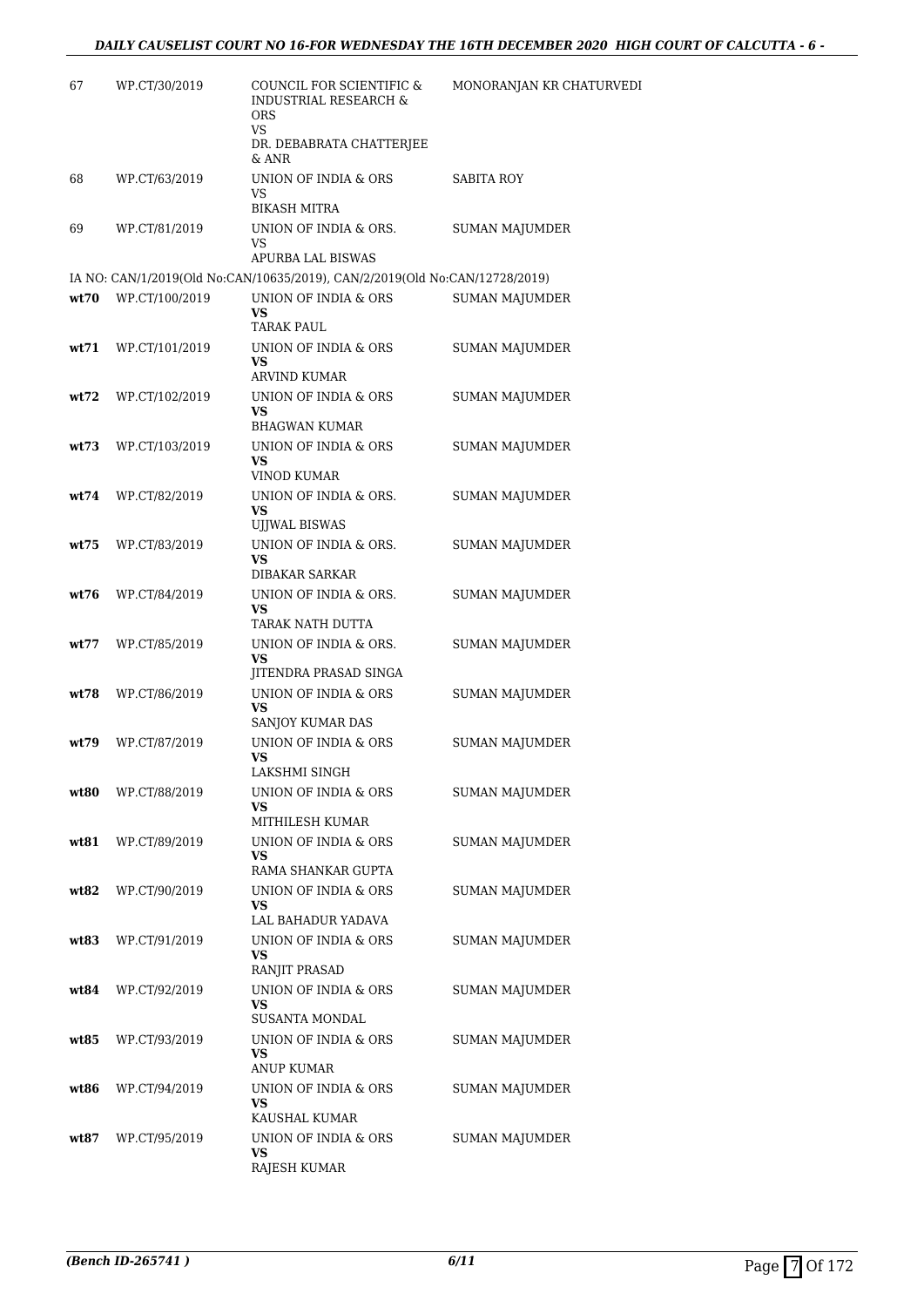### *DAILY CAUSELIST COURT NO 16-FOR WEDNESDAY THE 16TH DECEMBER 2020 HIGH COURT OF CALCUTTA - 7 -*

| wt88 | WP.CT/96/2019     | UNION OF INDIA & ORS<br><b>VS</b><br>JANAK RAJ GUPTA                                          | <b>SAUMAN MAJUMDER</b>        |
|------|-------------------|-----------------------------------------------------------------------------------------------|-------------------------------|
| wt89 | WP.CT/97/2019     | UNION OF INDIA & ORS<br>VS<br>BASANT KUMAR SHARMA                                             | <b>SUMAN MAJUMDER</b>         |
| wt90 | WP.CT/98/2019     | UNION OF INDIA & ORS<br>VS<br><b>MANOJ KUMAR</b>                                              | <b>SUMAN MAJUMDER</b>         |
| wt91 | WP.CT/99/2019     | UNION OF INDIA & ORS<br><b>VS</b><br>RAGHUNANDAN KUMAR                                        | <b>SUMAN MAJUMDER</b>         |
| 92   | WP.CT/105/2019    | UNION OF INDIA & ORS<br>VS                                                                    | MUKESH KUMAR GUPTA            |
| 93   | WP.CT/138/2019    | PRABIR KUMAR MAZUMDER<br>UNION OF INDIA & ORS<br>VS<br>RADHE SHYAM JHA & ORS                  | ARIJIT MAJUMDER               |
|      | IA NO: CAN/1/2020 |                                                                                               |                               |
| 94   | WP.CT/4/2020      | <b>SUMAN MAJUMDER</b><br>VS<br>STAFF SELECTION<br><b>COMMISSION &amp; ORS</b>                 | CHIRADIP SINHA                |
| 95   | WP.CT/18/2020     | UNION OF INDIA<br>VS                                                                          | KUSHI PRASUN CHATTERJEE       |
| 96   | WP.CT/20/2020     | SUBHAS HANSDA<br><b>SUSHOVAN SARKAR</b><br>VS.<br>UNION OF INDIA & ORS10                      | <b>BARUN CHATTERJEE</b>       |
| 97   | WP.CT/21/2020     | UNION OF INDIA & ORS<br>VS.<br>MONOJIT ROY                                                    | SANAJIT KUMAR GHOSH           |
| 98   | WP.CT/23/2020     | UNION OF INDIA & ORS<br>VS<br>RINKU CHAKRABORTY & ORS                                         | SOURAV MANDAL                 |
| 99   | WP.CT/24/2020     | SURYA NARAYAN MULLICK<br>VS<br>UNION OF INDIA & ORS.                                          | <b>BARUN CHATTERJEE</b>       |
| 100  | WP.CT/26/2020     | JOYDEEP MUKHERJEE<br><b>VS</b><br>UNION OF INDIA & ORS                                        | RANANJAY CHATTERJEE           |
| 101  | WP.CT/27/2020     | UNION O INDIA & ORS.<br>VS<br>BIMAL CH. PAUL & ORS.                                           | SUSMITA SAHA DUTTA            |
| 102  | WP.CT/54/2020     | SABITRI DEVI AND ANR<br>VS<br>UNION OF INDIA AND ORS.                                         | MOUMITA GHOSH                 |
| 103  | WP.CT/58/2020     | THE DIRECTOR (HR BHARAT<br>SANCHAR NIGAM LTD AND<br><b>ORS</b><br>VS.<br>MANIKLAL KAR AND ORS | SUDIPTO PANDA                 |
| 104  | WP.CT/59/2020     | UNION OF INDIA<br>VS<br><b>GOUTAM BOSE</b>                                                    | ANIRBAN MITRA                 |
| 105  | WP.CT/60/2020     | MD ELIAS KHAN<br>VS<br>STEEL AUTHORITY OF INDIA<br>AND ORS                                    | SANDIPAN BANERJEE             |
| 106  | WP.CT/61/2020     | UTPAL MITRA<br>VS<br>UNION OF INDIA AND ORS.                                                  | SUMITAVA CHAKRABORTY          |
| 107  | WP.CT/62/2020     | UNION OF INDIA AND ORS.<br>VS                                                                 | ARIJIT MAJUMDER               |
|      |                   | SUBRATA MONDAL AND ANR                                                                        | LAND REFORMS TENANCY TRIBUNAL |
|      |                   |                                                                                               |                               |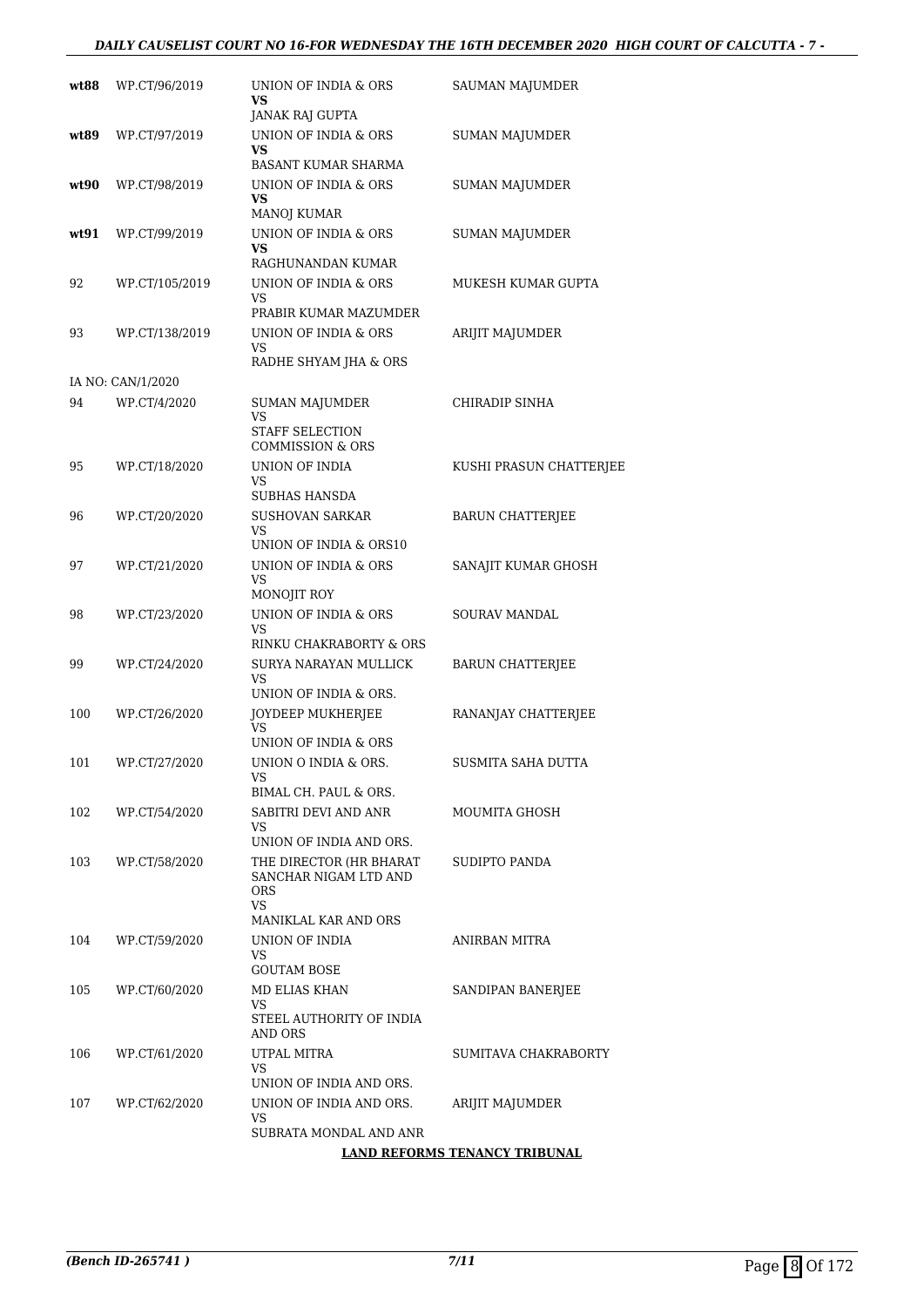| 108 | WPLRT/26/2020                 | DINESH AGARWAL<br>VS.                                                          | DINESH AGARWAL              |
|-----|-------------------------------|--------------------------------------------------------------------------------|-----------------------------|
|     |                               | STATE OF WEST BENGAL &<br><b>ORS</b>                                           |                             |
| 109 | WPLRT/31/2020                 | STATE OF WEST BENGAL AND<br>ORS.<br><b>VS</b><br>PRASANTA KUMAR PAL            | nilotpol chatterjee         |
| 110 | WPLRT/34/2020                 | HARENDRA NATH MAITY<br>VS<br>STATE OF WEST BENGAL AND                          | MANSIH KUMAR DAS            |
| 111 | WPLRT/35/2020                 | ORS.<br>KANAILAL MAITY<br>VS.<br>STATE OF WEST BENGAL AND                      | Manish Kumar Das            |
| 112 | WPLRT/37/2020                 | ORS.<br>SIDDESWAR DE<br>VS<br>STATE OF WEST BENGAL AND<br>ORS.                 | UTTIYA RAY                  |
| 113 | WPLRT/38/2020                 | SOMA AICH<br>VS.                                                               | ABDUS SALAM                 |
|     |                               | STATE OF WEST BENGAL AND<br>ORS.                                               |                             |
| 114 | WPLRT/41/2020                 | BISWANTH MAJHI<br>VS<br>STATE OF WEST BENGAL AND<br>ORS.                       | DIPANKAR PAL                |
|     |                               |                                                                                | <b>MANDAMUS APPLICATION</b> |
| 115 | MAT/545/2020                  | PANCHAYAT<br>PRADHAN, SINGUR NO.2,<br><b>GRAM PANCHAYAT</b><br>,RATANPUR<br>VS | <b>NEIL BASU</b>            |
|     |                               | MOHIT LAL GHOSH                                                                |                             |
|     |                               | IA NO: CAN/1/2020, CAN/2/2020, CAN/3/2020, CAN/4/2020, CAN/5/2020              |                             |
| 116 | MAT/675/2020                  | SURAJIT PANIGRAHI<br><b>VS</b><br>Union of India                               | pinaki ranjan chakraborty   |
|     | IA NO: CAN/1/2020             |                                                                                |                             |
| 117 | MAT/678/2020                  | SK IBRAHIM AND ANR<br>VS                                                       | <b>SYED NURUL AREFIN</b>    |
|     |                               | BHADRESWAR MUNICIPALITY<br>AND ORS                                             |                             |
|     | IA NO: CAN/1/2020, CAN/2/2020 |                                                                                |                             |
| 118 | MAT/699/2020                  | UDAY KARMAKAR AND ANR.<br>VS<br>STATE OF WEST BENGAL AND<br>ORS.               | ASOK BANERJEE               |
|     | IA NO: CAN/1/2020             |                                                                                |                             |
| 119 | MAT/783/2020                  | ABHISHEK CHATTERJEE<br>VS                                                      | ANIMESH PAUL                |
|     |                               | THE WEST BENGAL STATE<br>ELECTRICITY DISTRIBUTION<br>COMPANY LIMITED AND ORS   |                             |
|     | IA NO: CAN/1/2020, CAN/2/2020 |                                                                                |                             |
| 120 | MAT/799/2020                  | TAPAN KUMAR MUKHERJEE                                                          |                             |
|     |                               | VS<br>THE KOLKATA MUNICIPAL<br>CORPORATION AND OTHERS                          |                             |
|     | IA NO: CAN/1/2020             |                                                                                |                             |
|     |                               |                                                                                |                             |

### **APPLICATION**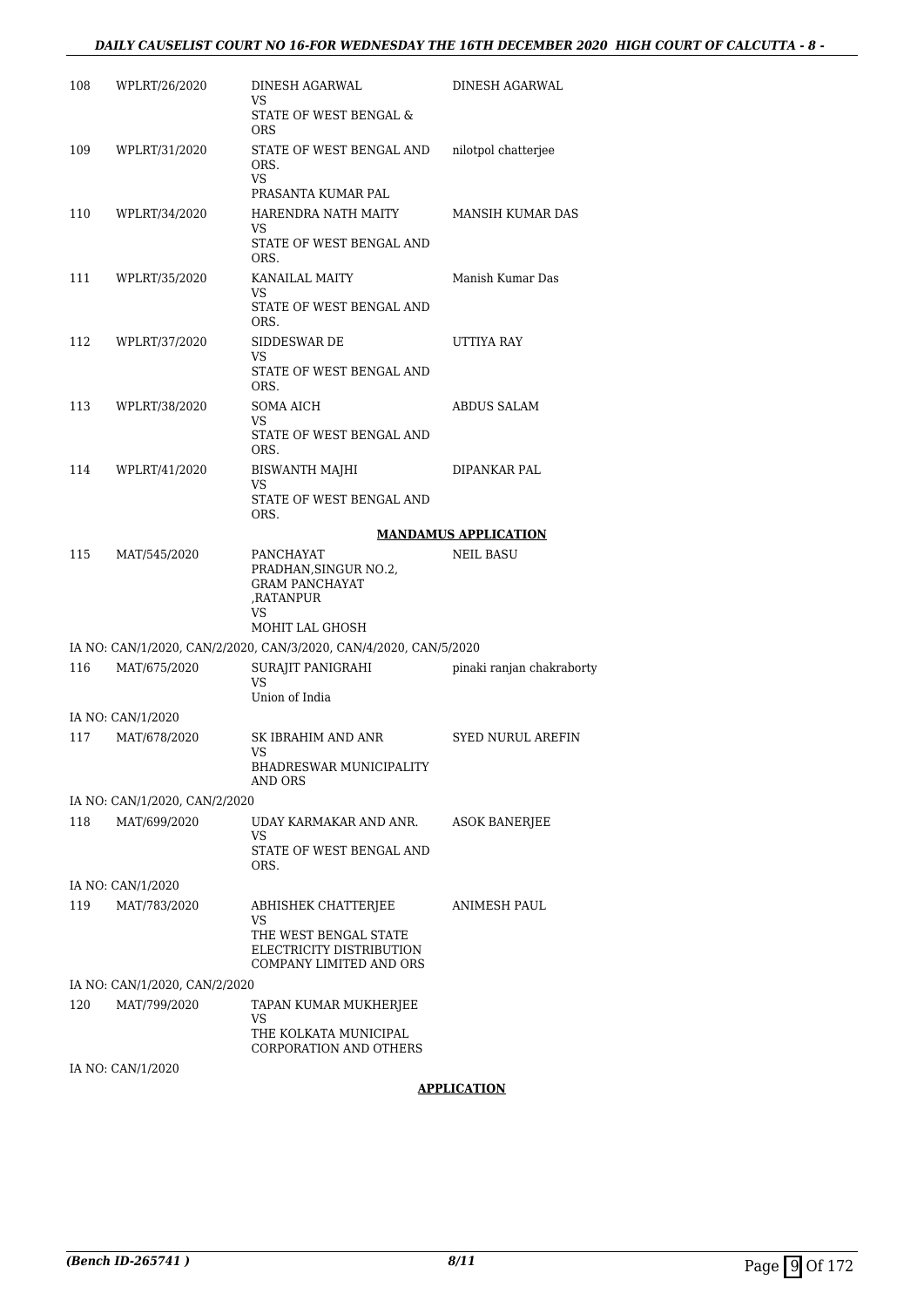| 121 | FMA/1245/2019                           | THE EX. ENGINEER, TEESTA<br>CANAL DIVN. I & ANR.<br><b>VS</b>                   | <b>ARINDAM MONDAL</b>       |                        |
|-----|-----------------------------------------|---------------------------------------------------------------------------------|-----------------------------|------------------------|
|     |                                         | M/S. ASOK BHATTACHARYA &<br>ORS.                                                |                             |                        |
|     |                                         | IA NO: CAN/3/2019(Old No:CAN/11204/2019), CAN/4/2019(Old No:CAN/11205/2019)     |                             |                        |
|     |                                         |                                                                                 | <b>PIL MATTERS</b>          |                        |
| 122 | WPA/7252/2018                           | COURT IN ITS OWN MOTION<br>IN RE OVERCROWDING IN<br><b>PRISONS</b><br><b>VS</b> |                             | SAIKAT BANERJEE        |
|     | wt123 WPA/4510/1997                     | TAPAS KR.BHANJA<br><b>VS</b><br>THE STATE                                       | TAPAS KR.BHANJA             | SAIKAT BANERJEE        |
|     | wt124 WPA/5440/2020                     | APARAJITA BOSE<br>VS<br>STATE OF WEST BENGAL &<br>ORS.                          | INDRAJEET DEY               |                        |
|     | IA NO: CAN/1/2020(Old No:CAN/3147/2020) |                                                                                 |                             |                        |
|     | wt125 WPA/8573/2018                     | THE HON'BLE COURT'S IN ITS<br><b>OWN MOTION</b><br><b>VS</b>                    | N.A.                        | <b>SAIKAT BANERJEE</b> |
|     |                                         | STATE OF WEST BENGAL                                                            |                             |                        |
| 126 | WPA/23240/2019                          | SUDIN MUKHERJEE<br>VS<br>STATE OF WEST BENGAL $\&$<br>ORS                       | <b>SOMA CHAKRABORTY</b>     |                        |
|     | IA NO: CAN/1/2020                       |                                                                                 |                             |                        |
| 127 | WPA/23724/2019                          | SANDIP PAUL & ORS<br><b>VS</b><br>STATE OF WEST BENGAL                          | CHANDAN KUMAR LAL           |                        |
|     | IA NO: CAN/1/2020                       |                                                                                 |                             |                        |
| 128 | WPA/7787/2020                           | TATHAGATA DATTA<br><b>VS</b>                                                    | TATHAGATA DUTTA (IN PERSON) |                        |
|     |                                         | Union of India                                                                  |                             |                        |
| 129 | IA NO: CAN/1/2020<br>WPA/7808/2020      | SK SHAHID ANOWAR                                                                | PRADIP PAUL                 |                        |
|     |                                         | VS<br>STATE OF WEST BENGAL AND<br>ORS.                                          |                             |                        |
| 130 | WPA/8829/2020                           | SANJAY BANERJEE<br>VS                                                           | SARBANANDA SANYAL           |                        |
|     |                                         | THE UNION OF INDIA AND<br>ORS                                                   |                             |                        |
| 131 | WPA/9184/2020                           | ANUSUA BHATTACHARYA<br>VS<br>State of West Bengal                               | <b>INDRAJEET DEY</b>        |                        |
|     | IA NO: CAN/1/2020                       |                                                                                 |                             |                        |
|     | wt132 WPA/9209/2020                     | AJAY KUMAR DE                                                                   | <b>INDRAJEET DEY</b>        |                        |
|     |                                         | <b>VS</b><br><b>GOVERNMENT OF WEST</b><br><b>BENGAL</b>                         |                             |                        |
|     | IA NO: CAN/1/2020, CAN/2/2020           |                                                                                 |                             |                        |
|     | wt133 WPA/9256/2020                     | DOCTORS FOR PATIENTS<br><b>VS</b><br>STATE OF WEST BENGAL AND<br>ORS.           | TANMOY ROY                  |                        |
|     | IA NO: CAN/1/2020                       |                                                                                 |                             |                        |
| 134 | WPA/10070/2020                          | JAYDEB DAS AND ANR                                                              | RAJ KUMAR GUPTA             |                        |
|     |                                         | VS<br><b>BAR COUNCIL OF WEST</b><br>BENGAL AND ORS                              |                             |                        |
| 135 | WPA/10184/2020                          | SANDIP KONAR<br>VS<br>STATE OF WEST BENGAL AND<br>ORS.                          | <b>ANKITA DEY</b>           |                        |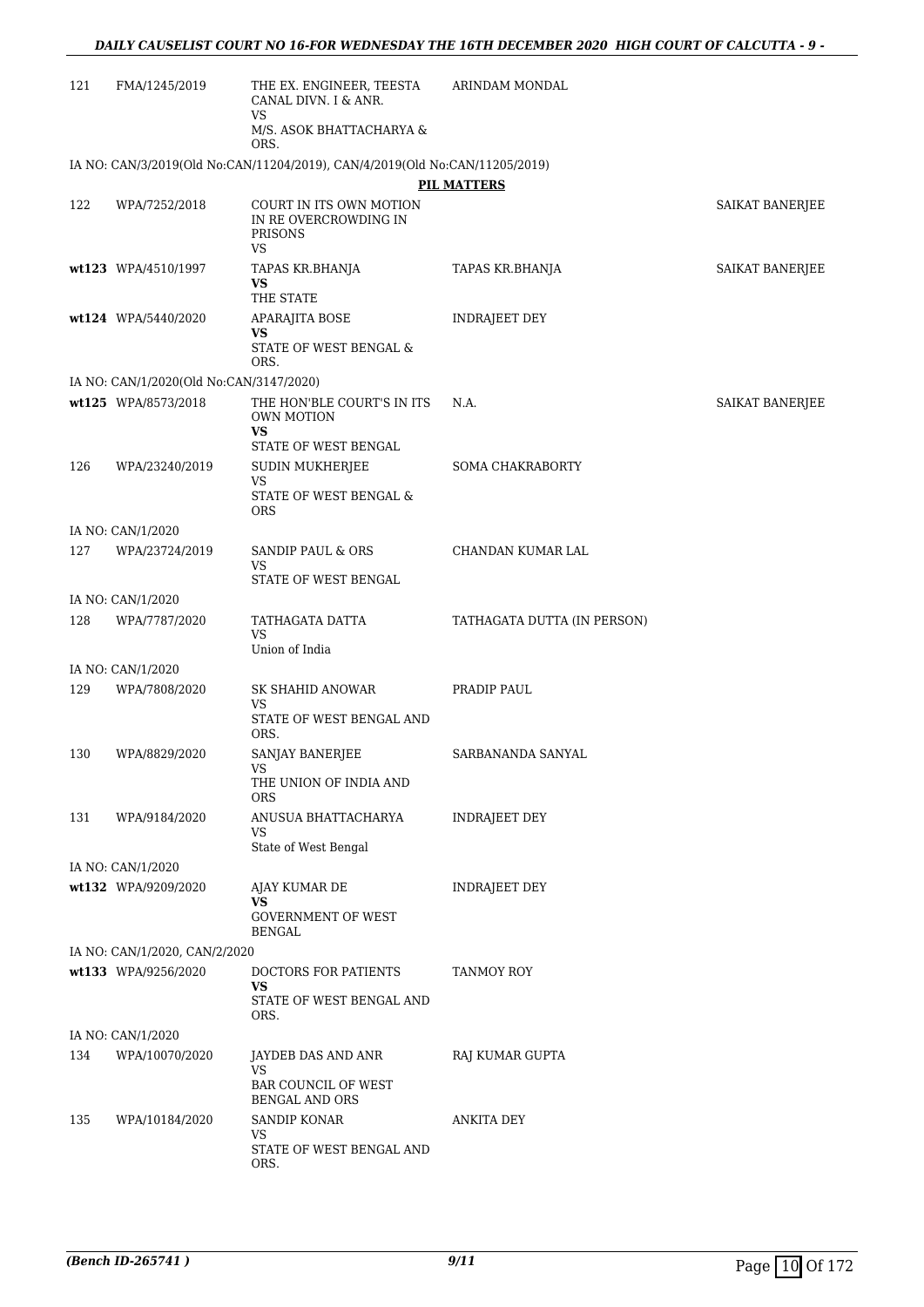| 136 | WPA/10230/2020                                      | RATAN SAHA<br>VS.                                                    | Madhurima Sarkar               |
|-----|-----------------------------------------------------|----------------------------------------------------------------------|--------------------------------|
|     |                                                     | STATE OF WEST BENGAL AND<br>ORS.                                     |                                |
| 137 | WPA/10294/2020                                      | BABLU SOREN AND ORS                                                  | PRDIP PAUL                     |
|     |                                                     | VS.<br>STATE OF WEST BENGAL AND<br>ORS.                              |                                |
| 138 | WPA/10433/2020                                      | MAHAR FAROZ<br>VS                                                    | RAKESH PRASAD SHAW             |
|     |                                                     | THE ASSANSOL MUNICIPAL<br>CORPORATION                                |                                |
| 139 | WPA/10450/2020                                      | JAGANNATH ROY AND<br><b>OTHERS</b><br>VS.                            | HARADHAN MONDAL                |
|     |                                                     | STATE OF WEST BENGAL AND<br>ORS.                                     |                                |
| 140 | WPA/3754/2020                                       | SHANKHAJIT RAY<br>VS                                                 | AMAL KR DATTA                  |
|     |                                                     | STATE OF WEST BENGAL &<br>ORS.                                       |                                |
| 141 | WPA/3935/2020                                       | <b>SK ATAUL</b>                                                      | SOUMEN CHATTERJEE              |
|     |                                                     | VS.<br>STATE OF WEST BENGAL &<br><b>ORS</b>                          |                                |
| 142 | WPA/4108/2020                                       | PASCHIM BANGA VIGYAN<br>MANCHA & ANR                                 | PINTU KARAR                    |
|     |                                                     | VS<br>STATE OF WEST BENGAL &<br><b>ORS</b>                           |                                |
| 143 | WPA/4649/2020                                       | BIPLAB KUMAR CHOWDHURY<br>VS                                         | SURENDRA KUMAR SHARMA          |
|     |                                                     | UNION OF INDIA & ORS                                                 |                                |
| 144 | WPA/5443/2020                                       | ATAUR RAHAMAN<br>VS.<br>STATE OF WEST BENGAL &<br>ORS                | INDRAJEET DEY                  |
|     | IA NO: CAN/1/2020(Old No:CAN/3151/2020)             |                                                                      |                                |
| 145 | WPA/6293/2020<br>WITH GA 9/2020 IN<br>WPO 1253/2009 | EASTERN COAL FIELDS LTD. & SHIV SHANKAR BANERJEE<br>ANR<br><b>VS</b> |                                |
|     | COAL INDIA LTD. &<br>ORS.                           | PARTHA GHOSH Vs. STATE OF WEST BENGAL &<br>ORS.                      |                                |
|     | IA NO: CAN/1/2020(Old No:CAN/4755/2020)             |                                                                      |                                |
| 146 | WPA/6513/2020                                       | BIPLAB KR. CHOWDHURY<br>VS                                           | PARASHAR BAIDYA                |
|     |                                                     | STATE OF WEST BENGAL &<br>ORS.                                       |                                |
|     | IA NO: CAN/1/2020(Old No:CAN/5209/2020)             |                                                                      |                                |
| 147 | WPA/6515/2020                                       | BIPLAB KR. CHOWDHURY<br>VS<br>STATE OF WEST BENGAL &                 | PARASHAR BAIDYA                |
|     |                                                     | ORS.                                                                 |                                |
|     | IA NO: CAN/1/2020(Old No:CAN/5215/2020)             |                                                                      |                                |
| 148 | WPA/6920/2020                                       | MD ABDUL MALEQUE MOLLA<br>AND ORS<br>VS                              | SOUMAJIT CHATTERJEE            |
|     | IA NO: CAN/1/2020                                   | State of West Bengal AND ORS                                         |                                |
| 149 | WPA/7803/2020                                       | MANOJ CHAKRABORTY                                                    | PRATIP KUMAR CHATTERJEE        |
|     |                                                     | VS.<br>Union of India                                                |                                |
| 150 | WPA/9789/2020                                       | CHITTARANJAN HALDER                                                  | SAIKATCHATTERJIIZINK@GMAIL.COM |
|     |                                                     | VS                                                                   |                                |
|     |                                                     | State of West Bengal                                                 |                                |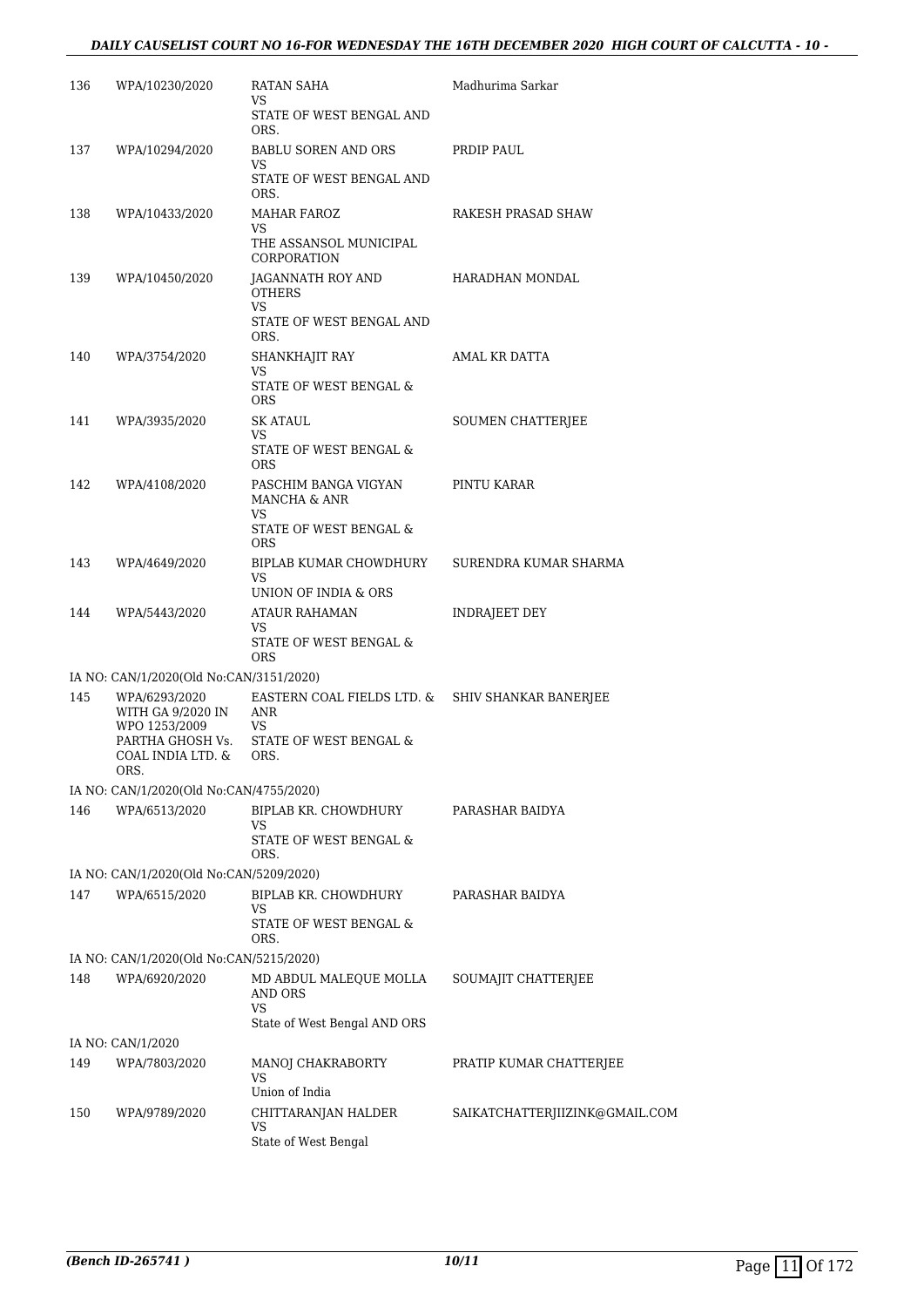151 WPA/10279/2020

KALYAN KOLEY VS STATE OF WEST BENGAL AND ORS.

SUMITAVA CHAKRABORTY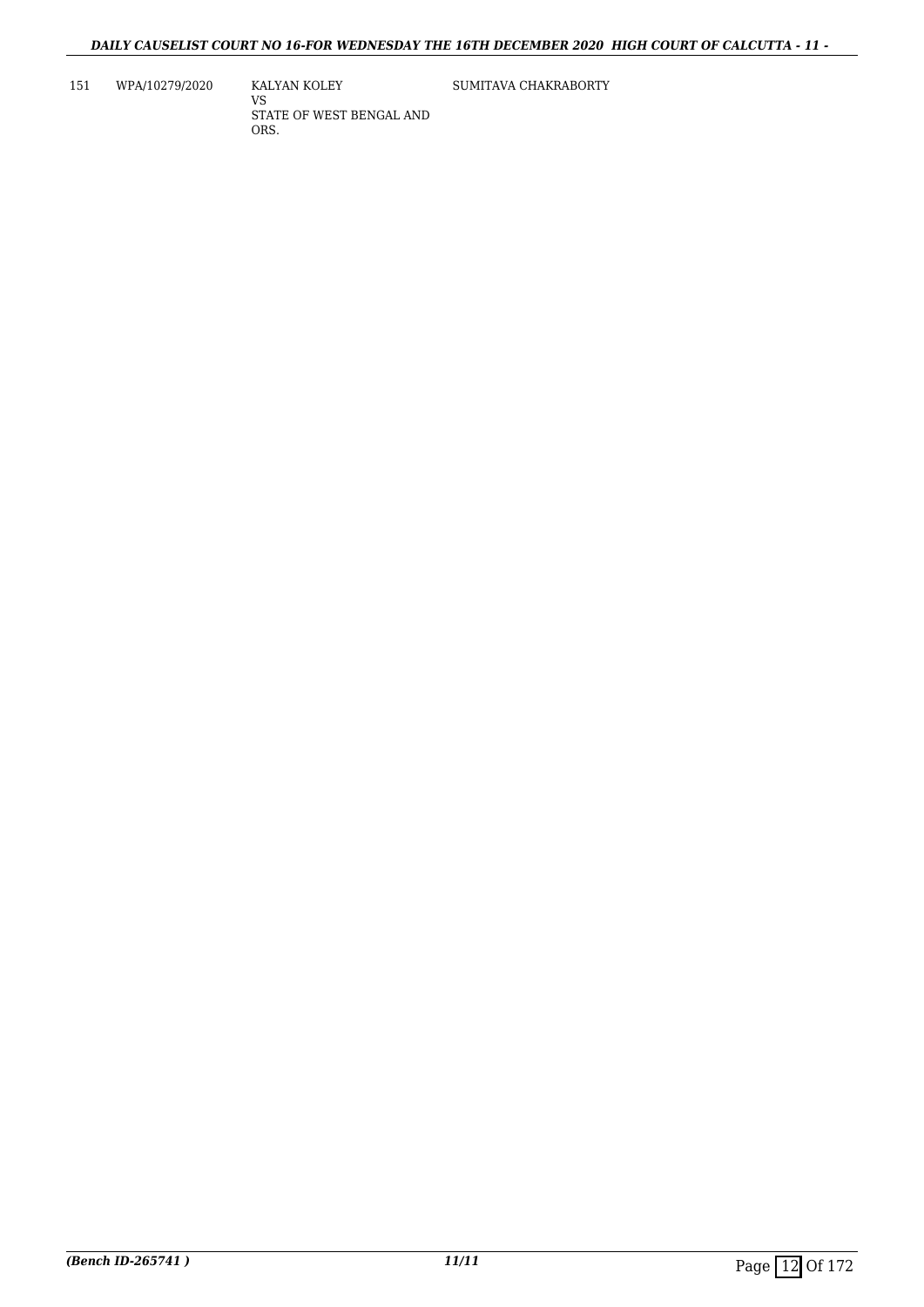

## **Appellate Side**

**DAILY CAUSELIST For Wednesday The 16th December 2020**

**COURT NO. 16 DIVISION BENCH (DB ) AT 2:00 PM HON'BLE JUSTICE SANJIB BANERJEE HON'BLE JUSTICE ANIRUDDHA ROY (VIA VIDEO CONFERENCE)**

**ON WEDNESDAY, THE 16TH DECEMBER, 2020 AT 2.00 P.M. - WILL SIT TOGETHER AND TAKE THE LIST AND DETERMINATION OF THE DIVISION BENCH COMPRISING HON'BLE THE CHIEF JUSTICE THOTTATHIL B. RADHAKRISHNAN AND HON'BLE JUSTICE ARIJIT BANERJEE AND ALSO THE LIST AND DETERMINATION OF THE DIVISION BENCH COMPRISING HON'BLE JUSTICE SANJIB BANERJEE AND HON'BLE JUSTICE ARIJIT BANERJEE.**

**MATTERS LEFT OVER, IF ANY, OF THE APPELLATE SIDE DAILY LIST OF THE DIVISION BENCH COMPRISING HON'BLE JUSTICE SANJIB BANERJEE AND HON'BLE JUSTICE ARIJIT BANERJEE, WILL BE TAKEN UP AFTER ORIGINAL SIDE MATTERS.**

**NOTE: MATTERS WILL BE TAKEN UP THROUGH PHYSICAL HEARING ONLY WHEN BOTH THE PARTIES ARE AGREED.**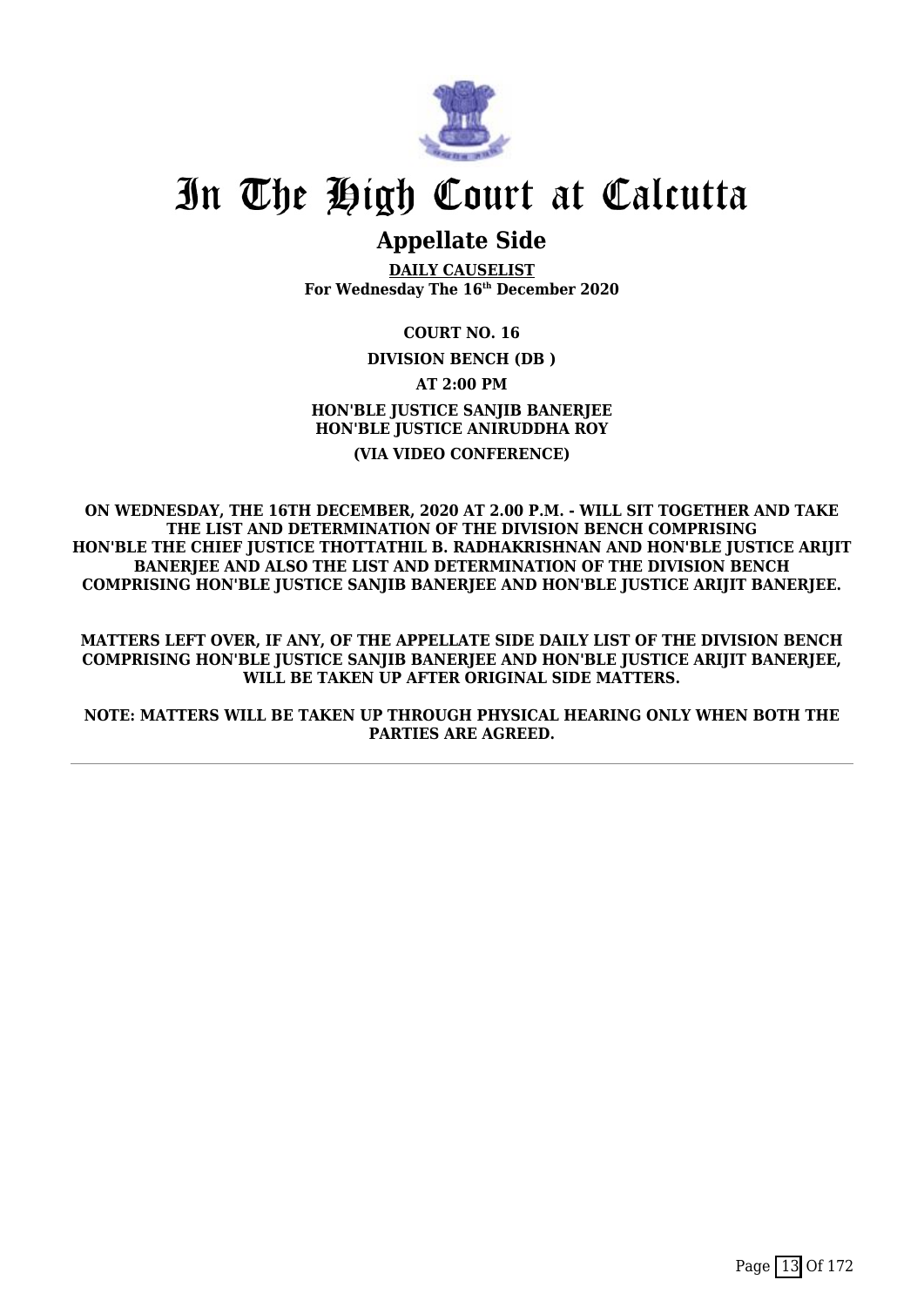

### **Appellate Side**

**DAILY CAUSELIST For Wednesday The 16th December 2020**

**COURT NO. 3**

**DIVISION BENCH (DB - III)**

**AT 10:45 AM**

**HON'BLE JUSTICE I. P. MUKERJI HON'BLE JUSTICE KAUSIK CHANDA**

**(VIA VIDEO CONFERENCE)**

**ON AND FROM 14TH DECEMBER, 2020 TO 24TH DECEMBER, 2020**

**ON AND FROM MONDAY, THE 7TH DECEMBER, 2020 - APPEALS RELATING TO LABOUR UNDER GROUP III AND APPLICATION CONNECTED THERETO;**

**APPEALS FROM ORDERS RELATING TO REVENUE UNDER GROUP IV & OTHER STATUTORY REVENUE APPEALS EXCEPT LAND REVENUE TO BE HEARD BY DIVISION BENCH;**

**APPEALS RELATING TO CHARTERED ACCOUNTANTS ACT, COMPANY SECRETARIES ACT AND TAX TRIBUNAL MATTERS; INCOME TAX REFERENCE UNDER SECTION 256 OF THE INCOME TAX ACT;**

**HEARING OF WRIT APPEALS IRRESPECTIVE OF CLASSIFICATION INCLUDING APPLICATIONS CONNECTED THERETO.**

**AND**

**ON AND FROM MONDAY, 14TH DECEMBER, 2020 – IN ADDITION TO THEIR OWN LIST, WILL TAKE THE ALL THE APPEALS RELATING TO MATRIMONIAL & FAMILY COURT & MATTERS RELATING TO GUARDIANSHIP INCLUDING APPLICATIONS CONNECTED THERETO; ADMISSION OF APPEALS UNDER SECTION 30 OF THE EMPLOYEES' COMPENSATION ACT, 1923; AND**

**ON AND FROM MONDAY, 14TH DECEMBER, 2020 TO THURSDAY, 24TH DECEMBER, 2020 – WILL SIT TOGETHER AND TAKE THE DETERMINATION OF HON'BLE JUSTICE I.P.MUKERJI AND HON'BLE JUSTICE MD. NIZAMUDDIN.**

**FROM 15.12.2020 (TUESDAY) EXCEPT FRIDAY FROM 10:45 A.M. APPELLATE SIDE MATTERS WILL BE TAKEN UPTO 1:00 P.M. OR EXHAUSTION OF APPELLATE SIDE LIST WHICHEVER IS EARLIER.** 

> **IN THE ABSENCE OF APPLICATIONS LIST WILL BE CALLED ON SERIALLY AND HEARING MATTERS WILL BE TAKEN UP.**

**NOTE : MENTIONING WILL BE ALLOWED ON EVERY MONDAY AND THURSDAY AT 10:45 A.M.**

**MATTERS SHALL BE DEALT WITH AT THE FIRST CALL. NO UNNECESSARY ADJOURNMENT SHALL BE GRANTED.** 

**NOTE: MATTERS WILL BE TAKEN UP THROUGH PHYSICAL HEARING ONLY WHEN BOTH THE PARTIES ARE AGREED.** 

|   |                               | <b>TO BE MENTIONED</b>                                                                |                     |
|---|-------------------------------|---------------------------------------------------------------------------------------|---------------------|
| 1 | MAT/930/2018                  | ALI MAHAMMAD<br>VS<br>STATE OF WEST BENGAL & ORS                                      | ANUSUYA BANERJEE    |
|   |                               | IA NO: CAN/6/2020(Old No:CAN/4829/2020), CAN/7/2020(Old No:CAN/4831/2020), CAN/8/2020 |                     |
| 2 | MAT/1918/2019                 | <b>SUMON ROY</b><br>VS<br>STATE OF WEST BENGAL & ORS                                  | ANINDA BHATTACHARYA |
|   | IA NO: CAN/1/2020             |                                                                                       |                     |
| 3 | FAT/38/2020                   | <b>DWAIPAYAN SEN</b><br>VS<br><b>INDUSIND BANK LTD. &amp; ORS</b>                     | ANINDYA HALDER      |
| 4 | MAT/668/2020                  | BHARAT COKING COAL LTD<br>VS<br>DHANESWAR PANDEY ANDORS                               | PRODYOT KR DAS      |
|   | IA NO: CAN/1/2020, CAN/2/2020 |                                                                                       |                     |
|   |                               | <b>APPLICATION</b>                                                                    |                     |
|   |                               |                                                                                       |                     |

5 MAT/787/2018 **JAIGUNNISHA**  $V<sup>S</sup>$ STATE OF WEST BENGAL & ORS MD. ZUBAIN ALAM IA NO: CAN/1/2019(Old No:CAN/5609/2019), CAN/2/2020(Old No:CAN/1826/2020), CAN/3/2020(Old No:CAN/1844/2020)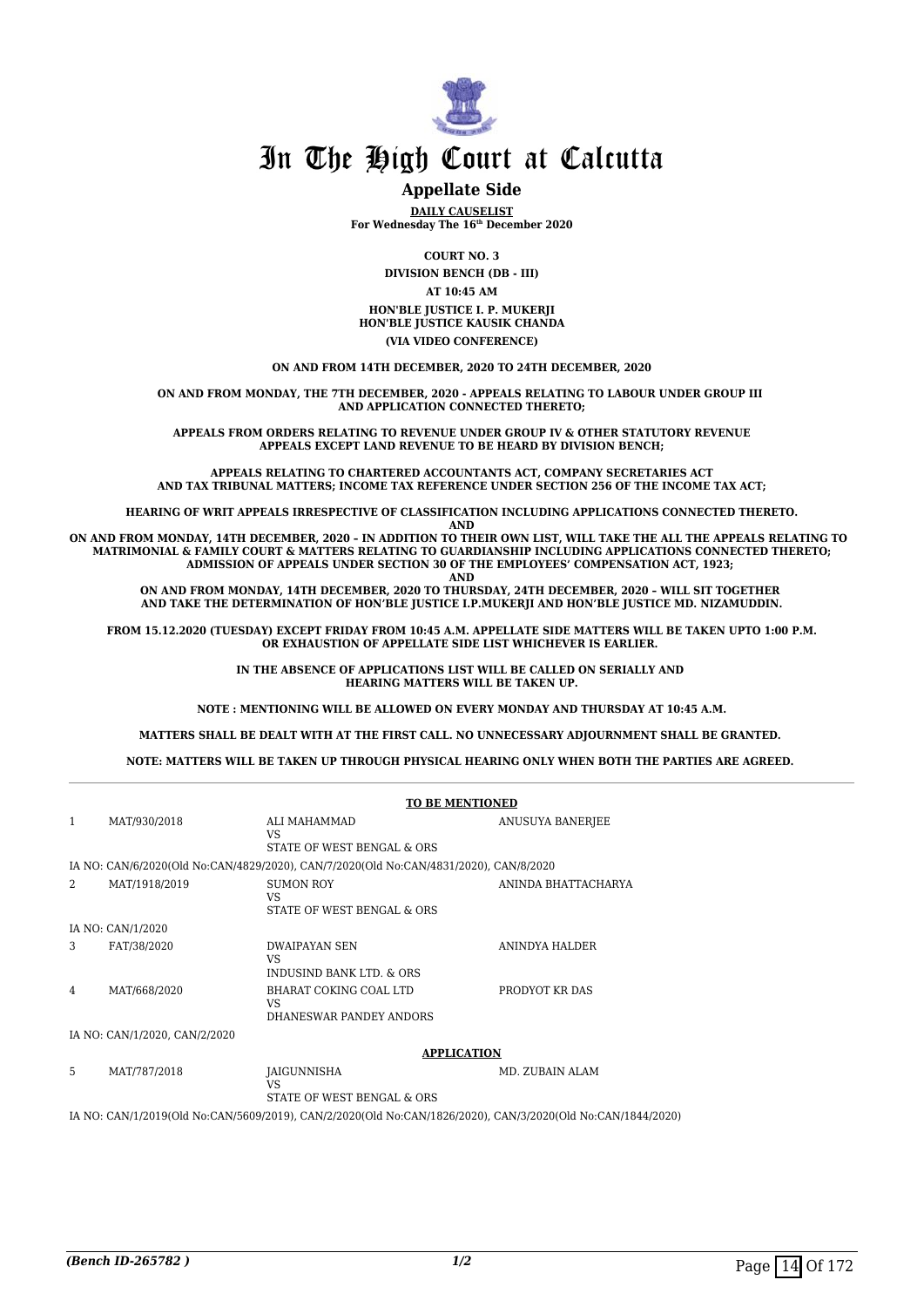### *DAILY CAUSELIST COURT NO 3-FOR WEDNESDAY THE 16TH DECEMBER 2020 HIGH COURT OF CALCUTTA - 2 -*

| 6  | FMAT/384/2020                                 | <b>DIASI SARKAR</b><br><b>VS</b><br><b>SUPRATIK DAS</b>                    | CHITTAPRIYA GHOSH     |
|----|-----------------------------------------------|----------------------------------------------------------------------------|-----------------------|
|    | IA NO: CAN/1/2020, CAN/2/2020                 |                                                                            |                       |
|    |                                               | <b>TRIBUNAL APPLICATION</b>                                                |                       |
| 7  | WP.TT/3/2020                                  | THE STATE OF WEST BENGAL<br><b>VS</b>                                      | <b>AVRA MAJUMDER</b>  |
|    |                                               | SYLLAN EARTH PRIVATE LIMITED                                               |                       |
|    | IA NO: CAN/1/2020                             |                                                                            |                       |
|    |                                               | <b>FOR HEARING</b>                                                         |                       |
| 8  | FMA/2890/2015<br>(Sec. 5)                     | <b>GURUPADA PRAMANIK</b><br><b>VS</b><br>STATE OF WEST BENGAL & ORS        | PINGAL BHATTACHARYYA  |
| 9  | MAT/168/2016<br>(Sec. 5)                      | THE STATE OF W.B. & ORS<br>VS<br><b>AVIJIT SAHA</b>                        | SIRSANYA BANDOPADHYAY |
|    |                                               | IA NO: CAN/1/2016(Old No:CAN/1298/2016), CAN/2/2016(Old No:CAN/1299/2016)  |                       |
| 10 | FMA/1281/2016<br>$(P-I+OB+2nd I. Copy+2PBs.)$ | ASHOK KR. MAHANTA<br>VS<br>THE CENTRAL BANK OF INDIA & ORS.                | SUPRIYO CHATTOPADHYAY |
| 11 | MAT/804/2018<br>$(P-I+OB+2nd J. Copy)$        | SUPRABHAT GHOSH<br>VS.<br><b>BHARAT PRTROLEUM CORPORATION</b><br>LTD & ORS | P. BHATTACHARYYA      |
| 12 | MAT/1388/2017<br>$(P-I+OB+2PBs.)$             | <b>SHANTANU MUNDA</b><br>VS.<br>$S.B.S.T.C.$ & $ORS$                       | SAHELI MUKHERJEE      |
| 13 | FMA/1657/2019                                 | SRIJIB KUMAR PATRA<br><b>VS</b><br>UNION OF INDIA & ORS                    | <b>SUBHAS JANA</b>    |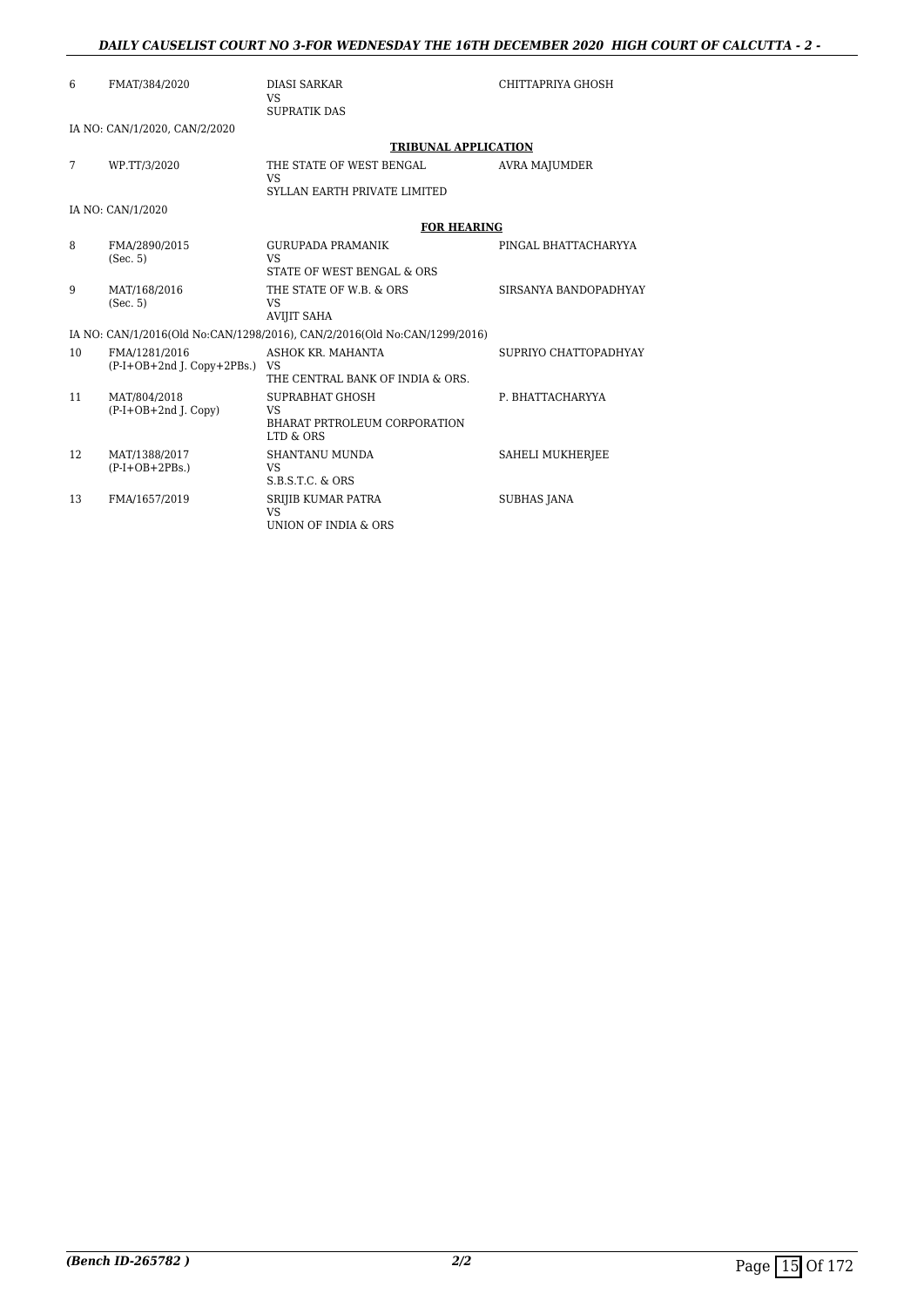

## **Appellate Side**

**DAILY CAUSELIST For Wednesday The 16th December 2020**

**COURT NO. 2**

**DIVISION BENCH (DB- IV)**

**AT 10:45 AM HON'BLE JUSTICE HARISH TANDON HON'BLE JUSTICE KAUSIK CHANDA (VIA VIDEO CONFERENCE)**

**NOT SITTING ON AND FROM 14TH DECEMBER,2020 TO 24TH DECEMBER,2020**

**ON AND FROM MONDAY, THE 7TH DECEMBER, 2020 - ADMISSION OF APPEALS UNDER ORDER XLI OF THE CODE OF CIVIL PROCEDURE INCLUDING APPLICATIONS CONNECTED THERETO**

**ANY OTHER FIRST APPEALS & FIRST MISCELLANEOUS APPEALS NOT ASSIGNED TO ANY OTHER BENCH & APPLICATIONS CONNECTED THERETO;**

**LAWAZIMA ;**

**APPEALS RELATING TO LAND UNDER GROUP I AND APPLICATIONS CONNECTED THERETO ;**

**APPEALS RELATING TO TRANSPORT & TELECOMMUNICATION UNDER GROUP VII AND REGULATION OF INDUSTRIES & ESSENTIAL COMMODITIES & VARIOUS CENTRAL ORDERS UNDER GROUP VIII AND APPLICATIONS CONNECTED THERETO; ON AND FROM WEDNESDAY, 9TH DECEMBER, 2020 TO THURSDAY, 24TH DECEMBER, 2020 WILL SIT TOGETHER AND TAKE THE ALL MATTERS PERTAINING TO ORDER XLI RULE 11 OF THE CODE OF CIVIL PROCEDURE, LISTED BEFORE THE DIVISION BENCH COMPRISING HON'BLE JUSTICE SANJIB BANERJEE AND HON'BLE JUSTICE ANIRUDDHA ROY IN ADDITION TO THEIR OWN LIST. NOTE: MATTERS WILL BE TAKEN UP THROUGH PHYSICALHEARING ONLY WHEN BOTH THE PARTIES ARE AGREED.**

| $\mathbf{1}$ | FA/74/2005                              | <b>JITENDRA NATH GIRI</b><br>VS<br>PROLHAD CHANDRA MAITI                    | TRIDIP KR. SARKAR |
|--------------|-----------------------------------------|-----------------------------------------------------------------------------|-------------------|
|              | IA NO: CAN/4/2019(Old No:CAN/4575/2019) |                                                                             |                   |
| 2            | FAT/264/2015                            | <b>BIJAY NANDI &amp; ORS</b><br>VS<br>LILABATI NANDI & ORS                  | DEBLINA LAHIRI    |
|              |                                         | IA NO: CAN/1/2016(Old No:CAN/143/2016), CAN/2/2016(Old No:CAN/11576/2016)   |                   |
| 3            | MAT/1069/2015                           | BENGAL BRICK FIELD OWNERS'<br>ASSOCIATION & ORS<br>VS<br>W B H I D CORP LTD | A LAHIRI          |
|              |                                         | IA NO: CAN/1/2018(Old No:CAN/4370/2018). CAN/2/2020                         |                   |

### **APPLICATION (FA AND FMA)**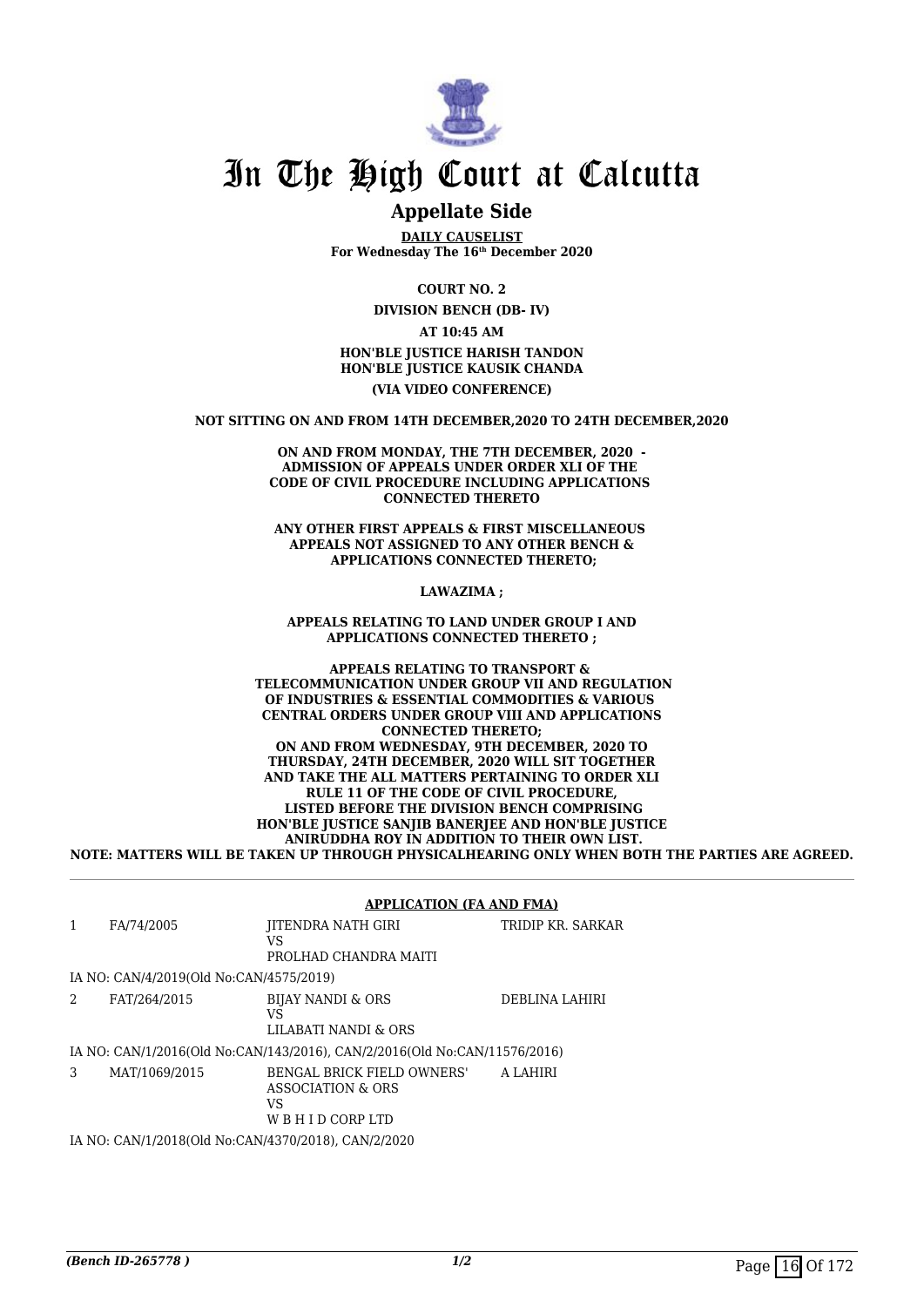| 4  | MAT/1129/2015                            | HI-TECH HATCH FRESH PVT. LTD.<br>& ORS<br>VS<br>W.B. HOUSING INFRA. DEV.<br>CORP. LTD. & ORS | ANINDYA LAHIRI                                                                                               |  |  |  |
|----|------------------------------------------|----------------------------------------------------------------------------------------------|--------------------------------------------------------------------------------------------------------------|--|--|--|
|    |                                          | IA NO: CAN/1/2018(Old No:CAN/4817/2018), CAN/2/2020                                          |                                                                                                              |  |  |  |
| 5  | MAT/1309/2015                            | PRABIR KUMAR TALUKDAR<br>VS<br>W.B. HOUSING INFRA DEV. CORP.<br>LTD. & ORS                   | ANINDYA LAHIRI                                                                                               |  |  |  |
|    |                                          | IA NO: CAN/1/2018(Old No:CAN/4709/2018), CAN/2/2020                                          |                                                                                                              |  |  |  |
| 6  | FAT/290/2016                             | M/S SUDIP CONSTRUCTION &<br>ANR<br>VS.<br>MANOJ CHATTERJEE & ORS                             | <b>PRANTICK GHOSH</b>                                                                                        |  |  |  |
|    |                                          |                                                                                              | IA NO: CAN/2/2016(Old No:CAN/6197/2016), CAN/3/2017(Old No:CAN/5648/2017), CAN/4/2018(Old No:CAN/10218/2018) |  |  |  |
| 7  | FA/64/2017                               | NEJAMUDDIN & ORS<br>VS<br>MD AFYAD (MINOR) & ORS                                             | DYUTIMAN BANERJEE                                                                                            |  |  |  |
| 8  | FMAT/275/2018                            | PETRA STARKE<br>VS<br>BIKRAM YOGA COLLEGE OF INDIA<br>LP & ORS                               | V WADEHRA                                                                                                    |  |  |  |
|    |                                          | IA NO: CAN/1/2018(Old No:CAN/3615/2018), CAN/3/2019(Old No:CAN/7223/2019)                    |                                                                                                              |  |  |  |
| 9  | FAT/317/2018                             | <b>GAUTAM SUR</b><br>VS<br><b>BIKASH BHOWMICK &amp; ORS</b>                                  | DEBNATH MAHATA                                                                                               |  |  |  |
|    | IA NO: CAN/1/2019(Old No:CAN/12538/2019) |                                                                                              |                                                                                                              |  |  |  |
| 10 | FAT/192/2019                             | PANKAJ KUMAR GHOSH<br>VS<br>MINOR SK MD JUBAIR R/P BY SK<br><b>YEAKUB</b>                    | <b>ANJAN BANERJEE</b>                                                                                        |  |  |  |
|    |                                          | IA NO: CAN/1/2019(Old No:CAN/5534/2019), CAN/2/2019(Old No:CAN/11619/2019)                   |                                                                                                              |  |  |  |
| 11 | FAT/340/2019                             | SMT MAMATA MAZUMDER & ORS<br><b>VS</b><br>SIKHA MAJUMDAR                                     | <b>HIRONMAY GHOSH</b>                                                                                        |  |  |  |
|    |                                          | IA NO: CAN/1/2019(Old No:CAN/7190/2019), CAN/2/2019(Old No:CAN/7191/2019)                    |                                                                                                              |  |  |  |
| 12 | FAT/473/2019                             | THE STATE OF WEST BENGAL<br>REP BY L.A. COLLECTOR<br>VS<br>M/S. PNALUR PAPER MILLS LTD       | <b>SUPRATIM DHAR</b>                                                                                         |  |  |  |
|    |                                          |                                                                                              | IA NO: CAN/1/2019(Old No:CAN/12350/2019), CAN/2/2019(Old No:CAN/12351/2019), CAN/3/2020, CAN/4/2020          |  |  |  |
| 13 | FAT/549/2019                             | PARBATI JANA<br>VS<br>ANUPAMA SAHOO & ORS.                                                   | <b>MUKTESWAR MAITY</b>                                                                                       |  |  |  |
|    | IA NO: CAN/2/2019(Old No:CAN/11637/2019) |                                                                                              |                                                                                                              |  |  |  |
| 14 | FMAT/113/2020                            | <b>GOPAL MUKHERJEE</b><br>VS<br>SITARAM MUKHERJEE & ORS.                                     | <b>SANTIMAY</b><br>BHATTACHARYYA                                                                             |  |  |  |
|    |                                          | IA NO: CAN/1/2020(Old No:CAN/1091/2020)                                                      |                                                                                                              |  |  |  |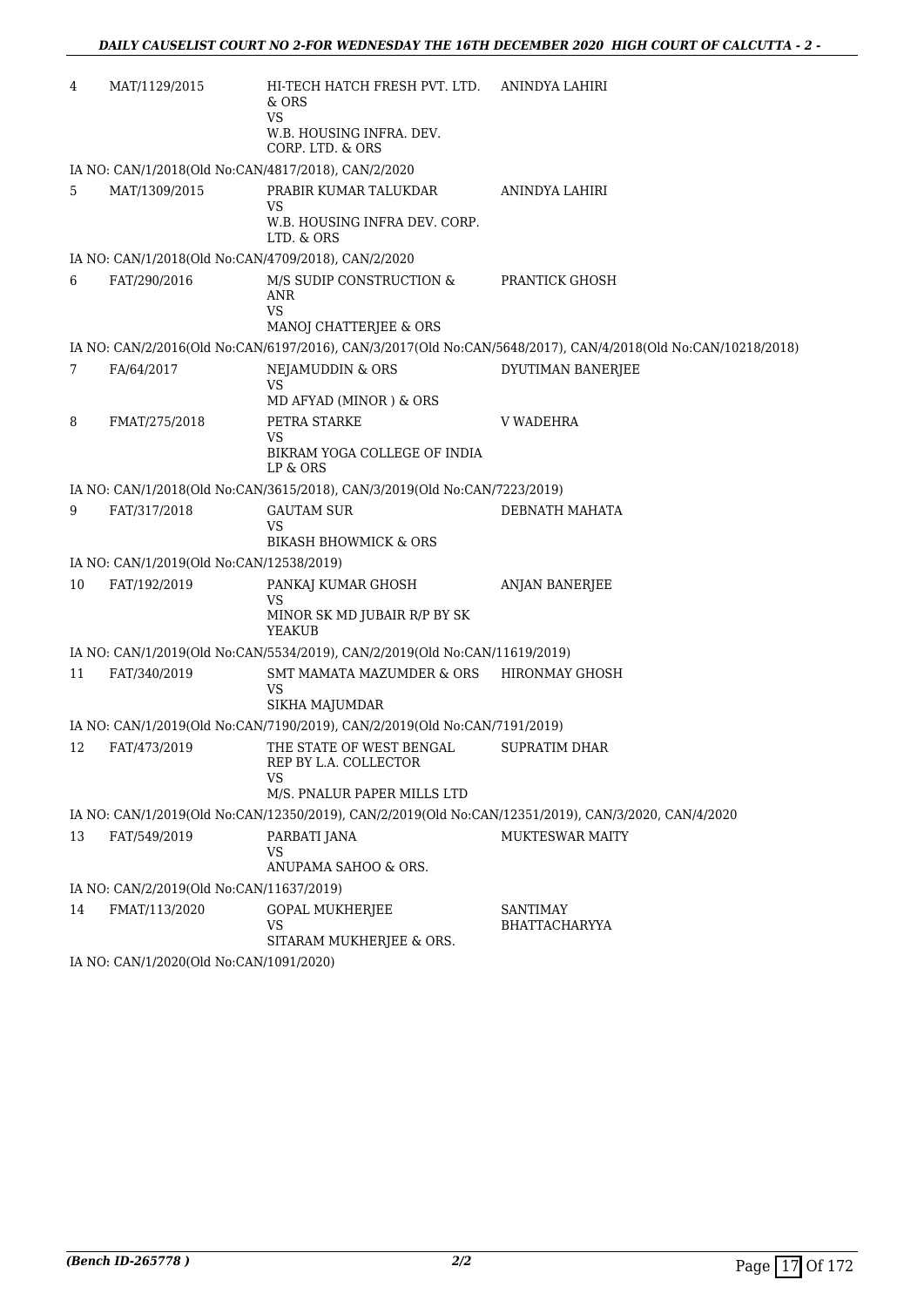

### **Appellate Side**

**DAILY CAUSELIST For Wednesday The 16th December 2020**

**COURT NO. 12**

**DIVISION BENCH (DB-V)**

**AT 10:45 AM**

**HON'BLE JUSTICE SOUMEN SEN HON'BLE JUSTICE SAUGATA BHATTACHARYYA**

**( VIA VIDEO CONFERENCE )**

**ON AND FROM MONDAY, THE 7TH DECEMBER, 2020 - APPEALS RELATING TO EDUCATION UNDER GROUP-II AND APPLICATIONS CONNECTED THERETO; HEARING OF WRIT APPEALS IRRESPECTIVE OF CLASSIFICATION INCLUDING APPLICATIONS CONNECTED THERETO;**

**HEARING OF CIVIL APPEALS, IRRESPECTIVE OF CLASSIFICATION, FILLED TILL 2018.**

**ON AND FROM MONDAY, 14TH DECEMBER, 2020 TO 24TH DECEMBER, 2020 - WILL SIT TOGETHER AND IN ADDITION TO THEIR OWN LIST, TAKE THE ALL THE MATTERS PERTAINING TO ORDER XLI RULE 11 OF THE CODE OF CIVIL PROCEDURE, 1908 AND MATTERS RELATED TO FIRST APPEALS AND FIRST MISCELLANEOUS APPEALS (NOT ASSIGNED TO ANY OTHER BENCH & CONNECTED APPLICATIONS).**

**NOTE: NO MENTIONING WILL BE ALLOWED WITHOUT PRIOR NOTICE TO THE OTHER SIDE, EXCEPT CONTEMPT MATTERS. APPLICATIONS WILL BE GIVEN THE PREFERENCE.**

**NOTE : GROUP -II APPLICATION AND ORDER XLI RULE II WILL BE TAKEN UP FIRST,**

**NOTE: MATTERS WILL BE TAKEN UP THROUGH PHYSICAL HEARING ONLY WHEN BOTH THE PARTIES ARE AGREED.**

|              |                                        | <b>TO BE MENTIONED</b>            |                                                                                                                      |
|--------------|----------------------------------------|-----------------------------------|----------------------------------------------------------------------------------------------------------------------|
|              |                                        |                                   |                                                                                                                      |
| $\mathbf{1}$ | MAT/608/2020                           | MEDICAL COUNCIL OF INDIA<br>VS    | <b>SUNIT KUMAR ROY</b>                                                                                               |
|              |                                        | ARGHYA DAS AND ORS                |                                                                                                                      |
|              | IA NO: CAN/1/2020                      |                                   |                                                                                                                      |
| wt2          | MAT/609/2020                           | MCI                               | <b>SUNIT KUMAR ROY</b>                                                                                               |
|              |                                        | <b>VS</b>                         |                                                                                                                      |
|              |                                        | <b>DWAIPAYAN GUCHHAIT</b>         |                                                                                                                      |
|              | IA NO: CAN/1/2020                      |                                   |                                                                                                                      |
| 3            | CRM/7350/2020                          | KAUSHIK DUTTA @ KOUSHIK           | KOUSTAV BAGCHI                                                                                                       |
|              |                                        | <b>DUTTA</b>                      |                                                                                                                      |
|              |                                        | <b>VS</b>                         |                                                                                                                      |
|              |                                        | State of West Bengal              |                                                                                                                      |
|              | IA NO: CRAN/1/2020, CRAN/2/2020        |                                   |                                                                                                                      |
|              |                                        | <b>CONTEMPT</b>                   |                                                                                                                      |
| 4            | CPAN/507/2020<br>(Personal Appearance) | MD.KAMALUDDIN BAIDYA<br><b>VS</b> | SANKHA PRASAD RAY                                                                                                    |
|              |                                        | <b>SAFIAR RAHAMAN</b>             |                                                                                                                      |
| wt.5         | FMA/1672/2019                          | MD. KAMALUDDIN BAIDYA             | <b>SANKHA PRASAD RAY</b>                                                                                             |
|              |                                        | <b>VS</b>                         |                                                                                                                      |
|              |                                        | STATE OF WEST BENGAL & ORS.       |                                                                                                                      |
|              |                                        | <b>APPLICATION</b>                |                                                                                                                      |
| 6            | FAT/244/2014                           | THE STATE OF WEST BENGAL          | <b>SUPRATIM DHAR</b>                                                                                                 |
|              |                                        | VS                                |                                                                                                                      |
|              |                                        | SAIFUDDIN AHMED & ORS             |                                                                                                                      |
|              |                                        |                                   | IA NO: CAN/4/2019(Old No:CAN/841/2019), CAN/5/2019(Old No:CAN/842/2019), CAN/6/2020(Old No:CAN/421/2020), CAN/7/2020 |
|              |                                        |                                   |                                                                                                                      |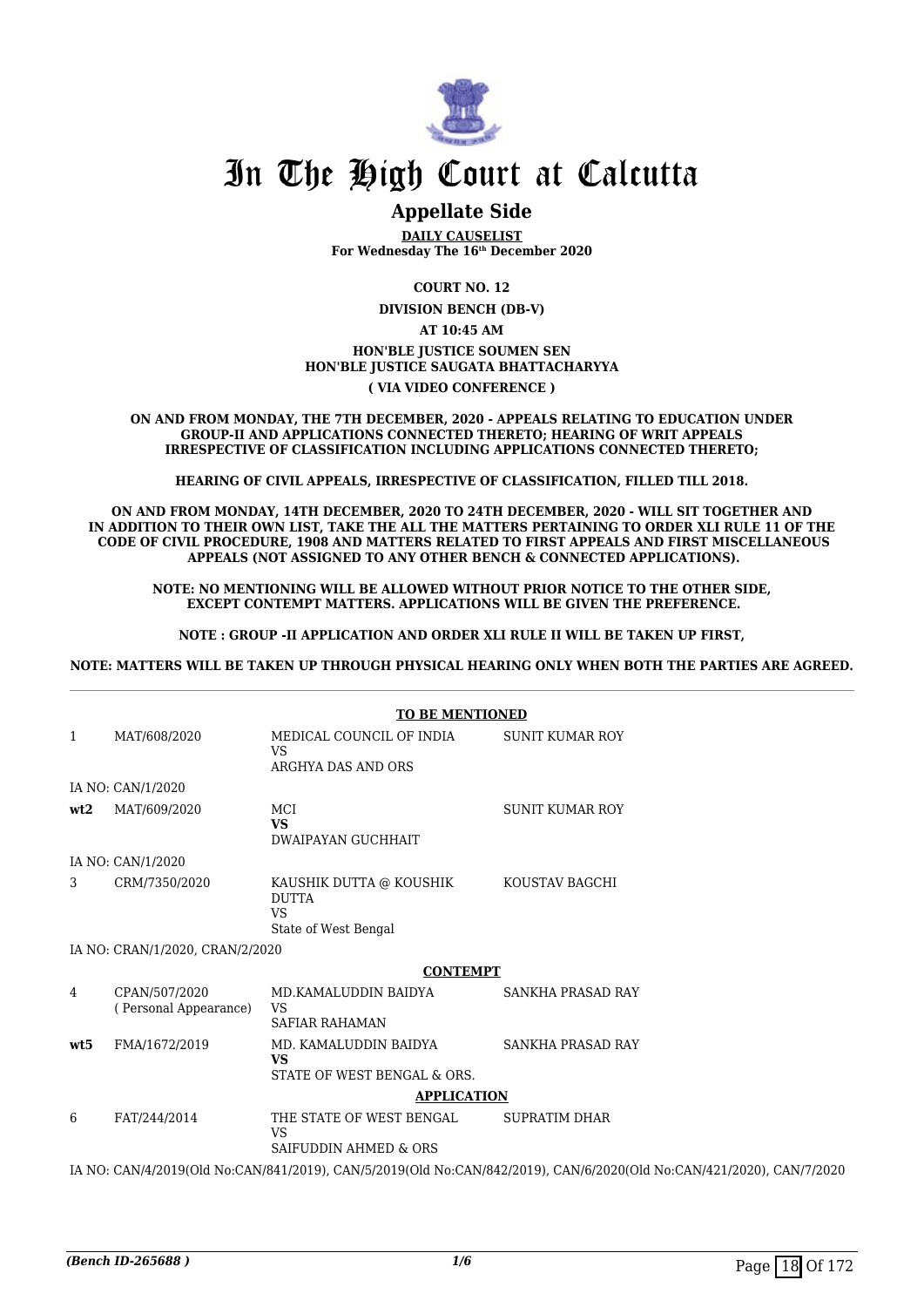| wt7 | FAT/245/2014                            | THE STATE OF WEST BENGAL<br>VS                                                       | SUPRATIM DHAR                                                                                                        |
|-----|-----------------------------------------|--------------------------------------------------------------------------------------|----------------------------------------------------------------------------------------------------------------------|
|     |                                         | SAIFUDDIN AHMED & ORS                                                                |                                                                                                                      |
|     |                                         | IA NO: CAN/3/2016(Old No:CAN/7515/2016), CAN/5/2019(Old No:CAN/866/2019), CAN/6/2020 |                                                                                                                      |
| wt8 | FAT/246/2014                            | THE STATE OF WEST BENGAL<br>VS                                                       | SUPRATIM DHAR                                                                                                        |
|     |                                         | SAIFUDDIN AHMED & ORS                                                                |                                                                                                                      |
| 9   |                                         |                                                                                      | IA NO: CAN/4/2019(Old No:CAN/843/2019), CAN/5/2019(Old No:CAN/845/2019), CAN/6/2020(Old No:CAN/423/2020), CAN/7/2020 |
|     | MAT/1526/2019                           | THE DIRECTOR OF PENSION &<br><b>ANR</b><br>VS                                        | ARINDAM<br><b>CHATTOPADHYAY</b>                                                                                      |
|     |                                         | SUBHADRA PRADHAN & ORS                                                               |                                                                                                                      |
|     |                                         | IA NO: CAN/1/2019(Old No:CAN/12401/2019), CAN/2/2019(Old No:CAN/12403/2019)          |                                                                                                                      |
| 10  | MAT/1527/2019                           | THE DIRECTOR OF PENSION &<br><b>ANR</b><br><b>VS</b>                                 | ARINDAM CHAKRABORTY                                                                                                  |
|     |                                         | <b>GITA RANI MAITY &amp; ORS</b>                                                     |                                                                                                                      |
|     |                                         | IA NO: CAN/1/2019(Old No:CAN/12408/2019), CAN/2/2019(Old No:CAN/12409/2019)          |                                                                                                                      |
| 11  | MAT/1528/2019                           | THE DIRECTOR OF PENSION &<br>ANR<br><b>VS</b>                                        | ARINDAM<br><b>CHATTOPADHYAY</b>                                                                                      |
|     |                                         | ANJANA MAITY & ORS                                                                   |                                                                                                                      |
|     |                                         | IA NO: CAN/1/2019(Old No:CAN/12410/2019), CAN/2/2019(Old No:CAN/12411/2019)          |                                                                                                                      |
| 12  | MAT/1529/2019                           | THE DIRECTOR OF PENSION &<br><b>ANR</b><br><b>VS</b>                                 | ARINDAM<br><b>CHATTOPADHYAY</b>                                                                                      |
|     |                                         | AMALABALA DAS & ORS                                                                  |                                                                                                                      |
|     |                                         | IA NO: CAN/2/2019(Old No:CAN/12414/2019), CAN/3/2019(Old No:CAN/12415/2019)          |                                                                                                                      |
| 13  | MAT/1530/2019                           | THE DIRECTOR OF PENSION &<br>ANR<br><b>VS</b>                                        | ARINDAM<br>CHATTOPADHYAY                                                                                             |
|     |                                         | LAKSHMI RANI SAMANTA & ORS                                                           |                                                                                                                      |
|     |                                         | IA NO: CAN/1/2019(Old No:CAN/12406/2019), CAN/2/2019(Old No:CAN/12407/2019)          |                                                                                                                      |
| 14  | MAT/1858/2019                           | THE DIR. OF PENSION PF & GR.<br>INS. & ANR.<br><b>VS</b>                             | ARINDAM<br><b>CHATTOPADHYAY</b>                                                                                      |
|     |                                         | SUBHADRA PRADHAN & ORS.                                                              |                                                                                                                      |
|     | IA NO: CAN/1/2020(Old No:CAN/1077/2020) |                                                                                      |                                                                                                                      |
| 15  | MAT/1913/2019                           | THE STATE OF WEST BENGAL & KAKALI SAMAJPATY<br><b>ORS</b><br><b>VS</b>               |                                                                                                                      |
|     |                                         | LAXMIPRIYA PARMANICK & ORS                                                           |                                                                                                                      |
|     |                                         | IA NO: CAN/1/2020(Old No:CAN/10/2020), CAN/2/2020(Old No:CAN/11/2020)                |                                                                                                                      |
| 16  | MAT/349/2020                            | SUBHASISH PANJA<br>VS<br>STATE OF WEST BENGAL                                        | PAMPA DEY(DHABAL)                                                                                                    |
|     | IA NO: CAN/1/2020                       |                                                                                      |                                                                                                                      |
| 17  | MAT/415/2020                            | SANATAN HANSDA                                                                       | PAMPA DEY DHABAL                                                                                                     |
|     |                                         | VS<br>STATE OF WEST BENGAL & ORS                                                     |                                                                                                                      |
|     | IA NO: CAN/1/2020                       |                                                                                      |                                                                                                                      |
| 18  | MAT/430/2020                            | SUBHADRA DUTTA<br>VS<br>STATE OF WEST BENGAL                                         | KHAIRUL ALAM                                                                                                         |
|     | IA NO: CAN/1/2020(Old No:CAN/2925/2020) |                                                                                      |                                                                                                                      |
| 19  | MAT/574/2020                            | VISHWA BHARATI<br><b>VS</b>                                                          | VICTOR CHATTERJEE                                                                                                    |
|     |                                         | SRUTI BANDYOPADHYAY                                                                  |                                                                                                                      |
|     | IA NO: CAN/1/2020, CAN/2/2020           |                                                                                      |                                                                                                                      |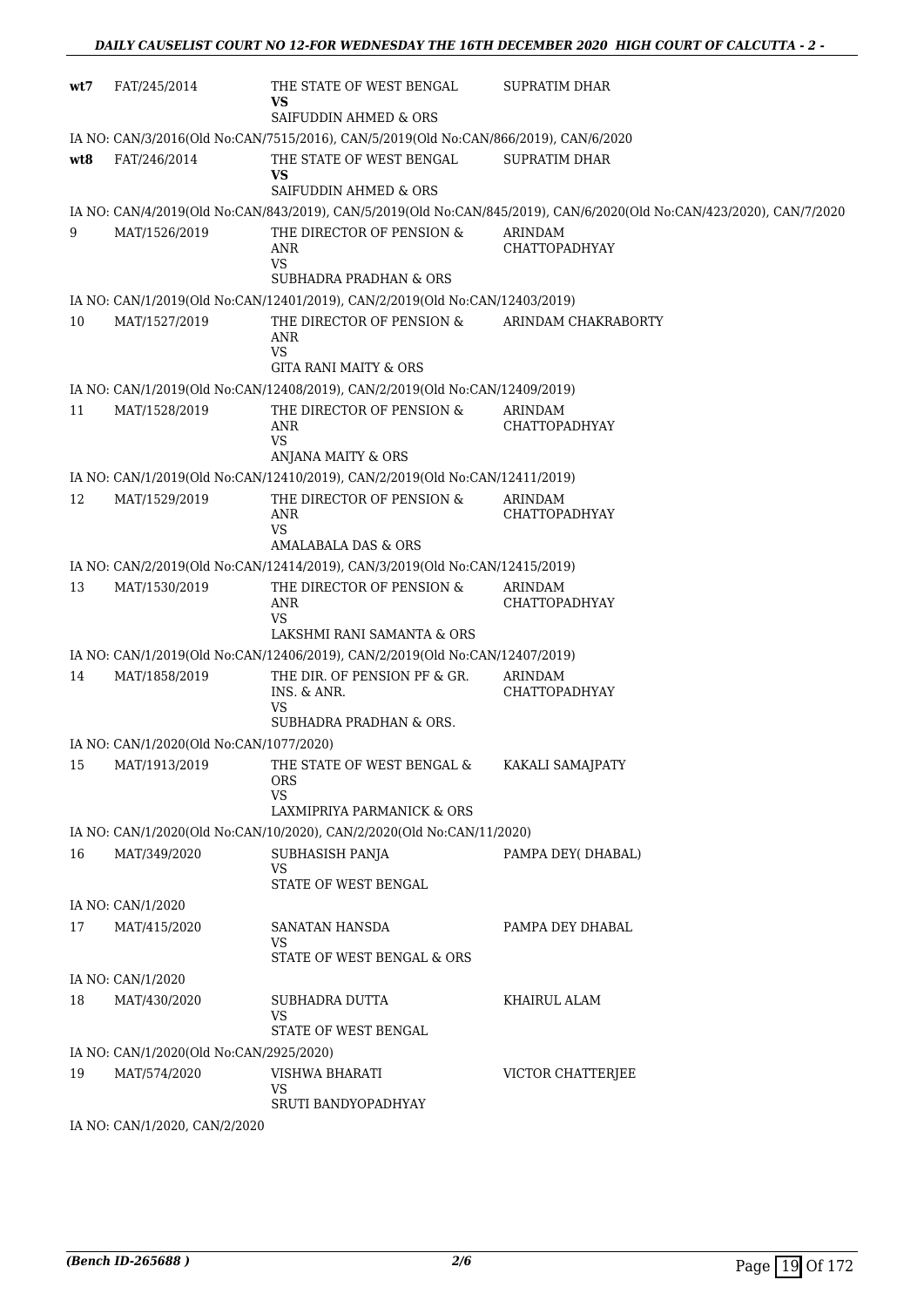#### *DAILY CAUSELIST COURT NO 12-FOR WEDNESDAY THE 16TH DECEMBER 2020 HIGH COURT OF CALCUTTA - 3 -*

| 20 | MAT/619/2020      | SAYED SULTAN ALI<br>VS<br>State of West Bengal                                             | SALONI BHATTARJEE    |
|----|-------------------|--------------------------------------------------------------------------------------------|----------------------|
|    | IA NO: CAN/1/2020 |                                                                                            |                      |
| 21 | MAT/623/2020      | MILAN MONDAL<br>VS<br>WEST BENGAL CENTRAL SCHOOL<br><b>SERVICE COMMISSION</b>              | ANINDA BHATTACHARYA  |
|    | IA NO: CAN/1/2020 |                                                                                            |                      |
| 22 | MAT/624/2020      | ANUVA MAL<br>VS.<br>WB CENTRAL SSC AND                                                     | ANINDA BHATTACHARYA  |
|    | IA NO: CAN/1/2020 |                                                                                            |                      |
| 23 | MAT/626/2020      | SANJIT DAS<br>VS<br>W B CENTRAL SSC AND ORS                                                | ANINDA BHATTACHARYA  |
|    | IA NO: CAN/1/2020 |                                                                                            |                      |
| 24 | MAT/627/2020      | LILI BERA<br>VS<br>THE WEST BENGAL CENTRAL<br>SCHOOL SERVICE COMMISSION                    | ANINDA BHATTACHARYA  |
|    | IA NO: CAN/1/2020 |                                                                                            |                      |
| 25 | MAT/628/2020      | <b>SUPRIYA BISWAS</b><br>VS<br>THE WEST BENGAL CENTRAL<br><b>SCHOOL SERVICE COMMISSION</b> | ANINDA BHATTACHARYA  |
|    | IA NO: CAN/1/2020 |                                                                                            |                      |
| 26 | MAT/629/2020      | ABDUS SATTERMIAH<br>VS<br>THE WEST BENGAL CENTRAL                                          | ANINDA BHATTACHARYA  |
|    |                   | <b>SCHOOL SERVIVE COMMISSION</b>                                                           |                      |
|    | IA NO: CAN/1/2020 |                                                                                            |                      |
| 27 | MAT/630/2020      | CHHABI BISWAS<br>VS<br>THE WEST BENGAL CENTRAL                                             | ANINDA BHATTACHARYA  |
|    |                   | <b>SCHOOL SERVICE COMMISSION</b>                                                           |                      |
|    | IA NO: CAN/1/2020 |                                                                                            |                      |
| 28 | MAT/631/2020      | SIRAJUL SARKAR<br>VS<br>THE WEST BENGAL CENTRAL<br><b>SCHOOL SERVICE COMMISSION</b>        | ANINDA BHATTACHARYA  |
|    | IA NO: CAN/1/2020 |                                                                                            |                      |
| 29 | MAT/632/2020      | <b>SUSMITA DAS</b><br>VS<br>THE WEST BENGAL CENTRAL<br>SCHOOL SERVICE COMMISSION           | ANINDA BHATTACHARYA  |
|    | IA NO: CAN/1/2020 |                                                                                            |                      |
| 30 | MAT/633/2020      | <b>JABA MAHATO</b>                                                                         | ANINDA BHATTACHARYA  |
|    |                   | <b>VS</b><br>THE WEST BENGAL CENTRAL<br>SCHOOL SERVICE COMMISSION                          |                      |
|    | IA NO: CAN/1/2020 |                                                                                            |                      |
| 31 | MAT/635/2020      | ATASHI MONDAL<br>VS<br>WEST BENGAL CENTRAL SCHOOL<br><b>SERVICE COMMISSION</b>             | ANINDA BHATTACHARYYA |

IA NO: CAN/1/2020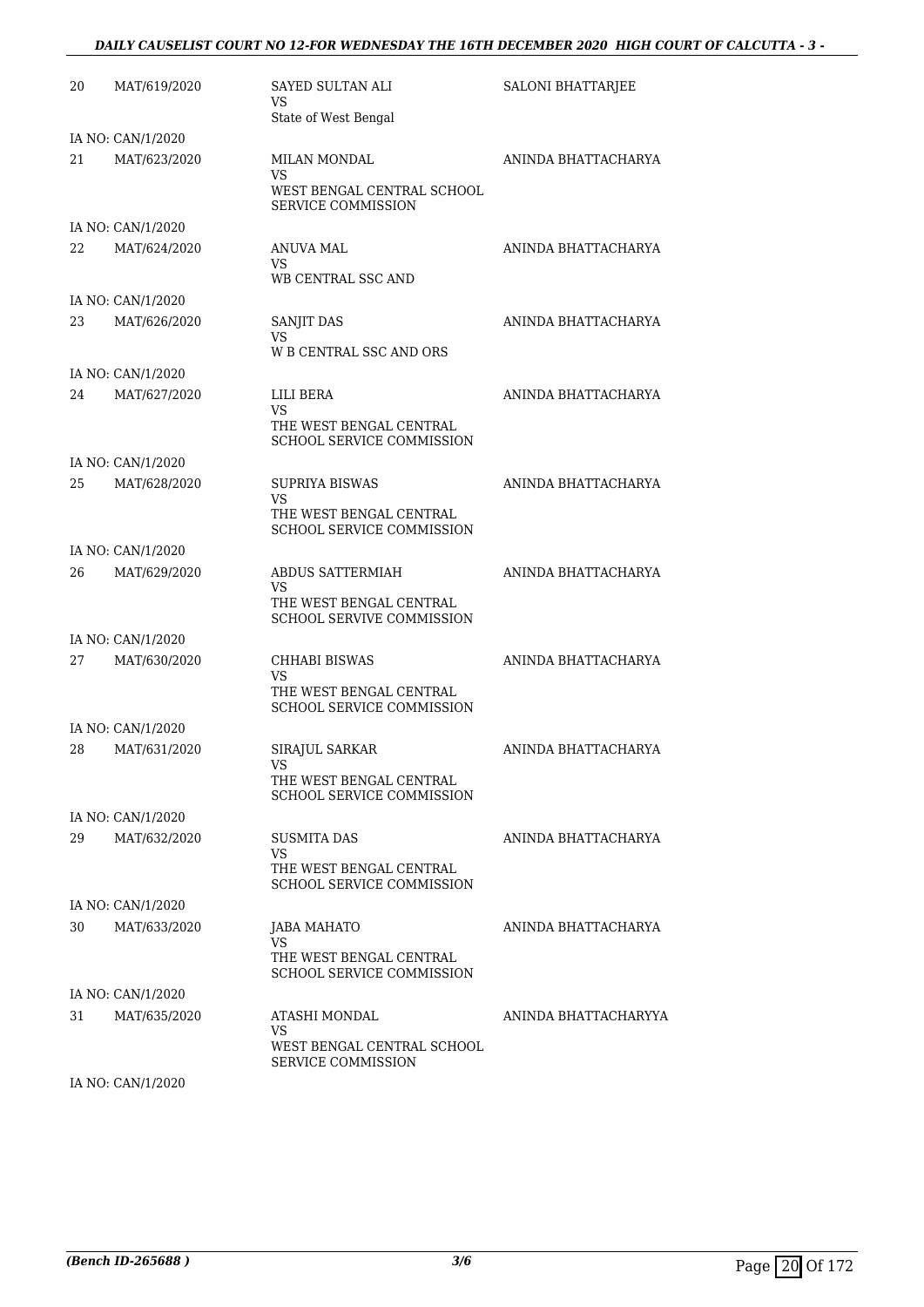| 32 | MAT/651/2020                              | SUJALA DAS AND ORS.<br>VS<br>WEST BENGAL CENTRAL<br><b>SCHOOLSERVICE COMMISION</b><br><b>AND ORS</b> | ANINDA BHATTACHARYYA  |
|----|-------------------------------------------|------------------------------------------------------------------------------------------------------|-----------------------|
|    | IA NO: CAN/1/2020                         |                                                                                                      |                       |
| 33 | MAT/653/2020                              | ASHRULEKHA JANTYYA AND ORS<br>VS<br>west bengal central school service<br>commission and ors         | ANINDYA BHATTACHARYA  |
|    | IA NO: CAN/1/2020                         |                                                                                                      |                       |
| 34 | MAT/654/2020                              | PARTAMITA NASKAR AND ORS<br>VS<br>WEST BENGAL CENTRAL SCHOOL                                         | ANINDYA BHATTACHARYA  |
|    |                                           | SERVICE COMMISSION AND ORS                                                                           |                       |
| 35 | MAT/655/2020                              | chhanda mondal<br>VS<br>west bengal centra school service<br>commission and ors                      | ANINDYA BHATTACHARYA  |
|    | IA NO: CAN/1/2020                         |                                                                                                      |                       |
| 36 | MAT/710/2020                              | STATE OF WEST BENGAL AND<br>ORS.<br>VS                                                               | KAKALI SAMAJPATY      |
|    |                                           | MURSHID ALAM AND ORS.                                                                                |                       |
|    | IA NO: CAN/1/2020, CAN/2/2020             |                                                                                                      |                       |
| 37 | MAT/713/2020                              | MD ABDUL GAFUR<br>VS<br>STATE OF WEST BENGAL AND<br>ORS.                                             | LIPIKA CHATTERJEE     |
|    | IA NO: CAN/1/2020, CAN/2/2020             |                                                                                                      |                       |
| 38 | MAT/721/2020                              | RAJIB HALDER AND ORS<br>VS<br>STATE OF WEST BENGAL AND<br>ORS.                                       | AKASHDEEP MUKHERJEE   |
|    | IA NO: CAN/1/2020, CAN/2/2020             |                                                                                                      |                       |
| 39 | MAT/722/2020                              | MD MOTULBBAR RAHAMAN<br>VS<br>State of West Bengal                                                   | AKASHDEEP MUKHERJEE   |
|    | IA NO: CAN/1/2020, CAN/2/2020             |                                                                                                      |                       |
| 40 | MAT/723/2020                              | ACHINTA KUMAR BISWAS AND<br>ORS<br>VS<br>STATE OF WEST BENGAL AND<br>ORS.                            | AKASHHDEEP MUKHERJEE  |
|    | IA NO: CAN/1/2020, CAN/2/2020             |                                                                                                      |                       |
| 41 | MAT/724/2020                              | AMJED ALI AND ORS<br>VS<br>STATE OF WEST BENGAL AND<br>ORS.                                          | AKASHDEEP MUKHERJEE   |
|    | IA NO: CAN/1/2020, CAN/2/2020             |                                                                                                      |                       |
| 42 | MAT/762/2020<br>(Pt. Hd.)                 | DR. B.R. AMBERKAR COLLEGE (<br><b>B.ED SECTION) AND ORS</b><br>VS                                    | SUBHAJIT CHATTERJEE   |
|    |                                           | NATION COUNCIL FOR TACHER<br><b>EDUCATION AND ORS</b>                                                |                       |
|    | IA NO: CAN/1/2020, CAN/2/2020, CAN/3/2020 |                                                                                                      |                       |
| 43 | MAT/793/2020                              | JAMIRUL ISLAM<br>VS                                                                                  | MD. GOLAM NURE IMROHI |
|    | IA NO: CAN/1/2020                         | TOHIDUL ISLAM AND ORS                                                                                |                       |

#### **ORDER XLI RULE II**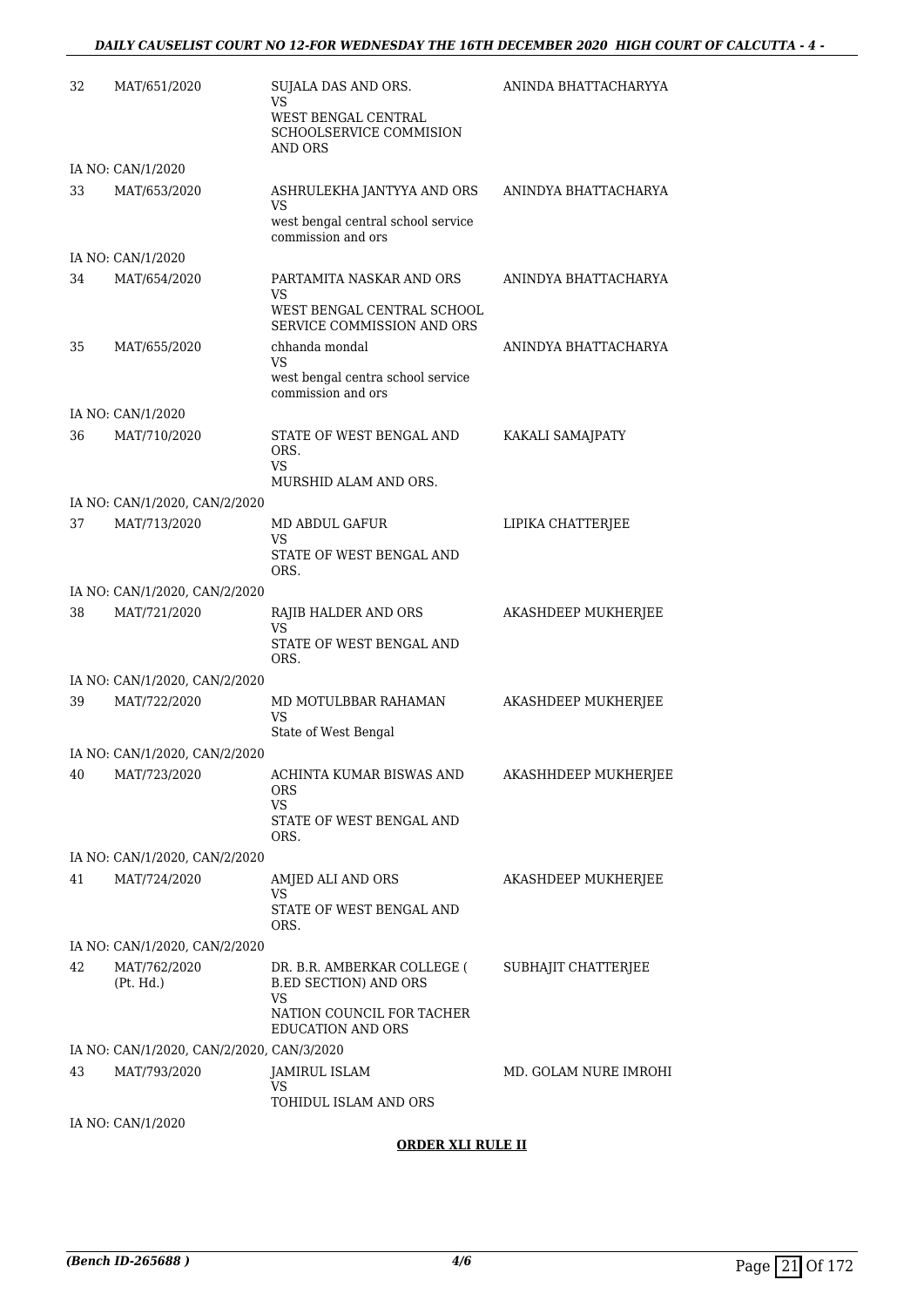| 44 | SAT/2/2020                              | LALBABU BEGAM @ LALBANU<br><b>BEGAM &amp; ORS</b>                         | MAHAMMAD MAHMUD                    |
|----|-----------------------------------------|---------------------------------------------------------------------------|------------------------------------|
|    |                                         | VS<br>PADMAMOYEE CHAI & ORS                                               |                                    |
|    |                                         | IA NO: CAN/1/2020(Old No:CAN/1472/2020), CAN/2/2020(Old No:CAN/1475/2020) |                                    |
| 45 | SAT/12/2020                             | <b>SUSANTA KUMAR DAS</b><br><b>VS</b><br><b>GANGADHAR DAS</b>             | KAUSHIK BISWAS                     |
|    |                                         | IA NO: CAN/1/2019(Old No:CAN/9432/2019), CAN/2/2020(Old No:CAN/848/2020)  |                                    |
| 46 | SAT/30/2020                             | RAM PADA PAUL                                                             | RAJDEEP BHATTACHRYA                |
|    |                                         | VS<br><b>BALARAM PAUL &amp; ORS</b>                                       |                                    |
|    | IA NO: CAN/1/2020(Old No:CAN/927/2020)  |                                                                           |                                    |
| 47 | SAT/39/2020<br>(Defective)              | <b>SUNIL KUMAR DUTTA &amp; ORS</b><br>VS<br>SHIBA PRASAD SEN              | ANYASHA DAS                        |
|    | IA NO: CAN/1/2020(Old No:CAN/2728/2020) |                                                                           |                                    |
| 48 | SAT/41/2020<br>(Defective)              | M/S GANGA JEWELLERS & ORS<br>VS                                           | <b>ABHISEK SEAL</b>                |
|    |                                         | SAMARENDRA NATH SAHA & ANR                                                |                                    |
| 49 | SAT/55/2020<br>(Defective)              | <b>DULAL PRAMANIK &amp; ORS</b><br>VS.                                    | SAILENDU SEKHAR<br><b>BAYERD</b>   |
|    |                                         | CHHABI RANI DAS & ORS                                                     |                                    |
| 50 | SAT/56/2020                             | CHANDRA SEKHAR GHATAK &<br>ORS<br>VS                                      | APURBA KUMAR DATTA                 |
|    |                                         | BASANTI BHATTACHARJEE                                                     |                                    |
| 51 | SAT/60/2020                             | <b>SOVA SARKAR &amp; ANR</b><br>VS<br>JOYDEB TARAFDAR                     | <b>GOPAL MONDAL</b>                |
|    | IA NO: CAN/1/2020(Old No:CAN/2028/2020) |                                                                           |                                    |
| 52 | SAT/62/2020                             | <b>BIDHAN NANDI</b><br>VS                                                 | SAILENDU SEKHAR<br><b>BAYERD</b>   |
|    |                                         | <b>GAUTOM NANDI</b>                                                       |                                    |
| 53 | FMAT/160/2020<br>(Defective)            | M/S. INDUSIND BANK LTD<br>VS<br>ANIL KUMAR YADAV                          | PRAMOOD KUMAR<br><b>SRIVASTAVA</b> |
|    | IA NO: CAN/1/2020(Old No:CAN/1488/2020) |                                                                           |                                    |
| 54 | FMAT/161/2020<br>(Defective)            | M/S INDUSIND BANK LTD<br>VS<br>ANIL KUMAR YADAV                           | PRAMOOD KUMAR<br><b>SRIVASTAVA</b> |
|    | IA NO: CAN/1/2020(Old No:CAN/1487/2020) |                                                                           |                                    |
| 55 | FMAT/163/2020                           | PRASENJIT BHATTACHARYYA                                                   | SANDIP KUMAR DATTA                 |
|    |                                         | VS<br>SATHI BHATTACHARYYA                                                 |                                    |
|    | IA NO: CAN/1/2020(Old No:CAN/1548/2020) |                                                                           |                                    |
| 56 | FMAT/184/2020                           | HETIA ANCHALIK HASPATALER                                                 | ARITRA SHANKAR ROY                 |
|    |                                         | SANGATHAN SAMIT. REP BY S K<br>NANDI<br>VS<br>THE OFFICER IN CHARGE& ORS  |                                    |
|    | IA NO: CAN/1/2020(Old No:CAN/1792/2020) |                                                                           |                                    |
| 57 | FMAT/211/2020                           | AJIT KUMAR HALDER                                                         | PRIYANKA MANDAL                    |
|    |                                         | VS<br><b>SUJIT HALDER &amp; ORS</b>                                       |                                    |
|    | IA NO: CAN/1/2020(Old No:CAN/2240/2020) |                                                                           |                                    |
| 58 | FMAT/553/2020                           | ajanta de<br>VS                                                           | arindam paul                       |
|    |                                         | kalpana headhighs and ors                                                 |                                    |
|    | IA NO: CAN/1/2020                       | <b>APPLICATION (GROUP - VIII)</b>                                         |                                    |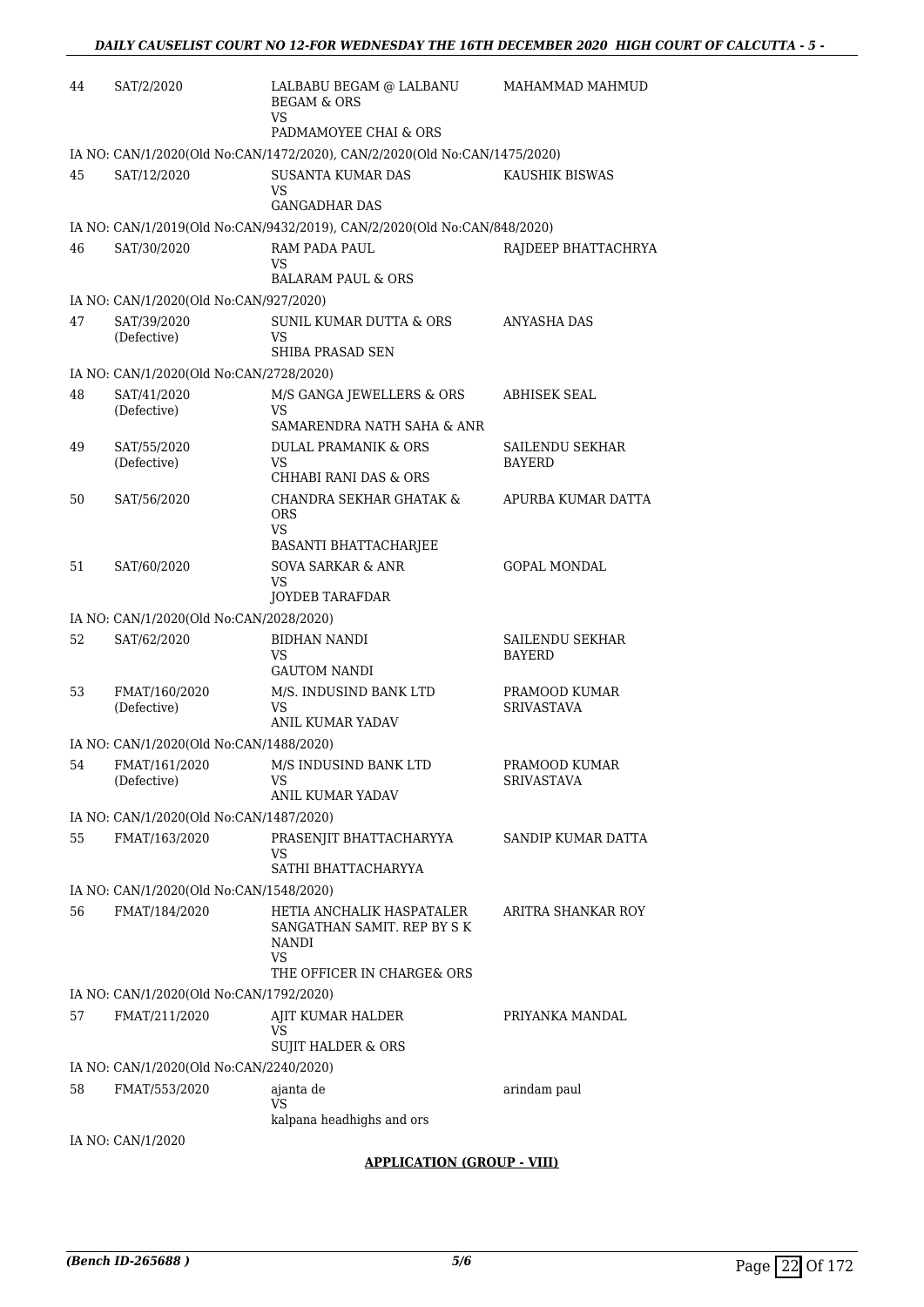### *DAILY CAUSELIST COURT NO 12-FOR WEDNESDAY THE 16TH DECEMBER 2020 HIGH COURT OF CALCUTTA - 6 -*

| 59 | MAT/786/2020                            | KUNTAL SINHA<br><b>VS</b><br>STATE OF WEST BENGAL AND<br>ORS.         | <b>NEIL BASU</b>      |
|----|-----------------------------------------|-----------------------------------------------------------------------|-----------------------|
|    | IA NO: CAN/1/2020                       |                                                                       |                       |
|    | wt60 MAT/788/2020                       | <b>GAUTAM SARKAR</b><br><b>VS</b><br>STATE OF WEST BENGAL AND<br>ORS. | <b>NEIL BASU</b>      |
|    | IA NO: CAN/1/2020                       |                                                                       |                       |
|    | wt61 MAT/789/2020                       | KOUSHIK DAS<br>VS.<br>STATE OF WEST BENGAL AND<br>ORS.                | <b>NEIL BASU</b>      |
|    | IA NO: CAN/1/2020                       |                                                                       |                       |
|    | wt62 MAT/790/2020                       | RAJU DATTA BANIK<br>VS.<br>STATE OF WEST BENGAL AND<br>ORS.           | <b>NEIL BASU</b>      |
|    | IA NO: CAN/1/2020                       |                                                                       |                       |
|    | wt63 MAT/791/2020                       | <b>AMIT MONDAL</b><br><b>VS</b><br>STATE OF WEST BENGAL AND<br>ORS.   | <b>NEIL BASU</b>      |
|    | IA NO: CAN/1/2020                       |                                                                       |                       |
|    | wt64 MAT/792/2020                       | KRISHNA GHOSH<br>VS.<br>STATE OF WEST BENGAL AND<br>ORS.              | <b>NEIL BASU</b>      |
|    | IA NO: CAN/1/2020                       |                                                                       |                       |
|    |                                         | <b>FOR HEARING</b>                                                    |                       |
| 65 | FMA/2145/2018                           | <b>SIMA PRADHAN</b><br><b>VS</b><br>STATE OF WEST BENGAL & ORS        | ANIL KR CHATTOPADHYAY |
|    | IA NO: CAN/1/2018(Old No:CAN/3556/2018) |                                                                       |                       |
|    |                                         | <b>TRIBUNAL APPLICATION</b>                                           |                       |
| 66 | WP.CT/41/2020<br>(Pt.hd)                | UNION OF INDIA & ORS.<br><b>VS</b><br>DIPTAM BISWAS & ANR.            | SUBRATA ROY           |

IA NO: CAN/1/2020(Old No:CAN/5222/2020)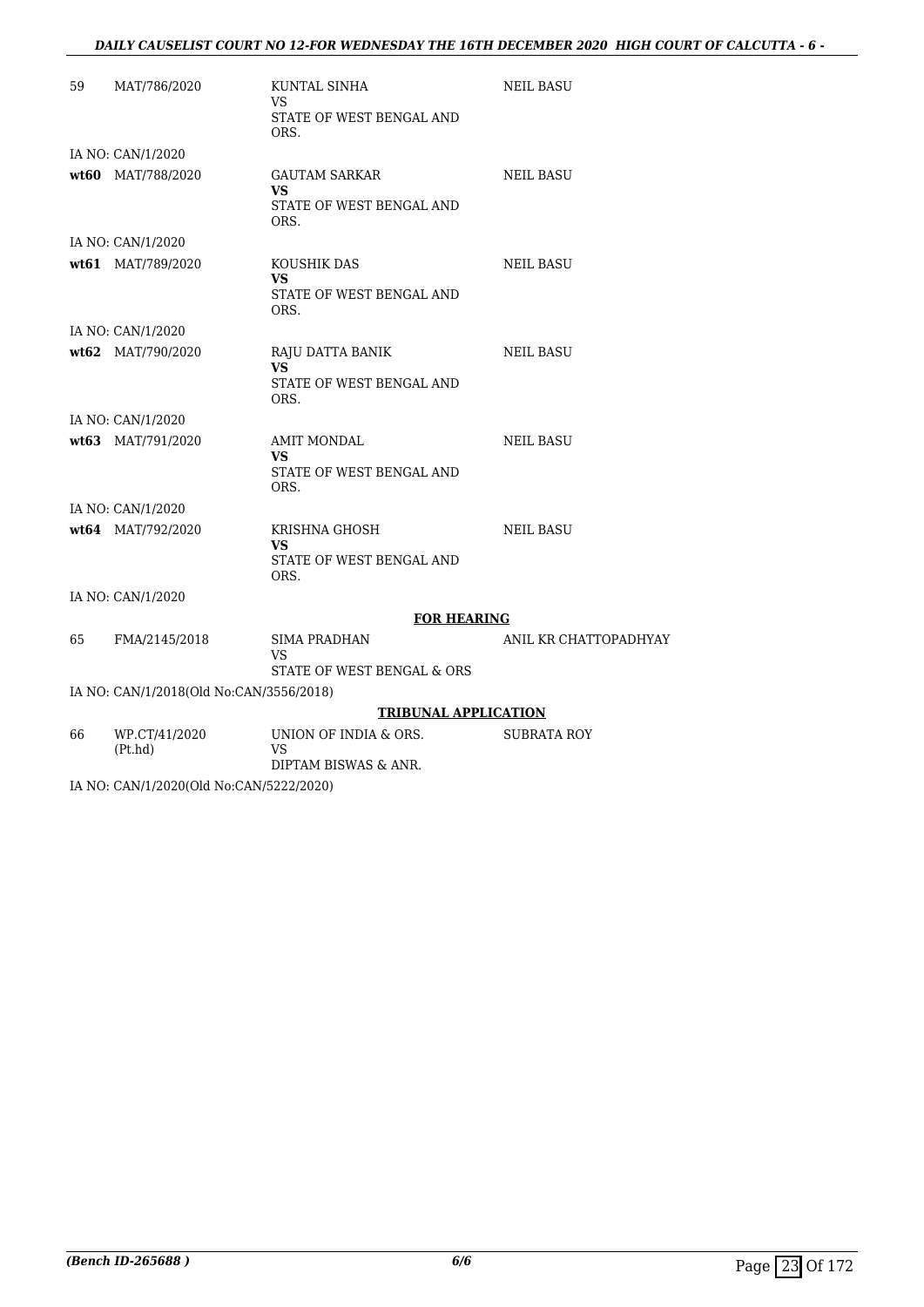

### **Appellate Side**

**DAILY CAUSELIST For Wednesday The 16th December 2020**

**COURT NO. 28**

**DIVISION BENCH (DB - VI)**

**AT 10:45 AM**

**HON'BLE JUSTICE JOYMALYA BAGCHI HON'BLE JUSTICE SUVRA GHOSH (VIA VIDEO CONFERENCE)**

**ON AND FROM MONDAY, THE 7TH DECEMBER, 2020 -- ISSUED ON 1ST DECEMBER,2020 IS MODIFIED TO THE FOLLOWING EXTENT.**

**ANTICIPATORY BAIL UNDER SECTION 438 OF THE CODE OF CRIMINAL PROCEDURE INCLUDING MODIFICATION/CANCELLATION AND RELAXATION OF THE SAME;**

**BAIL UNDER SECTION 439 OF THE CODE OF CRIMINAL PROCEDURE (PUNISHMENT ABOVE 7 YEARS) INCLUDING MODIFICATION/CANCELLATION AND RELAXATION OF THE SAME;**

**DEATH REFERENCE CASES (INCLUDING ADMISSION OF CRIMINAL APPEALS RELATING TO SUCH REFERENCE AGAINST THE SAME CONVICTION ORDER);**

**ADMISSION OF CRIMINAL APPEALS; HEARING OF CRIMINAL APPEALS & APPLICATIONS CONNECTED THERETO INCLUDING APPLICATION FOR SUSPENSION OF SENTENCE IN PENDING APPEALS ;**

**CRIMINAL APPEALS RELATING TO CRIMES AGAINST WOMEN.**

**NOTE : MATTERS WILL BE TAKEN UP THROUGH PHYSICAL HEARING ONLY WHEN BOTH THE PARTIES ARE AGREED.**

### **TO BE MENTIONED**

1 CRM/2705/2020 MABIYA BIBI & ANR  $V<sup>Q</sup>$ STATE OF WEST BENGAL MD YOUNUSH MONDAL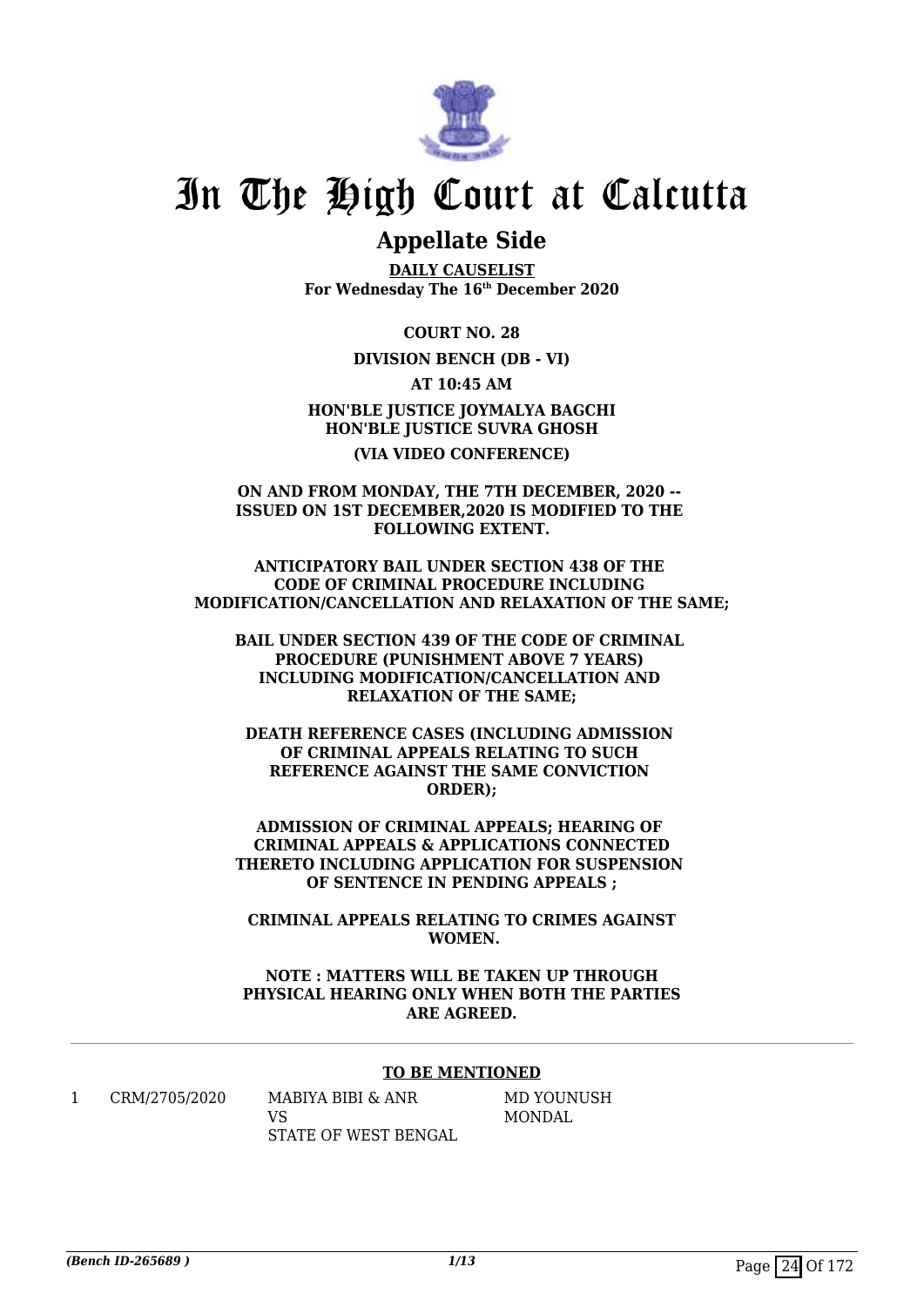### *DAILY CAUSELIST COURT NO 28-FOR WEDNESDAY THE 16TH DECEMBER 2020 HIGH COURT OF CALCUTTA - 2 -*

| 2  | CRM/8887/2020                             | NABIN BAURI @ NUNGIA<br><b>BAURI</b><br><b>VS</b><br>State of West Bengal        | APURBA KUMAR<br><b>DATTA</b>            |
|----|-------------------------------------------|----------------------------------------------------------------------------------|-----------------------------------------|
| 3  | CRM/9492/2020<br>(Personal<br>Appearance) | ATANU CHATTERJEE AND<br><b>ORS</b><br><b>VS</b><br>State of West Bengal          | KOEL MUKHERJEE                          |
| 4  | CRM/10166/2020                            | ANAMIKA DUTTA(NAG) @<br>ANAMIKA NAG AND ANR<br><b>VS</b><br>State of West Bengal | <b>SOMNATH ADHIKARY</b>                 |
| 5  | CRM/10168/2020                            | <b>SUJIT GHOSH</b><br><b>VS</b><br>State of West Bengal                          | <b>MANAS KUMAR DAS</b>                  |
| 6  | CRM/10169/2020                            | SAMAD SK.<br><b>VS</b><br>State of West Bengal                                   | <b>MANAS KUMAR DAS</b>                  |
| 7  | CRM/10272/2020                            | RAHAMATULLA KHAN<br><b>VS</b><br>State of West Bengal                            | <b>ANKITA RAY</b>                       |
| 8  | CRM/10325/2020                            | <b>ARPAN RAI</b><br><b>VS</b><br>State of West Bengal                            | RANJIT SINGH                            |
|    |                                           | <b>APPLICATION FOR BAIL</b>                                                      |                                         |
| 9  | CRM/9200/2020                             | SK NAYEEM @ KALO<br><b>NAYEEM</b><br><b>VS</b>                                   | <b>RAJESHWAR</b><br><b>CHAKRABORTY</b>  |
|    |                                           | Union of India AND ANR                                                           |                                         |
| 10 | CRM/9203/2020                             | <b>SUJIT MONDAL</b><br><b>VS</b><br>State of West Bengal                         | <b>SUNANDA</b><br><b>BHATTACHARYYA</b>  |
| 11 | CRM/9205/2020                             | <b>MD PARWEZ KHAN</b><br><b>VS</b><br>State of West Bengal                       | <b>ABHISEK BANERJEE</b>                 |
| 12 | CRM/9208/2020                             | ABHIJIT DHAR @ CHOTTU<br><b>VS</b><br>State of West Bengal                       | <b>SUDIP GUHA</b>                       |
| 13 | CRM/9212/2020                             | <b>BISHNU GUPTA</b><br>VS<br>STATE OF WEST BENGAL<br>AND ORS.                    | <b>MRITYUNBJOY</b><br><b>CHATTERJEE</b> |
| 14 | CRM/9221/2020                             | JAHARUL HOQUE @<br>JOHORUL HOQUE<br><b>VS</b><br>State of West Bengal            | <b>ARUP SARKAR</b>                      |
| 15 | CRM/9223/2020                             | <b>GAUTAM GARAI</b><br>VS<br>State of West Bengal                                | <b>SOUMIK GANGULI</b>                   |
| 16 | CRM/9233/2020                             | MOHAMMAD HOJAIFFA<br><b>VS</b><br>State of West Bengal                           | sk. rejaul alam                         |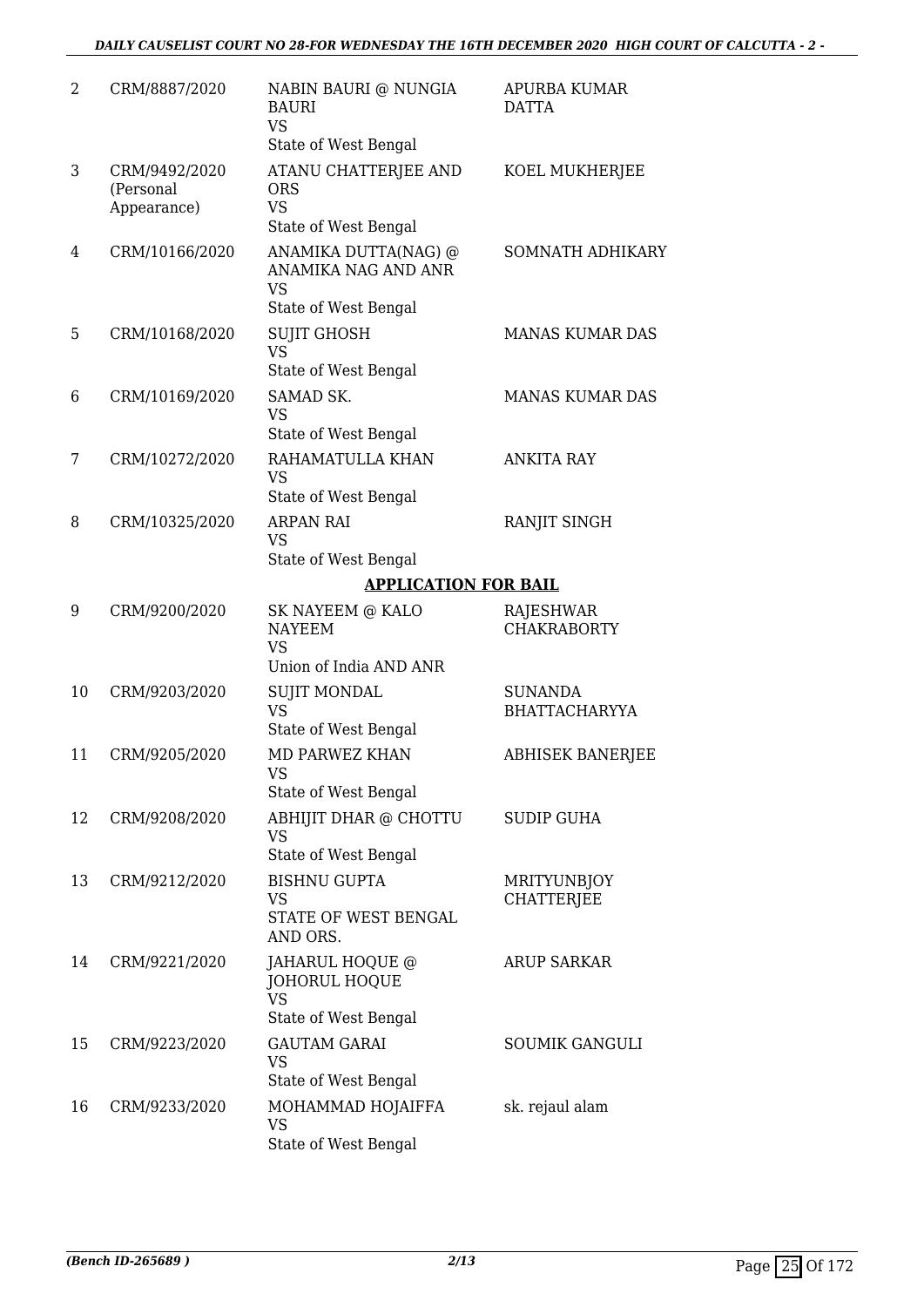### *DAILY CAUSELIST COURT NO 28-FOR WEDNESDAY THE 16TH DECEMBER 2020 HIGH COURT OF CALCUTTA - 3 -*

| 17 | CRM/9234/2020      | SANTOSH MANDAL<br><b>VS</b><br>Union of India AND ANR                              | DEBAPRIYA SAMANTA                    |
|----|--------------------|------------------------------------------------------------------------------------|--------------------------------------|
| 18 | CRM/9236/2020      | <b>BALARAM PRADHAN</b><br>VS.<br>State of West Bengal                              | <b>SANDIP KUMAR</b><br><b>MONDAL</b> |
| 19 | CRM/9241/2020      | <b>BALARAM SIDDHA</b><br><b>VS</b><br>State of West Bengal                         | KALLAL GHOSH                         |
| 20 | CRM/9246/2020      | <b>JITENDRA KUMAR</b><br><b>VS</b><br>State of West Bengal                         | JAYDEEP KANTA<br><b>BHOWMIK</b>      |
|    | IA NO: CRAN/1/2020 |                                                                                    |                                      |
| 21 | CRM/9247/2020      | MITHUN SEN ALIAS BABLU<br><b>SEN</b><br><b>VS</b><br>State of West Bengal          | JAYDEEP KANTA<br><b>BHOWMIK</b>      |
|    | IA NO: CRAN/1/2020 |                                                                                    |                                      |
| 22 | CRM/9248/2020      | KAUSHIK BISWAS<br><b>VS</b><br>State of West Bengal                                | JAYDEEP KANTA<br><b>BHOWMIK</b>      |
|    | IA NO: CRAN/1/2020 |                                                                                    |                                      |
| 23 | CRM/9252/2020      | <b>SUBHAS YADAV</b><br><b>VS</b><br>State of West Bengal                           | JAYDEEP KANTA<br><b>BHOWMIK</b>      |
|    | IA NO: CRAN/1/2020 |                                                                                    |                                      |
| 24 | CRM/9253/2020      | <b>ISRAFIL SARKAR</b><br><b>VS</b><br>State of West Bengal                         | JAYDEEP KANTA<br><b>BHOWMIK</b>      |
|    | IA NO: CRAN/1/2020 |                                                                                    |                                      |
| 25 | CRM/9334/2020      | <b>BABU DAS AND ANR</b><br>VS<br>State of West Bengal                              | Jeenia Rudra                         |
| 26 | CRM/9336/2020      | <b>RABIN DAS ALIAS</b><br><b>RABINDRA DAS</b><br><b>VS</b><br>State of West Bengal | <b>AMANUL ISLAM</b>                  |
| 27 | CRM/9337/2020      | MAHAMMAD UMAR @ MD<br><b>UMAR</b><br><b>VS</b><br>State of West Bengal             | PRONOJIT ROY                         |
| 28 | CRM/9338/2020      | PROFULLA BARMAN @<br>PRAFULLA BARMAN<br><b>VS</b><br>State of West Bengal          | PRONOJIT ROY                         |
| 29 | CRM/9339/2020      | TAPAS ROY AND ANR<br><b>VS</b><br>State of West Bengal                             | PRITAM ROY                           |
| 30 | CRM/9340/2020      | <b>RIPAN KUMAR ROY</b><br><b>VS</b><br>State of West Bengal                        | JAYDEEP KANTA<br><b>BHOWMIK</b>      |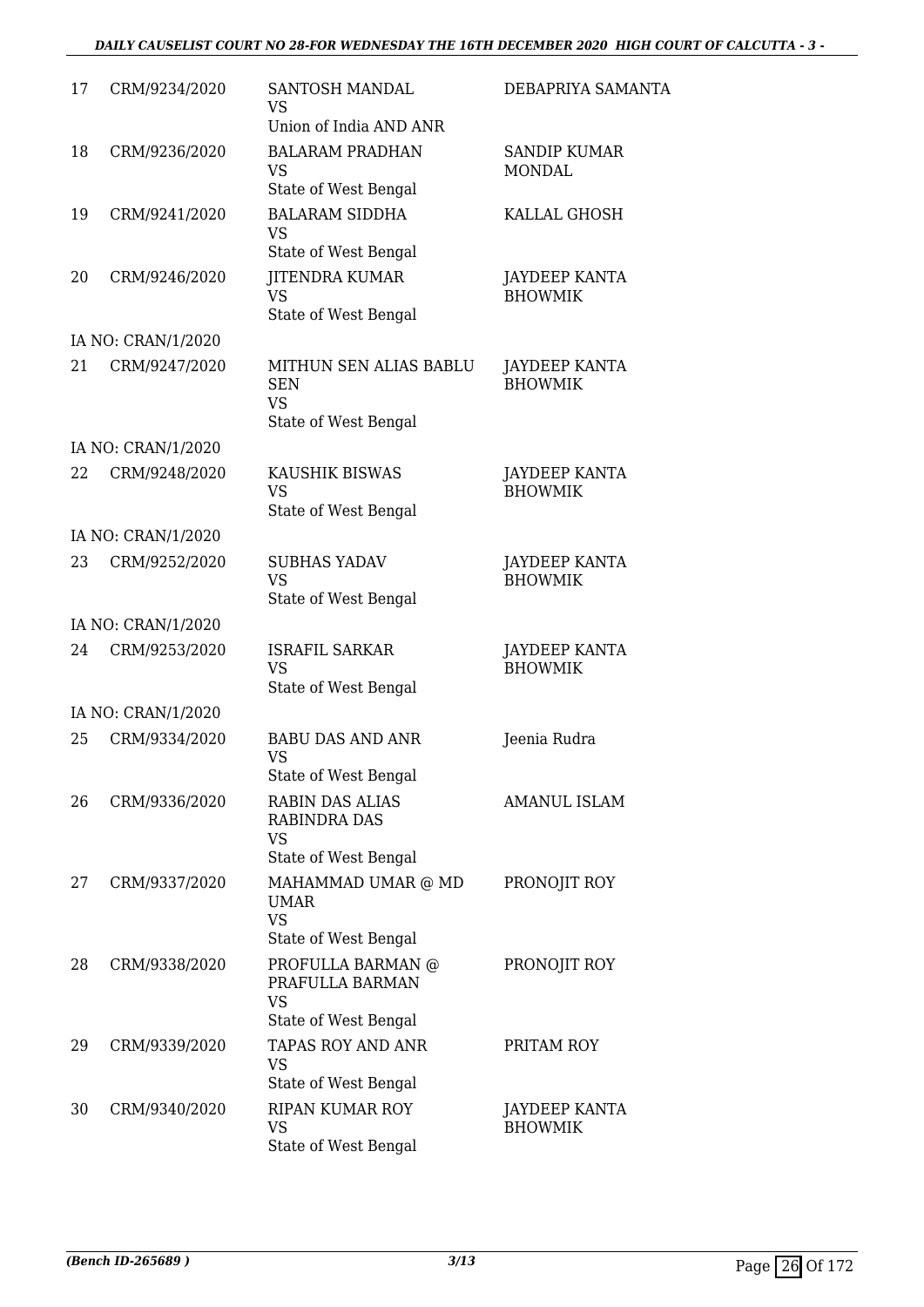| 31 | CRM/9351/2020 | <b>SUMAN ROY @ HAMPI</b><br><b>VS</b>                                              | AINDRILA DE                                |
|----|---------------|------------------------------------------------------------------------------------|--------------------------------------------|
| 32 | CRM/9353/2020 | State of West Bengal<br><b>BIKASH MANDAL</b><br><b>VS</b><br>State of West Bengal  | NITISH SAMANTA                             |
| 33 | CRM/9357/2020 | <b>SUBHASH SK</b><br><b>VS</b><br>State of West Bengal                             | SK. JALALUDDIN                             |
| 34 | CRM/9358/2020 | MD CHAND SK AND ORS<br><b>VS</b><br>State of West Bengal                           | <b>SK JALALUDDIN</b>                       |
| 35 | CRM/9364/2020 | RUPAK MUKHERJEE @<br>SANTANU MUKHERJEE<br><b>VS</b><br>State of West Bengal        | SK. JALALUDDIN                             |
| 36 | CRM/9365/2020 | ANUPAM PAL @ ANUPAM<br><b>PAUL</b><br><b>VS</b><br>State of West Bengal            | <b>SOUMYAJIT DAS</b><br><b>MAHAPATRA</b>   |
| 37 | CRM/9366/2020 | <b>SUDIP MAL</b><br><b>VS</b><br>State of West Bengal                              | <b>TINA BISWAS</b>                         |
| 38 | CRM/9372/2020 | RAJU SARKAR@KALESTAR<br>RAJU<br><b>VS</b><br>State of West Bengal                  | KSHITISH KARMAKAR                          |
| 39 | CRM/9411/2020 | MUJID SARDAR @ MUJID @<br><b>MONI AND ANR</b><br><b>VS</b><br>State of West Bengal | DEV KUMAR SHARMA                           |
| 40 | CRM/9416/2020 | SAHABAZ KHAN @ DILABAR<br><b>KHAN</b><br><b>VS</b><br>State of West Bengal         | <b>SOUMYA BASU ROY</b><br><b>CHOWDHURY</b> |
| 41 | CRM/9417/2020 | <b>SHAMPA DUTTA</b><br><b>VS</b><br>State of West Bengal                           | RAJA SHARMA                                |
| 42 | CRM/9418/2020 | SANJAY KUMAR<br><b>VS</b><br>STATE OF WEST BENGAL<br>AND ORS.                      | JAYDEEP KANTA<br><b>BHOWMIK</b>            |
| 43 | CRM/9512/2020 | <b>SOUMIK MUKHERJEE</b><br><b>VS</b><br>State of West Bengal                       | Apan Saha                                  |
| 44 | CRM/9552/2020 | DEBABRATA CHOWDHURY<br><b>VS</b><br>State of West Bengal                           | ARUP KR. BHOWMICK                          |
| 45 | CRM/9567/2020 | MOTAHAR HOSSAIN<br><b>VS</b><br>THE STATE OF WEST<br><b>BENGAL</b>                 | <b>ANISUR RAHMAN</b>                       |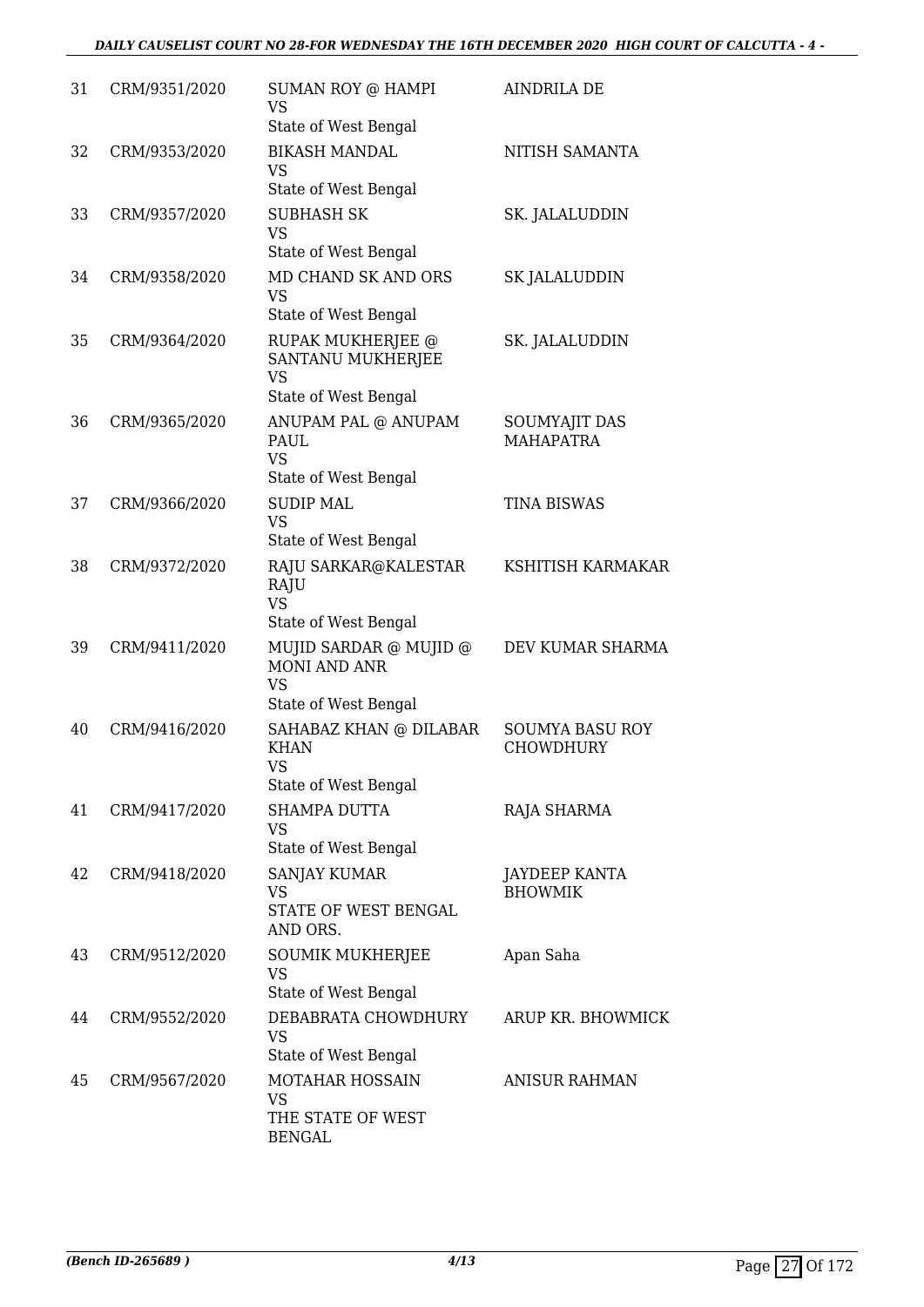| 46 | CRM/9613/2020  | JAKIRUL ISLAM @ HARUN<br>SK @JAKIRUL SK<br><b>VS</b><br>State of West Bengal     | <b>ANISUR RAHMAN</b>        |
|----|----------------|----------------------------------------------------------------------------------|-----------------------------|
| 47 | CRM/9679/2020  | RANIT DUTTA<br><b>VS</b><br>State of West Bengal                                 | PRONAY BASAK                |
| 48 | CRM/9684/2020  | DINDAYAL SHARMA @<br>DEENDAYAL SHARMA<br><b>VS</b><br>State of West Bengal       | <b>SUMIT ROUTH</b>          |
| 49 | CRM/9685/2020  | <b>BISHAL KUNDU</b><br>VS<br>State of West Bengal                                | PARVEJ ANAM                 |
| 50 | CRM/9688/2020  | <b>HASANUR MONDAL</b><br>VS<br>State of West Bengal                              | <b>ARNAB CHATTERJEE</b>     |
| 51 | CRM/9690/2020  | MOKLESUR RAHAMAN @<br>LALTU<br><b>VS</b><br>State of West Bengal                 | PARVEJ ANAM                 |
| 52 | CRM/9692/2020  | <b>INJAMAMUL MONDAL</b><br><b>VS</b><br>State of West Bengal                     | <b>SAYAN DE</b>             |
| 53 | CRM/10011/2020 | DEBASISH<br>ANKUR@CHOTON<br>VS<br>State of West Bengal                           | SARYATI DATTA               |
| 54 | CRM/10014/2020 | RAKESH MALLICK@RABI<br><b>VS</b><br>State of West Bengal                         | PAMPA DEY DHABAL            |
| 55 | CRM/10021/2020 | <b>SWAPAN MONDAL</b><br>VS<br>State of West Bengal                               | MD YOUNUSH<br><b>MONDAL</b> |
| 56 | CRM/10023/2020 | MUKUL BHOWMICK AND<br>ANR<br><b>VS</b><br>State of West Bengal                   | <b>ARUP BHOWMICK</b>        |
| 57 | CRM/10067/2020 | SK MUJIBARUDDIN<br>VS<br>State of West Bengal                                    | <b>MUKTESWAR MAITY</b>      |
| 58 | CRM/10069/2020 | <b>BUDDHADEB DAS @ RAJA</b><br>VS<br>State of West Bengal                        | KAUSHIK GHOSH               |
| 59 | CRM/10112/2020 | <b>SUMANTA MONDAL ALIAS</b><br><b>MANTU</b><br><b>VS</b><br>State of West Bengal | SANTANU MAJI                |
| 60 | CRM/10122/2020 | TALEB SK AND ANR<br><b>VS</b><br>State of West Bengal                            | Ali Ahsan Alamgir           |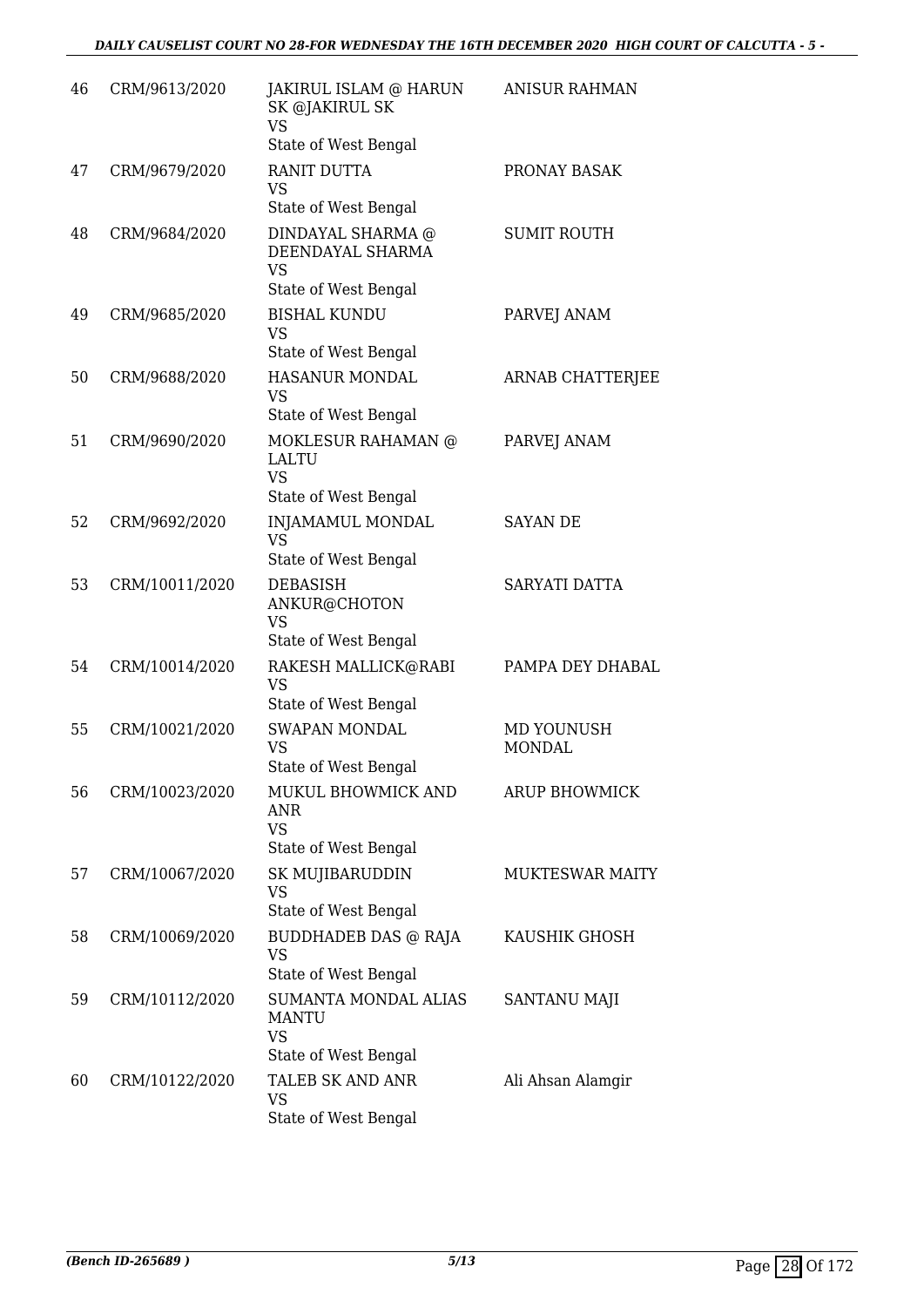| 61 | CRM/10427/2020 | <b>BABUSONA</b> @ RAJU<br><b>MONDAL</b><br><b>VS</b><br>State of West Bengal      | <b>ASHOK KUMAR</b><br><b>CHOWDHURY</b>     |
|----|----------------|-----------------------------------------------------------------------------------|--------------------------------------------|
| 62 | CRM/10428/2020 | <b>SUKMANI</b><br>MONDAL@SUPARNA<br><b>VS</b><br>State of West Bengal             | <b>ASHOKE KUMAR</b><br><b>NATH</b>         |
| 63 | CRM/10429/2020 | MD MITHUN MOLLA<br><b>VS</b><br>State of West Bengal                              | <b>ASHOK KUMAR</b><br><b>CHOWDHURY</b>     |
| 64 | CRM/10431/2020 | SADHU SARAN PASWAN<br>VS<br>State of West Bengal                                  | PRONAY BASAK                               |
| 65 | CRM/10432/2020 | <b>BIMAN BOSE @BIMAN</b><br><b>BASU@SANU</b><br><b>VS</b><br>State of West Bengal | <b>ADITYA TIWARI</b>                       |
| 66 | CRM/10433/2020 | SAKHER ALI LASKAR@RAJU<br>VS<br>State of West Bengal                              | <b>SYED ARIF AHMED</b>                     |
| 67 | CRM/10435/2020 | <b>BHOLANATH MEHERA</b><br><b>VS</b><br>State of West Bengal                      | SOUMAJIT<br><b>CHATTERJEE</b>              |
| 68 | CRM/10440/2020 | <b>KHALDE</b><br>KHATUN@BAGUM@BIBI<br><b>VS</b><br>State of West Bengal           | <b>TARAK NATH SARKAR</b>                   |
| 69 | CRM/10441/2020 | <b>AMIT MONDAL</b><br><b>VS</b><br>State of West Bengal                           | JISAN IQUBAL<br><b>HOSSAIN</b>             |
| 70 | CRM/10442/2020 | <b>HARUN RASID KHAN</b><br><b>VS</b><br>State of West Bengal                      | <b>ROMA ROY</b>                            |
| 71 | CRM/10443/2020 | ABHISHEK<br>SHOW@BAJRANGI<br>VS<br>State of West Bengal                           | <b>SOUMYA BASU ROY</b><br><b>CHOWDHURY</b> |
| 72 | CRM/10445/2020 | SOHEL KAJI AND ANOTHER<br><b>VS</b><br>State of West Bengal                       | PARVEJ ANAM                                |
| 73 | CRM/10446/2020 | NAZIMUDDIN DAFTARI<br>VS<br>State of West Bengal                                  | PATHA SARATHI<br><b>MANDA</b>              |
| 74 | CRM/10453/2020 | KOUSHIK DAS AND ANR<br><b>VS</b><br>State of West Bengal                          | SAFDAR AZAM                                |
| 75 | CRM/10454/2020 | SANTU SARKAR AND<br><b>ANOTHER</b><br><b>VS</b><br>State of West Bengal           | MUJIBAR ALI NASKAR                         |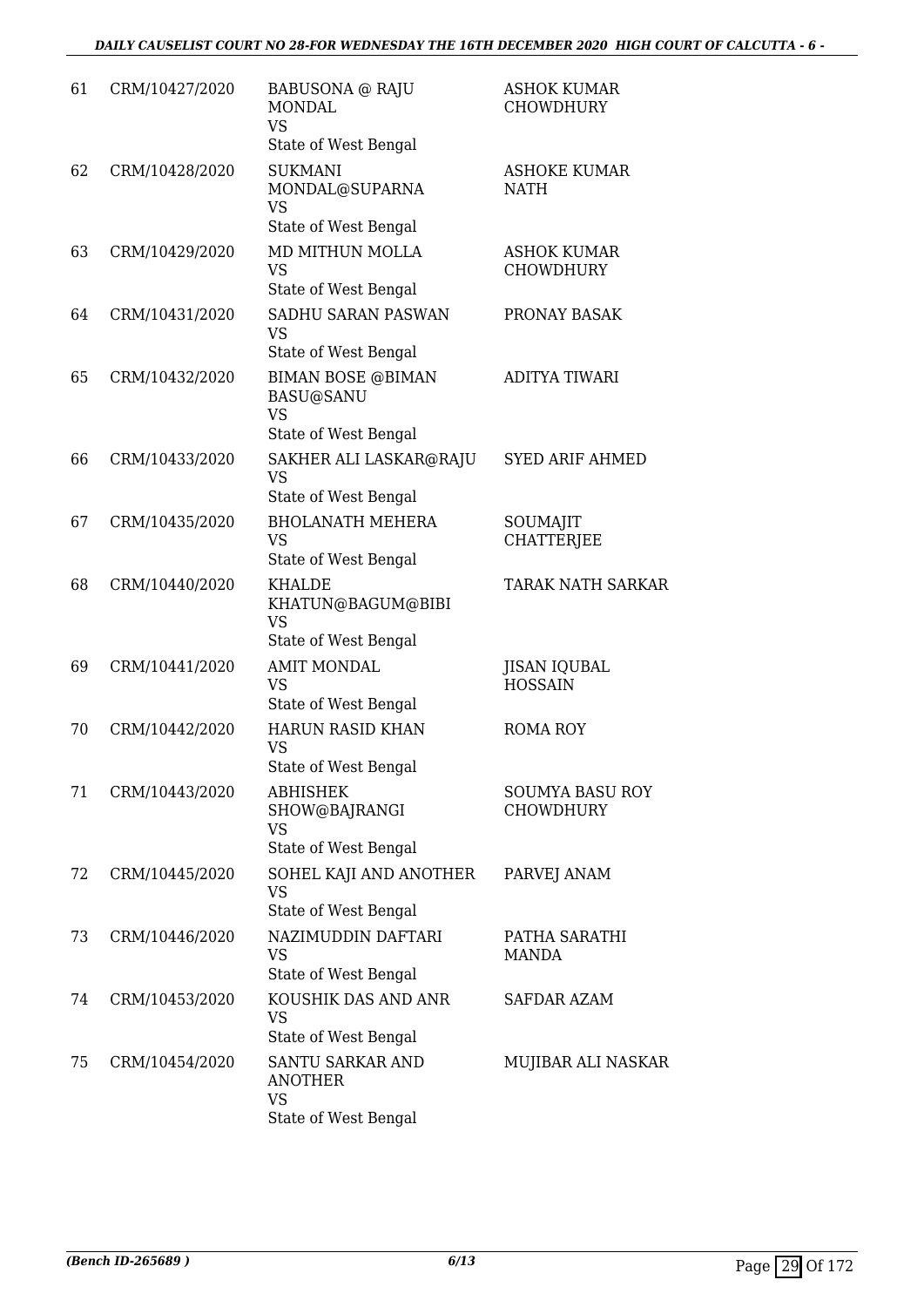| 76 | CRM/10455/2020 | GOURAB BISWAS@BAIDYA<br><b>VS</b><br>State of West Bengal                                              | <b>SANANDA</b><br><b>BHATTACHARYA</b>  |
|----|----------------|--------------------------------------------------------------------------------------------------------|----------------------------------------|
| 77 | CRM/10456/2020 | SETABUL MOMIN @<br>SETABUDDIN MOMIN<br><b>VS</b><br>State of West Bengal                               | <b>MRITYUNJOY</b><br><b>CHATTERJEE</b> |
| 78 | CRM/10458/2020 | <b>BISWAJIT SANTRA @BUBAI</b><br><b>VS</b><br>State of West Bengal                                     | <b>SATADRU LAHIRI</b>                  |
| 79 | CRM/10460/2020 | <b>SUKUMAR SADHUKHAN</b><br><b>VS</b><br>State of West Bengal                                          | <b>SANANDA</b><br><b>BHATTACHARYA</b>  |
| 80 | CRM/10461/2020 | KAZI NRUJAMMAN@LALU<br><b>KAZI</b><br><b>VS</b><br>State of West Bengal                                | <b>BISWAJIT MANNA</b>                  |
| 81 | CRM/10462/2020 | <b>DEBASISH KAR</b><br><b>VS</b><br>THE STATE OF WEST<br><b>BENGAL</b>                                 | <b>SOUMIK GANGULI</b>                  |
| 82 | CRM/10464/2020 | LATIF MOLLA AND OTHERS<br><b>VS</b><br>State of West Bengal                                            | DEBAPRIYA SAMANTA                      |
| 83 | CRM/10465/2020 | ASIRUL SK@GOBNA<br><b>VS</b><br>State of West Bengal                                                   | <b>SANDIP</b><br><b>CHAKRABORTY</b>    |
| 84 | CRM/10469/2020 | <b>NILIMA DEY</b><br><b>VS</b><br>SUPERINTENDENT OF<br>POLICE CENTRAL BUREAU<br>OF INVESTIGATION (CBI) | <b>MAHADEB SARKAR</b>                  |
| 85 | CRM/10471/2020 | <b>GANESH HELA</b><br>VS —<br>State of West Bengal                                                     | <b>ANGSHUMAN</b><br><b>CHAKRABORTY</b> |
| 86 | CRM/10473/2020 | SK ABDUL MAJID AND ORS<br><b>VS</b><br>State of West Bengal                                            | SK SAHJAHAN ALI                        |
| 87 | CRM/10477/2020 | CHANDAN YADAV AND ANR<br><b>VS</b><br>State of West Bengal                                             | Hillol Saha Podder                     |
| 88 | CRM/10481/2020 | <b>RAJU SHIT</b><br><b>VS</b><br>State of West Bengal                                                  | SK SAHJAHAN ALI                        |
|    |                | <b>APPLICATION FOR ANTICIPATORY BAIL</b>                                                               |                                        |
| 89 | CRM/2828/2020  | <b>BABLU BISWAS</b><br><b>VS</b><br>STATE OF WEST BENGAL                                               | <b>MRINAL K</b><br>MUKHERJEE           |
| 90 | CRM/2831/2020  | HAMIDUR MANDAL @<br>HAMIDUR MOLLA @<br>PANCHU & ANR<br>VS<br>STATE OF WEST BENGAL                      | <b>BUSRA KHATUN</b>                    |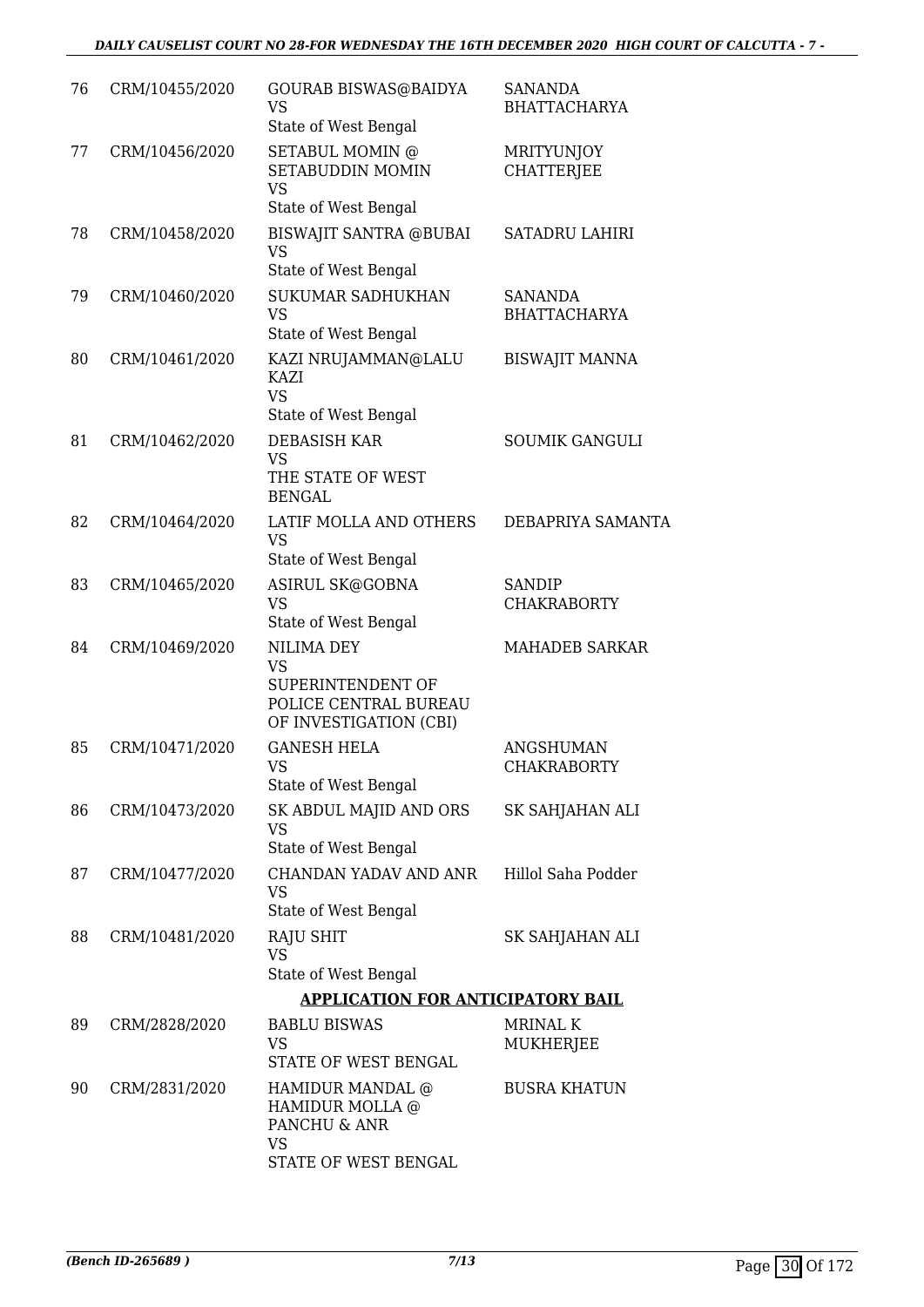| 91  | CRM/2832/2020     | HARUN UR RASHID & ORS.<br>VS<br>STATE OF WEST BENGAL                            | <b>BUSRA KHATUN</b>                     |
|-----|-------------------|---------------------------------------------------------------------------------|-----------------------------------------|
| 92  | CRM/2834/2020     | <b>LITON BISWAS</b><br><b>VS</b><br>STATE OF WEST BENGAL                        | <b>JUIN DUTTA</b><br><b>CHAKRABORTY</b> |
| 93  | CRM/2835/2020     | <b>GOPAL KHAN</b><br><b>VS</b><br>STATE OF WEST BENGAL                          | <b>SUMANTA DAS</b>                      |
| 94  | CRM/2846/2020     | <b>ASHOKE KUMAR</b><br>MUKHERJEE & ANR<br><b>VS</b><br>STATE OF WEST BENGAL     | <b>MAYUKH MAITRA</b>                    |
| 95  | CRM/2848/2020     | <b>SANU KUMAR</b><br><b>VS</b><br>STATE OF WEST BENGAL                          | <b>AMITABH SHUKLA</b>                   |
| 96  | CRM/2850/2020     | HANNAN SK @ HANAN SK<br><b>VS</b><br>STATE OF WEST BENGAL                       | <b>TAPODIP GUPTA</b>                    |
| 97  | CRM/2852/2020     | FAJU SK @ SEKH FAJU<br><b>VS</b><br>STATE OF WEST BENGAL                        | <b>SAIFUL ALAM</b>                      |
| 98  | CRM/2853/2020     | MEKAIL SK & ANR<br><b>VS</b><br>STATE OF WEST BENGAL                            | <b>TAPODIP GUPTA</b>                    |
| 99  | CRM/2854/2020     | SK. AJIMUSAN @ AJI @<br><b>BABAI</b><br><b>VS</b><br>STATE OF WEST BENGAL       | PRAVASH<br><b>BHATTACHARYA</b>          |
| 100 | CRM/2855/2020     | <b>SATYENDRA KUMAR</b><br><b>VS</b><br><b>STATE OF WEST BENGAL</b>              | <b>AMITABH SHUKLA</b>                   |
| 101 | CRM/2857/2020     | ASISH DHAR@GHOTA<br>VS<br>STATE OF WEST BENGAL                                  | ARPAN RAY KANJILAL                      |
|     | 102 CRM/2859/2020 | RASID MONDAL @ ABDUL<br>RASID MONDAL & ANR<br><b>VS</b><br>STATE OF WEST BENGAL | ARCHISMAN SAIN                          |
|     | 103 CRM/2860/2020 | ARNAB MUKHERJEE & ANR<br>VS<br>STATE OF WEST BENGAL                             | OINDRILA GHOSH                          |
|     | 104 CRM/2862/2020 | ARGHA MALLICK & ORS<br><b>VS</b><br>STATE OF WEST BENGAL                        | <b>AMIT BANERJEE</b>                    |
|     | 105 CRM/2875/2020 | SUBHASH GHORAI & ANR<br>VS<br>STATE OF WEST BENGAL                              | ABHIRAJ TARAFDAR                        |
|     | 106 CRM/2876/2020 | <b>SUBHASH GHORAI &amp; ANR</b><br>VS<br>STATE OF WEST BENGAL                   | ABHIRAJ TARAFDAR                        |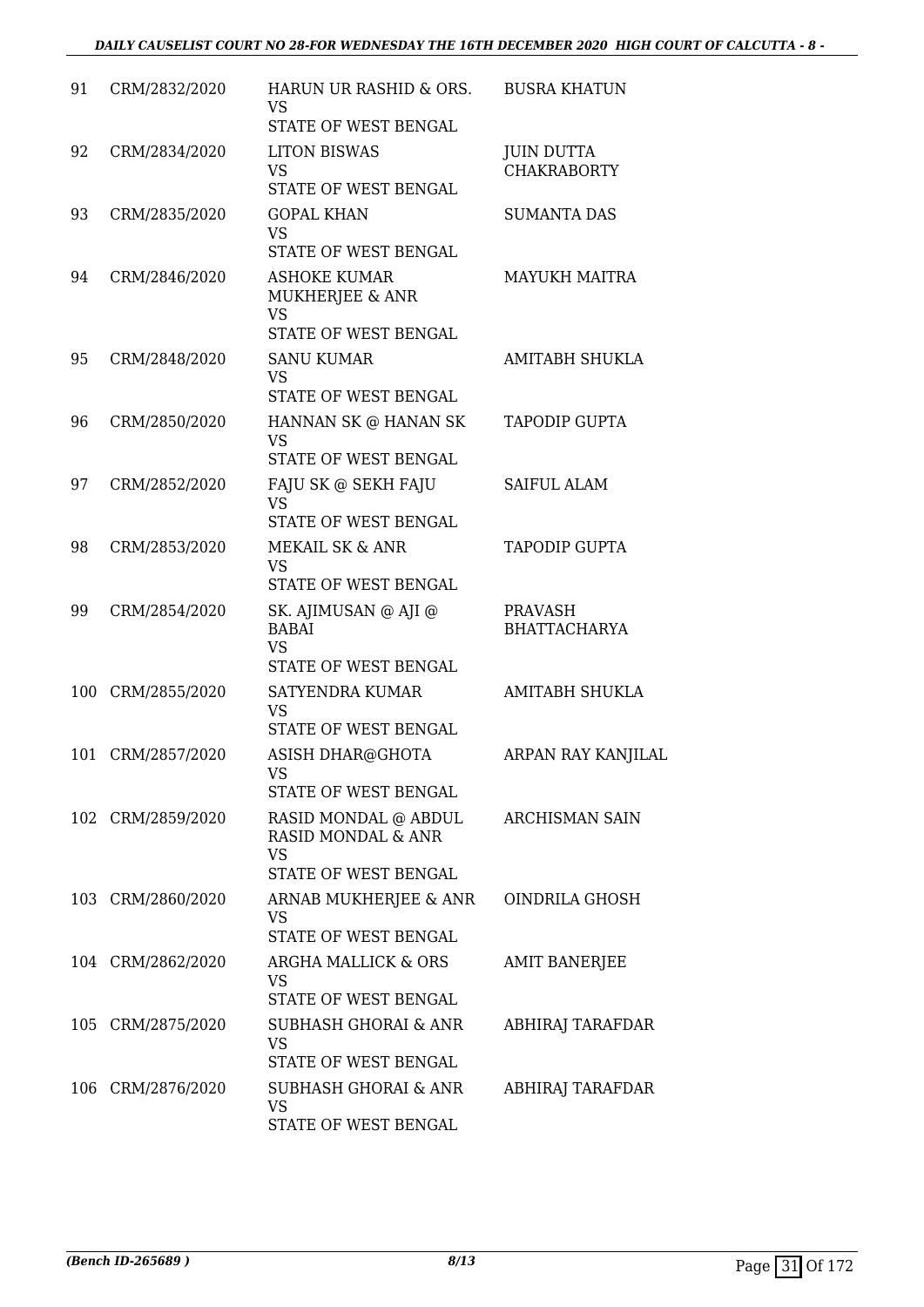|     | 107 CRM/7297/2020 | AMZAD HOSEIAN AHMED<br><b>AND ANR</b><br><b>VS</b><br>STATE OF WEST BENGAL<br>AND ORS. | <b>HILLOL SAHA</b><br><b>PODDER</b>  |
|-----|-------------------|----------------------------------------------------------------------------------------|--------------------------------------|
|     | 108 CRM/7618/2020 | <b>SHILA DEBNATH</b><br><b>VS</b><br>State of West Bengal                              | <b>CHINMOY PAL</b>                   |
| 109 | CRM/7727/2020     | <b>SAGAR SENGUPTA</b><br><b>VS</b>                                                     | <b>HUSEN MUSTAFI</b>                 |
|     | 110 CRM/7871/2020 | STATE OF WEST BENGAL<br>SANDHYA PRADHAN AND<br><b>ANR</b><br><b>VS</b>                 | <b>SUMITA SARKAR</b>                 |
|     |                   | State of West Bengal                                                                   |                                      |
| 111 | CRM/7883/2020     | <b>SWAPAN RABIDAS</b><br><b>VS</b>                                                     | PRIYANJIT KUNDU                      |
|     |                   | State of West Bengal<br><b>WASIM ANSARI</b>                                            |                                      |
|     | 112 CRM/8125/2020 | <b>VS</b><br>State of West Bengal                                                      | <b>MAYUKH</b><br>MUKHERJEE           |
| 113 | CRM/8230/2020     | <b>BUDDHADEV DAS</b><br><b>VS</b><br>State of West Bengal                              | <b>ARUP KUMAR</b><br><b>BHOWMICK</b> |
|     | 114 CRM/8246/2020 | <b>JAYNAL GAZI</b><br><b>VS</b><br>State of West Bengal                                | <b>SUDARSHAN GHOSH</b>               |
| 115 | CRM/8264/2020     | ARJUN MANDAL<br><b>VS</b><br>State of West Bengal                                      | <b>SUMAN SEHENABIS</b>               |
| 116 | CRM/8518/2020     | MANI SHARMA @RAJU AND<br><b>OTHERS</b><br><b>VS</b><br>State of West Bengal            | <b>SOUMEN PAUL</b>                   |
|     | 117 CRM/8549/2020 | <b>SAMENDRA DAS</b><br><b>VS</b><br>State of West Bengal                               | SUBHASISH MISRA                      |
|     | 118 CRM/8575/2020 | ANOWAR SK@SANTU<br><b>VS</b><br>State of West Bengal                                   | <b>AMIT RANJAN PATI</b>              |
|     | 119 CRM/8581/2020 | <b>SUJAY SARKAR AND ANR</b><br><b>VS</b><br>State of West Bengal                       | <b>AINDRILA DE</b>                   |
|     | 120 CRM/8594/2020 | SOGIRUDDIN SEKH @<br><b>LALTU SK</b><br><b>VS</b>                                      | <b>SONALI DAS</b>                    |
|     |                   | State of West Bengal                                                                   |                                      |
| 121 | CRM/8597/2020     | MANOYAR ALI GAYEN<br><b>VS</b><br>State of West Bengal AND                             | <b>SUDDHADEV ADAK</b>                |
|     |                   | <b>ANR</b>                                                                             |                                      |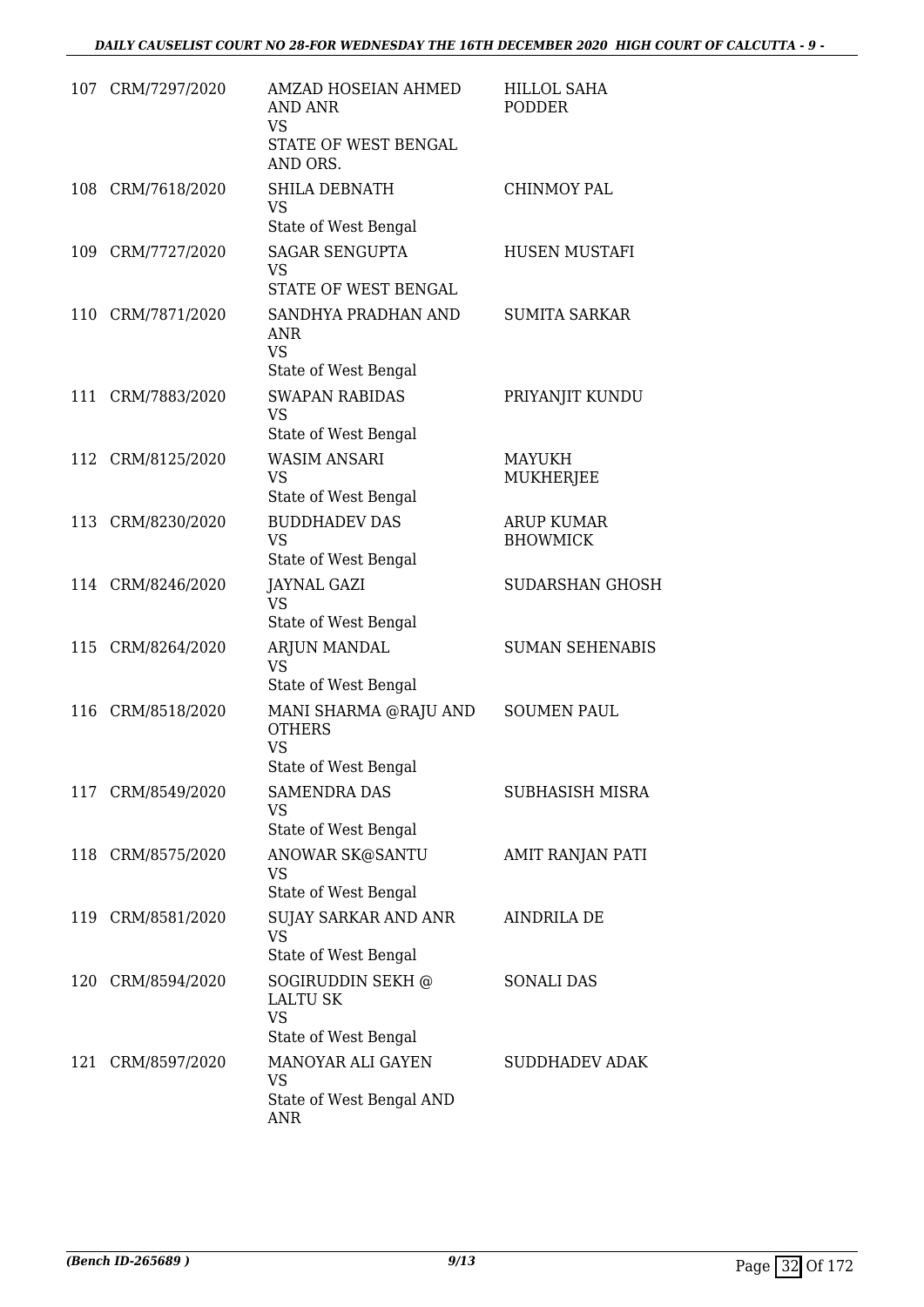|     | 122 CRM/8598/2020  | MD AINUL HOQUE<br><b>VS</b><br>State of West Bengal                                           | <b>SOURAV DHARA</b>                    |
|-----|--------------------|-----------------------------------------------------------------------------------------------|----------------------------------------|
| 123 | CRM/8619/2020      | <b>BATISH ROY</b><br><b>VS</b><br>State of West Bengal                                        | <b>JAYDEEP KANTA</b><br><b>BHOWMIK</b> |
|     | IA NO: CRAN/1/2020 |                                                                                               |                                        |
|     | 124 CRM/8638/2020  | <b>SONATA MANDAL</b><br><b>VS</b><br>State of West Bengal                                     | <b>SONALI DAS</b>                      |
|     | 125 CRM/8646/2020  | <b>PRADEEPTO</b><br>MAZUMDER@PRADIPTA<br><b>MAJUMDER</b><br><b>VS</b><br>State of West Bengal | <b>MITUL HAZRA</b>                     |
| 126 | CRM/8658/2020      | TOTON GHOSH<br><b>VS</b><br>State of West Bengal                                              | KAZI M RAHMAN                          |
| 127 | CRM/8679/2020      | <b>BISWAJIT MANNA AND</b><br><b>ANOTHER</b><br><b>VS</b>                                      | <b>SANDIP KUMAR</b><br><b>MONDAL</b>   |
|     |                    | State of West Bengal                                                                          |                                        |
| 128 | CRM/8685/2020      | APARNA MANDAL(ARI) AND<br>ANR.<br><b>VS</b><br>State of West Bengal                           | <b>SOHAM BANERJEE</b>                  |
|     | 129 CRM/8764/2020  | NARAYAN MAJUMDER<br><b>VS</b><br>State of West Bengal                                         | AI AHSAN ALAMGIR                       |
| 130 | CRM/8770/2020      | PRITAM DAS<br><b>VS</b><br>State of West Bengal                                               | <b>SUMITAVA</b><br><b>CHAKRABORTY</b>  |
| 131 | CRM/8822/2020      | KAMRUJJAMAN ALIAS<br>KAMRUL SK.<br><b>VS</b><br>State of West Bengal                          | <b>JISAN IQUBAL</b><br><b>HOSSAIN</b>  |
|     | 132 CRM/8823/2020  | MEGNATH MONDAL AND<br><b>ORS</b><br><b>VS</b>                                                 | ARNAB SAHA                             |
|     | 133 CRM/8824/2020  | State of West Bengal<br>RAKU SEKH@SK RABU<br>VS<br>State of West Bengal                       | SANTANU MAJI                           |
|     | 134 CRM/9511/2020  | ROSHAN JOHN CHIRAYATH<br><b>AND ANR</b><br><b>VS</b><br>State of West Bengal                  | <b>SAYAN RAY</b>                       |
|     | 135 CRM/9569/2020  | MD. MOSTAFA AND ORS<br><b>VS</b><br>State of West Bengal                                      | <b>SARTHAK BURMAN</b>                  |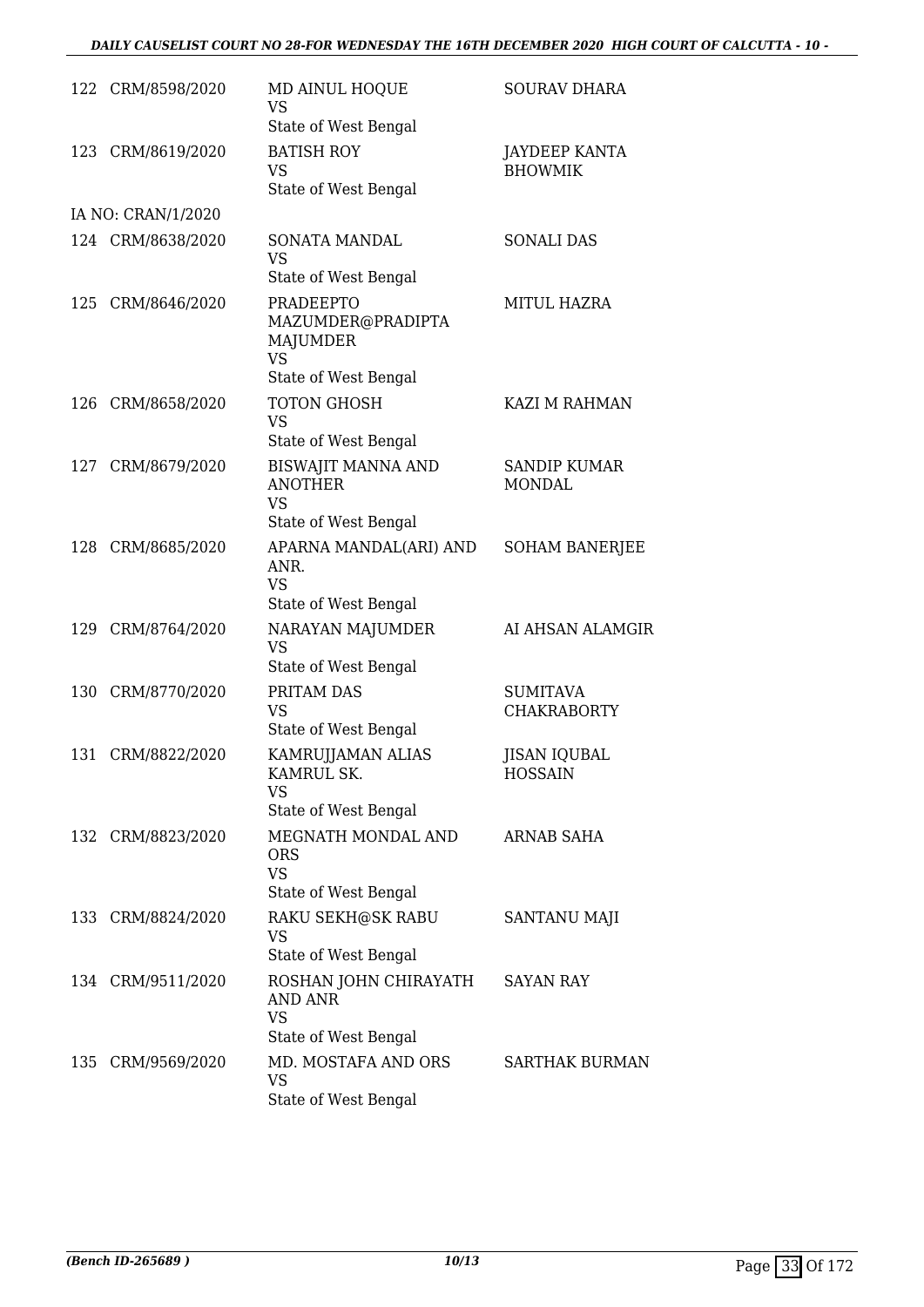|     | 136 CRM/9960/2020  | ASHIFUL ALAM @ ASHIFUL<br>ISLAM<br><b>VS</b><br>State of West Bengal                                  | MADHUSHRI DUTTA                       |
|-----|--------------------|-------------------------------------------------------------------------------------------------------|---------------------------------------|
|     | 137 CRM/10083/2020 | <b>NARAYAN BARMAN</b><br>@NAREN<br><b>VS</b><br>State of West Bengal                                  | <b>SAGAR SAHA</b>                     |
| 138 | CRM/10378/2020     | <b>DILIP SAHA</b><br><b>VS</b><br>State of West Bengal                                                | Kausik Biswas                         |
|     | 139 CRM/10379/2020 | SADIKUL ISLAM AND ORS<br><b>VS</b><br>State of West Bengal                                            | KAUSHIK BISWAS                        |
| 140 | CRM/10381/2020     | <b>SANDHYA BAULDAS</b><br><b>VS</b><br>State of West Bengal                                           | <b>S G CHOWDHURY</b>                  |
| 141 | CRM/10382/2020     | SK ABDUL RASHID@RAJA<br><b>VS</b><br>State of West Bengal                                             | NAVANIL DE                            |
| 142 | CRM/10383/2020     | <b>SUNIL GHOSH AND ORS</b><br>VS<br>State of West Bengal                                              | <b>JISAN IQUBAL</b><br><b>HOSSAIN</b> |
|     | 143 CRM/10385/2020 | <b>SINARUL</b><br>MONDAL@SINARUL SK<br><b>VS</b><br>State of West Bengal                              | JISAN IQUBAL<br><b>HOSSAIN</b>        |
|     | 144 CRM/10386/2020 | <b>BUDDHADEB GHOSH</b><br><b>VS</b><br>State of West Bengal                                           | AMAL KUMAR SAHA                       |
| 145 | CRM/10388/2020     | MD TABREJ@MD TABREZ<br><b>KHAN</b><br>VS                                                              | <b>ABBAS IBRAHIM</b><br><b>KHAN</b>   |
|     | 146 CRM/10389/2020 | State of West Bengal<br><b>JALAL BAIDYA AND AND</b><br>VS<br>State of West Bengal                     | LAKSHMINATH<br><b>BHATTACHARYA</b>    |
|     | 147 CRM/10390/2020 | <b>BASUDEB MONDAL AND</b><br><b>ORS</b><br><b>VS</b>                                                  | KINGSHUK MONDAL                       |
|     | 148 CRM/10391/2020 | State of West Bengal<br>OSMAN GONI MONDAL @<br><b>USMAN GANI</b><br><b>VS</b><br>State of West Bengal | <b>JISAN IQUBAL</b><br><b>HOSSAIN</b> |
|     | 149 CRM/10393/2020 | <b>KARTIK DEY</b><br><b>VS</b><br>STATE OF WEST BENGAL<br>AND ORS.                                    | <b>BITASOK BANERJEE</b>               |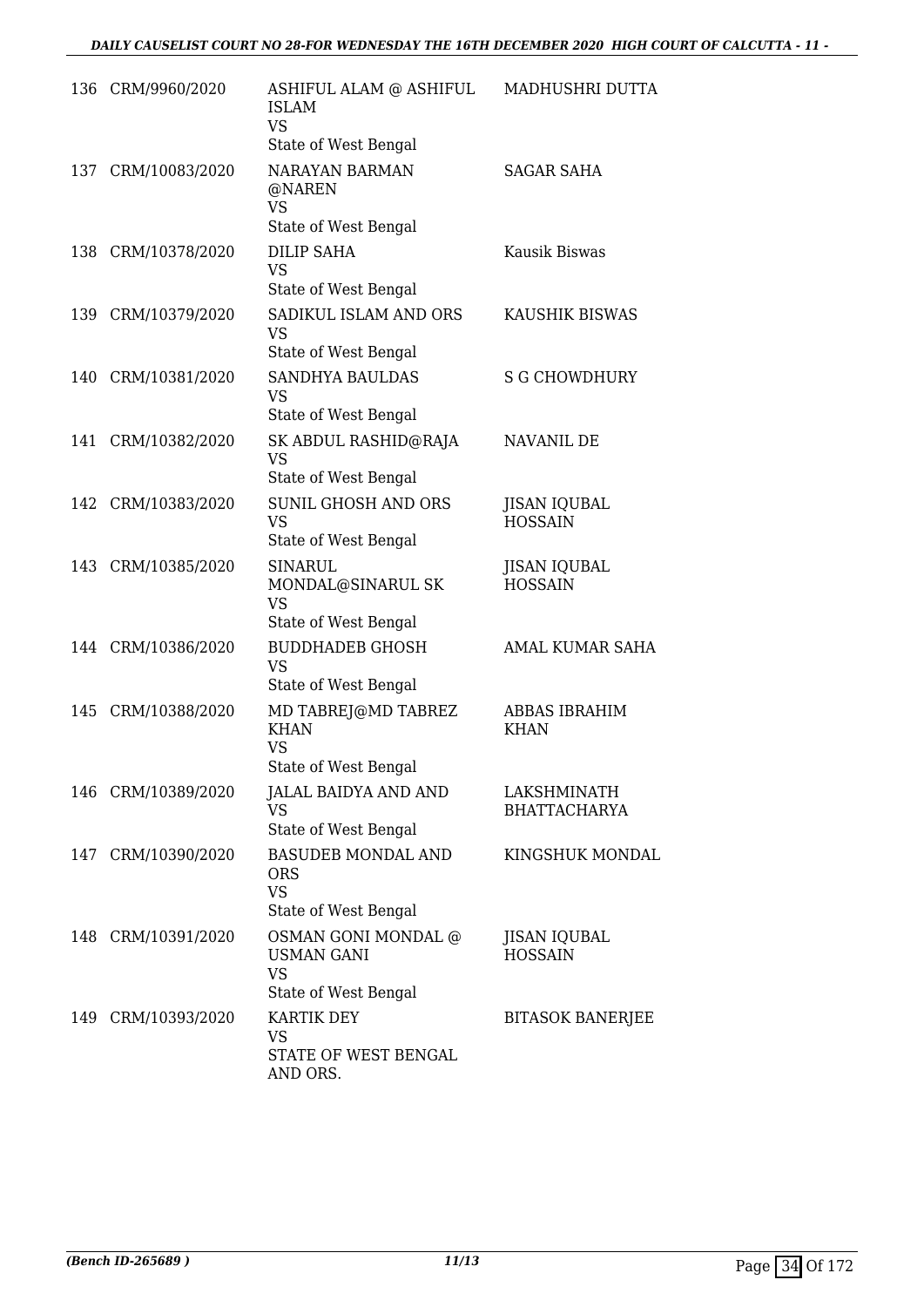|     | 150 CRM/10396/2020 | <b>SEIKH</b><br>MURSHED@MURSHED SK<br><b>AND ANR</b><br><b>VS</b><br>State of West Bengal      | <b>JISAN IQUBAL</b><br><b>HOSSAIN</b>     |
|-----|--------------------|------------------------------------------------------------------------------------------------|-------------------------------------------|
|     | 151 CRM/10399/2020 | <b>KAMRUL</b><br>SHIKH@KAMRUJJAMAN<br><b>AND ANR</b><br><b>VS</b>                              | <b>JISAN IQUBAL</b><br><b>HOSSAIN</b>     |
|     |                    | State of West Bengal                                                                           |                                           |
| 152 | CRM/10400/2020     | LALAN MONDAL AND ANR<br>VS<br>State of West Bengal                                             | <b>JISAN IQUBAL</b><br><b>HOSSAIN</b>     |
|     | 153 CRM/10404/2020 | NIRJOHUR SK@SAHEB SK<br><b>VS</b><br>State of West Bengal                                      | <b>JISAN IQUBAL</b><br><b>HOSSAIN</b>     |
|     | 154 CRM/10406/2020 | MANIK SHIKH@MANIK<br><b>SEKH AND ANR</b><br>VS<br>State of West Bengal                         | <b>JISAN IQUBAL</b><br><b>HOSSAIN</b>     |
| 155 | CRM/10407/2020     | LAKHI CHARAN GOPE @<br>LAKHI CH GOPE AND ANR<br><b>VS</b><br>State of West Bengal              | <b>SAURADEEP DUTTA</b>                    |
| 156 | CRM/10408/2020     | <b>IMRAN KHAN</b><br><b>VS</b><br>State of West Bengal                                         | APURBA KUMAR<br><b>DUTTA</b>              |
| 157 | CRM/10409/2020     | HATEM ALI KHAN AND ANR<br><b>VS</b><br>State of West Bengal                                    | MAZHAR HOSSAIN<br><b>CHOWDHURY</b>        |
|     | 158 CRM/10410/2020 | MD SAHAJAN SK<br><b>VS</b><br>State of West Bengal                                             | <b>MAZHAR HOSSAIN</b><br><b>CHOWDHURY</b> |
|     | 159 CRM/10413/2020 | SADDAM HOSSAIN AND<br>ANR<br><b>VS</b>                                                         | MAZHAR HOSSAIN<br>CHOWDHURY               |
|     | 160 CRM/10414/2020 | State of West Bengal<br><b>BISWARANJAN BAG AND</b><br>ORS<br><b>VS</b><br>State of West Bengal | <b>NAZIR AHMED</b>                        |
|     | 161 CRM/10417/2020 | KAMRUL JAMAN<br>KHAN@KAMRUL JAMAL<br>VS<br>State of West Bengal                                | ARIF MOHAMMAD<br><b>KHAN</b>              |
|     | 162 CRM/10420/2020 | RAFIKUL ISLAM AND ANR<br><b>VS</b><br>State of West Bengal                                     | KAZI SAFIULLAH                            |
|     | 163 CRM/10421/2020 | SMT SWSATRI AGARWAL<br><b>AND ORS</b><br><b>VS</b><br>State of West Bengal                     | <b>RISHOV SINGH</b>                       |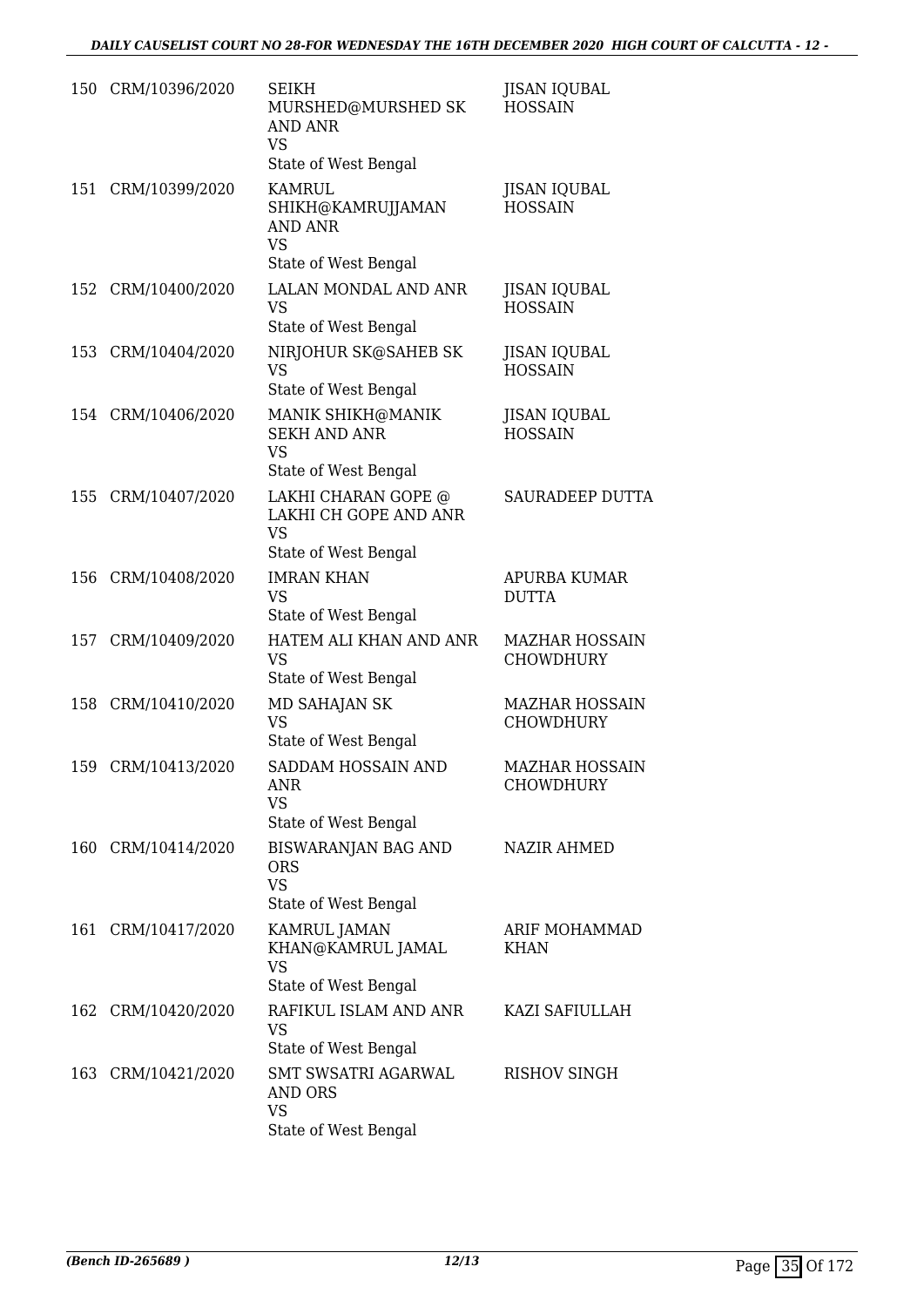#### *DAILY CAUSELIST COURT NO 28-FOR WEDNESDAY THE 16TH DECEMBER 2020 HIGH COURT OF CALCUTTA - 13 -*

|     | 164 CRM/10422/2020 | MINTU MOLLA AND ANR<br><b>VS</b><br>State of West Bengal                                | <b>GOLAM NURE</b><br><b>IMROHI</b>    |
|-----|--------------------|-----------------------------------------------------------------------------------------|---------------------------------------|
| 165 | CRM/10423/2020     | <b>GOLAM SARWAR</b><br><b>VS</b><br>State of West Bengal                                | MD. GOLAM NURE<br><b>IMROHI</b>       |
| 166 | CRM/10424/2020     | <b>AKTARUL</b><br>MONDAL@MEHEBUL AND<br><b>ORS</b><br><b>VS</b><br>State of West Bengal | <b>MD GOLAM NURE</b><br><b>IMROHI</b> |
| 167 | CRM/10426/2020     | HAIDER SHAIKH@HAIDER<br>ALI<br><b>VS</b><br>State of West Bengal                        | <b>GOLAM NURE</b><br><b>IMROHI</b>    |
| 168 | CRM/10430/2020     | <b>HAMIDUR RAHAMAN</b><br><b>VS</b><br>State of West Bengal                             | SOUPAL CHATTERJEE                     |
| 169 | CRM/10434/2020     | MAJIBUR SK @ SEIKH<br><b>MAJLU</b><br><b>VS</b><br>State of West Bengal                 | <b>SHABANA HASIN</b>                  |
| 170 | CRM/10436/2020     | MANOJ GHOSH AND ORS<br><b>VS</b><br>State of West Bengal                                | <b>MALAY</b><br>BHATTACHARYYA         |
| 171 | CRM/10437/2020     | SK AMINUL ISLAM@SANTU<br><b>VS</b><br>State of West Bengal                              | PINAK MITRA                           |
| 172 | CRM/10438/2020     | AJAR ALI @ AZAHAR ALI<br><b>VS</b><br>State of West Bengal                              | <b>BITASOK BANERJEE</b>               |
| 173 | CRM/10439/2020     | PARDEEP KUMAR AND ANR<br><b>VS</b><br>State of West Bengal                              | <b>MD N RABBEER</b>                   |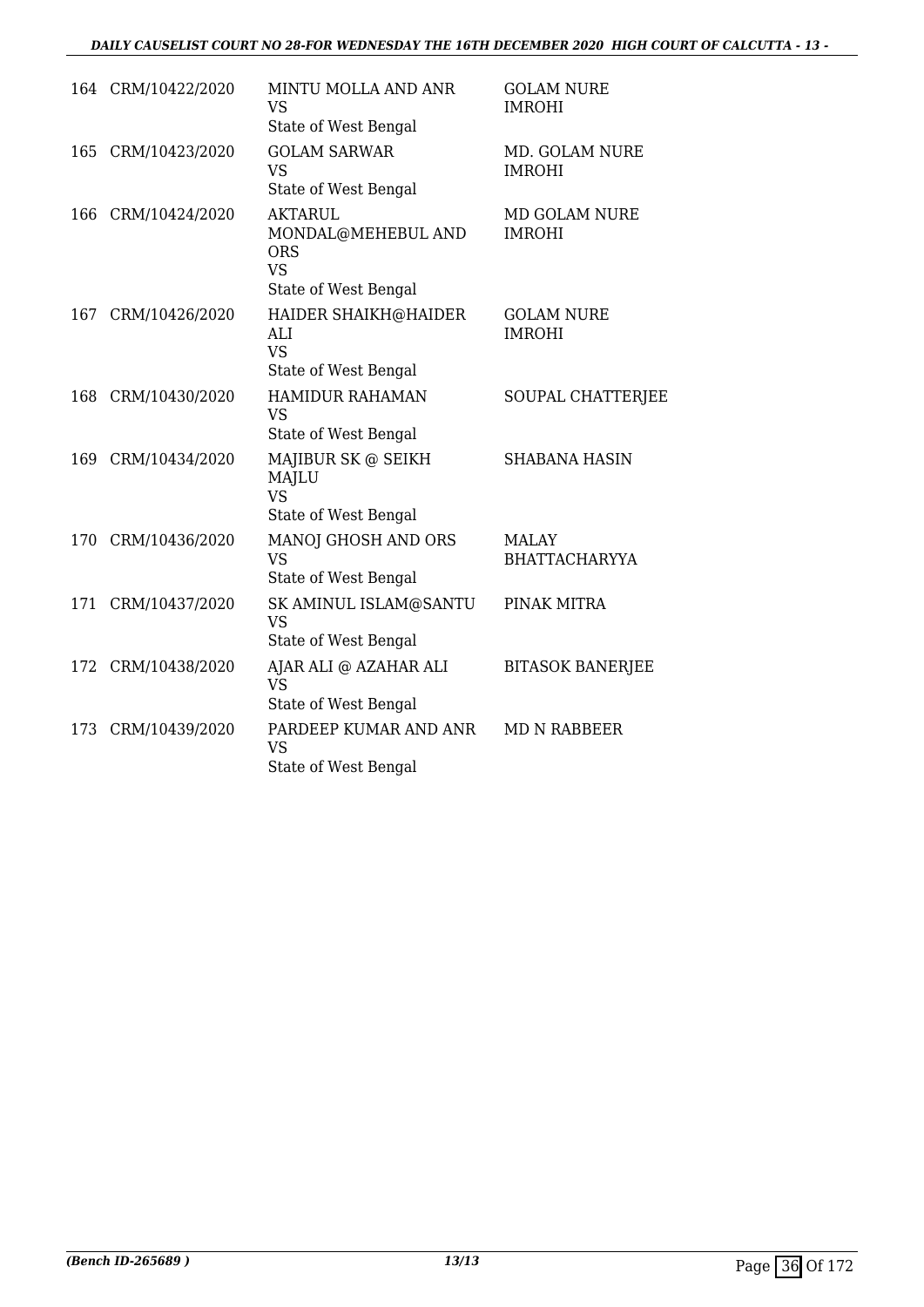

## **Appellate Side**

**DAILY CAUSELIST For Wednesday The 16th December 2020**

**COURT NO. 5**

**DIVISION BENCH (DB - VIII) AT 10:45 AM HON'BLE JUSTICE SUBRATA TALUKDAR HON'BLE JUSTICE ANIRUDDHA ROY (VIA VIDEO CONFERENCE)**

**ON AND FROM 09.12.2020 TO 24.12.2020**

#### **ON AND FROM MONDAY, THE 7TH DECEMBER, 2020 - APPEALS RELATING TO SERVICE UNDER GROUP VI AND APPLICATIONS CONNECTED THERETO;**

**HEARING OF WRIT APPEALS IRRESPECTIVE OF CLASSIFICATION INCLUDING APPLICATIONS CONNECTED THERETO.**

**AND**

**ON AND FROM WEDNESDAY, 9TH DECEMBER, 2020 TO THURSDAY, 24TH DECEMBER, 2020 – WILL SIT TOGETHER AND TAKE THE DETERMINATION OF HON'BLE JUSTICE SUBRATA TALUKDAR AND HON'BLE JUSTICE SUBHASIS DASGUPTA.**

#### **NOTE: (1) MATTERS WILL BE TAKEN UP THROUGH PHYSICAL HEARING ONLY WHEN BOTH THE PARTIES ARE AGREED. (2) FIXED MATTERS MARKED IN EACH GROUP WILL BE CALLED ON FIRST FROM THE GROUP.**

|              |                                          | <b>TO BE MENTIONED</b>                                                                        |                        |  |
|--------------|------------------------------------------|-----------------------------------------------------------------------------------------------|------------------------|--|
| $\mathbf{1}$ | MAT/702/2020                             | DR TUSHAR KANTI KARMAKAR<br>VS.<br>shilabati hospital                                         | <b>SUBHAJIT DAS</b>    |  |
|              | IA NO: CAN/1/2020                        |                                                                                               |                        |  |
| wt2          | MAT/56/2019                              | DR TUSHAR KANTI KARMAKAR<br><b>VS</b><br><b>SHILABATI HOSPITAL LTD &amp; ORS</b>              | ROSHAN SENGUPTA        |  |
|              | IA NO: CAN/6/2020, CAN/7/2020            |                                                                                               |                        |  |
|              |                                          | <b>APPLICATION (SERVICE MATTERS)</b>                                                          |                        |  |
| 3            | MAT/1599/2018                            | <b>NAYAN PRAMANIK</b><br>VS<br>STATE OF WEST BENGAL& ORS                                      | <b>INDRAJIT MANDAL</b> |  |
|              | IA NO: CAN/1/2018(Old No:CAN/10242/2018) |                                                                                               |                        |  |
| 4            | FMA/984/2019<br>(Fixed)                  | <b>CHANDAN DAS</b><br>VS<br><b>STATE OF WEST BENGAL &amp; ORS</b>                             | <b>SUKUMAR GHOSH</b>   |  |
|              | IA NO: CAN/1/2019(Old No:CAN/10795/2019) |                                                                                               |                        |  |
| 5            | MAT/1339/2019                            | SAJAL KUMAR PAUL & ANR<br><b>VS</b><br>THE SECRETARY, MINISTRY OF<br>FOOD & AGRICULTURE & ORS | <b>AVIJIT SARKAR</b>   |  |
|              |                                          | IA NO: CAN/1/2019(Old No:CAN/10830/2019), CAN/2/2019(Old No:CAN/10831/2019)                   |                        |  |
| 6            | MAT/1671/2019<br>(Fixed)                 | CALCUTTA STATE TRANPORT<br>CORPORATION<br>VS<br><b>BIMAL CHANDRA ROY</b>                      | SABYASACHI MONDAL      |  |
|              | IA NO: CAN/1/2020(Old No:CAN/1024/2020)  |                                                                                               |                        |  |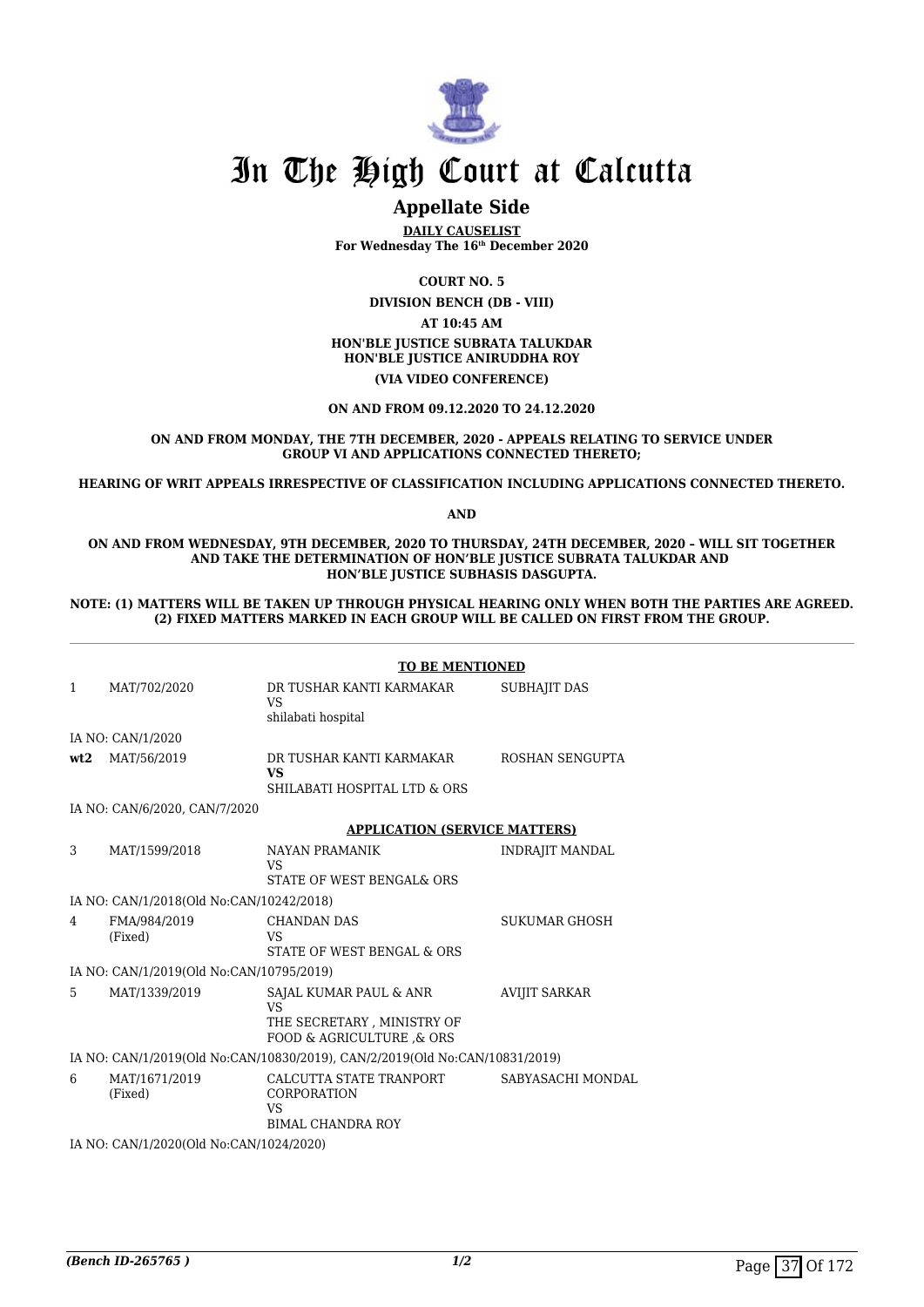| 7  | MAT/1866/2019<br>(Fixed)               | <b>SUJIT JOARDAR</b><br><b>VS</b>                                                                                                                                          | DIBASIHISH BASU           |
|----|----------------------------------------|----------------------------------------------------------------------------------------------------------------------------------------------------------------------------|---------------------------|
|    |                                        | THE UNION OF INDIA                                                                                                                                                         |                           |
|    |                                        | IA NO: CAN/1/2019(Old No:CAN/12471/2019), CAN/2/2019(Old No:CAN/12472/2019)                                                                                                |                           |
| 8  | MAT/1867/2019<br>(Fixed)               | SANJIT DAWN<br>VS<br>THE UNION OF INDIA & ORS                                                                                                                              | <b>DIBASHISH BASU</b>     |
|    |                                        | IA NO: CAN/1/2019(Old No:CAN/12473/2019), CAN/2/2019(Old No:CAN/12474/2019)                                                                                                |                           |
| 9  | MAT/1988/2019<br>(Fixed)               | UNION OF INDIA<br><b>VS</b><br>RAJEEV RANJAN                                                                                                                               | PARTHA GHOSH              |
|    | IA NO: CAN/1/2020(Old No:CAN/733/2020) |                                                                                                                                                                            |                           |
| 10 | MAT/101/2020                           | UTTAM SAHA<br>VS<br>UNION OF INDIA & ORS                                                                                                                                   | PAMPA DEY DHABAL          |
|    | IA NO: CAN/1/2020(Old No:CAN/871/2020) |                                                                                                                                                                            |                           |
| 11 | MAT/805/2020                           | <b>WEST BENGAL STATE</b><br>ELECTRICITY BOARD ENGINEER'S<br><b>ASSOCIATION AND ORS</b><br>VS<br>THE WEST BENGAL STATE<br>ELECTRICITY DISTRIBUTION<br><b>CO.LTD AND ORS</b> | SANJUKTA DUTTA            |
|    | IA NO: CAN/1/2020                      |                                                                                                                                                                            |                           |
|    |                                        | <b>APPEALS FOR HEARING</b>                                                                                                                                                 |                           |
| 12 | FMA/1689/2018<br>(4 P.B.)              | UNITED BANK OF INDIA<br><b>VS</b><br><b>GOUR GOPAL MONDAL &amp; ORS</b>                                                                                                    | <b>SOURAV CHAKRABORTY</b> |
| 13 | FMA/657/2020<br>$(2 P.B.)$ (Fixed)     | PASCHIM BANGA GRAMIN BANK<br>VS                                                                                                                                            | <b>SURASRI BAIDYA</b>     |

CHINMAY MAJUMDAR

(2 P.B.) (Fixed)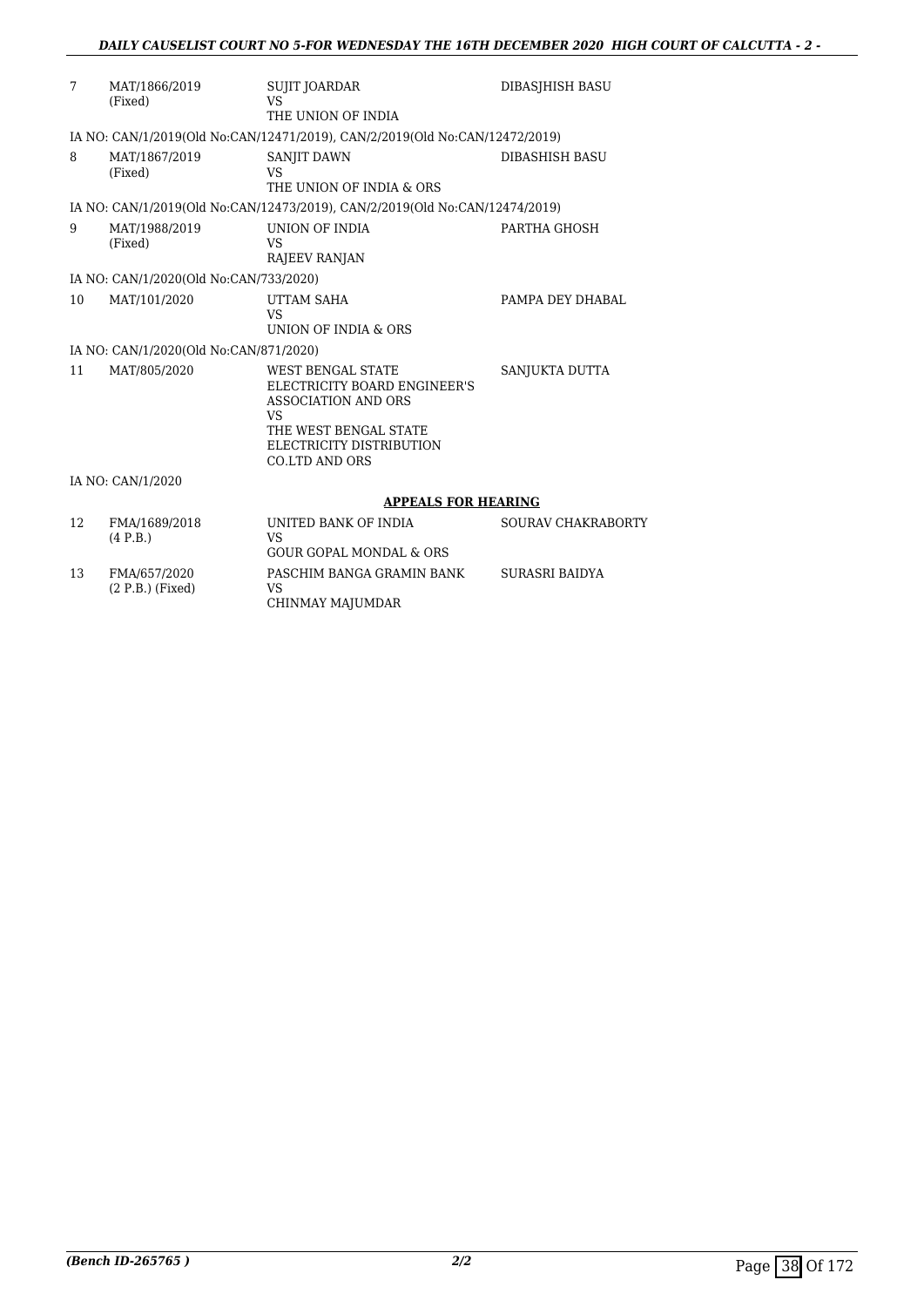

## **Appellate Side**

**DAILY CAUSELIST For Wednesday The 16th December 2020**

### **COURT NO. 5**

**SINGLE BENCH (SB)**

**AT 2:00 PM**

#### **HON'BLE JUSTICE SUBRATA TALUKDAR**

#### **(VIA VIDEO CONFERENCE)**

#### **ON WEDNESDAY, THE 16TH DECEMBER, 2020 AT 2.00 P.M. WILL SIT SINGLY FOR TAKING UP SOME PART-HEARD, CONTEMPT, ASSIGNED, REVIEW, MODIFICATION/CLARIFICATION MATTERS ARISING OUT OF EARLIER DETERMINATION(S).**

**NOTE : MATTERS WILL BE TAKEN UP THROUGH PHYSICAL HEARING WHEN BOTH THE PARTIES ARE AGREED.** 

|   | <b>FOR JUDGMENT</b>                      |                                                                                                                 |                                                                                                            |  |  |  |
|---|------------------------------------------|-----------------------------------------------------------------------------------------------------------------|------------------------------------------------------------------------------------------------------------|--|--|--|
|   | (AND FINAL ORDER)                        |                                                                                                                 |                                                                                                            |  |  |  |
| 1 | WPCRC/328/2015                           | <b>LINA DUTTA</b><br><b>VS</b><br><b>SUKUMAR BERA &amp; ORS</b>                                                 | <b>MRITTIKA MITRA</b>                                                                                      |  |  |  |
|   |                                          |                                                                                                                 | IA NO: CAN/3/2016(Old No:CAN/5072/2016), CAN/4/2019(Old No:CAN/63/2019), CAN/5/2019(Old No:CAN/10770/2019) |  |  |  |
|   | wt2 WPA/12043/2013                       | <b>LINA DATTA</b><br><b>VS</b><br>STATE OF WEST BENGAL & ORS                                                    | <b>MRITTIKA MITRA</b>                                                                                      |  |  |  |
|   | IA NO: CAN/2/2015(Old No:CAN/12188/2015) |                                                                                                                 |                                                                                                            |  |  |  |
|   |                                          | <b>PART HEARD MATTERS</b>                                                                                       |                                                                                                            |  |  |  |
| 3 | WPA/7889/1998                            | <b>SIBDAS MUKHERJEE</b><br><b>VS</b><br>CHAIRMAN-CUM-MD, CENTRAL<br><b>BANK OF INDIA</b>                        | SANDIPAN BANERJEE                                                                                          |  |  |  |
| 4 | WPA/5067/2006                            | NETAI CHANDRA MANNA<br><b>VS</b><br>STATE OF W.B.                                                               | SHIBA PD.<br><b>BHATTACHARJEE</b>                                                                          |  |  |  |
|   | IA NO: CAN/2/2016(Old No:CAN/461/2016)   |                                                                                                                 |                                                                                                            |  |  |  |
| 5 | WPA/10528/2013                           | ALL BENGAL SCHOOL<br>LIBRARIANS' ASSOCIATION &<br><b>ORS</b><br><b>VS</b><br>STATE OF W B & ORS                 | <b>RATUL BISWAS</b>                                                                                        |  |  |  |
| 6 | WPA/12253/2018                           | RAKIB SEKH @ RAKIB SEIKH<br><b>VS</b><br>STATE OF WEST BENGAL & ORS.                                            | <b>BISWARUP BISWAS</b>                                                                                     |  |  |  |
| 7 | AST/13/2019                              | MRS. SADHANA GANGULY &<br><b>ANR</b><br><b>VS</b><br>GENERAL MANAGER, SOUTH<br><b>EASTERN RAILWAY &amp; ORS</b> | KAMAL KRISHNA GUHA                                                                                         |  |  |  |
|   | IA NO: CAN/1/2020                        |                                                                                                                 |                                                                                                            |  |  |  |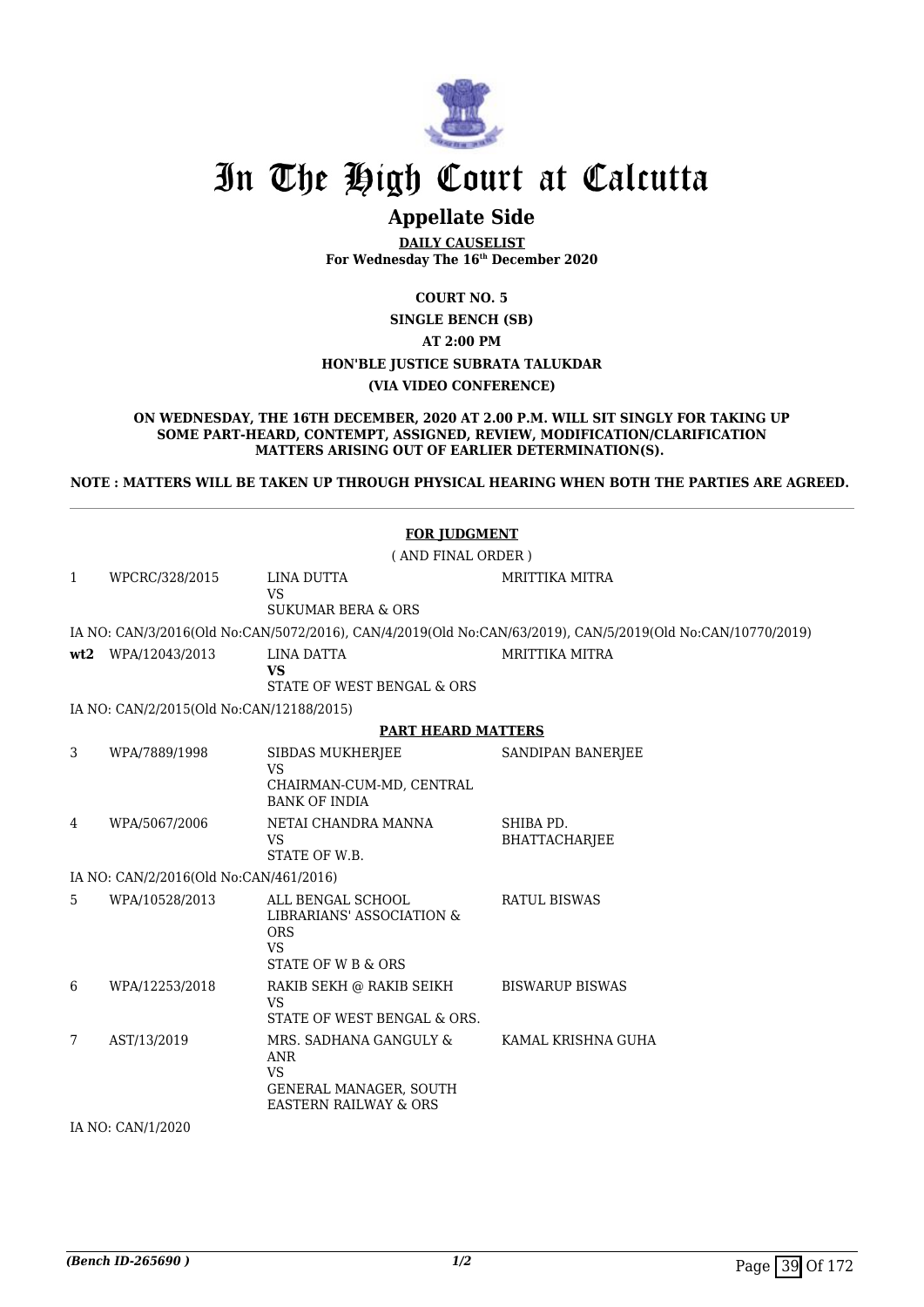| wt8 | WPA/8059/2019                           | NOOR BEGUM & ORS<br>VS<br><b>GENERAL MANAGER, SOUTH</b><br><b>EASTERN RAILWAY &amp; ORS</b> | KAMAL KRISHNA GUHA |
|-----|-----------------------------------------|---------------------------------------------------------------------------------------------|--------------------|
|     |                                         | IA NO: CAN/1/2019(Old No:CAN/8513/2019). CAN/2/2020                                         |                    |
| 9   | WPA/2809/2019                           | DIVERSIFIED VYAPAAR PVT.<br>LTD. & ANR<br>VS<br>STATE OF WEST BENGAL & ORS                  | SOUMYAJIT MISHRA   |
|     | IA NO: CAN/1/2019(Old No:CAN/3358/2019) |                                                                                             |                    |
| 10  | WPA/20192/2019                          | CORELYNX SOLUTION PVT.<br>LTD.& ANR<br>VS<br>STATE OF WEST BENGALS ORS                      | AJAY GAGGAR        |
|     |                                         | IA NO: CAN/1/2020(Old No:CAN/5617/2020), CAN/2/2020(Old No:CAN/5618/2020)                   |                    |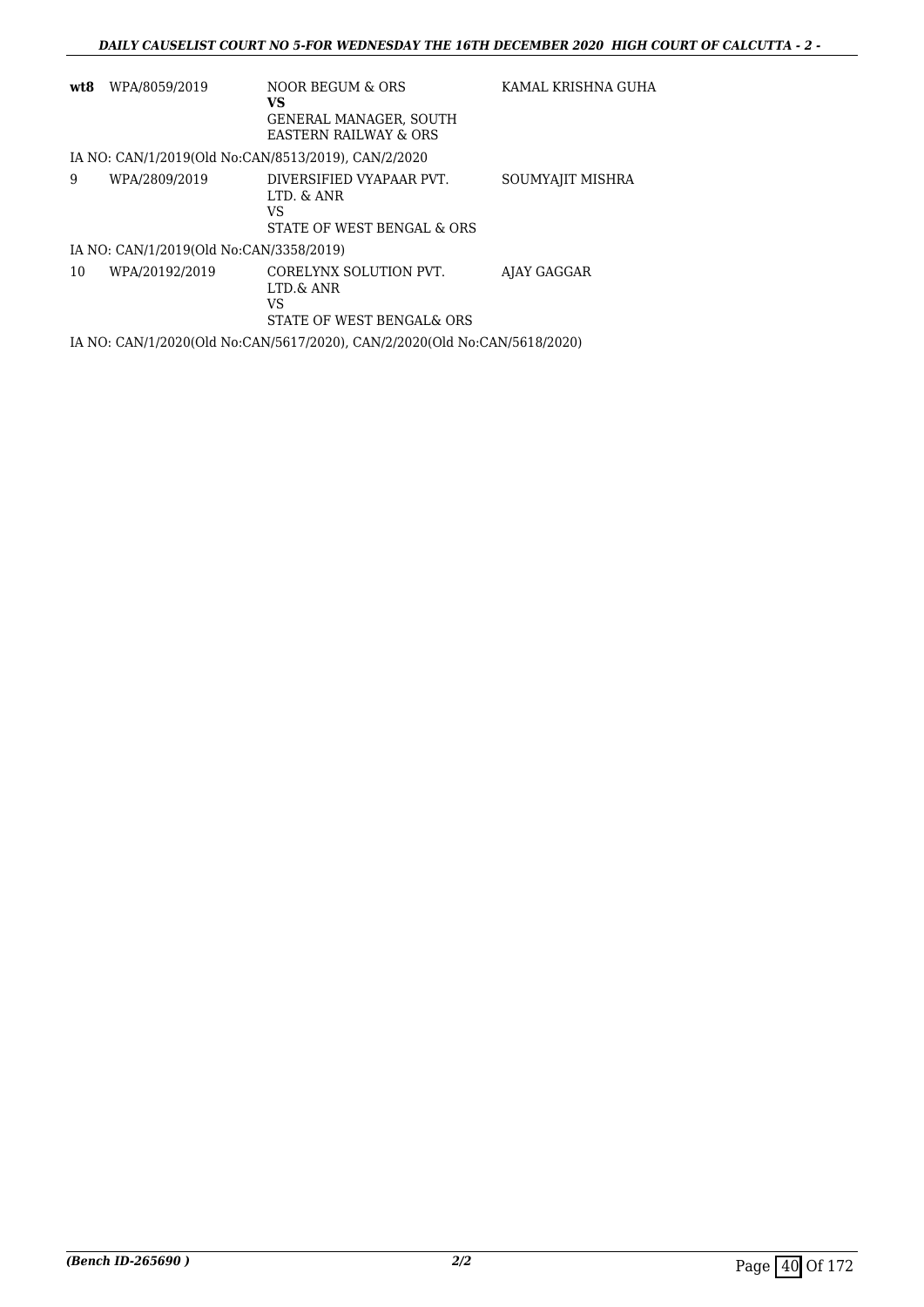

# **Appellate Side**

**DAILY CAUSELIST For Wednesday The 16th December 2020**

**COURT NO. 25**

**SINGLE BENCH (SB - I)**

**AT 10:45 AM**

#### **HON'BLE JUSTICE TAPABRATA CHAKRABORTY**

#### **(VIA VIDEO CONFERENCE)**

**ON AND FROM MONDAY, THE 7TH DECEMBER, 2020 - MATTERS (INCLUDING MOTIONS) UNDER ARTICLE 226 OF THE CONSTITUTION RELATING TO SECONDARY AND HIGHER SECONDARY EDUCATION UNDER GROUP II INCLUDING SERVICES AND APPLICATION CONNECTED THERETO AND EDUCATIONAL MATTERS NOT ASSIGNED TO ANY OTHER BENCH.**

**NOTE: MATTERS WILL BE TAKEN UP THROUGH PHYSICAL HEARING ONLY WHEN BOTH THE PARTIES ARE AGREED**

|    |                                      | <b>TO BE MENTIONED</b>            |                       |  |
|----|--------------------------------------|-----------------------------------|-----------------------|--|
| 1  | WPA/6700/2014<br>(Non - prosecution) | BITHIKA (BISWAS) ROY<br><b>VS</b> | <b>SUBHRA NAG</b>     |  |
|    |                                      | STATE OF WEST BENGAL & ORS        |                       |  |
|    |                                      | <b>MOTION</b>                     |                       |  |
| 2. | WPA/8079/2020                        | RINKI DEY SARKAR<br><b>VS</b>     | <b>ABHIJIT SARKAR</b> |  |
|    |                                      | STATE OF WEST BENGAL AND<br>ORS.  |                       |  |
| 3  | WPA/8196/2020                        | NILADRI SEKHAR DULEY<br><b>VS</b> | SHUVRO PROKASH LAHIRI |  |
|    |                                      | STATE OF WEST BENGAL AND<br>ORS.  |                       |  |
| 4  | WPA/8566/2020                        | SAHELI MISHRA<br><b>VS</b>        | <b>INDRAKANTA JHA</b> |  |
|    |                                      | STATE OF WEST BENGAL AND<br>ORS.  |                       |  |
| 5  | WPA/8569/2020                        | ABHIJIT BHATTACHARYYA<br>VS       | ARUP KRISHNA DAS      |  |
|    |                                      | union of india and others         |                       |  |
| 6  | WPA/9045/2020                        | bithika dey<br>VS.                | DEBABRATA DAS GUPTA   |  |
|    |                                      | STATE OF WEST BENGAL AND<br>ORS.  |                       |  |
| 7  | WPA/9047/2020                        | PIU DUTTA<br><b>VS</b>            | DEBABRATA DAS GUPTA   |  |
|    |                                      | STATE OF WEST BENGAL AND<br>ORS.  |                       |  |
| 8  | WPA/9050/2020                        | <b>MAHUA BISWAS</b><br><b>VS</b>  | DEBABRATA DAS GUPTA   |  |
|    |                                      | STATE OF WEST BENGAL AND<br>ORS.  |                       |  |
| 9  | WPA/9056/2020                        | TAMASA DHARA<br><b>VS</b>         | DEBABRATA DAS GUPTA   |  |
|    |                                      | STATE OF WEST BENGAL AND<br>ORS.  |                       |  |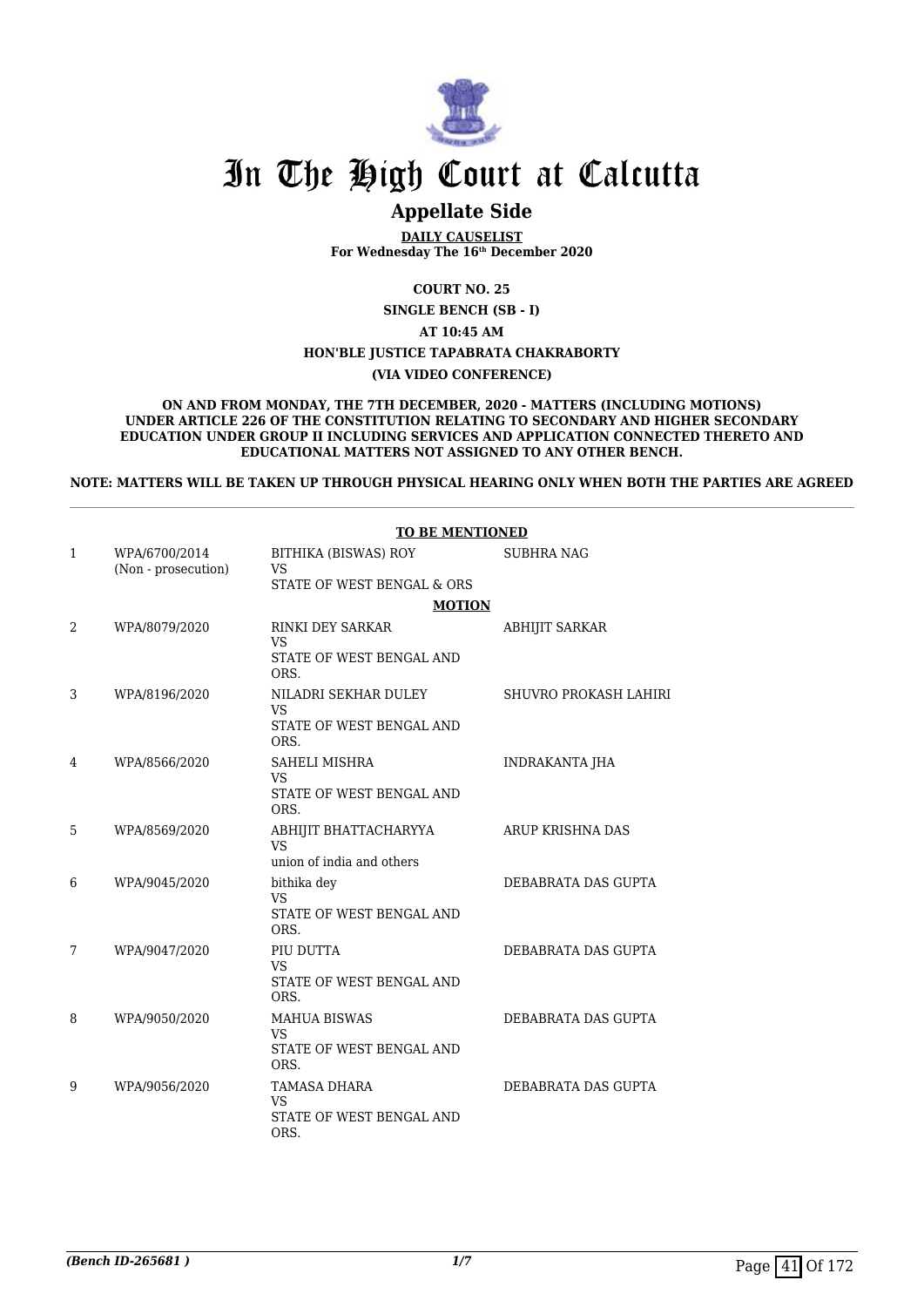### *DAILY CAUSELIST COURT NO 25-FOR WEDNESDAY THE 16TH DECEMBER 2020 HIGH COURT OF CALCUTTA - 2 -*

| 10 | WPA/9058/2020 | CHAITALI BISWAS<br>VS<br>STATE OF WEST BENGAL AND | DEBABRATA DAS GUPTA |
|----|---------------|---------------------------------------------------|---------------------|
|    |               | ORS.                                              |                     |
| 11 | WPA/9068/2020 | SUDIPA GHOSH<br>VS<br>STATE OF WEST BENGAL AND    | DEBABRATA DAS GUPTA |
|    |               | ORS.                                              |                     |
| 12 | WPA/9070/2020 | TINKU KUMAR ROY<br>VS                             | DEBABRATA DAS GUPTA |
|    |               | STATE OF WEST BENGAL AND<br>ORS.                  |                     |
| 13 | WPA/9073/2020 | SHIKHA MONDAL<br>VS                               | DEBABRATA DAS GUPTA |
|    |               | STATE OF WEST BENGAL AND<br>ORS.                  |                     |
| 14 | WPA/9075/2020 | MANISANKAR SAMANTA<br>VS                          | DEBABRATA DAS GUPTA |
|    |               | STATE OF WEST BENGAL AND<br>ORS.                  |                     |
| 15 | WPA/9077/2020 | SAMAPTI GHOSH<br>VS                               | DEBABRATA DAS GUPTA |
|    |               | STATE OF WEST BENGAL AND<br>ORS.                  |                     |
| 16 | WPA/9089/2020 | MOUMITA KARMAKAR<br>VS                            | DEBABRATA DAS GUPTA |
|    |               | STATE OF WEST BENGAL AND<br>ORS.                  |                     |
| 17 | WPA/9093/2020 | AMITAVA KONAR<br>VS                               | DEBABRATA DAS GUPTA |
|    |               | STATE OF WEST BENGAL AND<br>ORS.                  |                     |
| 18 | WPA/9096/2020 | AZAD SABYASACHI<br>VS                             | DEBABRATA DAS GUPTA |
|    |               | STATE OF WEST BENGAL AND<br>ORS.                  |                     |
| 19 | WPA/9100/2020 | APARNA MANDAL<br>VS                               | DEBABRATA DAS GUPTA |
|    |               | STATE OF WEST BENGAL AND<br>ORS.                  |                     |
| 20 | WPA/9102/2020 | ARNAB JASH<br>VS                                  | DEBABRATA DAS GUPTA |
|    |               | STATE OF WEST BENGAL AND<br>ORS.                  |                     |
| 21 | WPA/9105/2020 | <b>JOYDEB BARMAN</b><br>VS.                       | DEBABRATA DAS GUPTA |
|    |               | STATE OF WEST BENGAL AND<br>ORS.                  |                     |
| 22 | WPA/9118/2020 | amit roy<br>VS                                    | <b>SAUMEN GAYEN</b> |
|    |               | STATE OF WEST BENGAL AND<br>ORS.                  |                     |
| 23 | WPA/9133/2020 | tripti biswas<br>VS                               | DEBABRATA DASGUPTA  |
|    |               | STATE OF WEST BENGAL AND<br>ORS.                  |                     |
| 24 | WPA/9138/2020 | <b>GAURANGA BISWAS</b><br>VS                      | DEBABRATA DASGUPTA  |
|    |               | STATE OF WEST BENGAL AND<br>ORS.                  |                     |
| 25 | WPA/9142/2020 | BASANTI MAHARA<br>VS                              | DEBABRATA DASGUPTA  |
|    |               | STATE OF WEST BENGAL AND<br>ORS.                  |                     |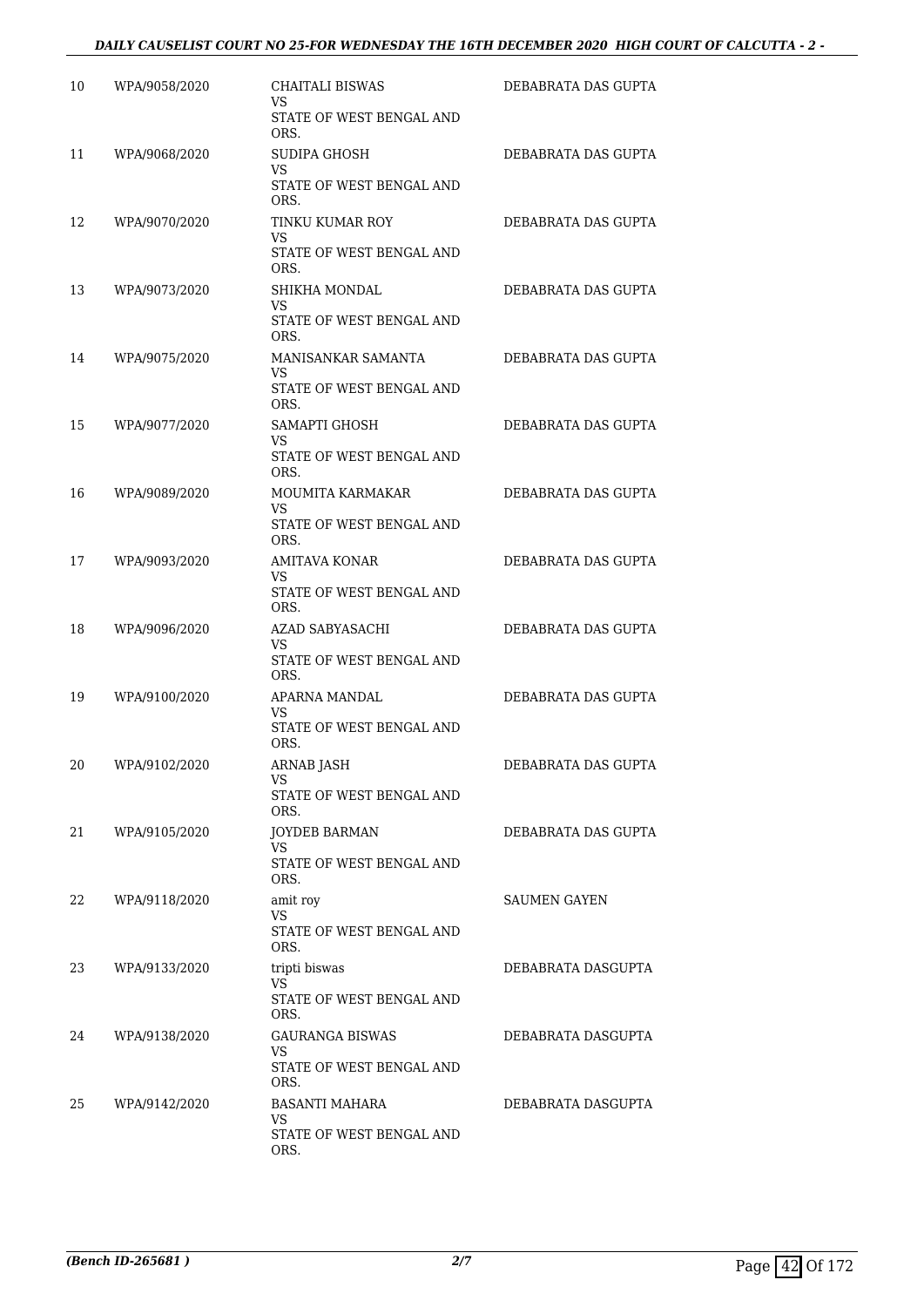### *DAILY CAUSELIST COURT NO 25-FOR WEDNESDAY THE 16TH DECEMBER 2020 HIGH COURT OF CALCUTTA - 3 -*

| 26 | WPA/9149/2020  | amit sadhukhan<br>VS                                             | DEBABRATA DASGUPTA        |
|----|----------------|------------------------------------------------------------------|---------------------------|
|    |                | STATE OF WEST BENGAL AND<br>ORS.                                 |                           |
| 27 | WPA/9155/2020  | MUSTAQUE AHMED<br><b>VS</b>                                      | DEBABRATA DASGUPTA        |
|    |                | STATE OF WEST BENGAL AND<br>ORS.                                 |                           |
| 28 | WPA/9159/2020  | TAPAS KUMAR MONDAL<br>VS<br>STATE OF WEST BENGAL AND<br>ORS.     | DEBABRATA DASGUPTA        |
| 29 | WPA/9165/2020  | MUNMUN GHOSH<br>VS<br>STATE OF WEST BENGAL AND<br>ORS.           | DEBABRATA DASGUPTA        |
| 30 | WPA/9200/2020  | CHAMPA JHA<br>VS                                                 | DEBABRATA DAS GUPTA       |
| 31 | WPA/9850/2020  | State of West Bengal<br>RINKI DEY SARKAR                         | ABHIJIT SARKAR            |
|    |                | VS<br>STATE OF WEST BENGAL AND<br>ORS.                           |                           |
| 32 | WPA/9935/2020  | JHARNA MONDAL @ BHASKAR                                          | DEBABRATA DAS GUPTA       |
|    |                | VS<br>STATE OF WEST BENGAL AND<br>ORS.                           |                           |
| 33 | WPA/9936/2020  | <b>SHABANA PARVEEN</b><br>VS<br>STATE OF WEST BENGAL AND<br>ORS. | DEBABRATA DAS GUPTA       |
| 34 | WPA/9940/2020  | TUSAR MONDAL<br>VS<br>STATE OF WEST BENGAL AND<br>ORS.           | DEBABRATA DAS GUPTA       |
| 35 | WPA/9941/2020  | PRATYUSH BHASKAR<br>VS<br>STATE OF WEST BENGAL AND<br>ORS.       | DEBABRATA DAS GUPTA       |
| 36 | WPA/9942/2020  | <b>SUBRATA DAS</b><br>VS.                                        | DEBABRATA DAS GUPTA       |
|    |                | THE STATE OF WEST BENGAL<br>AND ORS                              |                           |
| 37 | WPA/10284/2020 | DEBDUTTA GHOSH<br>VS.<br>THE CENTRAL BOARD OF                    | RAJDEEP HALDER            |
|    |                | SECONDARY EDU AND ORS                                            | <b>MRINAL KANTI MAITY</b> |
| 38 | WPA/10371/2020 | HARIHAR BONDOPADHAYA<br>VS<br>STATE OF WEST BENGAL AND<br>ORS.   |                           |
| 39 | WPA/10540/2020 | PANCHALI GUHA<br>VS.<br>STATE OF WEST BENGAL AND                 | <b>ABHRADIP MAITY</b>     |
| 40 | WPA/10541/2020 | ORS.<br>ARPAN KUAMR GHOSH<br>VS.                                 | AMITABRATA ROY            |
|    |                | STATE OF WEST BENGAL AND<br>ORS.                                 |                           |
| 41 | WPA/10562/2020 | SRILEKHA CHANDRA<br>VS<br>State of West Bengal AND ORS           | SUDIPTA DASGUPTA          |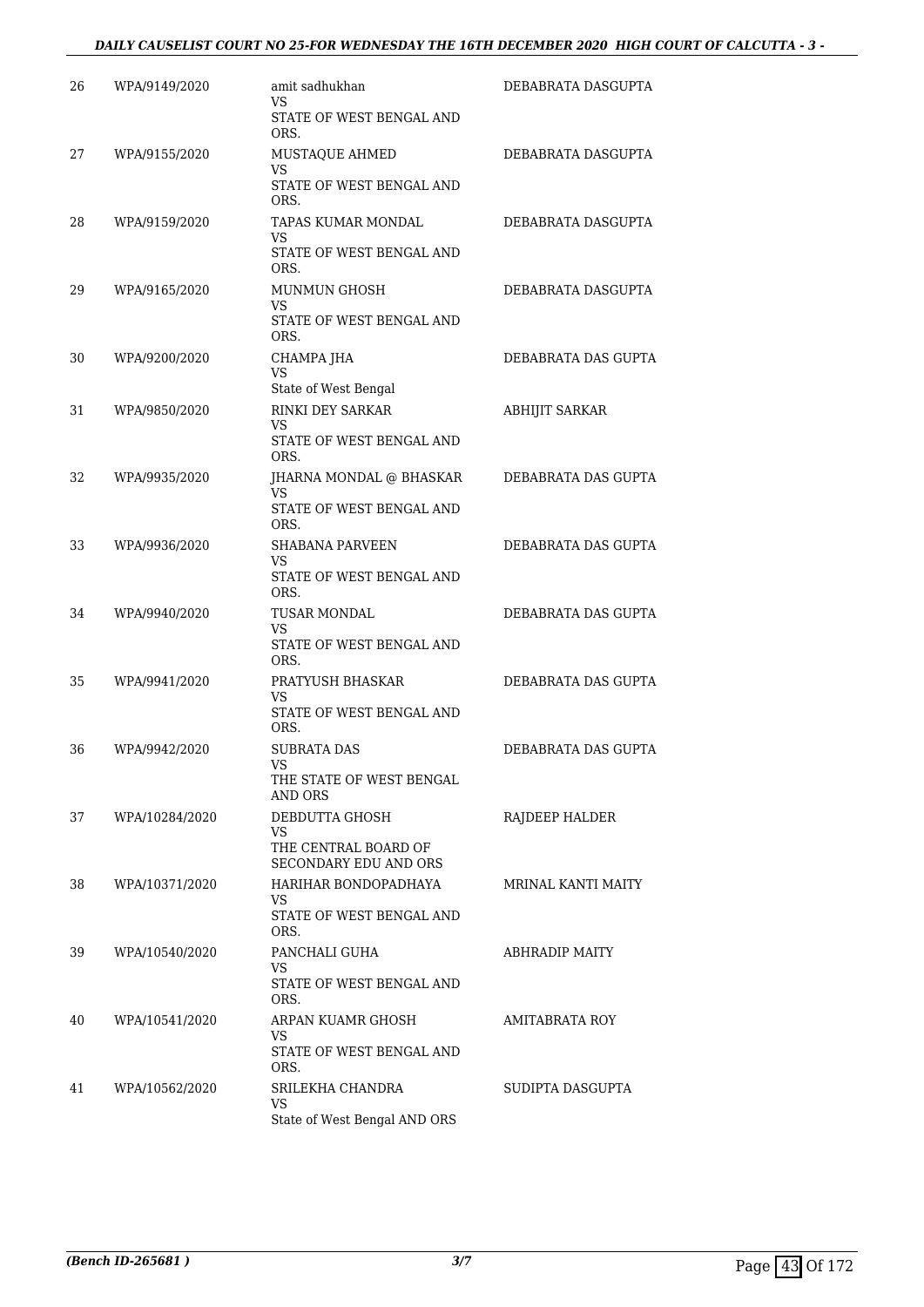#### *DAILY CAUSELIST COURT NO 25-FOR WEDNESDAY THE 16TH DECEMBER 2020 HIGH COURT OF CALCUTTA - 4 -*

| 42 | WPA/10569/2020 | RUPA DEY DASGUPTA<br>VS                                          | BIKRAM BANERJEE      |
|----|----------------|------------------------------------------------------------------|----------------------|
|    |                | STATE OF WEST BENGAL AND<br>ORS.                                 |                      |
| 43 | WPA/10571/2020 | BISWAJIT DEY<br><b>VS</b>                                        | BIKRAM MUKHERJEE     |
|    |                | STATE OF WEST BENGAL AND<br>ORS.                                 |                      |
| 44 | WPA/10650/2020 | KALPANA SARKAR<br>VS                                             | SUDIPTA DASGUPTA     |
|    |                | STATE OF WEST BENGAL AND<br>ORS.                                 |                      |
| 45 | WPA/10795/2020 | MD EHIYA BISWAS<br>VS                                            | SK NAYEEMUL HOQUE    |
|    |                | STATE OF WEST BENGAL AND<br>ORS.                                 |                      |
|    |                | <b>MOTION 1</b>                                                  |                      |
| 46 | WPA/21703/2019 | <b>SOMA KAR</b><br>VS<br>STATE OF WEST BENGAL & ORS              | <b>MOLLY SAHA</b>    |
| 47 | WPA/22205/2019 | ANJUMWARA PARVIN<br>VS                                           | TANUSREE DAS         |
|    |                | STATE OF WEST BENGAL & ORS                                       |                      |
| 48 | WPA/23260/2019 | KALYANI ROYCHOWDHURY<br>VS                                       | PANKAJ HALDER        |
|    |                | STATE OF WEST BENGAL & ORS                                       |                      |
| 49 | WPA/23278/2019 | DIPTI RANJAN UPADHYAY<br><b>VS</b><br>STATE OF WEST BENGAL & ORS | PANKAJ HALDER        |
| 50 | WPA/23304/2019 | ABHIJIT JANA                                                     | SAYANTAN HAZRA       |
|    |                | VS<br>STATE OF WEST BENGAL & ORS                                 |                      |
| 51 | WPA/23399/2019 | RANJIT KUMAR SASMAL & ORS                                        | BIBEKANANDA TRIPATHY |
|    |                | VS<br>STATE OF WEST BENGAL & ORS                                 |                      |
| 52 | WPA/23454/2019 | MAHASIN KAMAL & ORS<br>VS                                        | <b>DONA GHOSH</b>    |
| 53 | WPA/23479/2019 | STATE OF WEST BENGAL &ORS<br>RAJENDRA PRASAD MAL                 | SHYANTEE DATTA       |
|    |                | VS                                                               |                      |
| 54 | WPA/23485/2019 | STATE OF WEST BENGAL & ORS<br>RAKIB HOSSAIN                      | SUBIR HARA           |
|    |                | VS.                                                              |                      |
| 55 | WPA/23501/2019 | STATE OF WEST BENGAL & ORS<br>MOUSUMI SARKAR & ORS               | GOPAL DAS            |
|    |                | VS<br>STATE OF WEST BENGAL & ORS                                 |                      |
| 56 | WPA/23504/2019 | SHARMISTHA DAS & ORS                                             | <b>GOPAL DAS</b>     |
|    |                | VS<br>STATE OF WEST BENGAL & ORS                                 |                      |
| 57 | WPA/23589/2019 | SANTANU GHOSH                                                    | SANCHAYITA DE        |
|    |                | VS<br>STATE OF WEST BENGAL & ORS                                 |                      |
| 58 | WPA/24359/2019 | SMT JHUMA SEN<br>VS                                              | DWIJADAS CHAKRABORTY |
|    |                | STATE OF WEST BENGAL & ORS                                       |                      |
| 59 | WPA/170/2020   | KRISHANAPRASAD MAITY & ORS<br>VS.<br>STATE OF WEST BENGAL & ORS  | SATYAM MUKHERJEE     |
| 60 | WPA/299/2020   | RUPA BANERJEE                                                    | TARUN KUMAR DAS      |
|    |                | VS<br>STATE OF WEST BENGAL & ORS                                 |                      |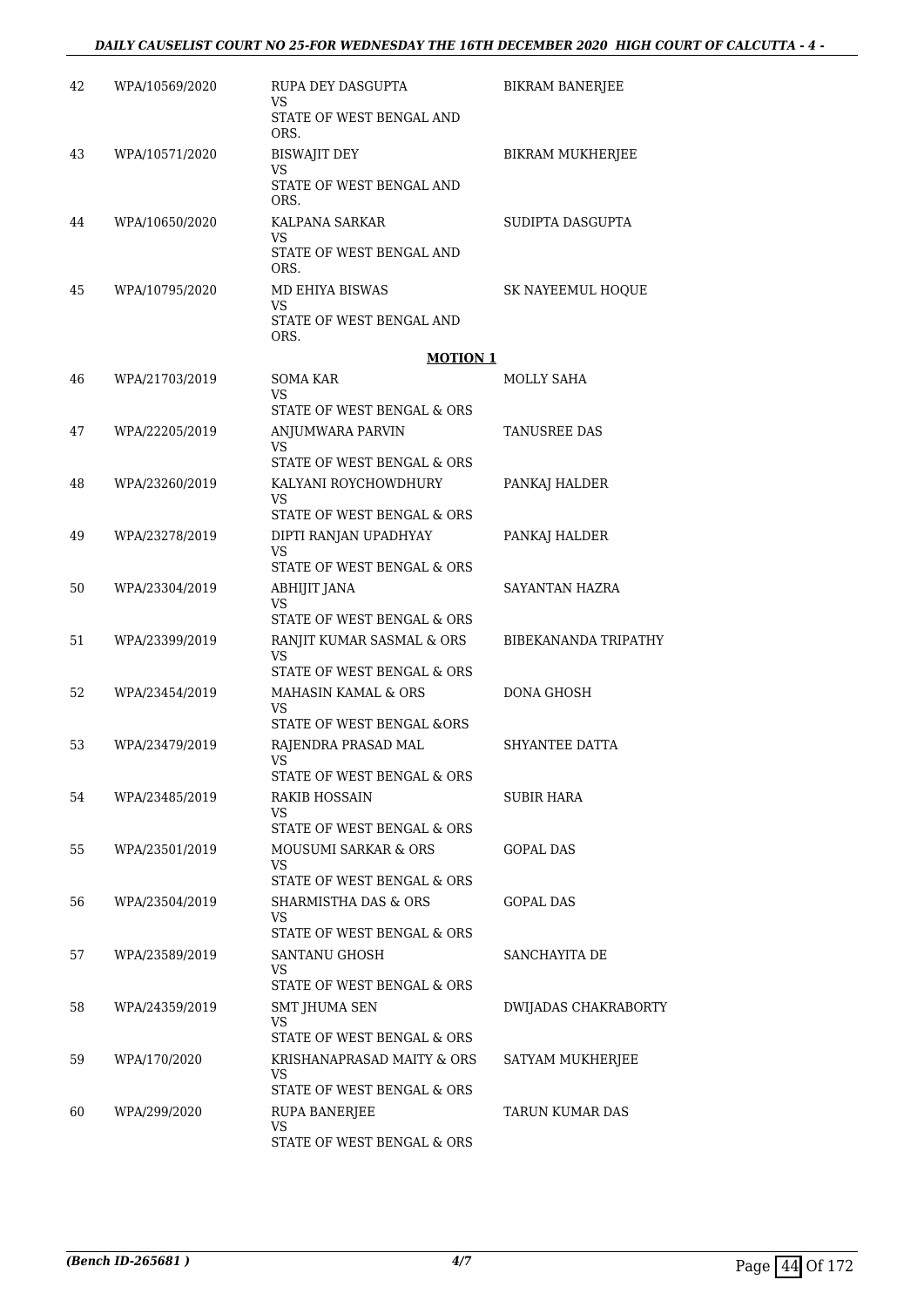### *DAILY CAUSELIST COURT NO 25-FOR WEDNESDAY THE 16TH DECEMBER 2020 HIGH COURT OF CALCUTTA - 5 -*

| 61 | WPA/579/2020                            | RAJU KHAN & ORS<br>VS                             | SALMAN SULTANA          |
|----|-----------------------------------------|---------------------------------------------------|-------------------------|
|    |                                         | STATE OF WEST BENGAL & ORS                        |                         |
| 62 | WPA/2909/2020                           | RAMKRISHNA MANDAL<br>VS                           | AMIT BARAN DASH         |
|    |                                         | STATE OF WEST BENGAL & ORS                        |                         |
| 63 | WPA/4540/2020                           | SREEMOYEE DUTTA<br>VS.                            | <b>SUMAN BANERJEE</b>   |
|    |                                         | STATE OF WEST BENGAL & ORS                        |                         |
|    | IA NO: CAN/1/2020                       |                                                   |                         |
| 64 | WPA/5018/2020                           | AKBAR ALI SHIAKH<br>VS                            | <b>BALARAM DATTA</b>    |
|    |                                         | STATE OF WEST BENGAL & ORS                        |                         |
| 65 | WPA/5210/2020                           | SANJOY BAG                                        | BANDANA MAITY           |
|    |                                         | VS<br>STATE OF WEST BENGAL & ORS                  |                         |
| 66 | WPA/5220/2020                           | UTPAL SARDAR<br>VS                                | ARITRA GHOSH            |
|    |                                         | STATE OF WEST BENGAL & ORS                        |                         |
|    |                                         | <b>MOTION 2</b>                                   |                         |
| 67 | WPA/403/2009                            | DHIRAJ NATH SARKAR                                | <b>SANAT CHOWDHURI</b>  |
|    |                                         | VS<br>STATE OF WEST BENGAL & ORS                  |                         |
|    |                                         |                                                   |                         |
|    | IA NO: CAN/1/2010(Old No:CAN/2259/2010) |                                                   |                         |
| 68 | WPA/4336/2014                           | SARFARAJ AHMED<br>VS                              | T BASAK                 |
|    |                                         | STATE OF WEST BENGAL & ORS                        |                         |
| 69 | WPA/9801/2015                           | <b>MANAS KUMAR PATI</b><br>VS                     | PRADIP KUMAR GHOSH      |
|    |                                         | STATE OF WEST BENGAL & ORS                        |                         |
| 70 | WPA/29766/2015                          | SOMRAJ MONDAL<br>VS                               | SIMANTIKA DASGUPTA      |
|    |                                         | STATE OF WEST BENGAL                              |                         |
| 71 | WPA/29767/2015                          | RAJIB SARDAR                                      | SIMANTIKA DASGUPTA      |
|    |                                         | <b>VS</b><br>STATE OF WEST BENGAL                 |                         |
|    |                                         |                                                   | ATREYEE DE GANGULY      |
| 72 | WPA/13581/2016                          | TIYASHA NANDY<br>VS<br>STATE OF WEST BENGAL & ORS |                         |
| 73 | WPA/23590/2016                          | SHYAMALI CHAKRABORTY                              | <b>ANUPAM MANDAL</b>    |
|    |                                         | VS                                                |                         |
|    |                                         | STATE OF WEST BENGAL & ORS                        |                         |
| 74 | WPA/8381/2017                           | MANGALI HAZRA                                     | GOUTAM BANERJEE         |
|    |                                         | VS.<br>STATE OF WEST BENGAL & ORS                 |                         |
| 75 | WPA/15379/2017                          | KALYAN BARATA SANTRA                              | VIVEKANADA BOSE         |
|    |                                         | VS.<br>STATE OF WEST BENGAL & ORS                 |                         |
|    | wt76 WPA/15377/2017                     | KALYAN BRATA SANTRA                               | <b>VIVEKANANDA BOSE</b> |
|    |                                         | <b>VS</b>                                         |                         |
|    |                                         | STATE OF WEST BENGAL & ORS                        |                         |
| 77 | WPA/16540/2017                          | ABDUL JUBBAR SHAIKH & ORS                         | TANUJA BASAK            |
|    |                                         | VS<br>STATE OF WEST BENGAL & ORS                  |                         |
| 78 | WPA/21867/2017                          | <b>SWETA GHOSH (DEY)</b>                          | KAJAL RAY               |
|    |                                         | VS.                                               |                         |
|    |                                         | STATE OF WEST BENGAL & ORS                        |                         |
| 79 | WPA/21999/2017                          | MD. SAKIR HOSSAIN<br>VS.                          | NIBEDITA BARUI          |
|    |                                         | STATE OF WEST BENGAL & ORS.                       |                         |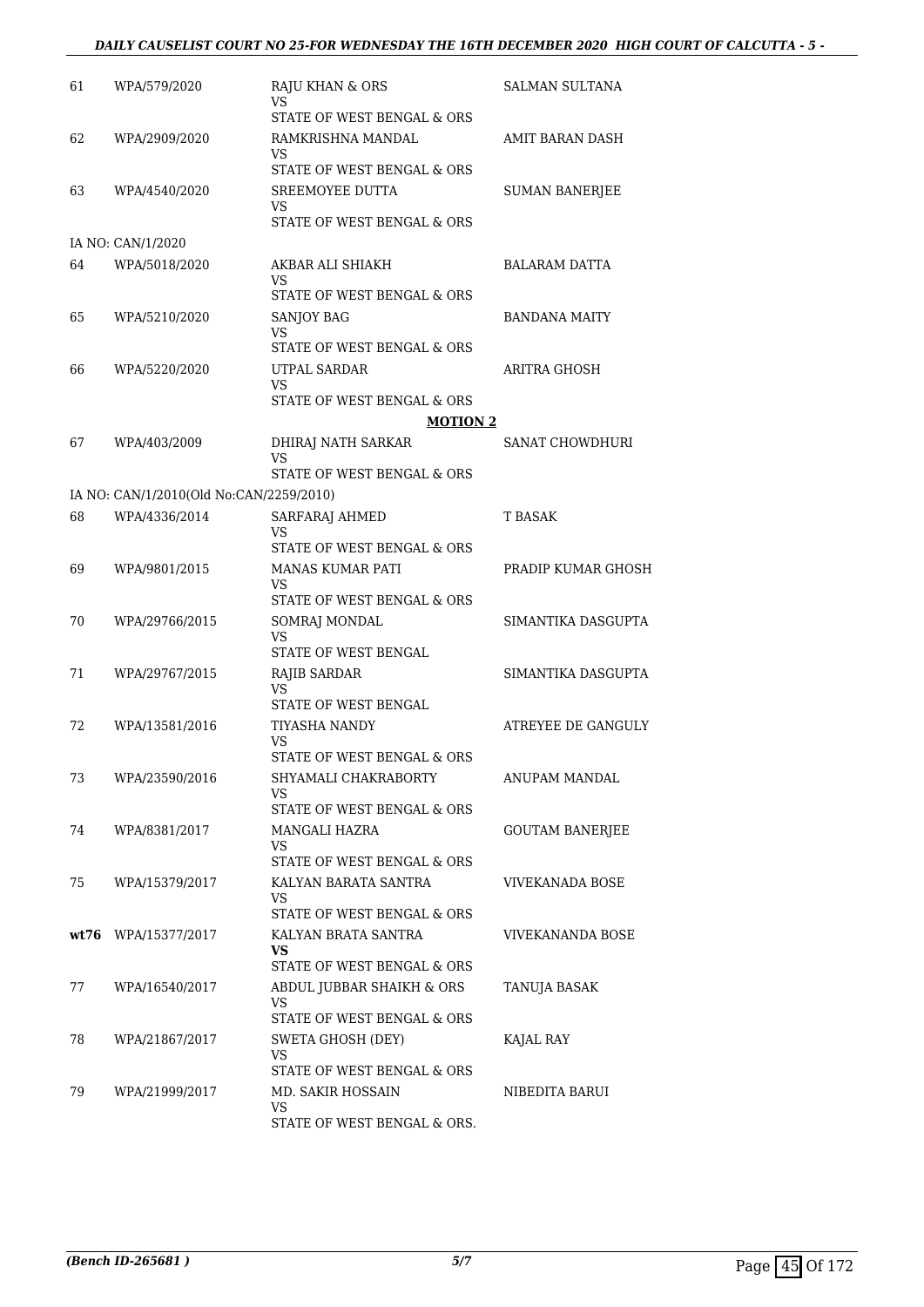#### *DAILY CAUSELIST COURT NO 25-FOR WEDNESDAY THE 16TH DECEMBER 2020 HIGH COURT OF CALCUTTA - 6 -*

| 80 | WPA/22639/2017 | JYOTSNA PATRA (MANDAL) & ORS RASOMAY MANDAL<br>VS                       |                                    |
|----|----------------|-------------------------------------------------------------------------|------------------------------------|
|    |                | STATE OF WEST BENGAL & ORS                                              |                                    |
| 81 | WPA/23530/2017 | SISTER MAJUMDER<br>VS                                                   | <b>SUMAN BANERJEE</b>              |
|    |                | STATE OF WEST BENGAL & ORS                                              |                                    |
| 82 | WPA/23877/2017 | ABDUR RASHID<br>VS.                                                     | S S MONDAL                         |
|    |                | STATE OF WEST BENGAL & ORS                                              |                                    |
| 83 | WPA/24474/2017 | KRISHNA MANDAL (GHOSH)<br>VS<br>STATE OF WEST BENGAL & ORS              | S S MONDAL                         |
| 84 | WPA/24803/2017 | SEKH ISTAHAR & ORS                                                      | P B BASU                           |
|    |                | VS.<br>WBBSE&ORS                                                        |                                    |
| 85 | WPA/24820/2017 | CHIRANJIB CHOWDHURY                                                     | S GHOSH                            |
|    |                | VS.<br>STATE OF WEST BENGAL & ORS                                       |                                    |
| 86 | WPA/25598/2017 | REKHA SAHA                                                              | <b>S BANERJEE</b>                  |
|    |                | VS<br>STATE OF WEST BENGAL & ORS                                        |                                    |
| 87 | WPA/26535/2017 | ARPITA PRAMANIK (BISWAS)                                                | <b>T BASAK</b>                     |
|    |                | VS.<br>STATE OF WEST BENGAL &ORS                                        |                                    |
| 88 | WPA/26538/2017 | RITWIK CHAKRABORTY                                                      | <b>T BASAK</b>                     |
|    |                | VS                                                                      |                                    |
|    |                | STATE OF WEST BENGAL & ORS                                              |                                    |
| 89 | WPA/27646/2017 | PRITAM SAMANTA(MINOR)<br>REPRESENTED BY FATHER<br>PARIMAL SAMANTA<br>VS | <b>SUBIR SABUD</b>                 |
|    |                | STATE OF WEST BENGAL & ORS                                              |                                    |
| 90 | WPA/29854/2017 | ARINDAM HALDAR<br>VS.<br>STATE OF WEST BENGAL & ORS                     | ANIL KUMAR<br><b>CHATTOPADHYAY</b> |
| 91 | WPA/30494/2017 | MS. BRATATI HAZRA                                                       | K. CHOWDHURY                       |
|    |                | VS<br>STATE OF WEST BENGAL& ORS                                         |                                    |
| 92 | WPA/31236/2017 | RANJIT GHORAI                                                           | PRITI JAIN                         |
|    |                | VS<br>STATE OF WEST BENGAL & ORS                                        |                                    |
| 93 | WPA/31387/2017 | ASHOKE KUMAR TALUKDAR                                                   | SAMIRAN MANDAL                     |
|    |                | VS                                                                      |                                    |
|    |                | <b>STATE OF WEST BENGAL &amp;ORS</b>                                    |                                    |
| 94 | WPA/31462/2017 | SULATA MONDAL<br>VS                                                     | S. JANA                            |
|    |                | STATE OF WEST BENGAL & ORS                                              |                                    |
| 95 | WPA/5218/2018  | SANCHITA MONDAL<br>VS<br>STATE OF WEST BENGAL & ORS                     | ANUSUYA BANERJEE                   |
| 96 | WPA/6443/2018  | TAPATI KALAPAHAR                                                        | ANUSUYA BANERJEE                   |
|    |                | VS.                                                                     |                                    |
|    |                | STATE OF WEST BENGAL & ORS                                              |                                    |
| 97 | WPA/10615/2018 | USHA KUMARI<br>VS<br>STATE OF WEST BENGAL & ORS                         | A A ALAMGIR                        |
| 98 | WPA/19058/2018 | MD. MONIR HOSSAIN                                                       | <b>BISWARUP BISWAS</b>             |
|    |                | VS.<br>STATE OF WEST BENGAL & ORS.                                      |                                    |
| 99 | WPA/19321/2018 | SUBHAS CHANDRA MANDAL                                                   | TAPAN KUMAR MANDAL                 |
|    |                | VS<br>STATE OF WEST BENGAL & ORS                                        |                                    |
|    |                |                                                                         |                                    |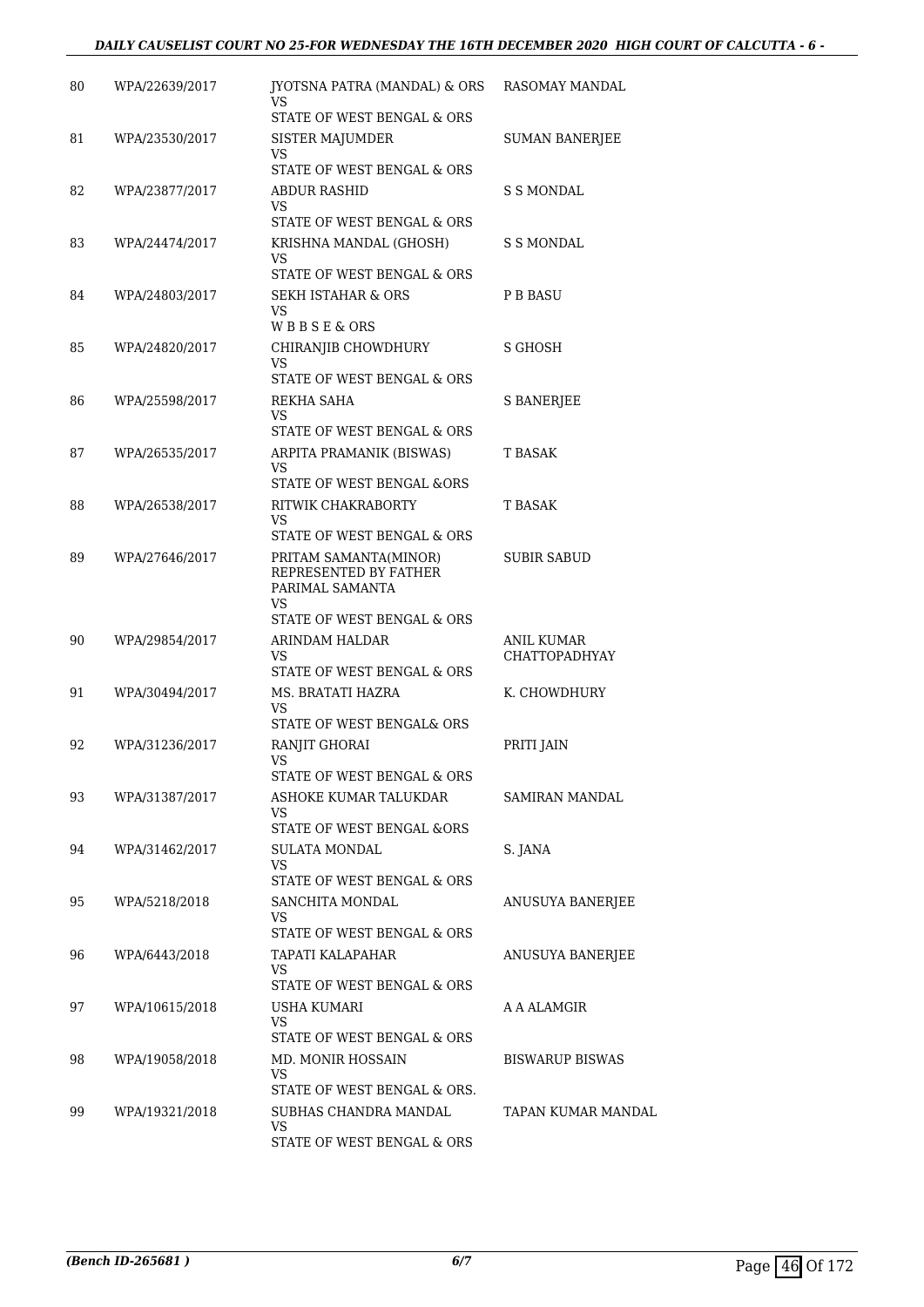### *DAILY CAUSELIST COURT NO 25-FOR WEDNESDAY THE 16TH DECEMBER 2020 HIGH COURT OF CALCUTTA - 7 -*

| 100 | WPA/19324/2018 | SUSANTA KUMAR SAHA               | TAPAN KUMAR MANDAL                                                                                          |
|-----|----------------|----------------------------------|-------------------------------------------------------------------------------------------------------------|
|     |                | VS                               |                                                                                                             |
|     |                | STATE OF WEST BENGAL & ORS       |                                                                                                             |
| 101 | WPA/19329/2018 | BASUNDHARA MAJUMDER<br>VS        | SHIBAJI KUMAR DAS                                                                                           |
|     |                | STATE OF WEST BENGAL & ORS       |                                                                                                             |
| 102 | WPA/19561/2018 | ARINDAM GHOSH                    | SANKAR HALDER                                                                                               |
|     |                | VS<br>STATE OF WEST BENGAL & ORS |                                                                                                             |
| 103 | WPA/19641/2018 | MISSION HIGH SCHOOL              | <b>BISWAJIT DAS</b>                                                                                         |
|     |                | VS<br>STATE OF WEST BENGAL & ORS |                                                                                                             |
|     |                |                                  | IA NO: CAN/1/2018(Old No:CAN/8663/2018), CAN/2/2018(Old No:CAN/8664/2018), CAN/3/2018(Old No:CAN/8665/2018) |
| 104 | WPA/19737/2018 | SIKHA RAJAK                      | <b>SAMIRAN MANDAL</b>                                                                                       |
|     |                | VS<br>STATE OF WEST BENGAL & ORS |                                                                                                             |
| 105 | WPA/19782/2018 | SUMON KUMAR GHOSH                | BIKASH CHANDRA DAS                                                                                          |
|     |                | VS                               |                                                                                                             |
|     |                | STATE OF WEST BENGAL & ORS       |                                                                                                             |
| 106 | WPA/19784/2018 | KAUSHIK GHOSH<br>VS              | <b>BIKASH CHANDRA DAS</b>                                                                                   |
|     |                | STATE OF WEST BENGAL & ORS       |                                                                                                             |
| 107 | WPA/19787/2018 | <b>LITTAN SARKAR</b><br>VS       | SOUGATA MITRA                                                                                               |
|     |                | STATE OF WEST BENGAL & ORS       |                                                                                                             |
| 108 | WPA/19795/2018 | TULSI MAHATO<br><b>VS</b>        | SOUGATA MITRA                                                                                               |
|     |                | STATE OF WEST BENGAL & ORS       |                                                                                                             |
| 109 | WPA/20278/2018 | SATYAJIT SARKAR                  | <b>ASHIRBAD SARKAR</b>                                                                                      |
|     |                | VS<br>STATE OF WEST BENGAL & ORS |                                                                                                             |
| 110 | WPA/21968/2018 | NIBEDITA MODNAL                  | A K BISWAS                                                                                                  |
|     |                | VS                               |                                                                                                             |
|     |                | STATE OF WEST BENGAL & ORS       |                                                                                                             |
| 111 | WPA/23163/2018 | <b>SUJATA SARKAR</b><br>VS       | PRIYANKA MONDAL                                                                                             |
|     |                | STATE OF WEST BENGAL & ORS.      |                                                                                                             |
| 112 | WPA/492/2019   | SUJIT PATRA<br><b>VS</b>         | BIBEKANANDA TRIPATHY                                                                                        |
|     |                | STATE OF WEST BENGAL & ORS.      |                                                                                                             |
| 113 | WPA/2702/2019  | KARTICK CHANDRA SENI             | KAUSTAV MISHRA                                                                                              |
|     |                | VS<br>STATE OF WEST BENGAL & ORS |                                                                                                             |
| 114 | WPA/2862/2019  | <b>GOURIS PANDA</b>              | ABHISHEK BISWAS                                                                                             |
|     |                | VS<br>STATE OF WEST BENGAL & ORS |                                                                                                             |
| 115 | WPA/2979/2019  | NUPUR SEN(MITRA)                 | SAFIK DEWAN                                                                                                 |
|     |                | VS                               |                                                                                                             |
|     |                | STATE OF WEST BENGAL & ORS       |                                                                                                             |
| 116 | WPA/3086/2019  | SUDIPTA GHOSH<br>VS              | SAKTI PADA JANA                                                                                             |
|     |                | STATE OF WEST BENGAL & ORS       |                                                                                                             |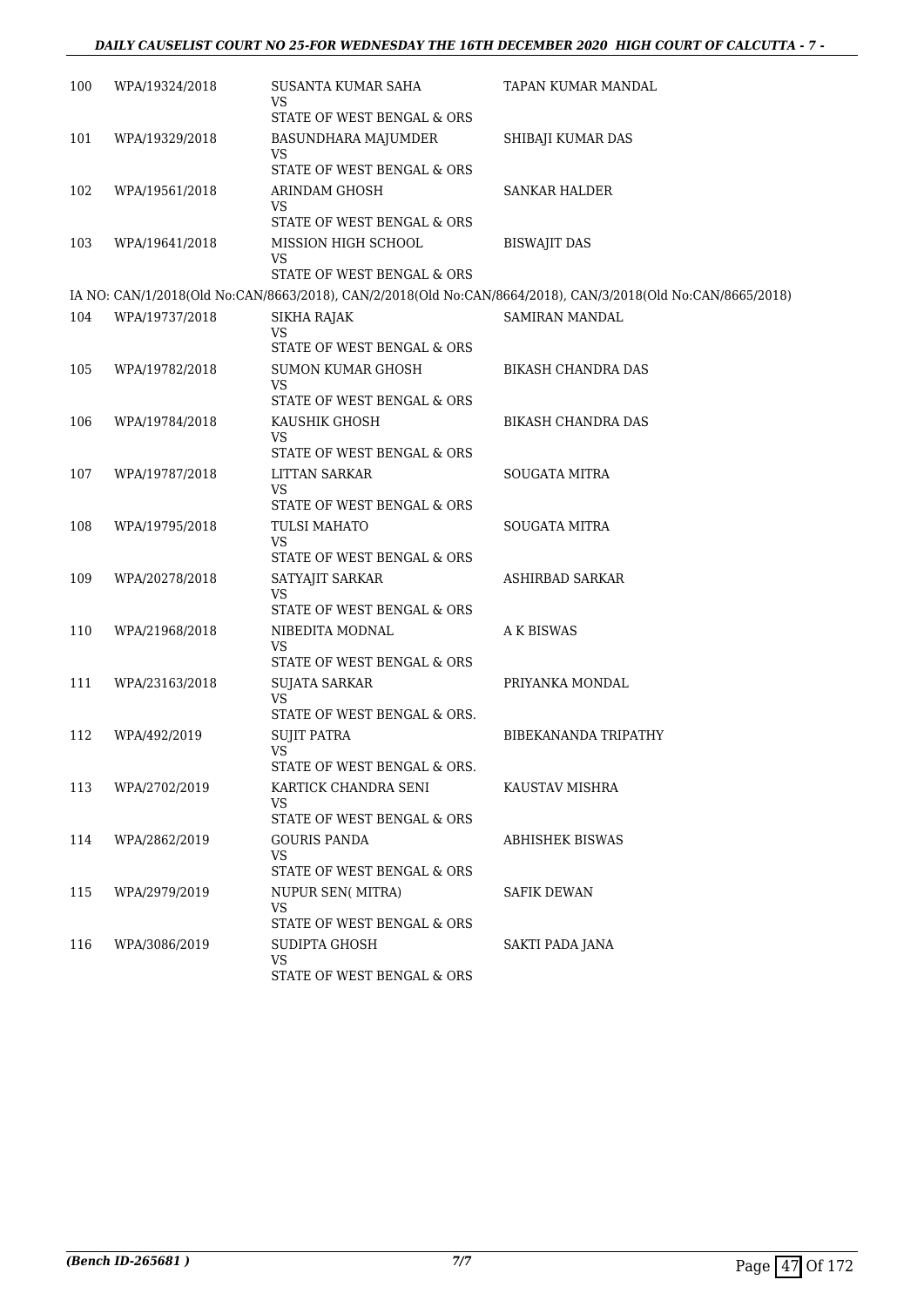

## **Appellate Side**

**DAILY CAUSELIST For Wednesday The 16th December 2020**

**COURT NO. 4**

**SINGLE BENCH (SB - II)**

**AT 10:45 AM**

#### **HON'BLE JUSTICE ARINDAM SINHA**

**(VIA VIDEO CONFERENCE)**

**ON AND FROM MONDAY, THE 7TH DECEMBER, 2020 - MATTERS (INCLUDING MOTIONS) UNDER ARTICLE 226 OF THE CONSTITUTION RELATING TO MUNICIPALITIES AND PANCHAYATS UNDER GROUP V AND APPLICATIONS CONNECTED THERETO (EXCLUDING SERVICE MATTERS RELATING TO MUNICIPALITIES AND PANCHAYATS).**

**NOTE: MATTERS WILL BE TAKEN UP THROUGH PHYSICAL HEARING ONLY WHEN BOTH THE PARTIES ARE AGREED.**

#### **SPL NOTE:**

#### **1) MENTIONING WILL BE ALLOWED AS PER NOTIFICATION DATED 27-11-2020. 2) PHYSICAL MENTIONING WILL NOT BE ALLOWED.**

|   |                                         | <b>FOR DISMISSAL</b>                                                                                        |                         |
|---|-----------------------------------------|-------------------------------------------------------------------------------------------------------------|-------------------------|
| 1 | WPA/17465/2019<br>(22.12.2020)          | SOUMYADEEP DUTTA<br><b>VS</b><br>STATE OF WEST BENGAL & ORS                                                 | RAJLAKSHMI GHATAK       |
| 2 | WPA/22574/2019<br>$(04-01-2021)$        | <b>SAMIRAN MONDAL</b><br><b>VS</b><br>STATE OF WEST BENGAL & ORS                                            | RITA PATRA              |
| 3 | WPA/2151/2020                           | RANJAN CHAKRABORTY & ANR<br><b>VS</b><br>THE HOWRAHY MUNICIPAL<br><b>CORPORATION &amp; ORS</b>              | <b>TANMOY MUKHERJEE</b> |
| 4 | WPA/4348/2020                           | MOINUDDIN NAIR & ORS.<br><b>VS</b><br>STATE OF WEST BENGAL & ORS.                                           | <b>SAIRA BANU</b>       |
|   |                                         | <b>FOR ORDERS</b>                                                                                           |                         |
| 5 | WPA/25518/2018<br>(22.12.2020)          | ADIP MANDAL<br><b>VS</b><br>STATE OF WEST BENGAL & ORS                                                      | TARUNJYOTI TEWARI       |
|   | IA NO: CAN/1/2020(Old No:CAN/2549/2020) |                                                                                                             |                         |
| 6 | WPA/20956/2019<br>$(05-01-2021)$        | MURSHIDABAD COLLEGE OF<br>ENG. AND TECHNOLOGY & H.R.<br>D. & ORS<br><b>VS</b><br>STATE OF WEST BENGAL & ORS | <b>DONA GHOSH</b>       |
| 7 | WPA/21275/2019<br>(22.12.2020)          | <b>NETAI DAS</b><br><b>VS</b><br>THE BONGAON MUNICIPALITY &<br><b>ORS</b>                                   | TRIPTIMOY TALUKDER      |
|   | IA NO: CAN/1/2020                       |                                                                                                             |                         |
| 8 | WPA/23604/2019<br>(22.12.2020)          | <b>GANGADHAR MONDAL &amp; ORS</b><br><b>VS</b><br>STATE OF WEST BENGAL & ORS                                | <b>BHASKAR MANDAL</b>   |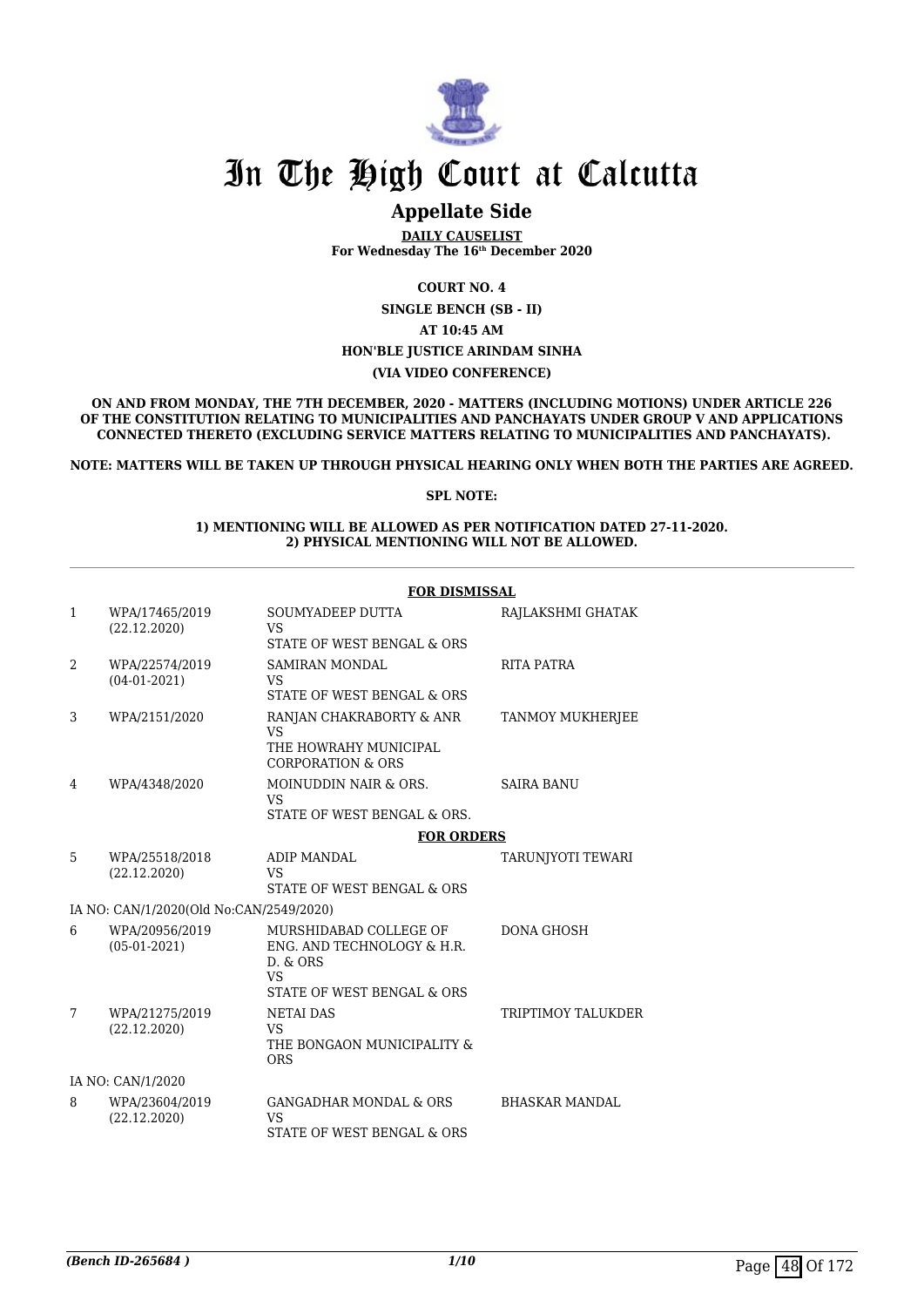| 9  | WPA/1964/2020<br>(N.T.W) | SAJAHAN MONDAL<br>VS.                                        | RAJU MONDAL              |
|----|--------------------------|--------------------------------------------------------------|--------------------------|
|    |                          | STATE OF WEST BENGAL & ORS                                   |                          |
| 10 | WPA/3551/2020<br>(N.T.W) | <b>GOURHARI BHUNIA &amp; ORS</b><br>VS                       | DHIMAN RAY               |
|    |                          | STATE OF WEST BENGAL & ORS                                   |                          |
|    |                          | <b>MUNICIPALITY - MOTIONS</b>                                |                          |
| 11 | WPA/11564/2019           | AJAY SINGH<br>VS                                             | <b>JOYITA ROY</b>        |
|    |                          | HOWRAH MUNICIPAL<br><b>CORPORATION &amp; ORS</b>             |                          |
| 12 | WPA/12433/2019           | <b>DURGA DAS &amp; ORS</b><br>VS                             | SANJIB KUMAR GHOSH       |
|    |                          | STATE OF WEST BENGAL & ORS                                   |                          |
| 13 | WPA/13094/2019           | MONOTOSH KUMAR CHATTERJEE<br>VS<br>STATE OF WEST BENGAL &ORS | SANTANU MAJI             |
|    |                          |                                                              |                          |
| 14 | WPA/13139/2019           | MD. SHARFUDDIN ANSARI<br>VS<br>STATE OF WEST BENGAL & ORS    | <b>ASIF DEWAN</b>        |
| 15 | WPA/13246/2019           | APARNA BANERJEE & ORS                                        | ASOKE BASU               |
|    |                          | VS<br>STATE OF WEST BENGAL & ORS                             |                          |
|    | IA NO: CAN/1/2020        |                                                              |                          |
| 16 | WPA/13256/2019           | NEMAI CHANDRA PANJA & ANR<br>VS                              | DEBAPRATIM BANERJEE      |
|    |                          | DURGAPUR MUNICIPAL<br><b>CORPORATION &amp; ORS</b>           |                          |
| 17 | WPA/13356/2019           | <b>SIKHA PAL</b><br>VS                                       | ANIKET MISRA             |
|    |                          | HOWRAH MUNICIPAL<br><b>CORPORATION &amp; ORS</b>             |                          |
| 18 | WPA/13533/2019           | PRATIK MONDAL & & ORS<br>VS                                  | SOMNATH ROY<br>CHOWDHURY |
|    |                          | THE MAHESTALA MUNICIPALITY<br>$&$ ORS                        |                          |
| 19 | WPA/13567/2019           | AKHTAR ALI LASKAR<br>VS                                      | <b>JOYITA ROY</b>        |
|    |                          | KOLKATA MUNICIPAL<br><b>CORPORATION &amp; ORS</b>            |                          |
| 20 | WPA/13607/2019           | MD. ASHRAF<br>VS                                             | PARAMITA MAITY           |
|    |                          | KOLKATA MUNICIPAL<br><b>CORPORATION &amp; ORS</b>            |                          |
| 21 | WPA/13616/2019           | PAPIYA MUKHERJEE<br>VS.                                      | SUSHOVON DEY             |
|    |                          | BAIDYABATI MUNICIPALITY &<br>ORS.                            |                          |
| 22 | WPA/13643/2019           | RITA KUNDU @ RITA KUNDU<br><b>BISWAS</b>                     | PARTHA SARKAR            |
|    |                          | <b>VS</b><br>STATE OF WEST BENGAL & ORS                      |                          |
| 23 | WPA/13673/2019           | RABINDRANATH CHOWDHURY                                       | P K BHATTACHARYYA        |
|    |                          | VS.<br>STATE OF WEST BENGAL & ORS                            |                          |
| 24 | WPA/13677/2019           | MANIK MOHAN SAHA                                             | RAMKRISHNA BISWAS        |
|    |                          | VS<br>STATE OF WEST BENGAL & ORS                             |                          |
| 25 | WPA/13699/2019           | SK. MASUD KARIM                                              | DHANA KRISHNA            |
|    |                          | VS.                                                          | <b>ADHIKARI</b>          |
|    |                          | STATE OF WEST BENGAL & ORS                                   |                          |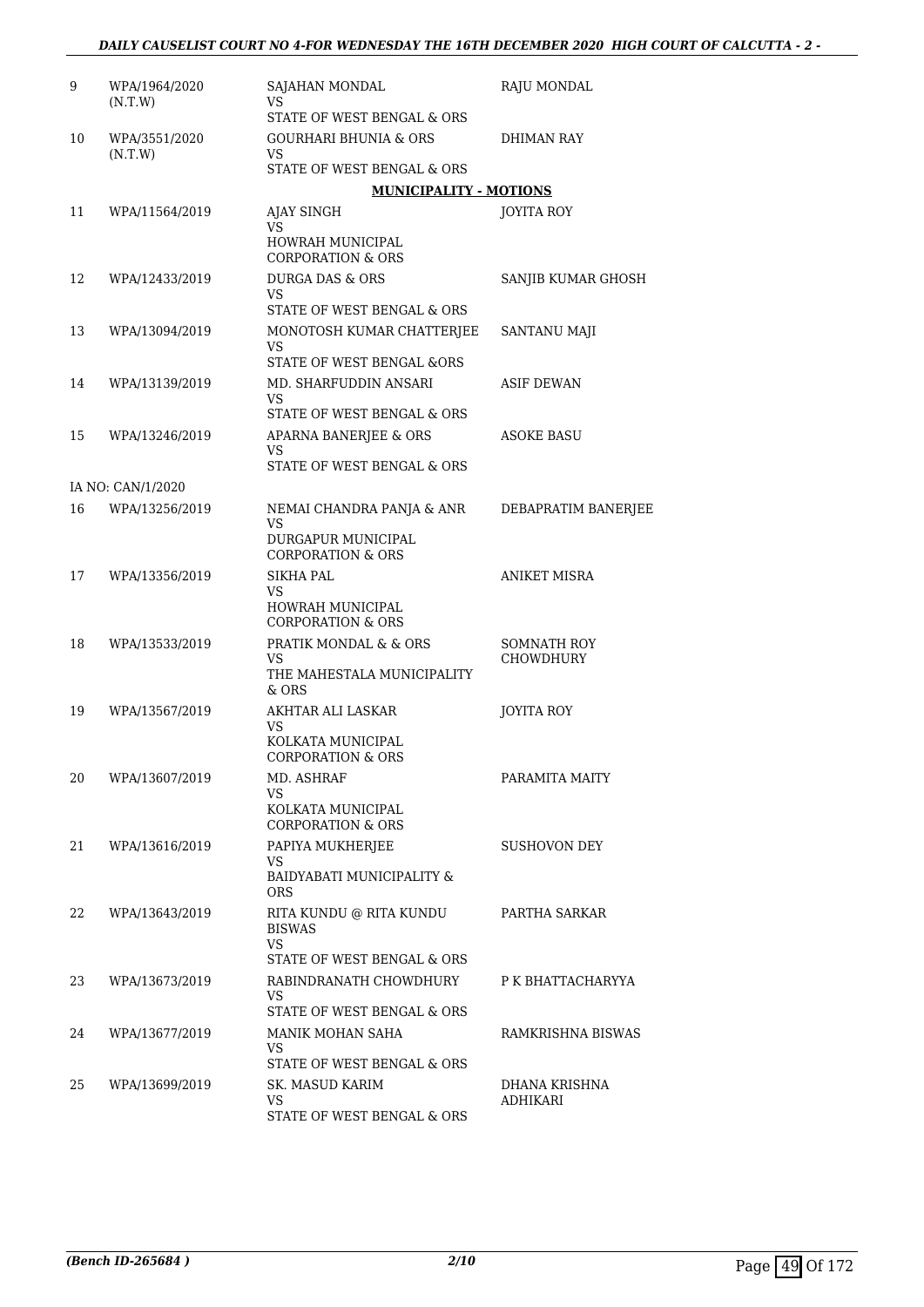| 26 | WPA/13700/2019    | SUJIT SANKAR KUNDU<br>VS<br>THE BIDHAN NAGAR MUNICIPAL<br><b>CORPORATION &amp; ORS</b>                                                                                                                                                                                                                   | SATYA RANJAN KUNDU    |
|----|-------------------|----------------------------------------------------------------------------------------------------------------------------------------------------------------------------------------------------------------------------------------------------------------------------------------------------------|-----------------------|
| 27 | WPA/13712/2019    | KISHORESHANKAR DE<br>VS<br>STATE OF WEST BENGAL & ORS                                                                                                                                                                                                                                                    | NILANJAN ADHIKARI     |
| 28 | WPA/13810/2019    | <b>MITHU HALDER &amp; ORS</b><br>VS.<br>THE KMC & ORS                                                                                                                                                                                                                                                    | TANMAY CHOWDHURY      |
| 29 | WPA/15106/2019    | TUHINA MIDDE<br>VS<br>STATE OF WEST BENGAL & ORS                                                                                                                                                                                                                                                         | RAFIKUL ISLAM SARDAR  |
| 30 | WPA/16212/2019    | SK. SADDAT HOSSAIN<br>VS<br>THE HMC & ORS                                                                                                                                                                                                                                                                | SK. FARIDULLAH        |
| 31 | WPA/17795/2019    | SK SADDAT HOSSAIN<br>VS<br>HOWRAH MUNICIPAL<br><b>CORPORATION &amp; ORS</b>                                                                                                                                                                                                                              | <b>SK FARIDULLAH</b>  |
| 32 | WPA/20775/2019    | ASIT KR CHAKRABORTY & ANR<br>VS.<br>STATE OF WEST BENGAL & ORS                                                                                                                                                                                                                                           | DONA GHOSH            |
| 33 | WPA/20876/2019    | ALLEN LABORATORIES LTD &<br>ANR<br>VS<br>BIDHANNAGAR MUNICIPAL<br><b>CORPORATION &amp; ORS</b>                                                                                                                                                                                                           | ARUP KR CHATTERJEE    |
| 34 | WPA/21519/2019    | <b>HEMANT PARAKH</b><br>VS<br>SAINTHIA MUNICIPALITY & ORS                                                                                                                                                                                                                                                | <b>SUBHASIS SAHA</b>  |
| 35 | WPA/21613/2019    | SK AZEM ALI<br>VS<br>THE KOLKATA MUNICIPAL CORP<br>$&$ ORS                                                                                                                                                                                                                                               | SONALI SENGUPTA       |
| 36 | WPA/22425/2019    | TAPAN KUMAR KUNDU<br>VS<br>KOLKATA MUNICIPAL<br><b>CORPORATION ORS</b>                                                                                                                                                                                                                                   | SUBHASHIS SAHA        |
| 37 | WPA/22432/2019    | <b>RUMA KUNDU</b><br>VS and the set of the set of the set of the set of the set of the set of the set of the set of the set of the set of the set of the set of the set of the set of the set of the set of the set of the set of the set of the se<br>KOLKATA MUNICIPAL<br><b>CORPORATION &amp; ORS</b> | SUBHASHIS SAHA        |
| 38 | WPA/22433/2019    | SANDIP BHATTACHARJEE<br>VS.<br>KOLKATA MUNICIPAL<br><b>CORPORATION &amp; ORS</b>                                                                                                                                                                                                                         | SUBHASHIS SAHA        |
| 39 | WPA/22717/2019    | MANOJ JAISWAL & ORS<br>VS.<br><b>HOWRAH MUNICIPAL</b><br><b>CORPORATION &amp; ORS</b>                                                                                                                                                                                                                    | ANIL KR CHATTOPADHYAY |
| 40 | WPA/23133/2019    | DIBASKAR SAHA<br>VS<br>STATE OF WEST BENGAL & ORS                                                                                                                                                                                                                                                        | PRANTICK GHOSH        |
|    | IA NO: CAN/1/2020 |                                                                                                                                                                                                                                                                                                          |                       |
| 41 | WPA/23393/2019    | KALYANI CHAKRABORTY<br>VS<br>STATE OF WEST BENGAL & ORS                                                                                                                                                                                                                                                  | NILADRI SAHA          |
| 42 | WPA/23421/2019    | M/S V.S. ADVERTISING<br>VS.<br>THE CHIEF EXECUTIVE OFFICER,<br>K. M. D. AUTHORITY & ORS                                                                                                                                                                                                                  | DEBABEENA MUKHERJEE   |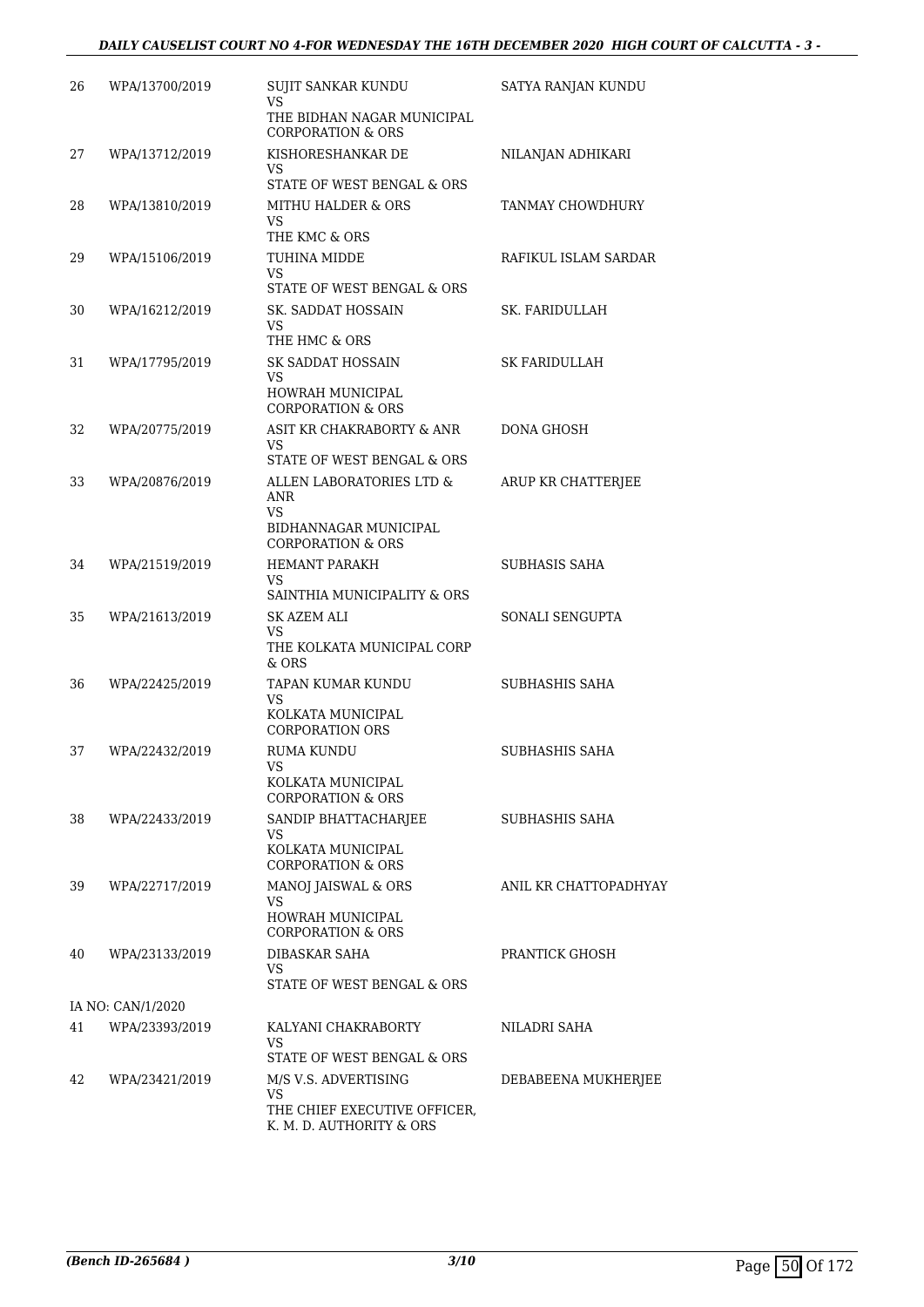#### *DAILY CAUSELIST COURT NO 4-FOR WEDNESDAY THE 16TH DECEMBER 2020 HIGH COURT OF CALCUTTA - 4 -*

| 43 | WPA/23443/2019                                      | PALLY KALYAN SAMITY & ORS<br>VS<br>STATE OF WEST BENGAL & ORS                                                        | EJAJ KHAN                                |
|----|-----------------------------------------------------|----------------------------------------------------------------------------------------------------------------------|------------------------------------------|
| 44 | WPA/23576/2019                                      | <b>BISHNU DEY</b><br>VS                                                                                              | PRIYANKA CHATTERJEE                      |
| 45 | WPA/23581/2019                                      | STATE OF WEST BENGAL & ORS<br>PARESH CHANDRA GUPTA & ANR<br>VS<br>STATE OF WEST BENGAL & ORS                         | <b>ABDUL HADI</b>                        |
| 46 | WPA/357/2020                                        | <b>SK. ABDUL RASID</b><br>VS<br>STATE OF WEST BENGAL & ORS                                                           | PAMPA DEY DHABAL                         |
| 47 | WPA/641/2020                                        | SUKAMAL BHATTACHARJEE<br>VS.<br>KOLKATA MUNICIPAL                                                                    | DEBASHIS BANERJEE                        |
| 48 | WPA/1155/2020                                       | <b>CORPORATION &amp; ORS</b><br>JETHANAND THANWARDAS<br>VS<br>KOLKATA MUNICIPAL<br><b>CORPORATION &amp; ORS</b>      | <b>SUPRATIM</b><br><b>BHATTACHARJEE</b>  |
| 49 | WPA/1216/2020                                       | <b>ARATI DAS</b><br>VS<br>STATE OF WEST BENGAL & ORS                                                                 | AMIT BARAN DASH                          |
| 50 | WPA/1580/2020                                       | SANJIT BISWAS<br>VS<br>KOLKATA MUNICIPAL<br><b>CORPORATION &amp; ORS</b>                                             | <b>GIASUL ISLAM</b>                      |
| 51 | WPA/1608/2020                                       | AFROZE RANDERIAN<br>VS<br>THE KOLKATA MUNICIPAL                                                                      | <b>BHUPENDRA GUPTA</b>                   |
| 52 | WPA/1702/2020                                       | <b>CORPORATION &amp; ORS</b><br>ANIL MAZUMDER & ANR<br><b>VS</b><br>HOWRAH MUNICIPAL<br><b>CORPORATION &amp; ORS</b> | PINAKI RANJAN MITRA                      |
| 53 | WPA/1806/2020                                       | ANGUS JUTE WORKS<br>VS<br>CHAMPDANI MUNICIPALITY &<br>ORRS                                                           | KAJAL RAY                                |
| 54 | WPA/1839/2020                                       | MAYA DEVI @ MAYA DEVI<br>PASWAN<br>VS<br>STATE OF WEST BENGAL & ORS                                                  | SOUMYAJIT BHATTA                         |
| 55 | WPA/2064/2020                                       | <b>SUBRATA GUPTA &amp; ORS</b><br>VS<br>STATE OF WEST BENGAL & ORS                                                   | <b>SULAANA BAGCHI (</b><br>BHATTACHARYA) |
|    | IA NO: CAN/1/2020(Old No:CAN/1781/2020), CAN/2/2020 |                                                                                                                      |                                          |
| 56 | WPA/2204/2020                                       | <b>SRISTHI RESIDENCY &amp; ORS</b><br>VS.<br><b>HOWRAH MUNICIPAL</b><br><b>CORPORATION &amp; ORS</b>                 | DEBABRATA ROY                            |
| 57 | WPA/2392/2020                                       | RUPASRI SARKAR (DAS)<br>VS<br>KMC & ORS.                                                                             | DEBAKI NANDAN MAITI                      |
| 58 | WPA/2543/2020                                       | SNR CONSTRUCTIONS PRIVATE<br><b>LIMITED &amp; ANR</b><br>VS<br>KOLKATA MUNICIPAL<br><b>CORPORATION &amp; ORS</b>     | ARNAB SARDAR                             |
| 59 | WPA/2632/2020                                       | <b>AMIYO DAS</b><br>VS.<br>THE HOWRAH MUNICIPAL<br><b>CORPORATION &amp; ORS</b>                                      | ASIF SOHIL TARAFDAR                      |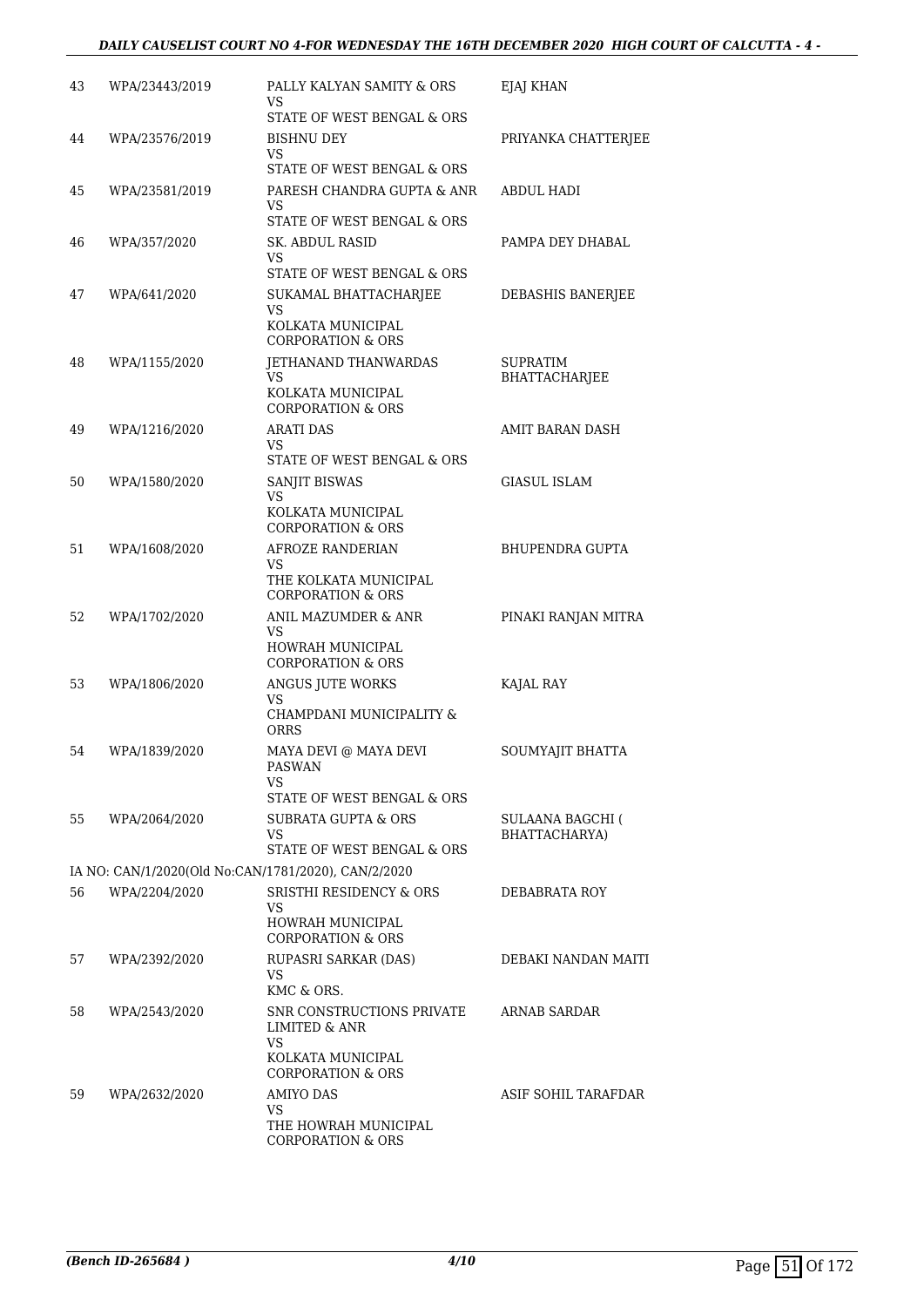### *DAILY CAUSELIST COURT NO 4-FOR WEDNESDAY THE 16TH DECEMBER 2020 HIGH COURT OF CALCUTTA - 5 -*

| 60 | WPA/3223/2020                           | KHALEKUJJAMAN<br>VS                                                       | SK. JAYED HOSSAIN             |
|----|-----------------------------------------|---------------------------------------------------------------------------|-------------------------------|
|    |                                         | STATE OF WEST BENGAL & ORS                                                |                               |
| 61 | WPA/3392/2020                           | DHARAM CHAND SONKAR<br>VS                                                 | PARTHA PRATIM<br>MUKHOPADHYAY |
|    |                                         | KMC & ORS.                                                                |                               |
|    | IA NO: CAN/1/2020                       |                                                                           |                               |
| 62 | WPA/4254/2020                           | ASHRAF ALI MONDAL                                                         | <b>INDRAJIT BHATTACHARJEE</b> |
|    |                                         | VS.<br>STATE OF WEST BENGAL & ORS                                         |                               |
|    |                                         | IA NO: CAN/1/2020(Old No:CAN/3040/2020), CAN/2/2020(Old No:CAN/3048/2020) |                               |
| 63 | WPA/4386/2020                           | JADAV DAS                                                                 | ANIGDHA SAHA                  |
|    |                                         | <b>VS</b>                                                                 |                               |
| 64 | WPA/8682/2020                           | STATE OF WEST BENGAL & ORS<br>ASHISH KUMAR SARKAR                         | ABHIJIT BORAL                 |
|    |                                         | VS                                                                        |                               |
|    |                                         | BALURGHAT MUNICIPALITY AND<br>OTHERS                                      |                               |
| 65 | WPA/9280/2020                           | SRIKANTA DHARA                                                            | <b>BARNAMOY BASAK</b>         |
|    |                                         | VS<br>State of West Bengal                                                |                               |
| 66 | WPA/9500/2020                           | MD. MOIZUDDIN                                                             | <b>SYED NURUL AREFIN</b>      |
|    |                                         | VS                                                                        |                               |
|    |                                         | THE KOLKATA MUNICIPAL<br>CORPORATION                                      |                               |
| 67 | WPA/9835/2020                           | SABIUNNESSA HEQUE<br>VS                                                   | <b>SYED NURUL AREFIN</b>      |
|    |                                         | THE MUNICIPAL COMMISSIONER,                                               |                               |
|    |                                         | KOLKATA MUNICIPAL<br><b>CORPORATION AND OTHERS</b>                        |                               |
| 68 | WPA/10088/2020                          | KISHOR GHOSH                                                              | <b>AMRITA DE</b>              |
|    |                                         | VS<br>THE CHANDERNAGORE                                                   |                               |
|    |                                         | MUNICIPAL CORPORATION AND<br>ORS                                          |                               |
|    |                                         | PANCHAYAT - MOTIONS                                                       |                               |
| 69 | WPA/20674/2012                          | HARIPADA HALDER                                                           | LAKSHMI NATH                  |
|    |                                         | VS                                                                        | BHATTACHARYA                  |
|    |                                         | STATE OF W.B. & ORS.                                                      |                               |
| 70 | WPA/22476/2015                          | JAYANTA KUMAR PAIN<br>VS                                                  | TARUN KANTI GHOSH             |
|    |                                         | STATE OF WEST BENGAL & ORS                                                |                               |
| 71 | WPA/22090/2017                          | NARENDRA NATH MAHATO<br>VS                                                | SIVA PROSAD GHOSE             |
|    |                                         | STATE OF WEST BENGAL & ORS                                                |                               |
| 72 | WPA/23864/2017                          | JAHANARA DHALI & ORS                                                      | DEBNARAYAN PATRA              |
|    |                                         | VS<br>STATE OF WEST BENGAL & ORS                                          |                               |
|    | IA NO: CAN/1/2018(Old No:CAN/5758/2018) |                                                                           |                               |
| 73 | WPA/30846/2017                          | KRISHNAPADA BISWAS                                                        | AVIROOP BHATTACHARYA          |
|    |                                         | VS<br>STATE OF WEST BENGAL &ORS                                           |                               |
| 74 | WPA/2934/2018                           | GOPAL HALDER                                                              | AVIROOP BHATTACHARYA          |
|    |                                         | VS<br>STATE OF WEST BENGAL &ORS                                           |                               |
| 75 | WPA/6500/2018                           | BASUDEB MONDAL & ORS                                                      | ANJAN BHATTACHARYA            |
|    |                                         | VS                                                                        |                               |
|    |                                         | STATE OF WEST BENGAL & ORS                                                |                               |
|    | IA NO: CAN/1/2018(Old No:CAN/9787/2018) |                                                                           |                               |
| 76 | WPA/6957/2018                           | SADHAN KISHOR BERA & ORS<br>VS                                            | RIMA HALDER                   |
|    |                                         | STATE OF WEST BENGAL & ORS                                                |                               |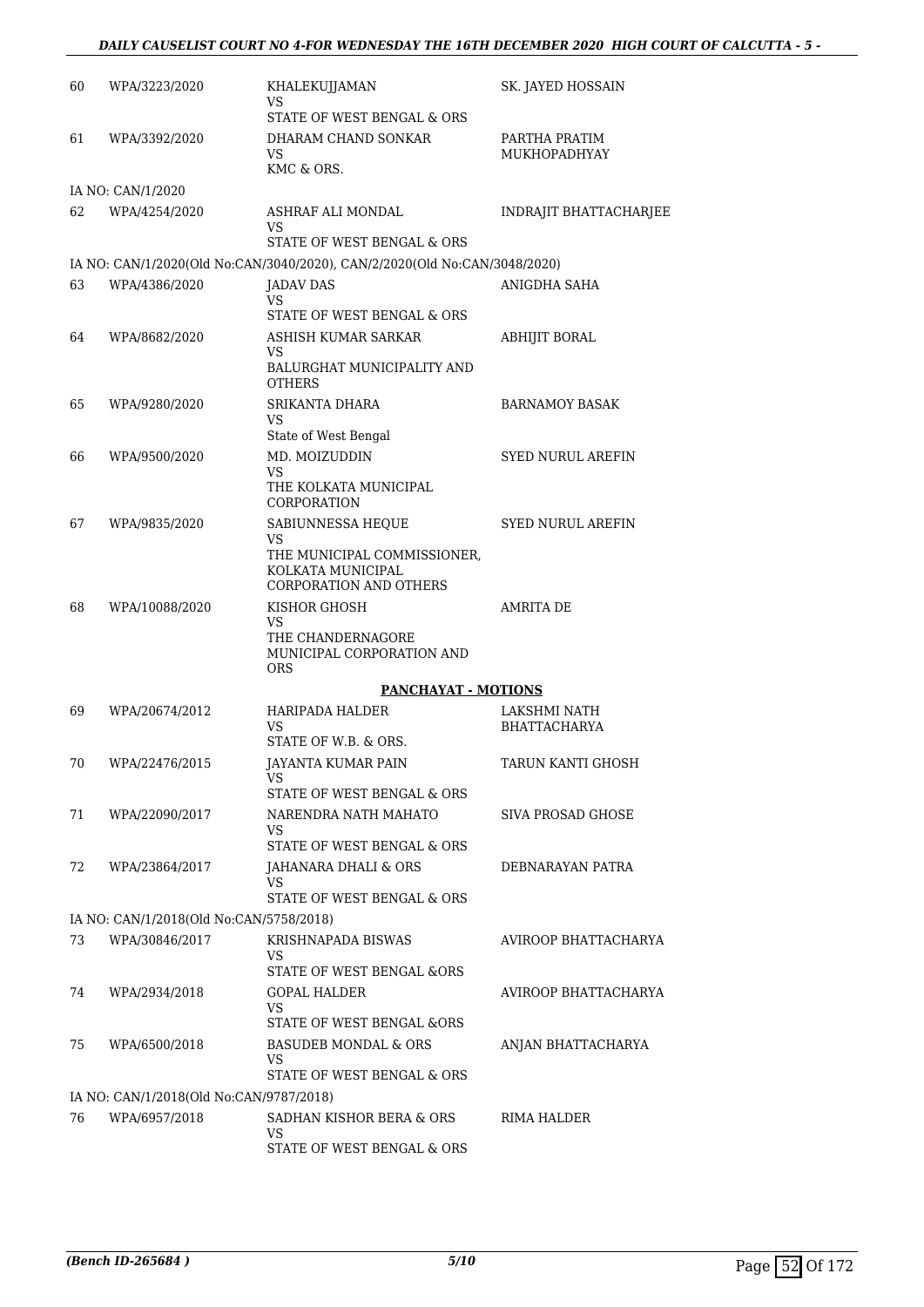### *DAILY CAUSELIST COURT NO 4-FOR WEDNESDAY THE 16TH DECEMBER 2020 HIGH COURT OF CALCUTTA - 6 -*

| 77 | WPA/12897/2018                          | NANI GOPAL NANDA<br>VS                                         | P. MITRA                  |
|----|-----------------------------------------|----------------------------------------------------------------|---------------------------|
| 78 | WPA/14457/2018                          | STATE OF WEST BENGAL & ORS<br>SAMIR KUMAR CHAKRABORTY          | R. CHOWDHURY              |
|    |                                         | VS<br>STATE OF WEST BENGAL & ORS                               |                           |
| 79 | WPA/17344/2018                          | <b>CHAMPAK KUNDU &amp; ORS</b><br>VS                           | UTTAM KUMAR DE            |
|    | IA NO: CAN/1/2019(Old No:CAN/6088/2019) | STATE OF WEST BENGAL & ORS                                     |                           |
| 80 | WPA/23466/2018                          | SHIB SANKAR PANDA                                              | <b>BISWAPRIYA SAMANTA</b> |
|    |                                         | VS<br>STATE OF WEST BENGAL & ORS                               |                           |
| 81 | WPA/23539/2018                          | RAJENDRA NATH MAHATO & ORS<br>VS<br>STATE OF WEST BENGAL & ORS | <b>SOUMYA MAZUMDER</b>    |
| 82 | WPA/24803/2018                          | <b>GOLAM KIBRIYA SARKAR</b><br>VS                              | <b>GAUS UL ALAM</b>       |
|    |                                         | STATE OF WEST BENGAL & ORS                                     |                           |
| 83 | WPA/25488/2018                          | NEHA RISHI DAS @ NENA DAS<br>VS<br>STATE OF WEST BENGAL& ORS   | GOURAB KUMAR NATH         |
|    |                                         |                                                                |                           |
| 84 | WPA/26326/2018                          | JAMAL MONDAL @ JAMALUDDIN<br>MOLLA<br><b>VS</b>                | <b>HIRANMAY PAIK</b>      |
|    |                                         | STATE OF WEST BENGAL & ORS.                                    |                           |
| 85 | WPA/34/2019                             | <b>SHIB SANKAR PANDA</b><br>VS<br>STATE OF WEST BENGAL & ORS.  | <b>BISWAPRIYA SAMANTA</b> |
| 86 | WPA/830/2019                            | UTTAM SINGH                                                    | <b>SHOVAN GHOSH</b>       |
|    |                                         | VS<br>JANAI GRAM PANCHAYET & ORS                               |                           |
| 87 | WPA/1834/2019                           | KALYANI MALICK & ORS                                           | RAFIKUL ISLAM SARDAR      |
|    |                                         | VS<br>STATE OF WEST BENGAL & ORS                               |                           |
| 88 | WPA/1862/2019                           | <b>GOUR HARI GURAIN &amp; ORS</b>                              | SYED SHAMSUL AREFIN       |
|    |                                         | VS<br>STATE OF WEST BENGAL & ORS                               |                           |
| 89 | WPA/5080/2019                           | MOFIJUL ISLAM                                                  | SARBANANDA SANYAL         |
|    |                                         | VS —<br>STATE OF WEST BENGAL & ORS                             |                           |
| 90 | WPA/5439/2019                           | TAPAN KUMAR KARMAKAR<br>VS                                     | P. GOSWAMI                |
|    |                                         | STATE OF WEST BENGAL & ORS                                     |                           |
| 91 | WPA/7094/2019                           | MAHITESH SARDAR                                                | GAUTAM NARAYAN            |
|    |                                         | VS.<br>STATE OF WEST BENGAL & ORS                              | <b>BHATTACHARYA</b>       |
| 92 | WPA/7098/2019                           | KRISHNENDU KAR                                                 | GAUTAM NARAYAN            |
|    |                                         | VS<br>STATE OF WEST BENGAL & ORS                               | <b>BHATTACHARYAY</b>      |
| 93 | WPA/7101/2019                           | <b>GANESH MONDAL</b>                                           | <b>GAUTAM NARAYAN</b>     |
|    |                                         | VS<br>STATE OF WEST BENGAL & ORS                               | <b>BHATTACHARYAY</b>      |
| 94 | WPA/7103/2019                           | KRISHNENDU MONDAL                                              | GAUTAM NARAYAN            |
|    |                                         | VS                                                             | <b>BHATTACHARYAY</b>      |
|    |                                         | STATE OF WEST BENGAL & ORS                                     |                           |
| 95 | WPA/7108/2019                           | <b>SUJAY MONDAL</b><br>VS<br>STATE OF WEST BENGAL & ORS        | G.N. BHATTACHARYAY        |
| 96 | WPA/7109/2019                           | SUBAL CHANDRA DAS                                              | G.N. BHATTACHARYAY        |
|    |                                         | VS                                                             |                           |
|    |                                         | STATE OF WEST BENGAL & ORS                                     |                           |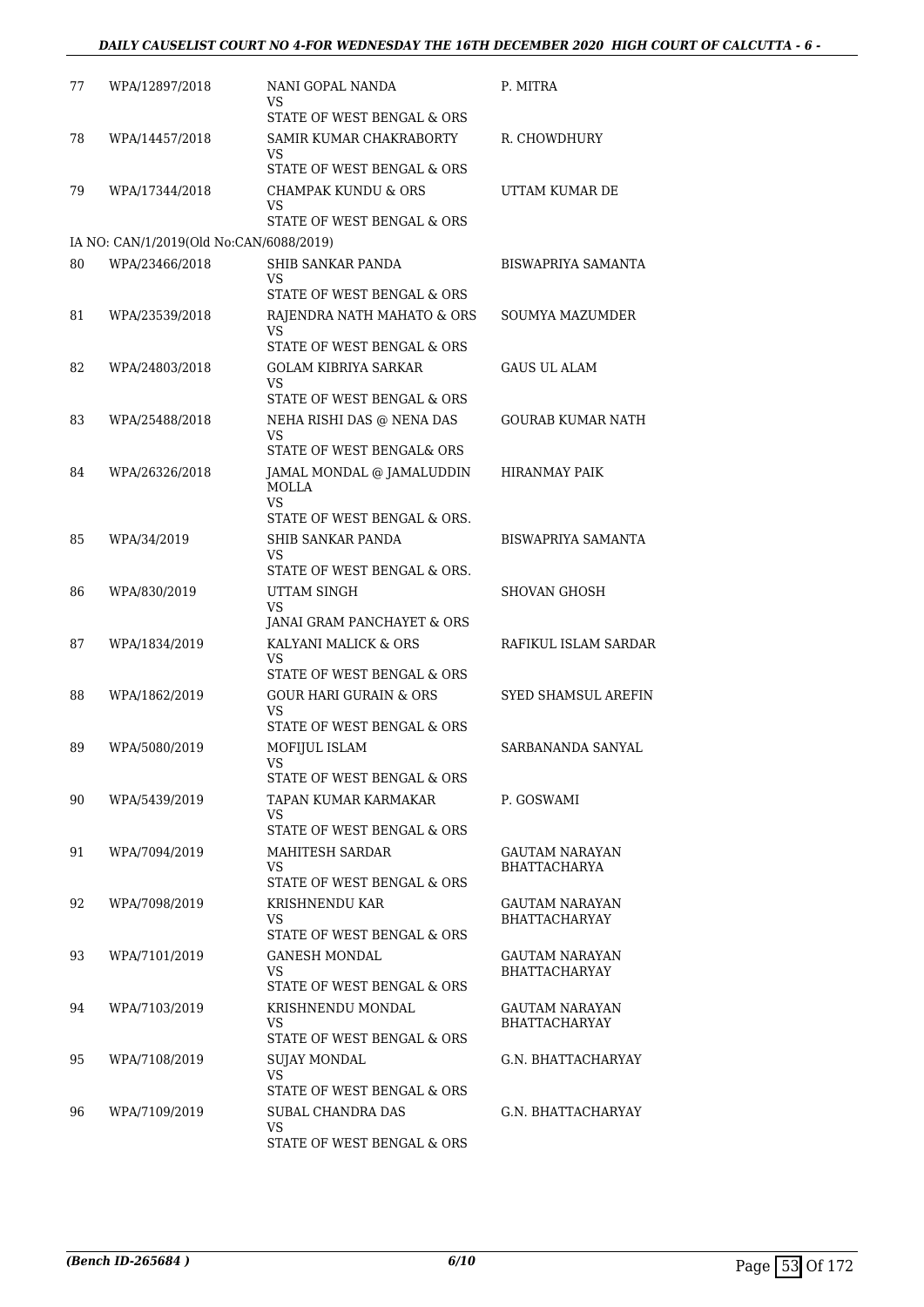#### *DAILY CAUSELIST COURT NO 4-FOR WEDNESDAY THE 16TH DECEMBER 2020 HIGH COURT OF CALCUTTA - 7 -*

| 97  | WPA/7126/2019  | <b>BIJAN KR MAJUMDER</b><br>VS<br>STATE OF WEST BENGAL & ORS                             | GOUTAM NARAYAN<br><b>BHATTACHARYAY</b> |
|-----|----------------|------------------------------------------------------------------------------------------|----------------------------------------|
| 98  | WPA/7452/2019  | <b>SK ABU ABBASUDDIN</b><br>VS<br>STATE OF WEST BENGAL & ORS                             | ABDUL MANNAN MOLLAH                    |
| 99  | WPA/9942/2019  | ABU TAHER MOLLA<br>VS<br>STATE OF WEST BENGAL & ORS                                      | KAMAL KANTA KAR                        |
| 100 | WPA/9984/2019  | DIPALI PAUL<br>VS<br>STATE OF WEST BENGAL & ORS                                          | KAMAL KANTA KAR                        |
| 101 | WPA/10473/2019 | <b>GOLAM GAZI</b><br>VS<br>STATE OF WEST BENGAL & ORS                                    | TANMOY MUKHERJEE                       |
| 102 | WPA/11054/2019 | AJID MONDAL<br>VS<br>STATE OF WEST BENGAL & ORS                                          | SAUNAK BHATTACHARYYA                   |
| 103 | WPA/11708/2019 | SAKILA KHATUN (BEGAM)<br><b>VS</b><br>STATE OF WEST BENGAL & ORS                         | PAMPA DEY (DHABAL)                     |
| 104 | WPA/12335/2019 | NARAYAN CHANDRA MAITY &<br><b>ORS</b><br><b>VS</b><br>STATE OF WEST BENGAL & ORS         | MOUMITA GHOSH                          |
| 105 | WPA/12674/2019 | <b>UMESH CHANDRA DAS</b><br>VS<br>STATE OF WEST BENGAL & ORS                             | TAPAN BHANJA                           |
| 106 | WPA/14318/2019 | MD FARUK ZAMANM MANDAL &<br>ANR<br>VS<br>STATE OF WEST BENGAL & ORS                      | RASAMOY MONDAL                         |
| 107 | WPA/15158/2019 | <b>SUMITA PRAMANIK</b><br><b>VS</b><br>STATE OF WEST BENGAL & ORS                        | <b>BHASKAR CHANDRA</b><br>MANNA        |
| 108 | WPA/15159/2019 | SHYAMAPADA PANDA<br>VS<br>STATE OF WEST BENGAL & ORS                                     | <b>BHASKAR CHANDRA</b><br><b>MANNA</b> |
| 109 | WPA/15768/2019 | HASINA BIBI & MONDAL<br>VS<br>STATE OF WEST BENGAL & ORS                                 | DEBASISH CHATTERJEE                    |
| 110 | WPA/16890/2019 | REKHA SANTRA @ REKHA SINGH<br>VS<br>STATE OF WEST BENGAL & ORS.                          | <b>BISWAJIT GHOSH</b>                  |
| 111 | WPA/17784/2019 | NAJMATUNNESA @<br><b>NAZMATUNNESA</b><br>VS.<br>STATE OF WEST BENGAL & ORS               | JOYEE MAITI                            |
| 112 | WPA/18139/2019 | MADAN MOHAN CHAKRABORTY<br>VS.<br>STATE OF WEST BENGAL & ORS                             | <b>SUBHAS JANA</b>                     |
| 113 | WPA/18309/2019 | <b>SUDAN KAIBARTA</b><br>VS<br>STATE OF WEST BENGAL & ORS                                | PRATIP KUMAR<br>CHATTERJEE             |
| 114 | WPA/18562/2019 | MD MONIRUL HOSSAIN<br><b>CONSTRUCTION &amp; ANR</b><br>VS.<br>STATE OF WEST BENGAL & ORS | <b>MOUSUMI MITRA</b>                   |
| 115 | WPA/18847/2019 | SHELLEY GHOSH (KABIRAJ)<br>VS<br>STATE OF WEST BENGAL & ORS                              | SUBRANGSU PANDA                        |
| 116 | WPA/19118/2019 | SK. SULEMAN & ORS<br>VS.<br>STATE OF WEST BENGAL & ORS                                   | SOUMYA MAJUMDER                        |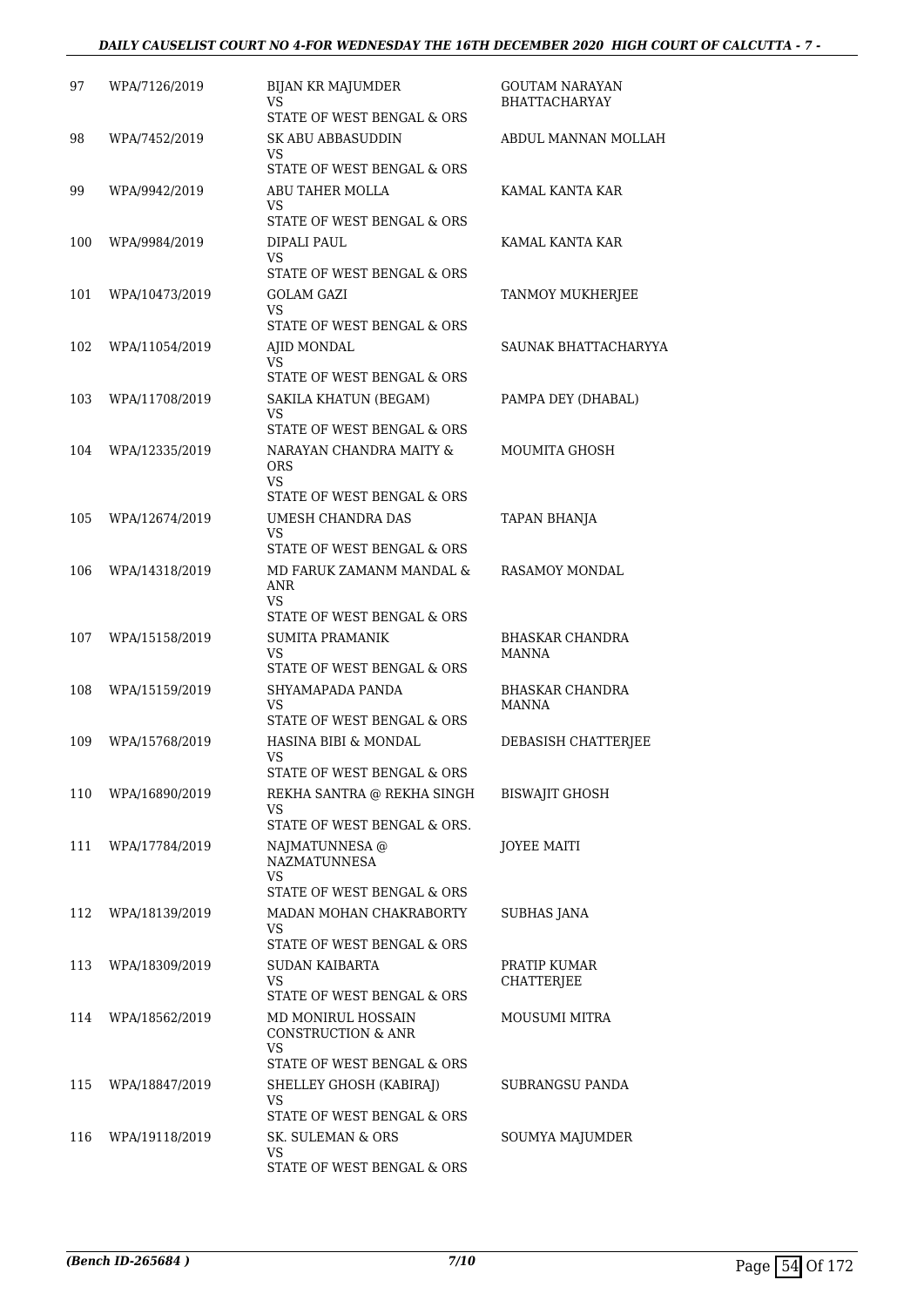| 117 | WPA/19339/2019                           | MUSAFAR HOSSAIN GAYEN &<br>ORS.<br>VS.                                                                                  | PRIYANKA MONDAL                  |
|-----|------------------------------------------|-------------------------------------------------------------------------------------------------------------------------|----------------------------------|
| 118 | WPA/19381/2019                           | STATE OF WEST BENGAL & ORS<br>ASHIM KHANRA                                                                              | CHUMKI DAS BAIRAGYA              |
|     |                                          | VS.<br>STATE OF WEST BENGAL & ORS                                                                                       |                                  |
| 119 | WPA/19419/2019                           | NBCC VIBGYOR TOWERS OWNERS<br><b>ASSOCIATION &amp; ANR</b><br>VS.<br>NEW TOWN KOLKATA DEV<br><b>AUTHORITY &amp; ORS</b> | <b>MANAS DASGUPTA</b>            |
| 120 | WPA/19495/2019                           | UTTAM SAMANTA<br>VS.<br>STATE OF WEST BENGAL & ORS                                                                      | SUKUMAR GHOSH                    |
| 121 | WPA/19668/2019                           | REAJUL ISLAM & ANR<br>VS.<br>STATE OF WEST BENGAL & ORS                                                                 | KAZI M. RAHMAN                   |
| 122 | WPA/19847/2019                           | RABINDRA NATH DAS<br>VS.                                                                                                | ARINDAM CHATTERJEE               |
|     |                                          | THE GOVT OF WEST BENGAL &<br><b>ORS</b>                                                                                 |                                  |
| 123 | WPA/19906/2019                           | <b>BASUDEB CHEL</b><br>VS.                                                                                              | TIMIR BARAN SAHA                 |
|     |                                          | STATE OF WEST BENGAL 7 ORS                                                                                              |                                  |
| 124 | WPA/19947/2019                           | ABDUL SABUR @ SABUR MOLLA &<br><b>ORS</b><br><b>VS</b>                                                                  | MD HASANUZZAMAN                  |
|     |                                          | STATE OF WEST BENGAL & ORS                                                                                              |                                  |
| 125 | WPA/20105/2019                           | PRITILATA SARDAR<br>VS<br>STATE OF WEST BENGAL & ORS.                                                                   | <b>ABU TAFIK HASSAN</b>          |
|     | IA NO: CAN/1/2019(Old No:CAN/10473/2019) |                                                                                                                         |                                  |
| 126 | WPA/20107/2019                           | TAPAN KR. MONDAL & ORS.<br>VS<br>STATE OF WEST BENGAL & ORS.                                                            | KAMAKSHYA PRASAD<br>MUKHOPADHYAY |
|     | IA NO: CAN/1/2019(Old No:CAN/10474/2019) |                                                                                                                         |                                  |
| 127 | WPA/20144/2019                           | MONALISA SEN PAL<br>VS                                                                                                  | SUBHADIP PARMANIK                |
| 128 | WPA/20266/2019                           | STATE OF WEST BENGAL & ORS<br><b>AUSTOPADA MAITY</b><br>VS.<br>STATE OF WEST BENGAL & ORS                               | RANAJAY CHATTERJEE               |
| 129 | WPA/20772/2019                           | SUPRIYA RANJAN GHOSH<br>VS.<br>STATE OF WEST BENGAL & ORS                                                               | PRADIP KR GHOSH                  |
| 130 | WPA/20806/2019                           | ASIT KOLEY<br>VS.                                                                                                       | KAMAL KANTA KAR                  |
| 131 | WPA/20818/2019                           | STATE OF WEST BENGAL & ORS<br>SK HASUNUDDIN @ JAMANUDDIN<br>VS                                                          | MD MAHMUD                        |
| 132 | WPA/20949/2019                           | STATE OF WEST BENGAL & ORS<br>SABITA BHAKTA & ANR<br>VS.                                                                | YOUNSH MONDAL                    |
| 133 | WPA/20996/2019                           | STATE OF WEST BENGAL & ORS<br>GOPAL BISWAS @ GOPAL<br><b>CHANDRA BISWAS &amp; ANR</b><br>VS.                            | AMAL KR BANERJEE                 |
| 134 | WPA/21004/2019                           | STATE OF WEST BENGAL & ORS<br>SULEMAN ANSARY & ORS<br>VS<br>STATE OF WEST BENGAL & ORS                                  | MADHU SUDAN MONDAL               |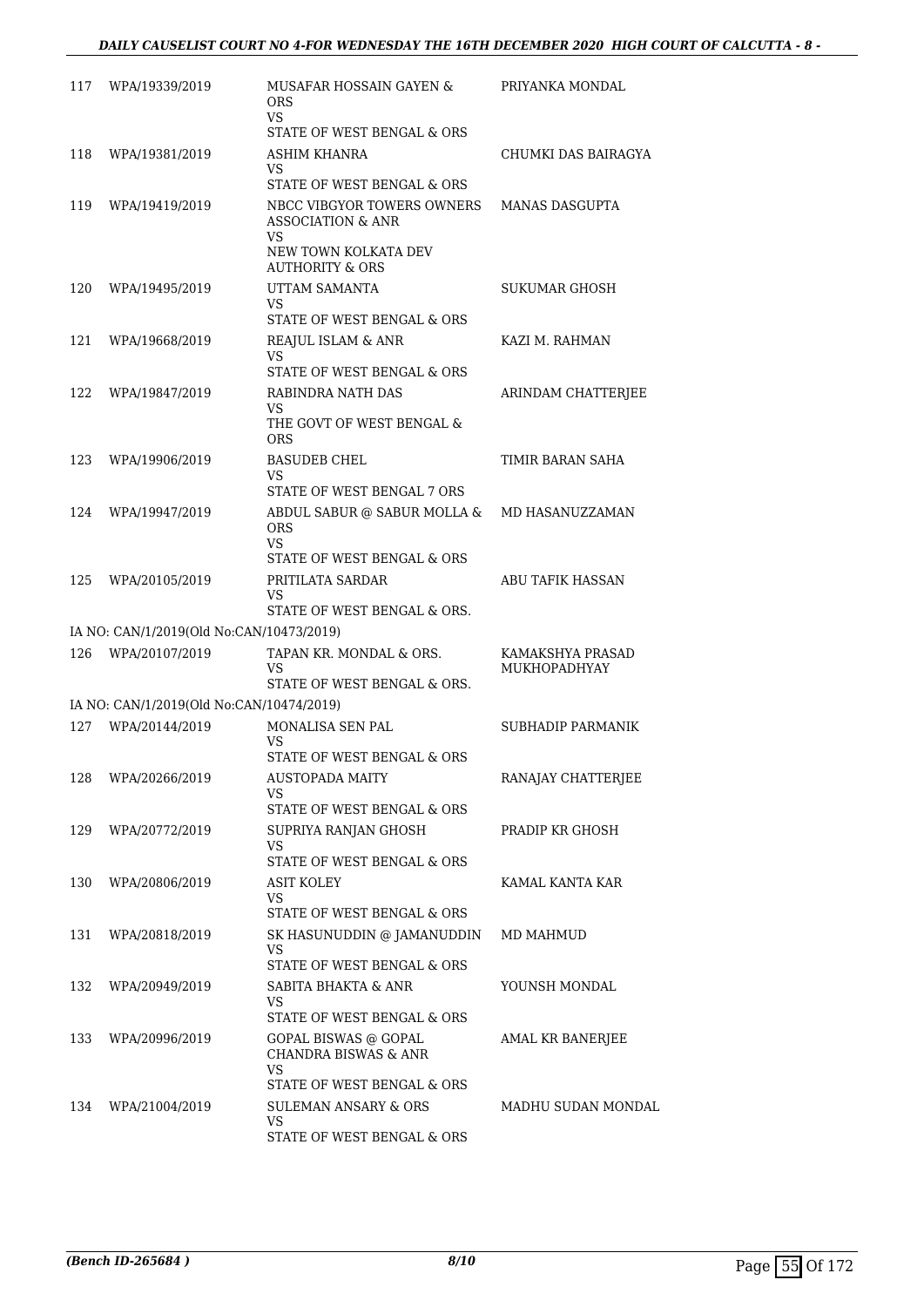### *DAILY CAUSELIST COURT NO 4-FOR WEDNESDAY THE 16TH DECEMBER 2020 HIGH COURT OF CALCUTTA - 9 -*

| 135 | WPA/21190/2019                                            | DILIP MONDAL & ANR<br><b>VS</b>                              | MONIKA SINHA          |
|-----|-----------------------------------------------------------|--------------------------------------------------------------|-----------------------|
|     |                                                           | STATE OF WEST BENGAL & ORS                                   |                       |
| 136 | WPA/21531/2019                                            | SK. SAHEB ALI & ANR<br>VS<br>STATE OF WEST BENGAL & ORS      | PUNAM BASU            |
|     | IA NO: CAN/1/2020                                         |                                                              |                       |
| 137 | WPA/21683/2019                                            | MD. ABUL BASAR KHAN                                          | MONIKA SINHA          |
|     |                                                           | VS<br>STATE OF WEST BENGAL & ORS                             |                       |
| 138 | WPA/22025/2019                                            | SANJAY BHATTACHARJEE<br>VS                                   | <b>DEBDUTTA BASU</b>  |
| 139 | WPA/22207/2019                                            | STATE OF WEST BENGAL & ORS<br>MADHAI MONDAL & MADHAB         | <b>SANDIPAN MAITY</b> |
|     |                                                           | CHANDRA MONDAL<br>VS                                         |                       |
|     |                                                           | STATE OF WEST BENGAL & ORS                                   |                       |
| 140 | WPA/22606/2019                                            | RATAN KR DAS & ANR<br>VS                                     | KAMAL KANTA KAR       |
|     |                                                           | STATE OF WEST BENGAL & ORS                                   |                       |
| 141 | WPA/22739/2019                                            | LAKSHMI KANTA LAHA<br>VS<br>STATE OF WEST BENGAL & ORS       | ARJUN KUMAR SAMANTA   |
| 142 | WPA/23371/2019                                            | MALA BAURI                                                   | <b>SOUMIK GANGULI</b> |
|     |                                                           | VS                                                           |                       |
|     |                                                           | STATE OF WEST BENGAL & ORS                                   |                       |
| 143 | IA NO: CAN/1/2020(Old No:CAN/1056/2020)<br>WPA/24240/2019 |                                                              |                       |
|     |                                                           | <b>FIROJ HUSSAIN</b><br>VS                                   | <b>ARUP BANERJEE</b>  |
|     |                                                           | STATE OF WEST BENGAL & ORS                                   |                       |
| 144 | WPA/61/2020                                               | NETAI DAS @ RUIDAS<br>VS.<br>STATE OF WEST BENGAL & ORS      | MD. MAHMUD            |
| 145 | WPA/301/2020                                              | <b>MONIRA KHATOON</b>                                        | GAUTAM GURIA          |
|     |                                                           | VS<br>STATE OF WEST BENGAL & ORS                             |                       |
| 146 | WPA/338/2020                                              | RANJAN MAL & ORS                                             | SAIKAT CHATTERJEE     |
|     |                                                           | VS<br>UNION OF INDIA & ORS                                   |                       |
|     | 147 WPA/574/2020                                          | <b>BULUYARA BIBI &amp; ORS</b>                               | ARKA BHATTACHARYA     |
|     |                                                           | VS.<br>STATE OF WEST BENGAL & ORS                            |                       |
| 148 | WPA/694/2020                                              | RUNA ROY & ORS                                               | ARUNAVA GANGULY       |
|     |                                                           | VS.                                                          |                       |
|     |                                                           | STATE OF WEST BENGAL & ORS                                   |                       |
| 149 | WPA/911/2020                                              | AHMMED ALI LASKAR & ORS<br>VS.<br>STATE OF WEST BENGAL & ORS | SUDARSHANGHOSH        |
| 150 | WPA/1034/2020                                             | ARABINDA JANA                                                | BHASKAR CHANDRA       |
|     |                                                           | VS<br>STATE OF WEST BENGAL & ORS                             | MANNA                 |
| 151 | WPA/1932/2020                                             | BARNALI GHARAMI (SHIT)                                       | SWADHIN PAN           |
|     |                                                           | VS.<br>STATE OF WEST BENGAL & ORS                            |                       |
| 152 | WPA/1934/2020                                             | <b>MAUSUMI DAS</b>                                           | SWADHIN PAN           |
|     |                                                           | VS.<br>STATE OF WEST BENGAL & ORS                            |                       |
| 153 | WPA/1935/2020                                             | SATABDI MAHAJAN (MONDAL)                                     | SWADHIN PAN           |
|     |                                                           | VS                                                           |                       |
|     |                                                           | STATE OF WEST BENGAL & ORS                                   |                       |
| 154 | WPA/1937/2020                                             | DIPALI MONDAL (SARDAR)<br>VS                                 | SWADHIN PAN           |
|     |                                                           | STATE OF WEST BENGAL & ORS                                   |                       |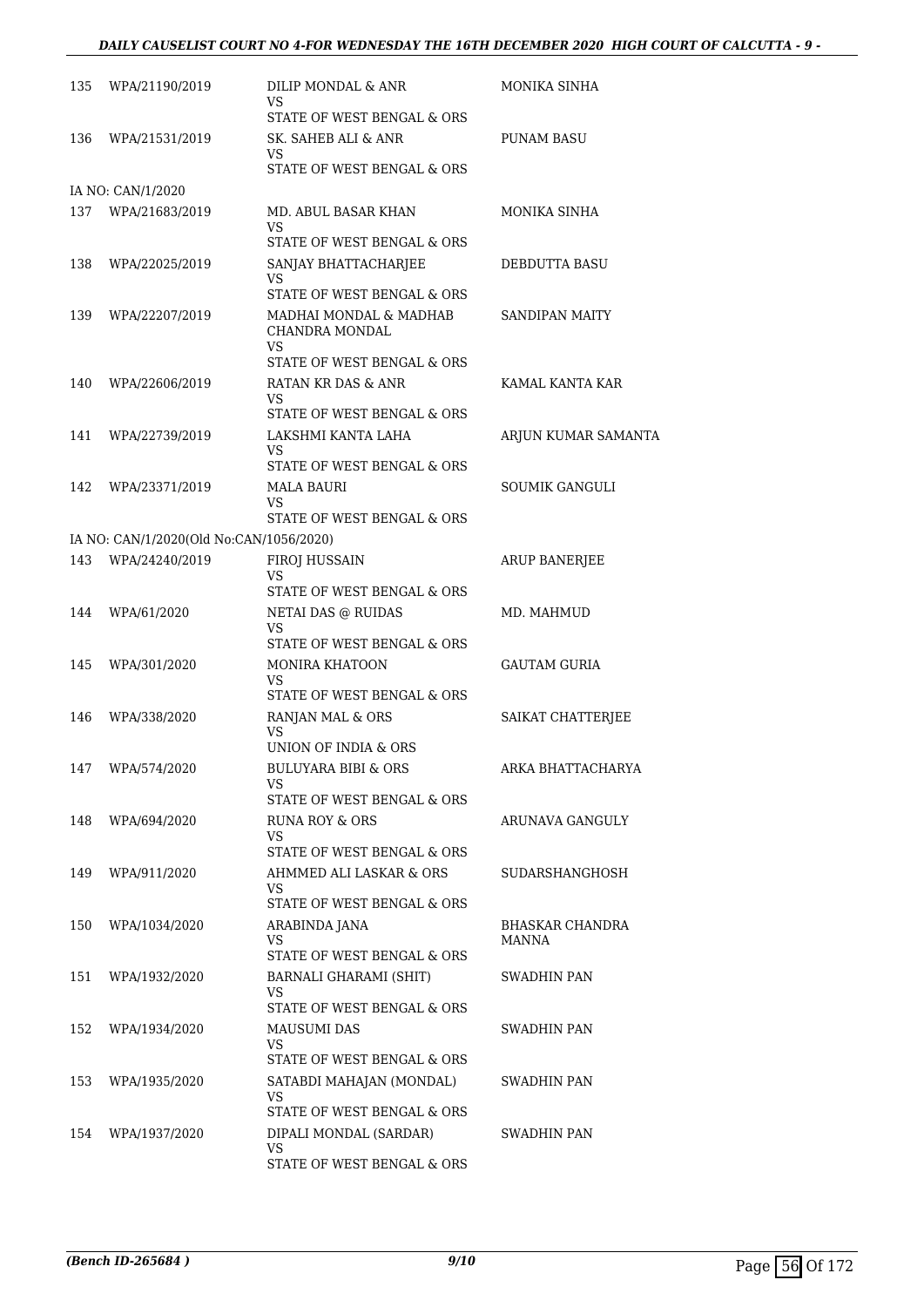### *DAILY CAUSELIST COURT NO 4-FOR WEDNESDAY THE 16TH DECEMBER 2020 HIGH COURT OF CALCUTTA - 10 -*

| 155 | WPA/2158/2020                           | <b>WARSI DAIRY FIRM</b><br>VS                             | <b>HASAN SHAMS</b>                      |
|-----|-----------------------------------------|-----------------------------------------------------------|-----------------------------------------|
|     |                                         | STATE OF WEST BENGAL & ORS                                |                                         |
| 156 | WPA/2282/2020                           | TAPAS KUMAR SADHUKHAN<br><b>VS</b>                        | SHAMBA CHAKRABORTY                      |
|     |                                         | STATE OF WEST BENGAL & ORS                                |                                         |
| 157 | WPA/2513/2020                           | YUNUS GAZI<br>VS                                          | RABIDNRA KUMAR<br>JAISWAL               |
|     |                                         | STATE OF WEST BENGAL & ORS                                |                                         |
| 158 | WPA/2544/2020                           | PARIMAL DAS<br>VS                                         | KALLOL KR MAITY                         |
|     |                                         | STATE OF WEST BENGAL & ORS                                |                                         |
| 159 | WPA/2700/2020                           | KABIR SAHAJI<br>VS                                        | <b>INDRAJIT GHOSH</b>                   |
|     |                                         | STATE OF WEST BENGAL & ORS                                |                                         |
| 160 | WPA/2782/2020                           | <b>GOPAL MUKHERJEE</b><br><b>VS</b>                       | <b>SANTIMAY</b><br><b>BHATTACHARYYA</b> |
|     |                                         | STATE OF WEST BENGAL & ORS                                |                                         |
| 161 | WPA/6569/2020                           | MD. AFJAL HOQUE & ORS<br>VS<br>STATE OF WEST BENGAL & ORS | <b>SUNNY NANDY</b>                      |
|     |                                         |                                                           |                                         |
|     | IA NO: CAN/1/2020(Old No:CAN/5351/2020) |                                                           |                                         |
| 162 | WPA/7042/2020                           | ACHINTA KUMAR SAM<br><b>VS</b><br>State of West Bengal    | <b>APURBA GHOSH</b>                     |
|     | IA NO: CAN/1/2020                       |                                                           |                                         |
| 163 | WPA/7788/2020                           | <b>BALARAM DHIBAR</b><br>VS                               | DIPTENDU MONDAL                         |
|     |                                         | STATE OF WEST BENGAL AND<br>ORS.                          |                                         |
| 164 | WPA/8173/2020                           | SK. AMIR HOSSAIN AND ANR<br>VS                            | PAMPA DEY DHABAL                        |
|     |                                         | STATE OF WEST BENGAL AND<br>ORS.                          |                                         |
| 165 | WPA/8650/2020                           | PADMA RANBAJ<br>VS                                        | SOUMAJIT DAS<br><b>MAHAPATRA</b>        |
|     |                                         | THE STATE OF WEST BENGAL<br>AND ORS                       |                                         |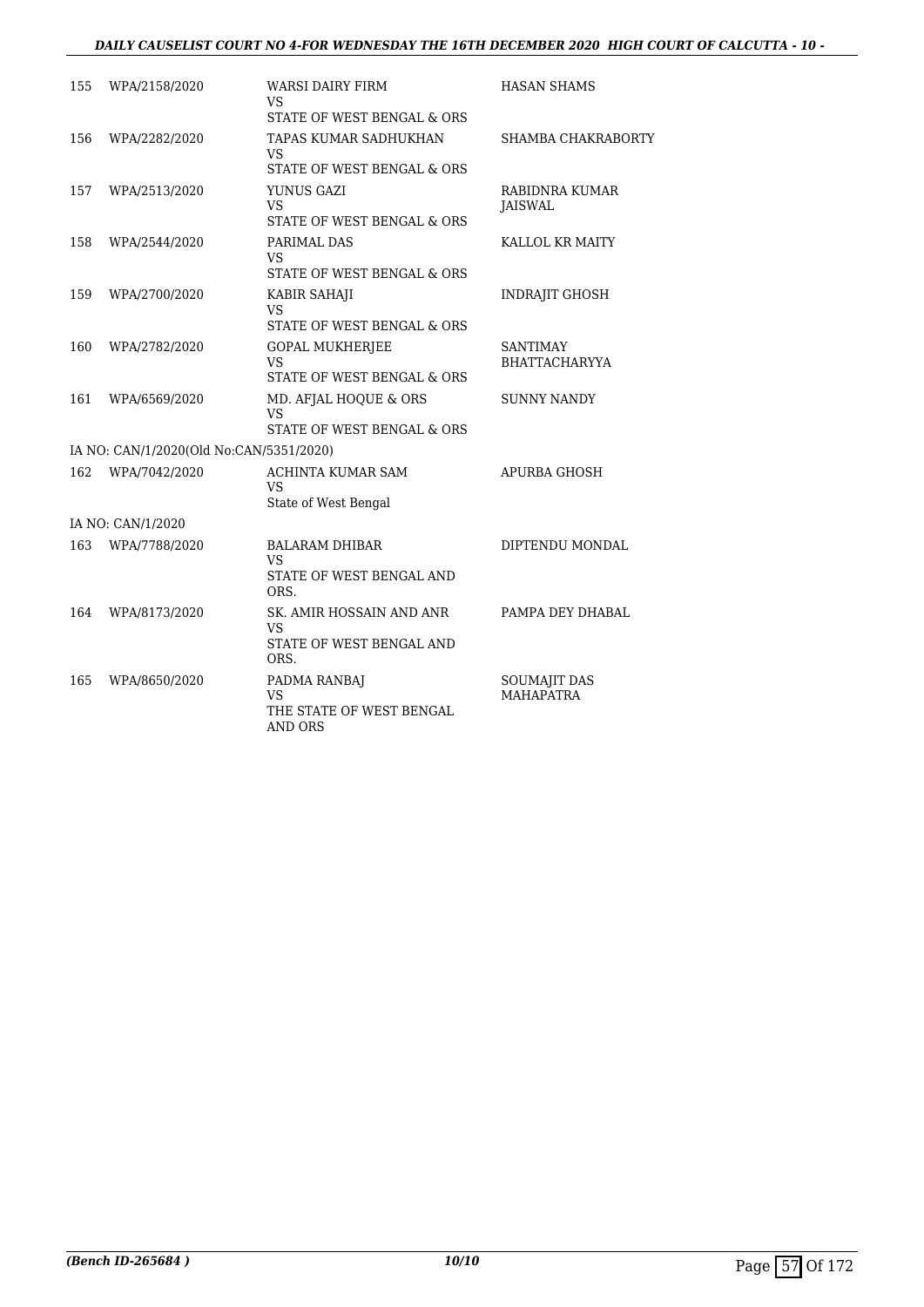

## **Appellate Side**

**DAILY CAUSELIST For Wednesday The 16th December 2020**

### **COURT NO. 7**

**SINGLE BENCH (SB)**

### **AT 2:00 PM**

### **HON'BLE JUSTICE ARIJIT BANERJEE**

#### **ON WEDNESDAY, THE 16TH DECEMBER, 2020 AT 2:00 P.M. - WILL SIT SINGLY AND TAKE PART-HEARD, CONTEMPT, ASSIGNED, REVIEW, MODIFICATION / CLARIFICATION MATTERS PUBLISHED IN THE LIST ON 16TH MARCH, 2020 ( EXCLUDING THE MATTERS ALREADY DISPOSED OF).**

## **FOR ORDERS**

| 1   | WPCRC/95/2019                           | TAPAN KUMAR GHOSH<br><b>VS</b><br>MOHAN KUMAR SHARMA                          | S GHOSH                 |
|-----|-----------------------------------------|-------------------------------------------------------------------------------|-------------------------|
|     | wt2 WPA/13941/2017                      | TAPAN KUMAR GHOSH<br><b>VS</b><br>STATE OF WEST BENGAL<br>&ORS                | <b>S GHOSH</b>          |
|     | IA NO: CAN/1/2019(Old No:CAN/6656/2019) |                                                                               |                         |
| 3   | WPCRC/98/2019                           | KABIRUL ISLAM & ANR<br><b>VS</b><br>MOHAN KUMAR SHARMA                        | <b>SIMA GHOSH</b>       |
| wt4 | WPA/15426/2017                          | KABIRUL ISLAM & ANR<br><b>VS</b><br>STATE OF WEST BENGAL &<br><b>ORS</b>      | <b>SIMA GHOSH</b>       |
|     | IA NO: CAN/1/2019(Old No:CAN/1648/2019) |                                                                               |                         |
|     |                                         | <b>CONTEMPT APPLICATION (FIXED MATTERS)</b>                                   |                         |
| 5   | CPAN/225/2017                           | <b>SWAPAN KR. SAHU</b><br><b>VS</b><br>SUJIT KR. MAITY                        | <b>SUJIT KR. RATH</b>   |
| wt6 | WPA/9788/2016                           | <b>SWAPAN KUMAR SAHU</b><br><b>VS</b><br>STATE OF WEST BENGAL &<br><b>ORS</b> | <b>SUIIT KUMAR RATH</b> |
|     |                                         | <b>CONTEMPT APPLICATION</b>                                                   |                         |
| 7   | CPAN/2010/2015                          | <b>SANDIP KARMAKAR</b><br><b>VS</b><br>PURABI BISWAS DEY                      | A. MITRA                |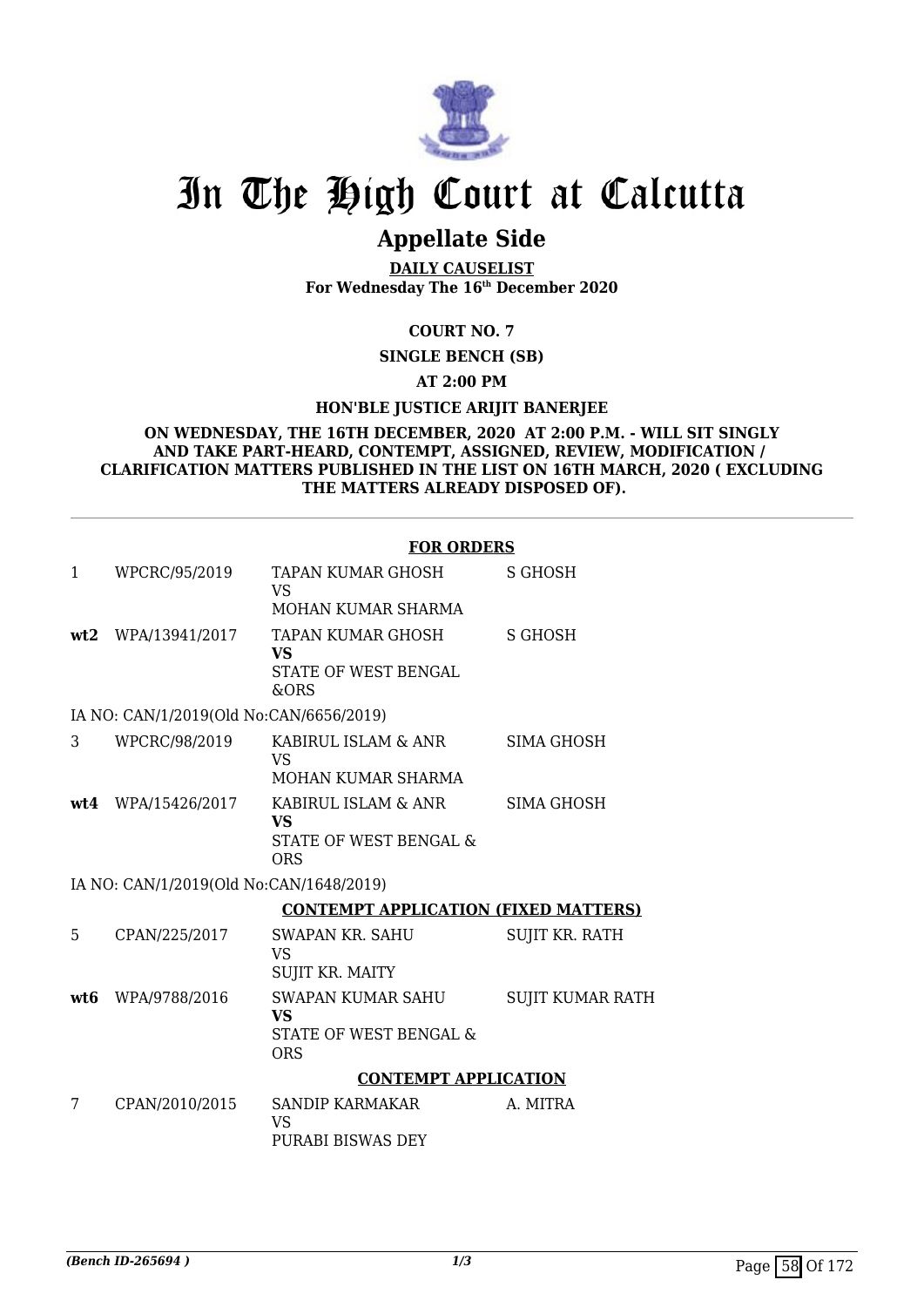|    | wt8 WPA/34405/2014                      | SANDIP KARMAKAR<br><b>VS</b><br>STATE OF WEST BENGAL &<br><b>ORS</b>         | <b>AMAR MITRA</b>       |
|----|-----------------------------------------|------------------------------------------------------------------------------|-------------------------|
| 9  | CPAN/1413/2017                          | <b>ANKURA HALDER &amp; ORS</b><br><b>VS</b><br>DR. R. C. BAGCHI & ANR        | A B GHOSH               |
|    | wt10 WPA/28062/2017                     | ANKURA HALDER & ORS<br><b>VS</b><br>STATE OF WEST BENGAL &<br><b>ORS</b>     | <b>ASIT BARAN GHOSH</b> |
| 11 | WPCRC/34/2018                           | <b>SOUMITRA DAS</b><br><b>VS</b><br><b>TAPAS BISWAS</b>                      | SUBIR HAZRA             |
|    | wt12 WPA/10258/2017                     | <b>SOUMITRA DAS</b><br><b>VS</b><br>STATE OF WEST BENGAL &<br><b>ORS</b>     | <b>SUBIR HAZRA</b>      |
|    | IA NO: CAN/1/2018(Old No:CAN/8584/2018) |                                                                              |                         |
| 13 | WPCRC/36/2018                           | ANUPAMA KHATUA<br><b>VS</b><br>RAJU MAZUMDER,<br>TREASURY OFFICER,<br>HALDIA | A PRADHAN               |
|    | wt14 WPA/15952/2017                     | ANUPAMA KHATUA<br><b>VS</b><br>STATE OF WEST BENGAL &<br><b>ORS</b>          | A PRADHAN               |
| 15 | WPCRC/42/2018                           | REBA BHOWMICK<br><b>VS</b><br><b>TAPAS BISWAS</b>                            | KAKALI SAMAJPATY        |
|    | wt16 WPA/33150/2013                     | REBA BHOWMIK<br>VS<br>STATE OF WEST BENGAL &<br>ORS.                         | KAKALI SAMAJPATI        |
|    | IA NO: CAN/1/2018(Old No:CAN/8587/2018) |                                                                              |                         |
| 17 | WPCRC/46/2018                           | BHARAT CHANDRA BERA<br>VS<br><b>RIKTA DE</b>                                 | T. CHOWDHURY            |
|    | wt18 WPA/34436/2014                     | BHARAT CHANDRA BERA<br><b>VS</b><br>STATE OF WEST BENGAL &<br><b>ORS</b>     | ANIRBAN SAHA            |
|    | IA NO: CAN/1/2018(Old No:CAN/8938/2018) |                                                                              |                         |
| 19 | CPAN/621/2018                           | SARASWATI JANA<br>VS<br><b>ANJAN SAHA</b>                                    | ANUP DASGUPTA           |
|    | wt20 WPA/10296/2017                     | SSARASWATI JANA<br>VS<br>STATE OF WEST BENGAL &<br><b>ORS</b>                | ANUP DASGUPTA           |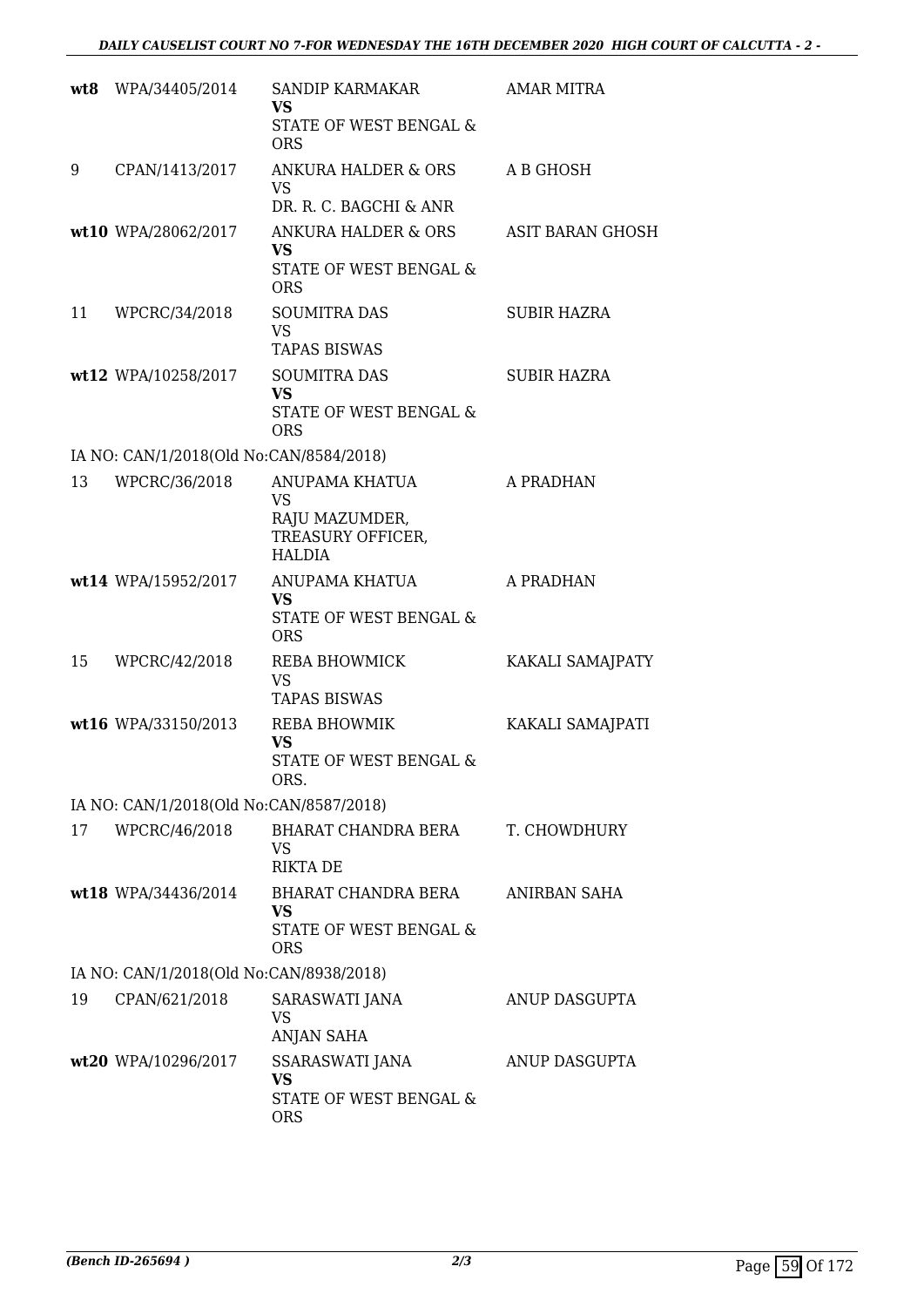### *DAILY CAUSELIST COURT NO 7-FOR WEDNESDAY THE 16TH DECEMBER 2020 HIGH COURT OF CALCUTTA - 3 -*

| 21 | WPCRC/244/2019                           | PRAMILA MAITY<br><b>VS</b><br><b>TAPAS ROYCHOWDHURY</b>                   | <b>GOUTAM KUMAR</b><br><b>MAITY</b> |
|----|------------------------------------------|---------------------------------------------------------------------------|-------------------------------------|
|    | wt22 WPA/7697/2017                       | PRAMILA MAITY<br><b>VS</b><br>STATE OF WEST BENGAL &<br><b>ORS</b>        | <b>GOUTAM KUMAR</b><br><b>MAITY</b> |
| 23 | WPCRC/304/2019                           | KAMALA SINGHA<br><b>VS</b><br>NABARUM GOSWAMI                             | <b>GOUTAM KUMAR</b><br><b>MAITY</b> |
|    | wt24 WPA/26162/2016                      | KAMALA SINGHA<br><b>VS</b><br>STATE OF WEST BENGAL &<br><b>ORS</b>        | G.K. MAITY                          |
| 25 | WPCRC/307/2019                           | PUSPA MONDAL & ANR<br><b>VS</b><br>TAPAS RAY CHOWDHURY                    | RIMPY MUKHERJEE                     |
|    | wt26 WPA/12935/2017                      | PUSPA MONDAL & ANR<br>VS.<br>STATE OF WEST BENGAL &<br><b>ORS</b>         | TAMAL TARU PANDA                    |
|    | IA NO: CAN/1/2017(Old No:CAN/11335/2017) |                                                                           |                                     |
| 27 | WPCRC/9/2020                             | <b>RUPALI SARDAR</b><br><b>VS</b><br>SUBHRA BHATTACHARYA                  | <b>ABHIJIT BASU</b>                 |
|    | wt28 WPA/26387/2016                      | <b>RUPALI SARDAR</b><br><b>VS</b><br>STATE OF WEST BENGAL &<br><b>ORS</b> | <b>ABHIJIT BASU</b>                 |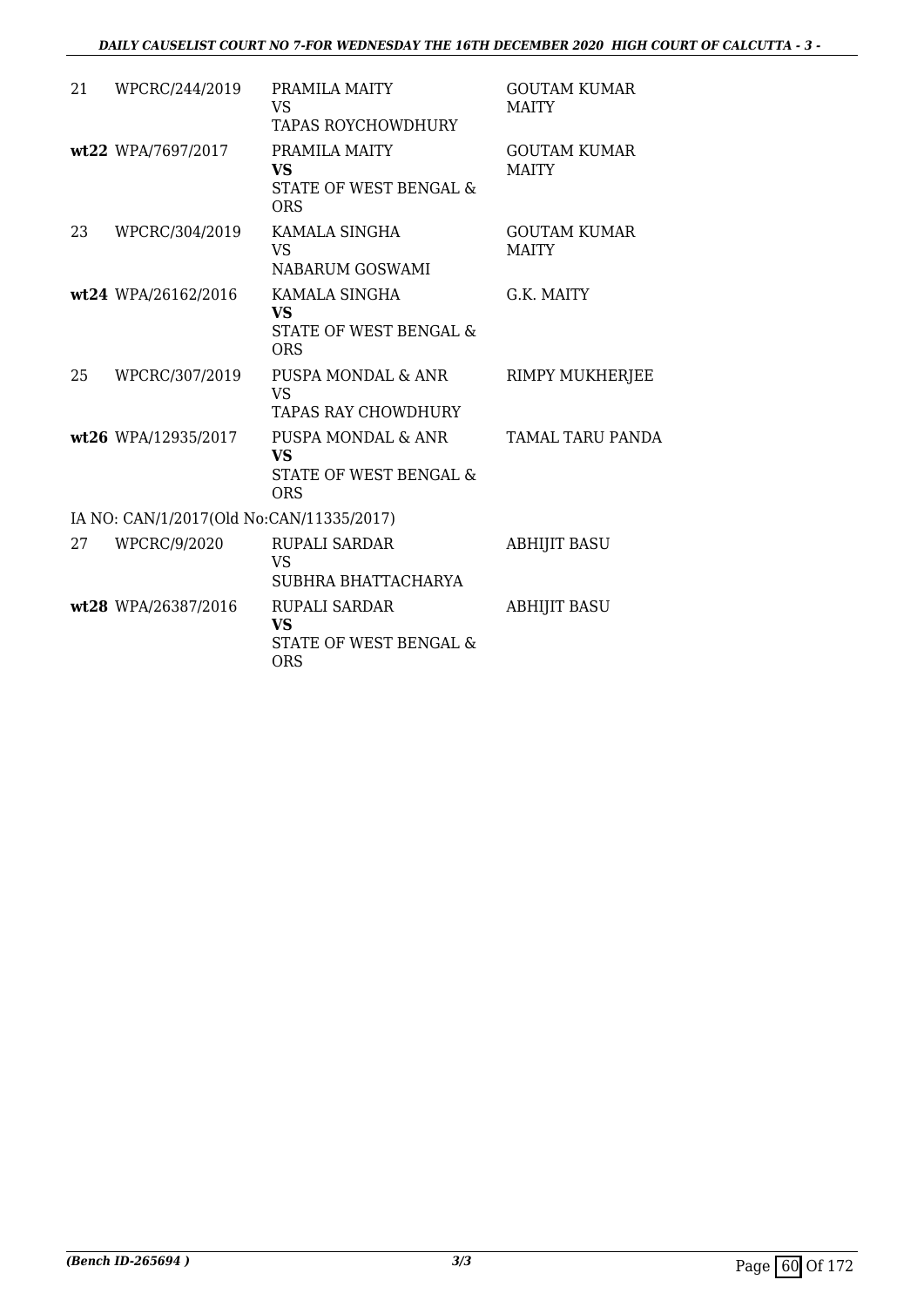

## **Appellate Side**

**DAILY CAUSELIST For Wednesday The 16th December 2020**

**COURT NO. 38**

**SINGLE BENCH (SB - IV)**

**AT 10:45 AM**

### **HON'BLE JUSTICE ASHIS KUMAR CHAKRABORTY**

**(VIA VIDEO CONFERENCE)**

**ON AND FROM MONDAY THE 7TH DECEMBER, 2020 ISSUED ON 1ST DECEMBER, 2020 IS MODIFIED TO THE FOLLOWING EXTENT - MATTERS (INCLUDING MOTIONS UNDER ARTICLE 226 OF THE CONSTITUTION OF INDIA RELATING TO LAND UNDER GROUP I INCLUDING APPLICATIONS CONNECTED THERETO.**

**NOTE: MATTERS WILL BE TAKEN UP THROUGH PHYSICAL HEARING ONLY WHEN BOTH THE PAR.TIES ARE AGREED.**

**MENTIONING WILL BE PERMITTED ONLY ON THE VIRTUAL MODE INDICATING GROUP(S) OR SECTION(S) ALONG WITH GROUND OF URGENCY.**

|              |                | <b>TO BE MENTIONED</b>                                                    |                                                                                                             |
|--------------|----------------|---------------------------------------------------------------------------|-------------------------------------------------------------------------------------------------------------|
| $\mathbf{1}$ | CO/355/2009    | M/ G M PYNE<br><b>VS</b><br><b>ALLAHABAD BANK</b>                         | <b>SATYABRATA</b><br><b>CHAKRABARTI</b>                                                                     |
|              |                |                                                                           | IA NO: CAN/1/2016(Old No:CAN/8012/2016), CAN/3/2020(Old No:CAN/3717/2020), CAN/4/2020(Old No:CAN/3718/2020) |
| wt2          | CO/1080/2009   | M/S G.M PYNE<br>VS<br><b>ALLAHABAD BANK</b>                               | <b>SATYA BRATA</b><br><b>CHAKRABORTY</b>                                                                    |
|              |                | IA NO: CAN/2/2020(Old No:CAN/3715/2020), CAN/3/2020(Old No:CAN/3716/2020) |                                                                                                             |
| 3            | WPA/8931/2020  | <b>ANIL KR DAS</b><br><b>VS</b><br>STATE OF WEST BENGAL AND<br>ORS.       | SANJIB DAS                                                                                                  |
|              |                | <b>MOTION</b>                                                             |                                                                                                             |
| 4            | WPA/21643/2019 | <b>SAMIR DEY &amp; ANR</b><br><b>VS</b><br>STATE OF WEST BENGAL & ORS     | PANCHANAN HAJRA                                                                                             |
| 5            | WPA/21645/2019 | RABISANKAR ADAK & ORS<br>VS<br>STATE OF WEST BENGAL & ORS                 | PANCHANAN HAJRA                                                                                             |
| 6            | WPA/21647/2019 | <b>SWAPAN SAHA &amp; ORS</b><br><b>VS</b><br>STATE OF WEST BENGAL & ORS   | PANCHANAN HAJRA                                                                                             |
| 7            | WPA/21649/2019 | ABANTI KUMAR GHOSH & ORS<br><b>VS</b><br>STATE OF WEST BENGAL & ORS       | PANCHANAN HAJRA                                                                                             |
| 8            | WPA/21651/2019 | SAMBHU NATH KOLE & ORS<br><b>VS</b><br>STATE OF WEST BENGAL & ORS         | PANCHANAN HAJRA                                                                                             |
| 9            | WPA/21654/2019 | <b>UMARANI GHOSH &amp; ORS</b><br><b>VS</b><br>STATE OF WEST BENGAL & ORS | PANCHANAN HAJRA                                                                                             |
| 10           | WPA/21657/2019 | SACHINDRANATH GHOSH<br><b>VS</b><br>STATE OF WEST BENGAL & ORS            | PANCHANAN HAJRA                                                                                             |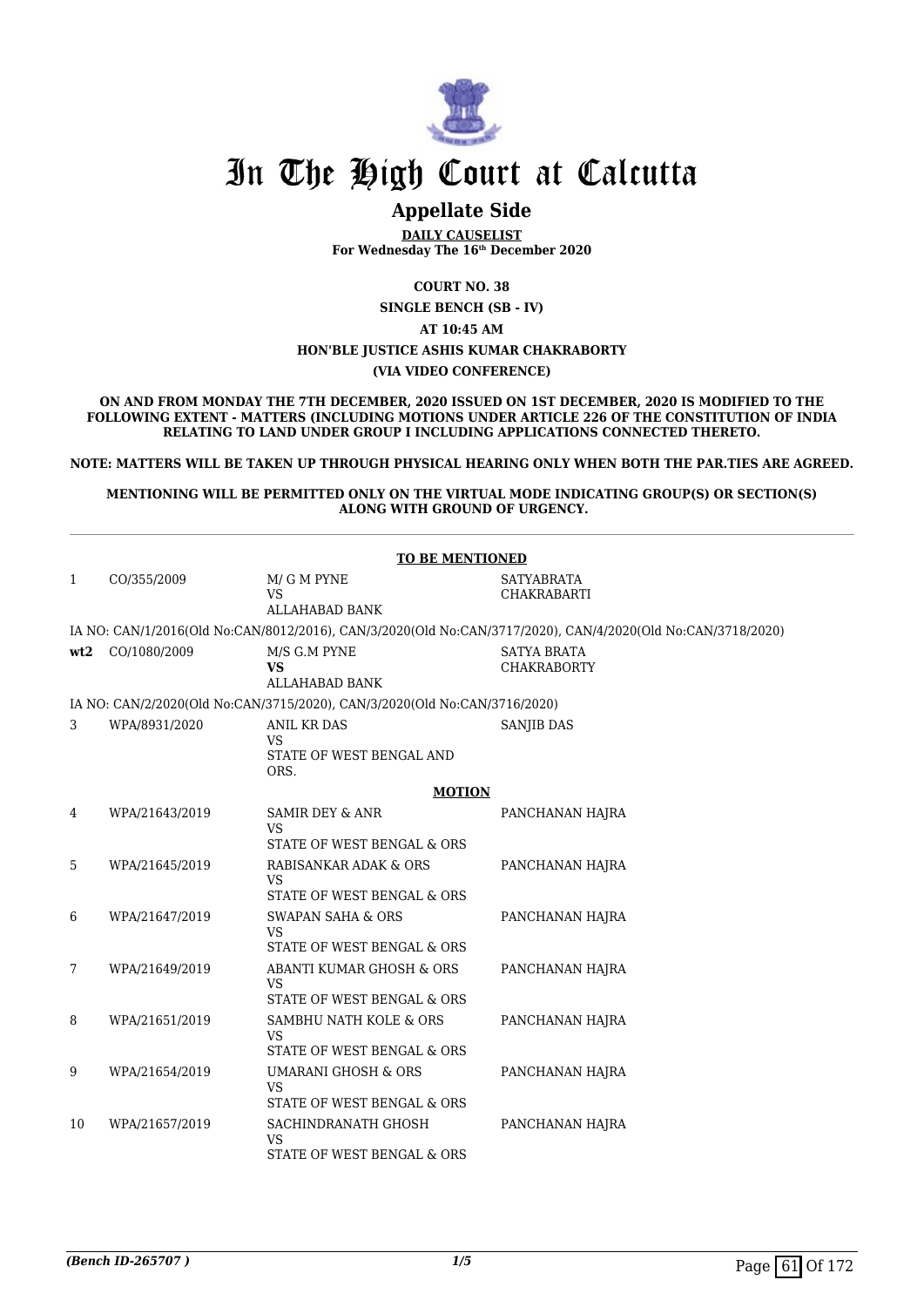| 11 | WPA/21659/2019 | ASHOK KUMAR PAL & ANR<br>VS<br>STATE OF WEST BENGAL & ORS           | PANCHANAN HAJRA      |
|----|----------------|---------------------------------------------------------------------|----------------------|
| 12 | WPA/21662/2019 | KALIPADA DEBNATH<br>VS                                              | PANCHANAN HAJRA      |
| 13 | WPA/21664/2019 | STATE OF WEST BENGAL & ORS<br>SHIBUPADA DEY<br>VS                   | PANCHANAN HAJRA      |
|    |                | STATE OF WEST BENGAL & ORS                                          |                      |
| 14 | WPA/21667/2019 | MONOROMA KONAR & ANR<br>VS<br>STATE OF WEST BENGAL & ORS            | PANCHANAN HAJRA      |
| 15 | WPA/21670/2019 | AJOY KUMAR CHAKRABORTY &<br><b>ORS</b><br>VS                        | PANCHANAN HAJRA      |
| 16 | WPA/21673/2019 | STATE OF WEST BENGAL & ORS<br>UMA PRATIHAR & ORS                    | PANCHANAN HAJRA      |
|    |                | VS                                                                  |                      |
|    |                | STATE OF WEST BENGAL & ORS                                          |                      |
| 17 | WPA/21675/2019 | <b>GOPAL DEY &amp; ORS</b><br>VS                                    | PANCHANAN HAJRA      |
|    |                | STATE OF WEST BENGAL & ORS                                          |                      |
| 18 | WPA/21677/2019 | <b>SWAPAN SAHA &amp; ORS</b><br><b>VS</b>                           | PANCHANAN HAJRA      |
|    |                | STATE OF WEST BENGAL & ORS                                          |                      |
| 19 | WPA/21679/2019 | KASHINATH MANNA & ORS<br>VS                                         | PANCHANAN HAJRA      |
|    |                | STATE OF WEST BENGAL & ORS                                          |                      |
| 20 | WPA/21682/2019 | DHANANJOY GARAI & ORS<br>VS<br>STATE OF WEST BENGAL & ORS           | PANCHANAN HAJRA      |
| 21 | WPA/21684/2019 | RANAJIT GHOSH & ANR                                                 | PANCHANAN HAJRA      |
|    |                | VS<br>STATE OF WEST BENGAL & ORS                                    |                      |
| 22 | WPA/21686/2019 | HIRAPROBHA GHOSH                                                    | PANCHANAN HAJRA      |
|    |                | VS                                                                  |                      |
|    |                | STATE OF WEST BENGAL & ORS                                          |                      |
| 23 | WPA/21687/2019 | <b>GOLSER MALLICK &amp; ORS</b><br>VS<br>STATE OF WEST BENGAL & ORS | PANCHANAN HAJRA      |
| 24 | WPA/21690/2019 | SEKHAR KUMAR GHOSH & ORS                                            | PANCHANAN HAJRA      |
|    |                | VS                                                                  |                      |
|    |                | STATE OF WEST BENGAL & ORS                                          |                      |
| 25 | WPA/21693/2019 | KANCHANBALA GHOSH<br>VS                                             | PANCHANAN HAJRA      |
|    |                | STATE OF WEST BENGAL & ORS                                          |                      |
| 26 | WPA/21694/2019 | SHYAMSUNDAR MONDAL & ORS<br>VS                                      | PANCHANAN HAJRA      |
| 27 | WPA/21696/2019 | STATE OF WEST BENGAL & ORS<br>HAREKRISHNA SINHA                     | PANCHANAN HAJRA      |
|    |                | VS.                                                                 |                      |
|    |                | STATE OF WEST BENGAL & ORS                                          |                      |
| 28 | WPA/21697/2019 | KANCHANBALA GHOSH<br>VS<br>STATE OF WEST BENGAL & ORS               | PANCHANAN HAJRA      |
| 29 | WPA/21977/2019 | NARAYAN CHANDRA MAITY                                               | GAUTAM GURIA         |
|    |                | VS                                                                  |                      |
|    |                | STATE OF WEST BENGAL & ORS                                          |                      |
| 30 | WPA/22210/2019 | SATYENDRANATH HALDER & ORS<br>VS                                    | AVIROOP BHATTACHARYA |
|    |                | STATE OF WEST BENGAL & ORS                                          |                      |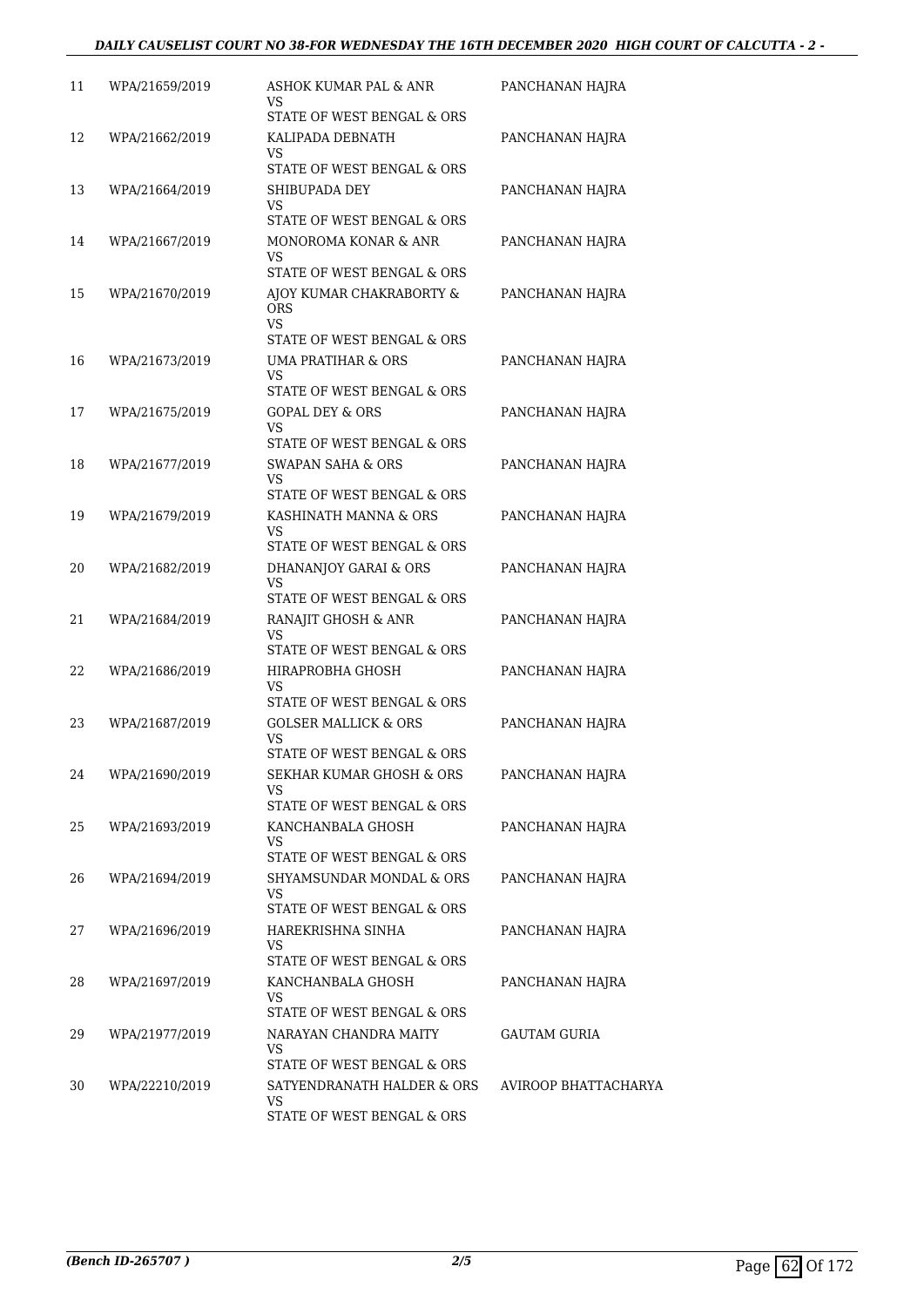| 31 | WPA/3404/2020 | NIRMAL ALIAS BATA KRISHNA<br>PAL<br><b>VS</b>                             | ARITRA SHANKAR RAY        |
|----|---------------|---------------------------------------------------------------------------|---------------------------|
|    |               | STATE OF WEST BENGAL & ORS                                                |                           |
| 32 | WPA/3556/2020 | <b>BIMAL KUMAR BISWAS</b><br>VS<br>STATE OF WEST BENGAL & ORS             | KOUSHIK ROY               |
| 33 | WPA/3712/2020 | MAHADEV BERA                                                              | <b>BISWARANJAN BHAKAT</b> |
|    |               | VS.                                                                       |                           |
|    |               | UNION OF INDIA & ORS                                                      |                           |
| 34 | WPA/3771/2020 | KHAIRUNNESSA<br>VS.                                                       | SUSHOVAN DEY              |
|    |               | THE DISTRICT MAGISTRATE AND<br>COLLECTOR, DIST. OF HOWRAH &<br><b>ORS</b> |                           |
| 35 | WPA/3782/2020 | SANTOSH DOLAI<br>VS                                                       | GAUTAM GURIA              |
|    |               | STATE OF WEST BENGAL & ORS                                                |                           |
| 36 | WPA/3856/2020 | DAYAMOY MAJI<br>VS.                                                       | TAPAS KUMAR SAHA          |
|    |               | STATE OF WEST BENGAL & ORS                                                |                           |
| 37 | WPA/3964/2020 | SWAPAN BARIK & ORS<br>VS                                                  | TANUSRI SANTRA            |
|    |               | STATE OF WEST BENGAL & ORS                                                |                           |
| 38 | WPA/3966/2020 | SANTOSH KUMAR JANA                                                        | <b>ARIJIT BERA</b>        |
|    |               | VS<br>STATE OF WEST BENGAL & ORS                                          |                           |
| 39 | WPA/3983/2020 | PARASURAM ADAK @ KHOKAN<br>ADAK<br>VS                                     | GAUTAM GURIA              |
|    |               | STATE OF WEST BENGAL & ORS                                                |                           |
| 40 | WPA/4058/2020 | HARAN ALI MOLLA<br>VS                                                     | GURUPADA DAS              |
|    |               | STATE OF WEST BENGAL & ORS.                                               |                           |
| 41 | WPA/4112/2020 | <b>BALARAM GHOSH</b><br>VS<br>UNION OF INDIA & ORS                        | PABITRA BISWAS            |
| 42 | WPA/4113/2020 | <b>JAGADISH GHOSH</b>                                                     | PABITRA BISWAS            |
|    |               | VS.<br>UNION OF INDIA & ORS                                               |                           |
| 43 | WPA/4118/2020 | DINESH CHANDRA PAL                                                        | DYUTIMAN BANERJEE         |
|    |               | VS                                                                        |                           |
|    |               | STATE OF WEST BENGAL & ORS                                                |                           |
| 44 | WPA/4134/2020 | SANAT KUMAR HALDER @ SANAT<br><b>HALDER</b><br>VS                         | SWAPAN KUMAR KAR          |
|    |               | STATE OF WEST BENGAL & ORS                                                |                           |
| 45 | WPA/4273/2020 | PULIN BEHARI ROY & ORS<br>VS                                              | SWAPAN KUMAR KAR          |
|    |               | STATE OF WEST BENGAL & ORS                                                |                           |
| 46 | WPA/4337/2020 | LIPIKA MUKHERJEE & ANR.<br>VS<br>NHAI & ANR.                              | ABHIJIT CHAKRABARTI       |
| 47 | WPA/4488/2020 | TODI MINERALS PRIVATE                                                     | PINAKI RANJAN             |
|    |               | <b>LIMITED &amp; ANR</b><br><b>VS</b>                                     | <b>CHAKRABORTI</b>        |
|    |               | STATE OF WEST BENGAL & ORS                                                | <b>GIASUDDIN MULLA</b>    |
| 48 | WPA/4565/2020 | PUSHPENDU MONDAL<br>VS<br>STATE OF WEST BENGAL & ORS                      |                           |
| 49 | WPA/5052/2020 | JHUNU PAUL CHOWDHURY & ORS                                                | MAYUKH MAITRA             |
|    |               | VS<br>UNION OF INDIA & ORS                                                |                           |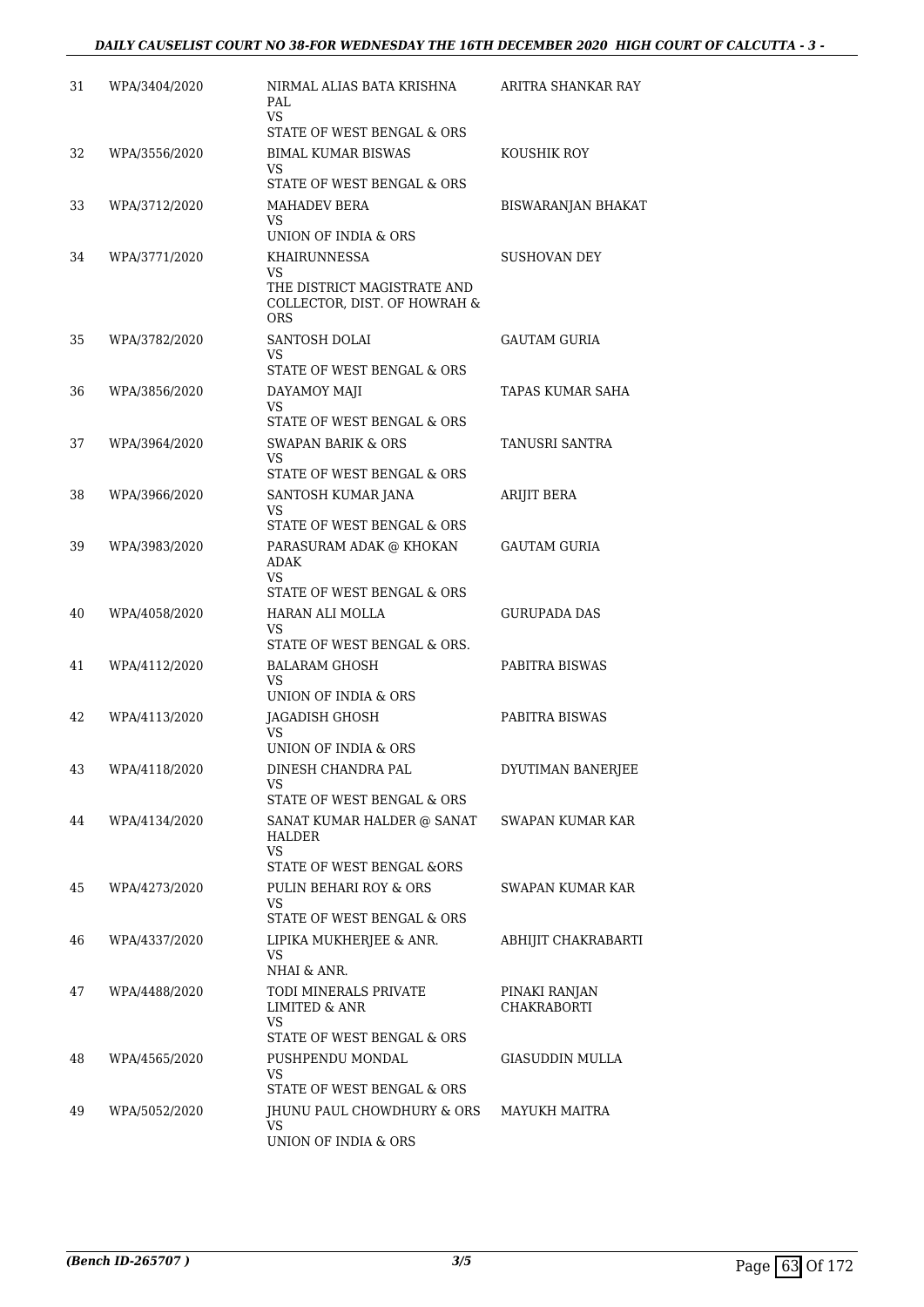### *DAILY CAUSELIST COURT NO 38-FOR WEDNESDAY THE 16TH DECEMBER 2020 HIGH COURT OF CALCUTTA - 4 -*

| 50 | WPA/5198/2020     | NIJAM ALI MONDAL<br>VS<br>STATE OF WEST BENGAL & ORS                                                                   | ABDUR RAHAMAN                     |
|----|-------------------|------------------------------------------------------------------------------------------------------------------------|-----------------------------------|
| 51 | WPA/5258/2020     | HIMANGSHU SEKHAR TAH<br>VS<br>STATE OF WEST BENGAL & ORS                                                               | GOURAV BANERJI                    |
| 52 | WPA/7471/2020     | SMT SATWANTI DEVI<br>VS<br>THE CHAIRMAN, SUB DIV<br>MAGISTRATE. SR CITIZEN<br>WELFARE AND MAIN TRIBUNAL<br>AND ANR     | ANJALI NAG                        |
|    | IA NO: CAN/1/2020 |                                                                                                                        |                                   |
| 53 | WPA/8369/2020     | SUDIPTO ADHIKARI<br>VS<br>UNION OF INDIA AND OTHERS                                                                    | DEBASIS SUR                       |
| 54 | WPA/8628/2020     | RAJESH DUTTA<br><b>VS</b><br>UNION OF INDIA AND ORS                                                                    | SOUMYAJIT DAS<br><b>MAHAPATRA</b> |
| 55 | WPA/8629/2020     | ORTHO PHARMA PVT LTD AND<br><b>ANR</b><br><b>VS</b><br>WEST BENGAL SMALL<br>INDUSTRIES DEV. CORP LTD AND<br><b>ORS</b> | SREETAMA BISWAS                   |
| 56 | WPA/8750/2020     | MANGAL CHANDRA DAS<br>VS<br>STATE OF WEST BENGAL AND<br>ORS.                                                           | SUSMITA CHOWDHURY                 |
| 57 | WPA/8911/2020     | GAUTAM KUMAR MANDAL AND<br><b>ORS</b><br>VS<br>THE STATE OF WEST BENGAL<br>AND ORS                                     | DYUTIMAL BANERJEE                 |
| 58 | WPA/9478/2020     | MANJU RANI MONDAL<br>VS<br>STATE OF WEST BENGAL AND<br>ORS.                                                            | MANIKA SARKAR                     |
| 59 | WPA/9560/2020     | FABWORTH PROMOTERS PVT LTD<br><b>AND ANR</b><br>VS<br>KOLKATA METROPOLITAN DEV.                                        | <b>ALAKNANDA DAS</b>              |
| 60 | WPA/9843/2020     | <b>AUTHORITY AND ORS</b><br>SHYAMA PRASAD DEY PAUL AND<br>ANR<br><b>VS</b><br>STATE OF WEST BENGAL AND<br>ORS.         | ARKADIPTA SENGUPTA                |
|    | IA NO: CAN/1/2020 |                                                                                                                        |                                   |
| 61 | WPA/10168/2020    | <b>MAJET MONDAL</b><br><b>VS</b><br>State of West Bengal                                                               | <b>ABDUL MURSHID</b>              |
| 62 | WPA/10170/2020    | ABDUL RASHED MONDAL AND<br><b>OTHERS</b><br>VS<br>STATE OF WEST BENGAL AND<br>ORS.                                     | <b>ABDUL MURSHID</b>              |
| 63 | WPA/10199/2020    | NIRMAL KUMAR CHATTERJEE<br>VS<br>STATE OF WEST BENGAL AND<br>ORS.                                                      | DYUTIMAN BANERJEE                 |
| 64 | WPA/10430/2020    | SMTI LAXMI<br>VS<br>THE ANDAMAN AND NICOBAR<br>ADMINISTRATION AND ORS                                                  | K VIJAY KUMAR                     |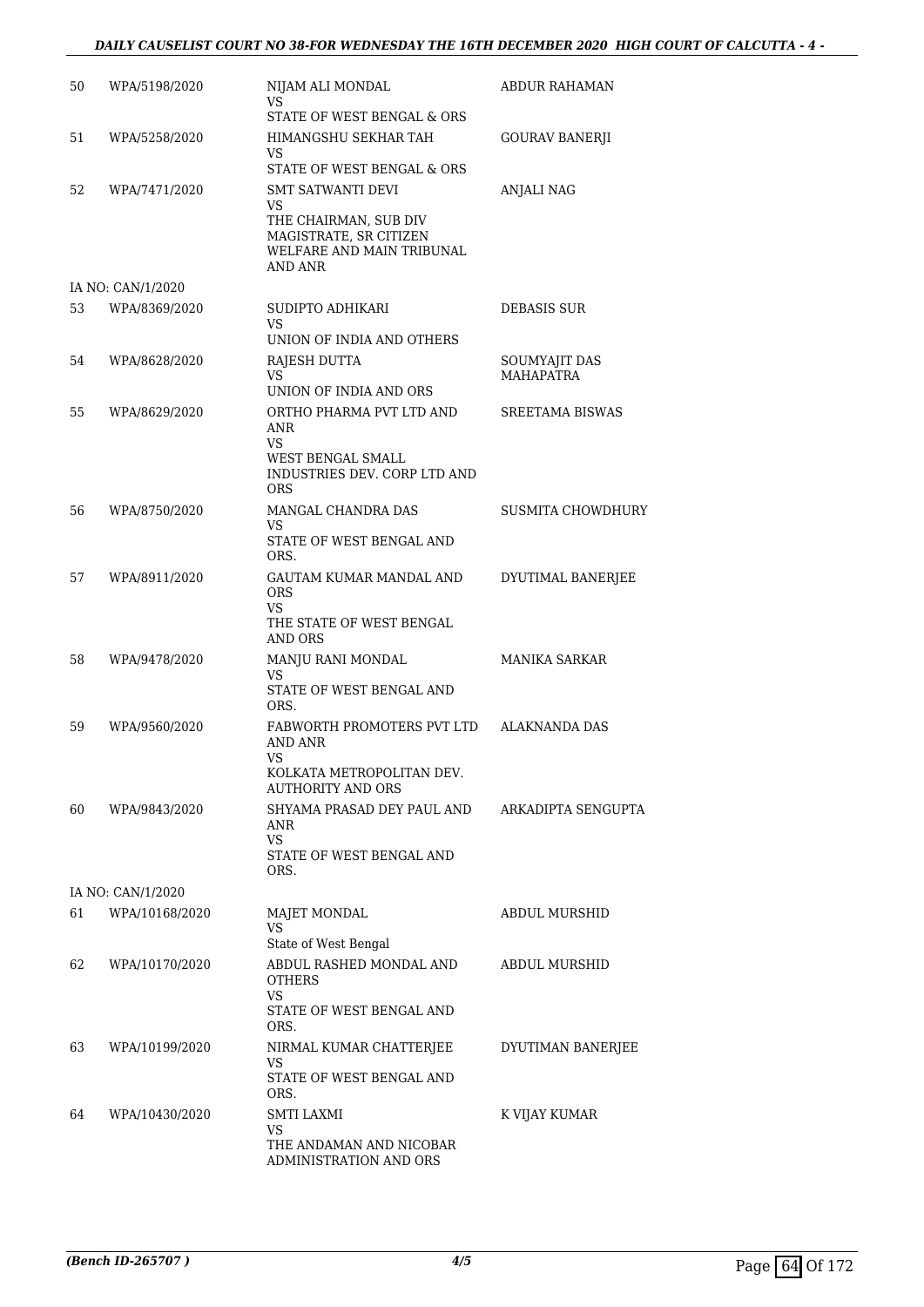| 65 | WPA/10432/2020 | SMTI AMDAMMAL<br>VS<br>THE ANDAMAN AND NICOBAR<br>ADMINISTRATION AND ORS | K. VIJAY KUMAR |
|----|----------------|--------------------------------------------------------------------------|----------------|
| 66 | WPA/10443/2020 | SUJIT KUMAR DUTTA<br>VS<br>THE STATE OF WEST BENGAL<br>AND ORS           | NABANKUR PAUL  |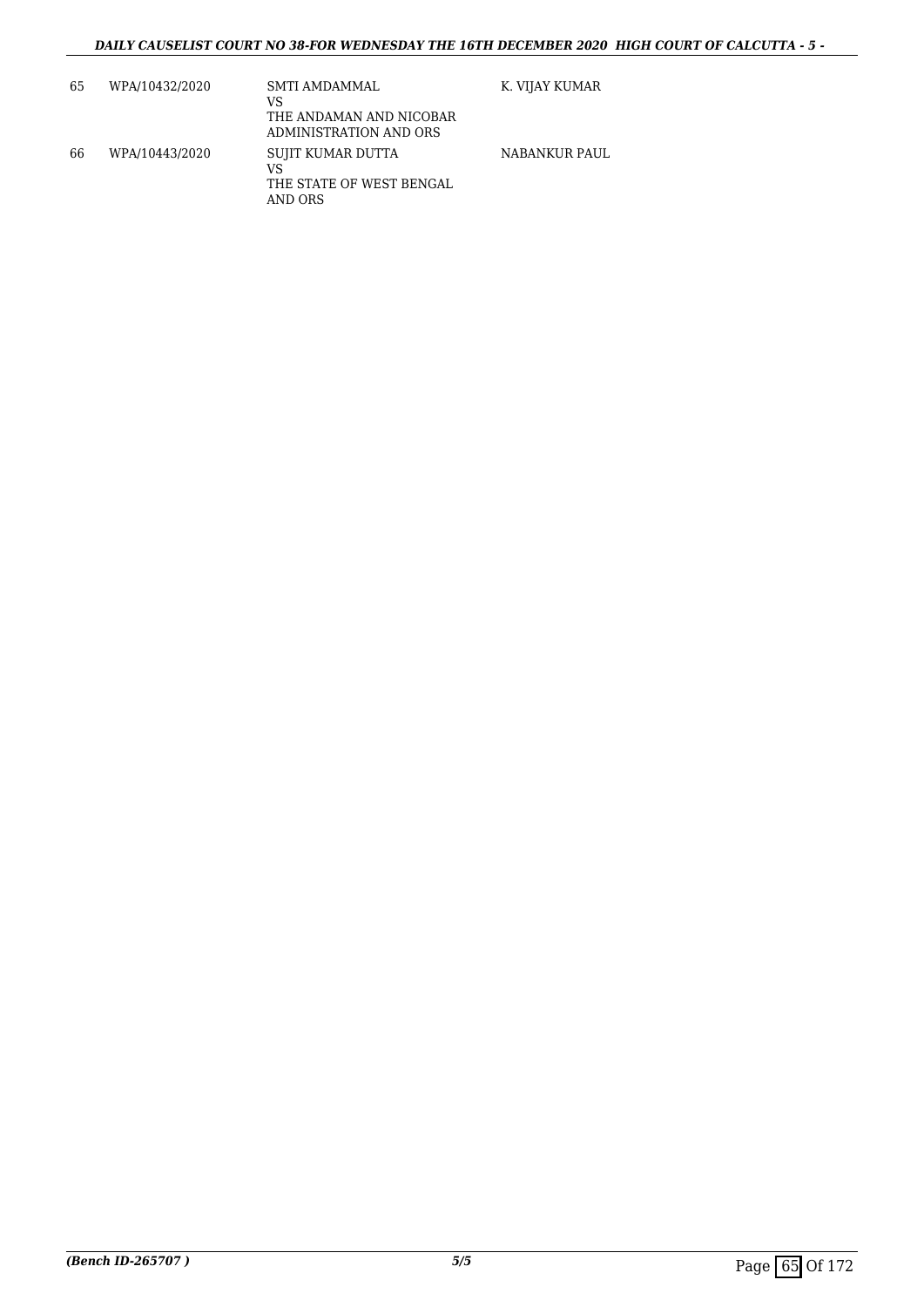

## **Appellate Side**

**DAILY CAUSELIST For Wednesday The 16th December 2020**

**COURT NO. 30**

**SINGLE BENCH (SB - V) AT 10:45 AM HON'BLE JUSTICE SHIVAKANT PRASAD**

#### **(VIA VIDEO CONFERENCE)**

**ON AND FROM MONDAY, THE 7TH DECEMBER, 2020 - ADMISSION AND HEARING OF CRIMINAL APPEALS INCLUDING BAIL (PUNISHMENT UPTO 7 YEARS);**

**ADMISSION OF CRIMINAL MOTIONS AND HEARING OF CRIMINAL REVISIONS ARISING OUT OF D.V.ACT; HEARING OF CRIMINAL APPEALS;**

**HEARING OF CRIMINAL APPEALS RELATING TO 'CRIMES AGAINST WOMEN';**

**MATTERS RELATING TO CONTEMPT (CIVIL) OF SUB-ORDINATE COURTS TO BE HEARD BY A JUDGE SITTING SINGLY.**

**NOTE: MATTERS WILL BE TAKEN UP THROUGH PHYSICAL HEARING ONLY WHEN BOTH THE PARTIES ARE AGREED.**

|                                          | <b>APPLICATION FOR BAIL</b>               |                                                                                                |                        |  |
|------------------------------------------|-------------------------------------------|------------------------------------------------------------------------------------------------|------------------------|--|
| 1                                        | CRM/2059/2020<br>(Not here)               | KAJAL MAHAJAN<br><b>VS</b>                                                                     | <b>NIMAI RAY</b>       |  |
|                                          |                                           | STATE OF WEST BENGAL                                                                           |                        |  |
|                                          | IA NO: CRAN/1/2020(Old No:CRAN/1571/2020) |                                                                                                |                        |  |
|                                          |                                           | <b>APPLICATION</b>                                                                             |                        |  |
| 2                                        | CRR/194/2019                              | <b>REKHA SHAW</b><br><b>VS</b><br><b>SHIV KUMR SHAW &amp; ANR</b>                              | <b>SAURISH RAY</b>     |  |
|                                          | IA NO: CRAN/1/2019(Old No:CRAN/5022/2019) |                                                                                                |                        |  |
|                                          |                                           | <b>BAIL IN CONNECTION WITH APPEAL</b>                                                          |                        |  |
| 3                                        | CRA/348/2016                              | SUBHANKAR BASU @ SUVANKAR<br><b>BOSE @ SUBHANKAR BOSE</b><br><b>VS</b><br>STATE OF WEST BENGAL | S D ADHIKARY           |  |
|                                          |                                           |                                                                                                |                        |  |
|                                          | IA NO: CRAN/2/2017(Old No:CRAN/5274/2017) |                                                                                                |                        |  |
| 4                                        | CRA/205/2018                              | MD JAMIL AKHTAR<br>VS<br>STATE OF WEST BENGAL                                                  | <b>APALAK BASU</b>     |  |
|                                          | IA NO: CRAN/1/2019(Old No:CRAN/1050/2019) |                                                                                                |                        |  |
| 5                                        | CRA/364/2019                              | <b>SANCHOY ROY</b><br>VS<br>STATE OF WEST BENGAL                                               | <b>ARUNAVA GANGULY</b> |  |
|                                          | IA NO: CRAN/2/2020(Old No:CRAN/530/2020)  |                                                                                                |                        |  |
| 6                                        | CRA/748/2019                              | BIRENDRA CHOWDHURY<br><b>VS</b><br>STATE OF WEST BENGAL                                        | HILLOL; SAHA PODDER    |  |
| IA NO: CRAN/1/2020(Old No:CRAN/250/2020) |                                           |                                                                                                |                        |  |
| 7                                        | CRA/31/2020                               | BIDUR CHANDRA DAS & ORS<br><b>VS</b><br>STATE OF WEST BENGAL                                   | KAZI M RAHMAN          |  |
|                                          | IA NO: CRAN/1/2020                        |                                                                                                |                        |  |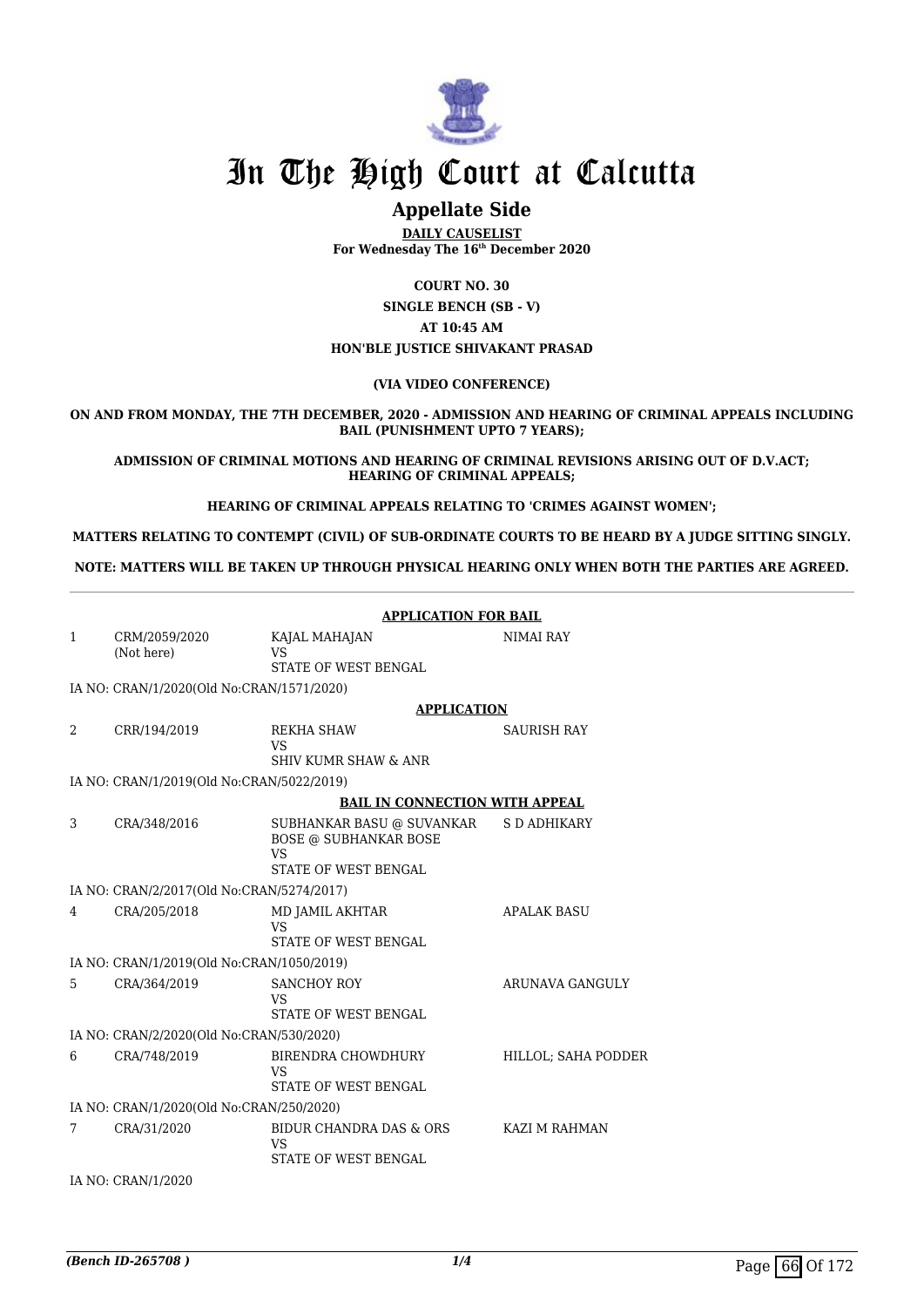| 8  | CRA/142/2020                                 | SANJIB ROY @ SANJIB RAY<br>VS                                                      | KOUSTAV BAGCHI          |
|----|----------------------------------------------|------------------------------------------------------------------------------------|-------------------------|
|    |                                              | STATE OF WEST BENGAL                                                               |                         |
|    |                                              | IA NO: CRAN/1/2020(Old No:CRAN/4567/2020), CRAN/2/2020                             |                         |
| 9  | CRA/156/2020                                 | <b>SUBODH NAG</b><br>VS                                                            | MD HAFIZ ALI            |
|    |                                              | STATE OF WEST BENGAL                                                               |                         |
|    |                                              | IA NO: CRAN/1/2020(Old No:CRAN/4599/2020), CRAN/2/2020                             |                         |
| 10 | CRA/213/2020                                 | <b>ANUKUL BAJAJ</b><br>VS                                                          | GAGANJYOTI SINGH        |
|    |                                              | State of West Bengal                                                               |                         |
|    | IA NO: CRAN/1/2020, CRAN/2/2020, CRAN/3/2020 |                                                                                    |                         |
|    |                                              | <b>MOTION</b>                                                                      |                         |
| 11 | CRR/328/2019                                 | JANA@SASWATI GHOSH ROY<br>VS                                                       | S N BHATTACHARJEE       |
|    |                                              | STATE OF WEST BENGAL & ANR                                                         |                         |
| 12 | CRR/594/2019                                 | SUBIR PAUL & ORS<br>VS<br>STATE OF WEST BENGAL & ANR                               | TIRTHANKAR DHALI        |
|    |                                              |                                                                                    |                         |
| 13 | CRR/986/2019                                 | MOHAN CHANDRA MAJI<br>VS<br>STATE OF WEST BENGAL & ORS.                            | PAMPA DEY(DHABAL)       |
| 14 | CRR/2521/2019                                | SHANKAR PARAMANIK @ SANKAR                                                         | SOUMAJIT CHATTERJEE     |
|    |                                              | <b>PRAMANIK</b><br>VS                                                              |                         |
|    |                                              | STATE OF WEST BENGAL & ANR                                                         |                         |
|    | IA NO: CRAN/2/2019(Old No:CRAN/4850/2019)    |                                                                                    |                         |
|    | wt15 CRR/662/2019                            | SANKAR PARAMANIK @ SHANKAR<br><b>PARAMANIK</b><br>VS<br>STATE OF WEST BENGAL & ANR | <b>SOUMIK PRAMANICK</b> |
| 16 | CRR/2539/2019                                | <b>SMT APARNA BHAKTA</b><br>VS                                                     | MOHINI MOHAN BETAL      |
|    |                                              | ASHIS KUMAR BHAKTA                                                                 |                         |
| 17 | CRR/2612/2019                                | <b>SOMNATH KUNDU</b><br>VS                                                         | ARPAN MONDAL            |
|    |                                              | SMT ANJU KUNDU & ANR                                                               |                         |
|    | IA NO: CRAN/1/2019(Old No:CRAN/3652/2019)    |                                                                                    |                         |
| 18 | CRR/2911/2019                                | CHAITANYA SINGHANIA & ANR.                                                         | <b>BINAY KR. JAIN</b>   |
|    |                                              | KHUSBOO SINGHANIA                                                                  |                         |
| 19 | CRR/3516/2019                                | PINKY PRAMANICK<br>VS<br>DWIJENDRA PRAMANICK & ORS.                                | KARABI ROY              |
| 20 | CRR/3767/2019                                | PRAJJAL KUMAR BHATTACHARYA<br>& ANR                                                | ANJAN DATTA             |
|    |                                              | VS<br>STATE OF WEST BENGAL & ANR                                                   |                         |
| 21 | CRR/491/2020                                 | SANAT ISHWAR PARMAR & ANR<br>VS                                                    | SAYANTAN SINHA          |
|    |                                              | STATE OF WEST BENGAL & ANR                                                         |                         |
| 22 | CRR/853/2020                                 | SHREYA BERA                                                                        | DWIDHITI BHADURI        |
|    |                                              | VS<br>VEDANT BHAGAT                                                                |                         |
| 23 | CRR/1726/2020                                | PEREZ ANSARI<br>VS                                                                 | SOHAN DE DHARA          |
|    |                                              | RASHMI CHATTERJEE                                                                  |                         |
| 24 | CRR/1774/2020                                | BACCHU MONDAL @ BACHHU<br>MONDAL                                                   | ALI HASAN ALAMGIR       |
|    |                                              | VS<br>STATE OF WEST BENGAL AND<br>ORS.                                             |                         |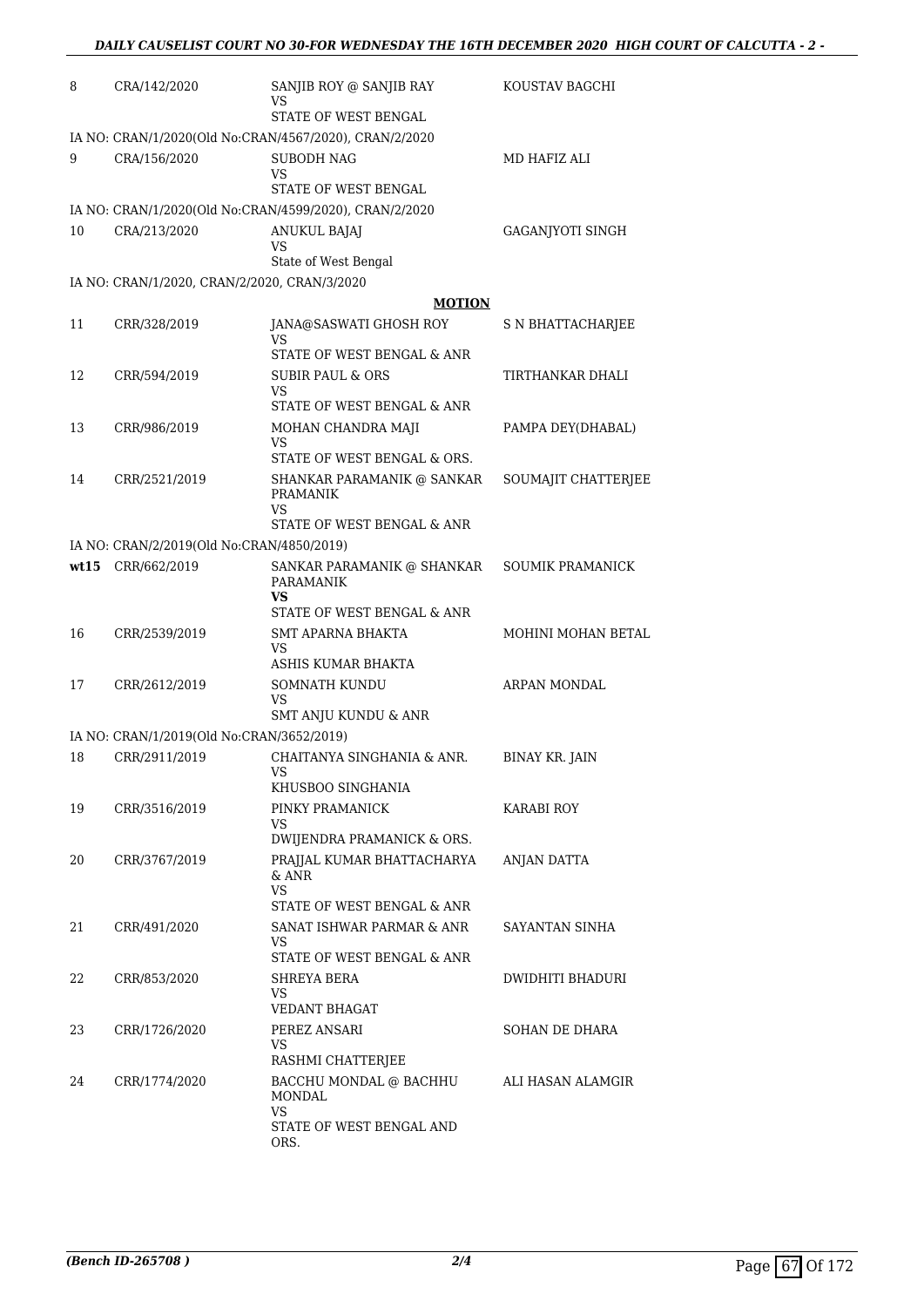| 25 | CRR/1776/2020                                             | <b>ANINDYA DEB</b><br>VS                                                      | SUBHAMOY KARMAKAR    |
|----|-----------------------------------------------------------|-------------------------------------------------------------------------------|----------------------|
|    |                                                           | DEBJANI DEB                                                                   |                      |
|    |                                                           | <b>ADMISSION OF CRIMINAL APPEAL</b>                                           |                      |
| 26 | CRA/626/2019                                              | <b>SHYAMAL PRADHAN</b><br>VS<br>STATE OF WEST BENGAL & ORS                    | SRINJOY SENGUPTA     |
| 27 | CRA/642/2019                                              | ROKEYA BIBI(KHAN)                                                             | AMRITA CHEL          |
|    |                                                           | VS<br>SK. NASIR ALI & ANR                                                     |                      |
| 28 | CRA/679/2019                                              | ALLOIS LAKRA @ ALOIS LASKAR<br>VS                                             | JYOTIRMOY ADHIKARI   |
|    |                                                           | STATE OF WEST BENGAL                                                          |                      |
| 29 | CRA/700/2019                                              | SABITA SHAW<br>VS                                                             | DEBASIS SUR          |
|    |                                                           | STATE OF WEST BENGAL & ANR                                                    |                      |
| 30 | IA NO: CRAN/1/2019(Old No:CRAN/4692/2019)<br>CRA/237/2020 | <b>TOHIBUR MOLLA</b>                                                          | KAUSHIK CHOUDHURY    |
|    |                                                           | VS<br>State of West Bengal AND ANR                                            |                      |
| 31 | CRA/265/2020                                              | SUJOY MONDAL AND ANR<br>VS                                                    | ABHIJIT GHOSH        |
|    |                                                           | State of West Bengal                                                          |                      |
|    |                                                           | <b>LEAVE TO APPEAL</b>                                                        |                      |
| 32 | CRMSPL/18/2016                                            | SAJAL GUHA<br>VS                                                              | DEVI PRIYA MITRA     |
|    |                                                           | SWAPAN SENGUPTA                                                               |                      |
|    | IA NO: CRAN/1/2016(Old No:CRAN/973/2016)                  |                                                                               |                      |
| 33 | CRMSPL/145/2017                                           | <b>SANKARI BASU</b>                                                           | SREETAMA ROY         |
|    |                                                           | VS<br>STATE OF WEST BENGAL & ANR.                                             |                      |
| 34 | CRMSPL/166/2018                                           | REG P F COMM, EPF ORG<br>VS                                                   | S C PRASAD           |
|    |                                                           | M/S KISH ENGG PVT LTD & ANR                                                   |                      |
|    |                                                           | IA NO: CRAN/1/2019(Old No:CRAN/2463/2019), CRAN/2/2019(Old No:CRAN/4038/2019) |                      |
| 35 | CRMSPL/29/2019                                            | UJJWAL DAS<br>VS<br>RABINDRA NATH GHOSH & ANR                                 | KAUSHANI MAJUMDAR    |
|    | IA NO: CRAN/1/2019(Old No:CRAN/2067/2019)                 |                                                                               |                      |
| 36 | CRMSPL/35/2019                                            | <b>GOLAM MAINUDDIN</b><br>VS                                                  | PROSENJIT MUKHERJEE  |
|    |                                                           | STATE OF WEST BENGAL & ANR                                                    |                      |
|    | IA NO: CRAN/1/2020(Old No:CRAN/536/2020)                  |                                                                               |                      |
| 37 | CRMSPL/56/2019                                            | CENTRAL BUREAU OF<br><b>INVESTIGATION</b><br>VS                               | <b>ANIRBAN MITRA</b> |
|    |                                                           | RAM KISHORE SHARMA                                                            |                      |
|    | IA NO: CRAN/1/2019(Old No:CRAN/4092/2019)                 |                                                                               |                      |
| 38 | CRMSPL/58/2019                                            | SHRIRAM CITY UNION FINANCE<br><b>LTD</b><br>VS<br>STATE OF WEST BENGAL & ANR  | SATADRU LAHIRI       |
| 39 | CRMSPL/59/2019                                            | HEALTH POINT (A UNIT OF<br>HEALTH CARE RESEARCH                               | SUDAKSHINA DEY       |
|    |                                                           | CENTRE)<br>VS                                                                 |                      |
|    |                                                           | SOMNATH SEN & ANR                                                             |                      |
|    | IA NO: CRAN/1/2019(Old No:CRAN/4574/2019)                 |                                                                               |                      |
| 40 | CRMSPL/60/2019                                            | BUREAU OF INDIAN STANDARDS<br>VS                                              | JAGANNATH GANGULY    |
|    |                                                           | M/S. DEY MINERALS PVT LTD &<br>ORS                                            |                      |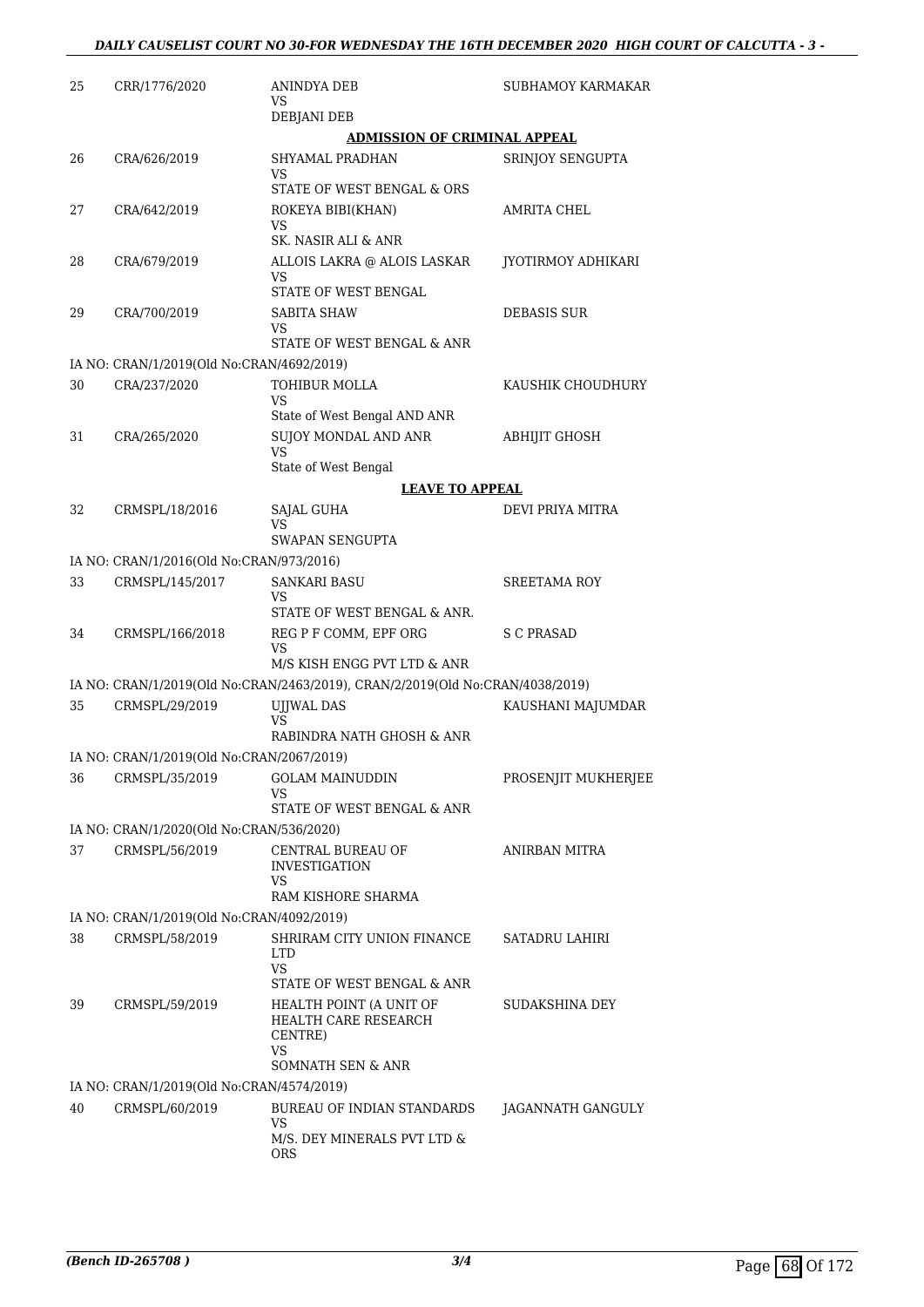| 41 | CRMSPL/61/2019                            | NEELA RANI @ NILA KHATA, REP<br>BY DULAL BHUINYA<br>VS<br>SHILA BARDHAN                              | <b>ARUSHI RATHORE</b>    |
|----|-------------------------------------------|------------------------------------------------------------------------------------------------------|--------------------------|
| 42 | CRMSPL/62/2019                            | AJAY KUMAR<br>VS<br>PASUPATI DAS & ORS                                                               | ABHRA MUKHERJEE          |
| 43 | CRMSPL/63/2019                            | MRIDUL CHANDA<br>VS.<br>STATE OF WEST BENGAL & ORS                                                   | SUBRATA BHATTACHARJYA    |
| 44 | CRMSPL/64/2019                            | SANKAR CHATTERJEE<br>VS<br>STATE OF WEST BENGAL &ORS                                                 | SAYAN DATTA              |
| 45 | CRMSPL/2/2020                             | DILIP BOSE<br>VS<br>STATE OF WEST BENGAL& ANR                                                        | NARAYAN CHNADRA<br>GHOSH |
|    | IA NO: CRAN/1/2020(Old No:CRAN/51/2020)   |                                                                                                      |                          |
| 46 | CRMSPL/3/2020                             | <b>M/S TODI INVESTORS</b><br>VS<br><b>BIDISHA DEY</b>                                                | SUBHAMOY PATRA           |
| 47 | CRMSPL/4/2020                             | <b>UCO BANK</b><br>VS.<br>STATE OF WEST BENGAL & ORS                                                 | P.C. GHOSE               |
| 48 | CRMSPL/5/2020                             | JAY MATA DI IRON STORES,<br>PARTNERSHIP FIRM<br>VS                                                   | <b>UDDIPAN BANERJEE</b>  |
|    |                                           | <b>BALAJI TRADERS,</b><br>PROPRIETORSHIP FIRM                                                        |                          |
| 49 | CRMSPL/6/2020                             | JAY MATA DI IRON STORES,<br>PARTERSHIP FIRM<br>VS<br><b>BALAJI TRADERS,</b><br>PROPRIETORSSHIP FIRM  | <b>UDDIPAN BANERJEE</b>  |
| 50 | CRMSPL/7/2020                             | JAY MATA DI IRON STORES,<br>PARTNERSHIP FIRM<br>VS<br><b>BALAJI TRADERS</b> ,<br>PROPRIETORSHIP FIRM | <b>UDDIPAN BANERJEE</b>  |
| 51 | CRMSPL/8/2020                             | MAGMA FINCORP LIMITED<br>VS<br>AMIT KUMAR MISHRA @ AMIT                                              | ASHOK KUMAR SINGH        |
| 52 | CRMSPL/9/2020                             | <b>MISHRA</b><br>M/S. MURALIDHAR RAJKUMAR<br>VS<br>STATE OF WEST BENGAL & ORS.                       | AMAJIT DE                |
|    | IA NO: CRAN/1/2020(Old No:CRAN/604/2020)  |                                                                                                      |                          |
| 53 | CRMSPL/11/2020                            | M/S HINDUSTHAN NATIONAL<br><b>GLASS @ INDUSTRIES LTD</b><br>VS                                       | SUDESHNA BAGCHI          |
|    |                                           | <b>BIMAL SAMANTA</b>                                                                                 |                          |
|    | IA NO: CRAN/1/2020(Old No:CRAN/1271/2020) |                                                                                                      |                          |
| 54 | CRMSPL/12/2020                            | DIPAK SAHA<br>VS<br>STATE OF WEST BENGAL & ORS                                                       | <b>SREEPARNA DAS</b>     |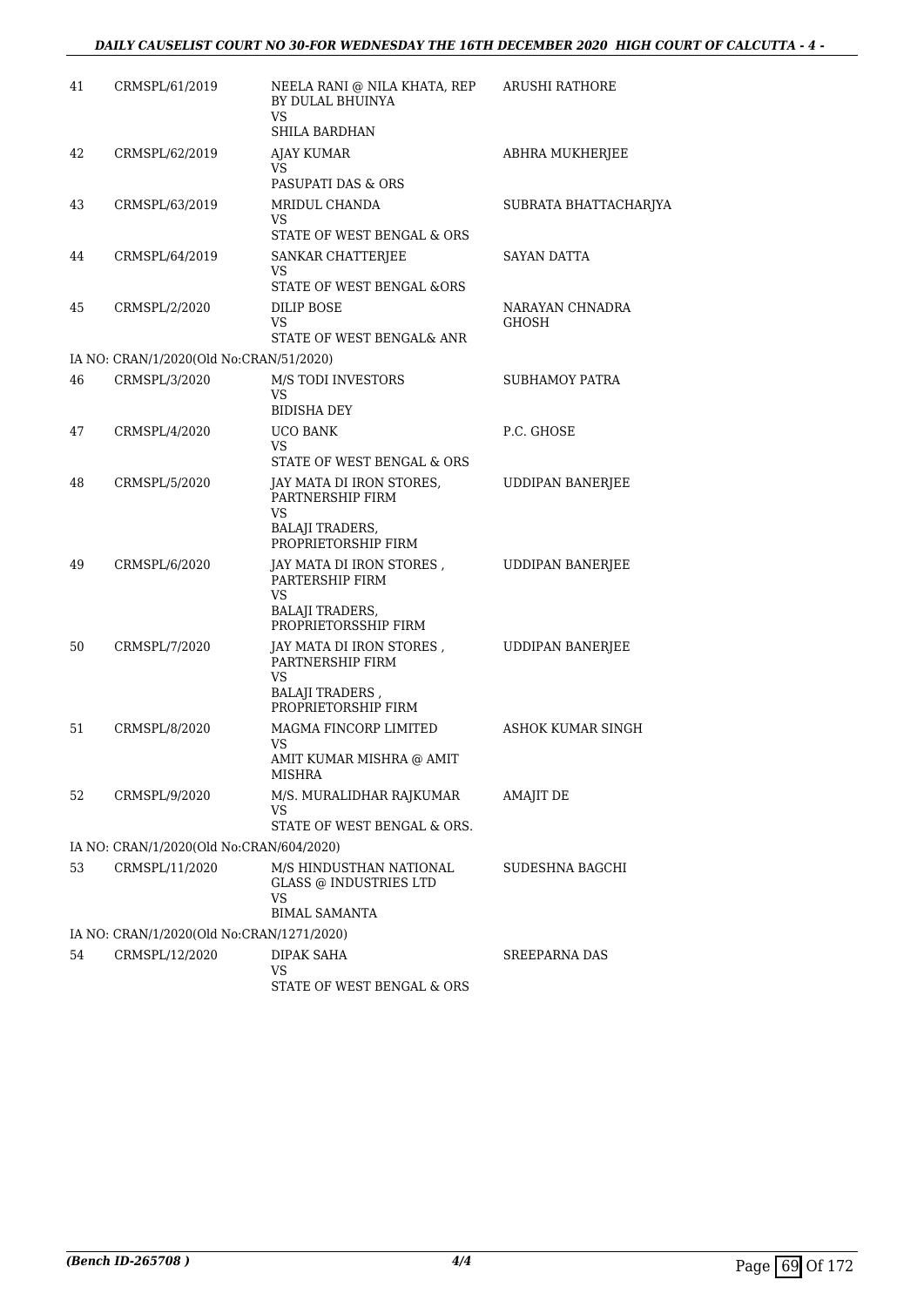

#### **Appellate Side**

**DAILY CAUSELIST For Wednesday The 16th December 2020**

**COURT NO. 13**

**SINGLE BENCH (SB - VI)**

**AT 10:45 AM**

**HON'BLE JUSTICE RAJASEKHAR MANTHA**

**(VIA VIDEO CONFERENCE)**

**ON AND FROM MONDAY, THE 7TH DECEMBER, 2020 - MATTERS (INCLUDING MOTIONS) UNDER ARTICLE 226 OF THE CONSTITUTION RELATING TO MADRASAH EDUCATION UNDER GROUP II AND APPLICATIONS CONNECTED THERETO ;** 

**MATTERS (INCLUDING MOTIONS) UNDER ARTICLE 226 OF THE CONSTITUTION RELATING TO APPOINTMENT AND SERVICE CONDITION OF PARA TEACHER UNDER GROUP-II AND APPLICATIONS CONNECTED THERETO; MATTERS (INCLUDING MOTIONS) UNDER ARTICLE 226 OF THE CONSTITUTION OF INDIA RELATING TO CO-OPERATIVE SOCIETIES UNDER GROUP-V INCLUDING SERVICE MATTERS AND APPLICATIONS CONNECTED THERETO; APPEALS RELATING TO ALL CLAIM CASES INCLUDING APPLICATIONS CONNECTED THERETO (EXCLUDING ADMISSION OF APPEALS UNDER SECTION 30 OF THE EMPLOYEES' COMPENSATION ACT, 1923);** 

**ON AND FROM MONDAY, THE 7TH DECEMBER, 2020 ISSUED ON 1ST DECEMBER, 2020 IS MODIFIED TO THE FOLLOWING EXTENT. IN ADDITION TO HIS OWN DETERMINATION, WILL TAKE HEARING OF CIVIL REVISION APPLICATIONS AND APPLICATIONS UNDER ARTICLE 227 OF THE CONSTITUTION UPTO 2015 INCLUDING APPLICATIONS CONNECTED THERETO.** 

**NOTE :**

**1. MENTIONING WILL BE ALLOWED UPON BEING LISTED AS "TO BE MENTIONED", ONLY IN THE VIRTUAL MODE AS PER NOTIFICATION NO. 4286-RG DATED 27.11.2020. FOLLOWING THE PRESCRIBED PROCEDURE. 2. NO MENTIONING FOR HEARING SHALL BE ENTERTAINED UNTIL FURTHER ORDERS. 3. ALL THE LISTED MATTERS WILL BE TAKEN UP SERIALLY. 4. MONDAY, WEDNESDAY & FRIDAY GR-II MOTION (MADRASAH, PARA- TEACHER) WILL BE TAKEN UP FIRST. THEREAFTER, GR-V MOTION (CO-OP. SOC.) WILL BE TAKEN UP UPTO 3 P.M. 5. TUESDAY & THURSDAY GR-V MOTION (CO-OP. SOC.) WILL BE TAKEN UP FIRST . THEREAFTER , GR-II MOTION (MADRASAH, PARA- TEACHER) WILL BE TAKEN UP UPTO 3 P.M. 6. EVERY FRIDAY, AFTER COMPLETION THE O.S. MATTERS, AGAIN, A.S. MATTERS SHALL BE TAKEN UP SERIALLY, IF TIME PERMITS. 7. MOTOR ACCIDENT CLAIM CASES (APPLICATION) SHALL ORDINARILY BE TAKEN UP FROM 3 P.M. , HOWEVER, IF THE MOTIONS LIST IS EXHAUSTED MACC MATTERS SHALL BE TAKEN UP IMMEDIATELY THEREAFTER**

#### **TO BE MENTIONED** 1 WPA/8841/2017 NAMDAR SHAIKH  $V<sup>Q</sup>$ STATE OF WEST BENGAL & ORS MADHURIMA SARKAR IA NO: CAN/1/2020 **SPECIALLY FIXED MATTERS** 2 WPA/14592/2014 (AT 3.00 P.M.) SMT SAROJ AGARWAL VS UNION OF INDIA & ORS A SEN 3 WPCR/4/2018 ALHAJ INTAJ ALI SHAH VS STATE OF WEST BENGAL & ORS ANIRBAN GHOSH **GR-II (MOTION)** 4 WPA/4298/2020 KASHEM ALI KHAN VS STATE OF WEST BENGAL & ORS ASIT KR DE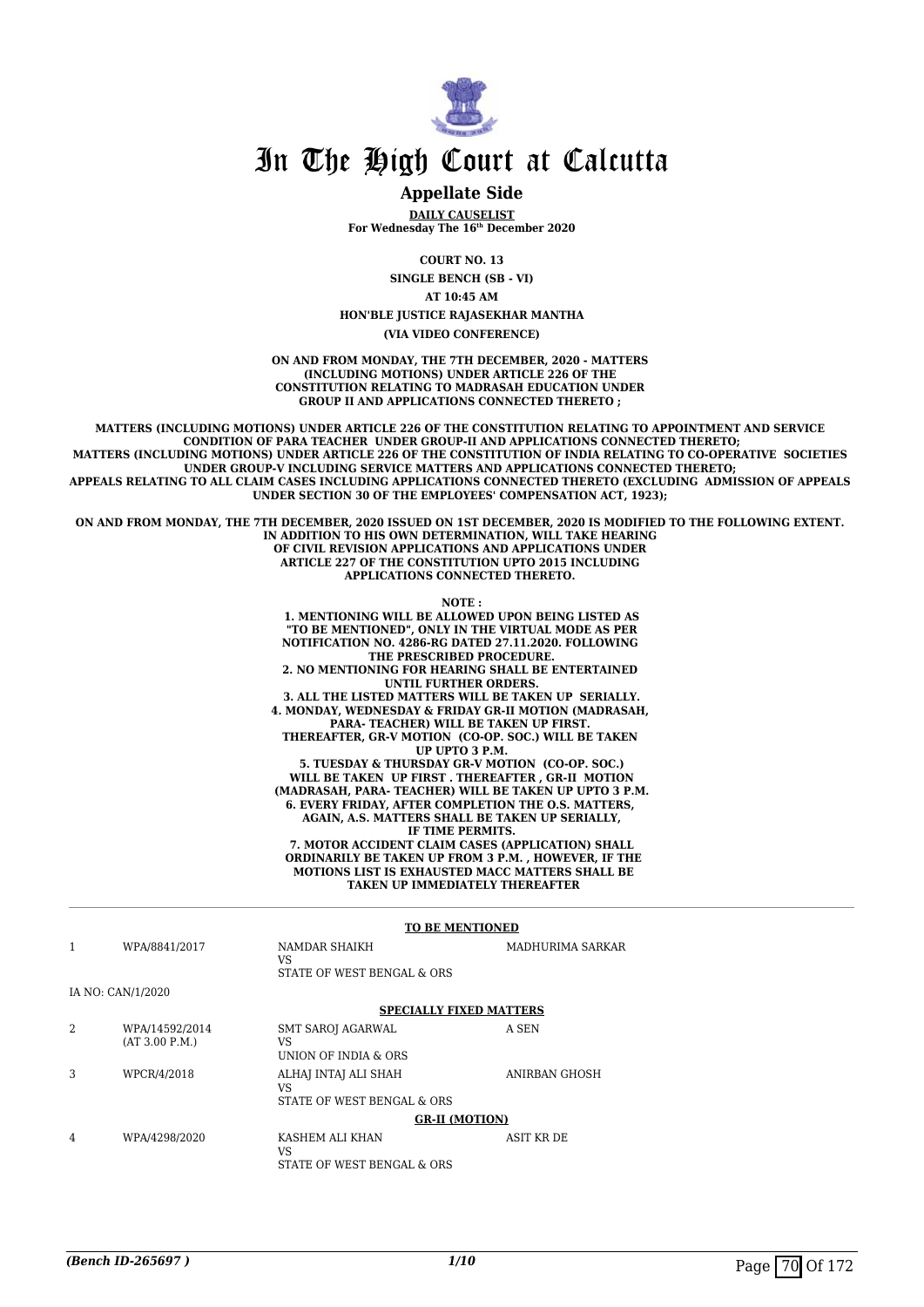#### *DAILY CAUSELIST COURT NO 13-FOR WEDNESDAY THE 16TH DECEMBER 2020 HIGH COURT OF CALCUTTA - 2 -*

| 5  | WPA/4303/2020                 | SK. JAMAL UDDIN AHMED<br>VS<br>STATE OF WEST BENGAL & ORS                   | ASIT KR DE             |
|----|-------------------------------|-----------------------------------------------------------------------------|------------------------|
| 6  | WPA/4615/2020<br>(17.12.2020) | LAILA ARJUMAN BANU & ORS<br>VS.                                             | ANIRBAN SARKAR         |
| 7  | WPA/4616/2020<br>(17.12.2020) | STATE OF WEST BENGAL & ORS<br>MD. AKMAL HOSSAIN<br>VS                       | ANIRBAN SARKAR         |
| 8  | WPA/4749/2020<br>(18.12.2020) | STATE OF WEST BENGAL & ORS<br>SAHARUL ISLAM<br>VS                           | MOLLY SAHA             |
| 9  | WPA/4774/2020                 | STATE OF WEST BENGAL & ORS<br>MOSAMMAT AMINA BIBI<br>VS                     | SK. HOSSAIN ALI        |
| 10 | WPA/4775/2020                 | STATE OF WEST BENGAL & ORS<br>KHODABAKS MOLLA<br>VS.                        | SK. HOSSAIN ALI        |
| 11 | WPA/4776/2020                 | STATE OF WEST BENGAL & ORS<br>MD. MOBARAK ALI SK.<br>VS                     | SK. HOSSAIN ALI        |
| 12 | WPA/5093/2020                 | STATE OF WEST BENGAL & ORS<br><b>SULTAN MAHMUD</b><br><b>VS</b>             | RASOMAY MANDAL         |
| 13 | WPA/8962/2020<br>(17/12/2020) | STATE OF WEST BENGAL & ORS<br>MANAGING COMMITTEE OF ATKINA<br>HIGH MADARASA | TANUJA BASAK           |
| 14 | WPA/9495/2020                 | VS.<br>STATE OF WEST BENGAL AND ORS.<br>ABDUL ALIM KHAN                     | NIRMALYA KUMAR DAS     |
| 15 | WPA/10072/2020                | VS<br>STATE OF WEST BENGAL AND ORS.<br>KAZI MARSHEDUL AREFIN<br>VS.         | PRONAY BASAK           |
| 16 | WPA/10214/2020                | STATE OF WEST BENGAL AND ORS.<br>MD. JAMIR<br>VS.                           | JAKIR HOSSAIN          |
| 17 | WPA/10221/2020                | STATE OF WEST BENGAL AND ORS.<br>BIBEKANANDA BISWAS<br>VS.                  | MANDIRA BHOWMICK       |
| 18 | WPA/10440/2020                | THE STATE OF WEST BENGAL AND<br><b>ORS</b><br>LILUFA KHATUN                 | SALONI BHATTACHARJEE   |
| 19 | WPA/10803/2020                | VS<br>STATE OF WEST BENGAL AND ORS.<br>RUPALI ISLAM (KARMAKAR)              | <b>GOPA BISWAS</b>     |
|    |                               | VS<br>THE STATE OF WEST BENGAL AND<br>ORS                                   |                        |
|    |                               | <b>CO-OPERATIVE SOCIETY - MOTIONS</b>                                       |                        |
| 20 | WPA/8094/2020<br>(17/12/2020) | SATYA NARAYAN GARAIN<br>VS.<br>THE STATE OF WEST BENGAL AND                 | ASHIM GHOSHAL          |
| 21 | WPA/8622/2020<br>(17/12/2020) | <b>ORS</b><br>SHANKAR LAL BAJORIA AND ORS<br>VS                             | HARISH CHANDRA TALWAR  |
| 22 | WPA/8788/2020                 | THE STATE OF WEST BENGAL AND<br><b>ORS</b><br>ARYABHATTA INSTITUTE OF       | <b>ASHOK HALDER</b>    |
|    |                               | ENGINEERING AND MANAGEMENT<br>DURGAPUR AND ANR<br>VS.                       |                        |
| 23 | WPA/9273/2020                 | UNION OF INDIA AND ORS<br>KUNTAL KUMAR MAHAPATRA<br>VS                      | TAPAS SINGHA ROY       |
| 24 | WPA/10312/2020                | STATE OF WEST BENGAL AND ORS.<br>SUBHENDU SAHA AND ANOTHER<br>VS.           | BISWAJIT TIWARI        |
| 25 | WPA/10317/2020                | STATE OF WEST BENGAL AND ORS.<br>SANKAR SAHA<br>VS                          | <b>BISWAJIT TIWARI</b> |
|    |                               | STATE OF WEST BENGAL AND ORS.                                               |                        |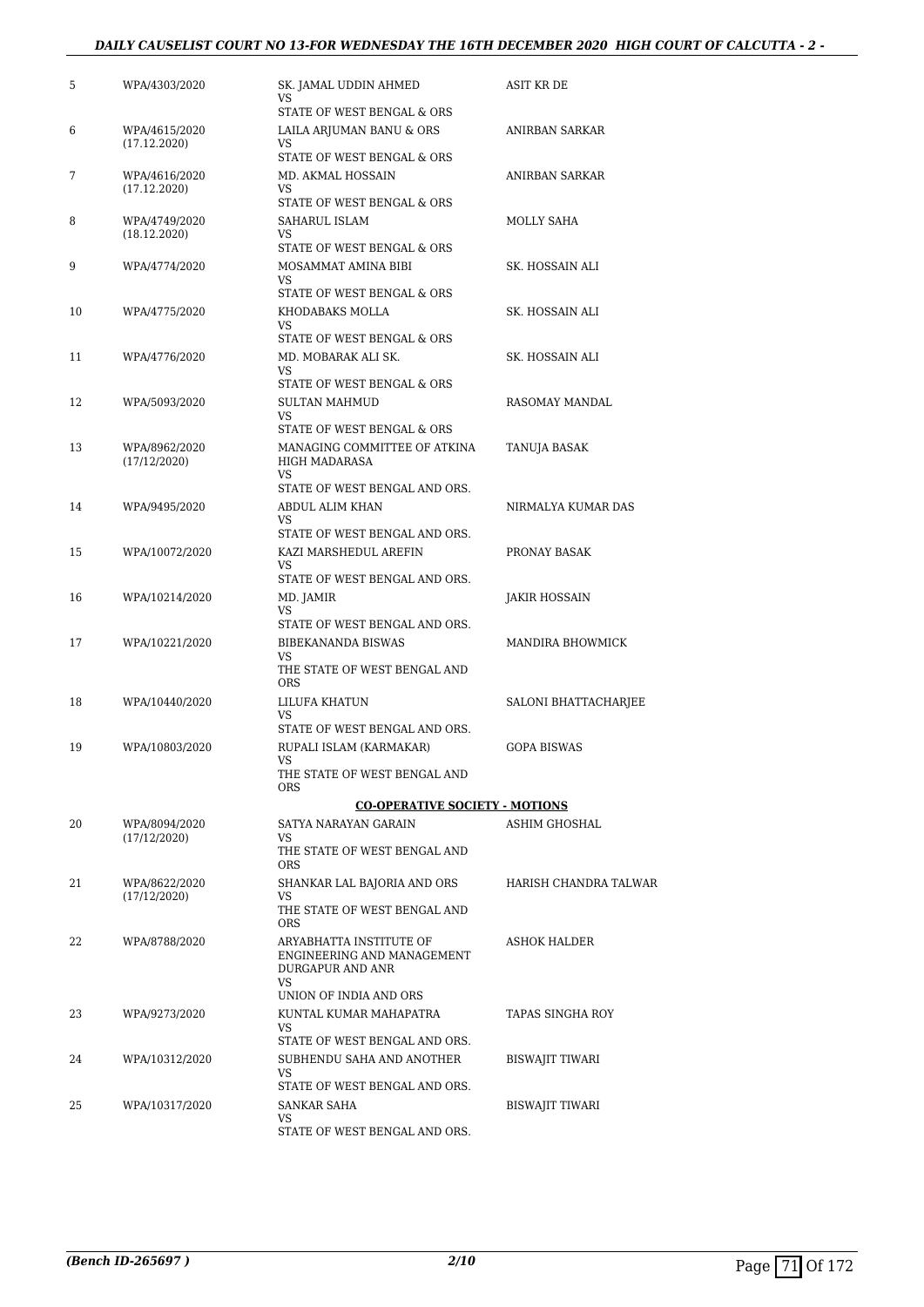| 26   | WPA/10679/2020                                           | SUDIP PAL<br>VS                                                                                | <b>MADAN MOHAN ROY</b>   |
|------|----------------------------------------------------------|------------------------------------------------------------------------------------------------|--------------------------|
|      |                                                          | STATE OF WEST BENGAL AND ORS.                                                                  |                          |
|      |                                                          | <b>CONTEMPT APPLICATION</b>                                                                    |                          |
| 27   | WPA/7636/2015                                            | SHEFALI ROY<br>VS                                                                              | KRISHNA DAS PODDAR       |
|      |                                                          | STATE OF WEST BENGAL & ORS                                                                     |                          |
| wt28 | CPAN/1498/2016                                           | MS SHEPHALI ROY<br><b>VS</b>                                                                   | KRISHNA DAS PODDAR       |
|      |                                                          | M.A. SUBRAMANIUM & ANR                                                                         |                          |
|      |                                                          | <b>APPLICATION</b>                                                                             |                          |
| 29   | WPA/3018/2018                                            | <b>BIDHAN CHAUDHURY</b><br>VS                                                                  | <b>BIDYUT K BANERJEE</b> |
|      |                                                          | GIC HOUSING FINANCE LIMITED &                                                                  |                          |
|      |                                                          | <b>ORS</b>                                                                                     |                          |
| 30   | WPA/3816/2018                                            | IA NO: CAN/1/2019(Old No:CAN/8909/2019), CAN/2/2020(Old No:CAN/1277/2020)<br><b>AJAY KUMAR</b> | SUDIP GHOSH CHOWDHURY    |
|      |                                                          | VS                                                                                             |                          |
|      |                                                          | STATE OF WEST BENGAL & ORS                                                                     |                          |
| 31   | IA NO: CAN/1/2020(Old No:CAN/1784/2020)<br>WPA/3820/2018 | SUBODH ROY                                                                                     | SUDIP GHOSH CHOWDHURY    |
|      |                                                          | VS                                                                                             |                          |
|      |                                                          | STATE OF WEST BENGAL & ORS                                                                     |                          |
|      | IA NO: CAN/1/2020(Old No:CAN/1777/2020)                  | <b>APPLICATION (MACC)</b>                                                                      |                          |
| 32   | FMA/451/2013                                             | KHAIRUNNESA BIBI & ORS                                                                         | KRISHANU BANIK           |
|      | 1 Pb & 2 LCR                                             | VS                                                                                             |                          |
|      |                                                          | ORIENTAL INSURANCE CO. LTD. &<br>ANR                                                           |                          |
|      | IA NO: CAN/1/2013(Old No:CAN/8493/2013)                  |                                                                                                |                          |
| 33   | FMA/1294/2013                                            | THE ORIENTAL INSURANCE CO. LTD<br>VS                                                           | PARIMAL KUMAR PAHARI     |
|      |                                                          | SHYAMALI DEBNATH & ORS                                                                         |                          |
|      | IA NO: CAN/3/2017(Old No:CAN/6467/2017)                  |                                                                                                |                          |
| wt34 | COT/39/2013                                              | SHYAMALI DEBNATH & ORS.<br><b>VS</b>                                                           | SIMA GHOSH               |
|      |                                                          | ORIENTAL INSURANCE CO. LTD. &<br>ANR.                                                          |                          |
| 35   | FMA/3288/2013                                            | THE ORIENTAL INSURANCE CO. LTD.<br>VS                                                          | KAMAL KRISHNA DAS        |
|      |                                                          | RAMDULAL PRADHAN & ANR.                                                                        |                          |
| 36   | IA NO: CAN/2/2017(Old No:CAN/169/2017)<br>COT/72/2014    | PUSPA PATRA                                                                                    | <b>KRISHANU BANIK</b>    |
|      |                                                          | VS                                                                                             |                          |
|      |                                                          | NATIONAL INSURANCE COMPANY LTD<br>& ANR                                                        |                          |
| wt37 | FMA/2436/2014                                            | NATIONAL INSURANCE CO. LTD<br><b>VS</b>                                                        | PARIMAL KUMAR PAHARI     |
|      |                                                          | PUSPA PATRA & ANR                                                                              |                          |
|      |                                                          | IA NO: CAN/1/2014(Old No:CAN/8067/2014), CAN/2/2016(Old No:CAN/1875/2016)                      |                          |
| 38   | FMAT/654/2016                                            | ABU ALI & ANR                                                                                  | JAYANTA BANERJEE         |
|      |                                                          | VS<br>THE NATIONAL INSURANCE CO. LTD.<br>& ANR                                                 |                          |
|      | IA NO: CAN/1/2019(Old No:CAN/11914/2019)                 |                                                                                                |                          |
| 39   | FMAT/721/2016                                            | SWAPAN KUMAR BERA                                                                              | DYUTIMAN BANERJEE        |
|      |                                                          | VS<br>LAKSHMAN BHOWMIK & ANR                                                                   |                          |
|      | IA NO: CAN/1/2018(Old No:CAN/3454/2018)                  |                                                                                                |                          |
| 40   | FMAT/791/2016                                            | SAHANARA SEIKH & ORS                                                                           | ALI IMAM SHAH            |
|      | (A.V.)                                                   | VS<br>NEW INDIA ASSURANCE & ANR                                                                |                          |
|      | IA NO: CAN/1/2017(Old No:CAN/3841/2017)                  |                                                                                                |                          |
| wt41 | FMA/898/2013                                             | THE NEW INDIA ASSURANCE CO. LTD                                                                | PARIMAL KUMAR PAHARI     |
|      |                                                          | VS.<br>SAHANARA SEIKH & ORS                                                                    |                          |
| 42   | FMA/2293/2016                                            | NATIONAL INSURANCE CO. LTD.                                                                    | SAIBALENDU BHOWMIK       |
|      |                                                          | VS<br>RASHMI KUMARI & ORS                                                                      |                          |
|      |                                                          | IA NO: CAN/1/2015(Old No:CAN/10780/2015), CAN/3/2017(Old No:CAN/7114/2017)                     |                          |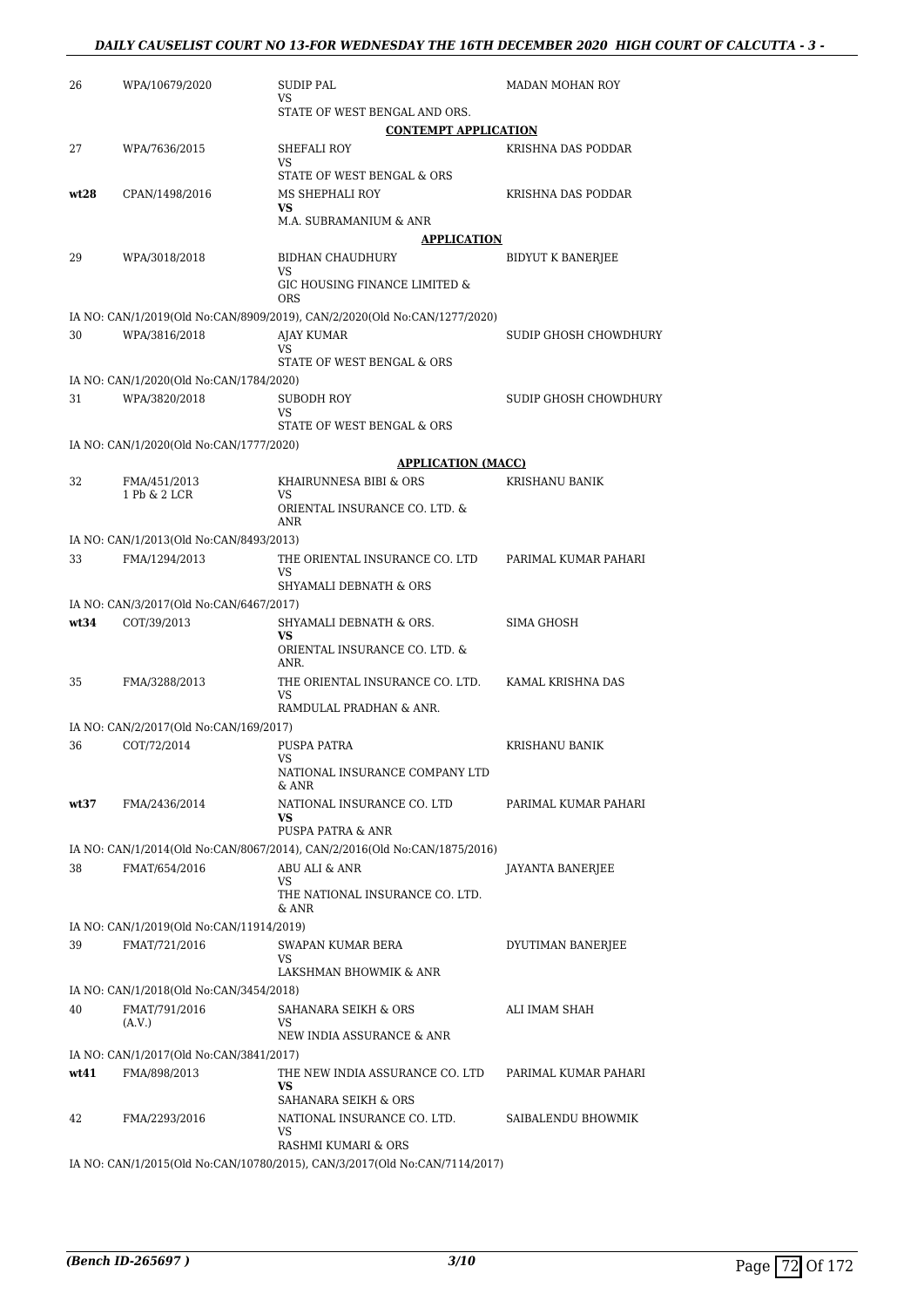| 43 | FMA/2702/2016                            | <b>BIVA PAUL &amp; ORS</b><br>VS                                                                            | SAIDUR RAHAMAN        |
|----|------------------------------------------|-------------------------------------------------------------------------------------------------------------|-----------------------|
|    |                                          | THE TATA AIG GENERAL INSURANCE<br>CO LTD & ANR                                                              |                       |
|    | IA NO: CAN/1/2018(Old No:CAN/4421/2018)  |                                                                                                             |                       |
| 44 | FMA/3668/2016                            | RINKU SAHA & ORS<br>VS                                                                                      | <b>SAIDUR RAHAMAN</b> |
|    |                                          | NATIONAL INSURANCE CO LTD & ORS                                                                             |                       |
|    | IA NO: CAN/1/2017(Old No:CAN/10930/2017) |                                                                                                             |                       |
| 45 | FMAT/444/2017                            | BAJAJ ALLIANZ GEN. INSURANCE CO.<br>LTD.<br>VS<br>MUHADHARI HALDAR & ORS                                    | RAJESH SINGH          |
|    |                                          | IA NO: CAN/1/2017(Old No:CAN/4881/2017), CAN/3/2019(Old No:CAN/7020/2019), CAN/4/2019(Old No:CAN/7792/2019) |                       |
| 46 | FMAT/1191/2017                           | ABUL KASHEM SK. & ANR.<br>VS<br>NATIONAL IN. CO. LTD. & ANR.                                                | SAIDUR RAHAMAN        |
|    | IA NO: CAN/1/2018(Old No:CAN/928/2018)   |                                                                                                             |                       |
| 47 | FMAT/522/2018                            | RABEYA BIBI<br>VS<br><b>BINA DAS &amp; ORS</b>                                                              | L M GHOSH             |
|    | IA NO: CAN/1/2019(Old No:CAN/8225/2019)  |                                                                                                             |                       |
| 48 | FMAT/1220/2018                           | <b>BANGA BARMAN</b><br>VS<br>MAHABIR BARMAN & ANR                                                           | SHILADITYA BARMA      |
|    |                                          | IA NO: CAN/1/2019(Old No:CAN/441/2019), CAN/2/2019(Old No:CAN/442/2019)                                     |                       |
| 49 | FMAT/1221/2018                           | <b>SAMSUR NEHAR &amp; ORS</b><br>VS<br>SIRAJ ALI & ANR                                                      | SHILADITYA BARMA      |
|    |                                          | IA NO: CAN/1/2019(Old No:CAN/443/2019), CAN/2/2019(Old No:CAN/444/2019)                                     |                       |
| 50 | FMAT/1222/2018                           | TAPI SAHA (BISWAS) & ORS<br>VS<br>ANIMESH MISHRA & ANR                                                      | SHILADITYA BARMA      |
|    |                                          | IA NO: CAN/1/2018(Old No:CAN/10247/2018), CAN/2/2018(Old No:CAN/10248/2018)                                 |                       |
| 51 | FMAT/1050/2019                           | THE NATIONAL INSURANCE<br><b>COMPANY LTD</b><br>VS                                                          | DEB NARAYAN RAY       |
|    |                                          | DIPALI PADYALI & ORS                                                                                        |                       |
|    | IA NO: CAN/1/2019(Old No:CAN/10654/2019) |                                                                                                             |                       |
| 52 | FMAT/1268/2019                           | SURENDAR KAUR SINGH<br>VS<br>UNITED IND. IN. CO. LTD. & ANR.                                                | SUBHANKAR MANDAL      |
|    | IA NO: CAN/1/2020(Old No:CAN/875/2020)   |                                                                                                             |                       |
| 53 | FMAT/1355/2019                           | THE UNITED INDIA INSURANCE CO.                                                                              | SANJAY PAUL           |
|    |                                          | <b>LTD</b><br>VS                                                                                            |                       |
|    |                                          | KAMNNA HALDER & ORS                                                                                         |                       |
|    | IA NO: CAN/1/2020(Old No:CAN/364/2020)   |                                                                                                             |                       |
| 54 | FMAT/1359/2019                           | MAMONI SINGHA (ROY) & ORS.<br>VS<br>BAJAJ ALLIANZ G.I. CO. LTD. & ANR.                                      | SUDIP BANDYOPADHYAY   |
|    | IA NO: CAN/1/2020(Old No:CAN/2279/2020)  |                                                                                                             |                       |
| 55 | FMAT/56/2020                             | SEBAK DAS (MANDAL) & ORS.<br>VS<br>NATIONAL IN. CO. LTD. & ANR.                                             | NILADRI SAHA          |
|    |                                          | IA NO: CAN/1/2020(Old No:CAN/1319/2020), CAN/2/2020(Old No:CAN/1335/2020)                                   |                       |
| 56 | FMAT/57/2020                             | LUTFA BIBI & ORS.                                                                                           | NILADR SAHA           |
|    |                                          | VS                                                                                                          |                       |
|    |                                          | NATIONAL IN. CO. LTD. & ANR.                                                                                |                       |
|    |                                          | IA NO: CAN/1/2020(Old No:CAN/1317/2020), CAN/2/2020(Old No:CAN/1336/2020)                                   |                       |
| 57 | FMAT/90/2020                             | KANIKA MONDAL & ORS<br>VS<br>ORIENTAL INSURANCE CO. LTD &                                                   | NILADRI SAHA          |
|    |                                          | ANR<br><b>IA NO: CAN/1/2020(Old No:CAN/1337/2020)</b> CAN/2/2020(Old No:CAN/1343/2020)                      |                       |

IA NO: CAN/1/2020(Old No:CAN/1337/2020), CAN/2/2020(Old No:CAN/1343/2020)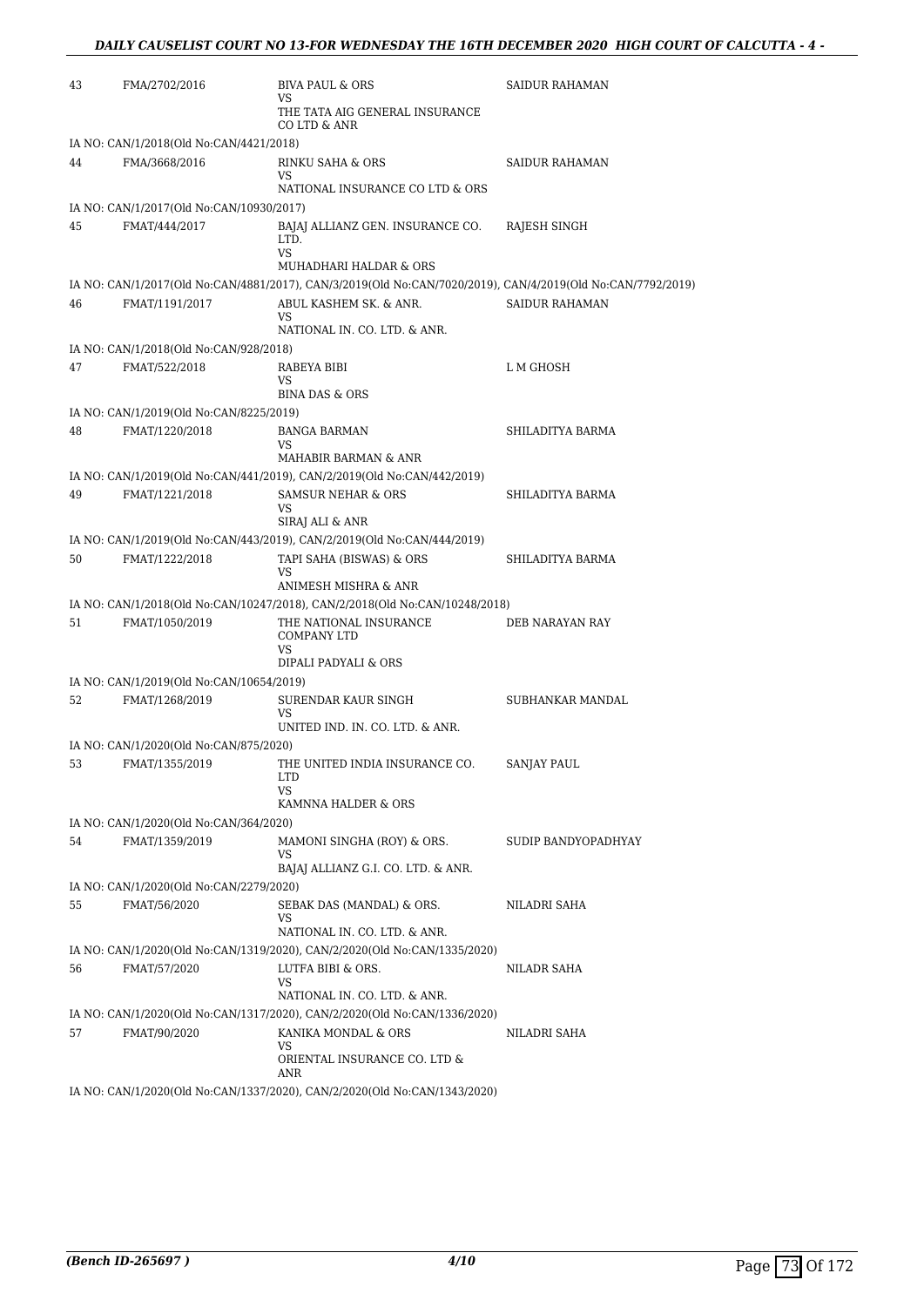| 58 | FMAT/302/2020                                            | BAJAJ ALLIANZ GENERAL INSURANCE<br>COMPANY LTD.<br>VS                                          | RAJESH SINGH          |
|----|----------------------------------------------------------|------------------------------------------------------------------------------------------------|-----------------------|
|    |                                                          | SWARAJ AGARWAL & ANR                                                                           |                       |
|    |                                                          | IA NO: CAN/1/2020(Old No:CAN/2768/2020), CAN/2/2020(Old No:CAN/2769/2020)                      |                       |
|    |                                                          | <b>ACCIDENT CLAIM CASES</b>                                                                    |                       |
| 59 | FMA/983/2011                                             | AGNI ORAO @ LAKRA<br>VS<br>UNION OF INDIA & ORS.                                               | KAZI M RAHAMAN        |
| 60 | FMAT/1575/2011                                           | PURNIMA ROY & ORS                                                                              | JAYANTA KR. MANDAL    |
|    |                                                          | VS<br>NATIONAL INSURANCE CO. LTD. &<br><b>ORS</b>                                              |                       |
|    | IA NO: CAN/1/2012(Old No:CAN/6195/2012)                  |                                                                                                |                       |
| 61 | FMA/747/2012                                             | AJEMA BEWA & ORS.                                                                              | <b>SAIDUR RAHMAN</b>  |
|    |                                                          | VS<br>NATIONAL INSURANCE CO. LTD.                                                              |                       |
|    |                                                          | IA NO: CAN/1/2017(Old No:CAN/5302/2017), CAN/2/2017(Old No:CAN/5303/2017)                      |                       |
| 62 | FMA/1245/2012                                            | MAMATA SUTRADHAR & OTH.<br>VS                                                                  | AMIT RANJAN ROY       |
|    |                                                          | THE NATIONAL INSURANCE CO. LTD.<br>& OTH.                                                      |                       |
|    | IA NO: CAN/1/2017(Old No:CAN/6987/2017)                  |                                                                                                |                       |
| 63 | FMA/69/2013                                              | SAKHALAL SAHA & ANR.<br>VS                                                                     | <b>SAIDUR RAHAMAN</b> |
|    |                                                          | BR, MGR., NEW INDIA ASSURANCE<br>CO. LTD. & ANR.                                               |                       |
|    | IA NO: CAN/1/2017(Old No:CAN/5774/2017)                  |                                                                                                |                       |
| 64 | FMA/709/2013                                             | JAULASHI BIBI & ORS<br>VS                                                                      | AMARENDRA NATH HAZRA  |
|    |                                                          | KANANBALA GHOSH & ANR.                                                                         |                       |
| 65 | FMA/1170/2013                                            | IA NO: CAN/1/2017(Old No:CAN/8233/2017), CAN/2/2017(Old No:CAN/8234/2017)                      | <b>SAIDUR RAHAMAN</b> |
|    |                                                          | MANORANJAN SARKAR & ANR.<br>VS<br>RELIANCE G.I CO. LTD. & ANR.                                 |                       |
|    | IA NO: CAN/1/2017(Old No:CAN/3171/2017)                  |                                                                                                |                       |
| 66 | FMA/1336/2013                                            | SATISH CHANDRA JOGI<br>VS                                                                      | SAIDUR RAHAMAN        |
|    |                                                          | UNITED INDIA INSURENCE & ANR                                                                   |                       |
| 67 | IA NO: CAN/1/2018(Old No:CAN/3695/2018)<br>FMA/1451/2013 | THE ORIENTAL INSURANCE CO. LTD.                                                                |                       |
|    |                                                          | VS                                                                                             | RAJESH SINGH          |
|    |                                                          | AMIYA JANA & ORS.<br>IA NO: CAN/1/2013(Old No:CAN/3774/2013), CAN/2/2017(Old No:CAN/4097/2017) |                       |
| 68 | FMA/2020/2013                                            | <b>ASHA GOPE &amp; ANR.</b>                                                                    | AMIT RANJAN ROY       |
|    |                                                          | VS<br>THE UNITED INDIA INSURANCE<br>COMPANY LIMITED & ANR.                                     |                       |
|    | IA NO: CAN/1/2016(Old No:CAN/6439/2016)                  |                                                                                                |                       |
| 69 | FMA/2123/2013                                            | PUSHPA DAS & ANR.                                                                              | <b>KRISHANU BANIK</b> |
|    |                                                          | VS<br>NATIONAL INSURANCE CO. LTD. &<br>ANR.                                                    |                       |
|    | IA NO: CAN/1/2016(Old No:CAN/2632/2016)                  |                                                                                                |                       |
| 70 | FMAT/314/2014                                            | THE NATIONAL INSURANCE<br>COMPANY LTD.<br>VS                                                   | <b>SANJAY PAUL</b>    |
|    |                                                          | SANTANA MONDAL (WIDOW) & ORS                                                                   |                       |
|    |                                                          | IA NO: CAN/1/2014(Old No:CAN/3554/2014), CAN/2/2014(Old No:CAN/3555/2014)                      |                       |
| 71 | FMAT/371/2014                                            | SONALI DEY & ORS.<br>VS                                                                        | JAYANTA KR. MANDAL    |
|    |                                                          | NATIONAL INSURANCE CO. LTD. &<br>ANR.                                                          |                       |
|    | IA NO: CAN/1/2017(Old No:CAN/7536/2017)                  |                                                                                                |                       |
| 72 | FMAT/669/2014                                            | HANUMAN KUMAR SINGH & ANR<br>VS<br>RELIANCE GENERAL INSURANCE CO                               | SAIDUR RAHAMAN        |
|    |                                                          | LTD & ANR                                                                                      |                       |
|    | IA NO: CAN/1/2017(Old No:CAN/6962/2017)                  |                                                                                                |                       |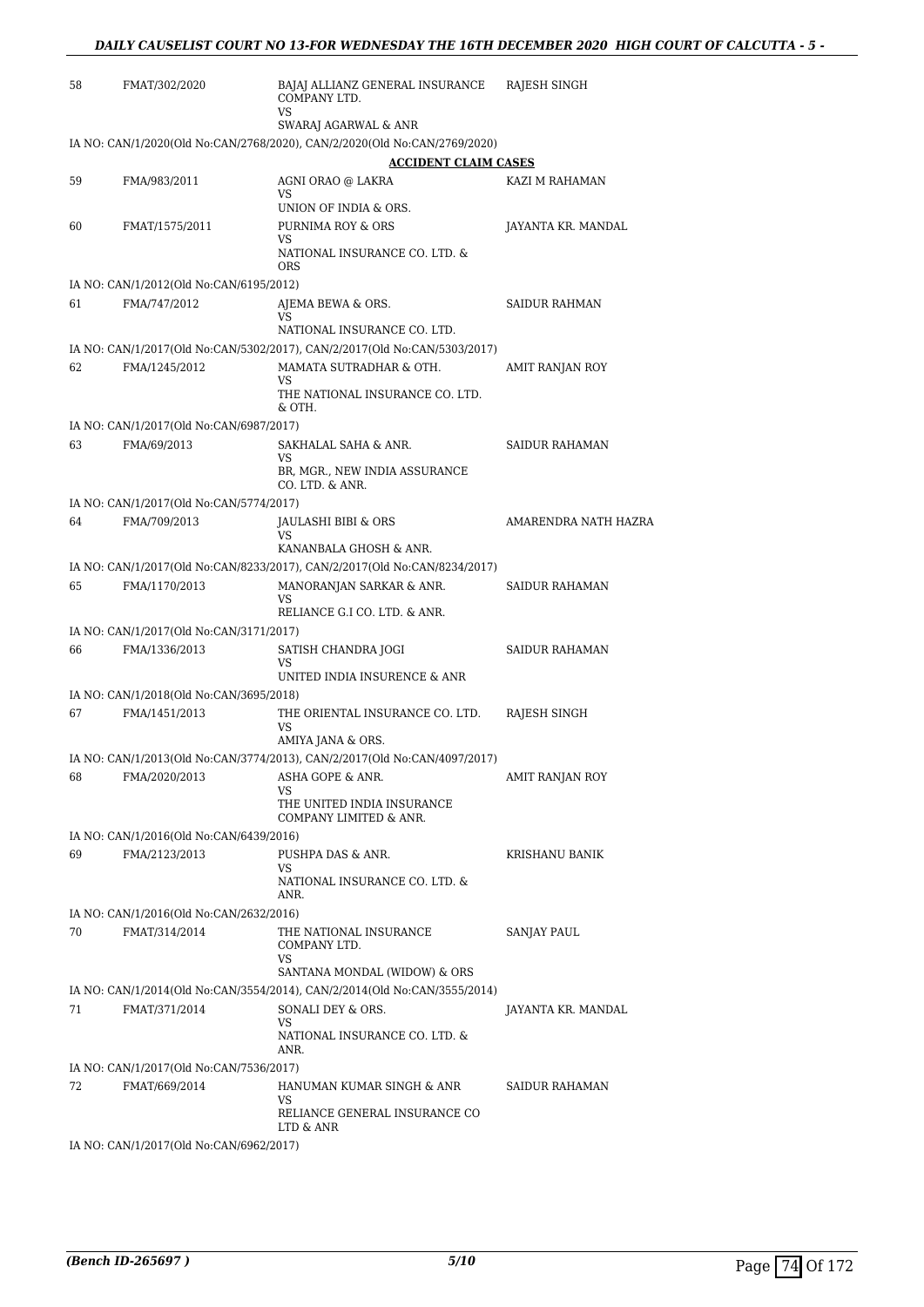| 73 | FMA/751/2014                            | HASINA BIBI & ORS<br>VS                                                                                      | KRISHANU BANIK        |
|----|-----------------------------------------|--------------------------------------------------------------------------------------------------------------|-----------------------|
|    |                                         | NEW INDIA ASSURANCE CO. LTD. &<br>ANR                                                                        |                       |
|    | IA NO: CAN/2/2016(Old No:CAN/7432/2016) |                                                                                                              |                       |
| 74 | FMA/2055/2014                           | PRAKASH MAITY @ PRAKASH CH.<br>MAITY<br><b>VS</b>                                                            | <b>SOUMAK BERA</b>    |
|    |                                         | PRATAP MAITY & ANR                                                                                           |                       |
|    |                                         | IA NO: CAN/2/2015(Old No:CAN/5288/2015), CAN/3/2017(Old No:CAN/7548/2017)                                    |                       |
| 75 | FMA/2430/2014                           | ATIKUR RAHAMAN & ANR<br>VS                                                                                   | SAIDUR RAHAMAN        |
|    |                                         | THE DIVISIONAL MANAGER,<br>RELIANCE GEN. INS. CO. LTD. & ORS                                                 |                       |
|    | IA NO: CAN/2/2017(Old No:CAN/5277/2017) |                                                                                                              |                       |
| 76 | FMA/2439/2014                           | UNITED INDIA INS. CO. LTD.<br>VS<br>SANDHYA CHANDA & ORS.                                                    | PARIMAL KR. PAHARI    |
|    |                                         | IA NO: CAN/1/2014(Old No:CAN/8135/2014), CAN/2/2017(Old No:CAN/5713/2017)                                    |                       |
| 77 | FMAT/118/2015                           | <b>SUNIL KR. BANERJEE</b><br>VS<br>ORIENTAL INSURANCE CO. LTD. &<br>ANR.                                     | <b>SAIDUR RAHAMAN</b> |
|    | IA NO: CAN/1/2017(Old No:CAN/5947/2017) |                                                                                                              |                       |
| 78 | FMAT/568/2015                           | SAMSUL HAQUE & ORS.<br>VS                                                                                    | <b>SAIDUR RAHAMAN</b> |
|    |                                         | NEW INDIA ASSURANCE CO. LTD. &<br>ANR.                                                                       |                       |
|    | IA NO: CAN/1/2017(Old No:CAN/901/2017)  |                                                                                                              |                       |
| 79 | FMAT/1065/2015                          | SITESH GHOSH<br>VS<br>THE NEW INDIA ASSURANCE CO.<br>LTD, MALDA BRANCH & ANR                                 | <b>SAIDUR RAHAMAN</b> |
| 80 | FMA/1405/2015                           | MADHABI MONDAL                                                                                               | KRISHANU BANIK        |
|    |                                         | VS<br>UNITED INDIA INSURANCE COMPANY<br>& ORS                                                                |                       |
|    |                                         | IA NO: CAN/1/2015(Old No:CAN/2494/2015), CAN/2/2017(Old No:CAN/7959/2017)                                    |                       |
| 81 | FMAT/351/2016                           | SANJIDA KHATUN MINOR<br>REPRESENTED BY MIRZA GOLAM<br>ASPIA<br>VS                                            | MD. Z. HOSSAIN        |
|    |                                         | THE NATIONAL INSUARANCE<br>COMPANY LTD. TARAKESWAR<br><b>BRANCH &amp; ANR</b>                                |                       |
|    |                                         | IA NO: CAN/2/2017(Old No:CAN/1284/2017), CAN/3/2017(Old No:CAN/8704/2017)                                    |                       |
| 82 | FMAT/483/2016                           | PRAN KRISHNA BANDYOPADHYAY<br>VS                                                                             | ASHIQUE MONDAL        |
|    |                                         | THE NEW INDIA ASSURANCE CO.<br>LTD.& ANR                                                                     |                       |
|    | IA NO: CAN/1/2016(Old No:CAN/5084/2016) |                                                                                                              |                       |
| 83 | FMAT/1278/2016                          | SHRIRAM G.I CO. LTD.<br>VS<br>NURALAM HALDAR @ NOOR ALAM<br>HALDAR & ANR.                                    | RAJESH SINGH          |
|    | IA NO: CAN/1/2017(Old No:CAN/843/2017)  |                                                                                                              |                       |
| 84 | FMA/2881/2016                           | NURBANU BIBI<br>VS                                                                                           | KAZI M RAHMAN         |
|    |                                         | UNION OF INDIA & ORS.                                                                                        |                       |
|    |                                         | IA NO: CAN/2/2011(Old No:CAN/11384/2011), CAN/3/2020(Old No:CAN/2002/2020)                                   |                       |
| 85 | FMA/3017/2016                           | UDAYAN BOURI<br>VS<br>THE NEW INDIA ASSURANCE                                                                | AMIT RANJAN ROY       |
|    |                                         | COMPANY LIMITED & ANR                                                                                        |                       |
|    | IA NO: CAN/3/2017(Old No:CAN/4991/2017) |                                                                                                              |                       |
| 86 | FMA/3381/2016                           | NATIONAL INSURANCE CO. LTD.<br>VS<br>SUCHITRA PARICHHA & ORS.                                                | RAJESH SINGH          |
|    |                                         | IA NO: CAN/3/2015(Old No:CAN/5823/2015), CAN/5/2017(Old No:CAN/6523/2017), CAN/6/2019(Old No:CAN/12385/2019) |                       |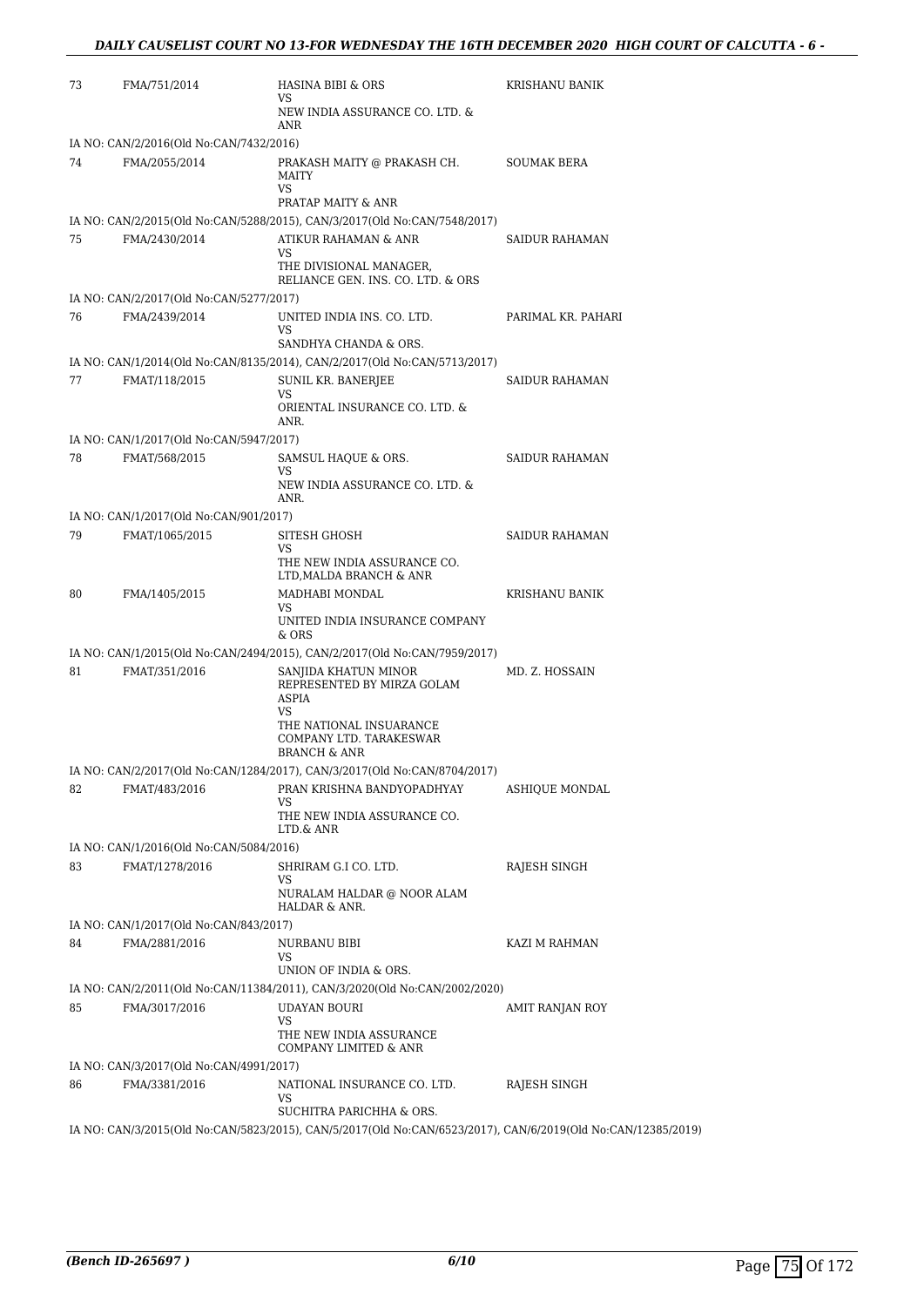| 87  | FMA/3616/2016                                            | SK. TUPAI                                                                                                                          | A,R. ROY               |
|-----|----------------------------------------------------------|------------------------------------------------------------------------------------------------------------------------------------|------------------------|
|     |                                                          | VS<br>NATIONAL INSURANCE COMPANY LTD                                                                                               |                        |
|     | IA NO: CAN/1/2017(Old No:CAN/5564/2017)                  |                                                                                                                                    |                        |
| 88  | FMA/73/2017                                              | ICICI LOMBARD GENERAL<br><b>INSURANCE CO. LTD</b><br>VS                                                                            | PARIMAL KUMAR PAHARI   |
|     |                                                          | <b>SMT LAKSHMI GHOSH &amp; ORS</b>                                                                                                 |                        |
| 89  | IA NO: CAN/1/2016(Old No:CAN/6898/2016)<br>FMAT/154/2017 | SMT. SHEPHALI JANA & ORS                                                                                                           | <b>AMIT RANJAN ROY</b> |
|     |                                                          | VS<br>THE NATIONAL INSURANCE<br><b>COMPANY LIMITED &amp; ORS</b>                                                                   |                        |
|     | IA NO: CAN/1/2017(Old No:CAN/2294/2017)                  |                                                                                                                                    |                        |
| 90  | FMAT/188/2017                                            | JHUMA GORAI & ORS                                                                                                                  | KRISHANU BANIK         |
|     |                                                          | <b>VS</b><br>BAJAJ ALLIANZ GENERAL INSURANCE<br><b>COMPANY LTD &amp; ANR</b>                                                       |                        |
|     | IA NO: CAN/1/2017(Old No:CAN/10791/2017)                 |                                                                                                                                    |                        |
| 91  | FMAT/203/2017                                            | RELIANCE GENERAL INSURANCE CO<br><b>LTD</b><br>VS                                                                                  | KAMAL KRISHNA DAS      |
|     |                                                          | SAHIDUL @ BABU ALI PIYADA & ORS                                                                                                    |                        |
| 92  | FMAT/351/2017                                            | IA NO: CAN/1/2017(Old No:CAN/4623/2017), CAN/2/2017(Old No:CAN/4627/2017)<br>ICICI LOMBARD GEN. INSURANCE CO.<br>LTD.<br><b>VS</b> | PARIMAL KUMAR PAHARI   |
|     |                                                          | ADARI MAJHI & ORS                                                                                                                  |                        |
| 93  | IA NO: CAN/1/2017(Old No:CAN/6429/2017)<br>FMAT/353/2017 | ICICI LOMBARD GEN. INSURANCE CO.                                                                                                   | PARIMAL KUMAR PAHARI   |
|     |                                                          | LTD.<br><b>VS</b><br><b>GULBAN BIBI &amp; ORS</b>                                                                                  |                        |
|     | IA NO: CAN/1/2017(Old No:CAN/6430/2017)                  |                                                                                                                                    |                        |
| 94  | FMA/455/2017                                             | NATIONAL INSURANCE COMPANY LTD<br>VS                                                                                               | <b>SUCHARITA PAUL</b>  |
|     | IA NO: CAN/2/2017(Old No:CAN/3972/2017)                  | NITA RANI OJHA & ORS                                                                                                               |                        |
| 95  | FMA/459/2017                                             | THE NEW INDIA ASSURANCE<br>COMPANY LTD<br><b>VS</b>                                                                                | RAJESH SINGH           |
|     |                                                          | SAGAR BAGCHI (MINOR) & ORS                                                                                                         |                        |
| 96  | IA NO: CAN/2/2017(Old No:CAN/6504/2017)<br>FMAT/549/2017 | <b>SHEFALI ROY &amp; ORS</b>                                                                                                       | <b>KRISHANU BANIK</b>  |
|     |                                                          | VS.<br>NEW INDIA ASSURANCE COMPANY &<br>ANR                                                                                        |                        |
|     | IA NO: CAN/1/2017(Old No:CAN/9364/2017)                  |                                                                                                                                    |                        |
| 97  | FMAT/628/2017                                            | N I C LTD<br>VS                                                                                                                    | P K PAHARAI            |
|     |                                                          | TARIF CHOWDHURY & ANR<br>IA NO: CAN/1/2017(Old No:CAN/6431/2017), CAN/2/2019(Old No:CAN/1142/2019)                                 |                        |
| 98  | FMAT/643/2017                                            | THE N I C LTD<br><b>VS</b>                                                                                                         | <b>D N RAY</b>         |
|     |                                                          | NIVA HAZRA & ORS<br>IA NO: CAN/1/2017(Old No:CAN/6358/2017), CAN/2/2017(Old No:CAN/6359/2017)                                      |                        |
| 99  | FMAT/660/2017                                            | BAJAJ ALLIANZ GENERAL INSURANCE<br>COMPANY LTD.<br><b>VS</b>                                                                       | R. SINGH               |
|     |                                                          | <b>SAROGI DAS &amp; ORS</b><br>IA NO: CAN/1/2017(Old No:CAN/8604/2017), CAN/2/2017(Old No:CAN/8612/2017)                           |                        |
| 100 | FMAT/801/2017                                            | UMA KHATUN & ORS<br>VS<br>THE NATIONAL INSURANCE CO LTD &                                                                          | AMIT RANJAN ROY        |
|     |                                                          | ANR                                                                                                                                |                        |
|     | IA NO: CAN/1/2017(Old No:CAN/10707/2017)                 |                                                                                                                                    |                        |
| 101 | FMAT/863/2017                                            | THE UNITED INDIA INSURANCE CO.<br>LTD.<br>VS<br>SMT SABITRI BALA ROY & ORS                                                         | SANJOY PAUL            |
|     |                                                          | IA NO: CAN/1/2017(Old No:CAN/7793/2017), CAN/2/2020(Old No:CAN/634/2020)                                                           |                        |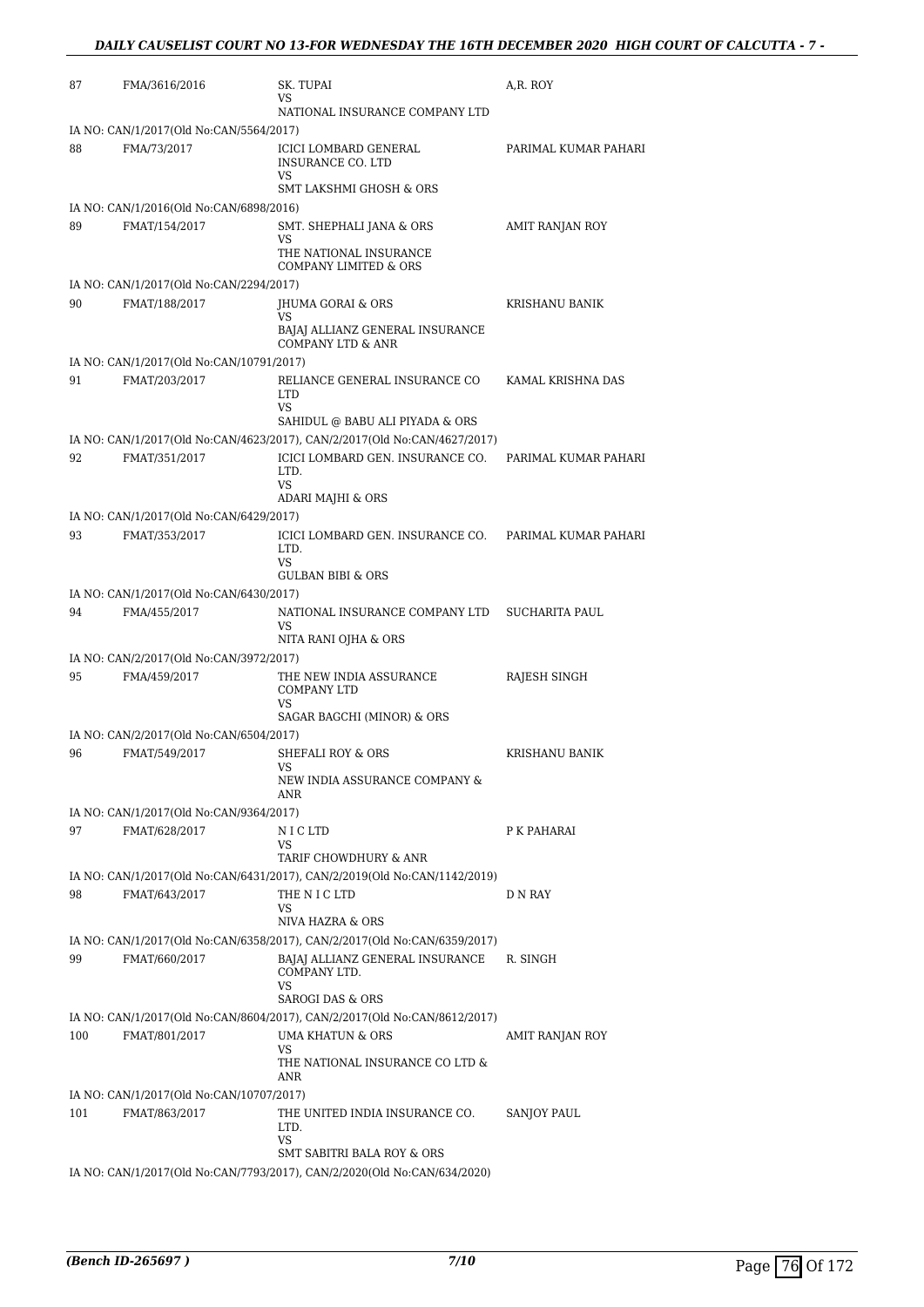| 102 | FMAT/1100/2017                                            | POLY ROY<br>VS<br>NICL & ORS                                                | AMIT RANJAN ROY       |
|-----|-----------------------------------------------------------|-----------------------------------------------------------------------------|-----------------------|
|     | IA NO: CAN/1/2017(Old No:CAN/10472/2017)                  |                                                                             |                       |
| 103 | FMAT/1150/2017                                            | ICICI LOMBARD GENERAL<br>INSURNACE CO. LTD.<br>VS                           | PARIMAL KUMAR PAHARI  |
|     |                                                           | SMT. ANIMA DUTTA & ORS                                                      |                       |
|     | IA NO: CAN/1/2017(Old No:CAN/10259/2017)                  |                                                                             |                       |
| 104 | FMAT/1159/2017                                            | THE SECRETARY & CURATOR,<br>VICTORIA MEMORIAL HALL & ANR<br><b>VS</b>       | PRADYOT KUMAR DAS     |
|     |                                                           | ASHA DEVI.                                                                  |                       |
| 105 | IA NO: CAN/2/2020(Old No:CAN/2369/2020)<br>FMAT/1169/2017 | HDFC ERGO GENERAL INSURANCE<br>COMPANY LIMITED                              | RAJESH SINGH          |
|     |                                                           | VS<br>UDAY KUMAR BHAGAT & ANR                                               |                       |
|     |                                                           | IA NO: CAN/1/2017(Old No:CAN/10571/2017), CAN/2/2017(Old No:CAN/10581/2017) |                       |
| 106 | FMAT/1175/2017                                            | NATIONAL INSURANCE CO. LTD.<br><b>VS</b><br>ARCHANA MANDAL & ORS.           | <b>SAMIM AHAMMED</b>  |
|     |                                                           | IA NO: CAN/1/2017(Old No:CAN/11515/2017), CAN/2/2017(Old No:CAN/11518/2017) |                       |
| 107 | FMAT/1176/2017                                            | NATIONAL IN. CO. LTD.                                                       | SAMIM AHAMMED         |
|     |                                                           | VS<br>SELIM MALLICK & ANR.                                                  |                       |
|     |                                                           | IA NO: CAN/1/2017(Old No:CAN/11513/2017), CAN/2/2017(Old No:CAN/11514/2017) |                       |
| 108 | FMAT/1216/2017                                            | THE UNITED INDIA INSURANCE CO<br><b>LTD</b><br>VS                           | SANJOY PAUL           |
|     |                                                           | RAMBILASH SHAW & ANR                                                        |                       |
|     | IA NO: CAN/1/2017(Old No:CAN/10760/2017)                  |                                                                             |                       |
| 109 | FMAT/1298/2017                                            | NATIONAL INSURANCE CO. LTD<br>VS<br>DIL KUMARI LIMBU & ANR                  | S. AHAMMED            |
|     |                                                           | IA NO: CAN/1/2017(Old No:CAN/11763/2017), CAN/2/2017(Old No:CAN/11772/2017) |                       |
| 110 | FMAT/1322/2017                                            | MITHURANI PANDA & ORS<br>VS                                                 | SK ABU ABBAS UDDIN    |
|     |                                                           | UNION OF INDIA & ORS                                                        |                       |
|     | IA NO: CAN/1/2018(Old No:CAN/7662/2018)                   |                                                                             |                       |
| 111 | FMAT/54/2018                                              | <b>SARASWATI MAITY &amp; ORS</b><br>VS<br>THE ORIENTAL INS CO LTD & ANR     | AMIT RANJAN ROY       |
|     | IA NO: CAN/1/2018(Old No:CAN/2108/2018)                   |                                                                             |                       |
| 112 | FMA/962/2018                                              | ANOWARA BEGAM & ORS<br>VS.                                                  | SAIDUR RAHAMAN        |
|     |                                                           | UNITED INDIA INSURANCE COMPANY<br>LTD & ANR                                 |                       |
|     | IA NO: CAN/1/2018(Old No:CAN/4422/2018)                   |                                                                             |                       |
| 113 | FMAT/1288/2018                                            | SUSHIL RANA & ANR<br>VS<br>UNION OF INDIA                                   | SHAHINA HAQUE         |
| 114 | FMAT/683/2019                                             | LAKSHMIRANI BERA & ORS<br>VS.                                               | RAJENDRA KUMAR MITTAL |
|     |                                                           | UNION OF INDIA                                                              |                       |
| 115 | FMAT/1158/2019                                            | ANIMA SARKAR (DOLAI)<br>VS<br>UNION OF INDIA                                | RAJENDRA KUMAR MITTAL |
|     |                                                           | <b>HEARING</b>                                                              |                       |
| 116 | FMA/137/2011                                              | MAYA DAS & ANR.<br>VS.                                                      | SAIDUR RAHAMAN        |
|     |                                                           | NEW INDIA ASSURANCE CO. LTD. &<br>ANR.                                      |                       |
|     | IA NO: CAN/1/2011(Old No:CAN/5526/2011)                   |                                                                             |                       |
| 117 | FMA/201/2011                                              | SMT.MANJU PAL<br>VS                                                         | JAYANTA KR. MANDAL    |
|     |                                                           | NEW INDIA ASSURANCE CO.LTD. &<br>ORS                                        |                       |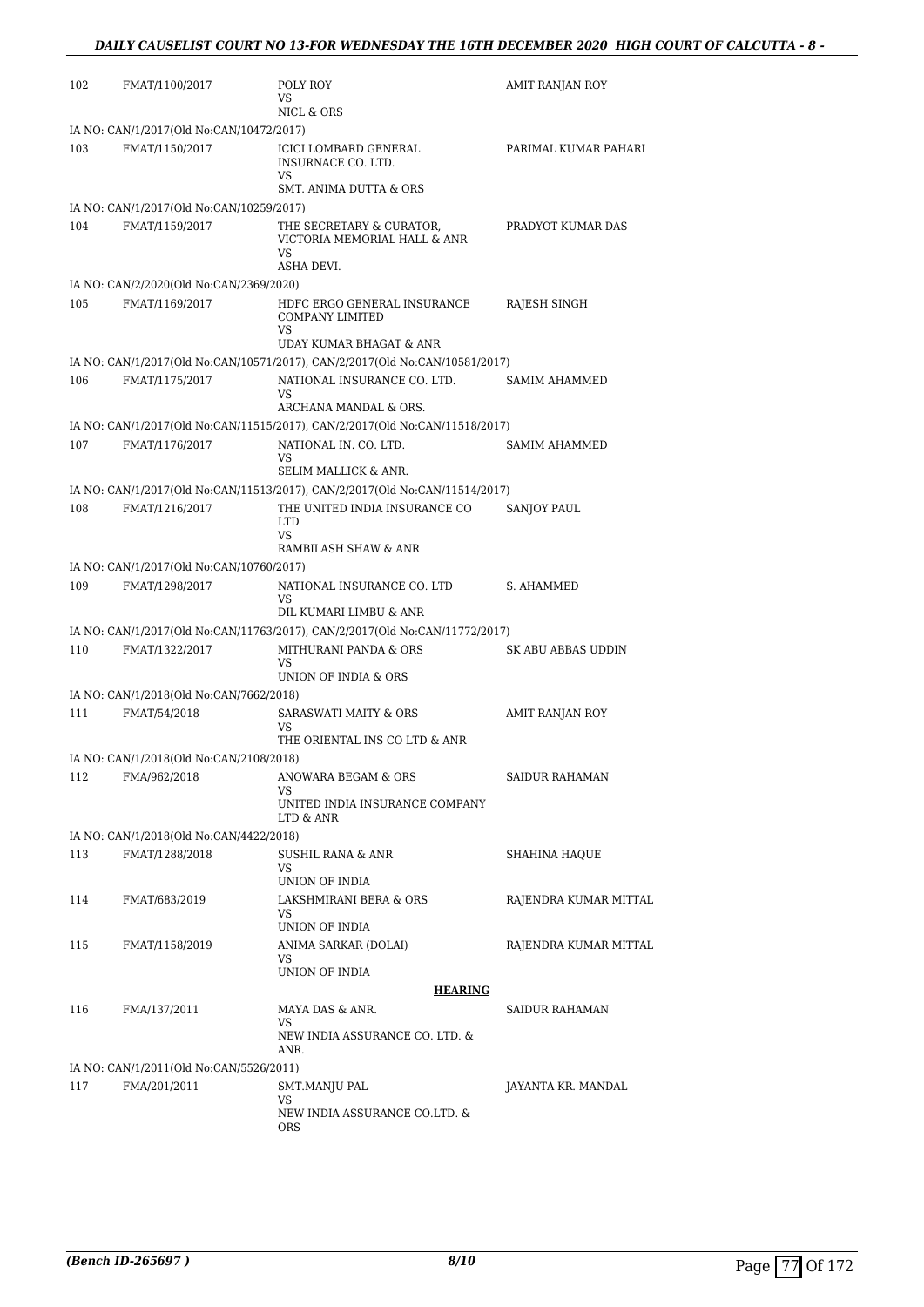| 118   | COT/88/2013                             | PRADYUMNA KR. SAHU & ANR<br>VS.                                                                             | JAYANTA KR. MANDAL     |
|-------|-----------------------------------------|-------------------------------------------------------------------------------------------------------------|------------------------|
|       |                                         | THE NEW INDIA ASSURANCE CO. LTD.<br>& ANR                                                                   |                        |
| wt119 | FMA/1130/2013                           | THE NEW INDIA ASSURANCE CO. LTD<br>VS<br>PRADYUMNA KUMAR SAHU & ORS                                         | KAMAL KRISHNA DAS      |
|       |                                         | IA NO: CAN/1/2012(Old No:CAN/8443/2012), CAN/2/2013(Old No:CAN/11138/2013), CAN/3/2019(Old No:CAN/704/2019) |                        |
| 120   | FMA/2290/2013                           | SOMA MISTRI & ORS.<br>VS.<br>THE ORIENTAL INSURANCE CO. LTD.<br>& ANR.                                      | <b>SAIDUR RAHAMAN</b>  |
|       | IA NO: CAN/1/2015(Old No:CAN/35/2015)   |                                                                                                             |                        |
| 121   | FMA/625/2014                            | MAMPI GHOSH & ORS                                                                                           | <b>SIMA GHOSH</b>      |
|       |                                         | VS<br>THE NATIONAL INSURANCE CO. LTD.<br>& ORS                                                              |                        |
| 122   | FMAT/1423/2014                          | <b>SARASWATI DEVI &amp; ORS</b><br>VS<br>NATIONAL INSURANCE CO. LTD &<br>ORS                                | SK. ABU ABBAS UDDIN    |
|       | IA NO: CAN/1/2018(Old No:CAN/1666/2018) |                                                                                                             |                        |
| 123   | FMA/1796/2014                           | SIKHA LAHA<br>VS.<br>ANUPAM MONDAL                                                                          | S BHATTACHARJYA        |
| 124   | FMA/28/2015                             | NEW IND. ASSURANCE CO. LTD.<br>VS.                                                                          | SOUMENDRA NATH GANGULY |
|       | IA NO: CAN/1/2019(Old No:CAN/1692/2019) | <b>MOUMITA PAUL &amp; ORS</b>                                                                               |                        |
| 125   | FMA/191/2015                            | ICICI LOMBARD GENERALL<br><b>INSURANCE CO. LTD</b><br>VS                                                    | PARIMAL KUMAR PAHARI   |
|       |                                         | SK. MUKTAR ALI @ SK. MUKTAR &<br>ANR                                                                        |                        |
|       |                                         | IA NO: CAN/1/2014(Old No:CAN/10926/2014), CAN/2/2017(Old No:CAN/5714/2017)                                  |                        |
| 126   | FMAT/255/2015                           | VIJAY KR. SAHU<br><b>VS</b><br>NEW INDIA ASSURANCE CO. LTD. &                                               | SK. ABU ABBASUDDIN     |
| 127   | FMA/2166/2015                           | ANR.<br>AYESA BIBI & ORS                                                                                    | SUBHAS CHANDRA HAJRA   |
|       |                                         | VS.<br>THE BAJAJ ALLIANZ GENERAL<br>INSURANCE CO. LTD & ANR                                                 |                        |
|       | IA NO: CAN/1/2016(Old No:CAN/1815/2016) |                                                                                                             |                        |
| 128   | FMA/3357/2015                           | SANTOSH SAHA & ANR<br>MANAGING DIRECTOR, CALCUTTA                                                           | JAYANTA KUMAR MANDAL   |
|       |                                         | STATE TRANS. CORP.                                                                                          |                        |
| 129   | FMA/2212/2016                           | RENUKA PAIK & ORS.<br>VS                                                                                    | JAYANTA KR. MANDAL     |
|       |                                         | BAJAJ ALLIANZ G.I CO. LTD. & ORS.                                                                           |                        |
|       | IA NO: CAN/1/2019(Old No:CAN/7006/2019) |                                                                                                             |                        |
| 130   | FMA/484/2017                            | BNAJAJ ALLIANZ GENERAL<br><b>INSURENCE COMPANY LIMITED</b><br>VS<br>ETIRANI ROY & ORS                       | RAJESH SINGH           |
| 131   | FMA/485/2017                            | BAJAJ ALLIANZ GENERAL INSURANCE<br>CO LTD<br><b>VS</b>                                                      | RAJESH SINGH           |
|       |                                         | <b>BRINDABATI MAITI &amp; ORS</b>                                                                           |                        |
| 132   | FMAT/137/2018                           | <b>DULALI BHAKTA &amp; ANR</b><br>VS                                                                        | S RAHAMAN              |
|       |                                         | THE NEW INDIA ASSURANCE CO LTD<br>& ANR                                                                     |                        |
|       | IA NO: CAN/1/2018(Old No:CAN/8930/2018) |                                                                                                             |                        |
| 133   | FMAT/1109/2018                          | THE DM MALDA<br>VS                                                                                          | SANJAY PAUL            |
|       |                                         | JHARNA PRAMANIK                                                                                             |                        |
| wt134 | COT/83/2019                             | IA NO: CAN/1/2019(Old No:CAN/1425/2019), CAN/2/2019(Old No:CAN/1430/2019)<br>JHARNA PRAMANIK                | SAIDUR RAHAMAN         |
|       |                                         | VS                                                                                                          |                        |
|       |                                         | THE DISTRICT MAGISTRATE , MALDA                                                                             |                        |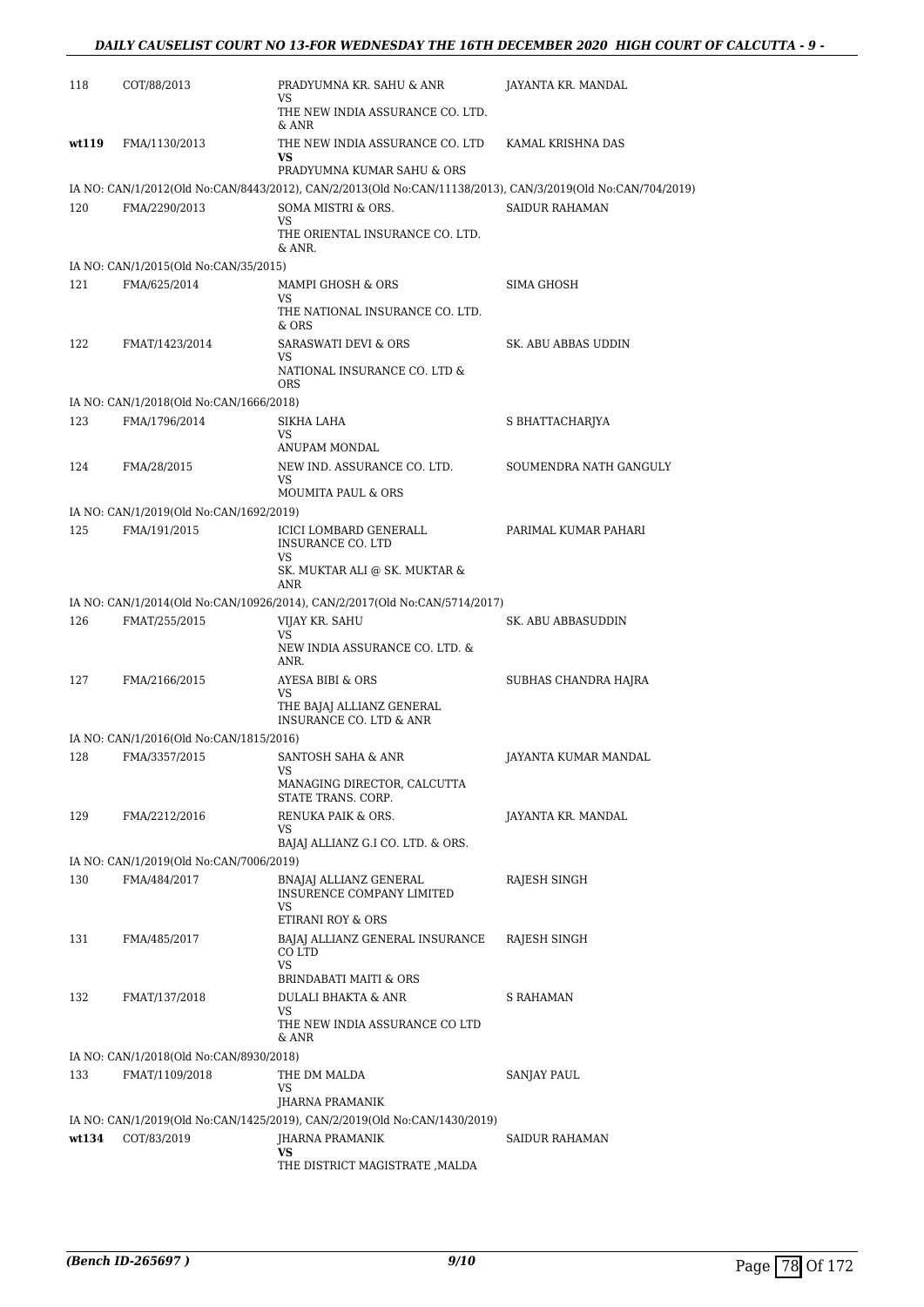#### *DAILY CAUSELIST COURT NO 13-FOR WEDNESDAY THE 16TH DECEMBER 2020 HIGH COURT OF CALCUTTA - 10 -*

| 135   | FMAT/132/2019 | PRAFULLA CHOWDHURY & ANR<br>VS                                           | SAIDUR RAHAMAN       |
|-------|---------------|--------------------------------------------------------------------------|----------------------|
|       |               | NATIONAL INSURANCE CO LTD & ANR                                          |                      |
| 136   | FMAT/259/2019 | KRISHNA SARKAR ROY & ANR<br>VS.                                          | SAIDUR RAHAMAN       |
|       |               | THE NATIONAL INSURANCE CO. LTD<br>$&$ ANR                                |                      |
| 137   | FMAT/263/2019 | <b>FAIJUN BIBI &amp; ORS</b>                                             | SAIDUR RAHAMAN       |
|       |               | VS.                                                                      |                      |
|       |               | THE ORIENTAL INSURANCE COMPANY<br><b>LIMITED &amp; ANR</b>               |                      |
| 138   | FMAT/276/2019 | <b>SANTANA HAZRA &amp; ORS</b><br><b>VS</b>                              | SAIDUR RAHAMAN       |
|       |               | THE NATIONAL INSURANCE CO LTD &<br>ANR                                   |                      |
| 139   | FMA/277/2019  | THE NATIONAL INSURANCE CO LTD<br><b>VS</b>                               | <b>SANIOY PAUL</b>   |
|       |               | TANUJA BIBI & ORS                                                        |                      |
|       |               | IA NO: CAN/1/2018(Old No:CAN/794/2018), CAN/2/2018(Old No:CAN/4920/2018) |                      |
| wt140 | COT/36/2018   | TANUJA BIBI & ORS                                                        | JAYANTA KUMAR MANDAL |
|       |               | <b>VS</b>                                                                |                      |
|       |               | NATIONAL INSURANCE CO. LTD &<br>ANR                                      |                      |
| 141   | FMAT/300/2019 | RAJESHWARI TIRKEY XAKA & ORS<br><b>VS</b>                                | SAIDUR RAHAMAN       |
|       |               | THE NATIONAL INSURANCE CO. LTD                                           |                      |
|       |               | $&$ ANR                                                                  |                      |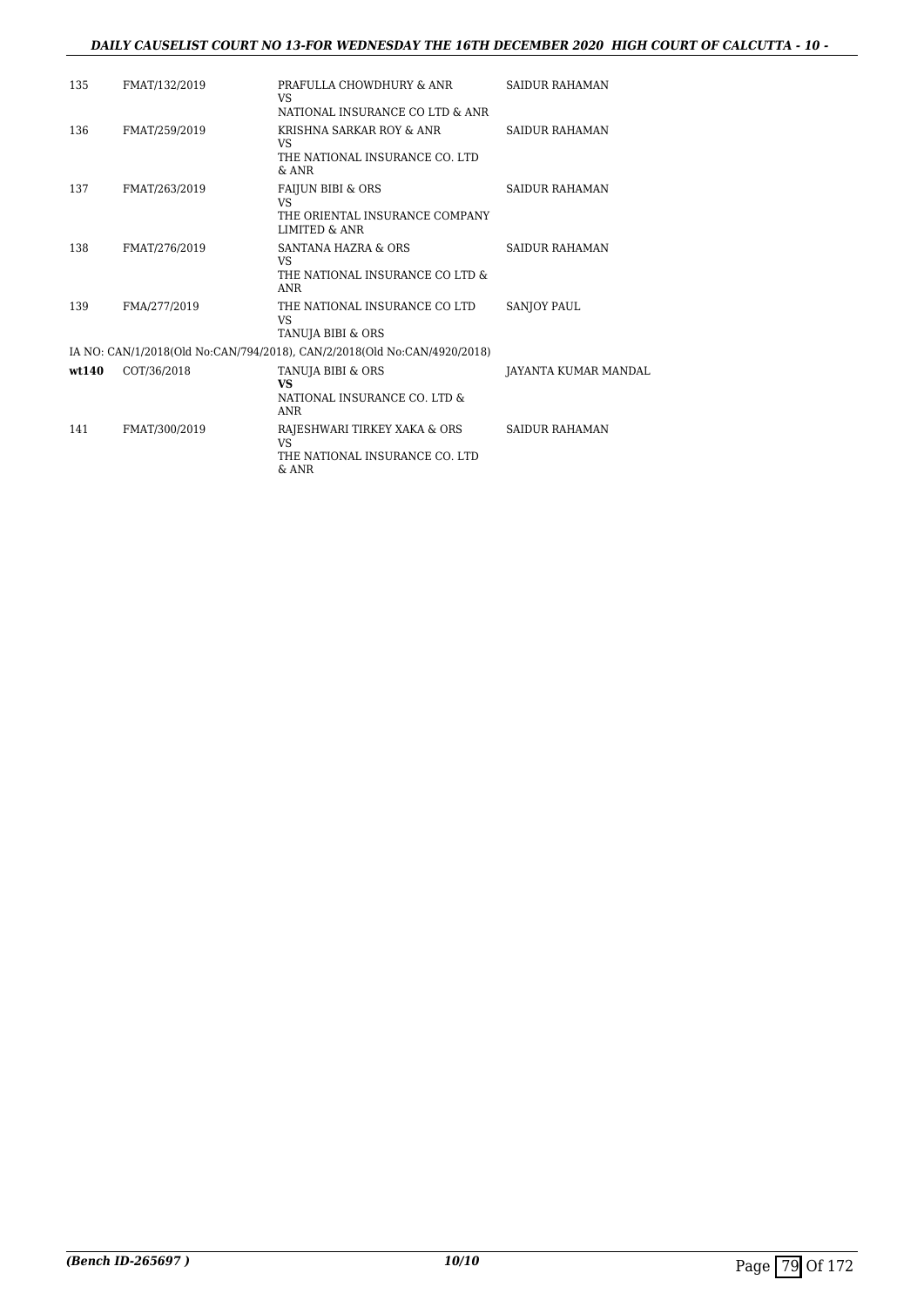

# In The High Court at Calcutta

# **Appellate Side**

**DAILY CAUSELIST For Wednesday The 16th December 2020**

**COURT NO. 8**

**SINGLE BENCH (SB - VII)**

**AT 10:45 AM**

**HON'BLE JUSTICE SABYASACHI BHATTACHARYYA**

**(VIA VIDEO CONFERENCE)**

**ON AND FROM MONDAY, THE 7TH DECEMBER, 2020 – MATTERS (INCLUDING MOTIONS ) UNDER ARTICLE 226 OF THE CONSTITUTION RELATING TO RESIDUARY UNDER GROUP IX [EXCLUDING ELECTRICITY MATTERS AND MATTERS UNDER PUBLIC PREMISES (UNAUTHORISED OCCUPANTS) ACT, 1971] INCLUDING APPLICATIONS CONNECTED THERETO. NOTE : ORIGINAL SIDE MATTERS WILL BE TAKEN UP FROM 10.45 TO 1.00 P.M.**

**NOTE : APPELLATE SIDE MATTERS WILL BE TAKEN UP AT 2 P.M. OR IMMEDIATELY AFTER COMPLETION OF ORIGINAL SIDE MATTERS, WHICHEVER IS EARLIER. NOTE : MENTIONING SHALL BE ENTERTAINED ONLY ON THE FIRST WORKING DAY OF THE WEEK AT THE FIRST SITTING OF THE COURT.**

**NOTE: MATTERS WILL BE TAKEN UP THROUGH PHYSICAL HEARING ONLY WHEN BOTH THE PARTIES ARE AGREED.**

|              |                                         | <b>TO BE MENTIONED</b>                                                                                                                 |                     |
|--------------|-----------------------------------------|----------------------------------------------------------------------------------------------------------------------------------------|---------------------|
| $\mathbf{1}$ | WPA/9179/2020<br>(NON PROSECUTION)      | EMAMI AGROTECH LIMITED<br><b>VS</b><br>DEPUTY AGRICULTURAL<br>MARKETING ADVISER AND ORS                                                | AMAL KUMAR SAHA     |
|              | IA NO: CAN/1/2020                       |                                                                                                                                        |                     |
| wt2          | WPA/6882/2020                           | EMAMI EGROTECH LTD<br><b>VS</b><br>DEPUTY AGRICULTURE<br><b>MARKETING ADVISER&amp; ORS</b>                                             | AMAL KR. SAHA       |
|              | IA NO: CAN/1/2020(Old No:CAN/5957/2020) |                                                                                                                                        |                     |
|              |                                         | <b>CONTEMPT APPLICATION</b>                                                                                                            |                     |
| 3            | WPCRC/42/2020                           | <b>BISWAJIT BHADURI</b><br><b>VS</b><br>PREETI SUDAN                                                                                   | SHIBAJI KUMAR DAS   |
| wt4          | WPA/25541/2018                          | DR. BISWAJIT BHADURI<br><b>VS</b><br>UNION OF INDIA & ORS                                                                              | <b>SAMIK SARKAR</b> |
|              |                                         | <b>URGENT MOTION</b>                                                                                                                   |                     |
| 5            | WPA/4016/2020<br>(TOP 7)                | ADRIJA MUDI & ORS<br><b>VS</b><br>UNION OF INDIA & ORS                                                                                 | APURBA KR DATTA     |
|              | IA NO: CAN/1/2020                       |                                                                                                                                        |                     |
| 6            | WPA/9180/2020<br>(TOP <sub>3</sub> )    | RANAGHAT OBR BRIHATTARA<br><b>GRADUATE TEACHERS'</b><br>ASSOCIATION AND ANR<br><b>VS</b><br>THE STATE OF WEST BENGAL<br><b>AND ORS</b> | DIPTENDU MANDAL     |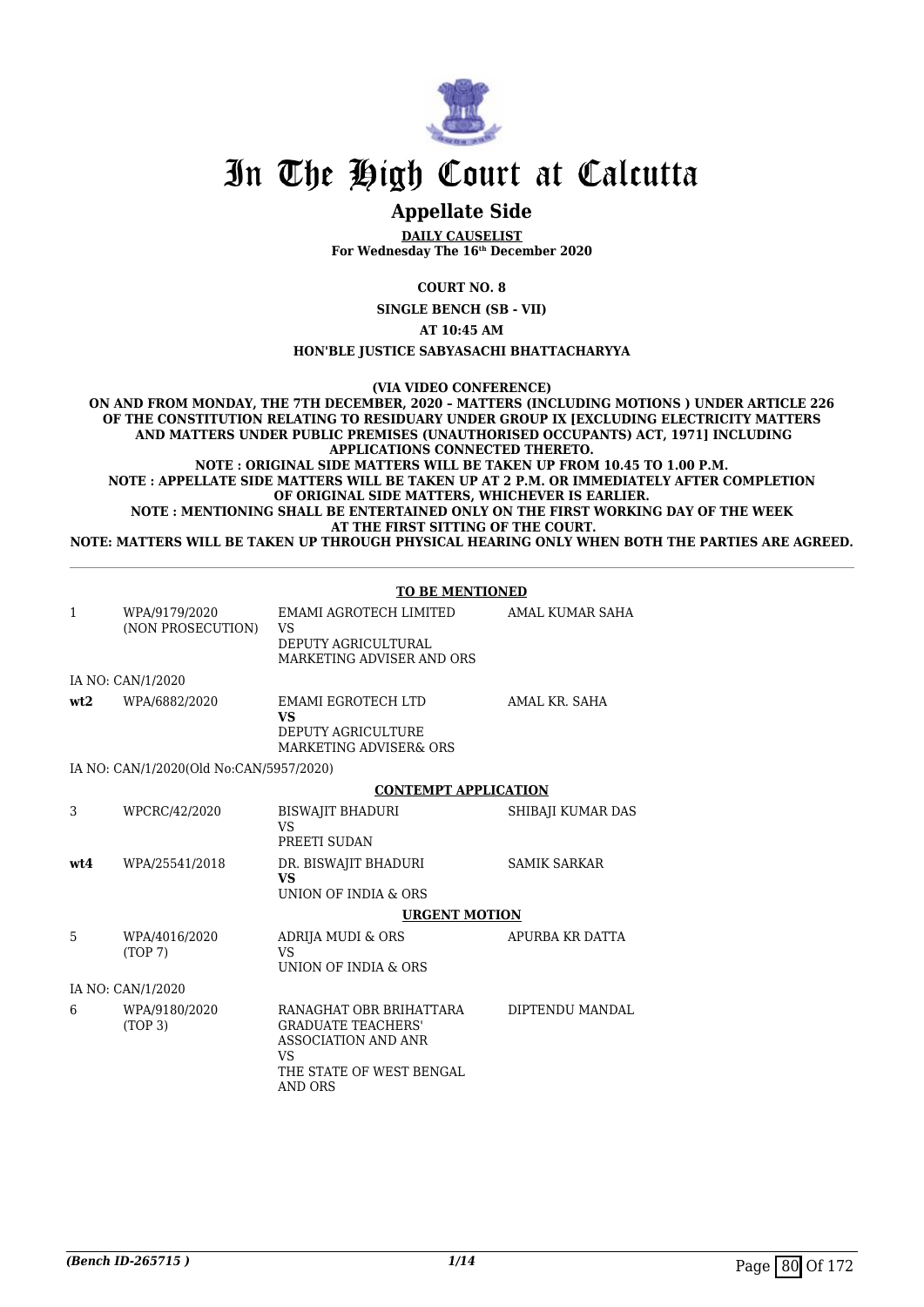## *DAILY CAUSELIST COURT NO 8-FOR WEDNESDAY THE 16TH DECEMBER 2020 HIGH COURT OF CALCUTTA - 2 -*

| wt7 | WPA/10614/2020                        | MANAB SAMPAD UNNAYAN<br>SAHAYAK KARMI UNION AND<br><b>ORS</b><br>VS.<br>STATE OF WEST BENGAL AND | <b>SALONI BHATTACHARJEE</b>          |
|-----|---------------------------------------|--------------------------------------------------------------------------------------------------|--------------------------------------|
| 8   | WPA/9226/2020<br>(TOP 2)              | ORS.<br>CAPITAL ELECTRONICS AND<br>APPLIANCES LTD AND OTHERS<br>VS<br>RESERVE BANK OF INDIA AND  | ANIRUDDHA MITRA                      |
| 9   | WPA/9288/2020<br>(TOP 9)              | <b>OTHERS</b><br>VSAIPPL-PE-SE(JV)<br>VS.<br>THE EASTERN COALFIELD<br>LIMITED                    | <b>MAYUKH MAITRA</b>                 |
| 10  | WPA/9535/2020<br>(TOP 4)              | LORDS BLUETECH CO. PRIVATE<br>LIMITED<br>VS.<br>STATE OF WEST BENGAL AND                         | ROSHAN SENGUPTA                      |
| 11  | WPA/10081/2020<br>(TOP 6)             | ORS.<br>M/S K. A. AND SONS(JEWELLERS)<br><b>VS</b>                                               | SHAILA AFRIN                         |
| 12  | WPA/10176/2020<br>(TOP 10)            | AXIS BANK LTD AND ORS<br>ANIMA MUKHERJEE<br>VS<br>STATE OF WEST BENGAL AND<br>ORS.               | PARTHA CHAKRABORTY                   |
| 13  | WPA/10258/2020<br>(TOP <sub>5</sub> ) | HAYDAR ALI KHAN @ HAIDER ALI<br>KHAN @ BAPANSON<br>VS<br>THE STATE OF WEST BENGAL                | JAYANTA KUMAR<br><b>MUKHOPADHYAY</b> |
| 14  | WPA/10457/2020<br>(TOP 1)             | AND ORS<br><b>ANUP MAJEE</b><br><b>VS</b>                                                        | ABDUR RAKIB                          |
| 15  | WPA/10461/2020<br>(TOP 8)             | UNION OF INDIA AND ORS.<br>CIVTECT (INDIA) PVT.LTD. AND<br><b>ANOTHER</b><br>VS                  | RITWIK PATTANAYAK                    |
|     |                                       | STATE OF WEST BENGAL AND<br>ORS.                                                                 |                                      |
|     |                                       | <b>NEW MOTION</b>                                                                                |                                      |
| 16  | WPA/10326/2020                        | LAKSHMI NARAYAN GHOSH<br>VS.<br>STATE OF WEST BENGAL AND<br>ORS.                                 | TUHINA PARVIN                        |
| 17  | WPA/10327/2020                        | ANJALI DAS AND ORS<br>VS.                                                                        | SOMA MAL                             |
|     |                                       | STATE OF WEST BENGAL AND<br>ORS.                                                                 |                                      |
| 18  | WPA/10329/2020                        | AHAD ALI SK.<br>VS                                                                               | MD. ASRAFUL HUQ                      |
|     |                                       | STATE OF WEST BENGAL AND<br>ORS.                                                                 |                                      |
| 19  | WPA/10335/2020                        | VEEKAYEN PROPERTIES PVT. LTD<br>VS<br>STATE OF WEST BENGAL AND                                   | <b>ANISH KUMAR</b><br>MUKHERJEE      |
| 20  | WPA/10338/2020                        | ORS.<br><b>GOURSHANKAR MAITY</b>                                                                 | SOUMIK GANGULI                       |
|     |                                       | VS<br>STATE OF WEST BENGAL AND<br>ORS.                                                           |                                      |
| 21  | WPA/10366/2020                        | PRASANTA BISWAS<br>VS.<br>UNION OF INDIA AND ORS.                                                | TAPAN ROY                            |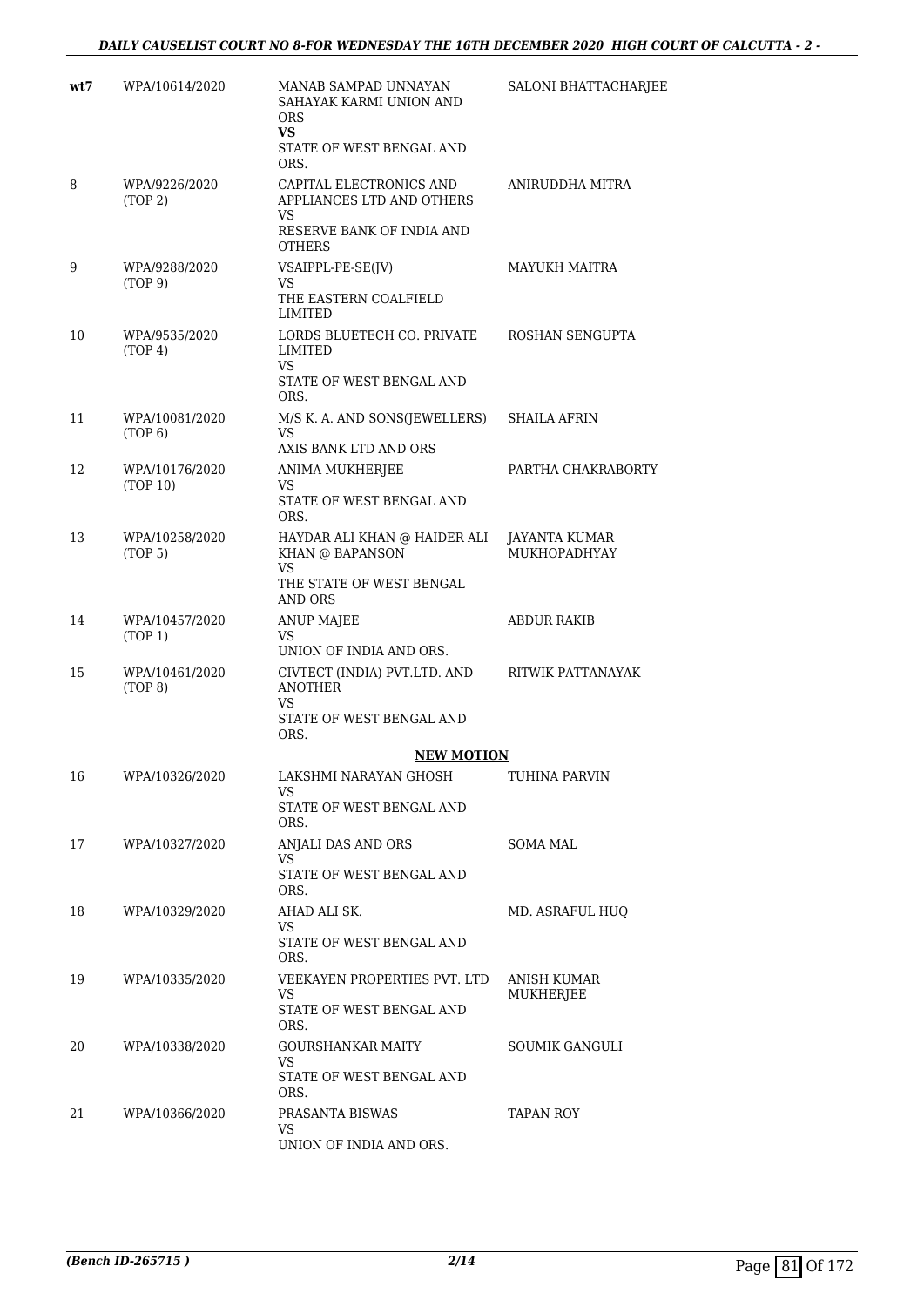#### *DAILY CAUSELIST COURT NO 8-FOR WEDNESDAY THE 16TH DECEMBER 2020 HIGH COURT OF CALCUTTA - 3 -*

| 22 | WPA/10375/2020 | <b>SUJIT MUKHERJEE</b><br>VS                           | <b>HABIBUR RAHMAN</b>             |
|----|----------------|--------------------------------------------------------|-----------------------------------|
|    |                | STATE OF WEST BENGAL AND<br>ORS.                       |                                   |
| 23 | WPA/10383/2020 | SUSMITA IYENGAR<br>VS                                  | <b>MUNMUN GANGULY</b>             |
|    |                | STATE OF WEST BENGAL AND<br>ORS.                       |                                   |
| 24 | WPA/10406/2020 | TANIA ADHIKARY NEE ROY<br>VS.                          | <b>ARINDAM SEN</b>                |
|    |                | STATE OF WEST BENGAL AND<br>ORS.                       |                                   |
| 25 | WPA/10408/2020 | <b>BISWAJIT MONDAL</b><br>VS                           | KRISHNA DEO DAS                   |
|    |                | STATE OF WEST BENGAL AND<br>ORS.                       |                                   |
| 26 | WPA/10411/2020 | <b>DULAL HALDAR</b><br>VS.                             | KRISHNA DEO DAS                   |
|    |                | STATE OF WEST BENGAL AND<br>ORS.                       |                                   |
| 27 | WPA/10424/2020 | <b>SOMEN KUMAR DEY</b><br>VS.                          | SAYANI BHATTACHARYA               |
|    |                | STATE BANK OF INDIA                                    |                                   |
| 28 | WPA/10448/2020 | SMT KANIKA CHATTERJEE<br>VS                            | BRATIN KUMAR ROY                  |
|    |                | STATE OF WEST BENGAL AND<br>ORS.                       |                                   |
| 29 | WPA/10460/2020 | GOURBANGA WEIGHTS AND<br><b>MEASURES RAPAIRERS AND</b> | DIPAYAN KUNDU                     |
|    |                | DEALERS WELFARE                                        |                                   |
|    |                | ASSSOCIATION AND ANR<br>VS                             |                                   |
|    |                | STATE OF WEST BENGAL AND<br>ORS.                       |                                   |
| 30 | WPA/10465/2020 | SUBRATA MAL AND ORS<br>VS                              | MAHAMMAD MAHMUD                   |
|    |                | STATE OF WEST BENGAL AND<br>ORS.                       |                                   |
| 31 | WPA/10482/2020 | <b>SADHAN MITRA</b><br>VS                              | TRIPTI PANDEY                     |
|    |                | THE STATE BANK OF INDIA AND<br><b>ORS</b>              |                                   |
| 32 | WPA/10516/2020 | SWARUPAM KANTI DAS<br>VS                               | SARBANANDA SANYAL                 |
|    |                | STATE OF WEST BENGAL AND<br>ORS.                       |                                   |
| 33 | WPA/10521/2020 | ABDA KHATOON AND ORS<br>VS                             | SARBANANDA SANYAL                 |
|    |                | STATE OF WEST BENGAL AND<br>ORS.                       |                                   |
| 34 | WPA/10587/2020 | SUMAN GHOSH<br>VS                                      | KAJAL RAY                         |
|    |                | STATE OF WEST BENGAL AND<br>ORS.                       |                                   |
| 35 | WPA/10593/2020 | SANTI SWARUP SARKAR<br>VS                              | SAIBAL KRISHNA<br><b>DASGUPTA</b> |
|    |                | STATE OF WEST BENGAL AND<br>ORS.                       |                                   |
| 36 | WPA/10604/2020 | ALFRED VINOD ANTONY<br>VS                              | <b>INDRAJIT</b><br>BHATTACHARJEE  |
|    |                | MINISTRY OF CORPORATE<br><b>AFFAIRS</b>                |                                   |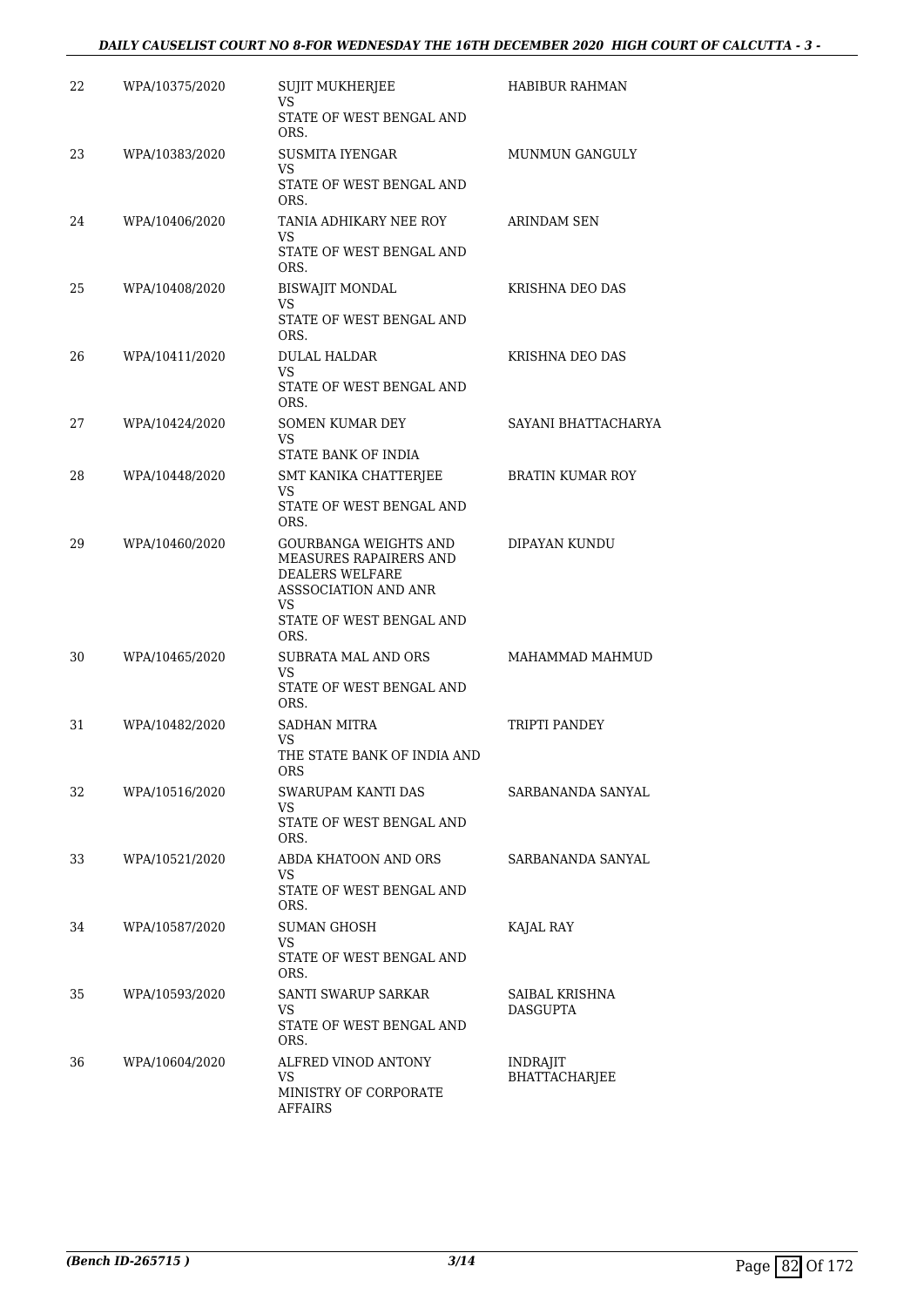#### *DAILY CAUSELIST COURT NO 8-FOR WEDNESDAY THE 16TH DECEMBER 2020 HIGH COURT OF CALCUTTA - 4 -*

| 37 | WPA/10605/2020 | SANATAN HALDER                                                                           | GOBINDA CHANDRA                  |
|----|----------------|------------------------------------------------------------------------------------------|----------------------------------|
|    |                | VS<br>STATE OF WEST BENGAL AND<br>ORS.                                                   | <b>BAIDYA</b>                    |
| 38 | WPA/10606/2020 | SUKESH AGARWAL<br>VS<br>MINISTRY OF CORPORATE<br><b>AFFAIRS</b>                          | INDRAJIT<br><b>BHATTACHARJEE</b> |
| 39 | WPA/10612/2020 | ANIL CHANDRA MANDAL AND<br>ANOTHER<br>VS                                                 | DEBASISH<br><b>CHATTOPADHYAY</b> |
|    |                | UNION OF INDIA AND ORS.                                                                  |                                  |
| 40 | WPA/10619/2020 | NILANJAN BAGCHI<br>VS<br>STATE OF WEST BENGAL AND<br>ORS.                                | AMANUL ISLAM                     |
| 41 | WPA/10787/2020 | GAJENDRA PRASAD SINGH AND<br><b>ANR</b><br>VS                                            | MANIKA SARKAR                    |
|    |                | STATE OF WEST BENGAL AND<br>ORS.                                                         |                                  |
|    |                | <b>NEW MOTION - 1</b>                                                                    |                                  |
| 42 | WPA/10108/2020 | TAPAN KUMAR DAS AND ANR<br>VS<br>THE STATE OF WEST BENGAL<br>AND ORS                     | DILIP KUMAR SHYAMAL              |
| 43 | WPA/10144/2020 | <b>SARALA MONDAL</b><br>VS.<br>STATE OF WEST BENGAL AND                                  | DILIP KUMAR SHYAMAL              |
| 44 | WPA/10181/2020 | ORS.<br>SHUBHASIS BISWAS AND<br><b>ANOTHER</b><br>VS<br>STATE OF WEST BENGAL AND<br>ORS. | <b>ABHIJIT SARKAR</b>            |
| 45 | WPA/10205/2020 | JOYDIP KUMAR SINHA<br>VS                                                                 | DILIP KUMAR SHYAMAL              |
| 46 | WPA/10368/2020 | State of West Bengal<br><b>AJAY BARWAR</b><br>VS<br>STATE OF WEST BENGAL AND<br>ORS.     | <b>ARNAB SAHA</b>                |
| 47 | WPA/10379/2020 | SK.SHAZAHAN MOLLA<br>VS.<br>STATE OF WEST BENGAL AND<br>ORS.                             | SOUNAK BHATTACHARYA              |
| 48 | WPA/10393/2020 | HANUMAN MAJHI AND OTHERS<br>VS<br>STATE OF WEST BENGAL AND<br>ORS.                       | <b>MANAS KUMAR DAS</b>           |
| 49 | WPA/10400/2020 | ARBIND SINGH AND ANOTHER<br>VS<br>STATE OF WEST BENGAL AND<br>ORS.                       | SANDIPAN BANERJEE                |
| 50 | WPA/10434/2020 | RISHI CHOWDHURY<br>VS<br>UNION OF INDIA AND ORS.                                         | AYUSH JAIN                       |
| 51 | WPA/10446/2020 | PRASANNA HEMBRAM<br>VS<br>HINDUSTAN PETROLEUM CORP<br>LTD AND ORS                        | DYUTIMOY PAUL                    |
| 52 | WPA/10449/2020 | BANK OF INDIA THIKA SHRAMIK<br>SANGRAM COMMITTEE(WB)<br>VS.<br><b>BANK OF INDIA</b>      | MANIKA SWARNOKAR                 |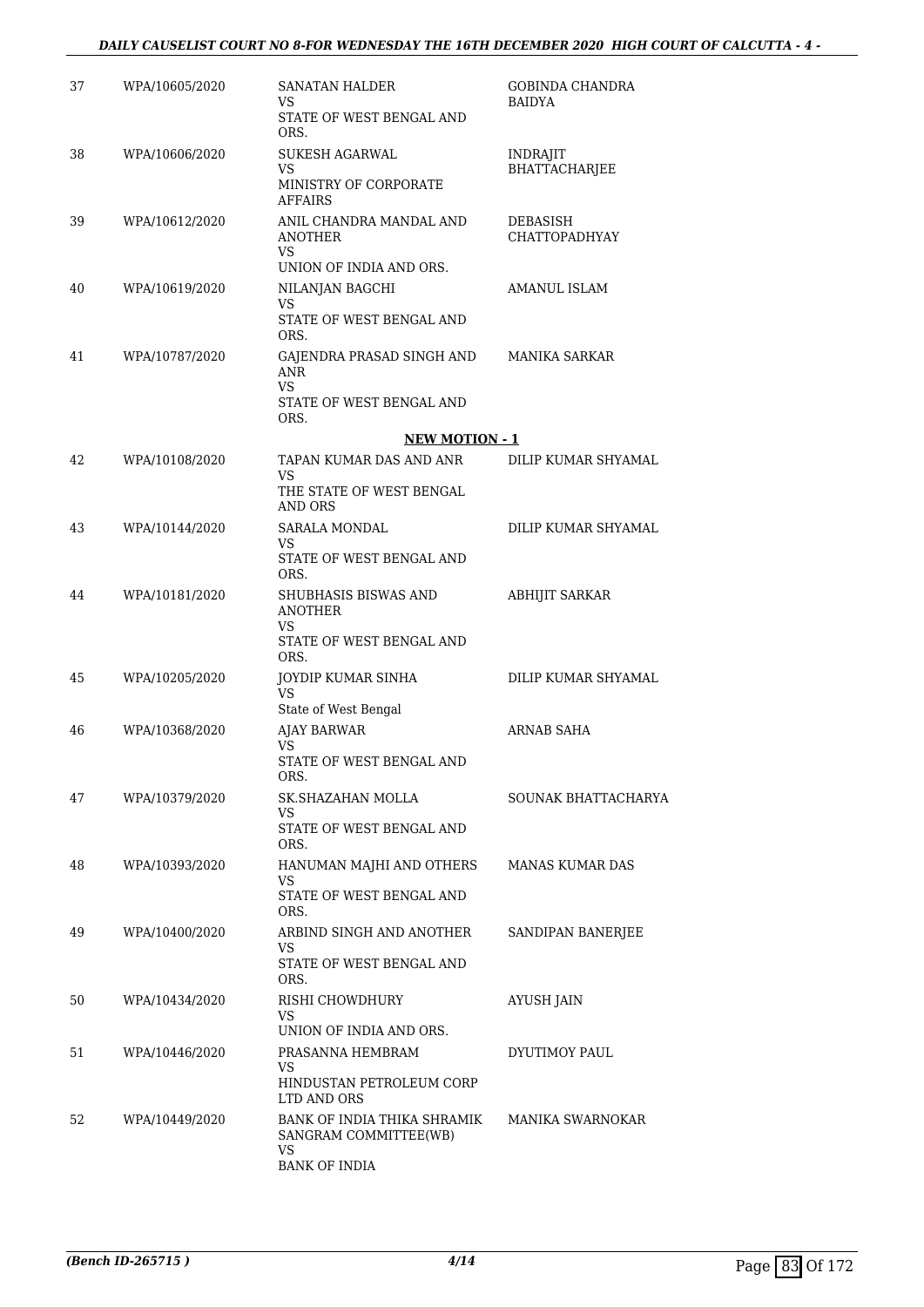#### *DAILY CAUSELIST COURT NO 8-FOR WEDNESDAY THE 16TH DECEMBER 2020 HIGH COURT OF CALCUTTA - 5 -*

| 53   | WPA/10466/2020    | SHAIBAL ROUT AND ANOTHER<br>VS                   | BHARAT CHANDRA SIMAI                    |
|------|-------------------|--------------------------------------------------|-----------------------------------------|
|      |                   | STATE OF WEST BENGAL AND<br>ORS.                 |                                         |
| 54   | WPA/10529/2020    | MINARUL ISLAM<br>VS.                             | ARGHYA CHAKRABARTI                      |
|      |                   | STATE OF WEST BENGAL AND<br>ORS.                 |                                         |
| 55   | WPA/10660/2020    | <b>SABIR MALLICK</b><br>VS.                      | <b>JUIN DUTTA</b><br><b>CHAKRABORTY</b> |
|      |                   | STATE OF WEST BENGAL AND<br>ORS.                 |                                         |
| 56   | WPA/10661/2020    | HASANUJJAMAN SK AND OTHERS<br>VS                 | ARNAB SAHA                              |
|      |                   | STATE OF WEST BENGAL AND<br>ORS.                 |                                         |
| 57   | WPA/10671/2020    | $M/S. UCC-SI(IV)$<br>VS.                         | ANUJIT MOOKHERJI                        |
|      |                   | EASTERN COALFIELDS LIMITED                       |                                         |
|      |                   | <b>NEW MOTION - 2</b>                            |                                         |
| 58   | WPA/878/2020      | M/S. SONAR BANGLA CATERER &<br><b>ANR</b><br>VS  | <b>SOMA KAR GHOSH</b>                   |
|      |                   | STATE OF WEST BENGAL & ORS                       |                                         |
| wt59 | WPA/18675/2019    | UNITED ORDER & SUPP. COOP.<br>SO. LTD.<br>VS     | AMRITA MAJI                             |
|      |                   | STATE OF WEST BENGAL & ORS.                      |                                         |
|      | IA NO: CAN/1/2020 |                                                  |                                         |
| 60   | WPA/3525/2020     | AMIT DINDA<br>VS.<br>STATE OF WEST BENGAL & ORS. | ARUN BANDYOPADHYAY                      |
| 61   | WPA/8392/2020     | NATASHA GHOSH                                    | <b>SAYAK KONAR</b>                      |
|      |                   | VS.<br>STATE OF WEST BENGAL AND<br><b>ORS</b>    |                                         |
| 62   | WPA/8958/2020     | DURAGAPUR FERRO SCRAP<br>NIGAM LTD PERMANENT     | <b>ANKITA POUL</b>                      |
|      |                   | <b>EMPLOYEES UNION ANR ORS</b>                   |                                         |
|      |                   | VS<br>Union of India AND ORS                     |                                         |
| 63   | WPA/8981/2020     | RAJESH KUMAR SARDAR<br>VS.                       | AMAR NATH SEN                           |
|      |                   | STATE OF WEST BENGAL AND<br>ORS.                 |                                         |
| 64   | WPA/9210/2020     | HCC - L AND T PURULIA JV<br>VS                   | ASISH CHOUDHURY                         |
|      |                   | RECOVERY OFFICER DURGAPUR<br>REGIONAL SUB OFFICE |                                         |
| 65   | WPA/9221/2020     | ASHOK KUMAR GHOSH<br>VS<br>State of West Bengal  | ZIAUL HAQUE                             |
| 66   | WPA/9224/2020     | RAMJAN GAZI                                      | PRANTICK GHOSH                          |
|      |                   | VS<br>THE BOARD OF WAKF                          |                                         |
| 67   | WPA/9307/2020     | SARAF TREXIM LTD. AND ANR                        | SANTANU CHATTERJEE                      |
|      |                   | VS<br>STATE OF WEST BENGAL AND<br>ORS.           |                                         |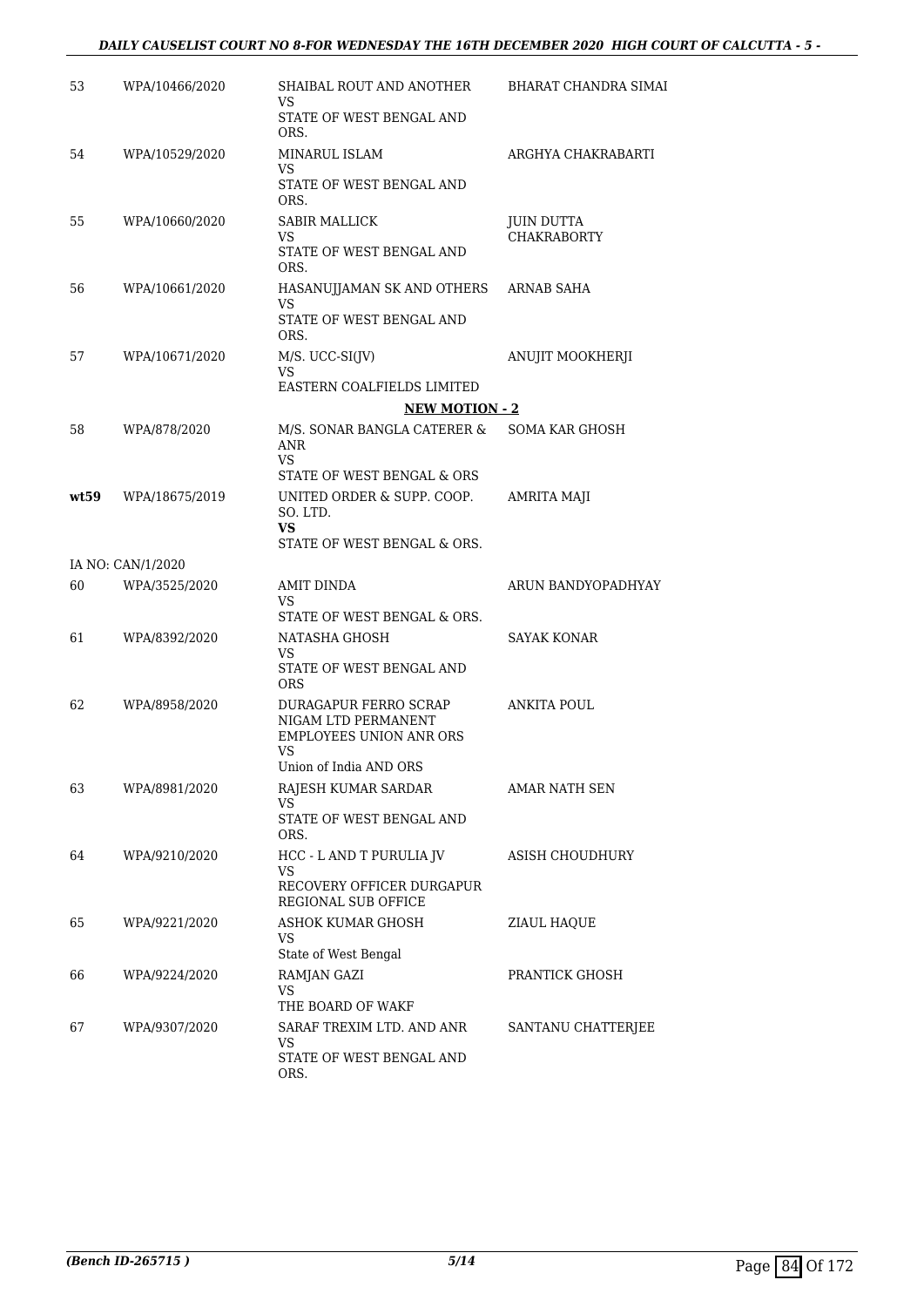#### *DAILY CAUSELIST COURT NO 8-FOR WEDNESDAY THE 16TH DECEMBER 2020 HIGH COURT OF CALCUTTA - 6 -*

| 68 | WPA/9381/2020     | UNITED STUDENTS AND<br>RESEARCH SCHOLARS<br>ASSOCIATION AND ANR<br>VS | <b>INDRANUJ DUTTA</b>         |
|----|-------------------|-----------------------------------------------------------------------|-------------------------------|
|    |                   | STATE OF WEST BENGAL AND<br>ORS.                                      |                               |
| 69 | WPA/9499/2020     | <b>SUNANDA SANTRA</b>                                                 | <b>SYED MOSIHAR RAHAMAN</b>   |
|    |                   | VS.<br>STATE OF WEST BENGAL AND<br>ORS.                               |                               |
|    | IA NO: CAN/1/2020 |                                                                       |                               |
| 70 | WPA/9658/2020     | JAYARSHI BHATTACHARYA<br>VS                                           | SALONI BHATTACHARJEE          |
|    |                   | STATE OF WEST BENGAL AND<br>ORS.                                      |                               |
| 71 | WPA/9773/2020     | ANJALI BEGUM(SEKH HAZERA)<br><b>VS</b>                                | PARTHA PRATIM<br>MUKHOPADHYAY |
|    |                   | STATE OF WEST BENGAL AND<br>ORS.                                      |                               |
| 72 | WPA/9898/2020     | SRISTIDHAR MAHATO<br>VS.                                              | DEBDEEP SINHA                 |
|    |                   | STATE OF WEST BENGAL AND<br>ORS.                                      |                               |
| 73 | WPA/10102/2020    | <b>SMT MANI BALA DAS</b><br>VS                                        | MIT GUHAROY                   |
|    |                   | State of West Bengal AND ORS                                          |                               |
| 74 | WPA/10109/2020    | KUSHOL CHANDRA KOERI<br>VS.                                           | <b>GOPAL MONDAL</b>           |
|    |                   | STATE OF WEST BENGAL AND<br>ORS.                                      |                               |
| 75 | WPA/10113/2020    | AMENA BIBI<br>VS.<br>STATE OF WEST BENGAL AND                         | <b>GOPAL MONDAL</b>           |
| 76 | WPA/10127/2020    | ORS.<br>DEBABRATA BHATTACHARYA                                        | MAHAMMAD MAHMUD               |
|    |                   | VS<br>STATE OF WEST BENGAL AND                                        |                               |
| 77 | WPA/10128/2020    | ORS.<br>SARJU PRASAD GUPTA AND ANR                                    | RAJENDRA BANERJEE             |
|    |                   | <b>VS</b><br>STATE OF WEST BENGAL AND<br>ORS.                         |                               |
| 78 | WPA/10130/2020    | NIAZ MOHAMMAD                                                         | PRASANTA PAKRASHI             |
|    |                   | VS.<br>STATE OF WEST BENGAL AND<br>ORS.                               |                               |
| 79 | WPA/10131/2020    | <b>BIMAN KUMAR SHEE</b>                                               | <b>SMIRUL SARDAR</b>          |
|    |                   | VS.<br>STATE OF WEST BENGAL AND<br>ORS.                               |                               |
| 80 | WPA/10135/2020    | BASIRHAT FOOD SUPPLY MAHILA<br>CO-OPERATIVE SOCIETY LIMITED           | SATRAJIT SINHA ROY            |
|    |                   | VS<br>THE STATE OF WEST BENGAL<br>AND ORS                             |                               |
| 81 | WPA/10150/2020    | SK.ABDUL RASHID                                                       | MAIDUL ISLAM KAYAL            |
|    |                   | VS<br>STATE OF WEST BENGAL AND<br>ORS.                                |                               |
| 82 | WPA/10155/2020    | KAKOLI SARKAR<br>VS                                                   | IBRAHIM SHAIKH                |
|    |                   | INDIAN OIL CORPORATION<br>LIMITED AND OTHERS                          |                               |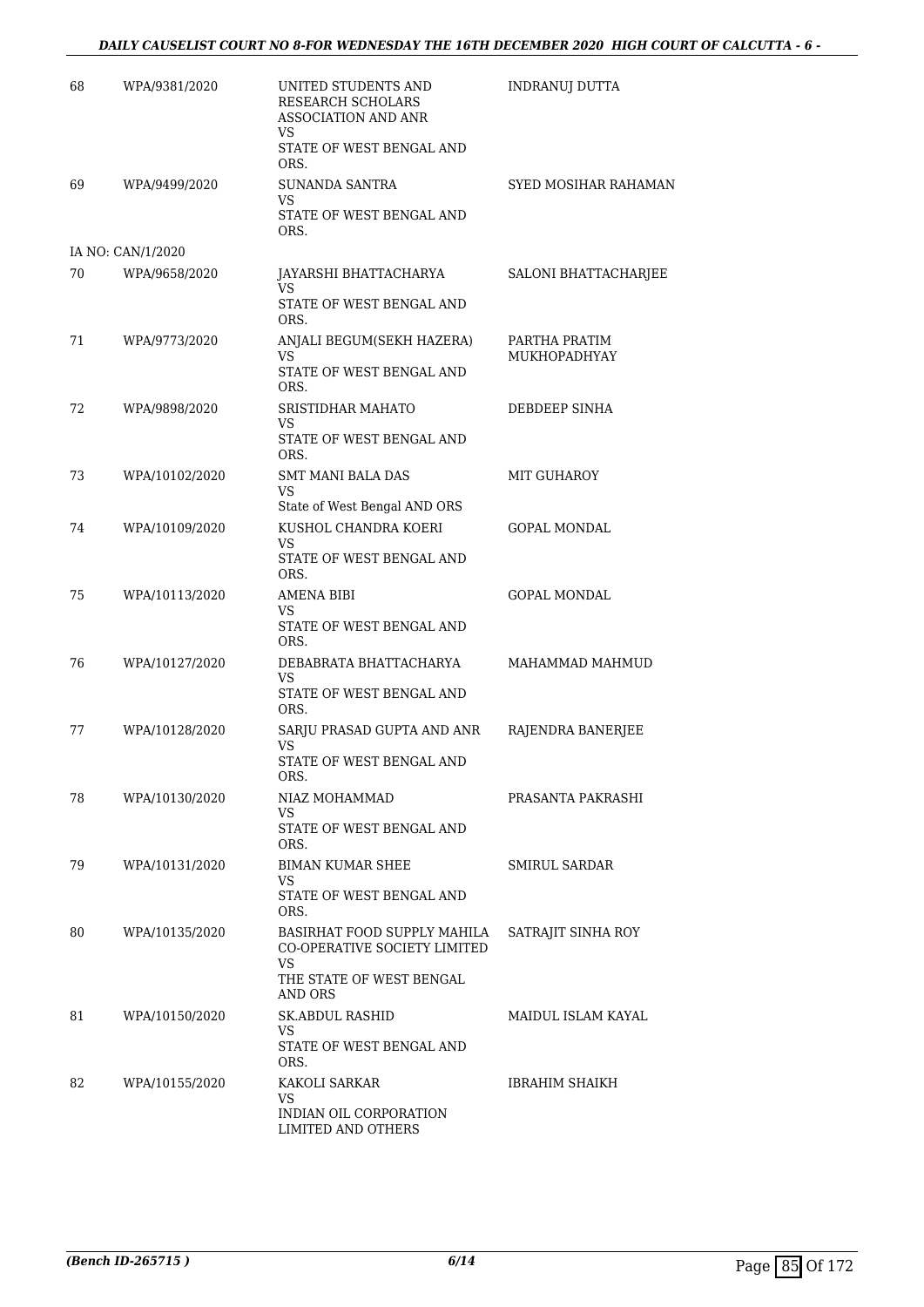#### *DAILY CAUSELIST COURT NO 8-FOR WEDNESDAY THE 16TH DECEMBER 2020 HIGH COURT OF CALCUTTA - 7 -*

| 83 | WPA/10157/2020 | PRANAB KUMAR BERA<br>VS                                                               | SANDIP KUMAR MANDAL              |
|----|----------------|---------------------------------------------------------------------------------------|----------------------------------|
| 84 | WPA/10161/2020 | State of West Bengal<br>SHAINE LEX ADVISORS LLP<br>VS                                 | STEVEN SOURODIP<br><b>BISWAS</b> |
| 85 | WPA/10165/2020 | State of West Bengal<br><b>MAJET MONDAL</b><br><b>VS</b>                              | ABDUL MURSHID                    |
|    |                | STATE OF WEST BENGAL AND<br>ORS.                                                      |                                  |
| 86 | WPA/10169/2020 | SEKH IBRAHIM MONDAL<br>VS<br>STATE OF WEST BENGAL AND<br>ORS.                         | <b>ABDUL MURSHID</b>             |
| 87 | WPA/10179/2020 | SIDDHARTHA PAL<br>VS<br>STATE OF WEST BENGAL AND                                      | CHIRANJIB ROY                    |
| 88 | WPA/10188/2020 | ORS.<br><b>GOURGOPAL PRADHAN</b><br>VS                                                | PAMPA DEY(DHABAL)                |
|    |                | STATE OF WEST BENGAL AND<br>ORS.                                                      |                                  |
| 89 | WPA/10194/2020 | <b>GOUTAM KISHOR</b><br><b>ROYCHOWDHURY</b><br>VS<br>STATE OF WEST BENGAL AND         | SARBANANDA SANYAL                |
|    |                | ORS.                                                                                  |                                  |
| 90 | WPA/10206/2020 | SHEFALI AND GHOSH AND<br>ANOTHER<br>VS<br>STATE OF WEST BENGAL AND<br>ORS.            | SK JAYED HOSSAIN                 |
| 91 | WPA/10210/2020 | EAST HOOGHLY POLYPLAST<br>PRIVATE LIMITED<br>VS                                       | ANIRUDHA AGARWALLA               |
| 92 | WPA/10213/2020 | State of West Bengal<br>MEDIPOL PHARMACEUTICALS<br><b>INDIA PRIVATE LIMITED</b><br>VS | INDRAJIT DASGUPTA                |
|    |                | UNION OF INDIA AND ORS.                                                               |                                  |
| 93 | WPA/10225/2020 | MIRA BANERJEE AND ORS<br>VS<br>THE DISTRICT MAGISTRATE,<br>NORTH 24 PARGANAS AND ORS  | SOMNATH MUKHERJEE                |
| 94 | WPA/10229/2020 | SUKALYAN BANGA<br>VS<br>STATE OF WEST BENGAL AND<br>ORS.                              | SK SUJAUDDIN                     |
| 95 | WPA/10241/2020 | VISHAMBHAR SARAN<br>VS<br><b>BUERAU OF IMMIGRATION AND</b><br>ORS                     | NIKITA JHUNJHUNWALA              |
| 96 | WPA/10247/2020 | SAROJ AGARWAL<br>VS<br>BUREAU OF IMMIGRATION AND                                      | NIKITA JHUNJHUNWALA              |
| 97 | WPA/10249/2020 | <b>ORS</b><br>VISHAL AGARWAL<br>VS<br>BUREAU OF IMMIGRATION AND<br>ORS                | NIKITA JHUNJHUWALA               |
| 98 | WPA/10255/2020 | AMRI HOSPITALS LTD AND ANR<br>VS<br>STATE OF WEST BENGAL AND<br>ORS.                  | SANJAY GINODIA                   |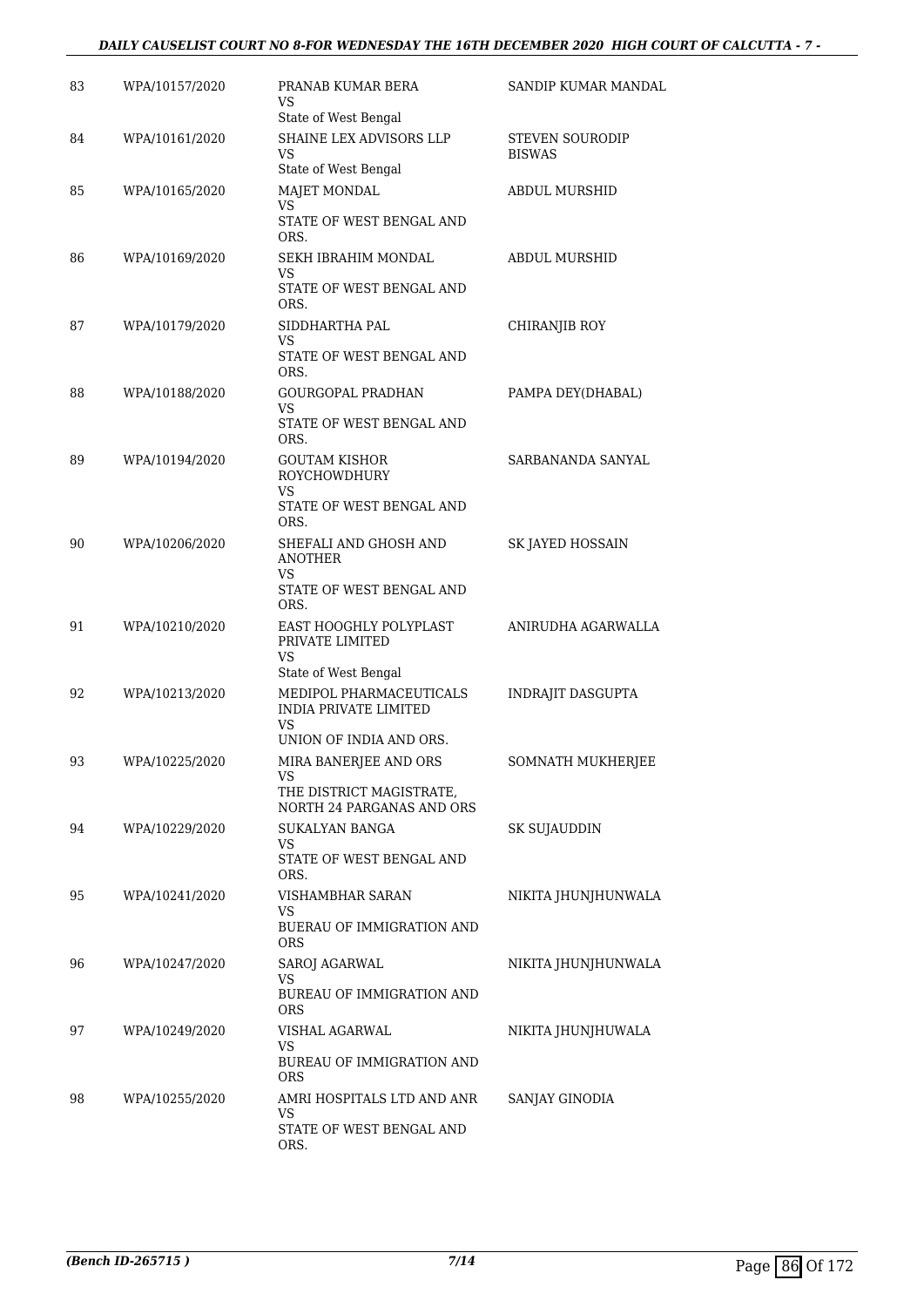#### *DAILY CAUSELIST COURT NO 8-FOR WEDNESDAY THE 16TH DECEMBER 2020 HIGH COURT OF CALCUTTA - 8 -*

| 99  | WPA/10259/2020                           | SMT SHYAMALI ROY<br>VS                                   | ARUNIKA GHOSH                |
|-----|------------------------------------------|----------------------------------------------------------|------------------------------|
|     |                                          | STATE OF WEST BENGAL AND<br>ORS.                         |                              |
| 100 | WPA/10268/2020                           | <b>BAIDYANATH GHOSH</b><br>VS                            | DEBABRATA DAS GUPTA          |
|     |                                          | STATE OF WEST BENGAL AND<br>ORS.                         |                              |
| 101 | WPA/10289/2020                           | ANADI JANA AND ORS<br>VS                                 | PARDIP PAUL                  |
|     |                                          | STATE OF WEST BENGAL AND<br>ORS.                         |                              |
| 102 | WPA/10310/2020                           | SAMARTH MEHTA AND ANR<br>VS<br>THE STATE OF WEST BENGAL  | ANURAG BAGARIA               |
|     |                                          | AND ORS                                                  |                              |
| 103 | WPA/10319/2020                           | MONORANJAN MANNA<br>VS                                   | PRASANTA KUMAR<br>PAKRASHI   |
|     |                                          | STATE OF WEST BENGAL AND<br>ORS.                         |                              |
| 104 | WPA/10367/2020                           | COLOR PRINTING AND HOLLOW<br>WARES LTD.<br>VS            | Debangshu Dinda              |
|     |                                          | THE REGISTRAR OF COMPANIES<br>AND ORS                    |                              |
|     |                                          | <b>SPECIALLY FIXED MATTERS</b>                           |                              |
| 105 | WPA/21476/2018                           | RABIN SARDAR<br>VS<br>STATE OF WEST BENGAL & ORS         | MADHUSUDAN DUTTA<br>MAJUMDER |
| 106 | WPA/21981/2018                           | HIGH GROWTH ADVISORY<br>PRIVATE LIMITED & ANR<br>VS      | S. RAY CHOWDHURY             |
|     | IA NO: CAN/2/2019(Old No:CAN/12674/2019) | UNION OF INDIA & ORS                                     |                              |
| 107 | WPA/9866/2019                            | VIKASH KHEMKA, PRESIDENT OF                              | <b>SUBHAMOY PATRA</b>        |
|     |                                          | <b>BENGAL TIMBER IMPORTERS</b><br>ASSO.<br>VS            |                              |
|     |                                          | UNION OF INDIA & ORS                                     |                              |
| 108 | WPA/11632/2019                           | <b>SWAPNA BISWAS</b><br>VS<br>STATE OF WEST BENGAL & ORS | INDRADEEP PAL                |
| 109 | WPA/22568/2019                           | HALIMA BIBI                                              | DEBASHIS BANERJEE            |
|     |                                          | VS.<br>STATE OF WEST BENGAL & ORS                        |                              |
| 110 | WPA/23049/2019                           | JAGATBALLAVPUR HIGH SCHOOL<br>$&$ ORS<br>VS              | ANWASHA HALDER               |
|     |                                          | STATE OF WEST BENGAL & ORS                               |                              |
| 111 | WPA/23322/2019                           | BIPLAB KUMAR BANERJEE<br>VS<br>STATE BANK OF INDIA & ORS | KALYANI BHATTACHARYA         |
| 112 | WPA/111/2020                             | SAMBIT PAUL                                              | NITAI CHANDRA SAHA           |
|     |                                          | VS<br>STATE OF WEST BENGAL & ORS                         |                              |
|     | IA NO: CAN/1/2020                        |                                                          |                              |
| 113 | WPA/413/2020                             | NARAYAN CHANDRA SAHA<br>VS<br>STATE OF WEST BENGAL & ORS | <b>DUKE BANERJEE</b>         |
| 114 | WPA/1323/2020                            | SAHAZADI BEGUM                                           | BISWAJIT HAZRA               |
|     |                                          | VS<br>STATE OF WEST BENGAL & ORS                         |                              |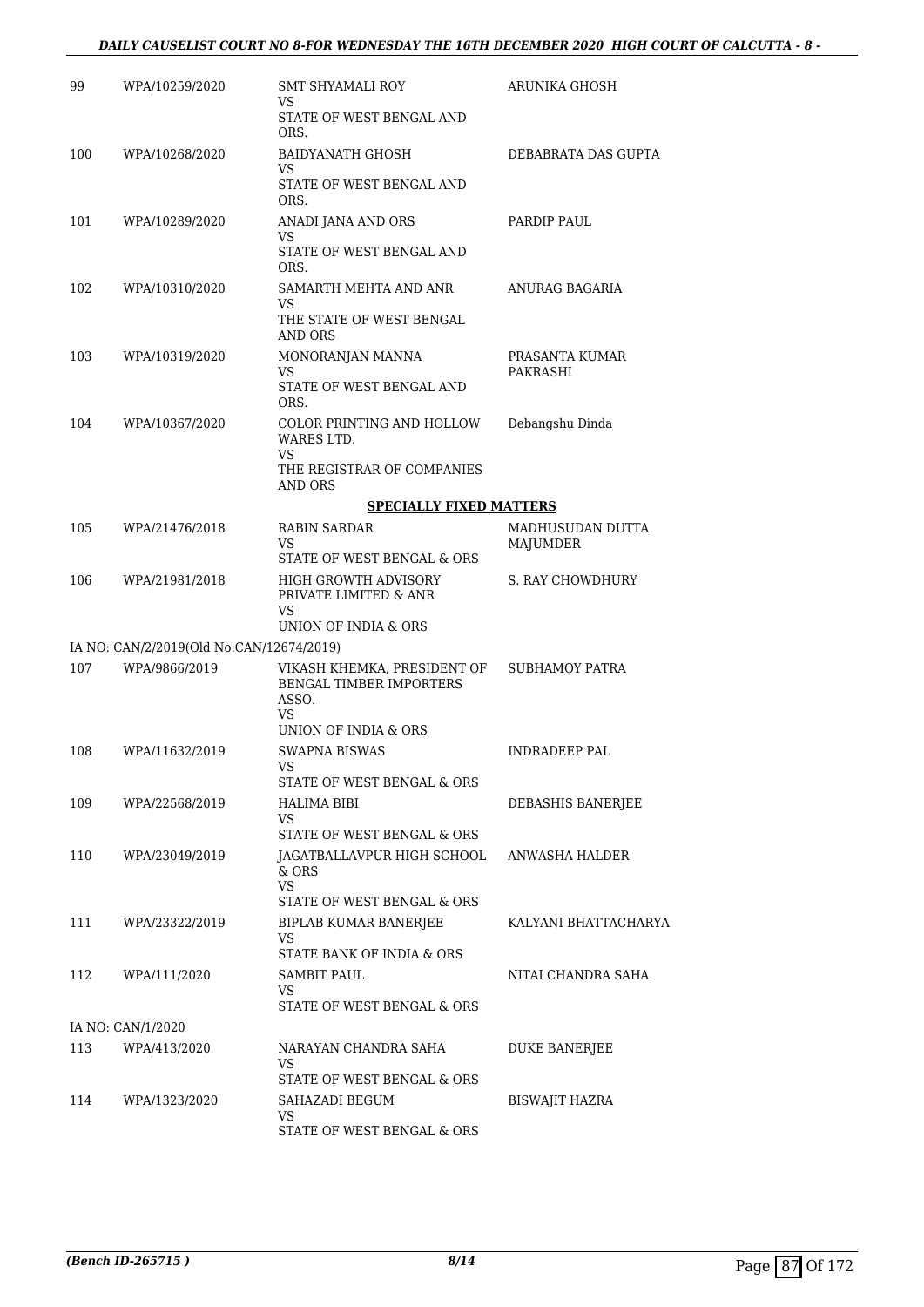| 115 | WPA/2486/2020                          | BROJA MOHAN GHOSH<br>VS                                             | PRIYABRATA SAHA       |
|-----|----------------------------------------|---------------------------------------------------------------------|-----------------------|
| 116 | WPA/2603/2020                          | STATE OF WEST BENGAL & ORS<br>SAHELA KHATUN                         | BISWAJIT TIWARI       |
|     |                                        | VS.<br>STATE OF WEST BENGAL & ORS                                   |                       |
| 117 | WPA/2767/2020                          | COLUMBIA ASIA HOSPITAL PVT<br>LTD.                                  | SHIBAJI KR DAS        |
|     |                                        | VS.<br>STATE OF WEST BENGAL & ORS                                   |                       |
| 118 | WPA/3410/2020                          | AKASH RUIA & ANR                                                    | DEBOLINA DEY          |
|     |                                        | VS.<br>THE DISTRICT MAGISTRATE<br>24PGS. SOUTH & ORS                |                       |
| 119 | WPA/3574/2020                          | RELIABLE FACILITIES SERVICES<br>PVT.LTD                             | PRASUN GHOSH          |
|     |                                        | VS<br>CHITTARANJAN NATIONAL<br><b>CANCER INSTITUTE &amp; ORS</b>    |                       |
| 120 | WPA/3758/2020                          | M/S FITWELL CONSTRUCTIONS<br>& ANR<br>VS.                           | <b>BINAY KR JAIN</b>  |
|     |                                        | <b>BHARAT HEAVY ELECTRICALS</b><br>LIMITED (BHEL) & ORS             |                       |
| 121 | WPA/3801/2020                          | RAJ KISHORE SINGH<br>VS.                                            | KOUSTAV BAGCHI        |
|     |                                        | STATE OF WEST BENGAL & ORS                                          |                       |
| 122 | WPA/4610/2020                          | BOLPUR MUNICIPALITY & ANR<br>VS<br>UNION OF INDIA & ORS             | DEBABRATA DAS GUPTA   |
| 123 | WPA/4897/2020                          | NEWAZ SHARIF                                                        | <b>SOURAV DUTTA</b>   |
|     |                                        | VS.<br>STATE OF WEST BENGAL & ORS                                   |                       |
|     |                                        | <b>UPGRADED MATTERS</b>                                             |                       |
| 124 | WPA/2346/2018                          | KRISHNA VENI                                                        | VINIT KUMAR CHOUBEY   |
|     |                                        | VS<br>UNION OF INDIA & ORS                                          |                       |
| 125 | WPA/7334/2018                          | MANASI PARIA<br>VS                                                  | A CHAKRABORTY         |
|     |                                        | UNION OF INDIA & ORS                                                |                       |
|     | IA NO: CAN/2/2020(Old No:CAN/917/2020) |                                                                     |                       |
| 126 | WPA/13684/2018                         | DR BAIJAYANTI BAUR & ORS<br>VS                                      | <b>SUMAN BANERJEE</b> |
|     |                                        | STATE OF WEST BENGAL & ORS                                          |                       |
| 127 | WPA/24284/2018                         | SKIPPER LIMITED & ANR<br>VS.                                        | RAJSHREE KAJARIA      |
|     |                                        | IRRIGATION & WATER<br>RESOURCES DEPTT. GOVT. OF<br>U.P. & ORS       |                       |
| 128 | WPA/24967/2018                         | <b>SK ASLAM</b><br>VS                                               | SAFILA KHANAM         |
|     |                                        | STATE OF WEST BENGAL & ORS                                          |                       |
| 129 | WPA/2753/2019                          | <b>BATESWAR MAITY &amp; ANR</b><br>VS<br>STATE OF WEST BENGAL & ORS | LIPIKA CHATTERJEE     |
| 130 | WPA/9615/2019                          | ESHITA JANA                                                         | KALIPADA CHAKRABORTY  |
|     |                                        | VS<br>WEST BENGAL NURSING<br><b>COUNCIL &amp; ORS</b>               |                       |
| 131 | WPA/11721/2019                         | ANJU BANERJEE<br>VS                                                 | PAROMITA JATI         |
|     |                                        | THE SENIOR MANAGER, BANK<br>OF INDIA & ORS                          |                       |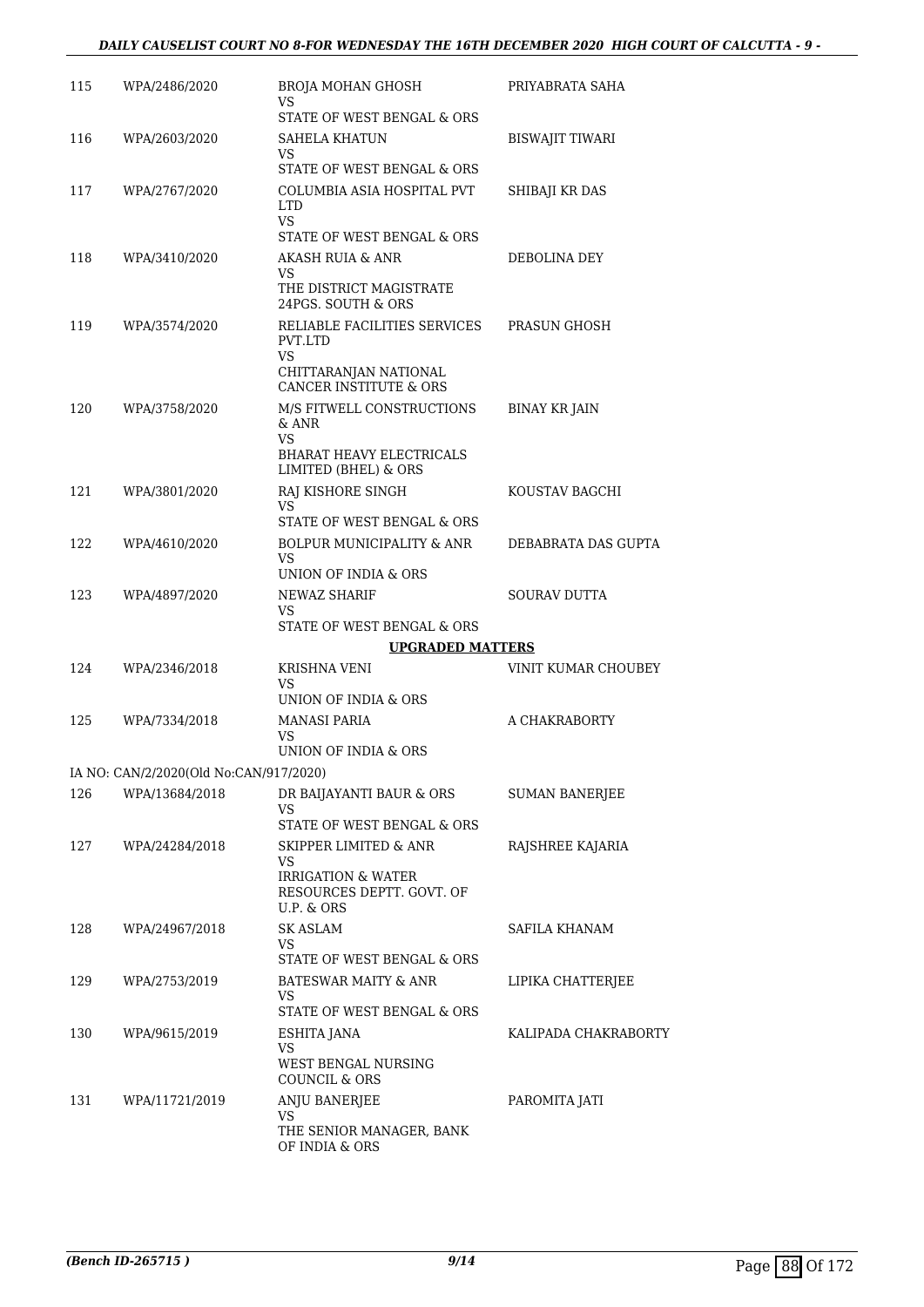| 132 | WPA/12397/2019                           | RAMA BHATTACHARYA<br>VS                                 | <b>MONOMOHAN BASU</b>                                                                                       |
|-----|------------------------------------------|---------------------------------------------------------|-------------------------------------------------------------------------------------------------------------|
|     |                                          | STATE OF WEST BENGAL & ORS                              |                                                                                                             |
| 133 | WPA/13806/2019                           | SONALI HATUA GIRI<br><b>VS</b>                          | PRIYABRATA SAHA                                                                                             |
|     |                                          | UNION OF INDIA & ORS                                    |                                                                                                             |
| 134 | WPA/14149/2019                           | TAPAS DUTTA REP. BY BISWAJIT<br><b>GOSWAMI</b><br>VS    | MRITUNJOY HALDER                                                                                            |
|     |                                          | STATE OF WEST BENGAL & ORS                              |                                                                                                             |
|     | IA NO: CAN/1/2019(Old No:CAN/12386/2019) |                                                         |                                                                                                             |
| 135 | WPA/20997/2019                           | SK. IBRAHIM & ORS<br><b>VS</b>                          | <b>SOUMYA RAY</b>                                                                                           |
|     |                                          | STATE OF WEST BENGAL & ORS                              |                                                                                                             |
|     | CAN/4/2020, CAN/5/2020                   |                                                         | IA NO: CAN/1/2019(Old No:CAN/12042/2019), CAN/2/2020(Old No:CAN/271/2020), CAN/3/2020(Old No:CAN/272/2020), |
|     | wt136 WPA/5575/2007                      | SK. A. RAHIM & ORS.<br>VS<br>STATE OF W.B.              | SOMIR KUMAR DAS KAR                                                                                         |
|     | CAN/5/2018(Old No:CAN/80/2018)           |                                                         | IA NO: CAN/2/2009(Old No:CAN/9780/2009), CAN/3/2009(Old No:CAN/9782/2009), CAN/4/2018(Old No:CAN/79/2018),  |
| 137 | WPA/21578/2019                           | AMIT SHARMA                                             | LAILA KHATUN                                                                                                |
|     |                                          | VS<br>STATE OF WEST BENGAL & ORS                        |                                                                                                             |
|     | IA NO: CAN/1/2020(Old No:CAN/595/2020)   |                                                         |                                                                                                             |
| 138 | WPA/21800/2019                           | KABITA MONDAL & ANR                                     | ARUN NASKAR                                                                                                 |
|     |                                          | VS<br>STATE OF WEST BENGAL & ORS                        |                                                                                                             |
| 139 | WPA/22407/2019                           | HANSHREE APARTMENT<br>OWNERS ASSOCIATION<br>VS          | <b>SHUVRADEEP ROY</b>                                                                                       |
|     |                                          | THE COMPETENT AUTHORITY &<br>ANR                        |                                                                                                             |
| 140 | WPA/22510/2019                           | ANIL KUMAR SINGH<br>VS                                  | GANESH CHANDRA PATRA                                                                                        |
|     |                                          | <b>UCO BANK &amp; ORS</b>                               |                                                                                                             |
| 141 | WPA/22715/2019                           | MALAY KR BANDYOPADHYAY<br>VS                            | <b>OOISEEROOP SINHA</b>                                                                                     |
|     |                                          | UNION OF INDIA & ORS                                    |                                                                                                             |
| 142 | WPA/23191/2019                           | PURNA CHANDRA DAS & ANR<br>VS                           | HIMADRI KR MAHATA                                                                                           |
|     |                                          | STATE OF WEST BENGAL & ORS                              |                                                                                                             |
| 143 | WPA/23817/2019                           | HI-TECH MEDICOS & ANR<br>VS.<br>UNION OF INDIA & ORS    | ARGHYA KAMAL DAS                                                                                            |
| 144 | WPA/23824/2019                           | LATIB SK.                                               | MANAS KUMAR DAS                                                                                             |
|     |                                          | <b>VS</b>                                               |                                                                                                             |
| 145 | WPA/23941/2019                           | STATE OF WEST BENGAL & ORS<br><b>UDAY GIRI</b>          | SHEKHAR BARMAN                                                                                              |
|     |                                          | VS<br>STATE OF WEST BENGAL & ORS                        |                                                                                                             |
| 146 | WPA/107/2020                             | <b>BANHI SIKHA KUNDU</b><br><b>VS</b>                   | SUDIP GHOSH<br>CHOWDHURY                                                                                    |
|     |                                          | STATE OF WEST BENGAL & ORS                              |                                                                                                             |
| 147 | WPA/426/2020                             | AKSHAY NARAYAN SAHOO & ORS<br><b>VS</b>                 | MANORANJAN JANA                                                                                             |
|     |                                          | BLOCK DEVELOPMENT OFFICER,<br>RAMNAGAR, BOLCK -1 & NORS |                                                                                                             |
|     | wt148 WPA/12866/2019                     | AKSHAY NARAYAN SAHOO<br><b>VS</b>                       | MANORANJAN JANA                                                                                             |
|     |                                          | STATE OF WEST BENGAL & ORS                              |                                                                                                             |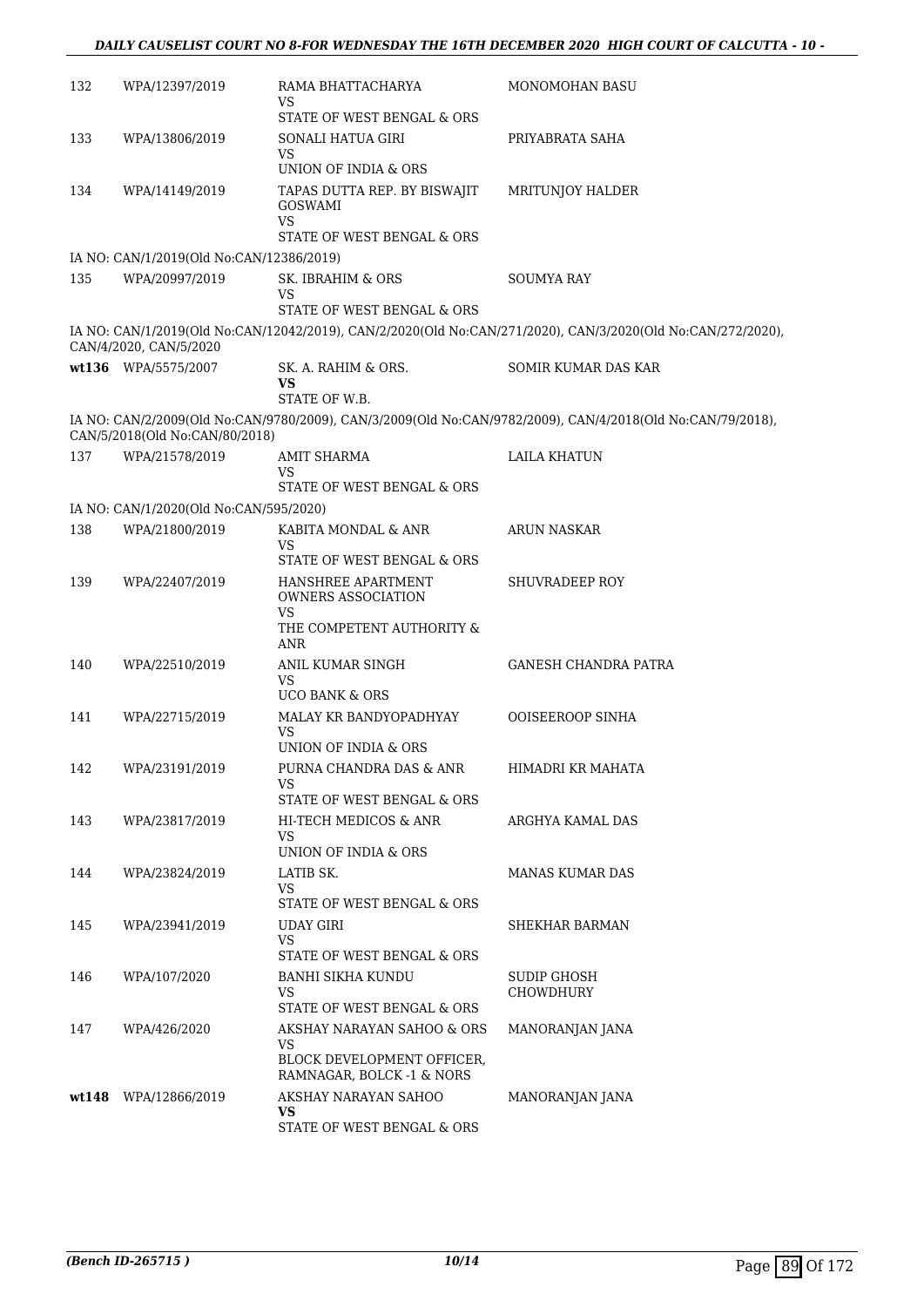| 149 | WPA/466/2020                            | SAROJ KUMAR BOSE & ORS<br>VS<br>STATE OF WEST BENGAL & ORS                                         | ANIRUDDHA<br><b>BHATACHARYA</b> |
|-----|-----------------------------------------|----------------------------------------------------------------------------------------------------|---------------------------------|
|     | IA NO: CAN/1/2020(Old No:CAN/1615/2020) |                                                                                                    |                                 |
| 150 | WPA/470/2020                            | PASCHIM BANGA VIGYAN<br>MANCHA & ANR<br><b>VS</b><br>STATE OF WEST BENGAL & ORS                    | SALONI BHATTACHARJEE            |
| 151 | WPA/695/2020                            | SYNTHICO MARKETING PRIVATE<br>LIMITED & ANR<br>VS.<br>UNION OF INDIA & ORS                         | <b>SAYANTAK DAS</b>             |
|     | wt152 WPA/693/2020                      | SHRI ARIHANT MERCHANTS<br>PRIVATE LIMITED & ANR<br>VS.<br>UNION OF INDIA & ORS                     | SAYANTAK DAS                    |
| 153 | WPA/833/2020                            | CHANDRACHUR<br>MUKHOPADHYAY<br>VS<br>UNION OF INDIA & ORS                                          | DEBABRATA DAS GUPTA             |
| 154 | WPA/1102/2020                           | CHANDNI HYDAR ALY<br>VS<br>STATE OF WEST BENGAL & ORS                                              | SUBHANKAR DAS                   |
| 155 | WPA/1103/2020                           | ANGSHUMAN BHADRA<br>VS<br>STATE OF WEST BENGAL & ORS                                               | SUBHANKAR DAS                   |
| 156 | WPA/1104/2020                           | DEBANANDA MULLEY<br>VS<br>STATE OF WEST BENGAL & ORS                                               | SUBHANKAR DAS                   |
| 157 | WPA/1105/2020                           | <b>ARUP KUMAR ROY</b><br>VS<br>STATE OF WEST BENGAL & ORS                                          | SUBHANKAR DAS                   |
| 158 | WPA/1108/2020                           | LATASREE JANA<br><b>VS</b><br>STATE OF WEST BENGAL & ORS                                           | SUBHANKAR DAS                   |
| 159 | WPA/1109/2020                           | AKHIL BANDHU GHOSH<br>VS<br>STATE OF WEST BENGAL & ORS                                             | <b>SUBHNAKR DAS</b>             |
| 160 | WPA/1110/2020                           | TAPAN KUMAR PAKHIRA<br>VS<br>STATE OF WEST BENGAL & ORS                                            | SUBHANKAR DAS                   |
| 161 | WPA/1111/2020                           | <b>SOUMEN BANERJEE</b><br>VS.<br>STATE OF WEST BENGAL & ORS                                        | SUBHANKAR DAS                   |
| 162 | WPA/1112/2020                           | BISWANATH DAS<br>VS<br>STATE OF WEST BENGAL & ORS                                                  | SUBHANKAR DAS                   |
| 163 | WPA/1570/2020                           | ALADARPUT VIVEKANANDA<br>VIDYAMANDIR<br>VS<br>RESERVE BANK OF INDIA & ANR                          | KAUSHIK CHANDRA<br><b>GUPTA</b> |
| 164 | WPA/2264/2020                           | ASPEN REALCON PRIVATE<br>LIMITED<br>VS<br>W.B. HOUSING DEVELOPMENT<br><b>CORPORATION &amp; ORS</b> | ARUNABHA SOM                    |
| 165 | WPA/2279/2020                           | BIPLAB KUMAR CHOWDHURY<br>VS<br>UNION OF INDIA & ORS                                               | PARASHAR BAIDYA                 |
| 166 | WPA/2281/2020                           | BIPLAB KUMAR CHOWDHURY<br>VS.<br>STATE OF WEST BENGAL & ORS                                        | PARASHAR BAIDYA                 |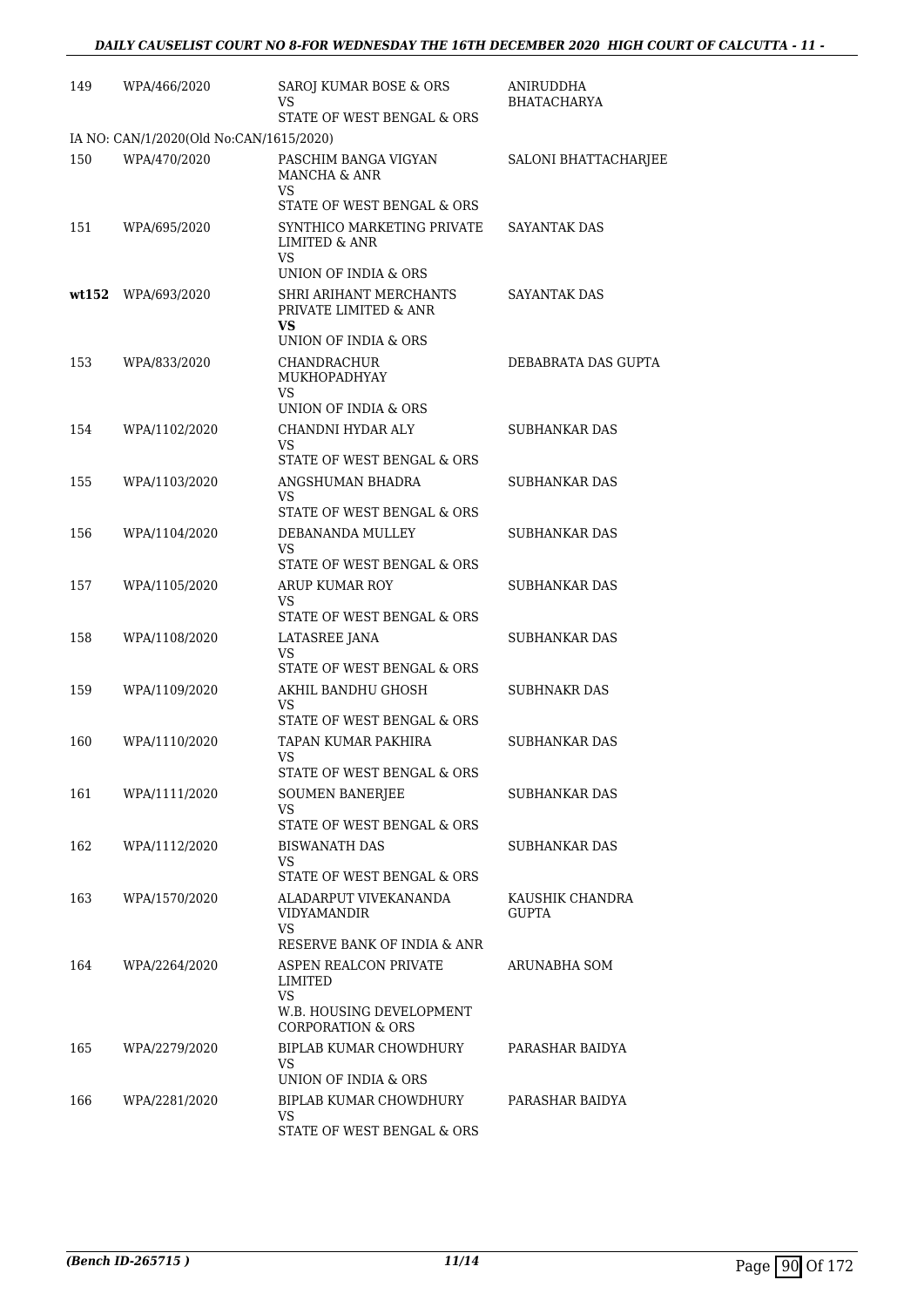#### *DAILY CAUSELIST COURT NO 8-FOR WEDNESDAY THE 16TH DECEMBER 2020 HIGH COURT OF CALCUTTA - 12 -*

| 167 | WPA/2283/2020                                          | BIPLAB KUMAR CHOWDHURY<br>VS                                                        | PARASHAR BAIDYA         |
|-----|--------------------------------------------------------|-------------------------------------------------------------------------------------|-------------------------|
| 168 | WPA/2314/2020                                          | STATE OF WEST BENGAL & ORS<br>CITY LIFE RETAIL PRIVATE                              | SUBHAMOY PATRA          |
|     |                                                        | <b>LIMITED &amp; ANR</b><br>VS.                                                     |                         |
|     |                                                        | UNION OF INDIA & ORS                                                                |                         |
| 169 | WPA/2329/2020                                          | CHAYA RANI SAHA & ANR<br>VS                                                         | PARAMITA ROY            |
|     |                                                        | UNION OF INDIA & ORS                                                                |                         |
|     | $wt170$ WPA/4708/2020                                  | CHHAYA RANI SAHA & ANR<br>VS<br>UNION OF INDIA & ORS                                | ARPAN GUHA              |
| 171 | WPA/2337/2020                                          | BINOD BEHARI JANA & ORS                                                             | GHANASHYAM PATRA        |
|     |                                                        | VS<br>UNION OF INDIA & ORS                                                          |                         |
| 172 | WPA/2418/2020                                          | NARAYAN CHANDRA GHOSH                                                               | SOMA GHOSH              |
|     |                                                        | VS<br>STATE OF WEST BENGAL & ORS                                                    |                         |
| 173 | WPA/2618/2020                                          | <b>BIPLAB KR CHOWDHURY</b>                                                          | <b>ANIKET MITRA</b>     |
|     |                                                        | VS                                                                                  |                         |
|     |                                                        | THE STATE PUBLIC<br><b>INFORMATION OFFICER &amp; THE</b>                            |                         |
|     |                                                        | <b>SEC TO THE CM&amp;ORS</b>                                                        |                         |
| 174 | WPA/2620/2020                                          | BIPLAB KR CHOWDHURY                                                                 | <b>ANIKET MITRA</b>     |
|     |                                                        | VS<br>THE STATE PUBLIC                                                              |                         |
|     |                                                        | INFORMATION OFFICER & THE<br><b>SEC TO THE CM&amp;ORS</b>                           |                         |
| 175 | WPA/2621/2020                                          | BIPLAB KR CHOWDHURY                                                                 | ANIKET MITRA            |
|     |                                                        | VS<br>THE STATE PUBLIC<br>INFORMATION OFFICER & THE<br><b>SEC TO THE CM&amp;ORS</b> |                         |
| 176 | WPA/2635/2020                                          | RAJAB ALI MALLICK                                                                   | <b>MAINAK SWARNAKAR</b> |
|     |                                                        | VS<br>STATE OF WEST BENGAL & ORS                                                    |                         |
|     | wt177 WPA/2634/2020                                    | RAJAB ALI MALLICK                                                                   | <b>MAINAK SWARNOKAR</b> |
|     |                                                        | VS                                                                                  |                         |
| 178 | WPA/2646/2020                                          | STATE OF WEST BENGAL & ORS<br>PRAMOD KUMAR AGARWAL                                  | SABYASACHI SEN          |
|     |                                                        | VS<br><b>BANK OF BARODA &amp; ORS</b>                                               |                         |
| 179 | WPA/2716/2020                                          | PRIYA SAMANTA                                                                       | PRONAY BASAK            |
|     |                                                        | VS.<br>UNION OF INDIA & ORS                                                         |                         |
| 180 | WPA/2729/2020                                          | MOHAMMAD SHAMI                                                                      | <b>SUBRATA GHOSH</b>    |
|     |                                                        | VS.                                                                                 |                         |
|     |                                                        | STATE OF WEST BENGAL & ORS                                                          |                         |
| 181 | WPA/2896/2020                                          | HAJI MUMTAZ KHAN @ MUMTAZ ISHITA RAUT<br>KHAN<br>VS                                 |                         |
|     |                                                        | THE GENERAL MANAGER,<br><b>METRO RAILWAY &amp; ORS</b>                              |                         |
| 182 | WPA/3040/2020                                          | ICON TOWER LLP & ANR                                                                | ANIRUDHA AGARWALLA      |
|     |                                                        | VS.<br>PUNJAB & SIND BANK & ORS                                                     |                         |
|     | IA NO: CAN/1/2020                                      |                                                                                     |                         |
| 183 | WPA/3101/2020                                          | MILAN SARKAR<br>VS                                                                  | SANDHYA DAS ADHIKARI    |
|     |                                                        | BANK OF BARODA & ORS                                                                |                         |
|     | LA NO $\cdot$ CANI1/2020(Old No $\cdot$ CANI1773/2020) |                                                                                     |                         |

IA NO: CAN/1/2020(Old No:CAN/1773/2020)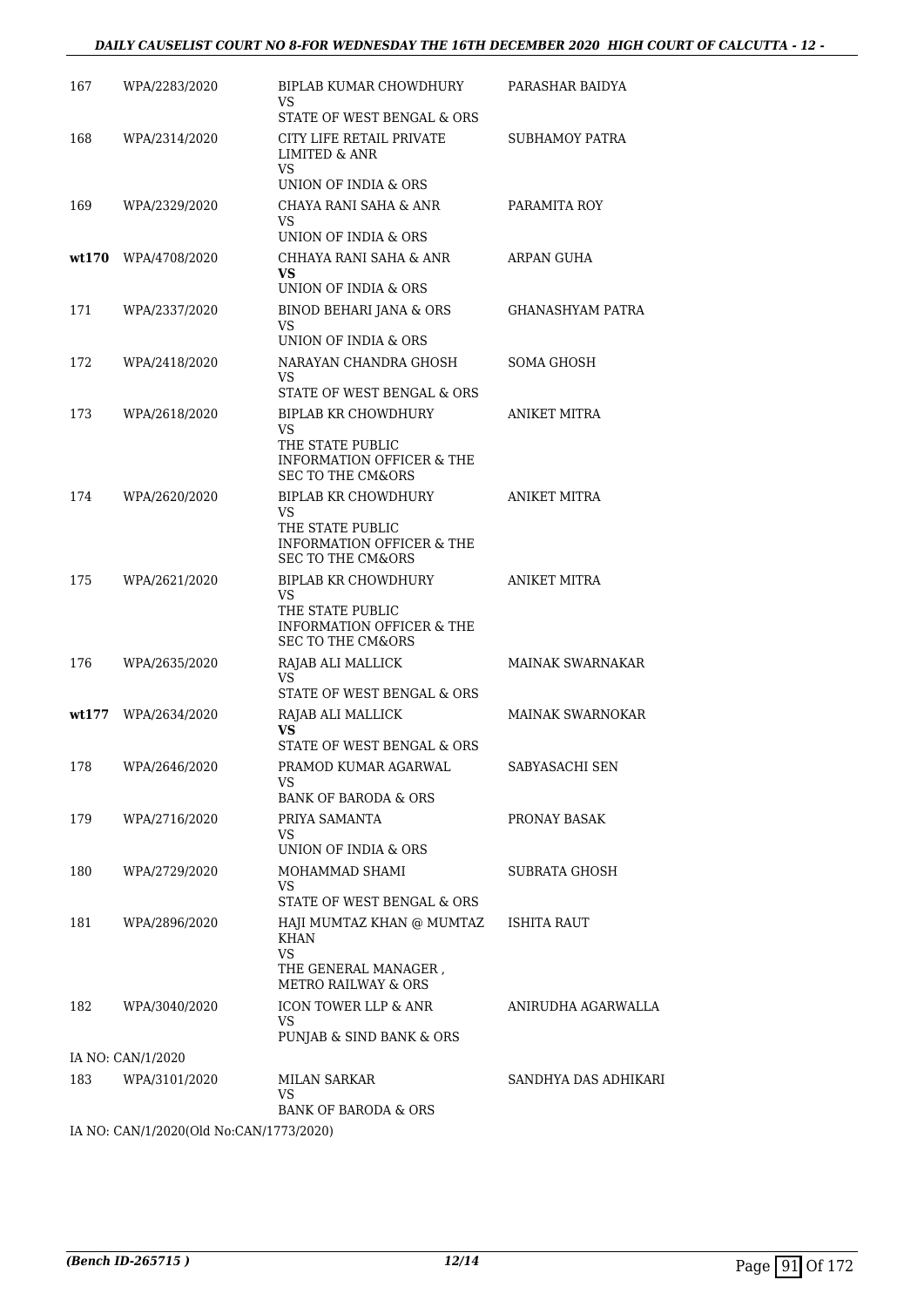| 184 | WPA/3206/2020     | REJINA KHATUN<br>VS                                                                  | <b>VIEKY</b>                    |
|-----|-------------------|--------------------------------------------------------------------------------------|---------------------------------|
|     |                   | STATE OF WEST BENGAL & ORS                                                           |                                 |
| 185 | WPA/3263/2020     | ACHINTYA KUMAR HALDER &<br><b>ORS</b><br>VS.                                         | <b>BIKRAM BANERJEE</b>          |
|     |                   | <b>BANK OF BARODA &amp; ORS</b>                                                      |                                 |
| 186 | WPA/3453/2020     | ABDUL MANNAN MALI & ORS<br>VS<br>STATE OF WEST BENGAL & ORS                          | MARIA RAHAMAN                   |
| 187 | WPA/3535/2020     | FAKRUL ISLAM @ FAKARUL<br><b>ISLAM &amp; ORS</b><br><b>VS</b>                        | <b>SHATAROOP</b><br>PURKAYASTHA |
| 188 | WPA/3699/2020     | STATE OF WEST BENGAL & ORS<br>BASHIR AHMED & ANR<br>VS<br>STATE OF WEST BENGAL & ORS | MOHAMMED<br>FARHADUDDIN         |
| 189 | WPA/3701/2020     | PARVEEN ISLAM<br>VS<br>STATE OF WEST BENGAL & ORS                                    | MOHAMMED<br>FARHADUDDIN         |
| 190 | WPA/3862/2020     | SWATI AGARWALA<br><b>VS</b><br>UNION OF INDIA & ORS                                  | NISHANT KR SARAF                |
| 191 | WPA/3969/2020     | NOEL GEORGE<br>VS                                                                    | <b>SOHAM BANERJEE</b>           |
|     |                   | UNION OF INDIA & ORS                                                                 |                                 |
| 192 | WPA/4007/2020     | SUPRAVA PANDA & ANR<br>VS<br>STATE OF WEST BENGAL & ORS                              | KOUSTAV BAGCHI                  |
|     | IA NO: CAN/1/2020 |                                                                                      |                                 |
| 193 | WPA/4329/2020     | <b>DULAL SARDAR</b><br>VS                                                            | <b>SANTANU DAS</b>              |
| 194 | WPA/4473/2020     | STATE OF WEST BENGAL & ORS<br>JOGESH DENRE & ORS.<br>VS<br>UCO BANK & ORS.           | <b>BRATIN KR. DEY</b>           |
| 195 | WPA/4517/2020     | SHANKHAJIT RAY<br>VS<br><b>STATE OF WB &amp; ORS</b>                                 | SAMARJIT GHOSAL                 |
| 196 | WPA/4777/2020     | JAHANGIR ALAM<br>VS<br>STATE OF WEST BENGAL & ORS                                    | KRISHNA DAS PODDAR              |
|     | IA NO: CAN/1/2020 |                                                                                      |                                 |
| 197 | WPA/4994/2020     | M/S GREMONT PROJECTSF &<br>SERVICES PVT. LTD. & ANR<br>VS                            | SANJUKTA RAY                    |
|     |                   | STATE OF WEST BENGAL & ORS                                                           |                                 |
| 198 | WPA/5144/2020     | TATA CONSUMER PRODUCTS<br>LTD & ORS<br>VS                                            | RUSHA SAHA                      |
|     |                   | UNION OF INDIA & ORS                                                                 |                                 |
| 199 | WPA/8270/2020     | SABNAM SULTANA<br>VS<br>STATE OF WEST BENGAL AND<br>ORS.                             | SOURAV DUTTA                    |
| 200 | WPA/9832/2020     | M/S. GHOSH SURVEYORS AND<br>VALUERS P. LTD. AND ORS.<br>VS.                          | <b>SOURAV ROY</b>               |
|     |                   | INDIAN BANKS ASSOCIATION<br>AND ORS.                                                 |                                 |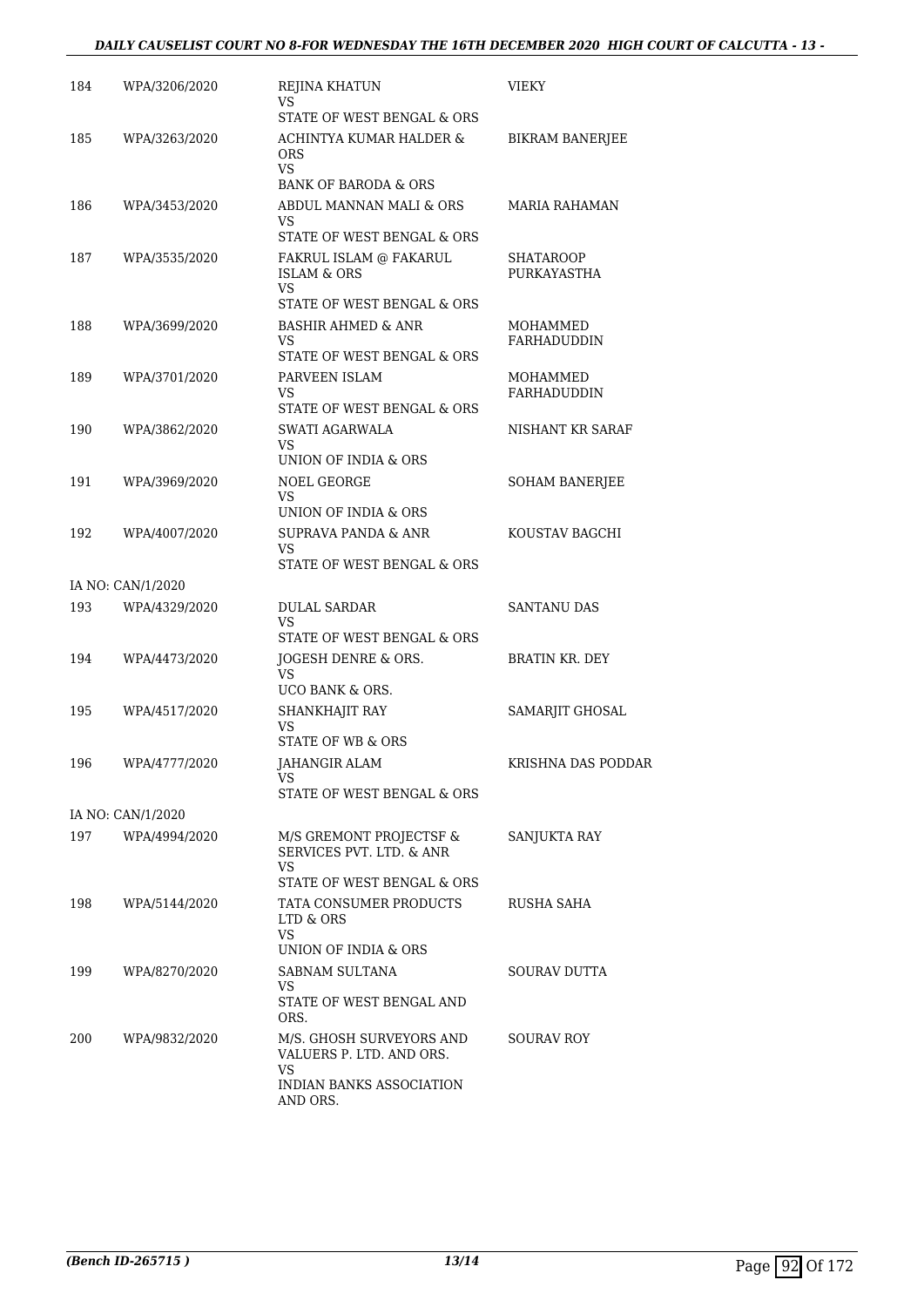| 201 | WPA/10121/2020                          | HINDUSTHAN NATIONAL GLASS<br>AND INDUSTRIES AND ANR<br>VS.<br>THE DESIGNATED<br>AUTHORITY, DIR. GENERAL OF<br>TRADE REMEDIES AND ORS | SUDESHNA BAGCHI    |
|-----|-----------------------------------------|--------------------------------------------------------------------------------------------------------------------------------------|--------------------|
|     |                                         | <b>LISTED MOTION</b>                                                                                                                 |                    |
| 202 | WPA/6087/2018                           | <b>GOUTAM SAHA</b><br>VS.<br>STATE OF WEST BENGAL & ORS                                                                              | A. MAJUMDER        |
|     | IA NO: CAN/1/2019(Old No:CAN/2492/2019) |                                                                                                                                      |                    |
| 203 | WPA/16458/2019                          | PADMA MONDAL<br>VS.<br>STATE OF WEST BENGAL & ORS                                                                                    | RAVI RANJAN KUMAR  |
| 204 | WPA/7965/2020                           | CAPITAL CLINIC AND NURSING<br>HOME REP. BY TANUP KUMAR<br>METYA<br>VS.<br>State of West Bengal                                       | <b>SAYAK KONAR</b> |
| 205 | WPA/8611/2020                           | LOCAL CUBE PRIVATE LIMITED<br>VS.<br>State of West Bengal                                                                            | MUKHERJEE PRASAD   |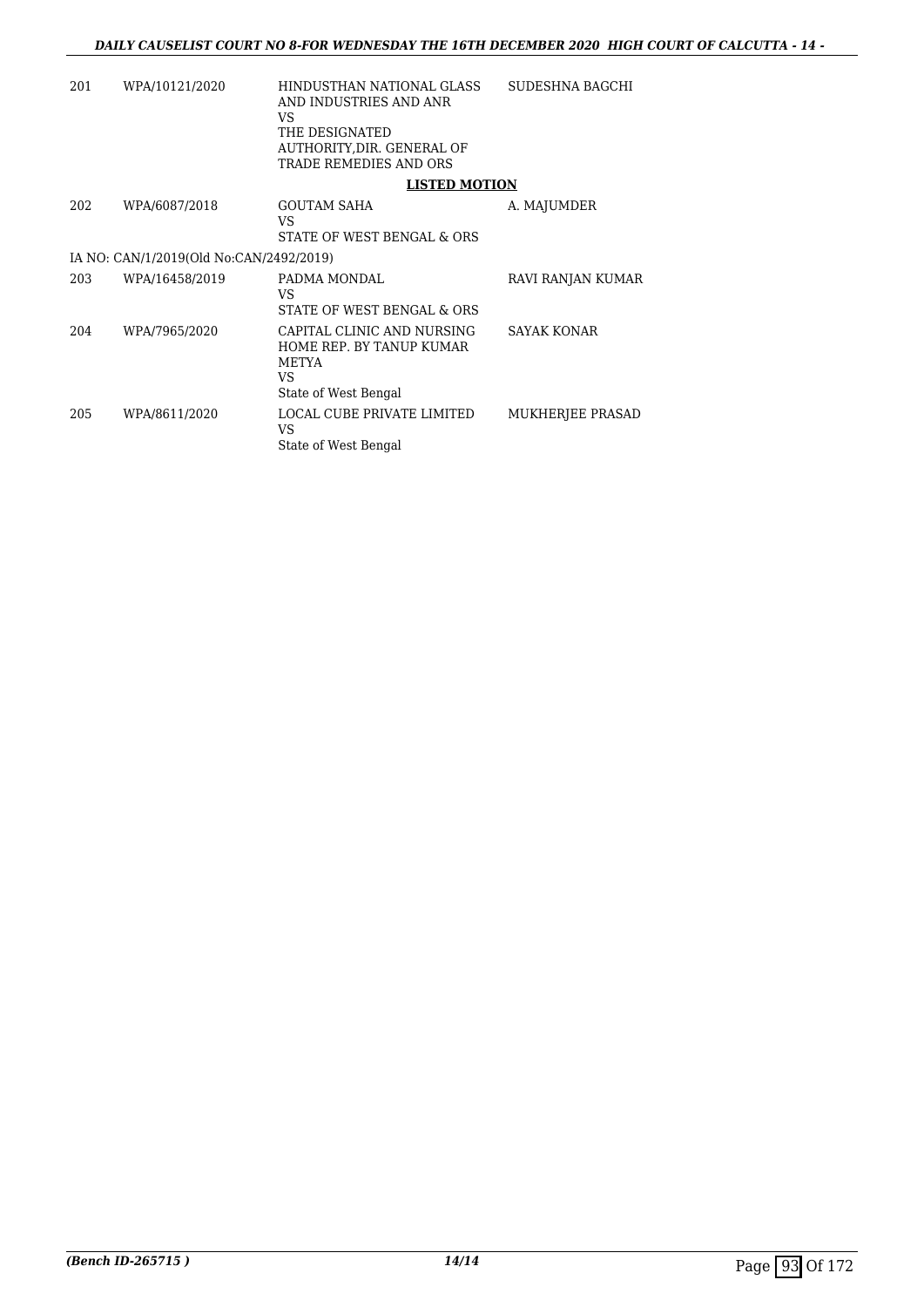

# In The High Court at Calcutta

# **Appellate Side**

**DAILY CAUSELIST For Wednesday The 16th December 2020**

**COURT NO. 26**

**SINGLE BENCH (SB - IX)**

**AT 10:45 AM**

#### **HON'BLE JUSTICE SHEKHAR B. SARAF**

#### **(VIA VIDEO CONFERENCE)**

#### **ON AND FROM MONDAY, THE 7TH DECEMBER, 2020 -- REGULATION OF INDUSTRIES & ESSENTIAL COMMODITIES & VARIOUS CENTRAL ORDERS UNDER GROUP VIII INCLUDING APPLICATIONS CONNECTED THERETO;**

#### **REVENUE AND TAX LAWS (EXCLUDING LAND REVENUE) UNDER GROUP IV INCLUDING APPLICATIONS CONNECTED THERETO.**

#### **NOTE : MATTERS WILL BE TAKEN UP THROUGH PHYSICAL HEARING WHEN BOTH THE PARTIES ARE AGREED.**

|   |                               | <b>TO BE MENTIONED</b>                                                   |                                      |
|---|-------------------------------|--------------------------------------------------------------------------|--------------------------------------|
| 1 | WPA/4138/2020                 | PRABIR KUMAR BANDHU<br>VS.<br>STATE OF WEST BENGAL & ORS                 | <b>SYED SHAMSUL AREFIN</b>           |
|   | IA NO: CAN/1/2020             |                                                                          |                                      |
| 2 | WPA/9855/2020<br>$(Gr-IX)$    | PARESH BARMAN<br>VS<br>STATE OF WEST BENGAL AND<br>ORS.                  | ASIS BHATTACHARYA                    |
|   |                               | <b>EXTENSION OF INTERIM ORDER</b>                                        |                                      |
| 3 | WPA/9029/2020                 | M/S MAGMA FINCORP LTD<br><b>VS</b>                                       | PARITOSH SINHA                       |
|   |                               | Union of India AND ORS                                                   |                                      |
|   | IA NO: CAN/1/2020, CAN/2/2020 |                                                                          |                                      |
|   |                               | <b>GROUP - VIII</b>                                                      |                                      |
|   |                               | (ESSENTIAL COMMODITIES)                                                  |                                      |
| 4 | WPA/11760/2019                | SUMAN KUMAR SINGHA<br>VS.<br>STATE OF WEST BENGAL & ORS                  | PARTHA SARATHI<br><b>CHAKRABORTY</b> |
| 5 | WPA/3092/2020                 | NIMAI CHAND PARIHARI & ANR<br><b>VS</b><br>STATE OF WEST BENGAL & ORS    | PINGAL BHATTACHARYYA                 |
| 6 | WPA/3093/2020                 | KARABI MONDAL<br>VS<br>STATE OF WEST BENGAL & ORS                        | <b>NEIL BASU</b>                     |
| 7 | WPA/3335/2020                 | DEOKINANDAN AGARWAL &<br><b>ORS</b><br><b>VS</b><br>UNION OF INDIA & ORS | NIBEDITA PAL                         |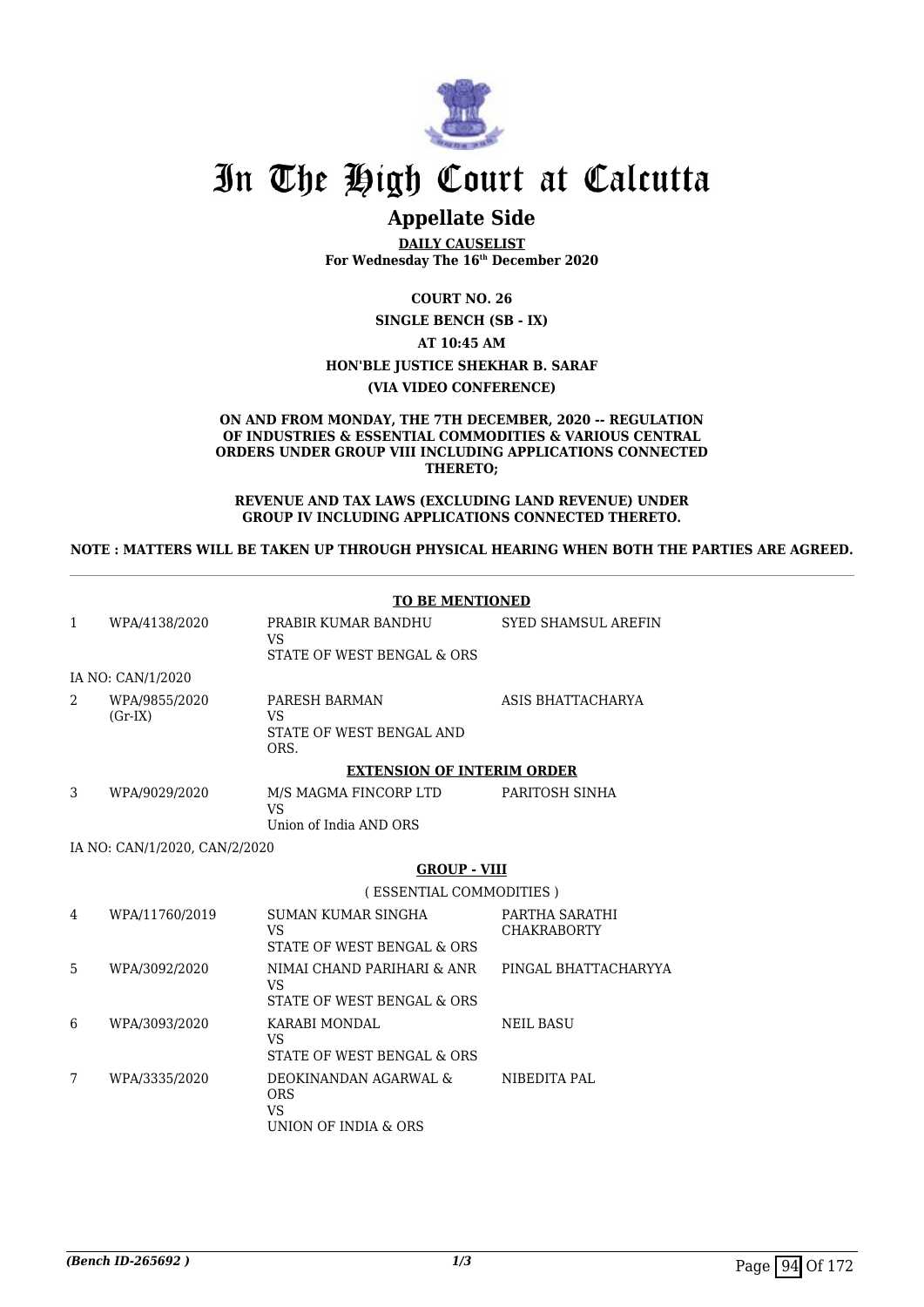|    | wt8 WPA/7371/2020 | <b>SUNIL KR AGARWALA</b><br>VS<br>UNION OF INDIA                                 | NIBEDITA PAL              |
|----|-------------------|----------------------------------------------------------------------------------|---------------------------|
|    | IA NO: CAN/1/2020 |                                                                                  |                           |
| 9  | WPA/7647/2020     | <b>KANAN MONDAL</b><br>VS<br>STATE OF WEST BENGAL AND                            | <b>MAHADEB SARKAR</b>     |
|    | IA NO: CAN/1/2020 | ORS.                                                                             |                           |
| 10 | WPA/10537/2020    | <b>BAPI DAS AND ANR</b>                                                          | <b>AMRIN KHATOON</b>      |
|    |                   | VS<br>UNION OF INDIA AND ORS.                                                    |                           |
|    |                   | <b>MOTION</b>                                                                    |                           |
| 11 | WPA/21171/2019    | SUDARSHAN HARIJAN<br>VS<br>UNION OF INDIA & ORS                                  | DEVRANJAN DAS             |
| 12 | WPA/24027/2019    | <b>BHANU PRASAD KHAN</b>                                                         | DEBANWITA PRAMANIK        |
|    |                   | VS                                                                               |                           |
|    |                   | COMMISSIONER OF INCOME<br>TAX KOLKATA & ORS                                      |                           |
| 13 | WPA/24162/2019    | PALLAB KUMAR KUNDU<br>VS                                                         | <b>HIMANSHU KUMAR RAY</b> |
|    |                   | UNION OF INDIA & ORS                                                             |                           |
| 14 | WPA/24242/2019    | RANJIT DEBNATH<br>VS<br>UNION OF INDIA & ORS                                     | <b>TAPAS MANNA</b>        |
| 15 | WPA/450/2020      | MEENAKSHI MODI & ORS                                                             |                           |
|    |                   | VS<br>ASSISTANY COMMISSIONER OF<br><b>CUSTOMS &amp; ORS</b>                      | AJAY GAGGAR               |
| 16 | WPA/607/2020      | M/S. SUPER IRON FOUNDRY PVT<br>LTD & ORS                                         | NILOTPAL CHOWDHURY        |
|    |                   | VS<br>UNION OF INDIA & ANR                                                       |                           |
| 17 | WPA/632/2020      | DUTTA CAR AND COMPANY                                                            | PIYAL GUPTA               |
|    |                   | <b>VS</b><br>ASSISTANT COMMISSIONER<br>(A/E) CGST & CEX, BOLEPUR<br>COMM. & ORS  |                           |
| 18 | WPA/684/2020      | VAASU VINIMAY PVT LTD                                                            | PIYAL GUPTA               |
|    |                   | VS<br>DEPUTY COMMISSIONER OF<br>SALES TAX, NEW MARKET<br><b>CHARGE &amp; ORS</b> |                           |
| 19 | WPA/2512/2020     | THE BEGAL ROWING CLUB &<br>ANR<br><b>VS</b>                                      | ARNABI DUTTA              |
|    |                   | UNION OF INDIA & ORS                                                             |                           |
| 20 | WPA/3531/2020     | ANANDA MARGA PRACARAKA<br>SAMGHA & ANR.<br>VS                                    | <b>ANUJIT MOOKHERJI</b>   |
|    |                   | UNION OF INDIA & ORS.                                                            |                           |
| 21 | WPA/4416/2020     | VISHNU ENGG. CORP.<br>VS                                                         | SHAKEEL MD. AKHTER        |
|    |                   | UNION OF INDIA & ORS.<br>SANDVIK ASIA PVT LTD & ANR                              |                           |
| 22 | WPA/4567/2020     | <b>VS</b><br>THE DY COMMSSIONER, COMM.<br>TAX., TALTALA & ORS                    | PUJON CHATTERJEE          |
|    |                   |                                                                                  |                           |

IA NO: CAN/1/2020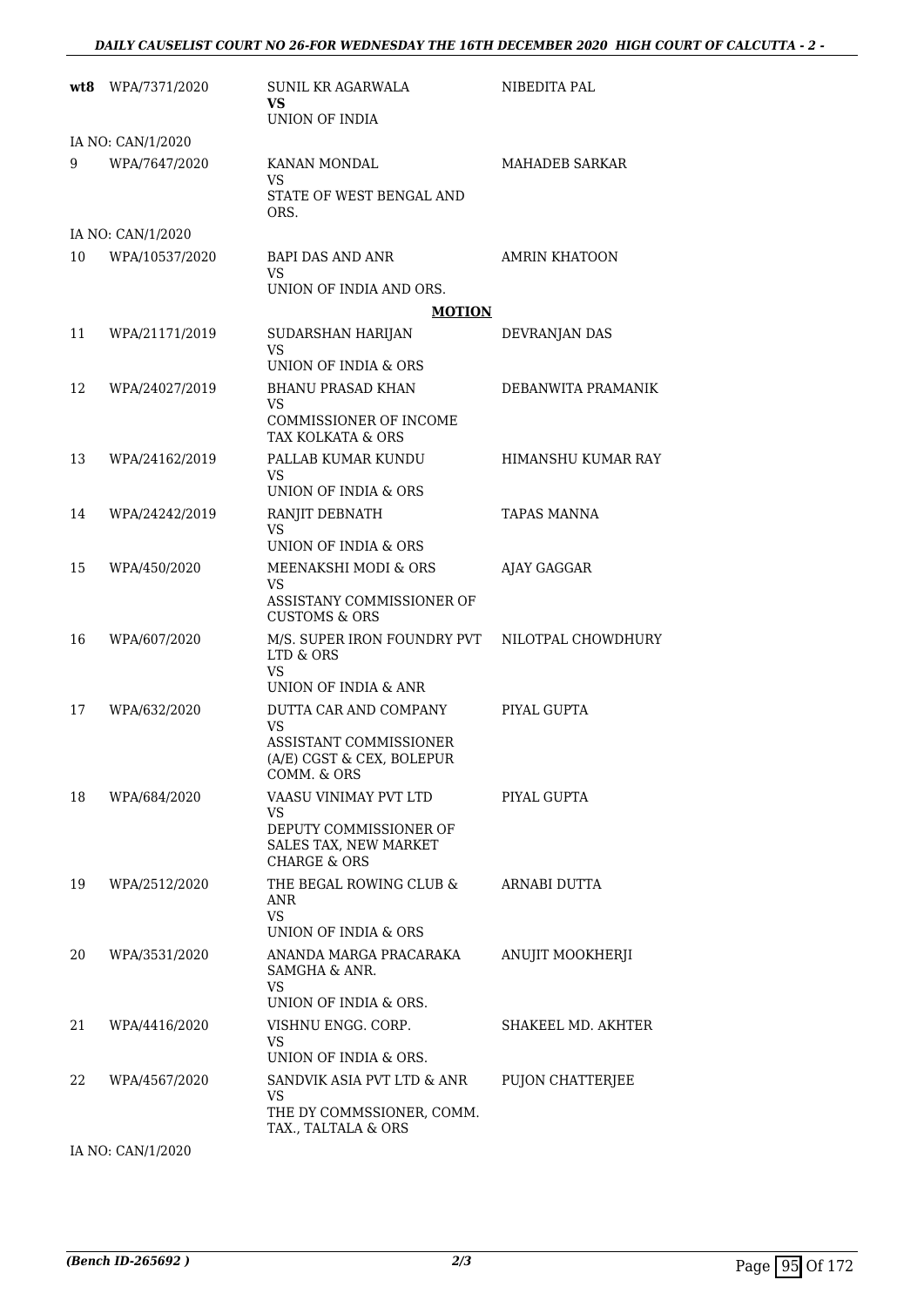| 23 | WPA/4719/2020                           | <b>B.S. POLYCRAFT &amp; ANR</b><br><b>VS</b><br>ASSISTANT<br>COMMISSIONER, RANGE<br>II, KHARDAH CENT, GST &<br>CX, KOL&O         | RAJARSHI CHATTERJEE                   |
|----|-----------------------------------------|----------------------------------------------------------------------------------------------------------------------------------|---------------------------------------|
| 24 | WPA/4721/2020                           | SWASTIK METCAST PVT LTD<br>VS<br>THE SALES TAX OFFICER,<br>COLOTOLLA CHARGE & ORS                                                | RAJARSHI CHATTERJEE                   |
| 25 | WPA/4722/2020                           | <b>B.S. POLYCRAFT &amp; ANR</b><br>VS<br>ASSISTANT COMMISSIONER<br>, RANGE II, KARDAH & ORS                                      | RAJARSHI CHATTERJEE                   |
| 26 | WPA/4865/2020                           | M/S VANSH PROJECTS PVT LTD<br>& ANR<br><b>VS</b><br>UNION OF INDIA & ORS                                                         | NILOTPAL CHOWDHURY                    |
| 27 | WPA/5239/2020                           | M/S. JAYASHREE<br>ELECTROMECH PVT. LTD. &<br><b>ANR</b><br>VS<br>THE W B STATE ELECTRICITY<br>TRANSMISSION COMPANY LTD.<br>& ORS | <b>SUDEEP PAL</b><br><b>CHOUDHURI</b> |
|    | IA NO: CAN/1/2020                       |                                                                                                                                  |                                       |
| 28 | WPA/6720/2020                           | <b>BANKE LAL JAISWAL</b><br>VS<br>SUPERINTENDENT, CGST &<br>CX, SHYAMBAZAR DIV. RANGE-II<br>$&$ ORS                              | <b>SURYANEEL DAS</b>                  |
|    | IA NO: CAN/1/2020(Old No:CAN/5629/2020) |                                                                                                                                  |                                       |
| 29 | WPA/8298/2020                           | VIJAY JAISWAL<br>VS<br>SUPERINTENDENT RANGE 1<br><b>SHYAMBAZAR DIVISION</b><br>KOLKATA GST BHAWAN AND<br>ORS                     | <b>ABHIJIT DAS</b>                    |
| 30 | WPA/8918/2020                           | PLATINUM PLYWOOD PRIVATE<br><b>LIMITED</b><br>VS<br>STATE OF WERST BENGAL AND<br><b>ORS</b>                                      | <b>SHOVAN GHOSH</b>                   |
| 31 | WPA/9356/2020                           | GABANA AGGREGATES AND<br>PROJECTS PVT. LTD<br><b>VS</b><br>UNION OF INDIA AND ORS.                                               | PRADIPTA BOSE                         |
| 32 | WPA/9473/2020                           | KALINDI DISTRIBUTORS PVT<br><b>LTD</b><br><b>VS</b><br>PRINCIPAL COMMISSIONER OF<br>INCOME TAX I, KOL AND ORS                    | <b>BAJRANG MANOT</b>                  |
| 33 | WPA/9474/2020                           | RAJSHREE VINIMAY PVT LTD<br><b>VS</b><br>PRINCIPAL COMMISSIONER OF<br>INCOME TAX I , KOL AND ORS                                 | BAJRANG MANOT                         |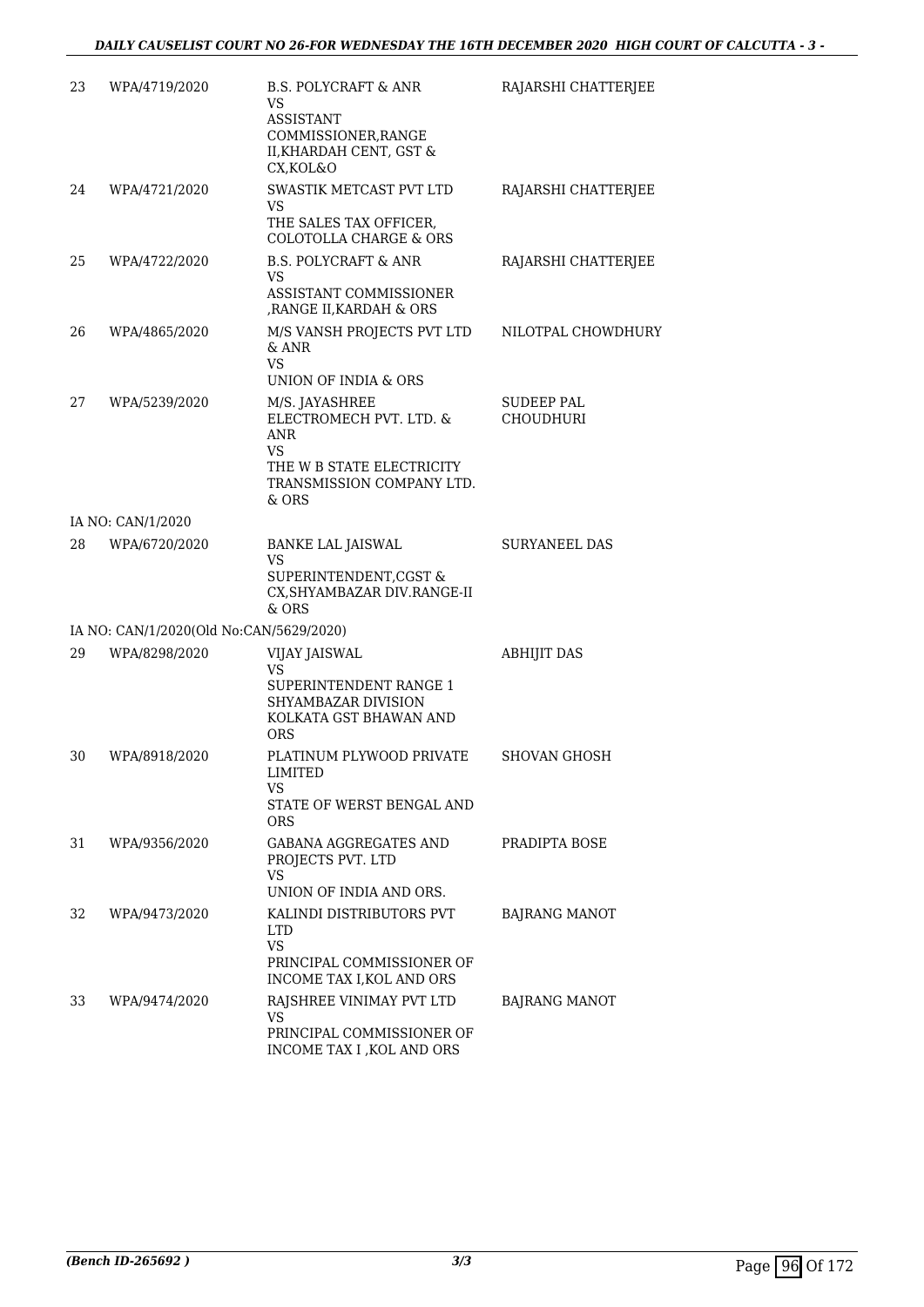

# In The High Court at Calcutta

# **Appellate Side**

**DAILY CAUSELIST For Wednesday The 16th December 2020**

## **COURT NO. 15**

**SINGLE BENCH (SB - X)**

## **AT 10:45 AM**

# **HON'BLE JUSTICE RAJARSHI BHARADWAJ**

## **(VIA VIDEO CONFERENCE)**

#### **ON AND FROM MONDAY, THE 7TH DECEMBER, 2020 - MATTERS (INCLUDING MOTIONS) UNDER ARTICLE 226 OF THE CONSTITUTION RELATING TO PRIMARY EDUCATION UNDER GROUP-II INCLUDING SERVICES AND APPLICATIONS CONNECTED THERETO;**

#### **MATTERS (INCLUDING MOTIONS) UNDER ARTICLE 226 OF THE CONSTITUTION RELATING TO COLLEGES, UNIVERSITIES AND LIBRARIES UNDER GROUP - II INCLUDING SERVICES AND APPLICATIONS CONNECTED THERETO.**

#### **NOTE : EVERY MONDAY & TUESDAY NEW MOTION, URGENT MOTION AND MOTION WILL BE TAKEN UP SERIALLY.**

#### **NOTE : EVERY WEDNESDAY & THURSDAY URGENT MOTION AND MOTION WILL BE TAKEN UP SERIALLY.**

#### **NOTE : EVERY FRIDAY MOTION AND URGENT MOTION WILL BE TAKEN UP SERIALLY.**

#### **NOTE : ORIGINAL SIDE MATTERS WILL BE TAKEN UP FROM 10:45 A.M. ON FRIDAY,18TH DECEMBER, 2020.**

## **NOTE : MENTIONING WILL BE ALLOWED ONLY ON VIRTUAL MODE.**

## **NOTE : NO UPGRADATION WILL BE ALLOWED.**

#### **NOTE : APPELLATE SIDE MATTERS WILL BE TAKEN UP FROM 11:00 A.M. ON FRIDAY OR IMMEDIATELY AFTER COMPLETION OF THE ORIGINAL SIDE MATTERS,WHICH EVER IS EARLIER.**

#### **NOTE : MATTERS WILL BE TAKEN UP THROUGH PHYSICAL HEARING WHEN BOTH THE PARTIES ARE AGREED.**

# **NEW MOTION**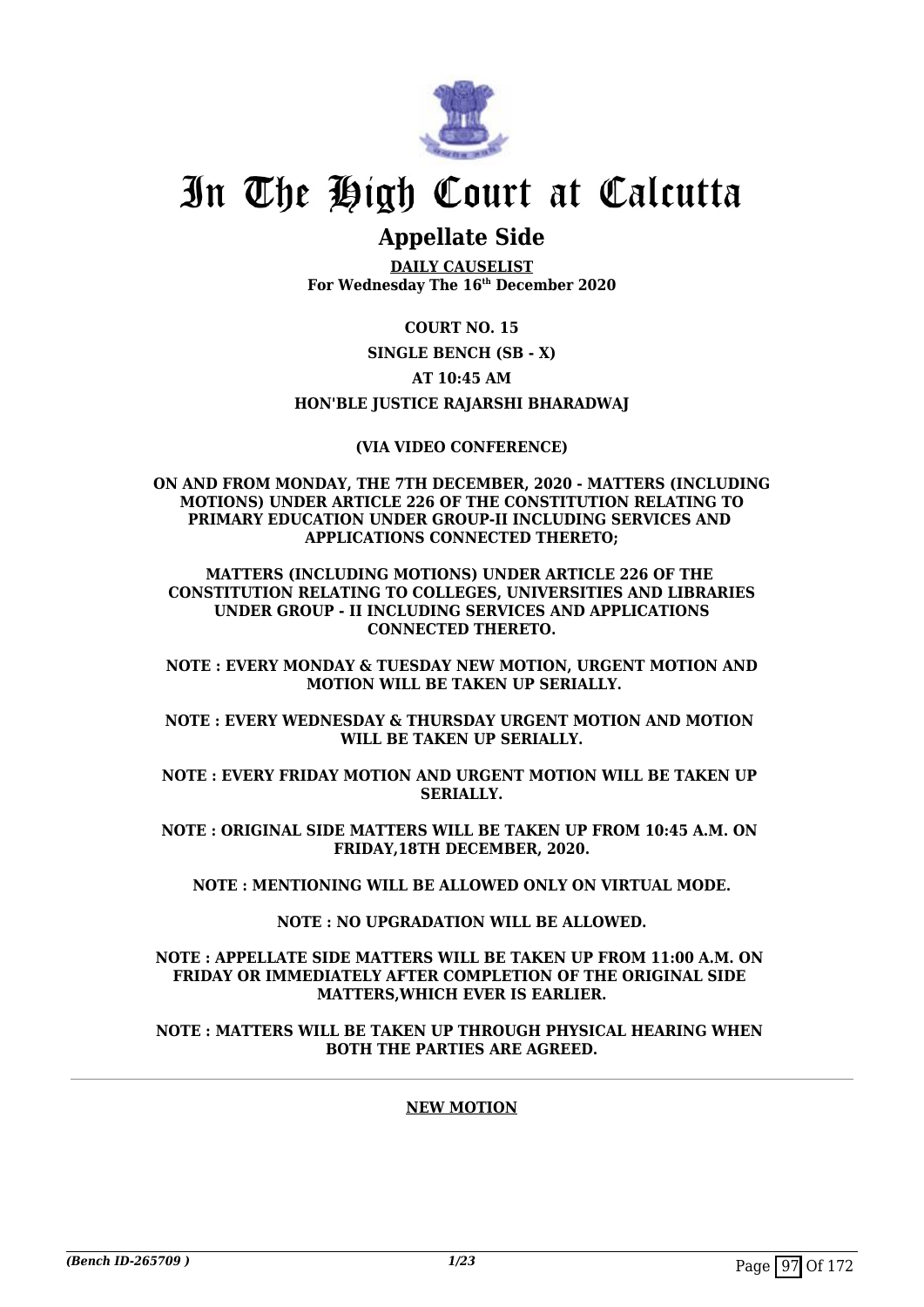| $\mathbf{1}$ | WPA/1989/2020     | MD RAFIQUE ALAM & ORS<br><b>VS</b><br>STATE OF WEST BENGAL &<br><b>ORS</b>    | MD. M NAZAR<br><b>CHOWDHURY</b>     |
|--------------|-------------------|-------------------------------------------------------------------------------|-------------------------------------|
| 2            | WPA/3391/2020     | MD. ABUZER TAMANNAI &<br>ORS.<br><b>VS</b><br>STATE OF WEST BENGAL &<br>ORS.  | MD. M. NAZAR<br><b>CHOWDHURY</b>    |
| 3            | WPA/3901/2020     | HILLOL MUKHERJEE<br><b>VS</b><br>UNION OF INDIA & ORS                         | DONA GHOSH                          |
|              | IA NO: CAN/1/2020 |                                                                               |                                     |
| 4            | WPA/10322/2020    | DIPAK KUMAR BANERJEE<br><b>VS</b><br>STATE OF WEST BENGAL<br>AND ORS.         | <b>ASHIS KUMAR PAUL</b>             |
| 5            | WPA/10387/2020    | PARTHA PRATIM HOWLY<br><b>VS</b><br>STATE OF WEST BENGAL<br>AND ORS.          | MOUSUMI<br><b>CHATTERJEE</b>        |
| 6            | WPA/10413/2020    | PROSENJIT PANJA AND<br><b>OTHERS</b><br><b>VS</b><br>UNION OF INDIA AND ORS.  | <b>NEIL BASU</b>                    |
| 7            | WPA/10417/2020    | <b>MAIMUNA KHATUN</b><br><b>VS</b><br>STATE OF WEST BENGAL<br>AND ORS.        | KAMAL KANTA KAR                     |
| 8            | WPA/10436/2020    | <b>SAFIA KHATUN</b><br><b>VS</b><br>THE STATE OF WEST<br><b>BENGAL ANDORS</b> | <b>NABANKUR PAUL</b>                |
| 9            | WPA/10439/2020    | <b>MANAS PAL</b><br>VS<br>THE STATE OF WEST<br><b>BENGAL AND ORS</b>          | <b>NABANKUR PAUL</b>                |
| 10           | WPA/10475/2020    | <b>ANGUR SIKDER</b><br><b>VS</b><br>STATE OF WEST BENGAL<br>AND ORS.          | <b>BANSHI BADAN</b><br><b>MAITY</b> |
| 11           | WPA/10477/2020    | AMULYA KUMAR RAY<br>VS<br>STATE OF WEST BENGAL<br>AND ORS.                    | <b>BANSHI BADAN</b><br><b>MAITY</b> |
| 12           | WPA/10481/2020    | RANJIT KUMAR PURKAIT<br>VS<br>STATE OF WEST BENGAL<br>AND ORS.                | <b>BANSHI BADAN</b><br>MAITY        |
| 13           | WPA/10488/2020    | MD IMAM BAKSH<br>VS<br>STATE OF WEST BENGAL<br>AND ORS.                       | <b>BANSHI BADAN</b><br><b>MAITY</b> |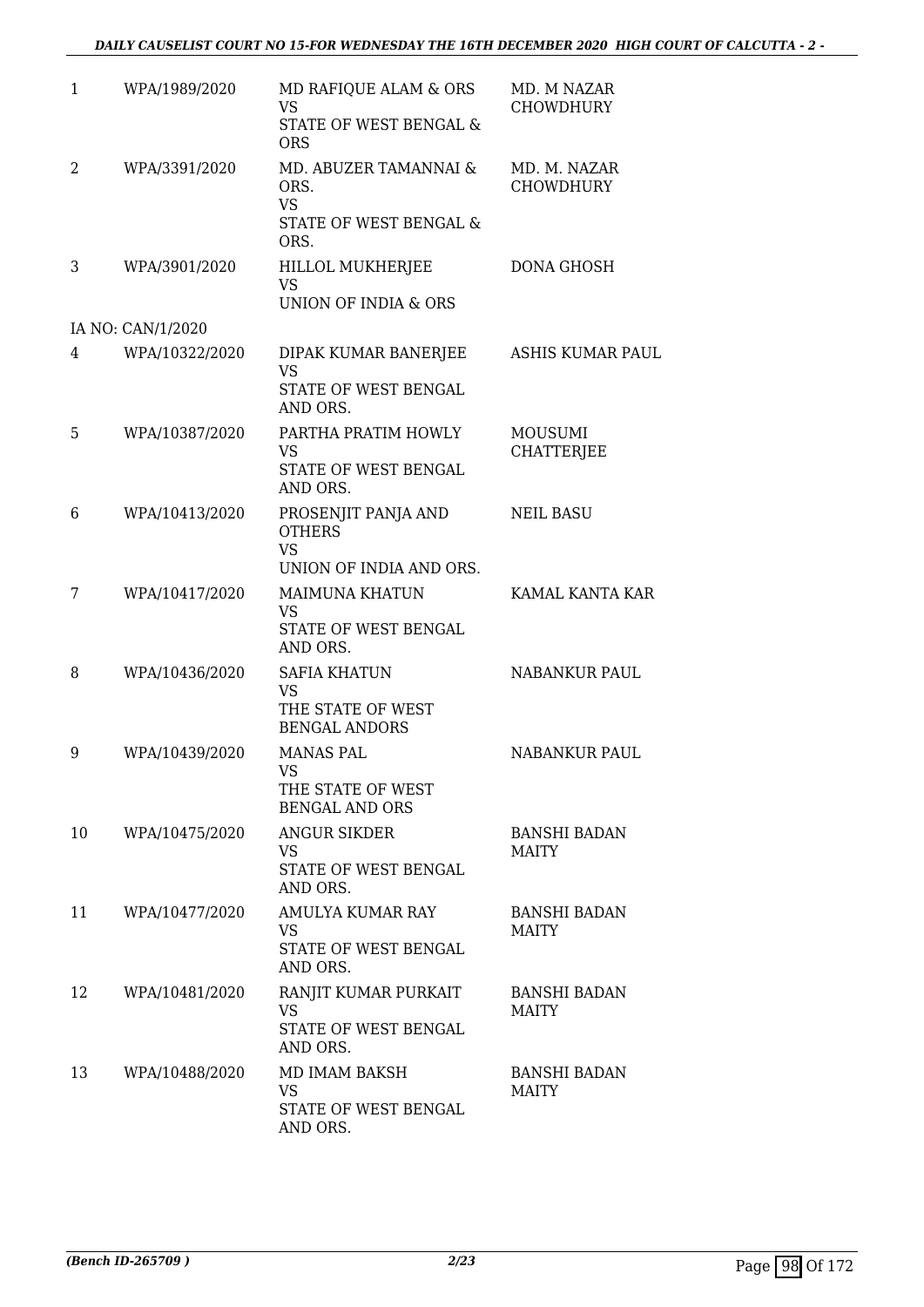## *DAILY CAUSELIST COURT NO 15-FOR WEDNESDAY THE 16TH DECEMBER 2020 HIGH COURT OF CALCUTTA - 3 -*

| 14 | WPA/10490/2020 | RADHASHYAM BHOWMIK<br>VS<br>STATE OF WEST BENGAL<br>AND ORS.                       | <b>BANSHI BADAN</b><br><b>MAITY</b>  |
|----|----------------|------------------------------------------------------------------------------------|--------------------------------------|
| 15 | WPA/10494/2020 | SACHCHIDA NANDA KAYAL<br><b>VS</b><br>STATE OF WEST BENGAL<br>AND ORS.             | <b>BANSHI BADAN</b><br><b>MAITY</b>  |
| 16 | WPA/10496/2020 | <b>KRISHNA HALDER</b><br><b>VS</b><br>STATE OF WEST BENGAL<br>AND ORS.             | <b>BANSHI BADAN</b><br><b>MAITY</b>  |
| 17 | WPA/10499/2020 | SACHCHIDA NANDA KAYAL<br>VS<br>STATE OF WEST BENGAL<br>AND ORS.                    | <b>BANSHI BADAN</b><br><b>MAITY</b>  |
| 18 | WPA/10504/2020 | <b>SAMAR KUMAR DAS</b><br><b>VS</b><br>STATE OF WEST BENGAL<br>AND ORS.            | <b>BANSHI BADAN</b><br><b>MAITY</b>  |
| 19 | WPA/10505/2020 | PRAFULLA KUMAR HALDER<br><b>VS</b><br>STATE OF WEST BENGAL<br>AND ORS.             | <b>BANSHI BADAN</b><br><b>MAITY</b>  |
| 20 | WPA/10507/2020 | <b>KRISHNA HALDER</b><br>VS.<br>STATE OF WEST BENGAL<br>AND ORS.                   | <b>BANSHI BADAN</b><br><b>MAITY</b>  |
| 21 | WPA/10509/2020 | MD. IMAM BAKSH<br><b>VS</b><br>STATE OF WEST BENGAL<br>AND ORS.                    | <b>BANSHI BADAN</b><br><b>MAITY</b>  |
| 22 | WPA/10512/2020 | DEBASISH DOLAI<br><b>VS</b><br>STATE OF WEST BENGAL<br>AND ORS.                    | <b>BANSHI BADAN</b><br><b>MAITY</b>  |
| 23 | WPA/10531/2020 | ADHESWAR PRASAD SINHA<br>VS<br>STATE OF WEST BENGAL<br>AND ORS.                    | <b>TAPAS KUMAR DEY</b>               |
| 24 | WPA/10533/2020 | <b>SAMAR KUMAR HALDER</b><br><b>VS</b><br>STATE OF WEST BENGAL<br>AND ORS.         | SABITA KHUTIA<br><b>BHUNYA</b>       |
| 25 | WPA/10547/2020 | SHARMILA PAL AND<br><b>OTHERS</b><br><b>VS</b><br>STATE OF WEST BENGAL<br>AND ORS. | <b>DIBYENDU</b><br><b>CHATTERJEE</b> |
| 26 | WPA/10558/2020 | <b>SUJAN CHATTERJEE</b><br><b>VS</b><br>STATE OF WEST BENGAL<br>AND ORS.           | <b>DIBYENDU</b><br>CHATTERJEE        |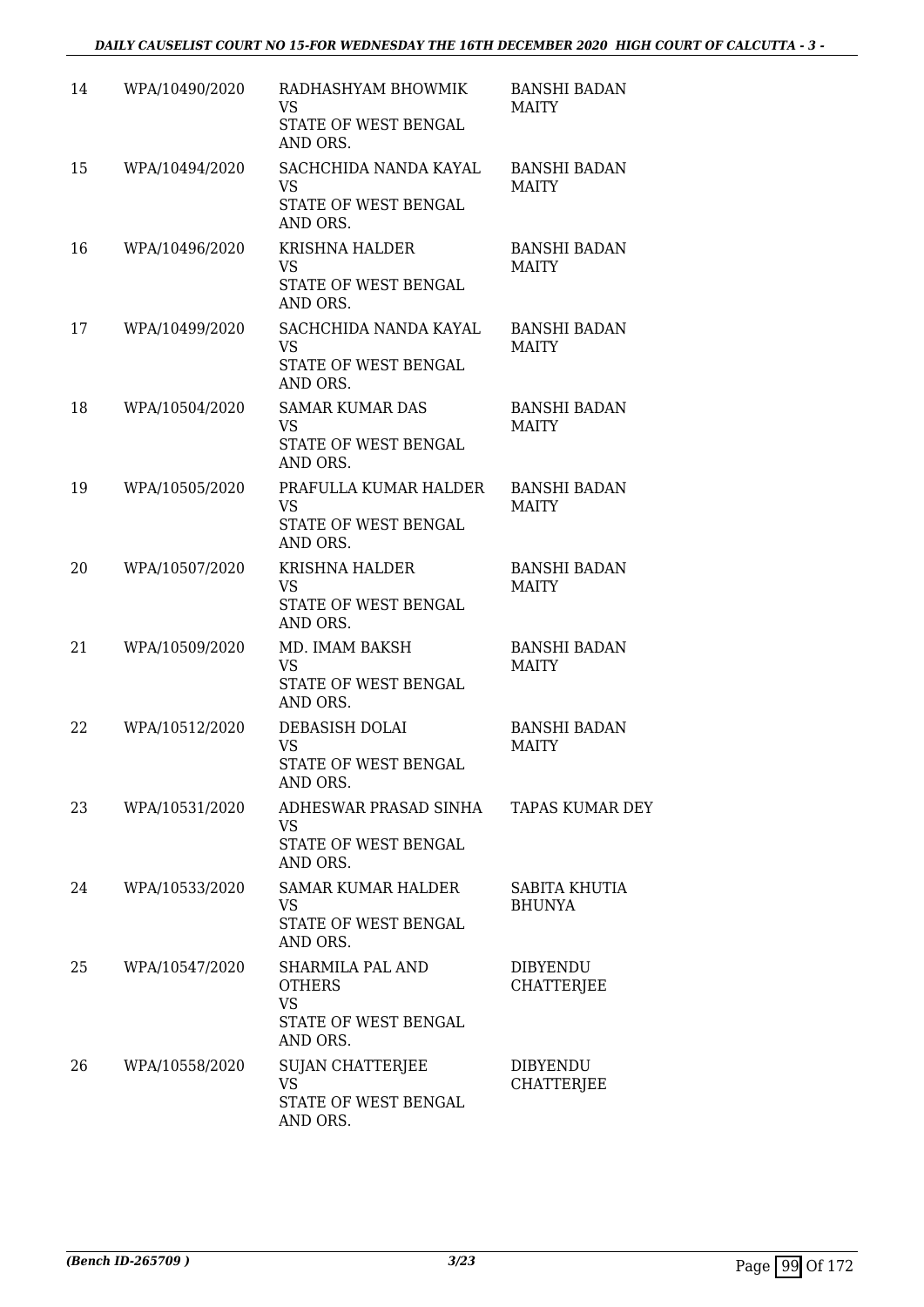| 27 | WPA/10567/2020 | NILUFAR RAHAMAN AND<br><b>OTHERS</b><br><b>VS</b><br>STATE OF WEST BENGAL<br>AND ORS.      | PALASH MUKHERJEE                    |
|----|----------------|--------------------------------------------------------------------------------------------|-------------------------------------|
| 28 | WPA/10570/2020 | <b>MANASH KUMAR SARKAR</b><br>VS<br>STATE OF WEST BENGAL<br>AND ORS.                       | ANINDA<br><b>BHATTACHARYA</b>       |
| 29 | WPA/10572/2020 | MANDIRA DAS BAIRAGYA<br><b>AND OTHERS</b><br><b>VS</b><br>STATE OF WEST BENGAL<br>AND ORS. | PALASH MUKHERJEE                    |
| 30 | WPA/10588/2020 | JAYABATI<br>MONDAL(DEBSARMA)<br><b>VS</b><br>STATE OF WEST BENGAL<br>AND ORS.              | MANARANJAN SAHU                     |
| 31 | WPA/10589/2020 | MADHABI KAYAL<br><b>VS</b><br>STATE OF WEST BENGAL<br>AND ORS.                             | <b>BANSHI BADAN</b><br><b>MAITY</b> |
| 32 | WPA/10592/2020 | DR. GOUTAM KUMAR MAITY<br>VS<br>STATE OF WEST BENGAL<br>AND ORS.                           | KANAI LAL SAMANTA                   |
| 33 | WPA/10602/2020 | UMA PADA MANDAL<br><b>VS</b><br>STATE OF WEST BENGAL<br>AND ORS.                           | MANARANJAN SAHU                     |
| 34 | WPA/10607/2020 | SUBHAS CHANDRA SINHA<br><b>VS</b><br>STATE OF WEST BENGAL<br>AND ORS.                      | SABITA KHUTIA<br><b>BHUNYA</b>      |
| 35 | WPA/10609/2020 | AJIT KUMAR BHANDARI<br><b>VS</b><br>State of West Bengal                                   | MANARANJAN SAHU                     |
| 36 | WPA/10610/2020 | MANJUSRI BISWAS<br><b>VS</b><br>STATE OF WEST BENGAL<br>AND ORS.                           | SABITA KHUTIA<br><b>BHUNYA</b>      |
| 37 | WPA/10613/2020 | <b>BANA BEHARI GHORA</b><br><b>VS</b><br>State of West Bengal                              | MANARANJAN SAHU                     |
| 38 | WPA/10615/2020 | <b>ARATI RANI PYNE</b><br>VS<br>STATE OF WEST BENGAL<br>AND ORS.                           | MANARANJAN SAHU                     |
| 39 | WPA/10617/2020 | NARAYAN CHANDRA DAS<br>VS<br>STATE OF WEST BENGAL<br>AND ORS.                              | SABITA KHUTIA<br><b>BHUNYA</b>      |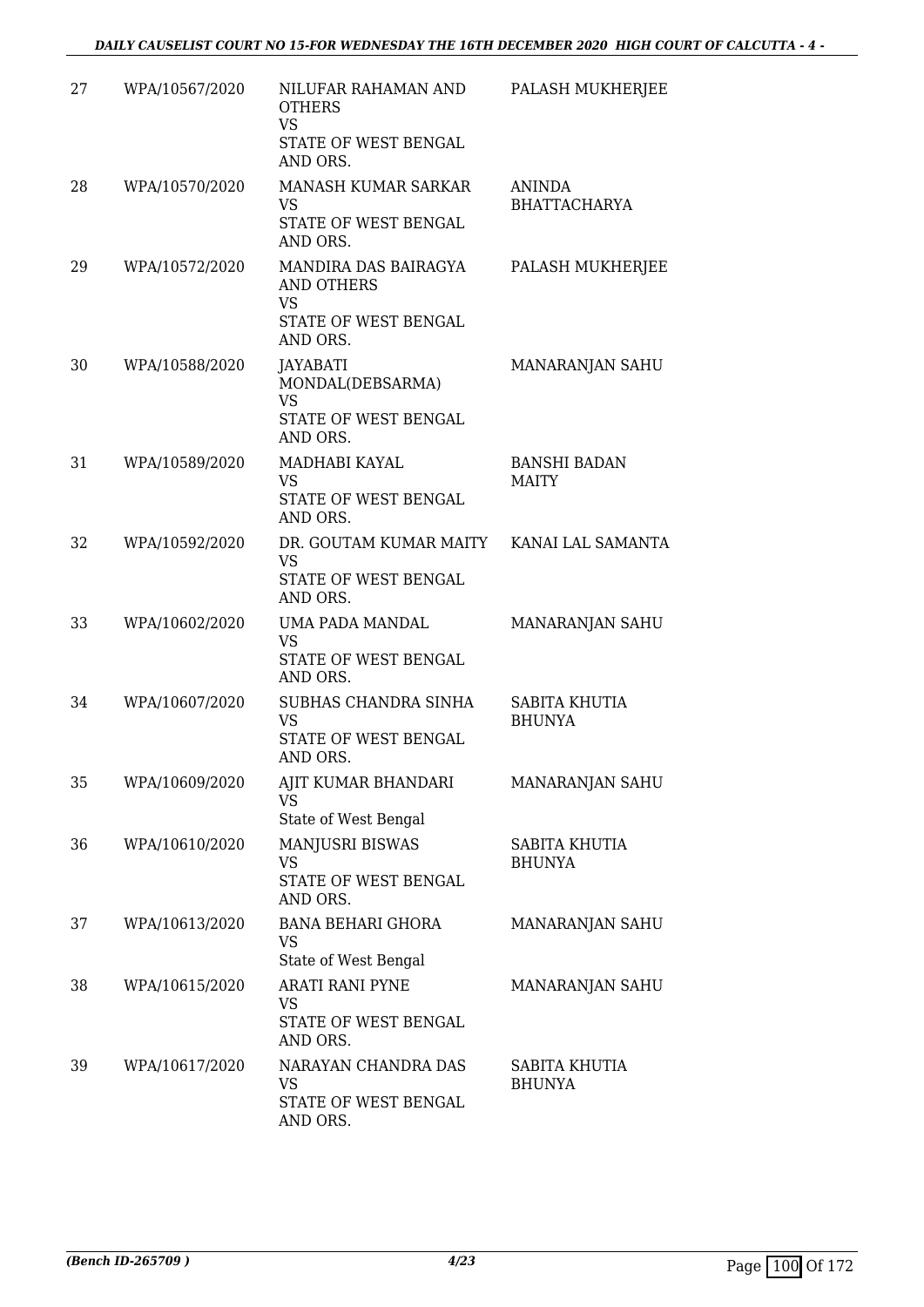## *DAILY CAUSELIST COURT NO 15-FOR WEDNESDAY THE 16TH DECEMBER 2020 HIGH COURT OF CALCUTTA - 5 -*

| 40 | WPA/10618/2020 | NANDA RANI BERA<br>VS<br>State of West Bengal                        | MANARANJAN SAHU                       |
|----|----------------|----------------------------------------------------------------------|---------------------------------------|
| 41 | WPA/10620/2020 | <b>ANIL KUMAR BISWAS</b><br>VS.<br>STATE OF WEST BENGAL<br>AND ORS.  | SABITA KHUTAI<br><b>BHUNYA</b>        |
| 42 | WPA/10621/2020 | PANKAJ KUMAR MONDAL<br>VS<br>STATE OF WEST BENGAL<br>AND ORS.        | MANARANJAN SAHU                       |
| 43 | WPA/10622/2020 | <b>SUBRATA BASAK</b><br>VS<br>STATE OF WEST BENGAL<br>AND ORS.       | PRAMITA BANERJEE                      |
| 44 | WPA/10623/2020 | KAMALA KANTA MAHATA<br><b>VS</b><br>STATE OF WEST BENGAL<br>AND ORS. | <b>SABITA KHUTAI</b><br><b>BHUNYA</b> |
| 45 | WPA/10624/2020 | REKHA NASKAR<br>VS.<br>STATE OF WEST BENGAL<br>AND ORS.              | <b>BANSHI BADAN</b><br><b>MAITY</b>   |
| 46 | WPA/10625/2020 | ANJALI PALODHI<br><b>VS</b><br>State of West Bengal                  | <b>BANSHI BADAN</b><br><b>MAITY</b>   |
| 47 | WPA/10627/2020 | <b>BINAPANI SADHU</b><br>VS<br>STATE OF WEST BENGAL<br>AND ORS.      | <b>BANSHI BADAN</b><br><b>MAITY</b>   |
| 48 | WPA/10629/2020 | <b>ADITY MONDAL</b><br><b>VS</b><br>State of West Bengal             | <b>BANSHI BADAN</b><br><b>MAITY</b>   |
| 49 | WPA/10633/2020 | NAMITA HALDAR<br>VS<br>State of West Bengal                          | <b>BANSHI BADAN</b><br><b>MAITY</b>   |
| 50 | WPA/10634/2020 | ASIMA BALA MONDAL<br>VS<br>STATE OF WEST BENGAL<br>AND ORS.          | <b>BANSHI BADAN</b><br><b>MAITY</b>   |
| 51 | WPA/10637/2020 | ANJALI PALODHI<br>VS.<br>State of West Bengal                        | <b>BANSHI BADAN</b><br>MAITY          |
| 52 | WPA/10640/2020 | MONIKA BANERJEE<br><b>VS</b><br>STATE OF WEST BENGAL<br>AND ORS.     | SABITA KHUTIA<br><b>BHUNYA</b>        |
| 53 | WPA/10643/2020 | LAXMI RANI BERA<br>VS<br>STATE OF WEST BENGAL<br>AND ORS.            | MANARANJAN SAHU                       |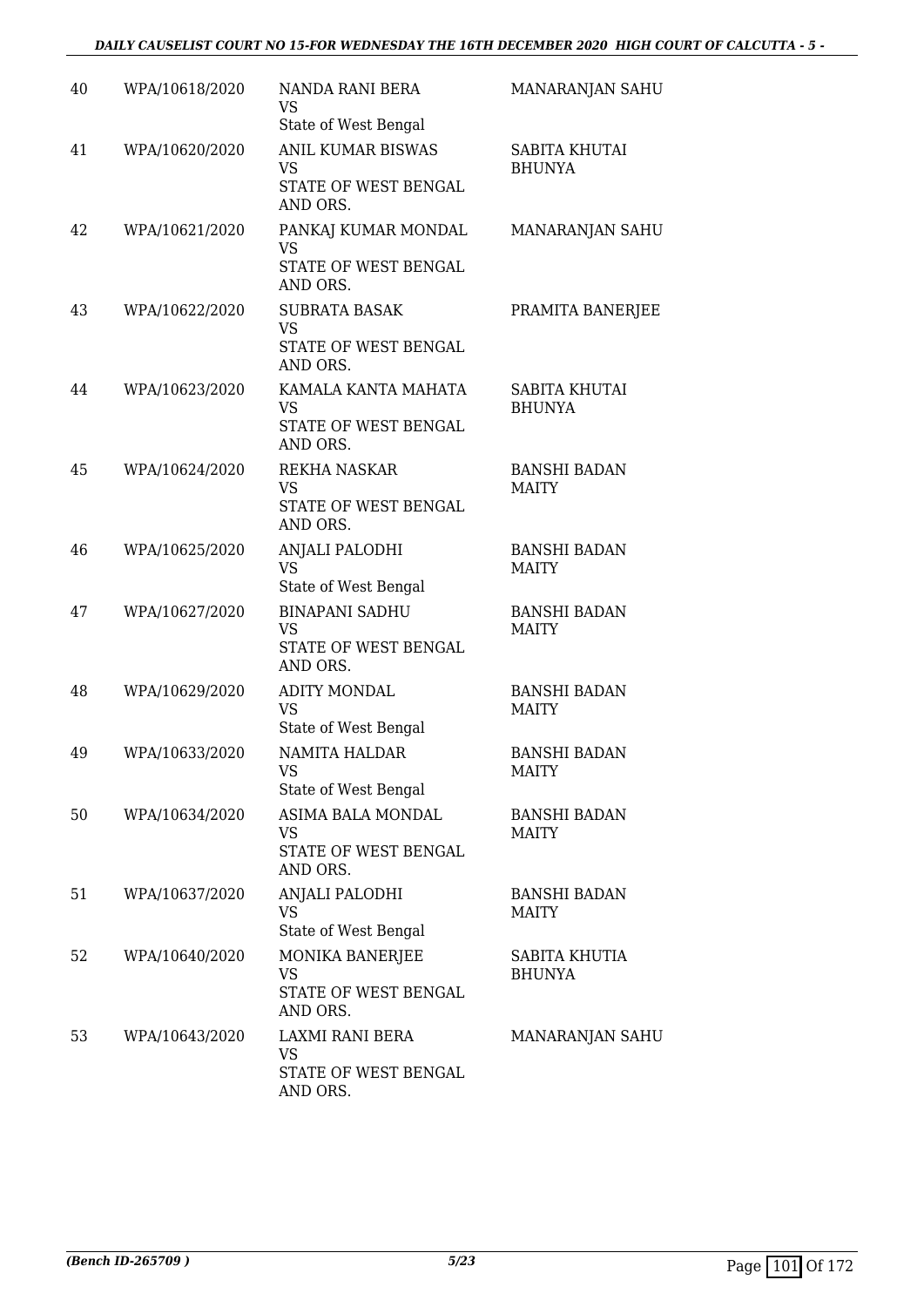| 54 | WPA/10644/2020 | ARATI SAMAJPATI<br>VS<br>STATE OF WEST BENGAL<br>AND ORS.                                  | SABITA KHUTIA<br><b>BHUNYA</b>      |
|----|----------------|--------------------------------------------------------------------------------------------|-------------------------------------|
| 55 | WPA/10648/2020 | <b>JOY GOPAL PATRA</b><br>VS<br>STATE OF WEST BENGAL<br>AND ORS.                           | MANARANJAN SAHU                     |
| 56 | WPA/10649/2020 | MANJU RANI KARMAKAR<br><b>VS</b><br>STATE OF WEST BENGAL<br>AND ORS.                       | SABITA KHUTIA<br><b>BHUNYA</b>      |
| 57 | WPA/10653/2020 | <b>JIBAN MOHAN DEB</b><br><b>ADHIKARY</b><br><b>VS</b><br>STATE OF WEST BENGAL<br>AND ORS. | SABITA KHUTIA<br><b>BHUNYA</b>      |
| 58 | WPA/10655/2020 | REKHA RANI JANA<br><b>VS</b><br>STATE OF WEST BENGAL<br>AND ORS.                           | MANARANJAN SAHU                     |
| 59 | WPA/10657/2020 | <b>JOY GOPAL PATRA</b><br><b>VS</b><br>STATE OF WEST BENGAL<br>AND ORS.                    | MANARANJAN SAHU                     |
| 60 | WPA/10659/2020 | <b>HIRA SANTRA</b><br><b>VS</b><br>STATE OF WEST BENGAL<br>AND ORS.                        | MANARANJAN SAHU                     |
| 61 | WPA/10663/2020 | NARAYAN CHANDRA<br><b>BISWAS</b><br>VS<br>STATE OF WEST BENGAL<br>AND ORS.                 | SABITA KHUTIA<br><b>BHUNYA</b>      |
| 62 | WPA/10664/2020 | NANDA RANI BERA<br>VS.<br>STATE OF WEST BENGAL<br>AND ORS.                                 | MANARANJAN SAHU                     |
| 63 | WPA/10667/2020 | DEBENDRA NATH SINGHA SUDIP SARKAR<br>VS.<br>STATE OF WEST BENGAL<br>AND ORS.               |                                     |
| 64 | WPA/10669/2020 | MAYA TARAFDAR<br><b>VS</b><br>STATE OF WEST BENGAL<br>AND ORS.                             | <b>SUDIP SARKAR</b>                 |
| 65 | WPA/10672/2020 | MAMATA ROY<br>VS<br>STATE OF WEST BENGAL<br>AND ORS.                                       | <b>BANSHI BADAN</b><br><b>MAITY</b> |
| 66 | WPA/10673/2020 | <b>SUDHAMOY BISWAS</b><br>VS<br>STATE OF WEST BENGAL<br>AND ORS.                           | SABITA KHUTIA<br>BHUNYA             |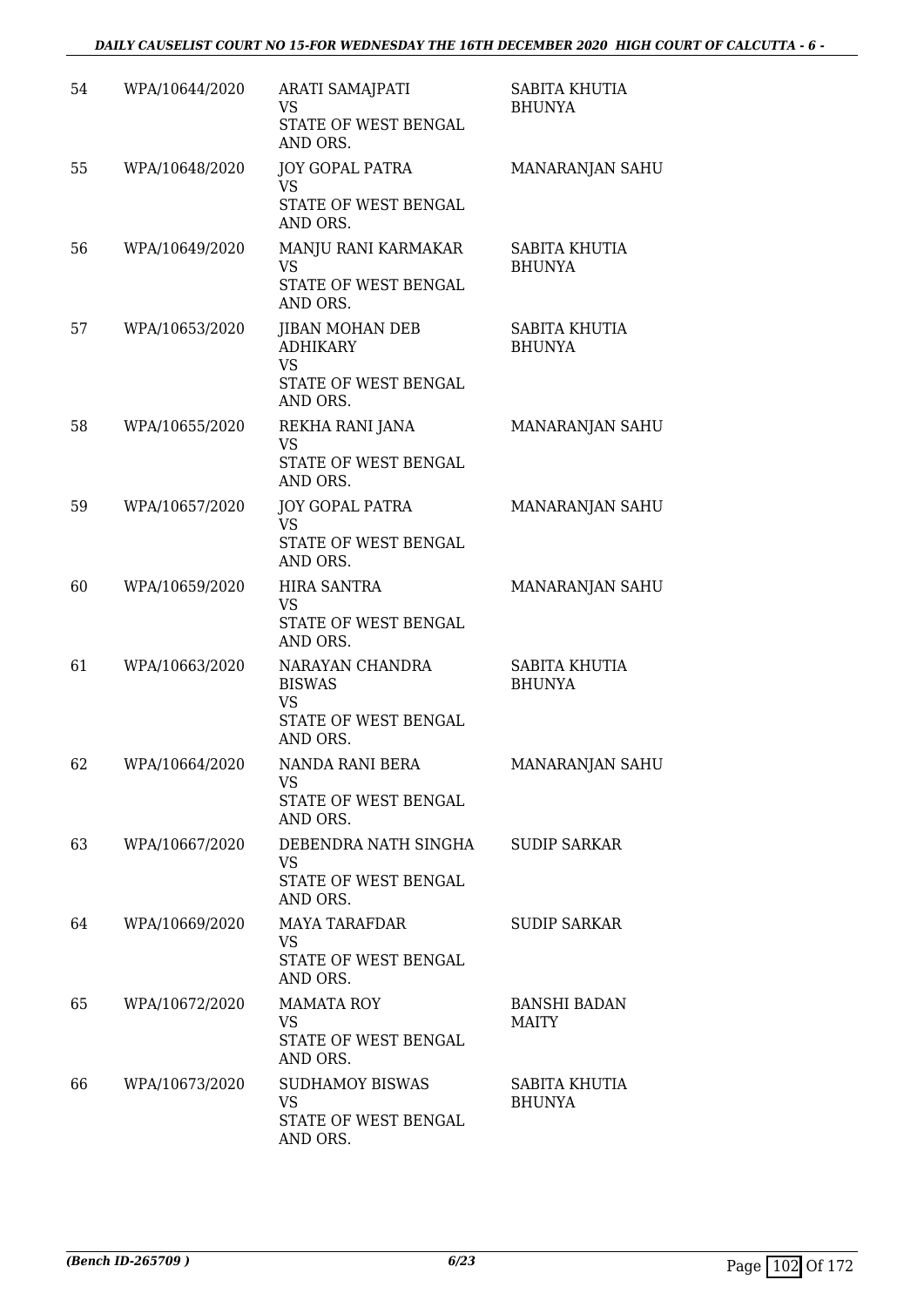| 67 | WPA/10675/2020 | KARTICK CHANDRA<br><b>PRAMANICK</b><br><b>VS</b>                              | <b>TAPAS KUMAR DEY</b> |
|----|----------------|-------------------------------------------------------------------------------|------------------------|
|    |                | STATE OF WEST BENGAL<br>AND ORS.                                              |                        |
| 68 | WPA/10710/2020 | SANTOSH SINGHA ROY<br><b>VS</b><br>STATE OF WEST BENGAL<br>AND ORS.           | <b>MOUMI YASMIN</b>    |
| 69 | WPA/10712/2020 | <b>SANKARI PAUL</b><br><b>VS</b><br>STATE OF WEST BENGAL<br>AND ORS.          | MOUMI YASMIN           |
| 70 | WPA/10714/2020 | DAYAMAY ADHIKARI<br><b>VS</b><br>STATE OF WEST BENGAL<br>AND ORS.             | <b>MOUMI YASMIN</b>    |
| 71 | WPA/10717/2020 | <b>LATIKA MAITY</b><br><b>VS</b><br>STATE OF WEST BENGAL<br>AND ORS.          | <b>MOUMI YASMIN</b>    |
| 72 | WPA/10722/2020 | SANTOSH SINGHA ROY<br><b>VS</b><br>STATE OF WEST BENGAL<br>AND ORS.           | <b>MOUMI YASMIN</b>    |
| 73 | WPA/10725/2020 | basana shee<br><b>VS</b><br>STATE OF WEST BENGAL<br>AND ORS.                  | moumi yasmin           |
| 74 | WPA/10729/2020 | SABITRI BALA SAMANTA<br><b>VS</b><br>STATE OF WEST BENGAL<br>AND ORS.         | <b>MOUMI YASMIN</b>    |
| 75 | WPA/10730/2020 | <b>BHIMA CHAKRABORTY</b><br>VS FOR THE VS<br>STATE OF WEST BENGAL<br>AND ORS. | <b>SUDIP SARKAR</b>    |
| 76 | WPA/10732/2020 | MADAN MOHAN GHANTA<br>VS<br>STATE OF WEST BENGAL<br>AND ORS.                  | <b>SUDIP SARKAR</b>    |
| 77 | WPA/10737/2020 | BHARATI SARKAR<br>VS<br>STATE OF WEST BENGAL<br>AND ORS.                      | SANDIP GHOSH           |
|    |                | <b>URGENT MOTION</b>                                                          |                        |
| 78 | WPA/1205/2020  | ATANU SAHA & ORS<br>VS<br>STATE OF WEST BENGAL &<br><b>ORS</b>                | SAMIRAN MANDAL         |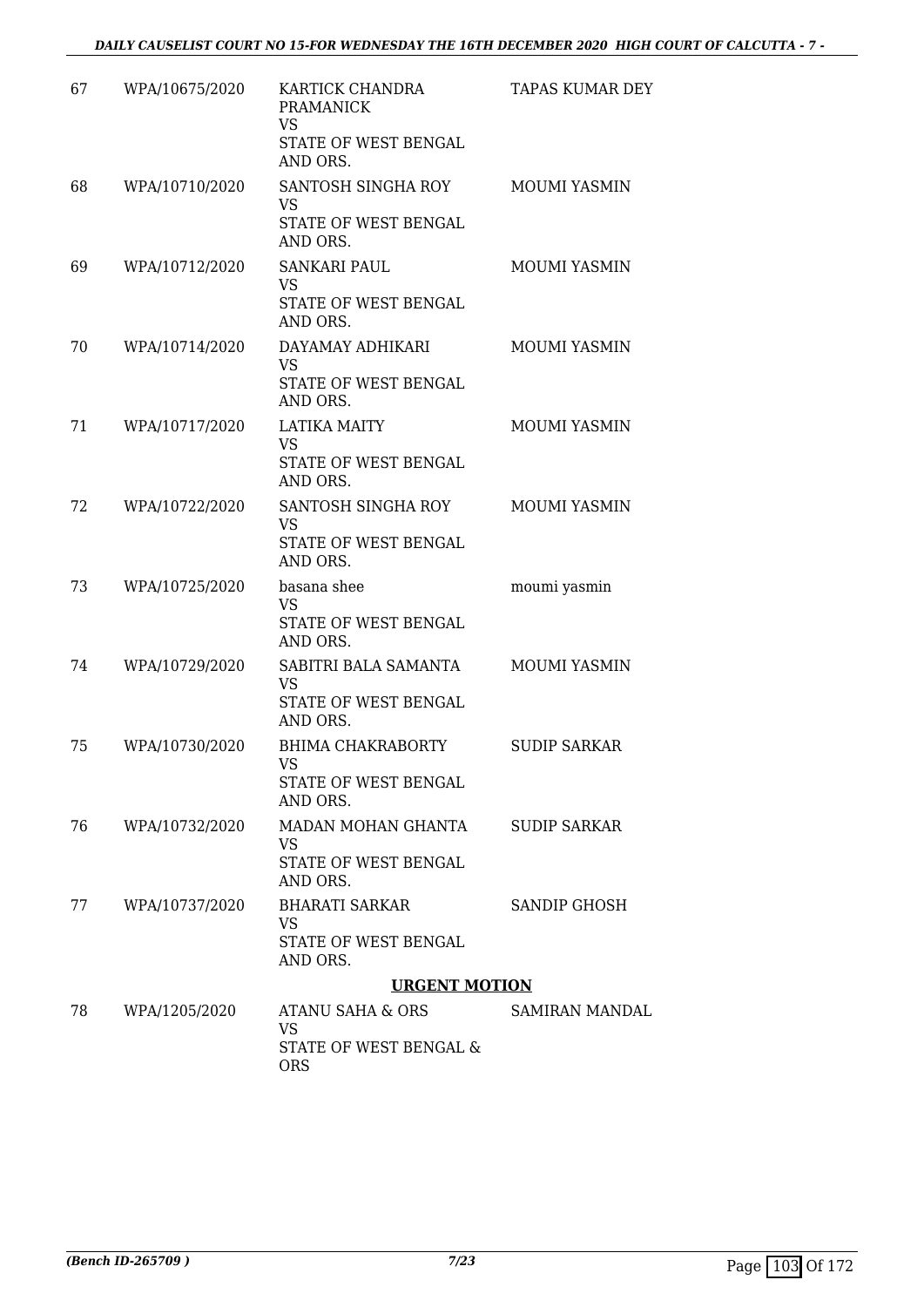| 79 | WPA/1876/2020                  | DR. PRATAP CHANDRA<br><b>MANDAL</b><br>VS<br>STATE OF WEST BENGAL &<br><b>ORS</b>                      | PUSPAL<br><b>CHAKRABORTY</b>          |
|----|--------------------------------|--------------------------------------------------------------------------------------------------------|---------------------------------------|
|    | IA NO: CAN/1/2020, CAN/2/2020  |                                                                                                        |                                       |
| 80 | WPA/7921/2020                  | DR. PREMANJAN<br><b>BHATTACHARJEE</b><br><b>VS</b><br>State of West Bengal                             | <b>SUVAM SINHA</b>                    |
| 81 | WPA/8151/2020                  | DIPANKAR BHANDARI<br><b>VS</b><br>State of West Bengal                                                 | <b>GOUTAM KUMAR</b><br><b>MAITY</b>   |
| 82 | WPA/8308/2020                  | SABUJ KOLI SEN<br><b>VS</b><br>VISWA BHARATI AND<br><b>OTHERS</b>                                      | SALONI<br>BHATTACHARYYA               |
| 83 | WPA/8316/2020                  | SAUGATA CHATTOPADHYAY<br><b>VS</b><br>VISWA BHARATI AND<br><b>OTHERS</b>                               | <b>SALONI</b><br><b>BHATTACHARJEE</b> |
| 84 | WPA/8452/2020<br>(16.12.2020)  | RADHARANI KHAN<br>VS<br>STATE OF WEST BENGAL<br>AND ORS.                                               | SUDIPTA DASGUPTA                      |
| 85 | WPA/9097/2020<br>(16.12.2020)  | DR SANGITA SANYAL<br>VS<br>THE UNIVERSITY OF<br><b>BURDWAN AND ORS</b>                                 | Arindom Chatterjee                    |
| 86 | WPA/9192/2020                  | CHANDRIMA PARIA<br>VS<br>STATE OF WEST BENGAL<br>AND ORS.                                              | KARTIK KUMAR ROY                      |
| 87 | WPA/9458/2020                  | <b>GOLAK GUHA AND ORS</b><br>VS<br>STATE OF WEST BENGAL<br>AND ORS.                                    | TANUJA BASAK                          |
| 88 | WPA/9738/2020                  | <b>MANATOSH</b><br><b>BHATTACHARYA</b><br>VS<br>State of West Bengal                                   | <b>Bidyut Baran Biswas</b>            |
| 89 | WPA/10012/2020<br>(16.12.2020) | SK IMRAN ALI AND OTHERS<br>VS<br>STATE OF WEST BENGAL<br>AND ORS.                                      | <b>DIBYENDU</b><br><b>CHATTERJEE</b>  |
| 90 | WPA/10016/2020                 | DIPAK SAMANTA<br>VS<br><b>GOVERNING BODY</b><br><b>SUNDARBAN</b><br>MAHAVIDYALAYA AND<br><b>OTHERS</b> | <b>ASHIM KUMAR</b><br>HALDER          |
| 91 | WPA/10019/2020                 | <b>ASRAFI KHATUN</b><br>VS<br>STATE OF WEST BENGAL<br>AND ORS.                                         | SMITA PAL                             |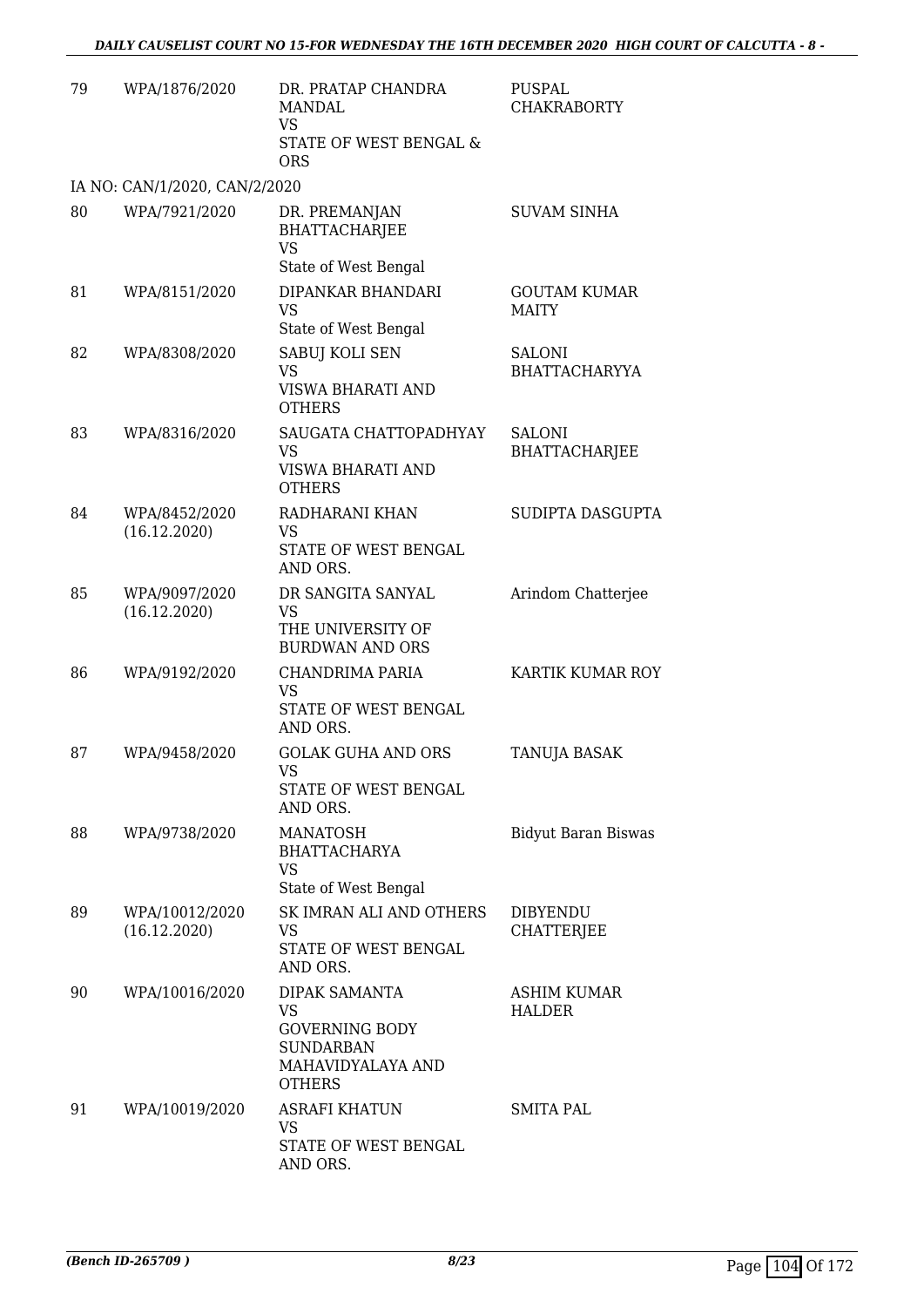| 92  | WPA/10103/2020<br>(16.12.2020)                 | RATHINDRA NATH MISHRA<br>VS<br>STATE OF WEST BENGAL<br>AND ORS.                               | <b>GOPA BISWAS</b>     |
|-----|------------------------------------------------|-----------------------------------------------------------------------------------------------|------------------------|
| 93  | WPA/10153/2020                                 | NAZIA SHIRIN AND OTHERS<br>VS<br>STATE OF WEST BENGAL<br>AND ORS.                             | <b>SHAREQ SIDDIQUE</b> |
| 94  | WPA/10190/2020                                 | NILMADHAB KUNDU<br>VS<br>STATE OF WEST BENGAL<br>AND ORS.                                     | <b>BISWAJIT MAL</b>    |
| 95  | WPA/10192/2020                                 | NIRUPAMA DE<br>VS<br>STATE OF WEST BENGAL<br>AND ORS.                                         | <b>BISWAJIT MAL</b>    |
| 96  | WPA/10200/2020                                 | RABINDRA NATH SEN<br>VS<br>STATE OF WEST BENGAL<br>AND ORS.                                   | <b>BISWAJIT MAL</b>    |
| 97  | WPA/10204/2020                                 | MATHURA KANTA MANDAL<br>VS<br>STATE OF WEST BENGAL<br>AND ORS.                                | <b>BSIWAJIT MAL</b>    |
| 98  | WPA/10219/2020                                 | KAINAT BANO<br>VS<br>STATE OF WEST BENGAL<br>AND ORS.                                         | PAYEL SHOME            |
| 99  | WPA/10234/2020                                 | KAMANASHIS GOSWAMI<br>VS<br>THE BIRBHUM INSTITUTE<br>OF ENGINEERING AND<br><b>TECHNOLOGY</b>  | RAJENDRA BANERJEE      |
| 100 | WPA/10274/2020<br>(16.12.2020)                 | NILANJAN BISHNU<br>VS.<br>THE UNION OF INDIA AND<br><b>ORS</b>                                | ALAUDDIN MANDAL        |
| 101 | WPA/10325/2020<br>$(16.12.2020)$ $(2)$<br>P.M. | SOMA BHATTACHARYA<br>VS<br>STATE OF WEST BENGAL<br>AND ORS.                                   | <b>SUMITA SEN</b>      |
|     | wt102 WPA/10318/2020                           | MINU SINHA RATNA<br><b>VS</b><br>DIR OF PUBLIC<br>INSTRUCTION DIR. OF H.E.<br><b>AND ORS</b>  | <b>TAPAN BHANJA</b>    |
|     | wt103 WPA/10320/2020                           | TAMASHA CHATTERJEE<br>VS<br>THE DIR. OF PUBLIC<br>INSTRUCTION, DIR OF<br><b>H.EDU AND ORS</b> | TAPAN BHANJA           |

#### **MOTION**

( GROUP - II )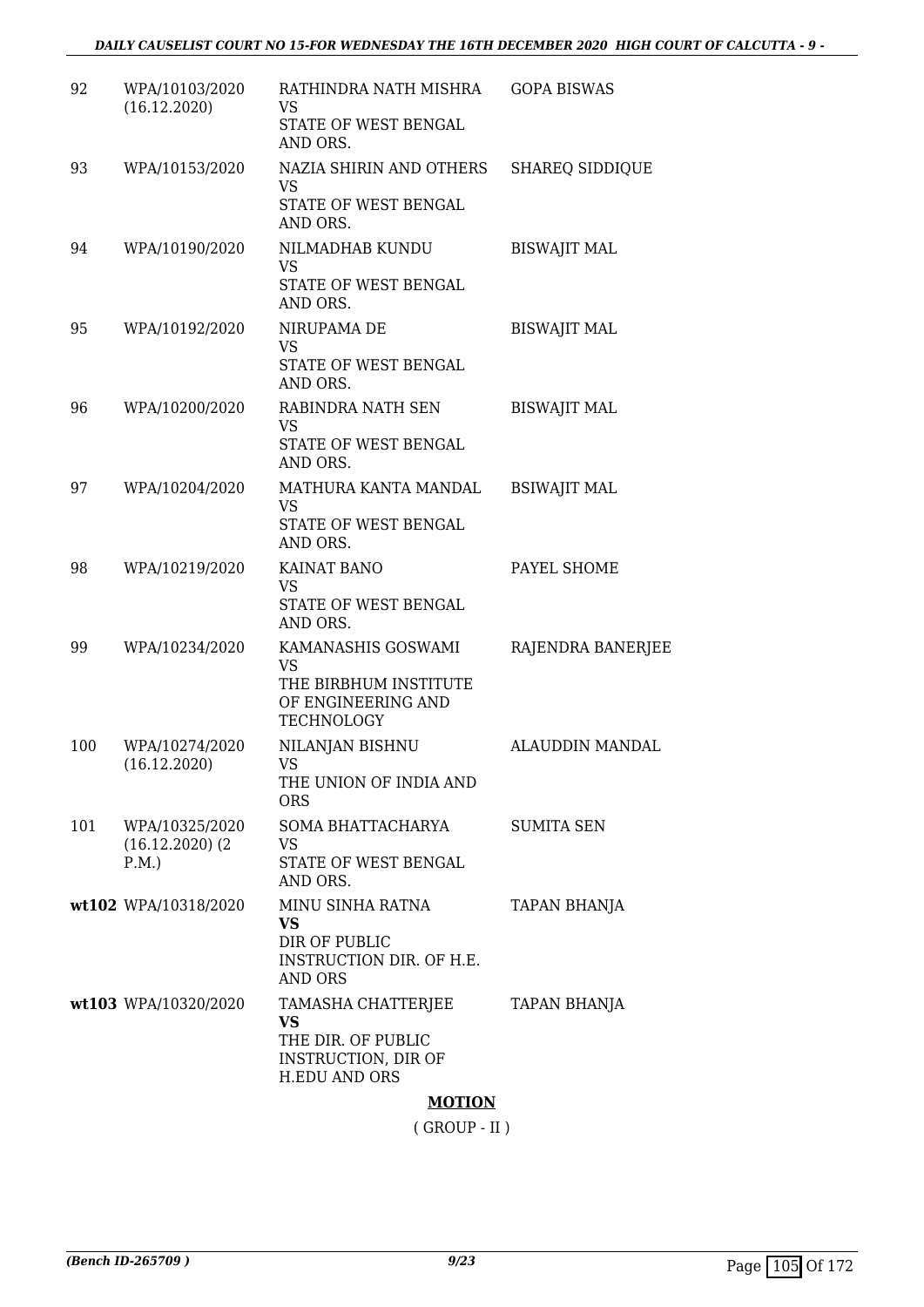| 104 | WPA/4126/2020 | MOUSUMI PAUL (DUTTA)<br>VS<br><b>STATE OF WEST BENGAL &amp;</b>                                        | DIPTENDU MANDAL                       |
|-----|---------------|--------------------------------------------------------------------------------------------------------|---------------------------------------|
| 105 | WPA/4127/2020 | <b>ORS</b><br>KABITABALA LAL<br><b>VS</b><br>STATE OF WEST BENGAL &                                    | PABITRA BHAUMIK                       |
| 106 | WPA/4140/2020 | <b>ORS</b><br>ANUP KUMAR PURKAIT &<br><b>ORS</b><br><b>VS</b><br>STATE OF WEST BENGAL &                | SK. ABU JAFAR                         |
| 107 | WPA/4180/2020 | <b>ORS</b><br>MANDIRA SASMAL & ANR<br><b>VS</b><br>STATE OF WEST BENGAL &                              | <b>BIKRAM BANERJEE</b>                |
| 108 | WPA/4182/2020 | <b>ORS</b><br><b>BIPLAB MAZUMDER</b><br><b>VS</b><br><b>STATE OF WEST BENGAL &amp;</b>                 | <b>BIKRAM BANERJEE</b>                |
| 109 | WPA/4208/2020 | <b>ORS</b><br>BICHITRA HEMBRAM & ORS<br><b>VS</b><br>STATE OF WEST BENGAL                              | <b>SAMIRAN MANDAL</b>                 |
| 110 | WPA/4219/2020 | &ORS<br>MAYNA MALI & ORS<br>VS<br>STATE OF WEST BENGAL &                                               | <b>SAMIRAN MANDAL</b>                 |
| 111 | WPA/4244/2020 | <b>ORS</b><br>HABIBUL ISLAM KHAN<br><b>VS</b><br>STATE OF WEST BENGAL &                                | <b>SYED SHAMSUL</b><br><b>AREFIN</b>  |
| 112 | WPA/4262/2020 | <b>ORS</b><br><b>SASWATI MONDAL &amp; ORS</b><br>VS.<br>STATE OF WEST BENGAL &<br><b>ORS</b>           | <b>SALONI</b><br><b>BHATTACHARJEE</b> |
| 113 | WPA/4263/2020 | MANALI GHORAI & ANR<br>VS<br>STATE OF WEST BENGAL &                                                    | <b>BANDANA MAITY</b>                  |
| 114 | WPA/4286/2020 | <b>ORS</b><br><b>SWAPAN JANA</b><br><b>VS</b><br>STATE OF WEST BENGAL<br>&ORS                          | SURANJAN MANDAL                       |
| 115 | WPA/4300/2020 | MOUMITA DAS @ MOUMITA TARA PADA DAS<br>MAHAPATRA<br>VS<br>STATE OF WEST BENGAL &                       |                                       |
| 116 | WPA/4310/2020 | <b>ORS</b><br>SOVAN ROY CHOWDHURY &<br><b>ORS</b><br><b>VS</b><br>STATE OF WEST BENGAL &<br><b>ROS</b> | <b>AHASHISH</b><br><b>CHATTERJEE</b>  |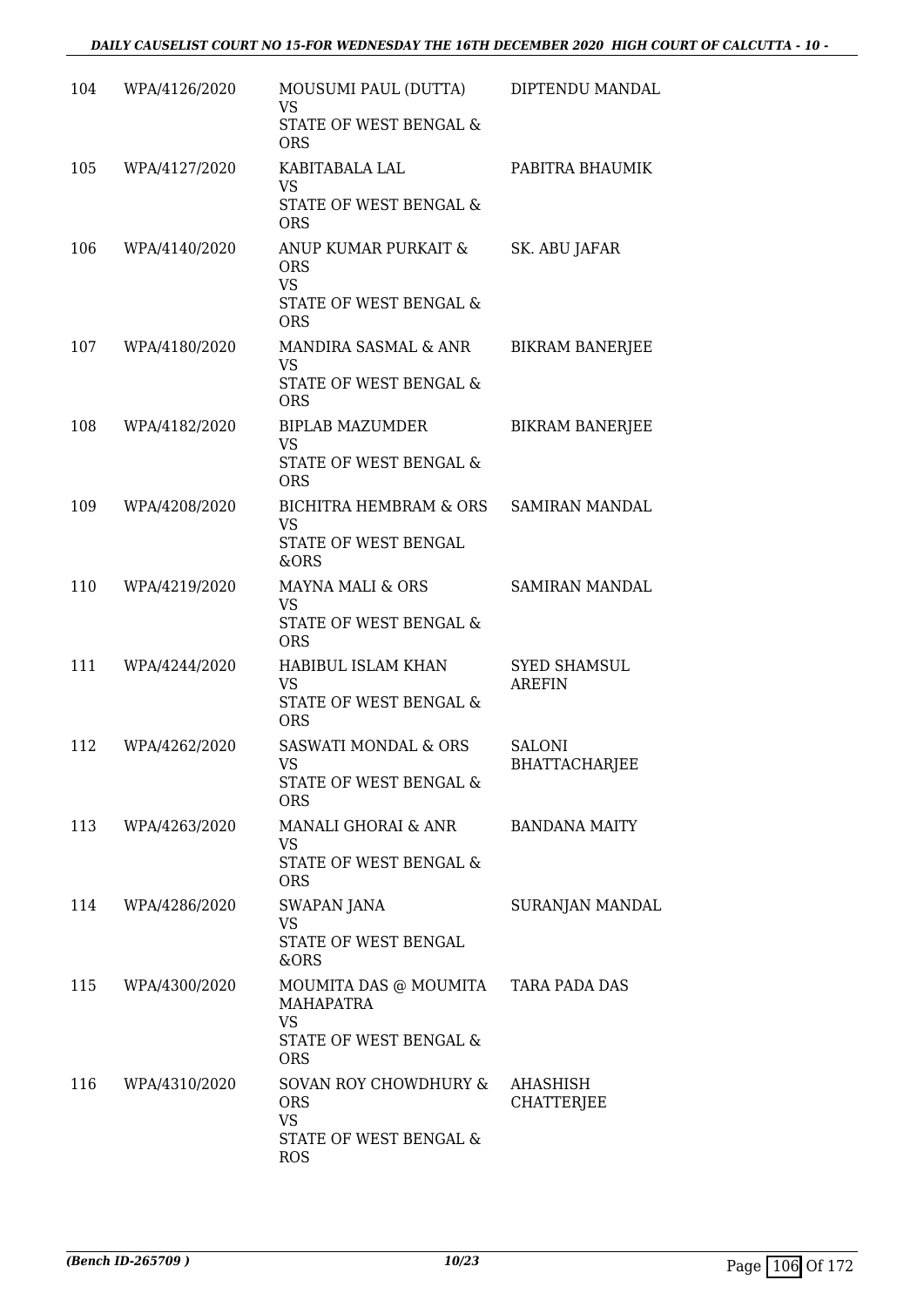| 117 | WPA/4313/2020     | HOJAIFUR RAHAMAN<br><b>BAIDYA &amp; ORS</b><br><b>VS</b><br>STATE OF WEST BENGAL &<br><b>ORS</b> | <b>DONA GHOSH</b>               |
|-----|-------------------|--------------------------------------------------------------------------------------------------|---------------------------------|
| 118 | WPA/4314/2020     | PURABI MUKHERJEE & ORS<br><b>VS</b><br>STATE OF WEST BENGAL &<br><b>ROS</b>                      | <b>SAMIRAN MANDAL</b>           |
| 119 | WPA/4333/2020     | MANOJ KUMAR GARAIN &<br><b>ANR</b><br><b>VS</b><br>STATE OF WEST BENGAL &<br><b>ANR</b>          | <b>SHUVRA PROKASH</b><br>LAHIRI |
| 120 | WPA/4352/2020     | BANDANA HANSDA<br><b>VS</b><br>STATE OF WEST BENGAL &<br>ORS.                                    | ASHIS KR. PAUL                  |
| 121 | WPA/4362/2020     | KRISHNA BHATTACHARJEE<br>& ANR.<br><b>VS</b><br>STATE OF WEST BENGAL &                           | SUBHRANGSU PANDA                |
| 122 | WPA/4414/2020     | ORS.<br>ANAMIKA MONDAL<br><b>VS</b><br>STATE OF WEST BENGAL &<br><b>ORS</b>                      | <b>GOPA BISWAS</b>              |
| 123 | WPA/4425/2020     | APURBA GHOSH<br><b>VS</b><br>STATE OF WEST BENGAL &<br><b>ORS</b>                                | <b>GOPAL DAS</b>                |
| 124 | WPA/4428/2020     | <b>SANKAR BISWAS</b><br><b>VS</b><br>STATE OF WEST BENGAL &<br><b>ORS</b>                        | <b>GOPAL DAS</b>                |
| 125 | WPA/4430/2020     | WASIM REZA<br>VS.<br>STATE OF WEST BENGAL &<br><b>ORS</b>                                        | <b>GOPAL DAS</b>                |
|     | 126 WPA/4434/2020 | JOYJIT KARMAKAR<br>VS<br>STATE OF WEST BENGAL &<br><b>ORS</b>                                    | <b>GOPAL DAS</b>                |
| 127 | WPA/4436/2020     | SANKAR GHOSH<br>VS<br>STATE OF WEST BENGAL &<br><b>ORS</b>                                       | <b>GOPAL DAS</b>                |
| 128 | WPA/4440/2020     | ANIRUDDHA SARKAR<br><b>VS</b><br>STATE OF WEST BENGAL &<br><b>ORS</b>                            | <b>GOPAL DAS</b>                |
| 129 | WPA/4442/2020     | DILIP KUMAR SINGHA<br><b>VS</b><br>STATE OF WEST BENGAL &<br><b>ORS</b>                          | <b>GOPAL DAS</b>                |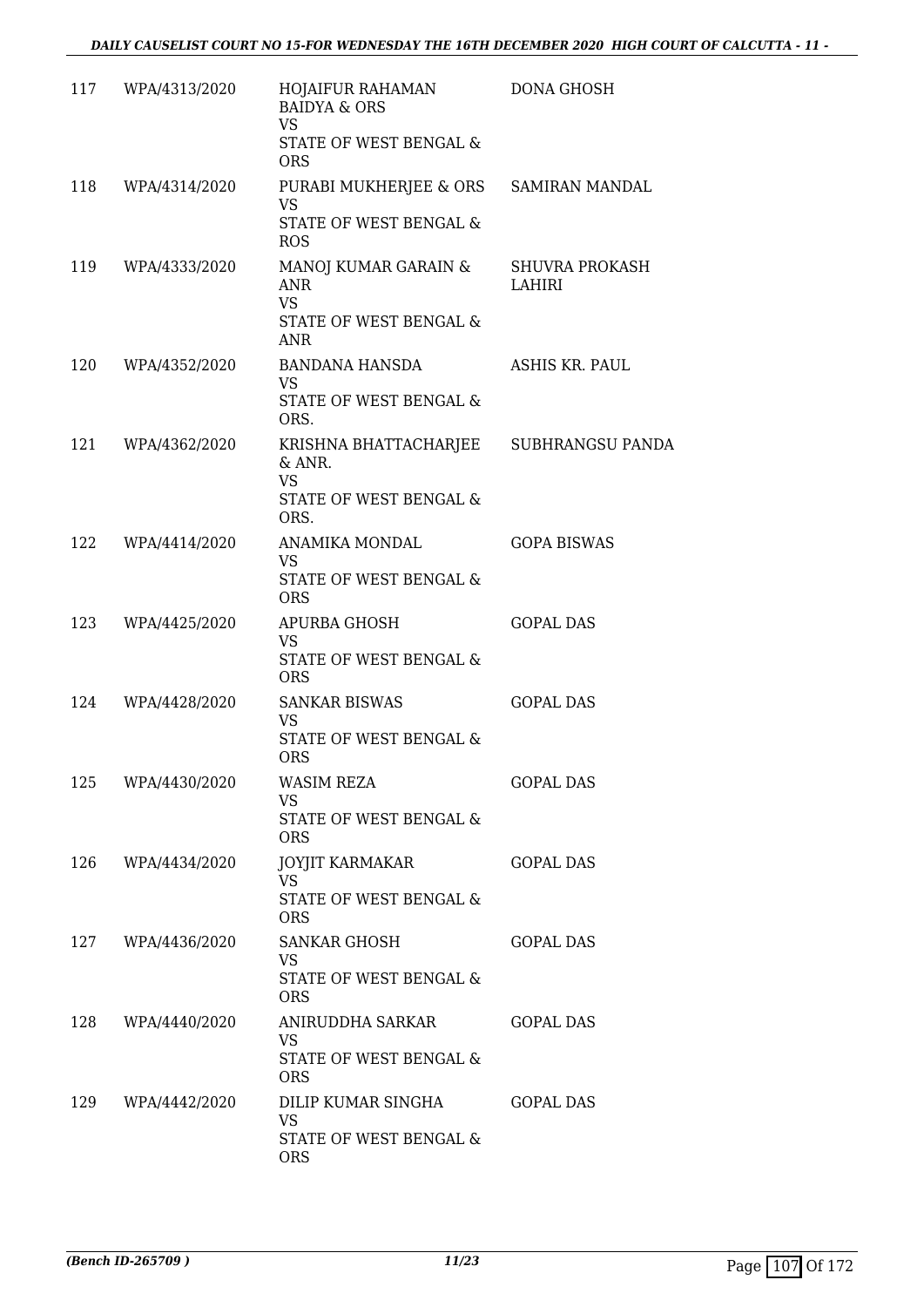| 130 | WPA/4443/2020                 | CHIRANJIB PATRA<br><b>VS</b>                                        | <b>GOPAL DAS</b>                                |
|-----|-------------------------------|---------------------------------------------------------------------|-------------------------------------------------|
|     |                               | STATE OF WEST BENGAL &<br><b>ORS</b>                                |                                                 |
| 131 | WPA/4453/2020                 | AMIT SAHA & ORS<br>VS.                                              | DIPTENDU MANDAL                                 |
|     |                               | STATE OF WEST BENGAL &<br><b>ORS</b>                                |                                                 |
| 132 | WPA/4479/2020                 | SHYAMAL KUMAR SETH<br><b>VS</b><br>STATE OF WEST BENGAL &           | <b>DILIP KUMAR</b><br>SHYAMAL                   |
| 133 | WPA/4481/2020                 | <b>ORS</b><br>SHYAMAL ADHIKARI<br><b>VS</b>                         | ANIMESH<br><b>BHATTACHARYA</b>                  |
|     |                               | STATE OF WEST BENGAL &<br><b>ORS</b>                                |                                                 |
| 134 | WPA/4489/2020                 | <b>MANISHA BAIRAGI</b><br>VS                                        | <b>SANTANU MAJI</b>                             |
|     |                               | <b>STATE OF WEST BENGAL &amp;</b><br><b>ORS</b>                     |                                                 |
| 135 | WPA/4513/2020                 | PANKAJ BHOWMIK & ORS.<br><b>VS</b>                                  | <b>SONALI DAS</b>                               |
|     |                               | STATE OF WEST BENGAL &<br>ORS.                                      |                                                 |
| 136 | WPA/4547/2020                 | PRASENJIT HALDER<br>VS.<br>STATE OF WEST BENGAL &<br><b>ORS</b>     | <b>KHANDEKAR</b><br>MOAZZEMAN<br><b>HOSSAIN</b> |
| 137 | WPA/4552/2020                 | GOURI RANI MANDAL &<br>ANR<br><b>VS</b><br>STATE OF WEST BENGAL &   | SANDIP GHOSH                                    |
|     |                               | <b>ORS</b>                                                          |                                                 |
| 138 | WPA/4570/2020                 | <b>MANAS GHOSH</b><br>VS.<br>STATE OF WEST BENGAL &<br><b>ORS</b>   | <b>ASIT BARAN</b><br>MUKHERJEE                  |
| 139 | WPA/4587/2020                 | SISIR KUMAR CHATTERJEE P.K. BHATTACHARYA<br>VS<br>SECRETARY BANGIYA |                                                 |
|     |                               | SANSKRIT SIKSHA<br>PARISHAD & ORS                                   |                                                 |
| 140 | WPA/4651/2020                 | SK. LIAKAT ALI<br><b>VS</b>                                         | <b>SHUVRO PROKASH</b><br>LAHIRI                 |
|     |                               | STATE OF WEST BENGAL &<br><b>ORS</b>                                |                                                 |
|     | IA NO: CAN/1/2020, CAN/2/2020 |                                                                     |                                                 |
| 141 | WPA/4687/2020                 | BIRESWAR MUKHERJEE<br>VS<br>STATE OF WEST BENGAL &                  | MANOJ KUMAR<br><b>MONDAL</b>                    |
|     |                               | <b>ORS</b>                                                          |                                                 |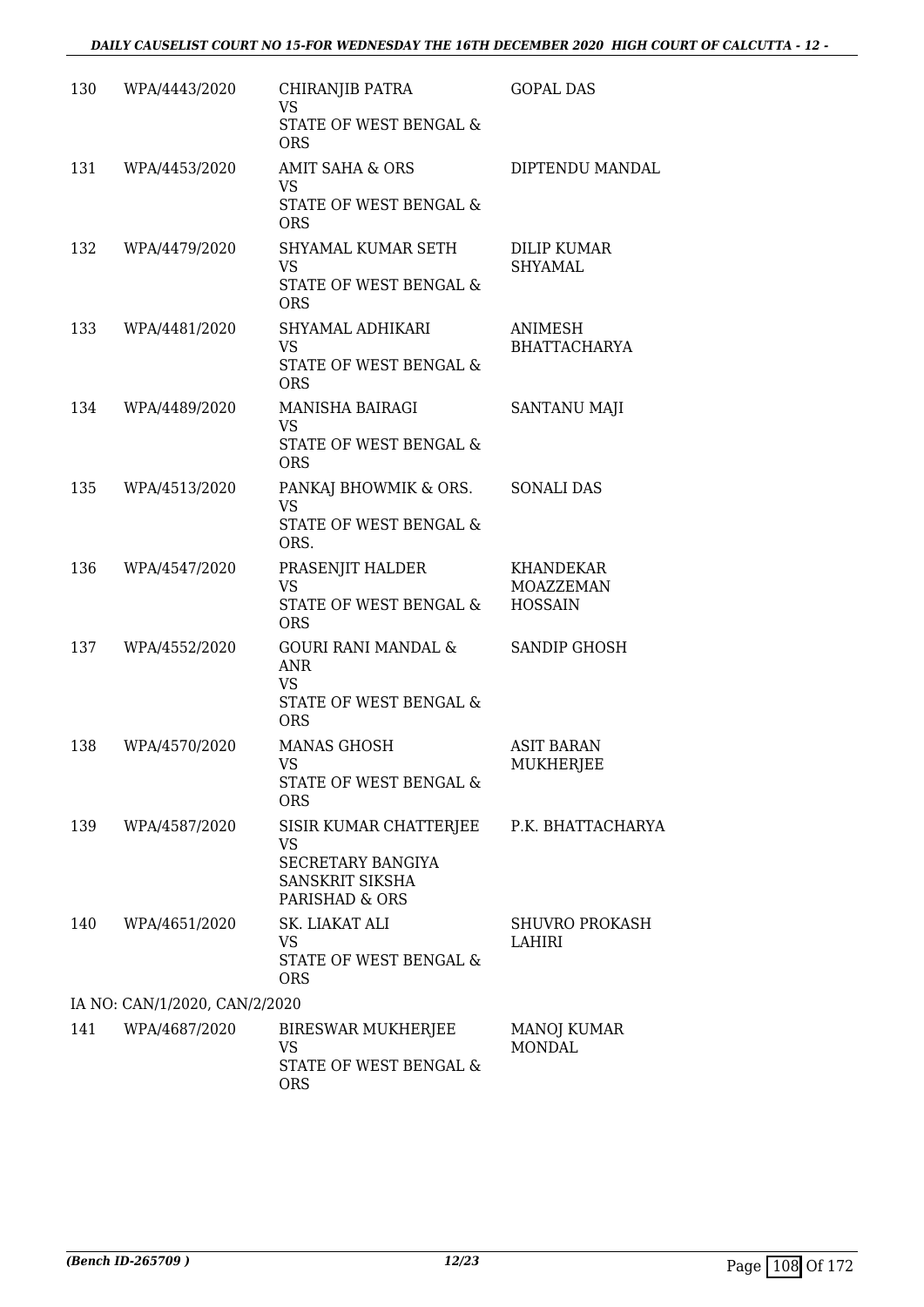| 142 | WPA/4693/2020                      | <b>SANTANU BASU</b><br><b>VS</b><br>W.B. COLLEGE SERVICE   | KAKALI DUTTA                 |
|-----|------------------------------------|------------------------------------------------------------|------------------------------|
|     |                                    | <b>COMMISSION &amp; ORS</b>                                |                              |
| 143 | IA NO: CAN/1/2020<br>WPA/4702/2020 | PRATIVA GAYEN (MONDAL)                                     | NAMITA BASU                  |
|     |                                    | <b>VS</b><br>STATE OF WEST BENGAL &<br><b>ORS</b>          |                              |
| 144 | WPA/4703/2020                      | <b>SOUMITA HAZRA</b><br><b>VS</b>                          | PRADIP KUMAR<br><b>GHOSH</b> |
|     |                                    | STATE OF WEST BENGAL &<br><b>ORS</b>                       |                              |
| 145 | WPA/4704/2020                      | KALPANA NAIR<br>VS<br>STATE OF WEST BENGAL &<br><b>ORS</b> | <b>NAMITA BASU</b>           |
| 146 | WPA/4705/2020                      | <b>TINKU SARKAR</b><br><b>VS</b>                           | PRADIP KUMAR<br><b>GHOSH</b> |
|     |                                    | STATE OF WEST BENGAL &<br><b>ORS</b>                       |                              |
| 147 | WPA/4716/2020                      | <b>SEFALI MAITY</b><br><b>VS</b><br>STATE OF WEST BENGAL & | <b>SUBHAS JANA</b>           |
|     |                                    | <b>ORS</b>                                                 |                              |
| 148 | WPA/4731/2020                      | PRIYABRATA BARIK<br>VS                                     | DILIP KUMAR<br>SHYAMAL       |
|     |                                    | STATE OF WEST BENGAL &<br><b>ORS</b>                       |                              |
| 149 | WPA/4734/2020                      | RIZWANA BEGUM<br><b>VS</b>                                 | <b>LALRATAN MONDAL</b>       |
|     |                                    | <b>STATE OF WEST BENGAL &amp;</b><br><b>ORS</b>            |                              |
| 150 | WPA/4766/2020                      | ANAMIKA BHATTACHARYA<br>NEE DHAR<br>VS                     | DEPESH MAJHI                 |
|     |                                    | STATE OF WEST BENGAL &<br><b>ORS</b>                       |                              |
| 151 | WPA/4767/2020                      | APARNA DAS<br>VS.                                          | <b>VIVASWAN DHAR</b>         |
|     |                                    | <b>STATE OF WEST BENGAL &amp;</b><br><b>ORS</b>            |                              |
| 152 | WPA/4815/2020                      | KALYANI SARKAR<br><b>VS</b>                                | ANANYA NEOGI                 |
|     |                                    | STATE OF WEST BENGAL &<br><b>ORS</b>                       |                              |
| 153 | WPA/4820/2020                      | PARESH CH. SAHA<br>VS                                      | NARAYAN CHANDRA<br>MONDAL    |
|     |                                    | STATE OF WEST BENGAL &<br><b>ORS</b>                       |                              |
| 154 | WPA/4822/2020                      | SANDIPAN GIRI<br>VS                                        | SANTU DAS<br><b>ADHIKARI</b> |
|     |                                    | STATE OF WEST BENGAL &<br><b>ORS</b>                       |                              |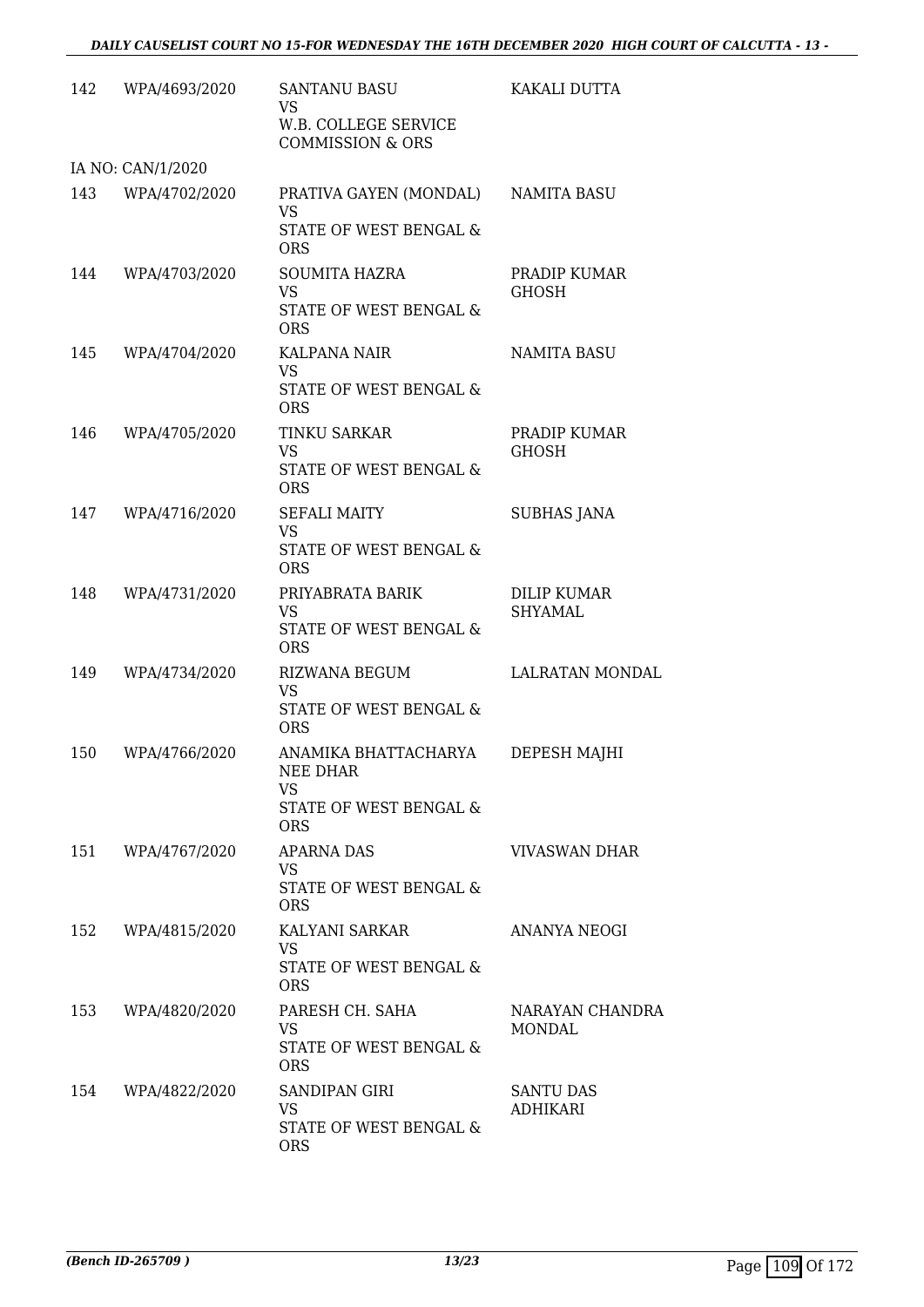| 155 | WPA/4823/2020 | SEPHALI JANA<br><b>VS</b><br>STATE OF WEST BENGAL &<br><b>ORS</b>                                                                         | <b>SANTU DAS</b><br>ADHIKARI        |
|-----|---------------|-------------------------------------------------------------------------------------------------------------------------------------------|-------------------------------------|
| 156 | WPA/4824/2020 | SANCHITA PRADHAN<br><b>VS</b><br>STATE OF WEST BENGAL &<br><b>ORS</b>                                                                     | <b>SANTU DAS</b><br><b>ADHIKARI</b> |
| 157 | WPA/4825/2020 | RAJKUMAR SAHOO<br><b>VS</b><br>STATE OF WEST BENGAL &<br><b>ORS</b>                                                                       | <b>SANTU DAS</b><br><b>ADHIKARI</b> |
| 158 | WPA/4832/2020 | DILIP KUMAR KHAMARU<br><b>VS</b><br>STATE OF WEST BENGAL &<br><b>ORS</b>                                                                  | <b>TARA PRASAD</b><br><b>HALDAR</b> |
| 159 | WPA/4854/2020 | SUBHAJIT MONDAL & ORS<br><b>VS</b><br>STATE OF WEST BENGAL &<br><b>ORS</b>                                                                | <b>ATARUL HAQUE</b><br><b>MOLLA</b> |
| 160 | WPA/4877/2020 | <b>SAMIRAB MAITY</b><br><b>VS</b><br>STATE OF WEST BENGAL &<br>ORS.                                                                       | ANIL KR.<br>CHATTOPADHYAY           |
| 161 | WPA/4954/2020 | KATHAKALI MANDAL<br>(GHOSH)<br><b>VS</b><br>STATE OF WEST BENGAL &<br><b>ORS</b>                                                          | PRIYANKA MONDAL                     |
| 162 | WPA/4955/2020 | PALASH MANDAL<br><b>VS</b><br>STATE OF WEST BENGAL &<br><b>ORS</b>                                                                        | PRIYANKA MONDAL                     |
| 163 | WPA/4971/2020 | <b>MRINMOY BHARATI</b><br>VS<br>UNION OF INDIA & ORS                                                                                      | <b>ABHIJIT MANDAL</b>               |
| 164 | WPA/4980/2020 | PRIYANKA MANNA<br>VS<br>STATE OF WEST BENGAL &<br><b>ORS</b>                                                                              | <b>BIKRAM BANERJEE</b>              |
| 165 | WPA/4996/2020 | NIRANJAN TIKADAR & ORS<br><b>VS</b><br>WB UNIVERSITY OF<br><b>TEACHERS' TRANING</b><br><b>EDUCATION PLANNING &amp;&amp;</b><br><b>ORS</b> | ATIS KR BISWAS                      |
| 166 | WPA/5013/2020 | NILAY MUKHOPADHYAY<br><b>VS</b><br>STATE OF WEST BENGAL &<br><b>ORS</b>                                                                   | SUSANTA PAL                         |
| 167 | WPA/5040/2020 | PRITI SINGH<br>VS<br>UNION OF INDIA & ORS                                                                                                 | MD. ALAUDDIN<br><b>MANDAL</b>       |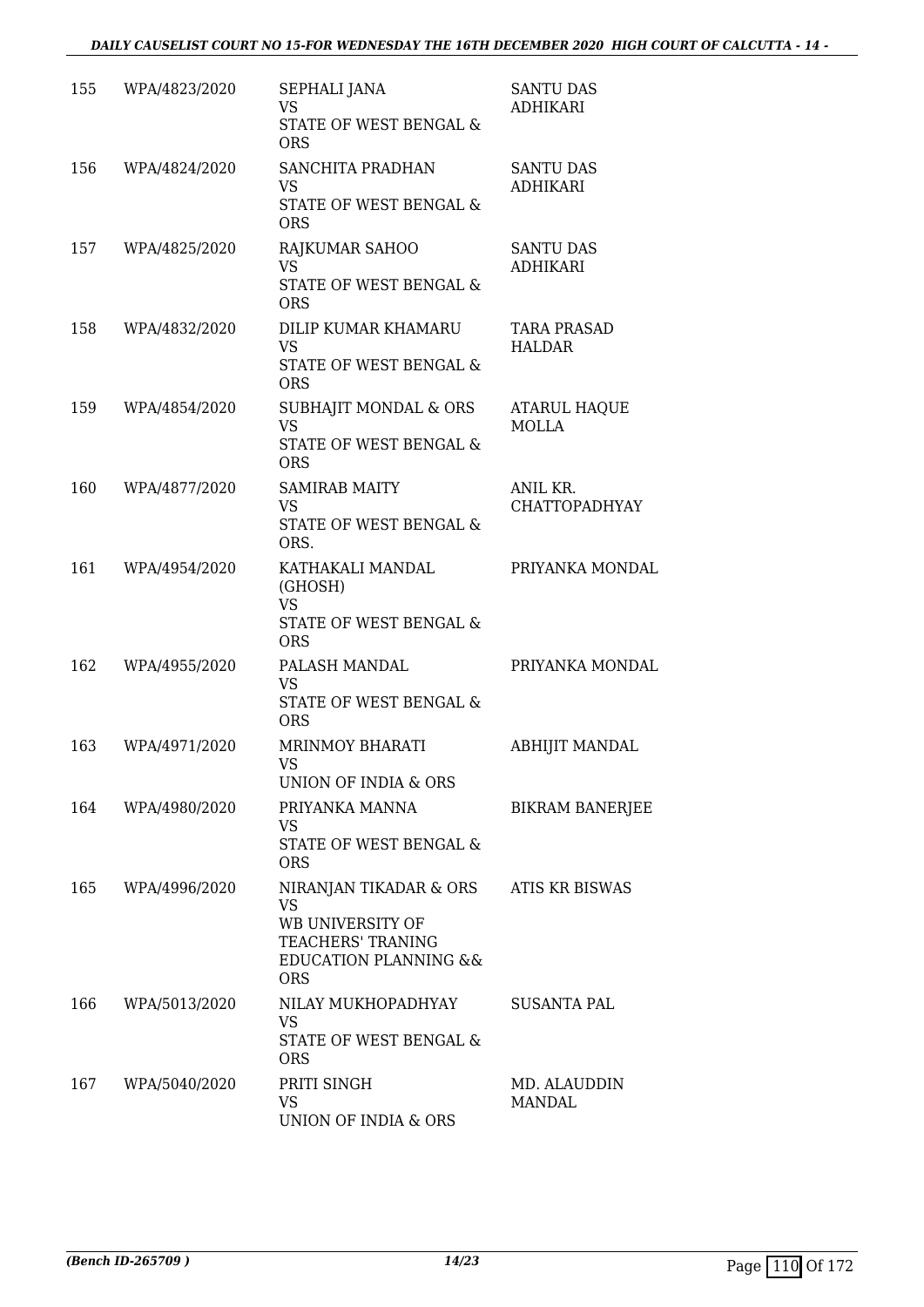| 168 | WPA/5080/2020 | RAFIKUL MOLLA<br>VS<br>STATE OF WEST BENGAL &<br><b>ORS</b>                                                            | <b>AMLAN KUMAR</b><br>MUKHERJEE        |
|-----|---------------|------------------------------------------------------------------------------------------------------------------------|----------------------------------------|
| 169 | WPA/5094/2020 | <b>CHANDAN PAL &amp; ANR</b><br>VS<br>STATE OF WEST BENGAL &<br><b>ORS</b>                                             | <b>SOUMEN</b><br><b>BHATTACHARJEE</b>  |
| 170 | WPA/5095/2020 | <b>ALLAUDDIN &amp; ANR</b><br><b>VS</b><br>STATE OF WEST BENGAL &<br><b>ORS</b>                                        | <b>RAM UDAY</b><br><b>BHATTACHARYA</b> |
| 171 | WPA/5106/2020 | MD. SOHIDUL ISLAM & ORS<br><b>VS</b><br>STATE OF WEST BENGAL &<br><b>ORS</b>                                           | <b>BIKRAMJIT BISWAS</b>                |
| 172 | WPA/5111/2020 | DE. SHALIGRAM SHUKLA &<br><b>ORS</b><br><b>VS</b><br><b>INDIRA GANDHI NATIONAL</b><br><b>OPEN UNIVERSITY &amp; ORS</b> | <b>SUPRIYO</b><br><b>CHATTOPADHYAY</b> |
| 173 | WPA/5112/2020 | <b>GOLAM ROSUL</b><br><b>VS</b><br>STATE OF WEST BENGAL &<br><b>ORS</b>                                                | <b>BISWAJIT HAZRA</b>                  |
| 174 | WPA/5114/2020 | <b>SUBHAS BISUI</b><br><b>VS</b><br>STATE OF WEST BENGAL &<br><b>ORS</b>                                               | <b>BISWAJIT HAZRA</b>                  |
| 175 | WPA/5116/2020 | <b>BABLU DAS</b><br><b>VS</b><br>STATE OF WEST BENGAL &<br><b>ORS</b>                                                  | <b>BISWAJIT HAZRA</b>                  |
| 176 | WPA/5118/2020 | <b>ASADUL KHAN</b><br>VS<br>STATE OF WEST BENGAL &<br><b>ORS</b>                                                       | <b>BISWAJIT HAZRA</b>                  |
| 177 | WPA/5119/2020 | SAINUR SK.<br>VS<br>STATE OF WEST BENGAL &<br><b>ORS</b>                                                               | <b>BISWAJIT HAZRA</b>                  |
| 178 | WPA/5131/2020 | RAJ SHEKHAR SARKAR<br><b>VS</b><br>STATE OF WEST BENGAL &<br><b>ORS</b>                                                | <b>SAMIR KUMAR CHAKI</b>               |
| 179 | WPA/5134/2020 | DIPANKAR DUTTA & ORS<br>VS<br>THE UNIVERSITY OF<br><b>BURDWAN &amp; ORS</b>                                            | RITIWIK PATTANAYAK                     |
| 180 | WPA/5141/2020 | <b>SAIMA KHATUN</b><br>VS<br>STATE OF WEST BENGAL &<br><b>ORS</b>                                                      | <b>SUJIT BHUNIA</b>                    |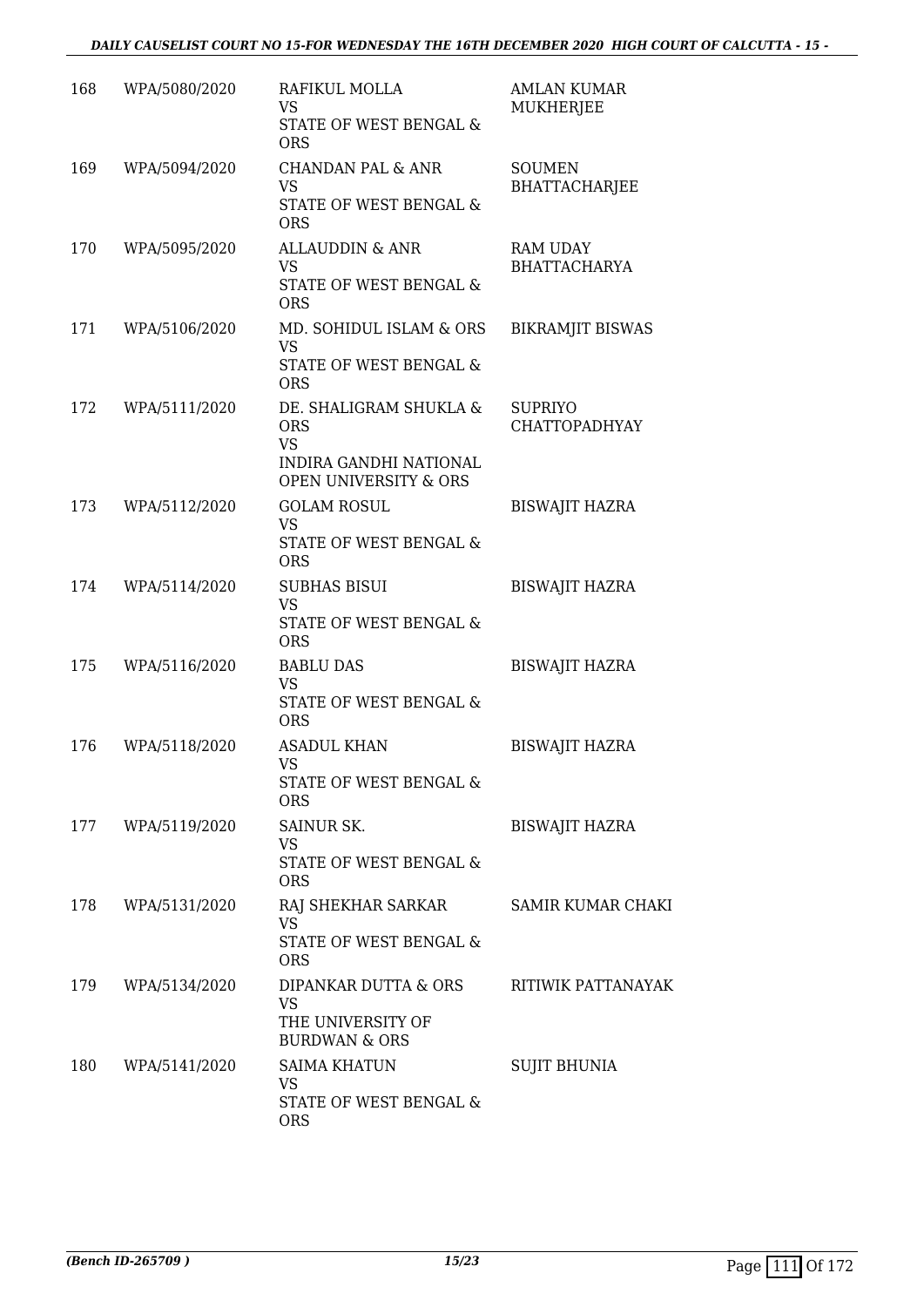| 181 | WPA/5145/2020                           | JAYASRI TRIPATHI<br>VS<br><b>STATE OF WEST BENGAL &amp;</b><br><b>ORS</b>                                      | <b>SANTU DAS</b><br><b>ADHIKARI</b>  |
|-----|-----------------------------------------|----------------------------------------------------------------------------------------------------------------|--------------------------------------|
| 182 | WPA/5150/2020                           | PANCHANAN DAS<br><b>VS</b><br>STATE OF WEST BENGAL &<br><b>ORS</b>                                             | SHIBAJI KUMAR DAS                    |
| 183 | WPA/5156/2020                           | CHALANTIKA LAHA SALUI<br><b>VS</b><br>THE WEST BENGAL<br><b>COLLEGE SERVICE</b><br><b>COMMISSION &amp; ORS</b> | <b>DAISY BASU</b>                    |
|     | IA NO: CAN/1/2020(Old No:CAN/4694/2020) |                                                                                                                |                                      |
| 184 | WPA/5164/2020                           | BINAY DEY & ORS.<br>VS<br>STATE OF WEST BENGAL &<br>ORS.                                                       | <b>IBRAHIM SARDAR</b>                |
| 185 | WPA/5171/2020                           | ANIMA CHAKRABORTY NEE<br>CHATTERJEE<br><b>VS</b><br><b>STATE OF WEST BENGAL &amp;</b><br><b>ORS</b>            | PALASH MUKHERJEE                     |
| 186 | WPA/5172/2020                           | BHAGAWAN CHANDRA<br><b>BERA</b><br>VS<br>STATE OF WEST BENGAL &<br><b>ORS</b>                                  | <b>ANINDA</b><br><b>BHATTACHARYA</b> |
| 187 | WPA/5176/2020                           | ARDHENDU MAONDAL<br><b>VS</b><br>STATE OF WEST BENGAL &<br><b>ORS</b>                                          | <b>SUPRIYA DUBEY</b>                 |
|     | IA NO: CAN/1/2020                       |                                                                                                                |                                      |
| 188 | WPA/5180/2020                           | <b>RAJESH SAU</b><br>VS<br>STATE OF WEST BENGAL &<br><b>ORS</b>                                                | DIPTENDU MONDAL                      |
| 189 | WPA/5203/2020                           | SAHIN MONDAL<br>VS.<br>STATE OF WEST BENGAL &<br><b>ORS</b>                                                    | SANTANU MAJI                         |
| 190 | WPA/5204/2020                           | REBEKA SULTANA<br>VS<br>STATE OF WEST BENGAL &<br><b>ORS</b>                                                   | SANTANU MAJI                         |
| 191 | WPA/5231/2020                           | RADHESHYAM HALDER &<br><b>ORS</b><br><b>VS</b><br>STATE OF WEST BENGAL &<br><b>ORS</b>                         | <b>GOPAL DAS</b>                     |
| 192 | WPA/5232/2020                           | JYOTIRMOY DAS & ORS<br>VS.<br>STATE OF WEST BENGAL &<br><b>ORS</b>                                             | <b>GOPAL DAS</b>                     |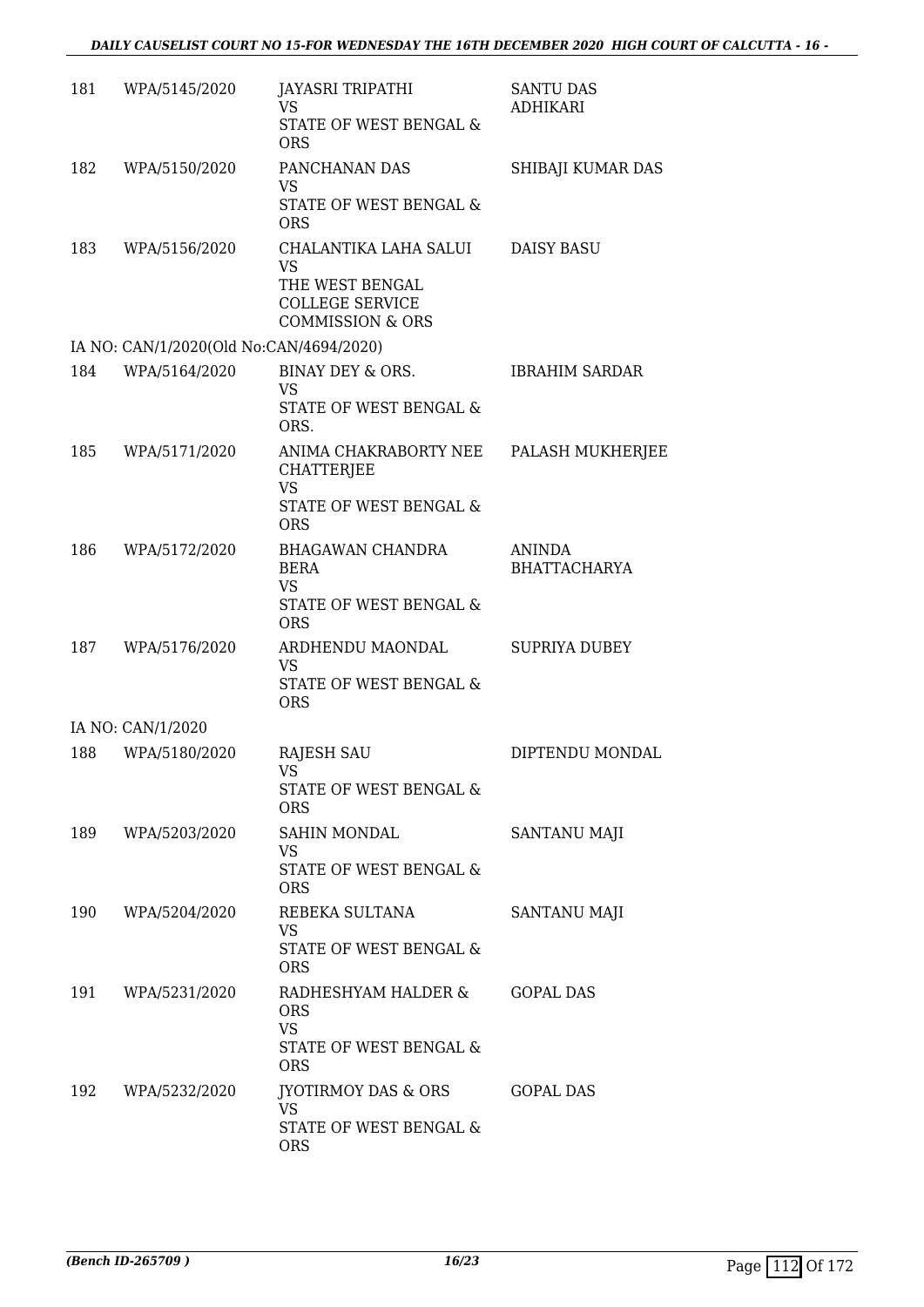| 193 | WPA/5233/2020                           | TAPAN KUMAR MAHATO &<br><b>ORS</b><br><b>VS</b><br>STATE OF WEST BENGAL &<br><b>ORS</b> | <b>GOPAL DAS</b>                     |
|-----|-----------------------------------------|-----------------------------------------------------------------------------------------|--------------------------------------|
| 194 | WPA/5236/2020                           | <b>SRICHARAN MAL &amp; ORS</b><br><b>VS</b><br>STATE OF WEST BENGAL &<br><b>ORS</b>     | <b>GO[PAL DAS</b>                    |
| 195 | WPA/5243/2020                           | KAKALI GHOSAL<br><b>VS</b><br>STATE OF WEST BENGAL &<br><b>ANR</b>                      | <b>AVIJIT CHAKRABORTY</b>            |
| 196 | WPA/5250/2020                           | DR. DEBASISH BISWAS<br><b>VS</b><br>STATE OF WEST BENGAL &<br><b>ORS</b>                | MOUSUMI BHOWAL                       |
|     | IA NO: CAN/1/2020                       |                                                                                         |                                      |
| 197 | WPA/5649/2020                           | DEBJIT MITRA ROY<br>VS<br>STATE OF WEST BENGAL&<br><b>ORS</b>                           | <b>RAKESH ROY</b>                    |
|     | IA NO: CAN/1/2020(Old No:CAN/3509/2020) |                                                                                         |                                      |
| 198 | WPA/8029/2020                           | RADHARAMAN MANDAL<br>VS<br>State of West Bengal                                         | <b>IBRAHIM SARDAR</b>                |
| 199 | WPA/8281/2020                           | <b>MOUMITA GHOSH</b><br><b>VS</b><br>STATE OF WEST BENGAL<br>AND ORS.                   | ARGHYA<br><b>CHAKRABARTI</b>         |
| 200 | WPA/8283/2020                           | <b>SUJAIT HOSSAIN</b><br><b>VS</b><br>STATE OF WEST BENGAL<br>AND ORS.                  | ARGHYA<br><b>CHAKRABARTI</b>         |
| 201 | WPA/8286/2020                           | HASANUZZAMAN BISWAS<br><b>AND OTHERS</b><br>VS<br>STATE OF WEST BENGAL                  | PALASH MUKHERJEE                     |
| 202 | WPA/8294/2020                           | AND ORS.<br>BISWAJIT MOHANTO<br><b>VS</b><br>State of West Bengal                       | ALOKESH DALAI                        |
| 203 | WPA/8296/2020                           | ASHOKEKUMAR HALDAR<br>VS.<br>State of West Bengal                                       | <b>ALOKESH DALAI</b>                 |
| 204 | WPA/8418/2020                           | <b>AVIJIT BARMAN</b><br><b>VS</b><br>State of West Bengal                               | <b>DIBYENDU</b><br><b>CHATTERJEE</b> |
| 205 | WPA/8441/2020                           | SANCHITA SAHA RAY<br>VS<br>STATE OF WEST BENGAL<br>AND ORS.                             | TANUJA BASAK                         |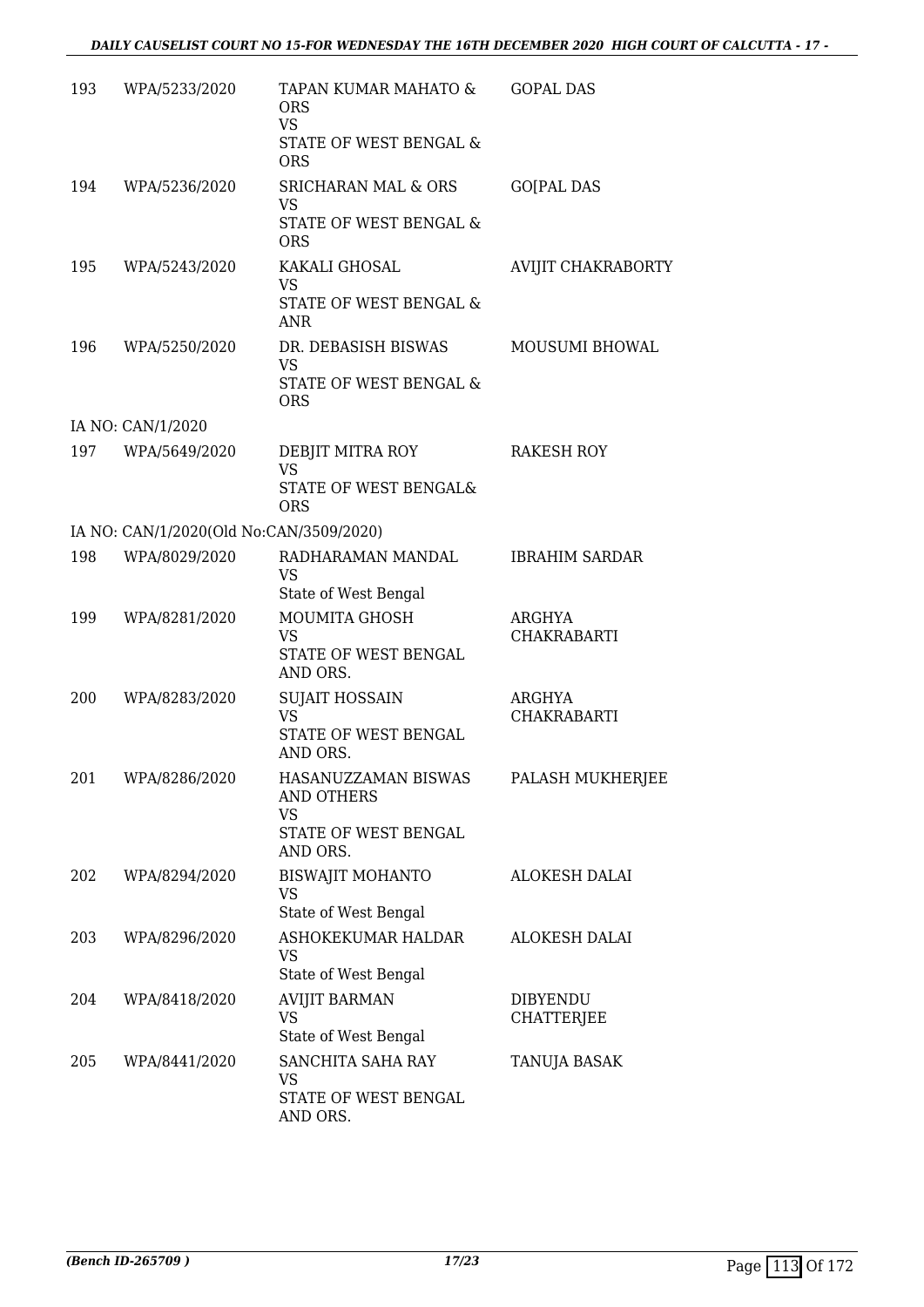| 206 | WPA/8512/2020 | SWAGATA MUKHERJEE<br><b>VS</b>                                               | <b>BISWAJIT HAZRA</b>        |
|-----|---------------|------------------------------------------------------------------------------|------------------------------|
|     |               | STATE OF WEST BENGAL<br>AND ORS.                                             |                              |
| 207 | WPA/8519/2020 | supriti mukherjee<br><b>VS</b><br>STATE OF WEST BENGAL                       | <b>BISWAJITHAZRA</b>         |
|     |               | AND ORS.                                                                     |                              |
| 208 | WPA/8523/2020 | SOUMYASRI SARKAR<br><b>VS</b><br>STATE OF WEST BENGAL                        | <b>BISWAJITHAZRA</b>         |
|     |               | AND ORS.                                                                     |                              |
| 209 | WPA/8528/2020 | SK. MAHABOOB AHAMED<br><b>VS</b><br>UNION OF INDIA AND ORS                   | <b>GOPA BISWAS</b>           |
| 210 | WPA/8585/2020 | ASHA SRIVASTAVA                                                              | RANUJA BASAK                 |
|     |               | <b>VS</b><br>STATE OF WEST BENGAL<br>AND ORS.                                |                              |
| 211 | WPA/8634/2020 | MD. BADSHAH<br><b>VS</b>                                                     | MD. NAUROZ<br><b>RAHBER</b>  |
|     |               | THE STATE OF WEST<br><b>BENGAL AND ORS</b>                                   |                              |
| 212 | WPA/8638/2020 | <b>USUF MAMUD</b><br><b>VS</b><br>THE STATE OF WEST<br><b>BENGAL AND ORS</b> | ARGHYA<br><b>CHAKRABARTI</b> |
| 213 | WPA/8707/2020 | SAGAR CHANDRA GHOSH<br><b>VS</b><br>STATE OF WEST BENGAL<br>AND ORS.         | KRISHNA DEO DAS              |
| 214 | WPA/8762/2020 | <b>SUSHANTA GIRI</b>                                                         | <b>BAISALI GHOSAL</b>        |
|     |               | <b>VS</b><br>STATE OF WEST BENGAL<br>AND ORS                                 |                              |
| 215 | WPA/8773/2020 | NITYANANDA GHOSH AND<br><b>ORS</b><br><b>VS</b>                              | <b>IBRAHIM SARDAR</b>        |
|     |               | STATE OF WEST BENGAL<br>AND ORS.                                             |                              |
| 216 | WPA/8786/2020 | HABIBUR RAHAMAN SK<br>AND ORS<br><b>VS</b><br>STATE OF WEST BENGAL           | <b>IBRAHIM SARDAR</b>        |
| 217 | WPA/8850/2020 | AND ORS.<br><b>KRISHNADEB DAS</b>                                            |                              |
|     |               | <b>VS</b><br>STATE OF WEST BENGAL<br>AND ORS.                                | MANOJIT PAL                  |
| 218 | WPA/8942/2020 | MANORANJAN MONDAL<br>VS                                                      | DEBSOUMYA BASAK              |
|     |               | STATE OF WEST BENGAL<br>AND ORS.                                             |                              |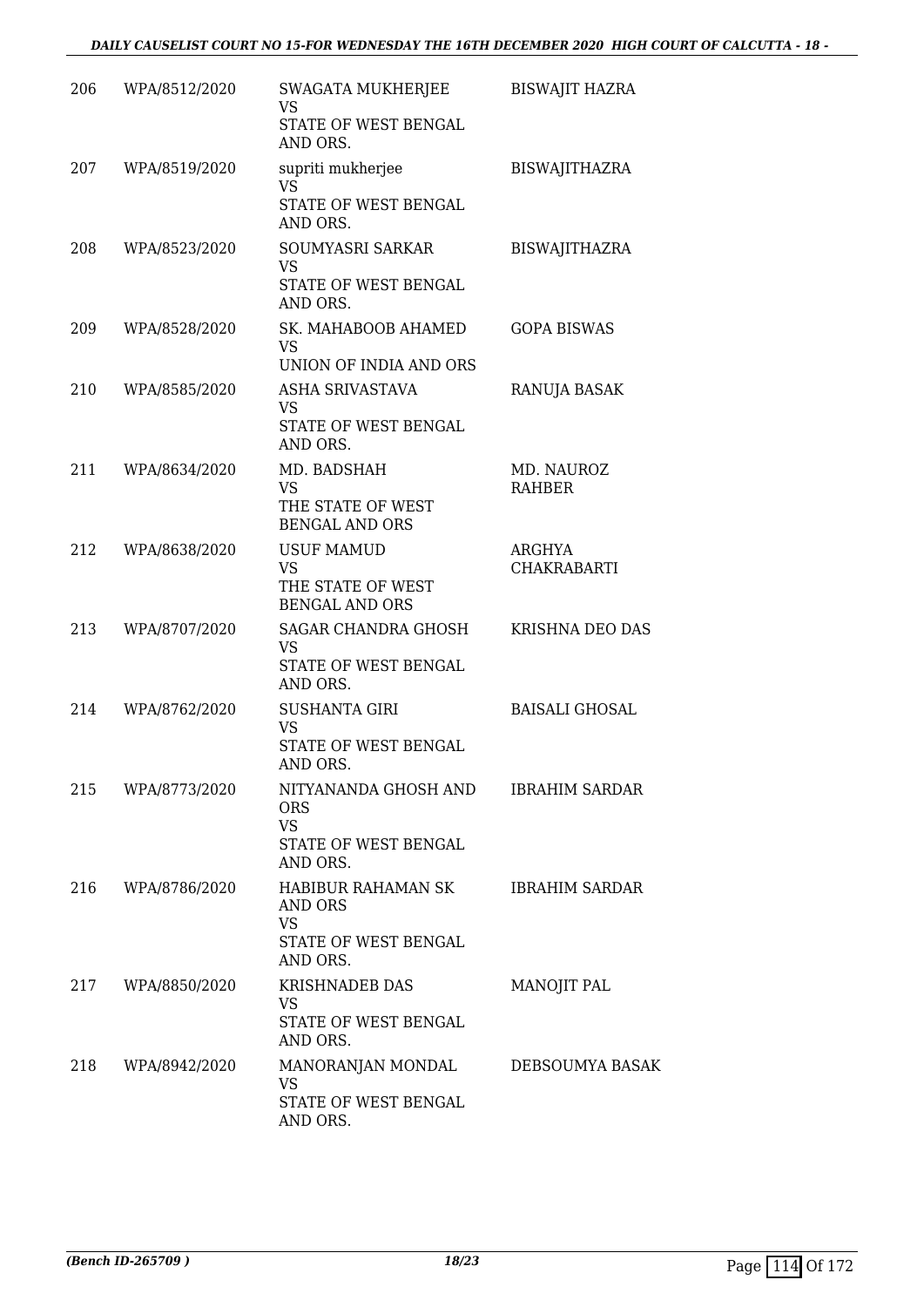| 219 | WPA/8947/2020 | RAJA JHA<br><b>VS</b>                                                    | DEBSOUMYA BASAK                |
|-----|---------------|--------------------------------------------------------------------------|--------------------------------|
|     |               | STATE OF WEST BENGAL<br>AND ORS.                                         |                                |
| 220 | WPA/8948/2020 | <b>BASIR SK.</b><br>VS                                                   | DEBSOUMYA BASAK                |
|     |               | STATE OF WEST BENGAL<br>AND ORS.                                         |                                |
| 221 | WPA/8960/2020 | CHITTARANJAN SARDAR<br><b>VS</b><br>STATE OF WEST BENGAL<br>AND ORS.     | TANUJA BASAK                   |
| 222 | WPA/8963/2020 | <b>MITHU GHOSH</b><br><b>VS</b><br>State of West Bengal                  | SIDDHARTHA ROY                 |
| 223 | WPA/9085/2020 | CHINMOY JANA<br><b>VS</b>                                                | <b>BISWAJIT HAZRA</b>          |
|     |               | STATE OF WEST BENGAL<br>AND ORS.                                         |                                |
| 224 | WPA/9110/2020 | <b>BIPLAB TEWARI</b><br><b>VS</b><br>STATE OF WEST BENGAL                | <b>BISWAJIT HAZRA</b>          |
| 225 | WPA/9122/2020 | AND ORS.<br><b>SUBHASRI SAU</b>                                          | <b>BAISHALI GHOSHAL</b>        |
|     |               | <b>VS</b><br>STATE OF WEST BENGAL<br>AND ORS.                            |                                |
| 226 | WPA/9125/2020 | SUJATA KAMILA<br><b>VS</b><br>STATE OF WEST BENGAL<br>AND ORS.           | <b>BISWAJIT HAZRA</b>          |
| 227 | WPA/9127/2020 | SUBHADIP JANA<br><b>VS</b><br>STATE OF WEST BENGAL<br>AND ORS.           | <b>BISWAJIT HAZRA</b>          |
| 228 | WPA/9128/2020 | <b>BELLAL SHAIKH</b><br>VS<br>THE STATE OF WEST<br><b>BENGAL AND ORS</b> | SALONI<br><b>BHATTACHARJEE</b> |
| 229 | WPA/9130/2020 | PRIYANKA PUURKAIT<br><b>VS</b><br>State of West Bengal                   | <b>BISWAJIT HAZRA</b>          |
| 230 | WPA/9336/2020 | TAPAN KUMAR ADHIKARY<br><b>VS</b><br>STATE OF WEST BENGAL<br>AND ORS.    | PRABIR REJ                     |
| 231 | WPA/9376/2020 | NURJAHAN KHATUN @<br><b>NURJAHAN</b><br><b>VS</b>                        | TANUJA BASAK                   |
|     |               | STATE OF WEST BENGAL<br>AND ORS.                                         |                                |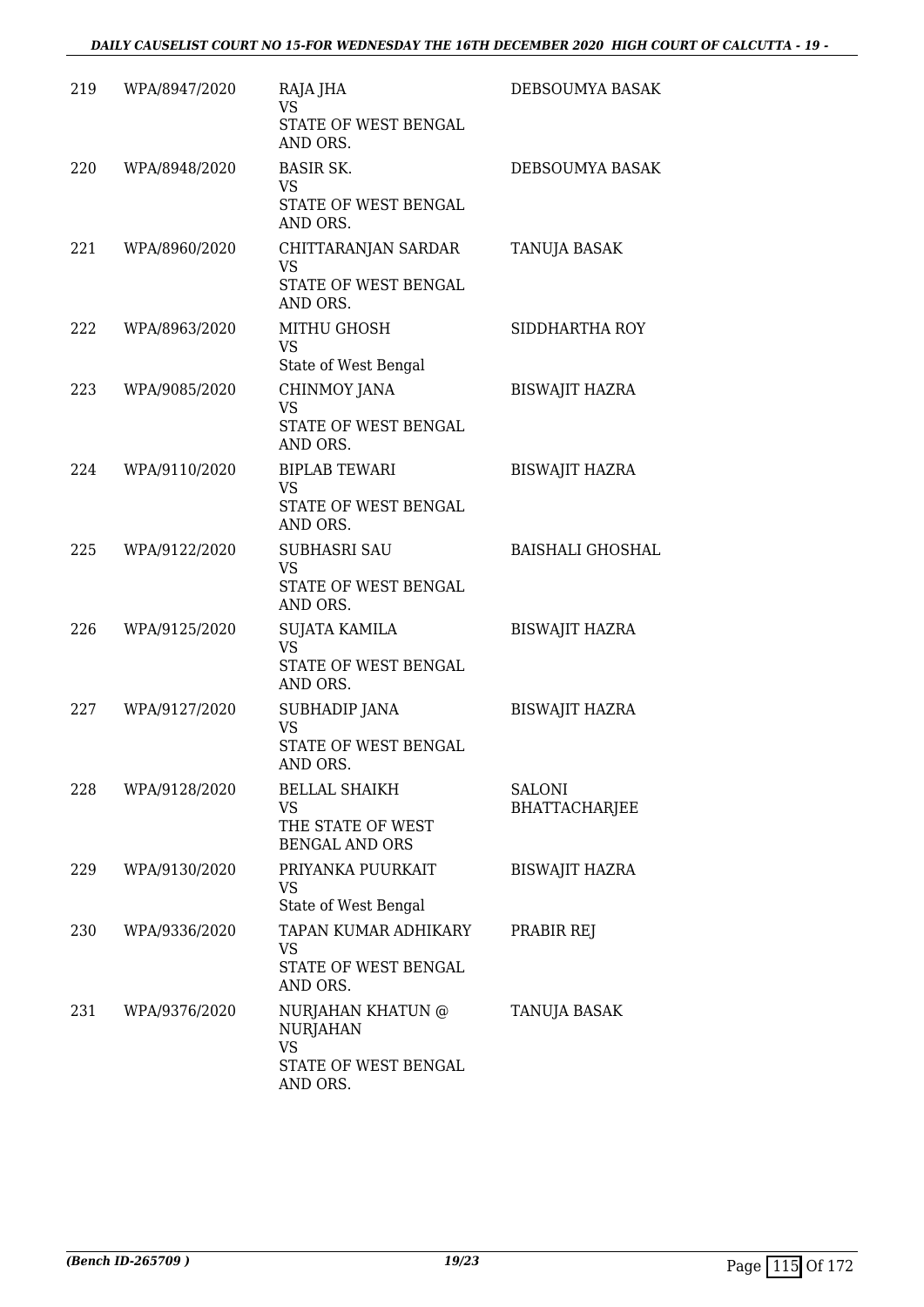| 232 | WPA/9423/2020 | TAPASH CHANDRA BARMAN<br><b>AND ORS</b><br>VS<br>STATE OF WEST BENGAL<br>AND ORS.                     | <b>IBRAHIM SARDAR</b>                      |
|-----|---------------|-------------------------------------------------------------------------------------------------------|--------------------------------------------|
| 233 | WPA/9425/2020 | SWETA BERA(DHARA) AND<br><b>ORS</b><br><b>VS</b><br>STATE OF WEST BENGAL<br>AND ORS.                  | <b>IBRAHIM SARDAR</b>                      |
| 234 | WPA/9450/2020 | PRATIMA RANI KAYAL@<br>PRATIMA KAYAL JANA AND<br><b>ORS</b><br>VS<br>STATE OF WEST BENGAL<br>AND ORS. | SALONI<br><b>BHATTACHARYA</b>              |
| 235 | WPA/9460/2020 | JANNAVI PATRA<br><b>VS</b><br>STATE OF WEST BENGAL<br>AND ORS.                                        | TANUJA BASAK                               |
| 236 | WPA/9567/2020 | TUMPA MALAKAR AND<br><b>OTHERS</b><br><b>VS</b><br>STATE OF WEST BENGAL<br>AND ORS.                   | DILIP KUMAR SADHU                          |
| 237 | WPA/9569/2020 | ABHAYA RAY ANR ORS<br>VS<br>STATE OF WEST BENGAL<br>AND ORS.                                          | <b>DIBYENDU</b><br><b>CHATTERJEE</b>       |
| 238 | WPA/9586/2020 | RANJAN PATRA<br><b>VS</b><br>STATE OF WEST BENGAL<br>AND ORS.                                         | <b>KESHAB CHANDRA</b><br><b>DAS</b>        |
| 239 | WPA/9609/2020 | <b>SUSAMA SING AND ORS</b><br>VS<br>THE STATE OF WEST<br><b>BENGAL AND ORS</b>                        | <b>IBRAHIM SARDAR</b>                      |
| 240 | WPA/9623/2020 | REZINA CHOWDHURY AND<br><b>ORS</b><br><b>VS</b><br>THE STATE OF WEST<br><b>BENGAL AND ORS</b>         | <b>IBRAHIM SARDAR</b>                      |
| 241 | WPA/9639/2020 | OMPRAKASH JHARIAT<br>VS<br>THE STATE OF WEST<br><b>BENGAL AND ORS</b>                                 | <b>MANI SANKAR</b><br><b>CHATTAPADHYAY</b> |
| 242 | WPA/9644/2020 | TARARANI MAHANTA<br>VS<br>STATE OF WEST BENGAL<br>AND ORS                                             | SAPTARSHI KUMAR<br>MAL                     |
| 243 | WPA/9683/2020 | MISS PAYEL NAG<br><b>VS</b><br>STATE OF WEST BENGAL<br>AND ORS.                                       | <b>TRIPTIMOY</b><br><b>TALUKDER</b>        |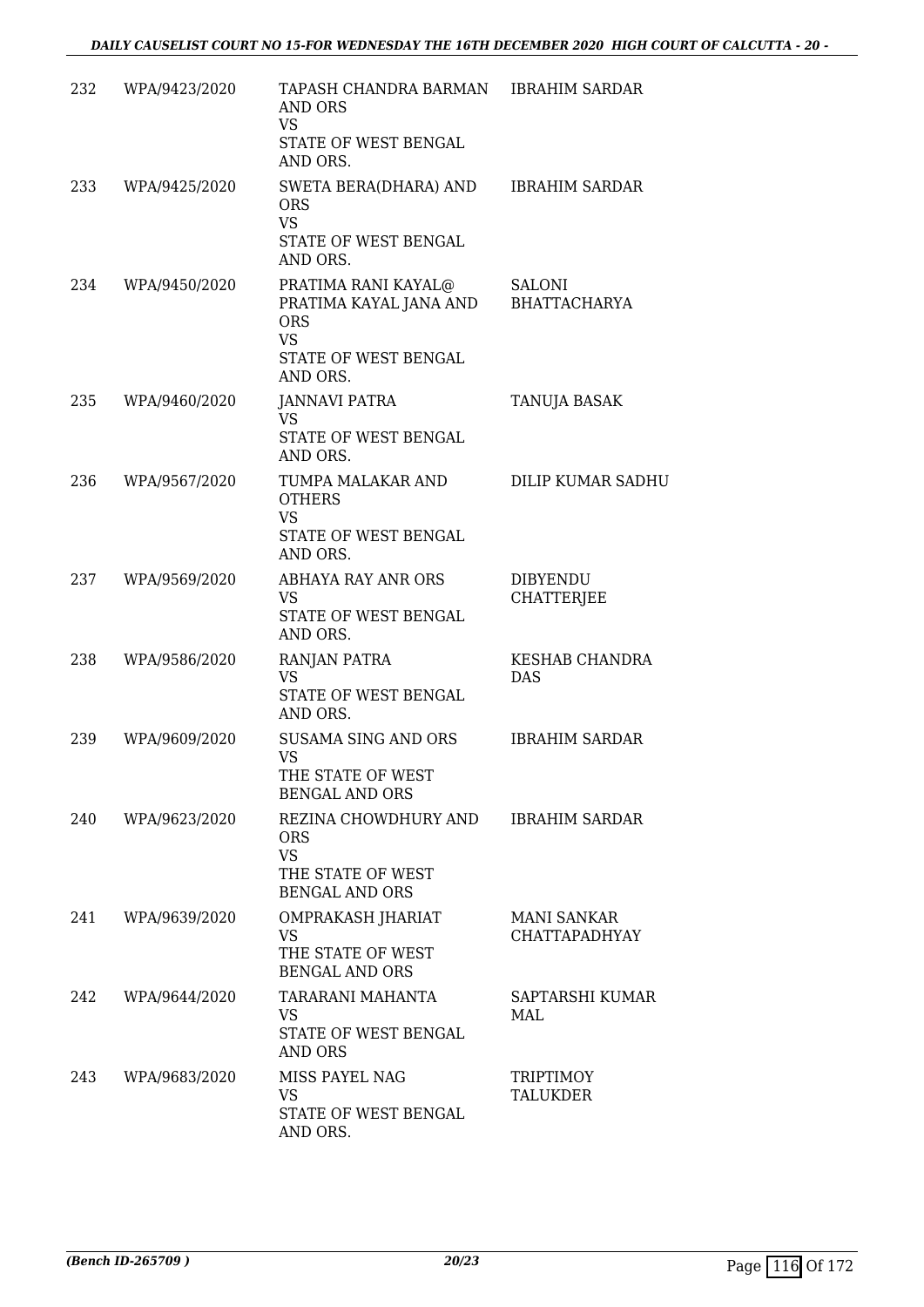| 244 | WPA/9686/2020 | MISS PINKI NAG<br>VS<br>STATE OF WEST BENGAL<br>AND ORS.                                              | <b>TRIPTIMOY</b><br><b>TALUKDER</b> |
|-----|---------------|-------------------------------------------------------------------------------------------------------|-------------------------------------|
| 245 | WPA/9689/2020 | SONTU JAISWAL<br><b>VS</b><br>STATE OF WEST BENGAL<br>AND ORS.                                        | <b>TRIPTIMOY</b><br><b>TALUKDER</b> |
| 246 | WPA/9702/2020 | NURUZZAMAN LASKAR<br><b>VS</b><br>STATE OF WEST BENGAL<br>AND ORS.                                    | LAKSHMI NATH<br><b>BHATTACHARYA</b> |
| 247 | WPA/9717/2020 | KRISHNENDU GHARAMI<br>AND ORS<br><b>VS</b><br>STATE OF WEST BENGAL<br>AND ORS.                        | PRADIP KUMAR<br><b>GHOSH</b>        |
| 248 | WPA/9800/2020 | RANJIT KUMAR BOURI<br><b>VS</b><br>STATE OF WEST BENGAL<br>AND ORS.                                   | TANUJA BASAK                        |
| 249 | WPA/9801/2020 | DR SUBHADEEP PAUL<br><b>VS</b><br>STATE OF WEST BENGAL<br>AND ORS.                                    | <b>TANUJA BASAK</b>                 |
| 250 | WPA/9811/2020 | <b>BARRACKPORE CO</b><br>OPERATIVE COLONY<br>LIMITED<br><b>VS</b><br>STATE OF WEST BENGAL<br>AND ORS. | <b>SHRABONI SARKAR</b>              |
| 251 | WPA/9869/2020 | AMIT KUMAR GIRI AND<br><b>OTHERS</b><br><b>VS</b><br><b>STATE OF WEST BENGAL</b><br>AND ORS.          | <b>SAKYA MAITY</b>                  |
| 252 | WPA/9876/2020 | ASHIM KUMAR BHANJA<br>AND ORS<br><b>VS</b><br>STATE OF WEST BENGAL<br>AND ORS.                        | <b>IBRAHIM SARDAR</b>               |
| 253 | WPA/9946/2020 | CHANCHAL DHAMALI AND<br><b>OTHERS</b><br><b>VS</b><br>STATE OF WEST BENGAL<br>AND ORS.                | PINTU KARAR                         |
| 254 | WPA/9974/2020 | <b>MAIDUL ISLAM PURKAIT</b><br><b>VS</b><br>STATE OF WEST BENGAL<br>AND ORS.                          | PRADIP KUMAR<br><b>GHOSH</b>        |
| 255 | WPA/9975/2020 | DIBYENDU CHAUDHURY<br>AND ORS<br><b>VS</b><br>STATE OF WEST BENGAL<br>AND ORS.                        | HAIDER ALI SK                       |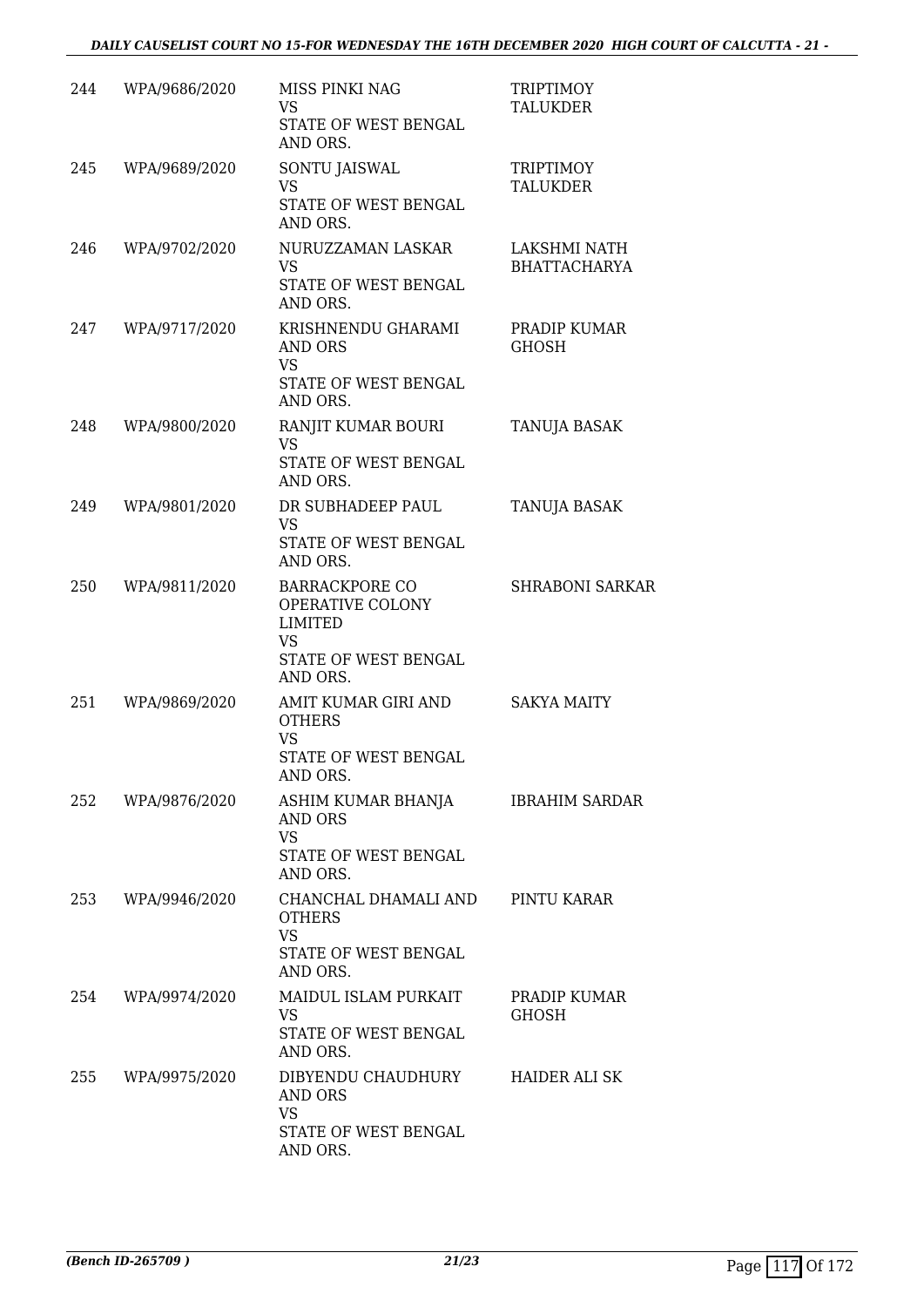| 256 | WPA/9982/2020      | <b>RITA GAYEN</b><br><b>VS</b><br>STATE OF WEST BENGAL<br>AND ORS.                                         | TANUJA BASAK                          |
|-----|--------------------|------------------------------------------------------------------------------------------------------------|---------------------------------------|
| 257 | WPA/9993/2020      | <b>ATEEN BARDOLUI</b><br><b>VS</b><br>STATE OF WEST BENGAL<br>AND ORS.                                     | SUDIPTA DASGUPTA                      |
| 258 | WPA/9995/2020      | DEBYAYAN JANA<br><b>VS</b><br>STATE OF WEST BENGAL<br>AND ORS.                                             | SUDIPTA DASGUPTA                      |
| 259 | WPA/9997/2020      | <b>RUBI MANDAL</b><br><b>VS</b><br>STATE OF WEST BENGAL<br>AND ORS.                                        | SUDIPTA DASGUPTA                      |
| 260 | WPA/10001/2020     | <b>MOUMITA HALDER</b><br><b>VS</b><br>STATE OF WEST BENGAL<br>AND ORS.                                     | SUDIPTA DASGUPTA                      |
| 261 | WPA/10002/2020     | PARAMITA KUNDU<br><b>VS</b><br>STATE OF WEST BENGAL<br>AND ORS.                                            | <b>MANDIRA BHOWMICK</b>               |
| 262 | WPA/10015/2020     | PARTHA SARATHI MITRA<br><b>VS</b><br>STATE OF WEST BENGAL<br>AND ORS.                                      | <b>SALONI</b><br><b>BHATTACHARJEE</b> |
| 263 | WPA/10025/2020     | SIRIN SULTANA<br><b>VS</b><br>STATE OF WEST BENGAL<br>AND ORS.                                             | MD. TUSUF ALI                         |
| 264 | WPA/10028/2020     | JAHRUL ALAM<br><b>VS</b><br>STATE OF WEST BENGAL<br>AND ORS.                                               | MD. YUSUF ALI                         |
| 265 | WPA/10029/2020     | SARIFUL SK.<br>VS<br>STATE OF WEST BENGAL<br>AND ORS                                                       | MD. YUSUF ALI                         |
| 266 | WPA/10030/2020     | MAJNUBAR DAPTARY<br><b>VS</b><br>STATE OF WEST BENGAL<br>AND ORS.                                          | PANKAJ HALDER                         |
|     | 267 WPA/10039/2020 | SUTAPA PRADHAN (PATRA) K. M. HOSSAIN<br>AND ORS<br><b>VS</b><br>THE STATE OF WEST<br><b>BENGAL AND ORS</b> |                                       |
| 268 | WPA/10090/2020     | MAHENDRA PRASAD GUPTA EJAZ KHAN<br>AND ORS<br>VS<br>STATE OF WEST BENGAL<br>AND ORS.                       |                                       |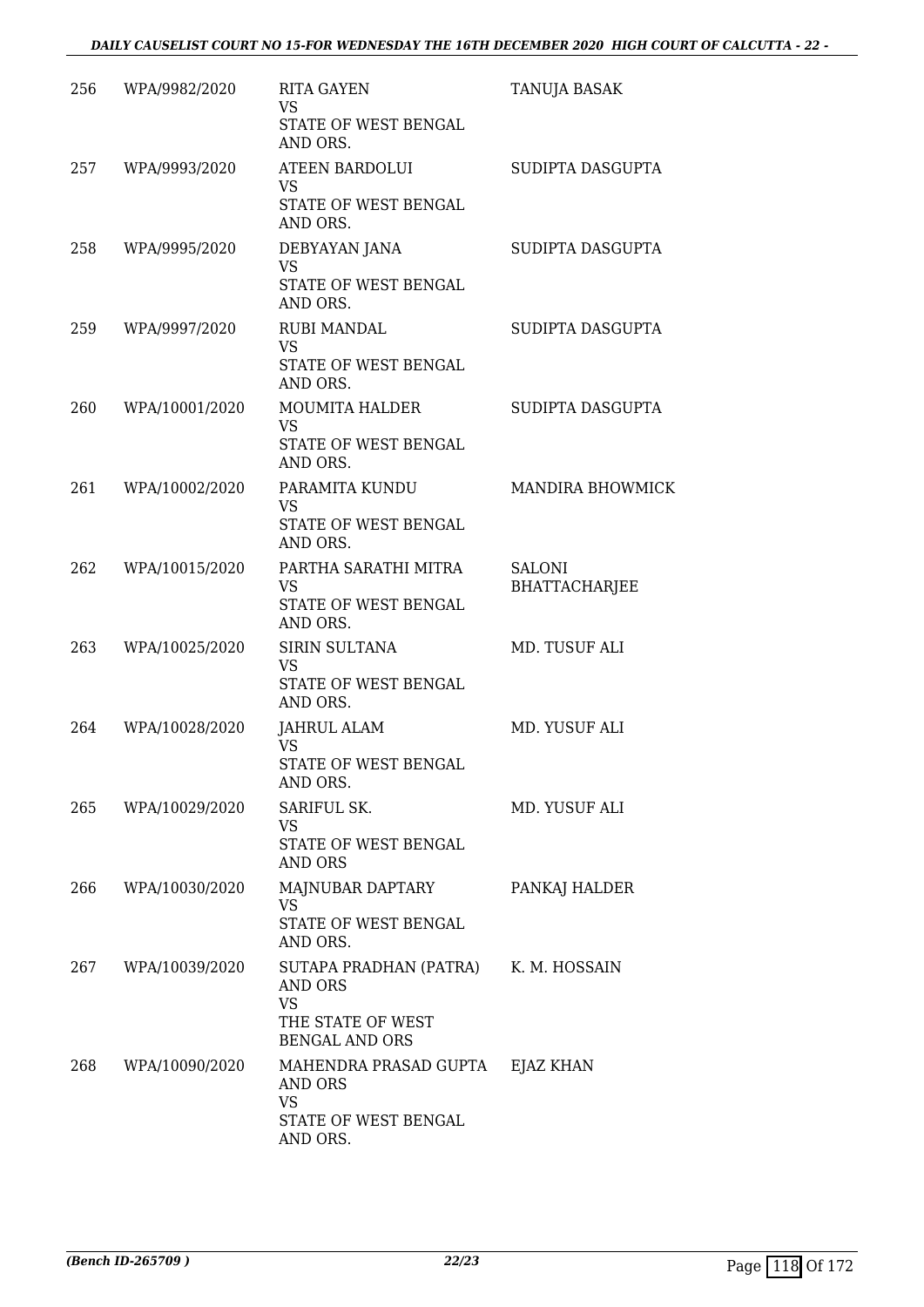| 269 | WPA/10095/2020 | <b>ASHISH MANDAL</b><br>VS<br>STATE OF WEST BENGAL<br>AND ORS.                                 | MADHUSUDAN<br><b>MONDAL</b>           |
|-----|----------------|------------------------------------------------------------------------------------------------|---------------------------------------|
| 270 | WPA/10145/2020 | MOKBUL HASAN MONDAL<br><b>VS</b><br>STATE OF WEST BENGAL<br>AND ORS.                           | <b>SYED SHAMSUL</b><br><b>AREFIN</b>  |
| 271 | WPA/10163/2020 | <b>GADADHAR KUNDU</b><br><b>VS</b><br>STATE OF WEST BENGAL<br>AND ORS.                         | DIPTENDU MONDAL                       |
| 272 | WPA/10186/2020 | TAPAS KUMAR KHEARU<br>AND OTHERS<br><b>VS</b><br>STATE OF WEST BENGAL<br>AND ORS.              | SUDIPTA DASGUPTA                      |
| 273 | WPA/10257/2020 | SAIKAT BHATTACHARYA<br><b>VS</b><br>UNION OF INDIA AND ORS.                                    | ARUNIKA GHOSH                         |
| 274 | WPA/10262/2020 | PRANAB KR. SARKAR AND<br><b>ORS</b><br><b>VS</b><br>THE STATE OF WEST<br><b>BENGAL AND ORS</b> | <b>GOPAL DAS</b>                      |
| 275 | WPA/10330/2020 | MD. SAMIUL KABIR<br>VS<br>STATE OF WEST BENGAL<br>AND ORS.                                     | NAYEEMUL HAQUE                        |
| 276 | WPA/10333/2020 | SHYAMAPRASAD SAMANTA<br><b>VS</b><br>STATE OF WEST BENGAL<br>AND ORS.                          | SOUMYAJIT MISHRA                      |
| 277 | WPA/10352/2020 | SUDIPTA BHATTACHARYYA<br>VS.<br><b>VISVA BHARATI</b>                                           | <b>SALONI</b><br><b>BHATTACHARJEE</b> |
|     |                | <b>MOTION 1</b>                                                                                |                                       |
| 278 | WPA/2510/2020  | <b>MUNMUN GHOSH</b><br>VS<br>STATE OF WEST BENGAL &<br><b>ORS</b>                              | PRIYABRATA<br><b>BATABYAL</b>         |
| 279 | WPA/8174/2020  | HAMIDUR RAHAMAN<br>VS<br>STATE OF WEST BENGAL<br>AND ORS.                                      | md ashraful huq                       |
| 280 | WPA/9540/2020  | <b>OISHANI PAL</b><br><b>VS</b><br>STATE OF WEST BENGAL<br>AND ORS.                            | ASUMDIPTA SANTRA                      |
| 281 | WPA/10305/2020 | SHARMISTHA DALAL<br>VS<br>STATE OF WEST BENGAL<br>AND ORS.                                     | <b>BISWAJIT HAZRA</b>                 |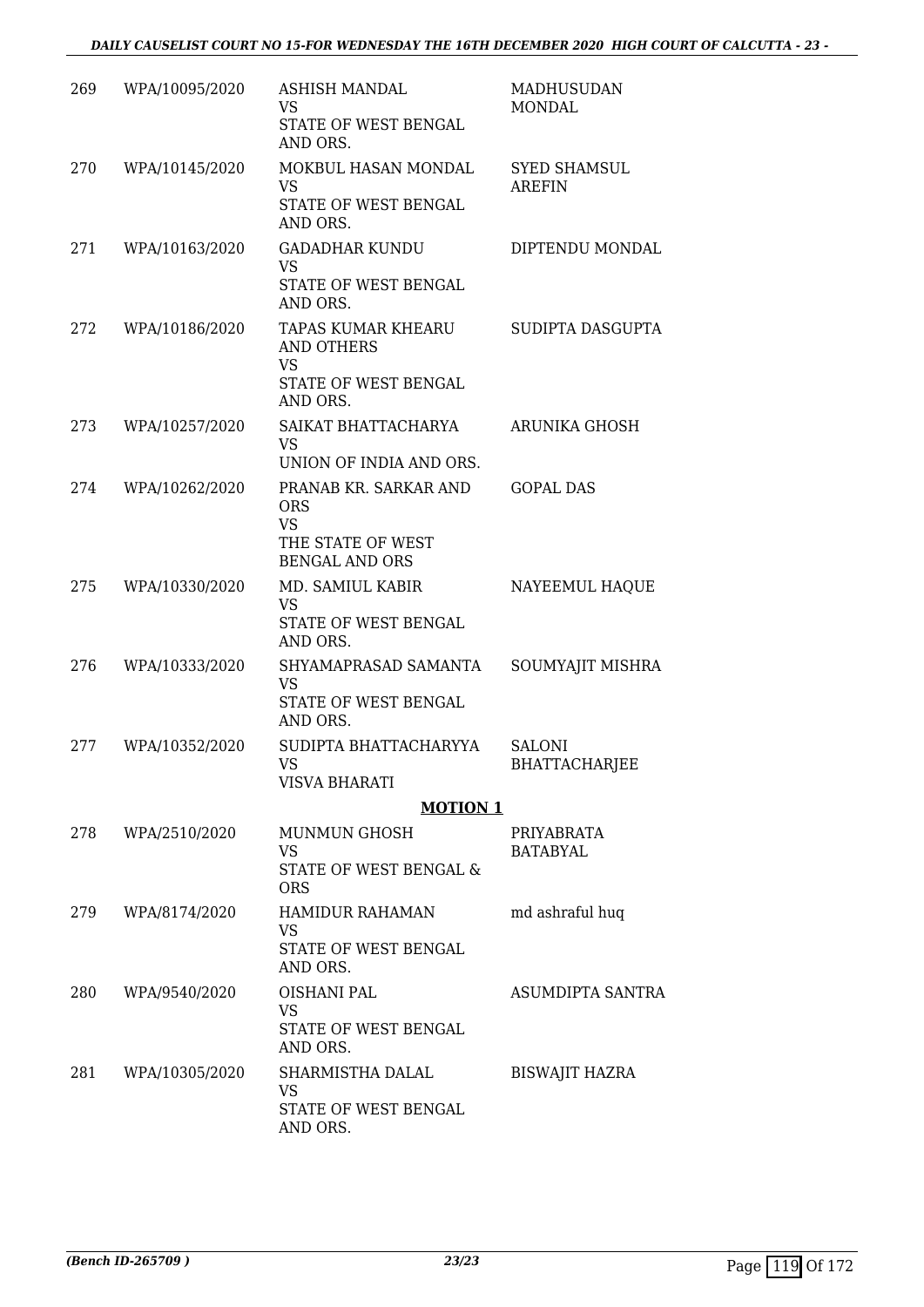

## **Appellate Side**

**DAILY CAUSELIST For Wednesday The 16th December 2020**

#### **COURT NO. 19**

**SINGLE BENCH (SB - XI)**

#### **AT 10:45 AM**

**HON'BLE JUSTICE SHAMPA SARKAR**

#### **(VIA VIDEO CONFERENCE) ON AND FROM MONDAY, THE 7TH DECEMBER, 2020 - ADMISSION AND HEARING OF CIVIL REVISION APPLICATIONS AND APPLICATIONS UNDER ARTICLE 227 OF THE CONSTITUTION INCLUDING APPLICATIONS CONNECTED THERETO [EXCLUDING CIVIL REVISIONS ARISING OUT OF TESTAMENTARY AND EJECTMENT SUITS AND PUBLIC PREMISES (UNAUTHORISED OCCUPANTS) ACT, 1971 SPECIAL NOTE : TODAY "UPON MENTIONING" MATTERS WILL BE TAKEN UP FIRST. THEREAFTER "NEW MOTION" AND " MOTION" WILL BE TAKEN UP WHOLE DAY. NOTE: MATTERS WILL BE TAKEN UP THROUGH PHYSICAL HEARING ONLY WHEN BOTH THE PARTIES ARE AGREED.**

|  | <b>TO BE MENTIONED</b> |  |
|--|------------------------|--|
|  |                        |  |

| $\mathbf{1}$   | CO/1525/2020 | LD. CIVIL JUDGE, SR.<br><b>DIVISION</b><br><b>VS</b><br>NA                                   | NA                               |
|----------------|--------------|----------------------------------------------------------------------------------------------|----------------------------------|
|                |              | <b>UPON MENTIONING</b>                                                                       |                                  |
| $\overline{2}$ | CO/101/2020  | KHESHJAN BIBI<br><b>VS</b><br>AYEP ALI MOLLAH & ORS                                          | <b>FALGUNI</b><br>BANDYPOPADHYAY |
| 3              | CO/202/2020  | DIPESH MONDAL<br><b>VS</b><br><b>REKHA MONDAL &amp; ORS</b>                                  | DYUTIMAN BANERJEE                |
| 4              | CO/344/2020  | <b>SACHIN ROY &amp; ANR.</b><br>VS<br><b>ASISH KAREL</b>                                     | PRANTICK GHOSH                   |
| 5              | CO/489/2020  | THE COMMISSIONER OF<br>WAKFS, WEST BENGAL<br><b>VS</b><br><b>SYED AMIRUL ISLAM &amp; ORS</b> | ABU SIDDIQUE<br><b>MALLIK</b>    |
| 6              | CO/737/2020  | <b>BINOY KRISHNA ROY</b><br><b>VS</b><br>RAJU SHARMA                                         | <b>S.G. CHOWDHURY</b>            |
| 7              | CO/739/2020  | SK. FAZLUR RAHAMAN &<br><b>ANR</b><br>VS<br><b>MD. ANWAR &amp; ORS</b>                       | <b>S.G. CHOWDHURY</b>            |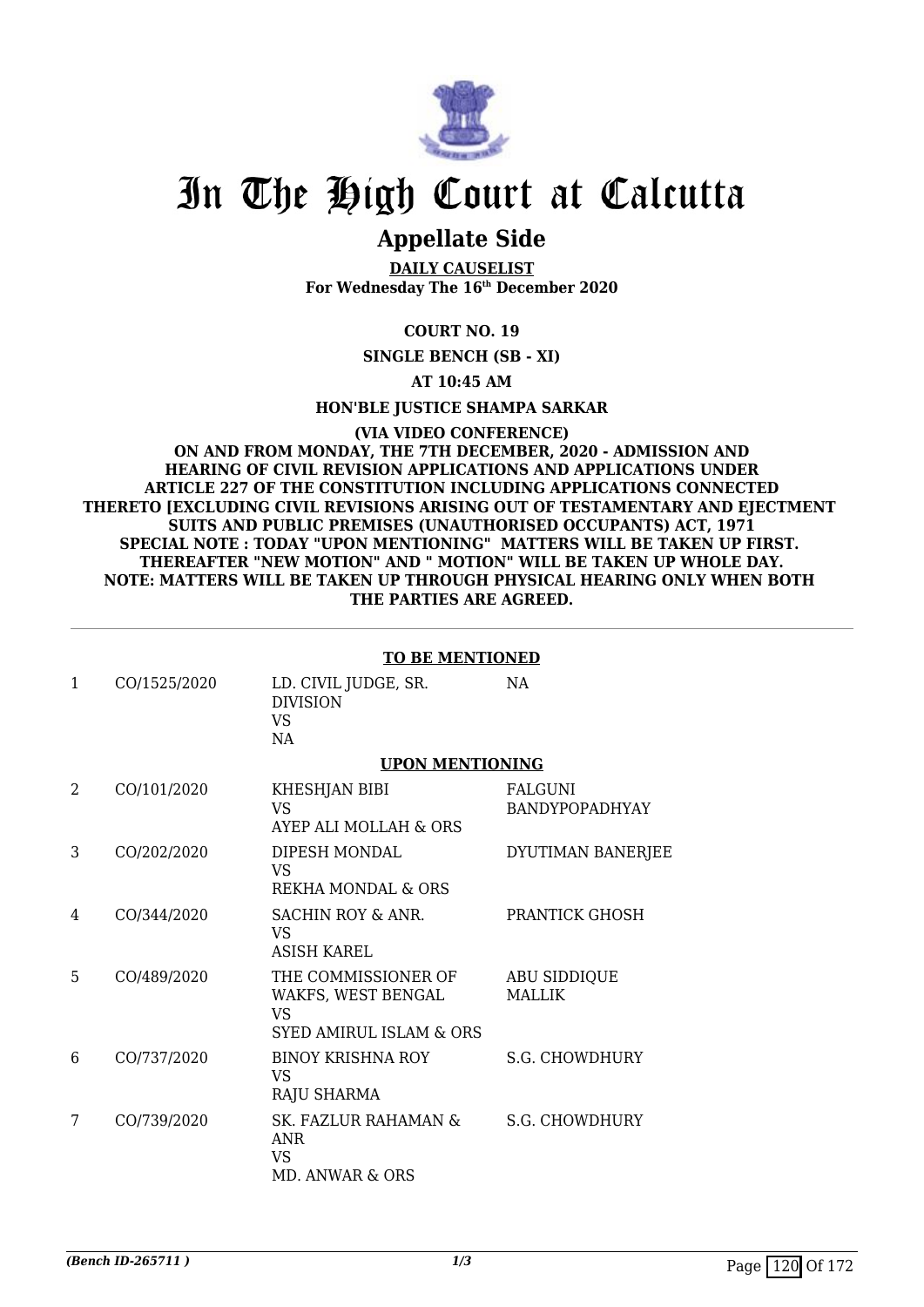#### *DAILY CAUSELIST COURT NO 19-FOR WEDNESDAY THE 16TH DECEMBER 2020 HIGH COURT OF CALCUTTA - 2 -*

| 8  | CO/744/2020  | LAXMI NARAYAN BAGDI<br><b>VS</b><br>JAHARLAL BAGDI & ORS.                                      | SATYAM MUKHERJEE                          |
|----|--------------|------------------------------------------------------------------------------------------------|-------------------------------------------|
| 9  | CO/772/2020  | <b>SAMIR BHANDARI</b><br><b>VS</b><br><b>MINATI NANDI</b>                                      | PAMPA DEY DHABAL                          |
| 10 | CO/882/2020  | DHIRAJ SARKAR & ORS<br><b>VS</b><br><b>BISWANATH SARKAR</b>                                    | <b>SIBNARAYAN</b><br><b>BHATTACHARYYA</b> |
| 11 | CO/978/2020  | <b>MOHAN DAS &amp; ANR</b><br><b>VS</b><br>NABAGHANA DAS & ORS                                 | <b>SUKANTA DAS</b>                        |
| 12 | CO/987/2020  | M/S CHILD CARE AQUA<br><b>FOUNTAIN</b><br><b>VS</b><br>PRADIP BHATTACHARJEE                    | SATYAM MUKHERJEE                          |
| 13 | CO/1036/2020 | TILOTTAMA ROY<br><b>VS</b><br><b>ASHOK GHOSH &amp; ORS</b>                                     | <b>ANIMESH PAUL</b>                       |
| 14 | CO/1439/2020 | NEELANJAN DE<br><b>VS</b><br><b>JUJHAR SINGH AND ORS</b>                                       | MUNSHI ASHIQ<br><b>ELAHI</b>              |
| 15 | CO/1441/2020 | DR. TANMOY<br>MUKHOPADHYAY<br><b>VS</b><br>SASWATI MUKHOPADHYAY<br>NEE CHAKRABORTY             | <b>SOMNATH ROY</b><br><b>CHOWDHURY</b>    |
|    |              | <b>NEW MOTION</b>                                                                              |                                           |
| 16 | CO/1543/2020 | CHANDAN ROY AND ANR<br><b>VS</b><br>RAJA HUSSAIN AND ANR                                       | <b>AST KUMAR</b><br><b>BHATTACHARYA</b>   |
| 17 | CO/1546/2020 | <b>SOUMEN BHOUMIK</b><br>VS<br><b>BINITA BHOUMIK MALAKAR</b>                                   | <b>DIPANJAN</b><br><b>BHATTACHARYA</b>    |
| 18 | CO/1548/2020 | THE KOLKATA<br>MUNICIAPLITY<br>CORPORATION<br><b>VS</b><br>AJIT KUMAR BISWAS AND<br><b>ANR</b> | DWIJADAS<br><b>CHAKRABORTY</b>            |
| 19 | CO/1552/2020 | KOLKATA MUNICIPAL<br>CORPORATION<br><b>VS</b><br>SILICAL HOUSING SYSTEM<br><b>LTD</b>          | <b>FAZLUL HOQUE</b>                       |
| 20 | CO/1563/2020 | JAMALUDDIN ALIAS SK<br>JAMALUDDIN<br><b>VS</b><br>HEMRANAJN MONDAL AND<br><b>ORS</b>           | <b>AMIT BISWAS</b>                        |
| 21 | CO/1567/2020 | <b>BISWAJIT DAS</b><br><b>VS</b><br>SMT ANIMA RANI DAS AND<br><b>ORS</b>                       | <b>TANNISHTHA</b><br><b>BANDYOPADHYAY</b> |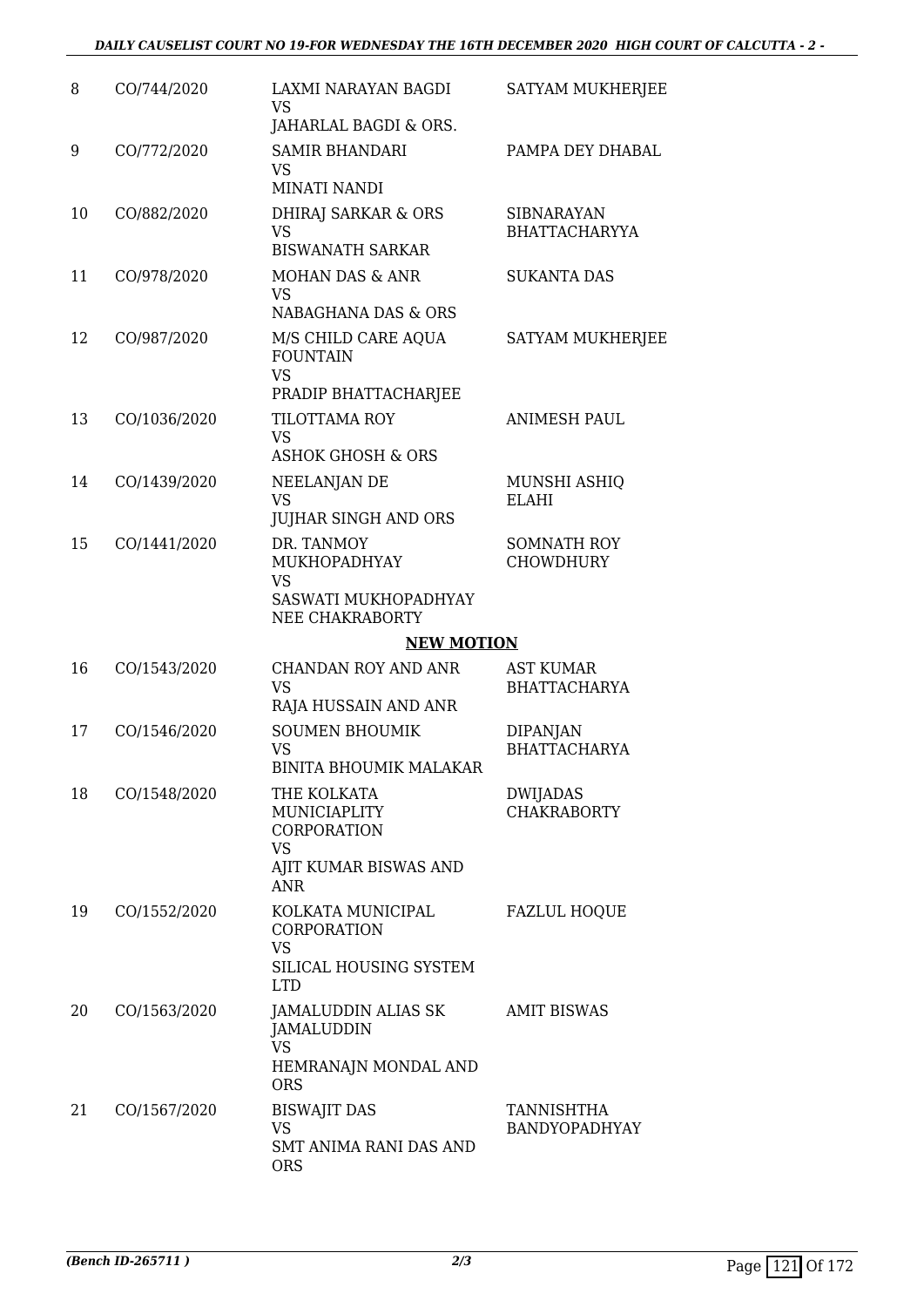| 22                                                                        | CO/1573/2020      | <b>EMAMI REALTY LTD</b><br>VS<br>VIKASH KUMAR BATHWAL                                    | <b>IRESH PAUL</b>                    |
|---------------------------------------------------------------------------|-------------------|------------------------------------------------------------------------------------------|--------------------------------------|
|                                                                           | wt23 CO/1314/2020 | <b>EMAMI REALITY LTD</b><br>VS.<br>VIKASH KUMAR BATHWAL                                  | AMAL KUMAR SAHA                      |
|                                                                           |                   | <b>MOTION</b>                                                                            |                                      |
| 24                                                                        | CO/3255/2018      | <b>SK SAHABUDDIN</b><br>VS<br>THE CHIEF EXECUTIVE<br>OFFICER BOARD OF AUQAF<br><b>WB</b> | SHAHZAMAL HAZRA                      |
| 25                                                                        | CO/254/2020       | MD ARIF BHATI<br>VS.<br><b>BISWAJIT CHAKI &amp; ORS</b>                                  | <b>ANIRBAN DEY</b>                   |
|                                                                           | IA NO: CAN/1/2020 |                                                                                          |                                      |
| 26                                                                        | CO/822/2020       | MOHANLAL KHAITAN<br>VS<br>H.R. INFRACON LIMITED                                          | <b>SOBHAN KUMAR</b><br><b>PATHAK</b> |
|                                                                           |                   | <b>FOR HEARING</b>                                                                       |                                      |
| 27                                                                        | CO/108/2020       | SABYASACHI GHOSH<br>VS<br>PUSHPARANI DAS                                                 | SUBHAM GHOSH                         |
| IA NO: CAN/1/2020(Old No:CAN/4960/2020), CAN/2/2020(Old No:CAN/4962/2020) |                   |                                                                                          |                                      |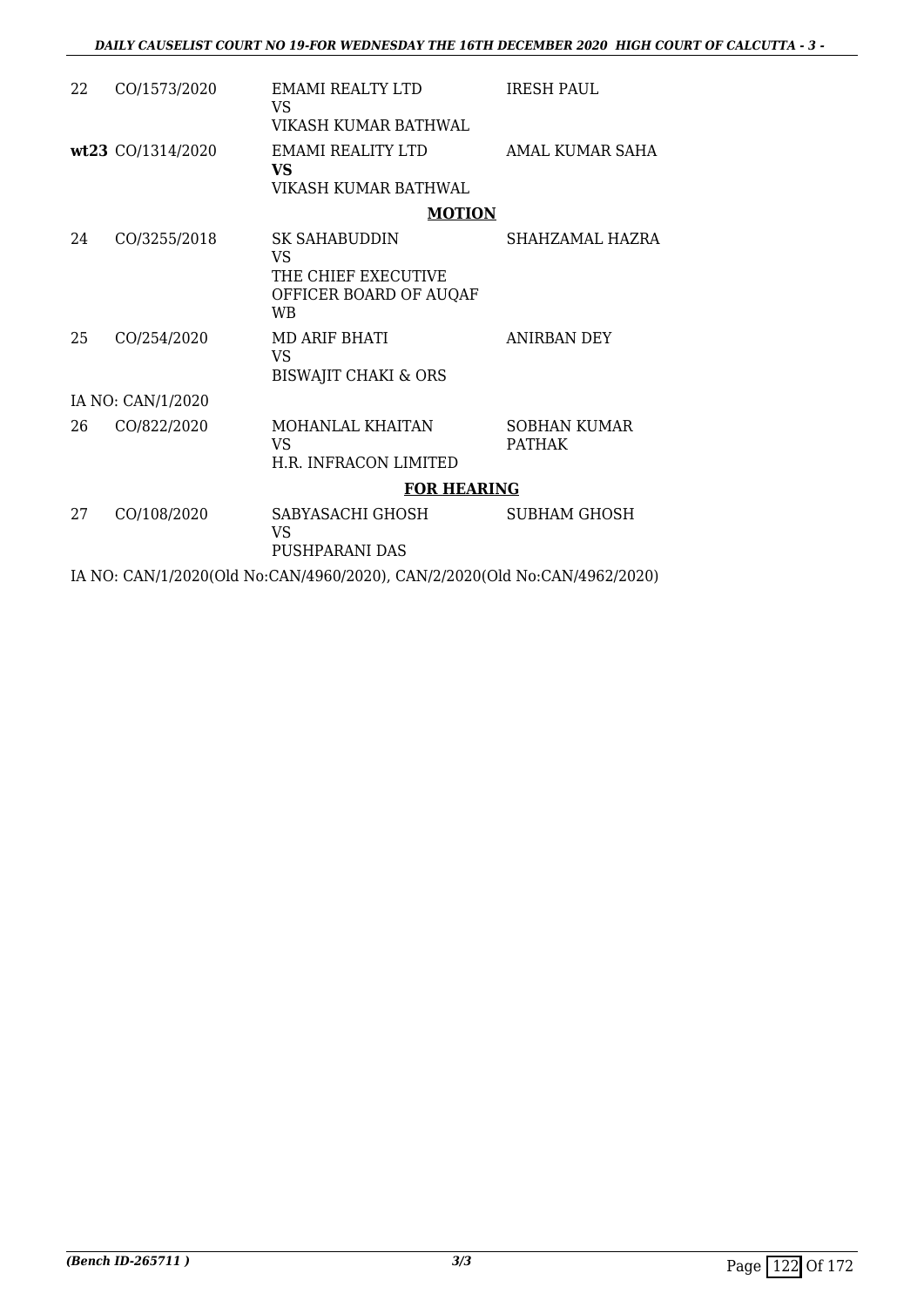

### **Appellate Side**

**DAILY CAUSELIST For Wednesday The 16th December 2020**

**COURT NO. 10**

**SINGLE BENCH (SB - XI)**

**AT 10:45 AM**

**HON'BLE JUSTICE RAVI KRISHAN KAPUR**

**(VIA VIDEO CONFERENCE)**

#### **ON AND FROM MONDAY, THE 7TH DECEMBER, 2020 - MATTERS (INCLUDING MOTIONS) UNDER ARTICLE 226 OF THE CONSTITUTION RELATING TO MADHYAMIK SIKSHYA KENDRA, INCLUDING APPLICATIONS CONNECTED THERETO;**

#### **MATTERS (INCLUDING MOTIONS) UNDER ARTICLE 226 OF THE CONSTITUTION RELATING TO RESIDUARY UNDER GROUP IX RELATING TO PUBLIC PREMISES (UNAUTHORISED OCCUPANTS) AT, 1971 INCLUDING APPLICATION CONNECTED THERETO;**

**HEARING OF WRIT PETITIONS IRRESPECTIVE OF CLASSIFICATION AND APPLICATIONS CONNECTED THERETO;**

**NOTE : MATTERS WILL BE TAKEN UP THROUGH PHYSICAL HEARING WHEN BOTH THE PARTIES ARE AGREED.**

|              |                                         | <b>TO BE MENTIONED</b>                                                                                       |                        |
|--------------|-----------------------------------------|--------------------------------------------------------------------------------------------------------------|------------------------|
| $\mathbf{1}$ | WPA/15264/2010                          | HIRALAL CHAKRABORTY<br><b>VS</b><br><b>STATE AND ORS</b>                                                     | KALYAN KUMAR PANDA     |
|              | IA NO: CAN/1/2018(Old No:CAN/5861/2018) |                                                                                                              |                        |
| 2            | WPA/3342/2013                           | <b>LALTU DAS</b><br>VS.<br>STATE OF WEST BENGAL & ORS.                                                       | <b>TARAPADA DAS</b>    |
| 3            | WPA/34586/2013                          | CHATUSPALLI DARUL ULOOM SENIOR<br><b>MADRASAH</b><br>VS<br>STATE OF W B & ORS                                | PANKAJ HALDER          |
| 4            | WPA/2034/2015<br>(Correction)           | <b>BUDGE BUDGE CO LTD</b><br><b>VS</b><br>STATE OF WEST BENGAL & ORS                                         | <b>RUMA DAS</b>        |
| 5            | WPA/2036/2015<br>(Correction)           | <b>BUDGE BUDGE CO LTD</b><br><b>VS</b><br>STATE OF WEST BENGAL & ORS                                         | <b>RUMA SARKAR</b>     |
| 6            | WPA/14174/2017                          | KALI CHARAN NAG<br><b>VS</b><br>STATE OF WEST BENGAL & ORS                                                   | TARA PADA DAS          |
| 7            | WPA/16910/2019<br>(Appln.not here)      | <b>MUNNA MISHRA &amp; ORS</b><br><b>VS</b><br>STATE OF WEST BENGAL& ORS                                      | KAKALI DUTTA           |
|              | IA NO: CAN/1/2020                       |                                                                                                              |                        |
|              |                                         | <b>MOTION</b>                                                                                                |                        |
| 8            | WPA/2372/2020                           | <b>EXIDE INDUSTRIES LTD</b><br><b>VS</b><br>EASTERN COALFIELDS LTD & ORS                                     | JAYDEB GHORAI          |
|              |                                         | <b>FOR HEARING</b>                                                                                           |                        |
| 9            | WPA/27226/2012                          | DILIP KUMAR CHAKRABORTY<br><b>VS</b><br>STATE OF WEST BENGAL & ORS                                           | <b>UJJAL RAY</b>       |
| 10           | WPA/20733/2013                          | SIBSANKAR KAMILA<br><b>VS</b><br>STATE OF WEST BENGAL & ORS                                                  | <b>SANAT CHOWDHURI</b> |
| 11           | WPA/24585/2013                          | <b>SASTI PADA MONDAL</b><br>VS<br>STATE OF WEST BENGAL & ORS                                                 | <b>SUSMITA KHAN</b>    |
|              |                                         | IA NO: CAN/2/2015(Old No:CAN/2647/2015), CAN/4/2015(Old No:CAN/5492/2015), CAN/10/2019(Old No:CAN/7029/2019) |                        |
| 12           | WPA/27665/2013                          | CALCUTTA MINT EMPL UNION & ANR<br>VS<br>SECURITY PRINTING & MINTING CO OF<br>INDIA LTD & ORS                 | KALLAL SAHA            |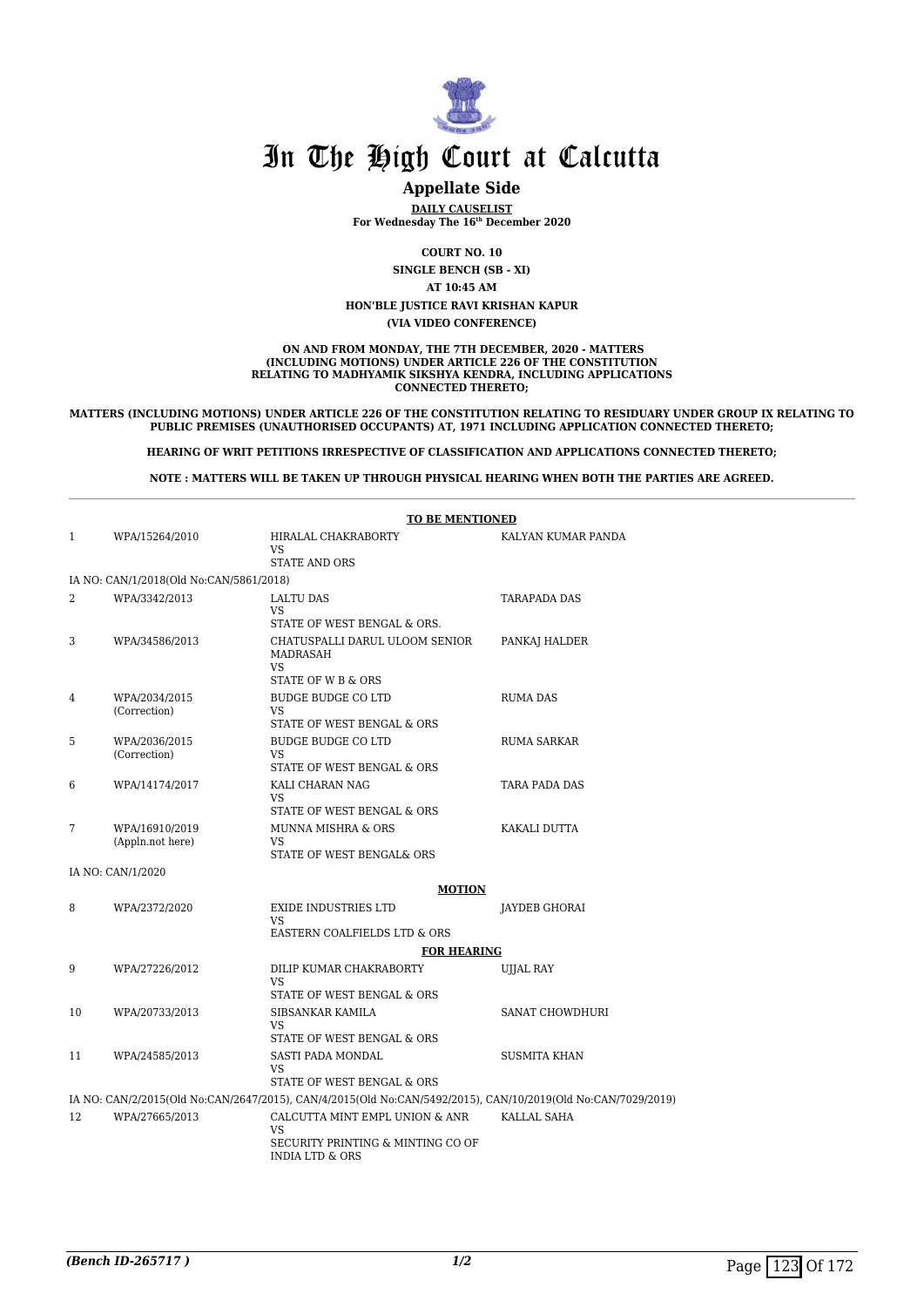#### *DAILY CAUSELIST COURT NO 10-FOR WEDNESDAY THE 16TH DECEMBER 2020 HIGH COURT OF CALCUTTA - 2 -*

| 13   | WPA/2489/2014                            | EAR ALI MALLICK<br>VS                                                                         | JAYETA KAUNDA                       |
|------|------------------------------------------|-----------------------------------------------------------------------------------------------|-------------------------------------|
|      |                                          | STATE OF WEST BENGAL & ORS                                                                    |                                     |
| 14   | WPA/10101/2014                           | SACHINDRA NATH SADHUKHAN<br>VS                                                                | MRINAL KANTI GHOSH                  |
|      |                                          | STATE OF WEST BENGAL & ORS                                                                    |                                     |
| 15   | WPA/12231/2014                           | MIHIR KR. MONDAL<br>VS                                                                        | D. DAS GUPTA                        |
|      |                                          | STATE OF WEST BENGAL & ORS                                                                    |                                     |
| 16   | WPA/31368/2014                           | PREM KUMAR SHAW(KANOO)<br><b>VS</b>                                                           | RANANEESH GUHA THAKURTA             |
|      |                                          | STATE OF WEST BENGAL & ORS                                                                    |                                     |
| 17   | WPA/25589/2015                           | DIPAK KUMAR BASU<br>VS<br>STATE OF WEST BENGAL & ORS                                          | JUIN DUTTA CHAKRABORTY              |
|      |                                          |                                                                                               |                                     |
| 18   | WPA/16394/2017                           | GULSHAN KUMAR KHANNA<br>VS<br>UNION OF INDIA & ORS                                            | SUBRATA BHATTACHARJYA               |
| 19   |                                          | PADMABATI MITRA                                                                               |                                     |
|      | WPA/2293/2018                            | VS.<br>UNION OF INDIA & ORS                                                                   | S. MUKHERJEE                        |
| 20   | WPA/9110/2018                            | DIPANKAR DE                                                                                   | <b>BADAL SAHA</b>                   |
|      |                                          | VS<br>KMC & ORS.                                                                              |                                     |
| 21   | WPA/9940/2018                            | MAANAG. COMMI. OF KESHIA SAROJ<br>KUMAR HIGH SCHOOL & ANR<br>VS<br>STATE OF WEST BENGAL & ORS | UTTAM KUMAR<br><b>BHATTACHARYYA</b> |
|      | IA NO: CAN/1/2018(Old No:CAN/10310/2018) |                                                                                               |                                     |
| wt22 |                                          |                                                                                               |                                     |
|      | WPA/14412/2018                           | ARUN PRAKASH GHOSH<br>VS<br>STATE OF WEST BENGAL & ORS                                        | ANUSUYA BANERJEE                    |
| 23   | WPA/10632/2018                           | <b>IAGRAN PRAKASHAN LIMITED &amp; ANR</b>                                                     | <b>SANDIP DASGUPTA</b>              |
|      |                                          | VS<br>STATE OF WEST BENGAL & ORS                                                              |                                     |
| 24   | WPA/16861/2018                           | REHANA BEGUM & ORS<br><b>VS</b>                                                               | MADHURIMA SARKAR                    |
|      |                                          | STATE OF WEST BENGAL & ORS                                                                    |                                     |
|      | IA NO: CAN/1/2019(Old No:CAN/3169/2019)  |                                                                                               |                                     |
| 25   | WPA/22289/2018                           | <b>IMRAN ENTERPRISE &amp; ANR</b><br><b>VS</b><br>STATE OF WEST BENGAL & ORS                  | <b>TAPAS SINGHA RAY</b>             |
|      |                                          |                                                                                               |                                     |
| 26   | WPA/4517/2019                            | <b>BIPUL SARKAR</b><br>VS<br>STATE OF WEST BENGAL & ORS.                                      | GORA CHAND SAMANTA                  |
| 27   | WPA/16087/2019                           | SONALI BEGAM & ORS                                                                            | <b>AMIT SINGH</b>                   |
|      |                                          | VS<br>STATE OF WEST BENGAL & ORS                                                              |                                     |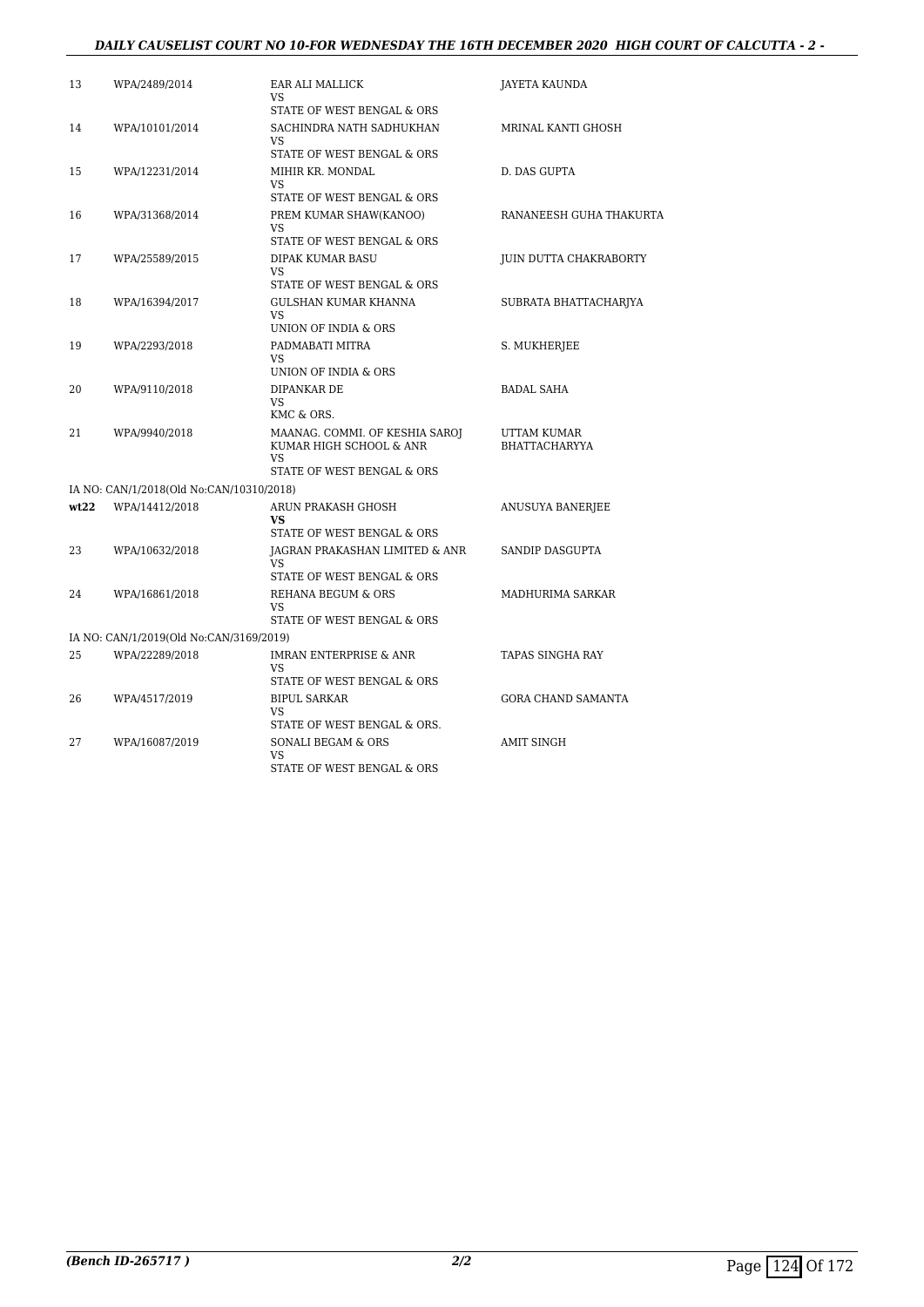

### **Appellate Side**

**DAILY CAUSELIST For Wednesday The 16th December 2020**

**COURT NO. 23**

**SINGLE BENCH (SB - XIII)**

**AT 10:45 AM**

**HON'BLE JUSTICE ARINDAM MUKHERJEE**

**(VIA VIDEO CONFERENCE)**

#### **ON AND FROM MONDAY, THE 7TH DECEMBER, 2020 - MATTERS (INCLUDING MOTIONS) UNDER ARTICLE 226 OF THE CONSTITUTION RELATING TO RESIDUARY UNDER GROUP IX (ELECTRICITY ONLY) INCLUDING APPLICATIONS CONNECTED THERETO.**

#### **HEARING OF CIVIL REVISION APPLICATIONS AND APPLICATIONS UNDER ARTICLE 227 OF THE CONSTITUTION INCLUDING APPLICATIONS CONNECTED THERETO.**

**HEARING OF WRIT PETITIONS IRRESPECTIVE OF CLASSIFICATION AND APPLICATIONS CONNECTED THERETO.**

**IF NO ONE APPEARS FOR THE PETITIONER FOR TWO CONSECUTIVE DATES, MATTERS WILL BE TAKEN UP IN THEIR ABSENCE.**

**NOTE : APPELLATE SIDE MATTERS WILL BE TAKEN UP FIRST.**

**ORIGINAL SIDE MATTERS WILL BE TAKEN UP FROM 2 :00 P.M. AFTER COMPLETION OF ORIGINAL SIDE MATTERS,IF TIME PERMITS APPELLATE SIDE MATTERS WILL BE TAKEN UP.**

**NOTE : MATTERS WILL BE TAKEN UP THROUGH PHYSICAL HEARING WHEN BOTH THE PARTIES ARE AGREED.**

|                | MUTIUN                                                                                                                             |                                        |  |
|----------------|------------------------------------------------------------------------------------------------------------------------------------|----------------------------------------|--|
|                | (GROUP - IX ELECTRICITY)                                                                                                           |                                        |  |
| WPA/23685/2019 | RANI SERVICE STATION REPT<br>BY ITS PARTNER ABDUL ODUD<br>VS<br>THE WEST BENGAL STATE<br>ELECTRICITY DISTRIBUTION CO<br>LTD & MORS | LIPIKA CHATTERJEE                      |  |
| WPA/24199/2019 | MIRA RANI PACHAL<br>VS.<br>CESC LTD & ORS                                                                                          | PARTHA PRATIM<br><b>MUKHOPADHYAY</b>   |  |
| WPA/24283/2019 | M/S. LAXMI MATA HEEMGHAR<br>$(P)$ LTD<br>VS<br>$W.B.S.E.D.C.$ & $ORS$                                                              | <b>MRITYUNJOY</b><br><b>CHATTERIEE</b> |  |
| WPA/24293/2019 | HAKIBAR GAZI<br>VS.<br>W.B. STATE ELECTRICITY<br>DISTRIBUTION COMPANY LTD.<br>& ORS                                                | SUKUMAR GHOSH                          |  |
|                |                                                                                                                                    |                                        |  |

#### **MOTION**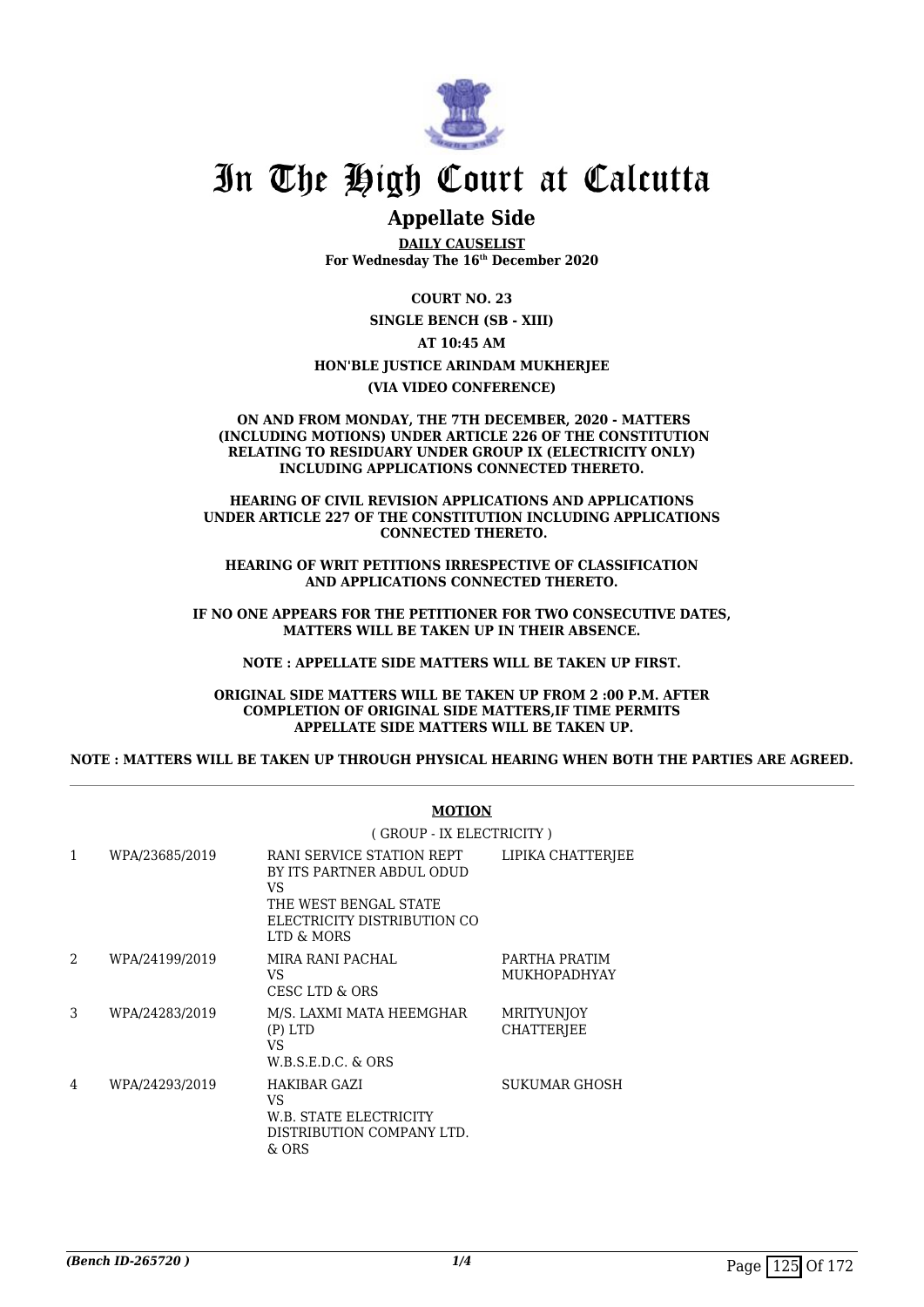| 5  | WPA/24332/2019 | <b>ANIL KR BERA</b><br>VS<br>WEST BENGAL STATE<br>ELECTRICITY DISTRIBUTION CO<br>LTD & ORS    | <b>GITASHREE MISTRY</b>                  |
|----|----------------|-----------------------------------------------------------------------------------------------|------------------------------------------|
| 6  | WPA/24345/2019 | ARABINDA BHOWMIK @ BHUNIA<br>VS<br>THE WBSEDC LTD & ORS                                       | <b>SK SAMIN AKHTER</b>                   |
| 7  | WPA/277/2020   | TAPAN KUMAR MONDAL<br>VS<br>W.B. STATE ELECTRICITY<br>DEVELOPMENT CORPORATION<br>$&$ ORS      | SAYANTI SANTRA                           |
| 8  | WPA/428/2020   | SHYAMAL KUMAR JANA<br>VS<br>W.B. STATE ELECTRICITY<br>DISTRIBUTION COMPANY LTD.<br>$&$ ORS    | <b>ABHIJIT SARKAR</b>                    |
| 9  | WPA/479/2020   | JOYDEV GHORAI<br>VS<br>THE W.B.S.E.D.C.L. & ORS                                               | SK. HAYED HOSSAIN                        |
| 10 | WPA/499/2020   | POLYMAC THERMOFORMERS<br><b>PVT LTD &amp; ANR</b><br>VS<br>W.B.S.E.DC.L. & ORS                | SANJAY MUKHERJEE                         |
| 11 | WPA/1243/2020  | <b>HEMANTA RUI DAS</b><br>VS<br>$W.B.S.E.D.C.L. \& ORS$                                       | SK. ABU ABBASUDDIN                       |
| 12 | WPA/1434/2020  | MD. AJAMTULLAH<br><b>VS</b><br>CALCUTTA ELECTRICITY<br>SUPPLY CORPORATION LIMITED<br>& ORS    | FALGUNI<br><b>BANDYOPADHYAY</b>          |
| 13 | WPA/1644/2020  | NIRANJAN MAITY<br><b>VS</b><br>W.B. STATE ELECTRICITY<br>DISTRIBUTION COMPANY LTD.<br>$&$ ORS | ANINDA BHATTACHARYA                      |
| 14 | WPA/1672/2020  | NABYENDU GHOSH<br>COMPANY SECRETARY,<br>W.B.S.E.D. CO. LTD. & ORS                             | <b>BADRUDDOZA MALLICK</b>                |
| 15 | WPA/1755/2020  | RINKU MISHRA<br>VS<br><b>CESC LIMITED &amp; ORS</b>                                           | <b>SUSMITA DEY (BASU)</b>                |
| 16 | WPA/1871/2020  | <b>SOMA SARDAR</b><br>VS<br>STATE OF WEST BENGAL & ORS                                        | <b>ASIT KUMAR</b><br><b>BHATTACHARYA</b> |
| 17 | WPA/1988/2020  | <b>SAKINA BIBI</b><br>VS<br>CALCUTTA ELECTRIC SUPPLY<br>CORPORATION LTD. & ORS                | <b>IOBAL HUSSAIN</b>                     |
| 18 | WPA/2016/2020  | NAJIRUL SEKH<br><b>VS</b><br>W.B. STATE ELECTRICITY<br>DISTRIBUTION COMPANY LTD.<br>& ORS     | RAJENDRA BANERJEE                        |
| 19 | WPA/2044/2020  | <b>VIVEKANANDA DEY</b><br>VS<br>THE CHAIRMAN, WBSEDCL &<br><b>ORS</b>                         | SAILENDRA NATH<br>CHAKRABORTI            |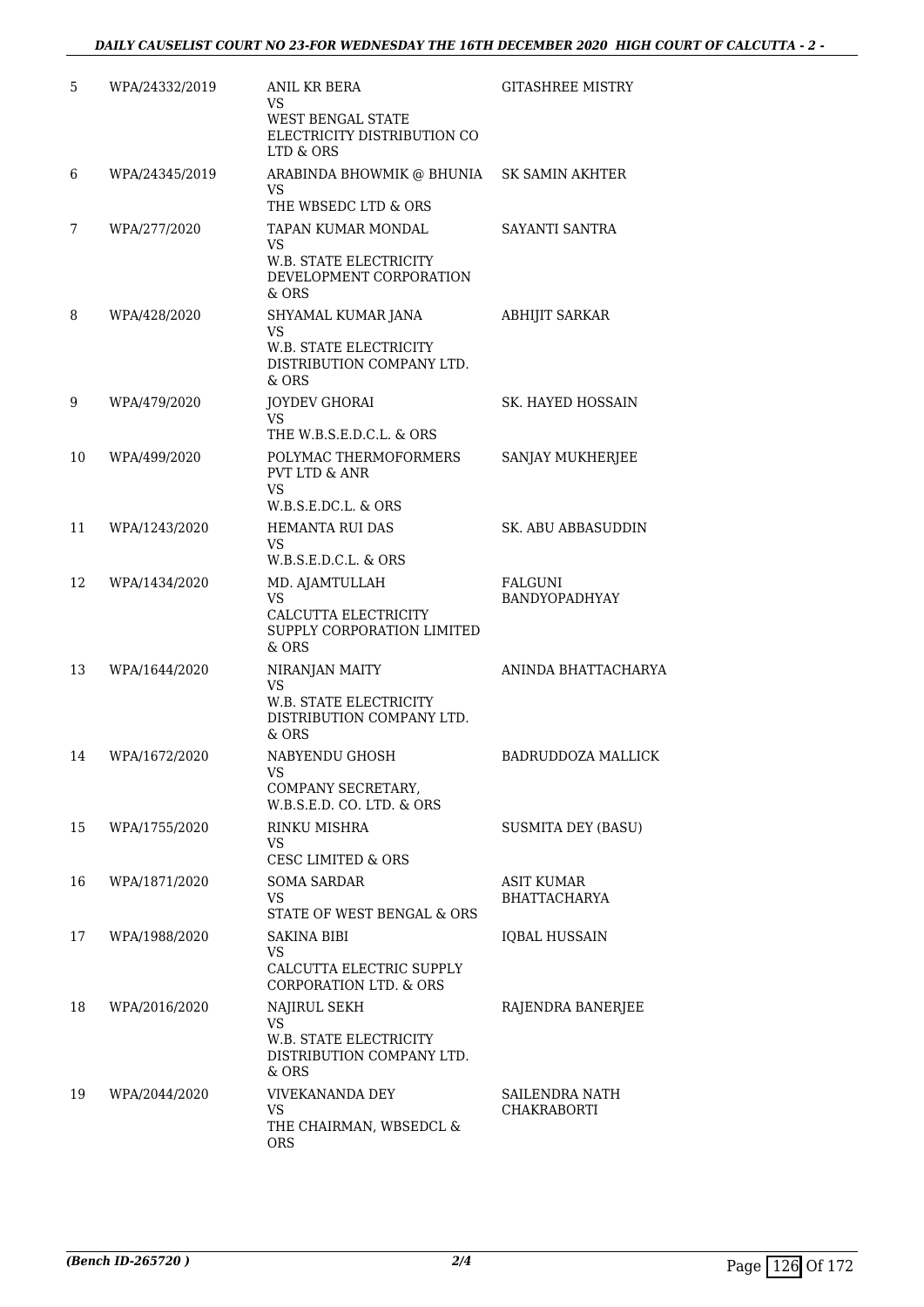| 20 | WPA/2327/2020     | NUR MAHAMMAD<br>VS<br><b>WBSEDC LTD &amp; ORS</b>                                                                                    | SK SHAHJAHAN                     |
|----|-------------------|--------------------------------------------------------------------------------------------------------------------------------------|----------------------------------|
| 21 | WPA/2328/2020     | SOWMITRA GHOSH<br>VS<br>WBSEDC LTD & ORS                                                                                             | <b>ARINDAM SEN</b>               |
| 22 | WPA/2341/2020     | BIDHAN CHANDRA DAS<br>VS<br>STATE OF WEST BENGAL & ORS                                                                               | PABITRA BISWAS                   |
| 23 | WPA/2613/2020     | SEKH SAYAD AHAMMAD<br>VS<br>THE CESC LTD & ORS                                                                                       | PARTHA SARATHI DAS               |
| 24 | WPA/2708/2020     | DIPAK KR NASKAR<br>VS<br>THE WBSEDC LTD & ORS                                                                                        | DILIP KR SHYAMAL                 |
| 25 | WPA/2726/2020     | SK. ASGAR ALI<br>VS<br>THE W.B. STATE ELECTRICITY<br>DISTRIBUTION CO. LTD. & ORS                                                     | SRIMOYEE MUKHERJEE               |
| 26 | WPA/3450/2020     | M/S BENGAL INDUSTRIAL<br>CORPORATION<br><b>VS</b><br>CALCUTTA ELECTRIC SUPPLY<br>COMPANY LTD, & ORS                                  | LIPIKA CHATTERJEE                |
| 27 | WPA/4324/2020     | <b>ARNAB DUTTA</b><br>VS<br>STATE OF WEST BENGAL & ORS                                                                               | <b>BISWARUP BISWAS</b>           |
| 28 | WPA/4326/2020     | SUBRATA NARAYAN<br><b>CHOWDHURY &amp; ORS</b><br>VS<br>THE WEST BENGAL STATE<br>ELECTRICITY TRANSMISSION<br><b>COMPANY LTD &amp;</b> | <b>BAJRANG MANOT</b>             |
| 29 | WPA/4729/2020     | <b>TAPAN GORAI</b><br>VS<br>WBSEDC LTD LTD & ORS                                                                                     | <b>MALAY BHATTACHARYYA</b>       |
| 30 | WPA/4862/2020     | BIREDRANATH MANDAL<br>VS<br>STATE OF WEST BENGAL & ORS                                                                               | PAMPA DEY DHABAL                 |
| 31 | WPA/5002/2020     | SAHABAN SEKH<br><b>VS</b><br>THE WEST BENGAL STATE<br>ELECTRICITY DISTRIBUTION CO<br>LTD & ORS                                       | LIPIKA CHATTERJEE                |
| 32 | WPA/7273/2020     | ASHOK JANA<br><b>VS</b><br><b>WEST BENGAL STATE</b><br>ELECTRICITY DISTRIBUTION<br><b>COMPANY LIMITED</b>                            | SIMA ADHIKARY                    |
|    | IA NO: CAN/1/2020 |                                                                                                                                      |                                  |
| 33 | WPA/8171/2020     | SHYAM SUNDAR GHOSH<br>VS<br>WBSEDCL AND OTHERS                                                                                       | PRABIR KUMAR<br><b>CHAUDHURI</b> |
| 34 | WPA/8446/2020     | ISHA BUILDCON LLP<br><b>VS</b><br><b>CESC LIMITED</b>                                                                                | DIPANKAR HALDER                  |
| 35 | WPA/8716/2020     | PRABHA GOENKA<br>VS<br><b>CESC LTD ANDORS</b>                                                                                        | ABHIK CHITTA KUNDU               |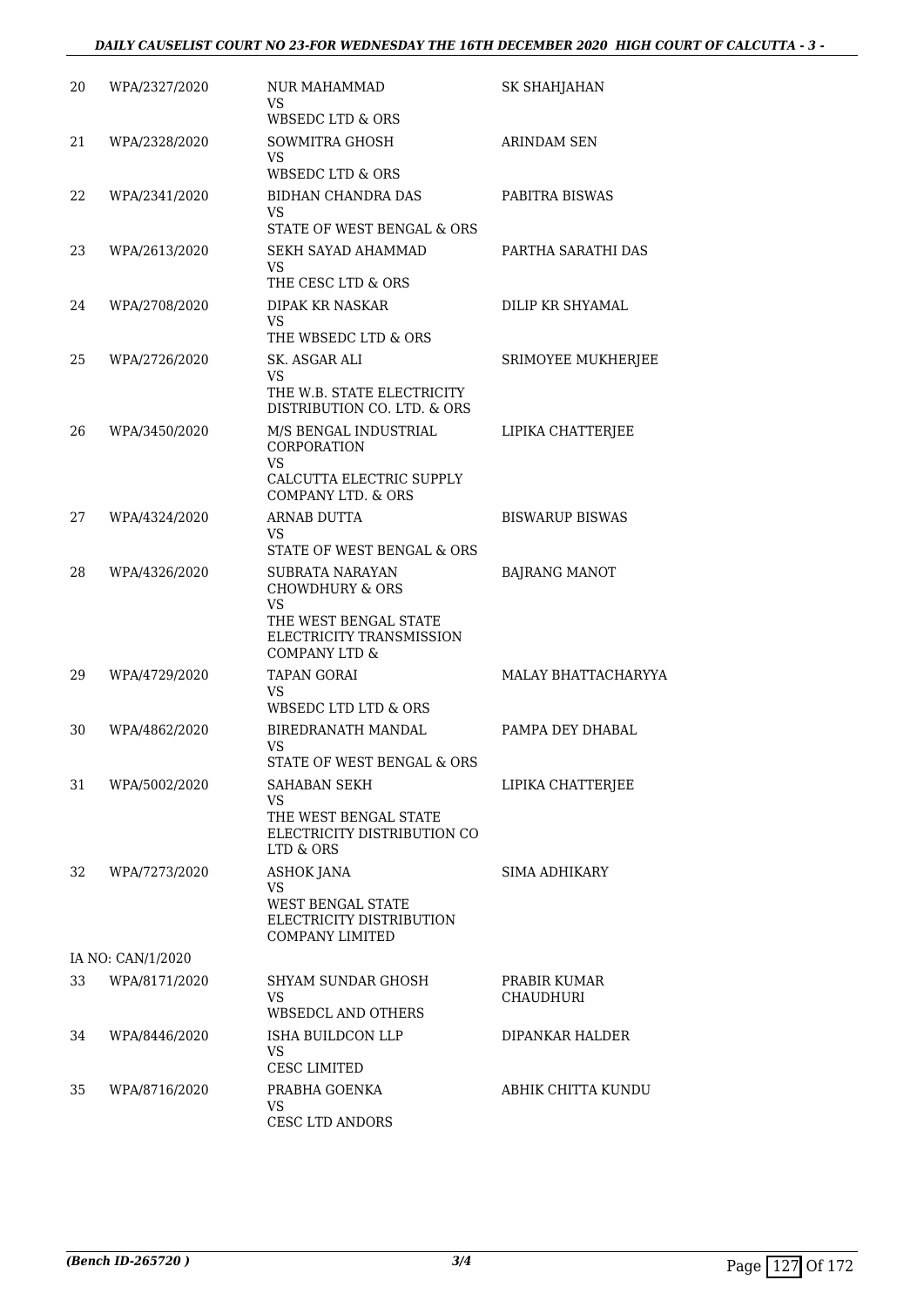#### *DAILY CAUSELIST COURT NO 23-FOR WEDNESDAY THE 16TH DECEMBER 2020 HIGH COURT OF CALCUTTA - 4 -*

| 36 | WPA/8780/2020  | <b>SK. NASIMUDDIN</b><br>VS.<br><b>CESC LIMITED AND ANR</b>                                                   | <b>INDRANIL HALDER</b>                    |
|----|----------------|---------------------------------------------------------------------------------------------------------------|-------------------------------------------|
| 37 | WPA/8783/2020  | <b>FARIDUL MALLIK</b><br>VS<br>CESC LIMITED AND ANR                                                           | <b>INDRANIL HALDER</b>                    |
| 38 | WPA/8892/2020  | MD SHAMIM<br>VS<br>THE CESC LIMITED AND<br><b>OTHERS</b>                                                      | ABHISHEK VERMA                            |
| 39 | WPA/9350/2020  | SULEKHA JANA<br>VS<br>THE CESC LIMITED                                                                        | <b>ANIL KUMAR</b><br><b>CHATTOPADHYAY</b> |
| 40 | WPA/9414/2020  | RAJ KUMAR JAISWAL AND<br><b>ANOTHER</b><br><b>VS</b><br><b>CESC LIMITED AND OTHERS</b>                        | DEBDEEP SINHA                             |
| 41 | WPA/9492/2020  | <b>BATASI KAYAL</b><br><b>VS</b><br>THE CESC LIMITED                                                          | <b>SUDDHADEV ADAK</b>                     |
| 42 | WPA/9678/2020  | CALCUTTA EXPANDED METAL<br>MANUFACTURING COMPANY<br>PRIVATE LIMITED<br>VS<br>STATE OF WEST BENGAL AND<br>ORS. | DEOBRAT UPADHYAY                          |
| 43 | WPA/10003/2020 | MD. FAISAL MAJID<br>VS<br><b>CESC LIMITED</b>                                                                 | <b>INDRANIL HALDER</b>                    |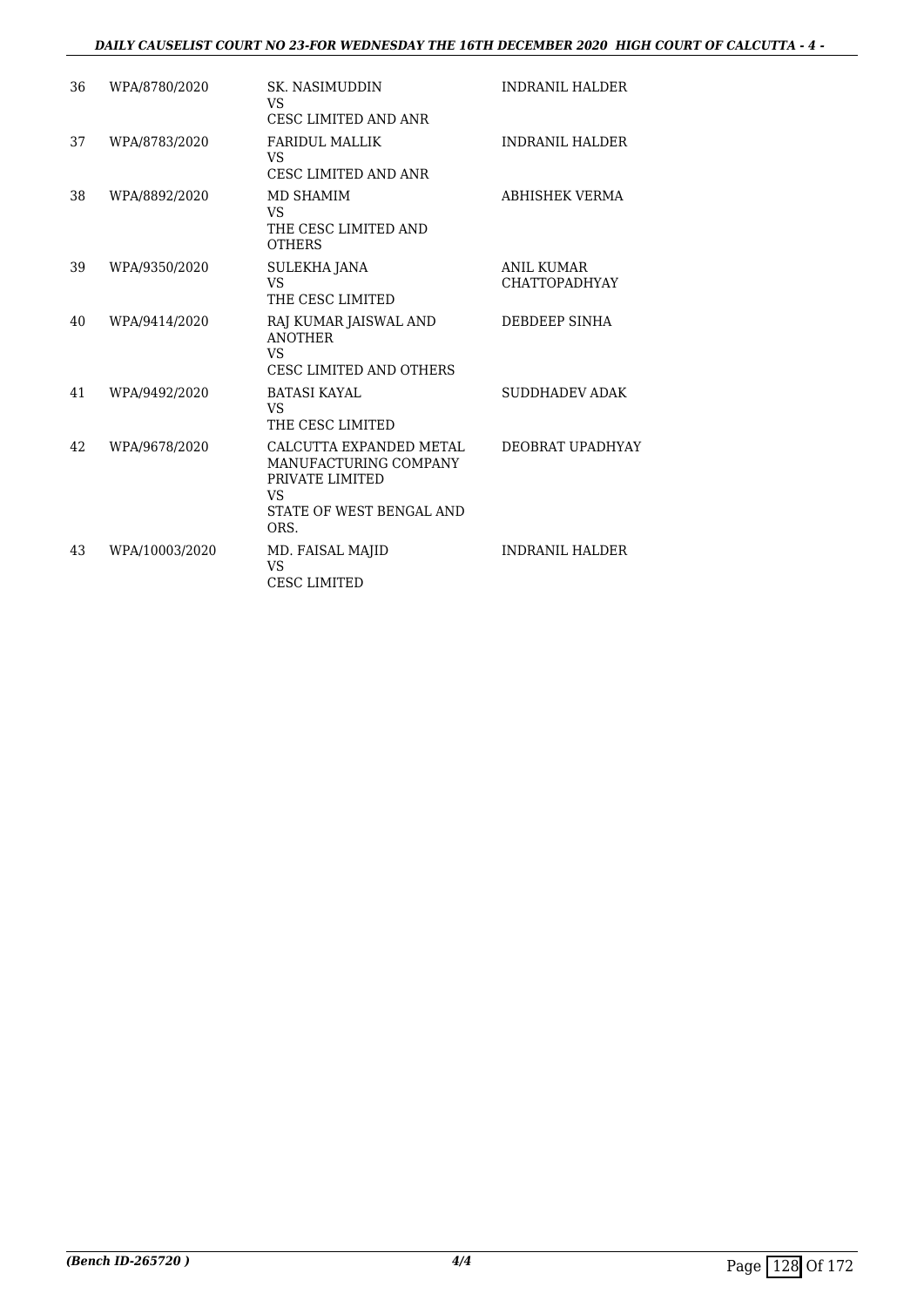

#### **Appellate Side**

**DAILY CAUSELIST For Wednesday The 16th December 2020**

**COURT NO. 18**

**SINGLE BENCH (SB - XIV)**

**AT 10:45 AM**

**HON'BLE JUSTICE BISWAJIT BASU**

**(VIA VIDEO CONFERENCE)**

**ON AND FROM MONDAY, THE 7TH DECEMBER, 2020 - ADMISSION AND HEARING OF CIVIL REVISION APPLICATIONS AND APPLICATIONS UNDER ARTICLE 227 OF THE CONSTITUTION INCLUDING APPLICATIONS CONNECTED THERETO ARISING OUT OF TESTAMENTARY AND EJECTMENT SUITS AND PUBLIC PREMISES (UNAUTHORISED OCCUPANTS) ACT, 1971.**

**AND**

**ON AND FROM MONDAY, THE 7TH DECEMBER, 2020 ISSUED ON 1ST DECEMBER, 2020 IS MODIFIED TO THE FOLLOWING EXTENT IN ADDITION TO HIS OWN DETERMINATION, WILL TAKE HEARING OF CIVIL REVISION APPLICATIONS AND APPLICATIONS UNDER ARTICLE 227 OF THE CONSTITUTION FROM 2016 TO 2018 INCLUDING APPLICATIONS CONNECTED THERETO.**

**AND**

**FROM MONDAY, 14TH DECEMBER, 2020 TO WEDNESDAY, 16TH DECEMBER, 2020 – WILL SIT SINGLY AND TAKE UP THE URGENT LISTED MATTERS OF HON'BLE JUSTICE BIBEK CHAUDHURI IN ADDITION TO HIS OWN LIST.** 

**NOTE: MATTERS WILL BE TAKEN UP THROUGH PHYSICAL HEARING ONLY WHEN BOTH THE PARTIES ARE AGREED.**

|                |                                         | <b>NEW MOTION</b>                                                          |                           |
|----------------|-----------------------------------------|----------------------------------------------------------------------------|---------------------------|
| $\mathbf{1}$   | CO/705/2020                             | KOHINOOR CHAKRABORTY<br>VS.                                                | ARUN KUMAR DAS            |
|                |                                         | BHASWTI CHATTOPADHYAY & ANR                                                |                           |
| $\overline{2}$ | CO/1372/2020                            | omprakash sukhwani<br>VS <sub>1</sub>                                      | pradyut malakar           |
|                |                                         | mahesh kumar sukhwani                                                      |                           |
| 3              | CO/1561/2020<br>(No Caveat)             | <b>TAPAN KUMAR NATH</b><br><b>VS</b>                                       | RAJDEEP BHATTACHARYA      |
|                |                                         | KRISHNA ROYCHOWDHURY AND ANR                                               |                           |
| 4              | CO/1564/2020<br>(No Caveat)             | DEBENDRA NATH SARKAR<br>VS.                                                | <b>KHALID HASAN</b>       |
|                |                                         | MONOTOSH SARKAR                                                            |                           |
|                |                                         | <b>MOTION</b>                                                              |                           |
| 5              | CO/3629/2009                            | <b>SANTILATA BASU</b><br>VS.                                               | <b>ANIT KUMAR RAKSHIT</b> |
|                |                                         | SANKARI SETT& ORS.                                                         |                           |
|                |                                         | IA NO: CAN/1/2010(Old No:CAN/8337/2010), CAN/2/2019(Old No:CAN/11641/2019) |                           |
| 6              | CO/1036/2018                            | <b>SAMARIA AGARWAL &amp; ANR</b><br><b>VS</b>                              | <b>B. MANOT</b>           |
|                |                                         | SPECIAL LAND ACQUISITION<br><b>CELLECTOR</b>                               |                           |
| 7              | SAT/65/2020                             | PURNA CHANDRA BISWAS<br>VS.                                                | SOUMEN BHATTACHARJEE      |
|                |                                         | RANJIT BHATTACHARYA & ORS                                                  |                           |
|                | IA NO: CAN/1/2020(Old No:CAN/2993/2020) |                                                                            |                           |
| 8              | CO/81/2020                              | ALOKA BOSE & ANR.<br><b>VS</b>                                             | <b>ASHIM GHOSHAL</b>      |
|                |                                         | CHANDRAMOULI VITHANI                                                       |                           |
| wt9            | CO/1218/2020                            | <b>ARATI BASU</b><br><b>VS</b><br>CHANDRAMOULI VITHANI                     | <b>ASHIM GHOSHAL</b>      |
|                | IA NO: CAN/1/2020                       |                                                                            |                           |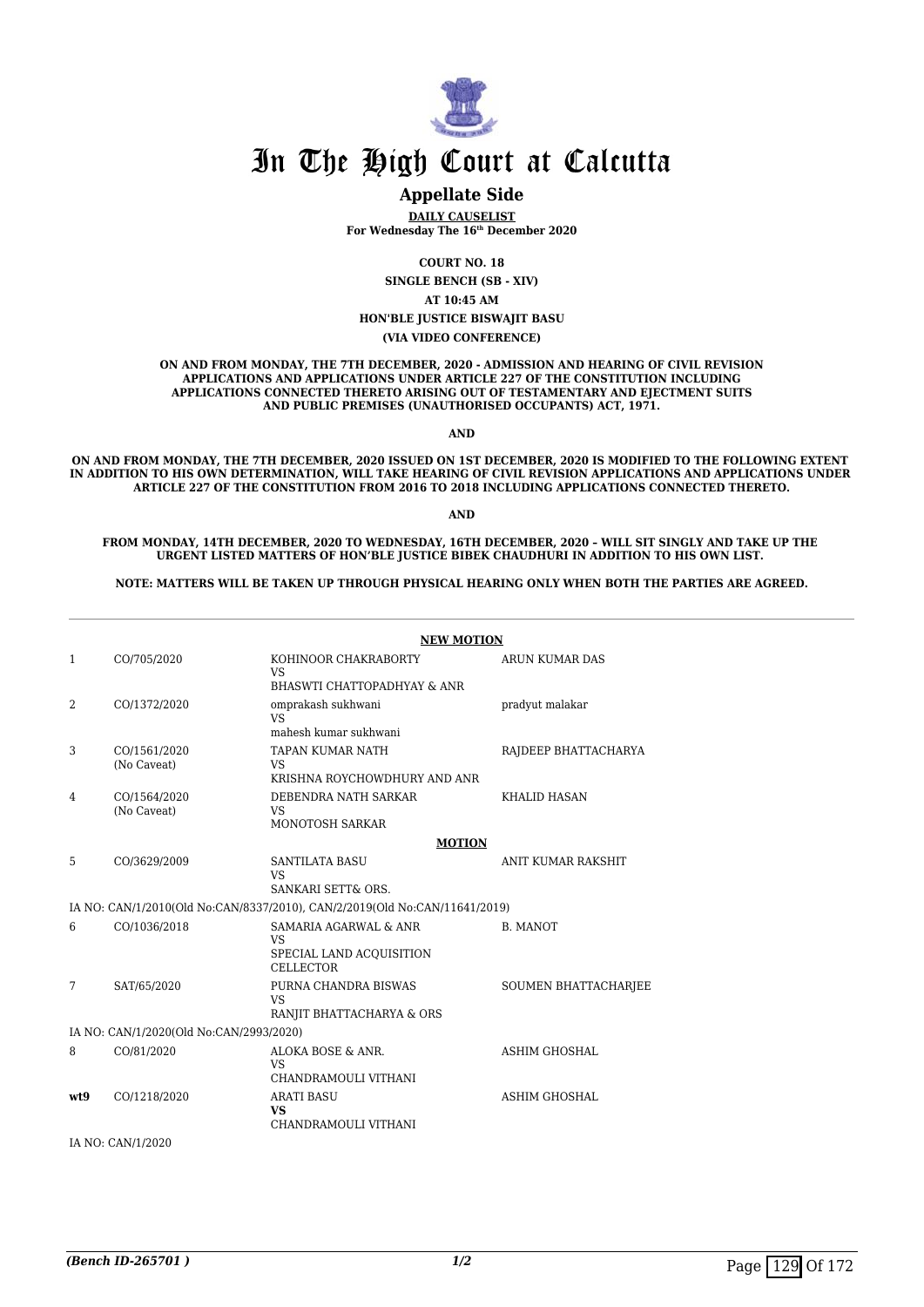#### *DAILY CAUSELIST COURT NO 18-FOR WEDNESDAY THE 16TH DECEMBER 2020 HIGH COURT OF CALCUTTA - 2 -*

| 10   | CO/192/2020                              | PARTHA PRATIM PRAMANICK<br>VS.                              | TAPAS KUMAR MANNA      |
|------|------------------------------------------|-------------------------------------------------------------|------------------------|
|      |                                          | <b>SUTAPA PRAMANICK</b>                                     |                        |
| wt11 | CO/3173/2017                             | PARTHA PRATIM PRAMANICK<br><b>VS</b><br>SUTAPA PRAMANICK    | TAPAS KUMAR MANNA      |
|      | IA NO: CAN/1/2019(Old No:CAN/11138/2019) |                                                             |                        |
| wt12 | CO/3612/2017                             | SUTAPA PRAMANICK                                            | APURBA KUMAR GHOSH     |
|      |                                          | <b>VS</b><br>PARTHA PRATIM PRAMANICK                        |                        |
| wt13 | CPAN/431/2019                            | <b>SUTAPA PRAMANICK</b><br><b>VS</b>                        | APURBA KR. GHOSH       |
|      |                                          | PARTHA PRATIM PRAMANICK                                     |                        |
| 14   | CO/471/2020                              | NANI GOPAL DAS<br><b>VS</b><br><b>HEMLATA ROONGTA</b>       | TARAK NATH HALDER      |
| 15   | CO/472/2020                              | <b>BALAI CH. DAS</b>                                        | TARAK NATH HALDER      |
|      |                                          | VS.<br>ANAND KR. ROONGTA                                    |                        |
| wt16 | CO/1132/2020                             | <b>HEMLATA RUNGTA</b><br><b>VS</b><br><b>NANI GOPAL DAS</b> | SANWAL TIBREWAL        |
|      | IA NO: CAN/1/2020(Old No:CAN/3670/2020)  |                                                             |                        |
| wt17 | CO/1133/2020                             | ANAND KUMAR RUNGTA @ ROONGTA                                | <b>SANWAL TIBREWAL</b> |
|      |                                          | <b>VS</b><br><b>BALAI CHANDRA DAS</b>                       |                        |
|      | IA NO: CAN/2/2020, CAN/3/2020            |                                                             |                        |
| 18   | CO/580/2020                              | RATNA MANDAL<br>VS.                                         | AKMAN KHAN             |
|      |                                          | TARUN KANTI ROY                                             |                        |
| 19   | CO/755/2020                              | <b>SABITA SHAW</b><br><b>VS</b>                             | <b>SAKTIDHAR DAS</b>   |
|      |                                          | <b>ARJUN THAKUR</b>                                         |                        |
| 20   | CO/990/2020                              | <b>HRISHIKESH MAITY</b><br><b>VS</b>                        | <b>SUMITRA DAS</b>     |
|      |                                          | <b>BULU GUPTA &amp; ORS</b>                                 |                        |
| 21   | CO/1005/2020                             | KISHALAY BHADURI<br>VS.<br>SUNIL KUMAR SINGH & ORS          | <b>SOVAN MUKHERJEE</b> |
| 22   | CO/1487/2020                             | SUCHITRA RAKSHIT AND ORS<br>VS.<br>RANJIT RAKSHIT           | JOYITA ROY             |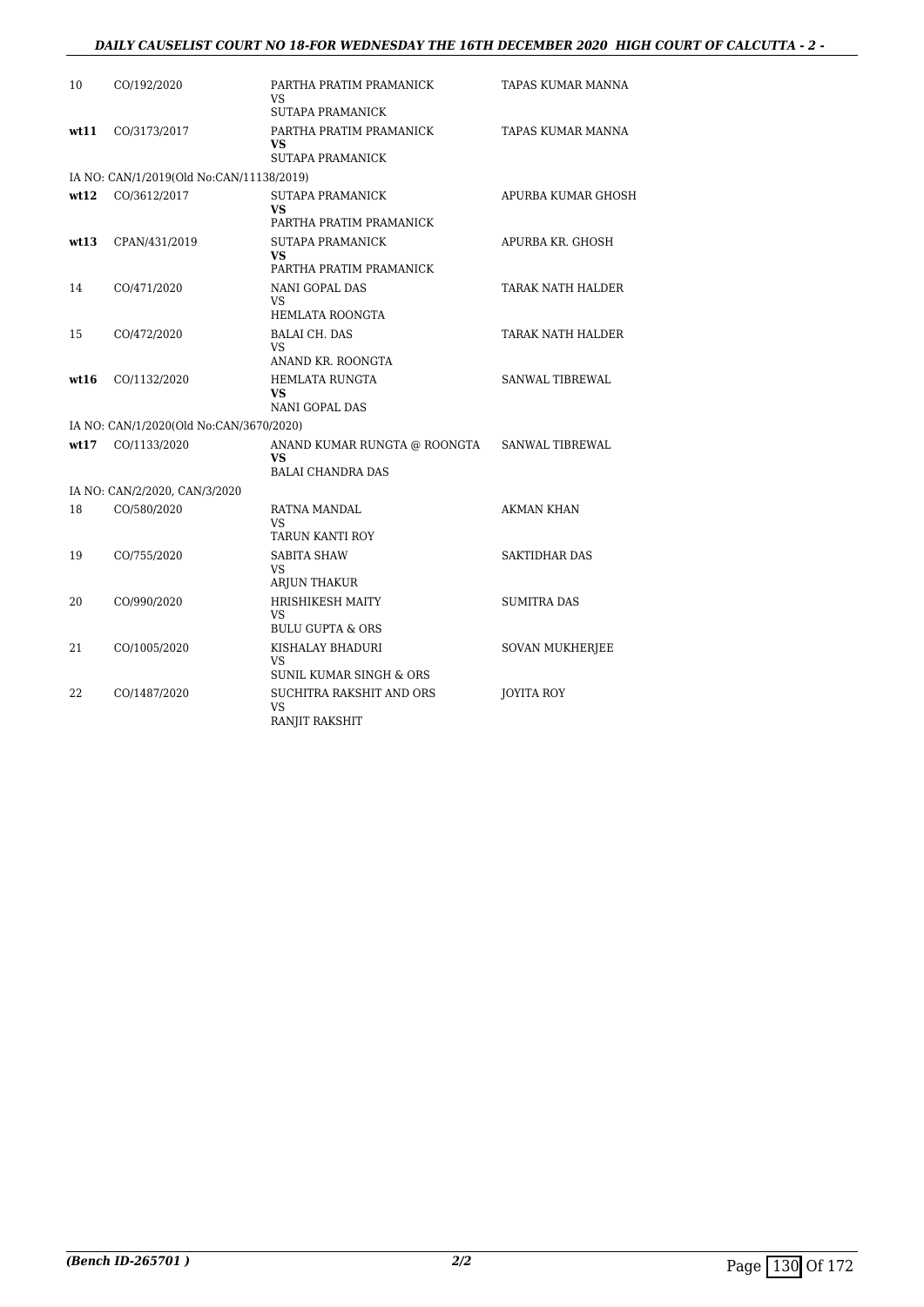

### **Appellate Side**

**DAILY CAUSELIST For Wednesday The 16th December 2020**

**COURT NO. 24**

**SINGLE BENCH (SB - XV) AT 10:45 AM**

#### **HON'BLE JUSTICE AMRITA SINHA**

#### **(VIA VIDEO CONFERENCE)**

**ON AND FROM MONDAY, THE 7TH DECEMBER, 2020 - MATTERS (INCLUDING MOTIONS) UNDER ARTICLE 226 OF THE CONSTITUTION RELATING TO ALL SERVICE MATTERS RELATING TO MUNICIPALITIES AND PANCHAYATS UNDER GROUP V AND APPLICATIONS CONNECTED THERETO;**

**MATTERS (INCLUDING MOTIONS) UNDER ARTICLE 226 OF THE CONSTITUTION RELATING TO SERVICE UNDER GROUP VI INCLUDING HEARING OF WRIT PETITIONS AND APPLICATIONS CONNECTED THERETO.**

**NOTE : MATTERS WILL BE TAKEN UP THROUGH PHYSICAL HEARING ONLY WHEN BOTH THE PARTIES ARE AGREED.**

|                |                                  | <b>TO BE MENTIONED</b>                                                                 |                             |
|----------------|----------------------------------|----------------------------------------------------------------------------------------|-----------------------------|
| $\mathbf{1}$   | WPA/27784/2017                   | <b>SARBESWAR GHOSH</b><br><b>VS</b><br>STATE OF WEST BENGAL & ORS.                     | <b>ARIF ALI</b>             |
|                | IA NO: CAN/1/2020, CAN/2/2020    |                                                                                        |                             |
| $\overline{2}$ | WPA/6896/2020<br>(Office Report) | KAUSIK GHOSH AND ORS<br><b>VS</b><br>State of West Bengal AND ORS                      | <b>SALONI BHATTACHARJEE</b> |
|                | IA NO: CAN/1/2020, CAN/2/2020    |                                                                                        |                             |
| 3              | WPA/8924/2020<br>(Correction)    | NAMITA SUTRADHAR AND ANR<br>VS<br>THE STATE OF WEST BENGAL<br><b>AND ORS</b>           | PAPIYA CHATTOPADHYAY        |
|                |                                  | <b>MOTION GROUP - V</b>                                                                |                             |
| 4              | WPA/7332/2020                    | KOUSHIK MUKHERJEE<br><b>VS</b><br>STATE OF WEST BENGAL AND<br>ORS.                     | sougata pal das             |
|                | IA NO: CAN/1/2020                |                                                                                        |                             |
| 5              | WPA/8219/2020                    | SANJIB DAS<br>VS<br>STATE OF WEST BENGAL AND<br>ORS.                                   | PROBAL SARKAR               |
| 6              | WPA/8376/2020                    | <b>MANASI DAS</b><br>VS<br>STATE OF WEST BENGAL AND<br>ORS.                            | <b>SUDIPA BANERJEE</b>      |
| 7              | WPA/8745/2020                    | RANAJIT CHAKRABOTY<br><b>VS</b><br>BIDHANNAGAR MUNICIPAL<br><b>CORPORATION ANR ORS</b> | SALONI BHATTACHARYA         |
| 8              | WPA/8807/2020                    | JIBAN HAZRA@HARIJAN AND ANR<br><b>VS</b><br>STATE OF WEST BENGAL AND<br>ORS.           | PROBAL SARKAR               |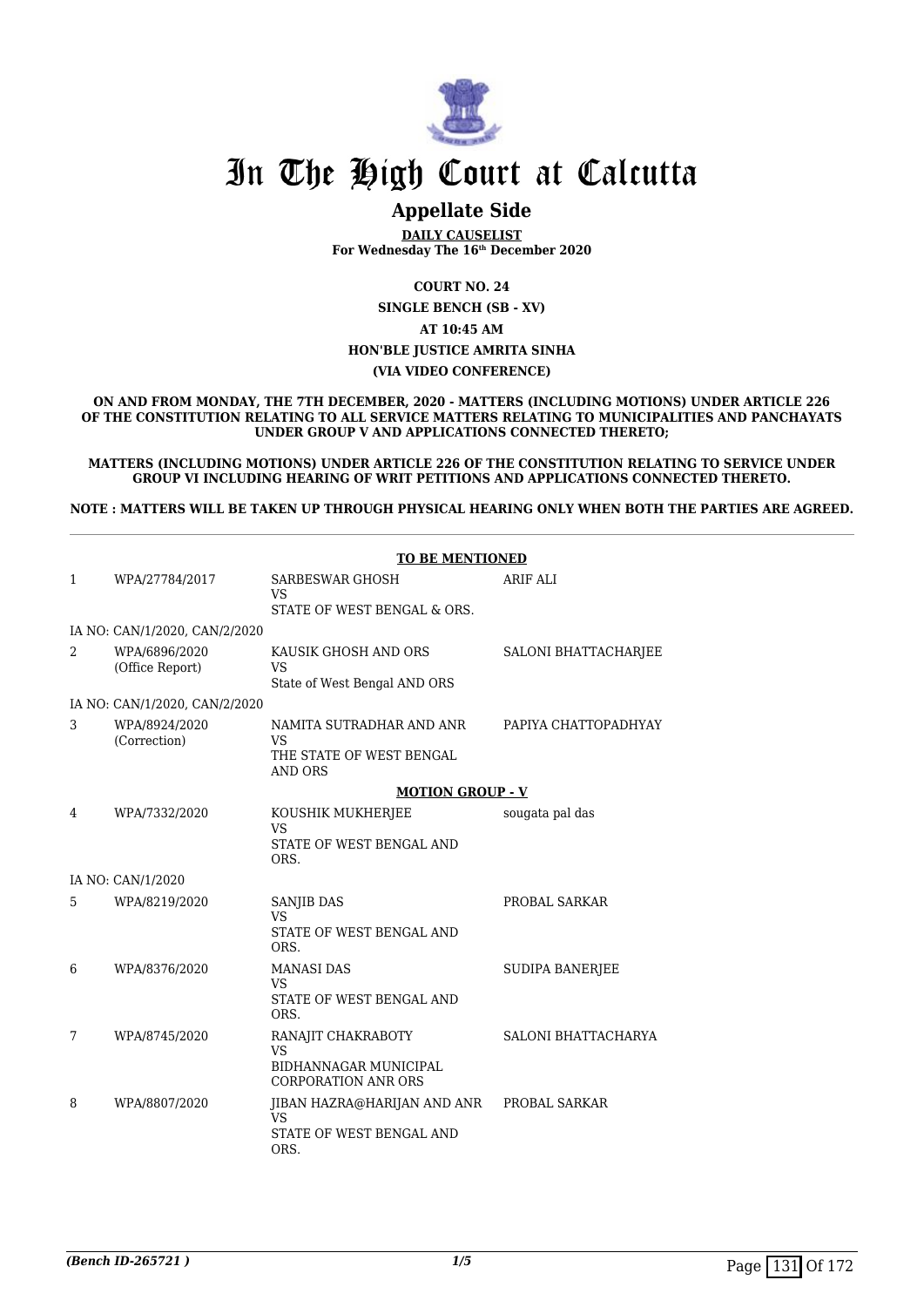| 9  | WPA/8822/2020 | SUMITA DAS<br>VS<br>THE STATE OF WEST BENGAL<br>AND ORS                                        | PROBAL SARKAR        |
|----|---------------|------------------------------------------------------------------------------------------------|----------------------|
| 10 | WPA/8823/2020 | SADAY HAZRA @ HARIJAN AND<br>ANR<br>VS<br>THE STATE OF WEST BENGAL                             | PROBAL SARKAR        |
| 11 | WPA/9480/2020 | <b>AND ORS</b><br>AMAR KUMAR SONKAR<br>VS                                                      | MRITUNJOY CHATTERJEE |
| 12 | WPA/9606/2020 | State of West Bengal<br><b>ANOWARUL ISLAM</b><br>VS<br>STATE OF WEST BENGAL AND<br>ORS.        | MD HABIBUR RAHAMAN   |
| 13 | WPA/9652/2020 | SWAPAN KUMAR GHOSH AND<br>ANOTHER<br>VS<br>STATE OF WEST BENGAL AND                            | SHIBASIS CHATTERJEE  |
| 14 | WPA/9653/2020 | ORS.<br>MADHUSUDAN DEBNATH<br>VS<br>STATE OF WEST BENGAL AND                                   | CHITTARANJAN RAY     |
| 15 | WPA/9665/2020 | ORS.<br>RAJESH KUMAR PATHAK<br>VS<br>COUNCILLORS OF HOOGHLY<br>CHINSURAH AND OTHERS            | ABHISHEK VERMA       |
| 16 | WPA/9670/2020 | BISWAJIT BHATTACHARJEE<br>VS<br>THE STATE OF WEST BENGAL<br>AND ORS                            | DYUTIMAN BANERJEE    |
| 17 | WPA/9682/2020 | MD. PARVEZ ALOAM<br>VS<br>KOLKATA MUNICIPAL<br>CORPORATIONAND ORS                              | SIDDHARTHADEB ROY    |
| 18 | WPA/9718/2020 | PRASANTA DAS<br>VS<br>STATE OF WEST BENGAL AND<br>ORS.                                         | DINPANKAR PAL        |
| 19 | WPA/9730/2020 | SHAKIL AHMED<br>VS<br>THE ADMINISTRATOR, KOLKATA<br>MUNICIPAL CORPORATION AND<br><b>OTHERS</b> | PRADIP KUMAR KUNDU   |
| 20 | WPA/9731/2020 | KALPANA DAS<br>VS<br>STATE OF WEST BENGAL AND<br>ORS.                                          | SATADAL HALDER       |
| 21 | WPA/9760/2020 | KANAN DAS@ KANAN BALA DAS<br>VS<br>State of West Bengal                                        | PROBAL SARKAR        |
| 22 | WPA/9772/2020 | ITU CHAKRABORTY<br>VS<br>KOLKATA MUNICIPAL<br>CORPORATION                                      | MANABENDRA THAKUR    |
| 23 | WPA/9776/2020 | <b>AKRAMUL HAQUE</b><br>VS<br>STATE OF WEST BENGAL AND<br>ORS.                                 | NAUROZ RAHBER        |
| 24 | WPA/9779/2020 | MD.KABUL<br>VS<br>THE KOLKATA MUNICIPAL<br>CORPORATION AND OTHERS                              | HARI CHARAN YADAV    |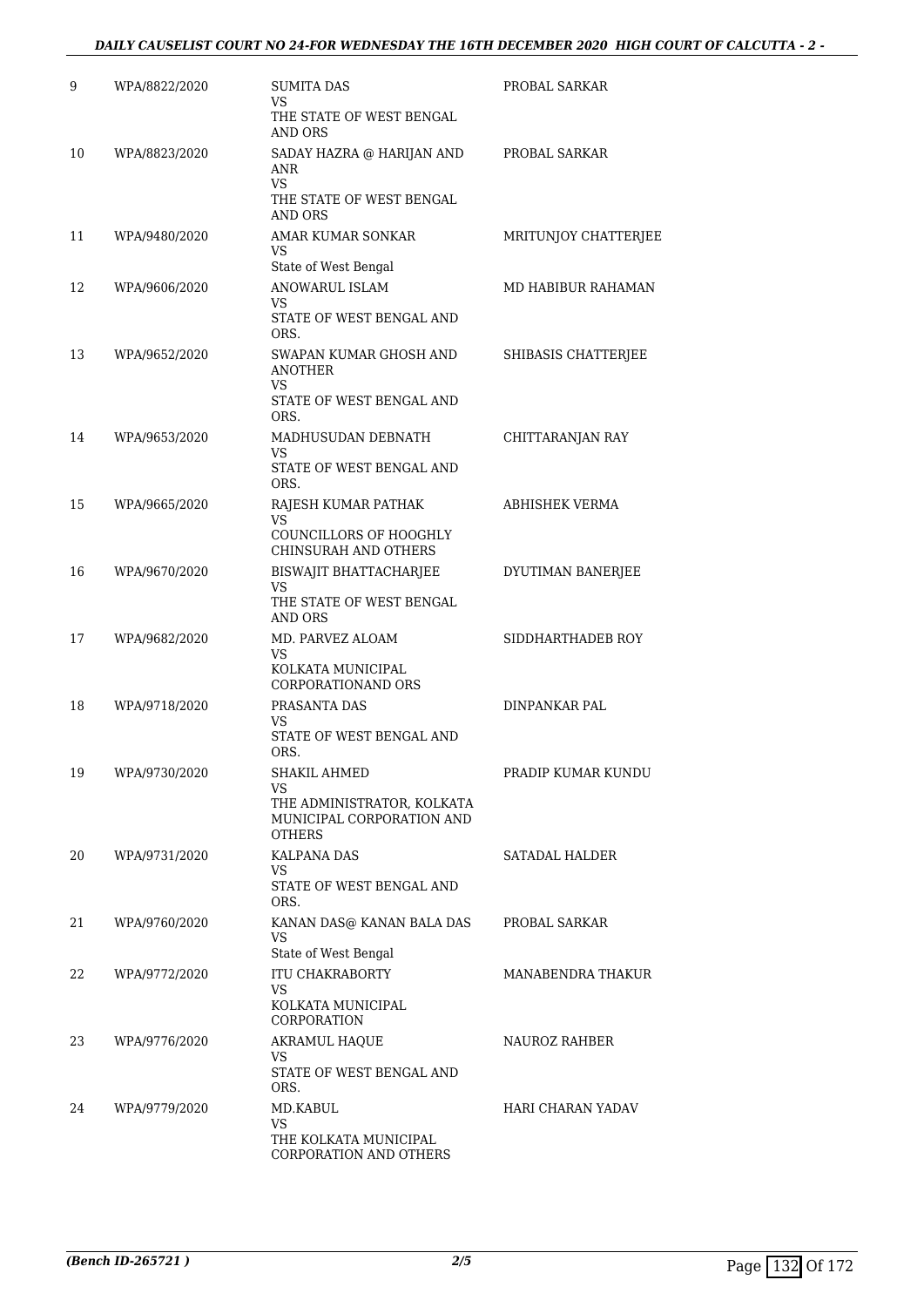#### *DAILY CAUSELIST COURT NO 24-FOR WEDNESDAY THE 16TH DECEMBER 2020 HIGH COURT OF CALCUTTA - 3 -*

| 25 | WPA/9785/2020  | SHANTILATA BISWAS AND ANR<br>VS<br>KRISHNANAGAR MUNICIPALITY                           | SARTHAK BURMAN            |
|----|----------------|----------------------------------------------------------------------------------------|---------------------------|
|    |                | AND ORS                                                                                |                           |
| 26 | WPA/9786/2020  | PRASHANTA AGARWAL<br>VS<br>KOLKATA MUNICIPAL<br>CORPORATION AND OTHERS                 | PARTHA SENGUPTA           |
| 27 | WPA/9787/2020  | BINOD KKUMAR GUPTA<br>VS<br><b>KMC AND ORS</b>                                         | AVINASH KUMAR VERMA       |
| 28 | WPA/10370/2020 | <b>SUKHEN GANGULY</b><br>VS                                                            | PASRTHA SARKAR            |
|    |                | THE CHAMPDANY MUNICIPALITY                                                             |                           |
| 29 | WPA/10517/2020 | JHUMUR BISWAS AND ORS<br>VS.                                                           | Atis Kumar Biswas         |
|    |                | STATE OF WEST BENGAL AND<br>ORS.                                                       |                           |
|    |                | <b>MOTION (GROUP VI)</b>                                                               |                           |
| 30 | WPA/8342/2020  | <b>BUDHADEV MALLICK</b><br>VS                                                          | EBASISH CHATTOPADHYAY     |
|    |                | UNION OF INDIA AND ORS                                                                 |                           |
| 31 | WPA/8957/2020  | CONTRACTORS' WORKERS UNION<br>OF BSNL ( CALCUTTA<br>TELEPHONE)<br>VS<br>Union of India | SIDDHARTHA ROY            |
| 32 | WPA/9488/2020  | TANMAY KUMAR JANA                                                                      | TANUJA BASAK              |
|    |                | VS<br>STATE OF WEST BENGAL AND<br>ORS.                                                 |                           |
| 33 | WPA/9593/2020  | GOPINATH ROUT<br>VS.                                                                   | PRATIK MAJUMDER           |
|    |                | UNION OF INDIA AND ORS.                                                                |                           |
| 34 | WPA/9605/2020  | <b>GAUTAM SAHA</b><br>VS.<br>CALCUTTA STATE TRANSPORT<br><b>CORPORATION AND ORS</b>    | <b>SUSMITA DEY (BASU)</b> |
| 35 | WPA/9612/2020  | NITU DEVI<br>VS<br>THE UNION OF INDIA AND ORS                                          | ANASUYA BHATTACHARYA      |
| 36 | WPA/9642/2020  | SUSHANTA KUMAR MITRA<br>VS<br>STATE OF WEST BENGAL AND<br>ORS.                         | SANJUKTA DUTTA            |
| 37 | WPA/9648/2020  | SABITA BHATTACHARYYA<br>VS<br>UNION OF INDIA AND ORS                                   | RAJLAKSHMI GHATAK         |
| 38 | WPA/9700/2020  | HARUN AL RASHID                                                                        | PRIYANKA JANA             |
|    |                | VS<br>STATE OF WEST BENGAL AND<br>ORS.                                                 |                           |
| 39 | WPA/9701/2020  | JIBAN KRISHNA SAHA<br>VS<br>STATE OF WEST BENGAL AND                                   | DIP JYOTI CHAKRABORTY     |
|    |                | ORS.                                                                                   |                           |
| 40 | WPA/9710/2020  | TRIDIP SARKAR<br>VS                                                                    | DEBAPRIYA MONDAL          |
|    |                | UNION OF INDIA AND ORS.                                                                |                           |
| 41 | WPA/9712/2020  | RAHIDUL SK<br>VS<br>THE DIRECTORATE GENERAL,<br>CRPF AND ORS                           | SANKHA SUBHRA RAY         |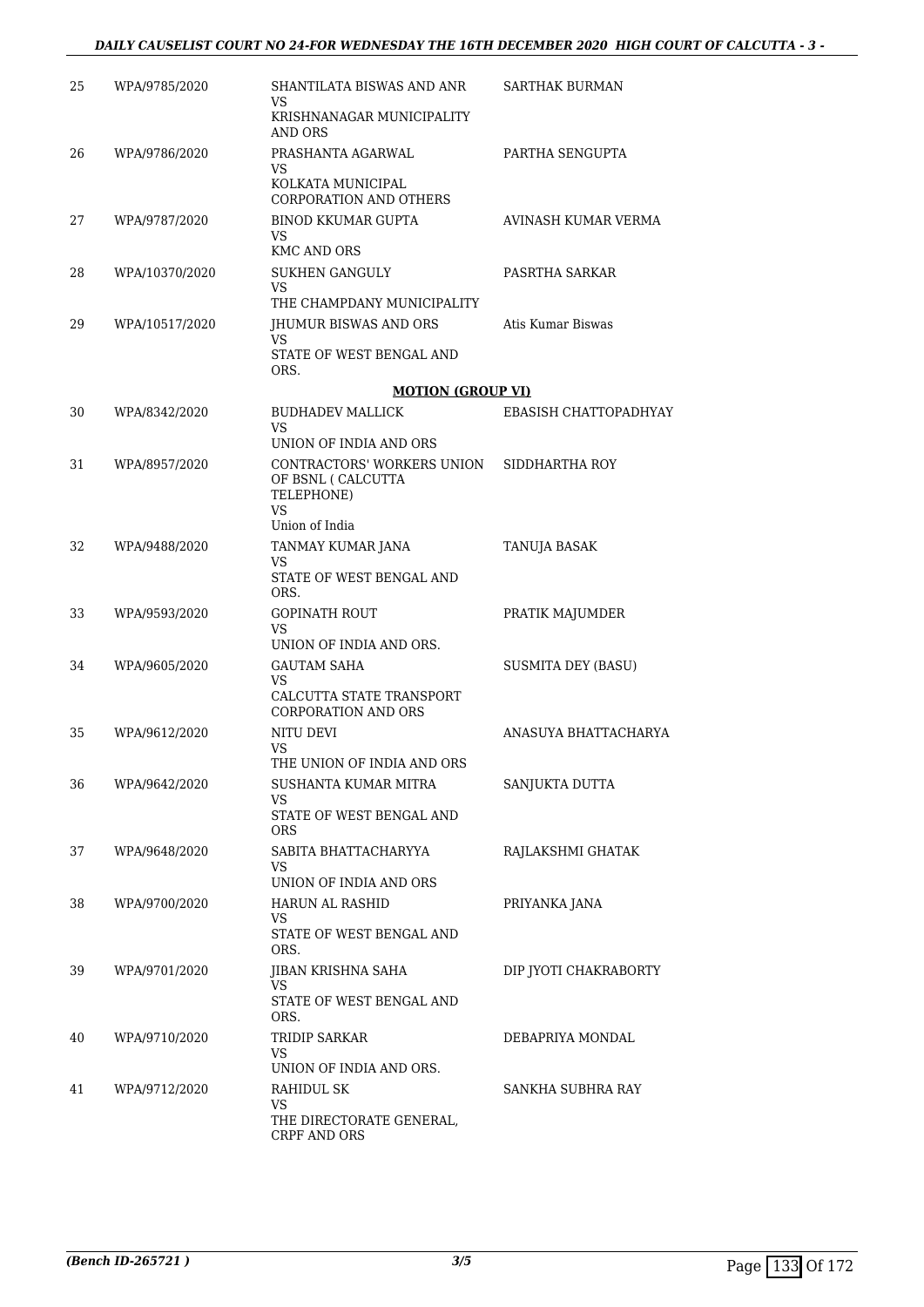#### *DAILY CAUSELIST COURT NO 24-FOR WEDNESDAY THE 16TH DECEMBER 2020 HIGH COURT OF CALCUTTA - 4 -*

| 42   | WPA/9742/2020                                            | ARPAN KUMAR CHATTOPADHYAY<br>VS<br>Union of India AND ANR                                                                                     | ANIRBAN GHOSH        |
|------|----------------------------------------------------------|-----------------------------------------------------------------------------------------------------------------------------------------------|----------------------|
| 43   | WPA/9743/2020                                            | <b>MONIRUL ISLAM</b><br>VS.                                                                                                                   | <b>ASHRAFUL HUQ</b>  |
| 44   | WPA/10147/2020                                           | Union of India<br>AMBIYA KHATUN @ AMBIYA BIBI<br>AND ANOTHER<br>VS<br>STATE OF WEST BENGAL AND<br>ORS.                                        | JAKIR HOSSAIN        |
| 45   | WPA/10164/2020                                           | CALCUTTA HIGH COURT<br>SCHEDULTE CASTE/SCHEDULED<br>TRIBES AND O.B.C. EMPLOYEES<br>FORUM AND OTHERS<br>VS<br>STATE OF WEST BENGAL AND<br>ORS. | TIRTHANKAR RAY       |
| 46   | WPA/10377/2020                                           | SWAPAN KUMAR PANDA<br>VS<br>LIFE INSURANCE CORPORATION<br>OF INDIA                                                                            | PRASENJIT SAHA       |
| 47   | WPA/2004/2020                                            | GOUTAM MANDAL<br>VS<br>UNION OF INDIA & ORS                                                                                                   | PRATIK MAJUMDER      |
|      |                                                          |                                                                                                                                               |                      |
| 48   | IA NO: CAN/1/2020(Old No:CAN/5074/2020)<br>WPA/4948/2020 | MAINUDDIN SARDAR                                                                                                                              | <b>SUBHAM GHOSH</b>  |
|      |                                                          | VS<br>INSPECTOR GENERAL, FTR, HEAD<br><b>OUARTERS, BSF &amp; ORS</b>                                                                          |                      |
|      | IA NO: CAN/1/2020                                        |                                                                                                                                               |                      |
| 49   | WPA/8187/2020                                            | SUBHAJIT SAMAJDER<br>VS                                                                                                                       | ARNAB SAHA           |
|      |                                                          | WBSEDCL AND ORS.                                                                                                                              |                      |
| 50   | WPA/10228/2020                                           | JHUMA DHIBAR<br>VS                                                                                                                            | <b>SANDIP DAS</b>    |
|      |                                                          | UNION OF INDIA AND ORS.                                                                                                                       |                      |
|      |                                                          | <b>APPLICATION</b>                                                                                                                            |                      |
| 51   | WPA/20797/2016                                           | SANTU PARAMANIK & ORS<br>VS<br>UNION OF INDIA & ORS                                                                                           | PRATIK MAJUMDER      |
|      | IA NO: CAN/1/2019(Old No:CAN/12164/2019)                 |                                                                                                                                               |                      |
| 52   | WPA/8916/2019                                            | RAJEEV VARMA                                                                                                                                  | <b>BANKIM MONDAL</b> |
|      |                                                          | VS<br>THE BALMAR LAWRIE & CO. LTD.<br>& ORS                                                                                                   |                      |
|      | IA NO: CAN/1/2020                                        |                                                                                                                                               |                      |
| 53   | WPA/19731/2019                                           | SUBRATA KUMAR DEY<br>VS.                                                                                                                      | <b>SAURAV ROY</b>    |
|      |                                                          | STATE OF WEST BENGAL & ORS                                                                                                                    |                      |
|      | wt54 CPAN/667/2020                                       | SUBRATA KUMAR DEY<br>VS.<br>RAJESH KUMAR SINHA AND ANR                                                                                        | SAURAV ROY           |
| 55   | WPA/19740/2019                                           | SAMIR KUMAR MANDAL<br>VS<br>STATE OF WEST BENGAL & ORS                                                                                        | SAURAV ROY           |
| wt56 | CPAN/673/2020                                            | SAMIR KUMAR MONDAL<br>VS                                                                                                                      | SAURAV ROY           |
|      |                                                          | STATE OF WEST BENGAL AND<br>ORS.                                                                                                              |                      |
| 57   | WPA/19746/2019                                           | CHANDRA KUMAR DAS<br>VS                                                                                                                       | <b>SAURAV ROY</b>    |
|      |                                                          | STATE OF WEST BENGAL & ORS                                                                                                                    |                      |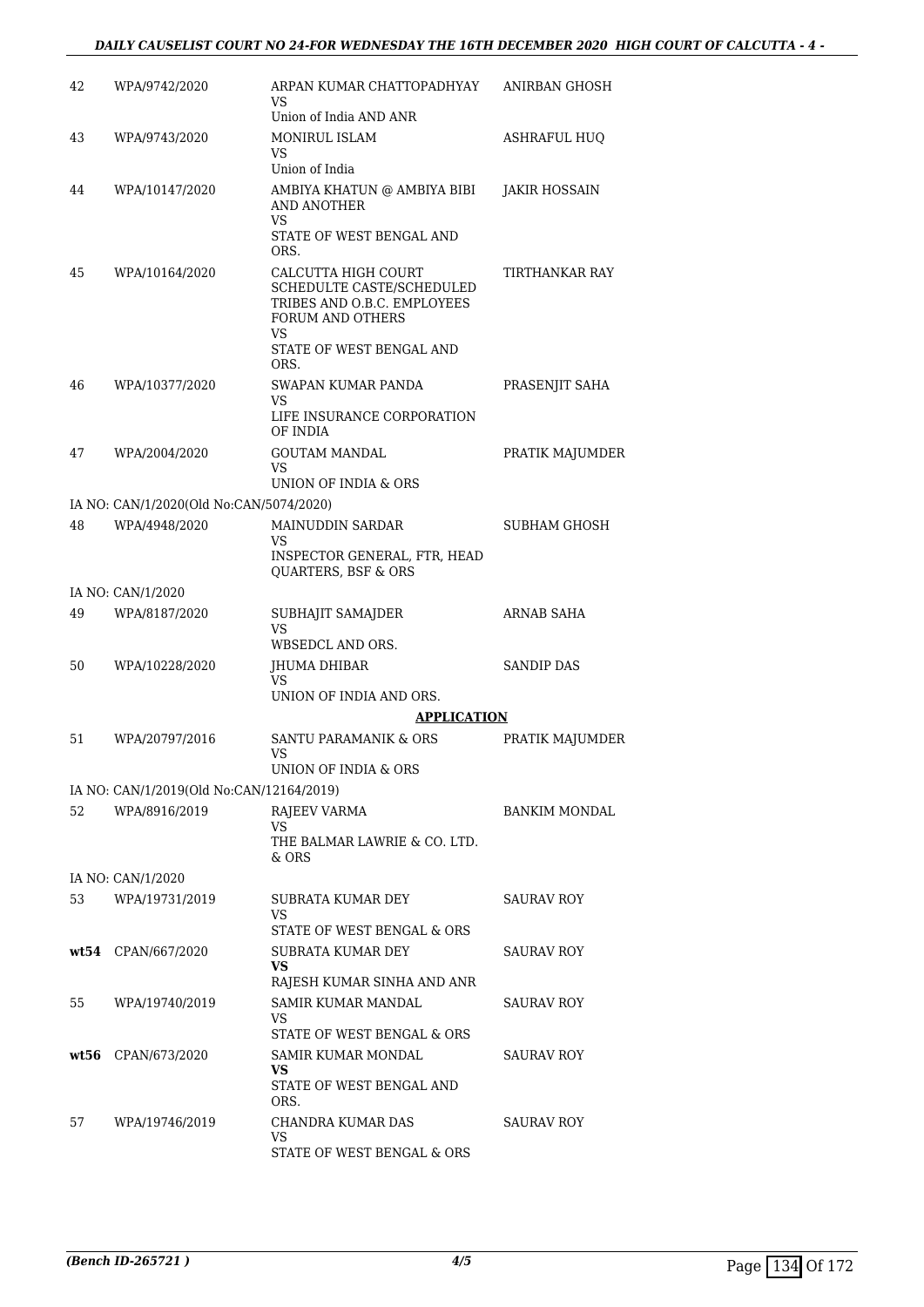#### *DAILY CAUSELIST COURT NO 24-FOR WEDNESDAY THE 16TH DECEMBER 2020 HIGH COURT OF CALCUTTA - 5 -*

|    | wt58 CPAN/668/2020                      | CHANDRA KUMAR DAS<br><b>VS</b>                                                                              | <b>SAURAV ROY</b>                      |
|----|-----------------------------------------|-------------------------------------------------------------------------------------------------------------|----------------------------------------|
|    |                                         | RAJESH KUMAR SINHA AND ANR                                                                                  |                                        |
| 59 | WPA/20843/2019                          | RUPNARAYAN SARKAR<br><b>VS</b><br>STATE OF WEST BENGAL & ORS                                                | <b>SAURAV ROY</b>                      |
|    |                                         |                                                                                                             |                                        |
|    | wt60 CPAN/669/2020                      | RUPNARAYAN SARKAR<br><b>VS</b><br>RAJESH KUMAR SINHA AND ANR                                                | <b>SAURAV ROY</b>                      |
| 61 | WPA/20871/2019                          | <b>SHAKIL AHMED</b><br><b>VS</b>                                                                            | <b>SAURAV ROY</b>                      |
|    |                                         | STATE OF WEST BENGAL & ORS                                                                                  |                                        |
|    | wt62 CPAN/676/2020                      | <b>SHAKIL AHMED</b><br><b>VS</b><br>RAJESH KUMAR SINHA                                                      | <b>SAURAV ROY</b>                      |
| 63 | WPA/23736/2019                          | SEKH SHAUKAT ALI @ SHOUKAT<br>ALI<br><b>VS</b><br>STATE OF WEST BENGAL & ORS                                | <b>AMLAN KUMAR</b><br><b>MUKHERJEE</b> |
|    | wt64 CPAN/198/2020                      | <b>RAJA CHOWDHURY</b><br><b>VS</b><br>PANCHU GOPAL ROY @ PANCHU<br>RAY                                      | PUSPAL CHAKRABORTY                     |
|    |                                         | IA NO: CAN/1/2020(Old No:CAN/4839/2020), CAN/2/2020(Old No:CAN/4840/2020)                                   |                                        |
| 65 | WPA/6204/2020                           | <b>ANIL DAS</b><br><b>VS</b><br>COAL INDIA LTD, & ORS                                                       | VICTOR CHATERJEE                       |
|    | IA NO: CAN/1/2020(Old No:CAN/4546/2020) |                                                                                                             |                                        |
|    | wt66 CPAN/501/2020                      | <b>ANIL DAS</b><br><b>VS</b><br>PRAMOD AGARWAL, CHAIRMAN<br>CUM MANAGING DIRECTOR,<br><b>COAL INDIA LTD</b> | <b>VICTOR CHATTERIEE</b>               |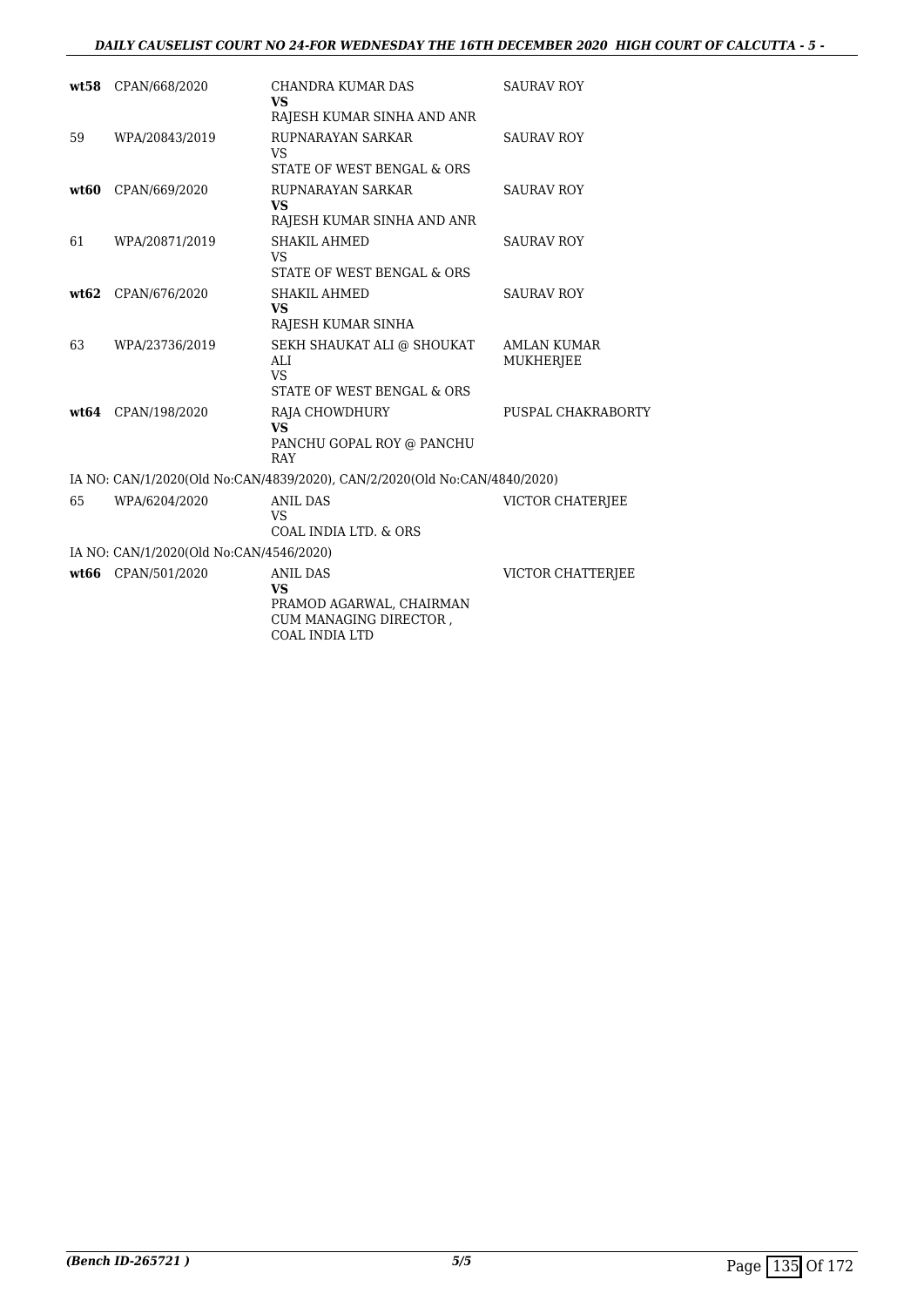

### **Appellate Side**

**DAILY CAUSELIST For Wednesday The 16th December 2020**

**COURT NO. 22**

**SINGLE BENCH (SB - XVI)**

**AT 10:45 AM**

**HON'BLE JUSTICE ABHIJIT GANGOPADHYAY**

**(VIA VIDEO CONFERENCE)**

**ON AND FROM MONDAY, THE 7TH DECEMBER, 2020 – MATTERS (INCLUDING MOTIONS) UNDER ARTICLE 226 OF THE CONSTITUTION OF INDIA RELATING TO LABOUR UNDER GROUP III ; MATTERS (INCLUDING MOTIONS) UNDER ARTICLE 226 OF THE CONSTITUTION RELATING TO TRANSPORT & TELECOMMUNICATION UNDER GROUP VII INCLUDING HEARING OF WRIT PETITIONS AND APPLICATIONS CONNECTED THERETO; NO MENTIONING WILL BE ENTERTAINED WITHOUT SERVICE OF NOTICE OF MENTIONING; NOTE: MATTERS WILL BE TAKEN UP THROUGH PHYSICAL HEARING ONLY WHEN BOTH THE PARTIES ARE AGREED.**

|              | <b>TO BE MENTIONED</b>                  |                                                                                                                                                 |                                    |                                               |  |
|--------------|-----------------------------------------|-------------------------------------------------------------------------------------------------------------------------------------------------|------------------------------------|-----------------------------------------------|--|
| $\mathbf{1}$ | WPA/6682/2020                           | <b>ANIRBAN GHOSH</b><br>VS<br>STATE OF WEST BENGAL                                                                                              | DEBAPRIYA SAMANTA                  |                                               |  |
|              | IA NO: CAN/1/2020(Old No:CAN/5566/2020) |                                                                                                                                                 |                                    |                                               |  |
|              |                                         | <b>GR. - III (MOTION)</b>                                                                                                                       |                                    |                                               |  |
| 2            | WPA/17736/2013<br>(FILE NOT HERE)       | KAMARHATI MUNICIPALITY &<br>ORS.<br><b>VS</b><br>UNION OF INDIA & ORS.                                                                          | RAJIB MUKHERJEE                    |                                               |  |
|              | IA NO: CAN/1/2020(Old No:CAN/1052/2020) |                                                                                                                                                 |                                    |                                               |  |
| 3            | WPA/25848/2018                          | THE STATESMAN LTD.<br><b>VS</b><br>STATE OF WEST BENGAL & ORS.                                                                                  | SUPRIYA RANJAN SAHA                |                                               |  |
| 4            | WPA/25851/2018                          | THE STATESMAN LTD.<br><b>VS</b><br>STATE OF WEST BENGAL & ORS.                                                                                  | SUPRIYA RANJAN SAHA                |                                               |  |
| 5            | WPA/25868/2018                          | THE STATESMEN LTD.<br><b>VS</b><br>STATE OF WEST BENGAL& ORS                                                                                    | SUPRIYO RANJAN SAHA                |                                               |  |
| 6            | WPA/25872/2018                          | THE STATESMEN LTD.<br><b>VS</b><br>STATE OF WEST BENGAL& ORS                                                                                    | SUPRIYO RANJAN SAHA                | <b>INDUSTRIAL DISPUTES</b><br><b>ACT 1947</b> |  |
| 7            | WPA/26308/2018                          | BENGAL SHRIRAM HI-TECH CITY<br><b>PVT. LMITED &amp; ANR</b><br><b>VS</b><br><b>ASSISTANT LABOUR</b><br><b>COMMISSIONER &amp; ANR</b>            | NEELIMA CHATTERJEE                 |                                               |  |
| 8            | WPA/19023/2019                          | M/S GUHA ROY FOOD JOINT &<br>HOTEL PVT LTD<br><b>VS</b><br>REGIONAL DIRECTOR<br><b>EMPLOYEES' STATE INSURANCE</b><br><b>CORPORATION&amp;ORS</b> | <b>SPTEWARY</b>                    |                                               |  |
| 9            | WPA/19756/2019                          | M/S. TALBOT & COMPANY<br><b>VS</b><br>JITENDRA NATH ROY & ANR                                                                                   | RANANEESH GUHA<br><b>THAKURATA</b> |                                               |  |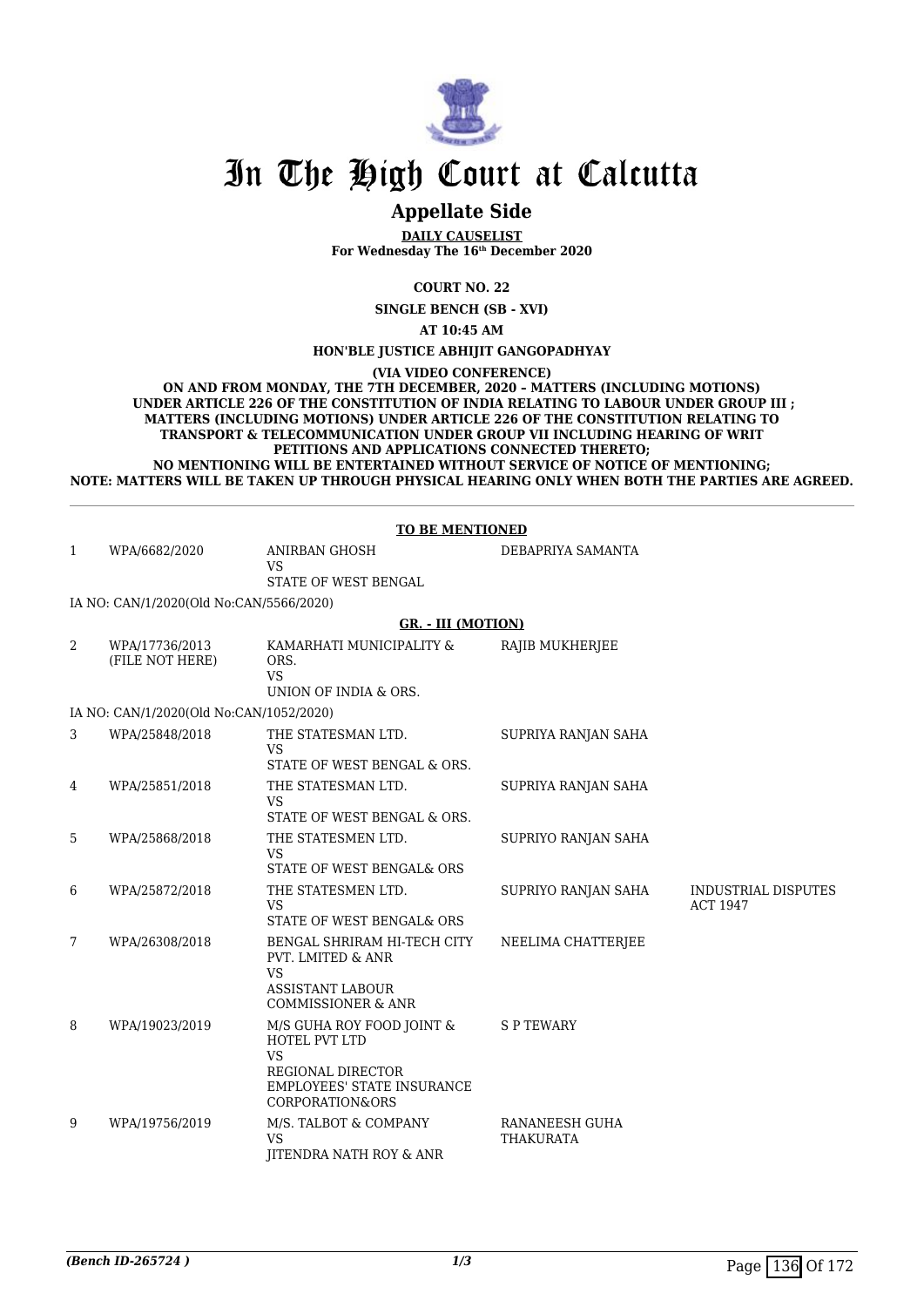| 10 | WPA/20758/2019                  | M.S NEW ENGINEERING<br><b>ENTERPRISES</b><br>VS<br>REGIONAL PROVIDENT FUND                                                                      | SUVADIP BHATTACHARJEE       |
|----|---------------------------------|-------------------------------------------------------------------------------------------------------------------------------------------------|-----------------------------|
|    |                                 | COMMISSIONER, R.O.- KOLKATA<br>$&$ ORS                                                                                                          |                             |
| 11 | WPA/20826/2019<br>(CHAMBER)     | M/S. GARDEN REACH<br>SHIPBUILDERS & ENGINEERS<br>LTD.<br>VS<br>DY. CHIEF LABOUR COM. (CEN.) &<br>ORS.                                           | RANAJAY DE                  |
| 12 | WPA/20994/2019<br>(CHAMBER)     | NISHIT KR KHATUA<br>VS<br>STATE OF WEST BENGAL & ORS                                                                                            | <b>SANJIB DAS</b>           |
| 13 | WPA/21173/2019<br>(A. R. COURT) | TEJ NARAYAN NIRALA<br>VS.<br>M/S J. P. M. EXPORTS (P) LTD. &<br><b>ORS</b>                                                                      | NAYAN RAKSHIT               |
| 14 | WPA/21527/2019                  | ASA INTERNATION INDIA<br>MICROFINANCE LTD<br>VS<br>ASSISTANT PROVIDENT FUND<br><b>COMMISSIONER &amp; ANR</b>                                    | SUBHOJIT ROY                |
| 15 | WPA/21528/2019                  | ASA INTERNATIONAL INDIA<br>MICROFINANCE LTD<br>VS<br>ASSISTANT PROVIDENT FUND<br><b>COMMISSIONER &amp; ANR</b>                                  | SUBHOJIT ROY                |
| 16 | WPA/21898/2019                  | M/S TERMOOCOOL ENGINEERING<br><b>PVT LTD &amp; ANR</b><br><b>VS</b><br>THE REGIONAL PROVIDENT FUND<br>COMMISSIONER-II, DK BLOCK &<br><b>ORS</b> | JAYANTA KR<br>MUKHOPADHYAY  |
| 17 | WPA/22105/2019                  | SAMBHU DAS<br>VS<br>STATE OF WEST BENGAL & ORS                                                                                                  | BIKASH SHAW                 |
| 18 | WPA/22517/2019                  | SK. AMIR ALI<br>VS.<br>STATE OF WEST BENGAL & ORS                                                                                               | SUVADIP BHATTACHARJEE       |
| 19 | WPA/23649/2019                  | STRASSENBURG<br>PHARMACEUTICALS EMPLOYEES'<br><b>UNION</b><br>VS.<br>STATE OF WEST BENGAL & ORS                                                 | RANANEESH GUHA<br>THAKURTA  |
| 20 | WPA/23651/2019                  | <b>DEONATH PRASAD</b><br>VS<br>STATE OF WEST BENGAL & ORS                                                                                       | DRANANEESH GUHA<br>THAKURTA |
| 21 | WPA/953/2020                    | KAKALI BAIRAGI<br>VS<br>UNION OF INDIA & ORS                                                                                                    | S.G. CHOWDHURY              |
| 22 | WPA/1271/2020                   | M/S. HINDUSTHAN NATIONAL<br><b>GLASS AND INDUSTRIES LTD</b><br>VS.<br>STATE OF WEST BENGAL & ORS                                                | RAJAY DE                    |
| 23 | WPA/8935/2020                   | BAPPA NANDI AND ORS<br>VS.<br>STATE OF WEST BENGAL AND<br>ORS.                                                                                  | HIMANGSHU GHOSH             |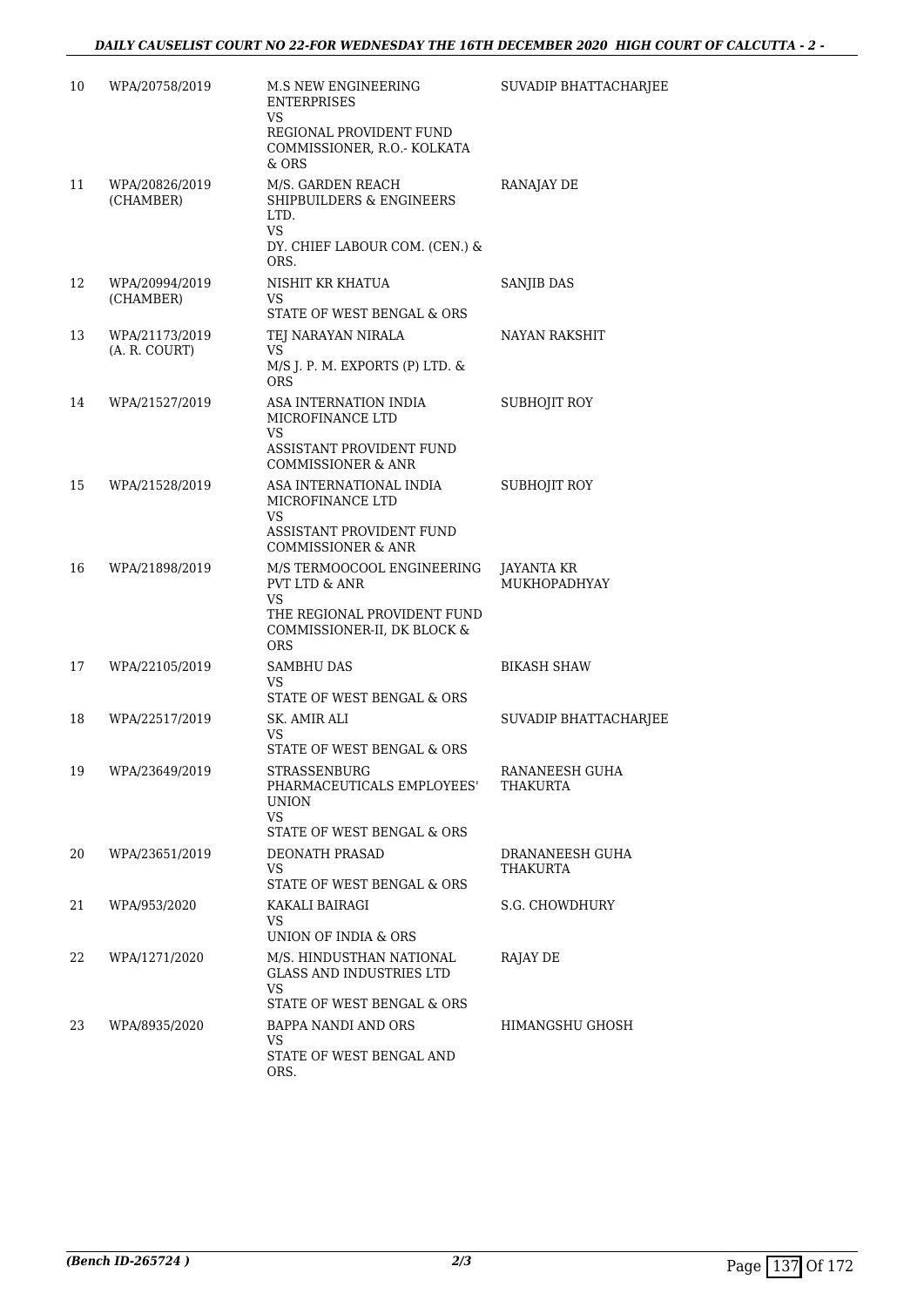24 WPA/10520/2020 SANKALPA BARAN HARI AND ANOTHER VS BHARAT PETROLEUM CORPORATION LIMITED AND **OTHERS** KALPITA PAUL

#### **GROUP - VII (MOTION)**

25 WPA/8729/2020 NOOR ISLAM VS STATE OF WEST BENGAL AND ORS. PRIYABRATA SAHA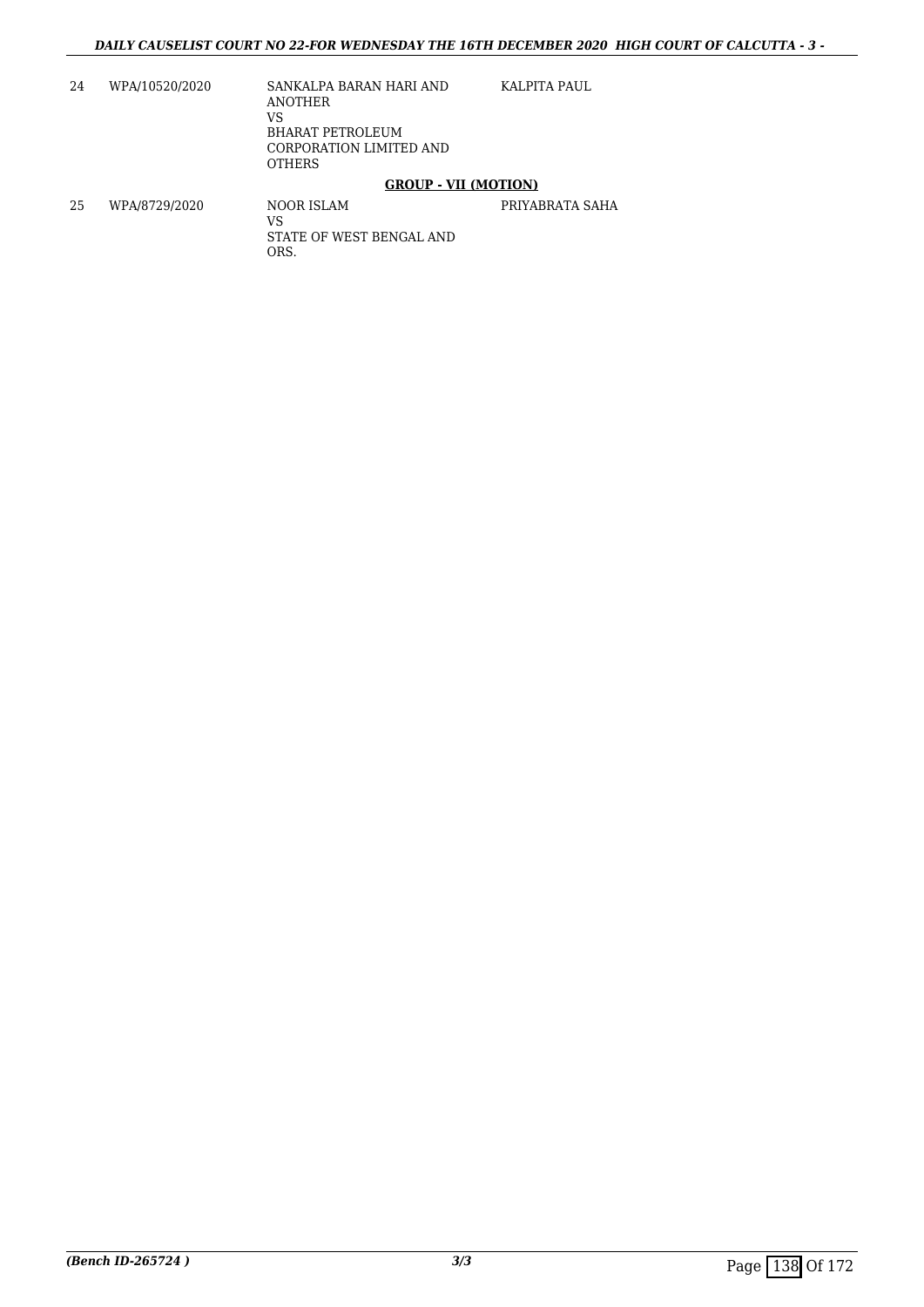

## **Appellate Side**

**DAILY CAUSELIST For Wednesday The 16th December 2020**

**COURT NO. 32 SINGLE BENCH (SB - XVII) AT 10:45 AM HON'BLE JUSTICE JAY SENGUPTA (VIA VIDEO CONFERENCE)**

#### **ON AND FROM MONDAY, THE 7TH DECEMBER, 2020 - ADMISSION OF CRIMINAL MOTIONS AND HEARING OF CRIMINAL REVISIONS ARISING OUT OF N.I. ACT, POSCO; MAINTENANCE AND CRIME AGAINST WOMEN (NOT ASSIGNED TO ANY OTHER BENCH) INCLUDING APPLICATIONS CONNECTED THERETO;**

#### **HEARING OF CRIMINAL REVISIONS (IRRESPECTIVE OF CLASSIFICATION) FILED FROM 2016 INCLUDING CONNECTED APPLICATIONS;**

#### **HEARING OF CRIMINAL APPEALS**

#### **NOTE : MATTERS WILL BE TAKEN UP THROUGH PHYSICAL HEARING WHEN BOTH THE PARTIES ARE AGREED**

|   |                                        | <b>TOP</b>                                                                   |                         |  |
|---|----------------------------------------|------------------------------------------------------------------------------|-------------------------|--|
| 1 | CRR/1741/2020                          | MEHUL CHANDER<br>VS.<br>STATE(U.T. OF A AND N<br><b>ISLANDS) AND ANR</b>     | S. AJITH PRASAD         |  |
|   |                                        | <b>LISTED MOTION</b>                                                         |                         |  |
| 2 | CRR/2435/2018                          | SABITRABRATA GUHA ROY<br>VS<br>UDAYAN BOSE & ANR                             | <b>SK MD SAHADULLAH</b> |  |
| 3 | CRR/3029/2018                          | <b>SUMAN CHATTERJEE &amp;</b><br>ORS.<br>VS<br>STATE OF WEST BENGAL &<br>ANR | <b>ASHISH DEY</b>       |  |
|   | IA NO. CRANILIZO 1000 No.CRANIE 20010) |                                                                              |                         |  |

IA NO: CRAN/1/2019(Old No:CRAN/52/2019)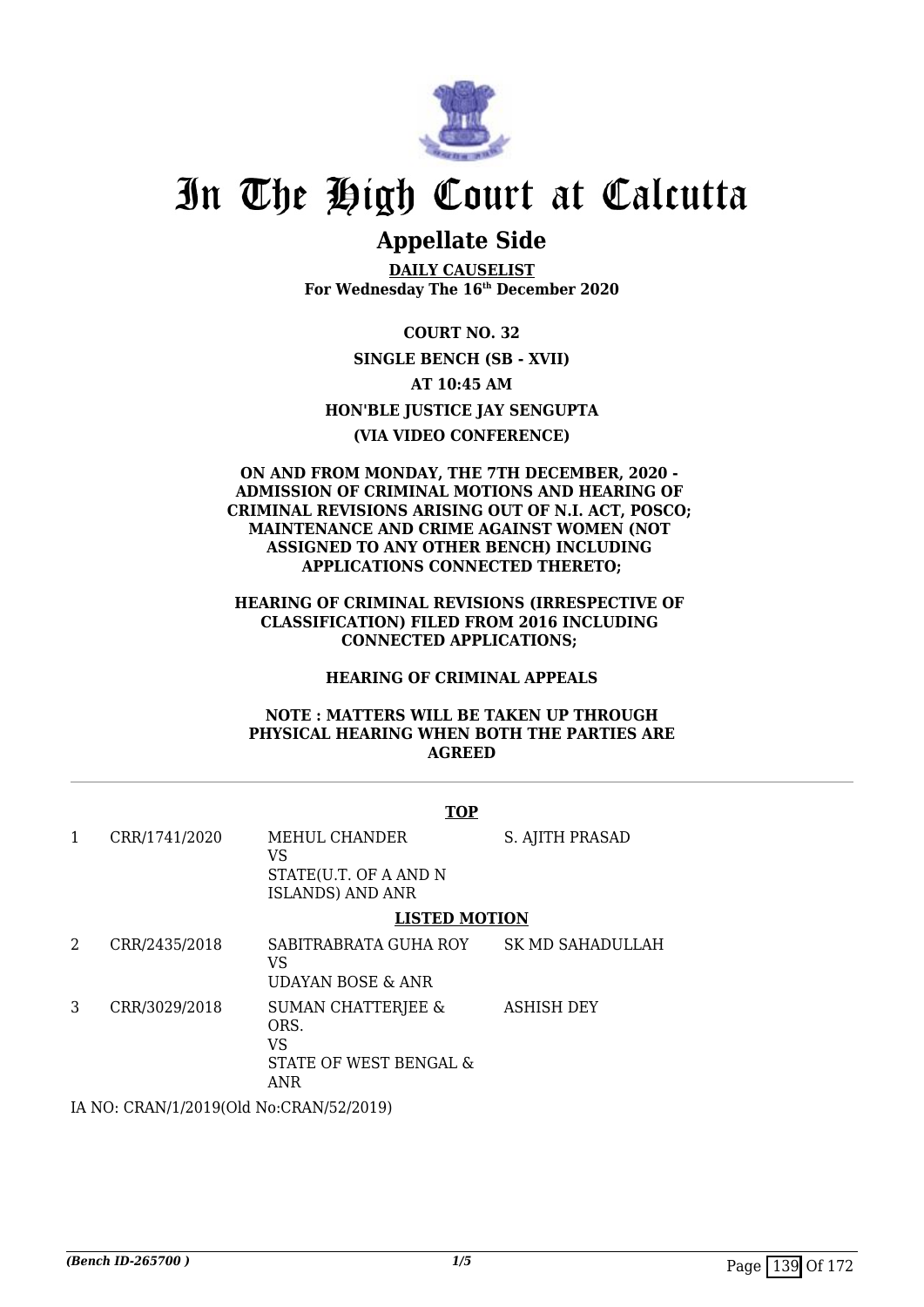| 4  | CRR/279/2019  | SRIPATI PRAMANIK<br><b>VS</b><br>STATE OF WEST BENGAL &                                                             | <b>BHASKAR C MANNA</b>              |
|----|---------------|---------------------------------------------------------------------------------------------------------------------|-------------------------------------|
|    |               | <b>ORS</b>                                                                                                          |                                     |
| 5  | CRR/1215/2019 | MD INTEKHAB ALAM<br><b>VS</b><br><b>ARFA KHATOON</b>                                                                | <b>SOURAV PAUL</b>                  |
|    |               | IA NO: CRAN/1/2019(Old No:CRAN/2082/2019)                                                                           |                                     |
| 6  | CRR/3299/2019 | <b>TAPAN ROY &amp; ANR</b><br><b>VS</b><br>STATE OF WEST BENGAL &<br><b>ANR</b>                                     | APURBA KUMAR<br><b>DATTA</b>        |
| 7  | CRR/3488/2019 | MASKURA BIBI<br><b>VS</b><br><b>MOTAHAR HOSSAIN</b>                                                                 | <b>TAPODIP GUPTA</b>                |
| 8  | CRR/3592/2019 | ALUP KUMAR BHATTARJEE<br>$&$ ANR<br><b>VS</b><br><b>STATE OF WEST BENGAL &amp;</b><br><b>ANR</b>                    | <b>TAPAS MAITY</b>                  |
| 9  | CRR/58/2020   | <b>ATANU DAS</b><br><b>VS</b><br>STATE OF WEST BENGAL &<br><b>ANR</b>                                               | PAULOMI BANERJEE                    |
| 10 | CRR/364/2020  | DATAJI RICE MILLS<br>PRIVATE LIMITED & ORS<br><b>VS</b><br>M/S PURTI VANASPATI<br>PRIVATE LTD                       | ANIRUDHUDHA<br><b>BHATTACHARYYA</b> |
| 11 | CRR/551/2020  | MD. SALIM<br><b>VS</b><br>SONU SINGH                                                                                | <b>SUMAN DE</b>                     |
|    |               | IA NO: CRAN/1/2020(Old No:CRAN/725/2020)                                                                            |                                     |
| 12 | CRR/932/2020  | N K AGARWAL WELFARE<br><b>TRUST</b><br><b>VS</b><br>SANJAY KUAMR KHAITAN &<br><b>ANR</b>                            | JAYANTA KUMAR<br>MUKHOPADHYAY       |
| 13 | CRR/933/2020  | ASHOK KUMAR AGARWAL<br><b>VS</b><br>SANJAY KUMAR KHAITAN &<br><b>ANR</b>                                            | JAYANTA KUMAR<br>MUKHOPADHYAY       |
| 14 | CRR/934/2020  | PRIYANKA AGARWAL<br>VS<br>SANJAY KUMAR KHAITAN &<br><b>ANR</b>                                                      | JAYANTA KUMAR<br>MUKHOPADHYAY       |
| 15 | CRR/955/2020  | SANJOY KUMAR SAHA @<br>SANJOY SAHA<br><b>VS</b><br>M/S FRENCH MOTOR CAR<br>COMPANY LTD REP. BY<br>TUSHAR KUMAR SEAL | RAJESHWAR<br><b>CHAKRABORTY</b>     |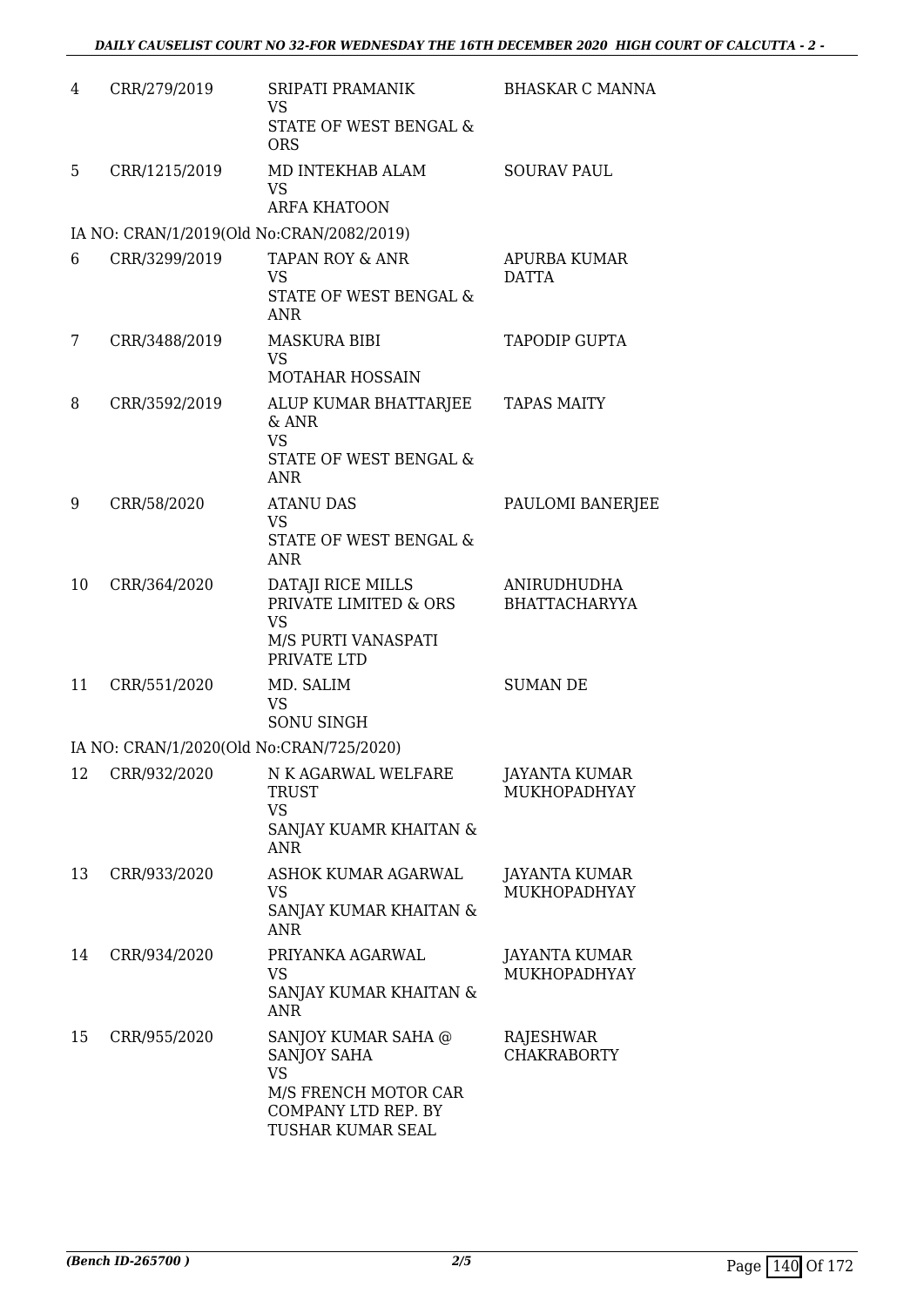| 16 | CRR/957/2020                              | DIPU NASKAR<br>VS<br>STATE OF WEST BENGAL &<br>ANR                                                     | TAUHID KHAN                          |
|----|-------------------------------------------|--------------------------------------------------------------------------------------------------------|--------------------------------------|
| 17 | CRR/959/2020                              | REBA KAR CHOWDHURY<br><b>VS</b><br>STATE OF WEST BENGAL                                                | <b>SHASHANKA</b><br>SHEKHAR SAHA     |
| 18 | CRR/971/2020                              | MISS TANUSHREE ROY<br><b>VS</b><br>STATE OF WEST BENGAL                                                | NILENDRA NARAYAN<br><b>RAY</b>       |
| 19 | CRR/976/2020                              | SUBHAS BHUNIA @<br>SUBHAS CHANDRA BHUNIA<br>& ORS<br><b>VS</b><br>STATE OF WEST BENGAL &<br><b>ANR</b> | <b>ADITYA RATAN</b><br><b>TIWARY</b> |
|    | IA NO: CRAN/1/2020(Old No:CRAN/1283/2020) |                                                                                                        |                                      |
| 20 | CRR/1427/2020                             | SILPA SAMANTA<br><b>VS</b><br>THE STATE OF WEST<br><b>BENGAL</b>                                       | PAMPA DEY (DHABAL)                   |
| 21 | CRR/1525/2020                             | RAJIB DAS AND ANOTHER<br><b>VS</b><br>State of West Bengal                                             | PAMPA DEY DHABAL                     |
| 22 | CRR/1719/2020                             | <b>MADAN GOPAL DAS</b><br><b>VS</b><br>STATE OF WEST BENGAL<br><b>AND ANOTHER</b>                      | <b>DILIP KUMAR</b><br><b>MANDAL</b>  |
| 23 | CRR/1756/2020                             | <b>SMT BANDANA ROY</b><br><b>VS</b><br>STATE OF WEST BENGAL<br>AND ORS.                                | <b>SACHIT TALUKDER</b>               |
| 24 | CRR/1769/2020                             | SMT PRABHA KASIREDDI<br>SINGH AND ORS<br><b>VS</b><br>PRACHEER SINGH                                   | <b>AAFREEN PARVIN</b>                |
| 25 | CRR/1772/2020                             | HEMANT KUMAR SHARMA<br>VS<br>State of West Bengal AND<br><b>ANR</b>                                    | RAMESHERA SINHA                      |
| 26 | CRR/1775/2020                             | <b>HIRANMOY SARKAR</b><br><b>VS</b><br>ARADHANA SARKAR AND<br><b>OTHERS</b>                            | <b>ABIR DAS</b>                      |
|    | IA NO: CRAN/1/2020                        |                                                                                                        |                                      |
| 27 | CRR/1780/2020                             | NAV KUMAR MODAK<br><b>VS</b><br>STATE OF WEST BENGAL<br>AND ANR                                        | MD. ABDULLAH GAZI                    |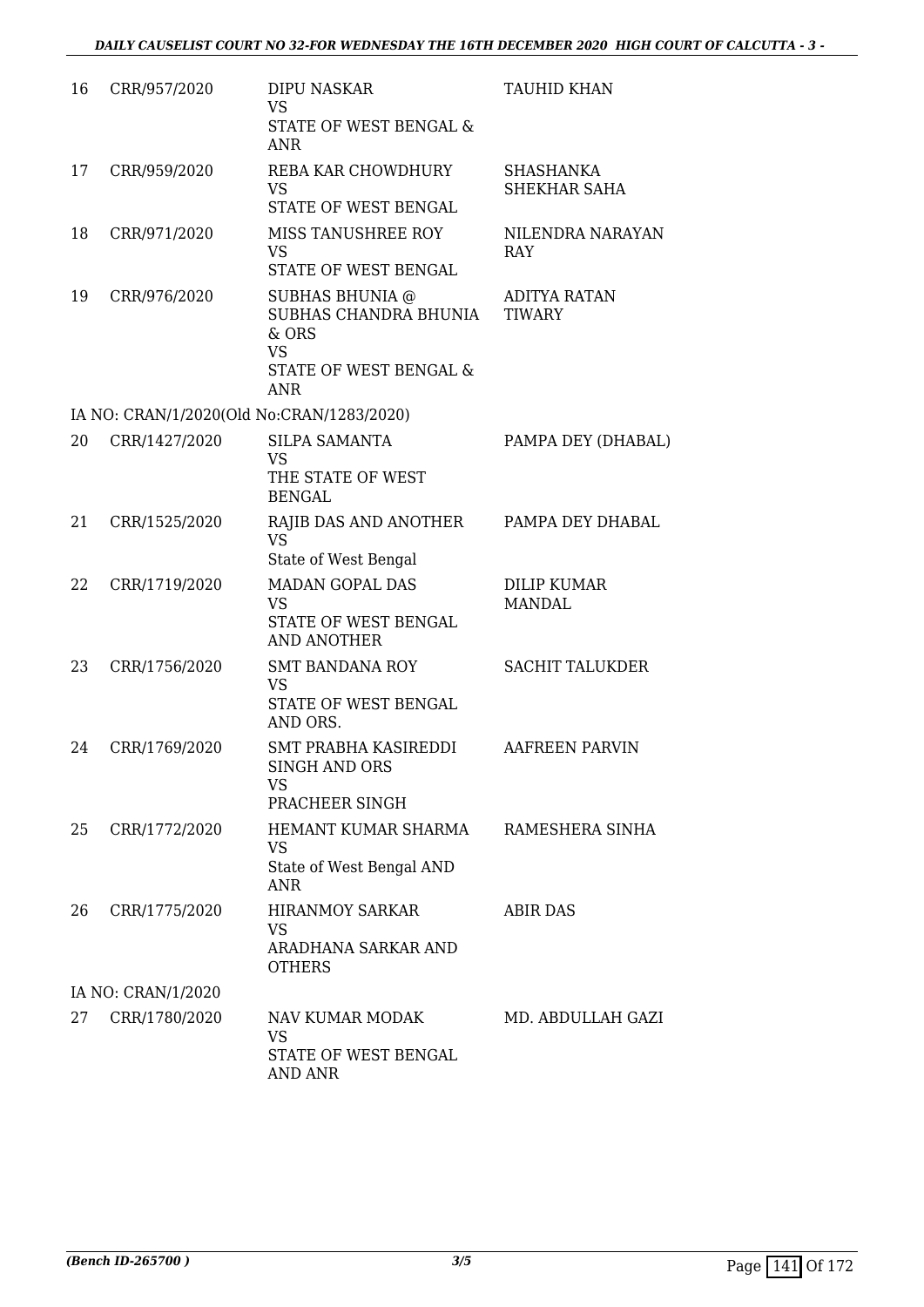| 28 | CRR/1783/2020                             | NISITH KUMAR PALADI AND<br><b>ANR</b><br><b>VS</b><br>State of West Bengal AND<br><b>ANR</b>                                    | <b>ALOTRIYA</b><br>MUKHERJEE   |
|----|-------------------------------------------|---------------------------------------------------------------------------------------------------------------------------------|--------------------------------|
|    |                                           | <b>EXTENSION OF INTERIM ORDER</b>                                                                                               |                                |
| 29 | CRR/1072/2020                             | TUSHAR MANNA<br><b>VS</b><br><b>ANANDA SARKAR</b>                                                                               | <b>RAJIV KUMAR</b>             |
|    |                                           | IA NO: CRAN/1/2020(Old No:CRAN/3178/2020), CRAN/2/2020                                                                          |                                |
| 30 | CRR/1519/2020                             | RAJ KUMAR DAS<br><b>VS</b>                                                                                                      | <b>SOUMYA NAG</b>              |
|    |                                           | State of West Bengal                                                                                                            |                                |
|    | IA NO: CRAN/1/2020                        |                                                                                                                                 |                                |
|    |                                           | <b>CONTESTED APPLICATION</b>                                                                                                    |                                |
| 31 | CRR/196/2016                              | HANS RAJ JAIN @ HANSRAJ<br>JAIN & ORS<br><b>VS</b>                                                                              | A BANERJEE                     |
|    |                                           | <b>STATE OF WEST BENGAL &amp;</b><br><b>ANR</b>                                                                                 |                                |
|    |                                           | IA NO: CRAN/8/2018(Old No:CRAN/607/2018), CRAN/13/2020(Old No:CRAN/1155/2020)                                                   |                                |
| 32 | CRR/197/2016                              | SANJAY JAIN & ORS.                                                                                                              | ANJAN DATTA                    |
|    |                                           | <b>VS</b><br>STATE OF WEST BENGAL &<br>ANR.                                                                                     |                                |
|    |                                           | IA NO: CRAN/8/2018(Old No:CRAN/608/2018), CRAN/13/2020(Old No:CRAN/1156/2020)                                                   |                                |
| 33 | CRR/3106/2016                             | DR. SAMIR KUMAR NANDA SK. FARIDULLAH<br><b>VS</b>                                                                               |                                |
|    |                                           | STATE OF WEST BENGAL                                                                                                            |                                |
|    | IA NO: CRAN/5/2018(Old No:CRAN/437/2018)  |                                                                                                                                 |                                |
| 34 | CRR/4134/2016                             | GOBIND KR. SARDA & ANR ARINDAM DEY<br>VS<br>STATE OF WEST BENGAL &                                                              |                                |
|    |                                           | ANR                                                                                                                             |                                |
|    | IA NO: CRAN/4/2017(Old No:CRAN/4748/2017) |                                                                                                                                 |                                |
| 35 | CRR/3120/2017                             | MA KREENG<br>CONSTRUCTION P LTD &<br><b>ORS</b><br><b>VS</b><br><b>DIPAK SAHA &amp; ANR</b>                                     | MS A TIWARI                    |
| 36 | CRR/4051/2017                             | STATE BANK OF BIKANER &<br>JAIPUR (ASANSOL BR) NOW<br><b>SBI &amp; ANR</b><br><b>VS</b><br>STATE OF WEST BENGAL &<br><b>ANR</b> | S PAL CHOUDHURI                |
| 37 | CRR/1309/2018                             | M/S. SHRIRAM HOUSING<br><b>FINANCE LTD</b><br><b>VS</b><br>TARANI HALDER & ANR                                                  | SAYAK RANJAN<br><b>GANGULY</b> |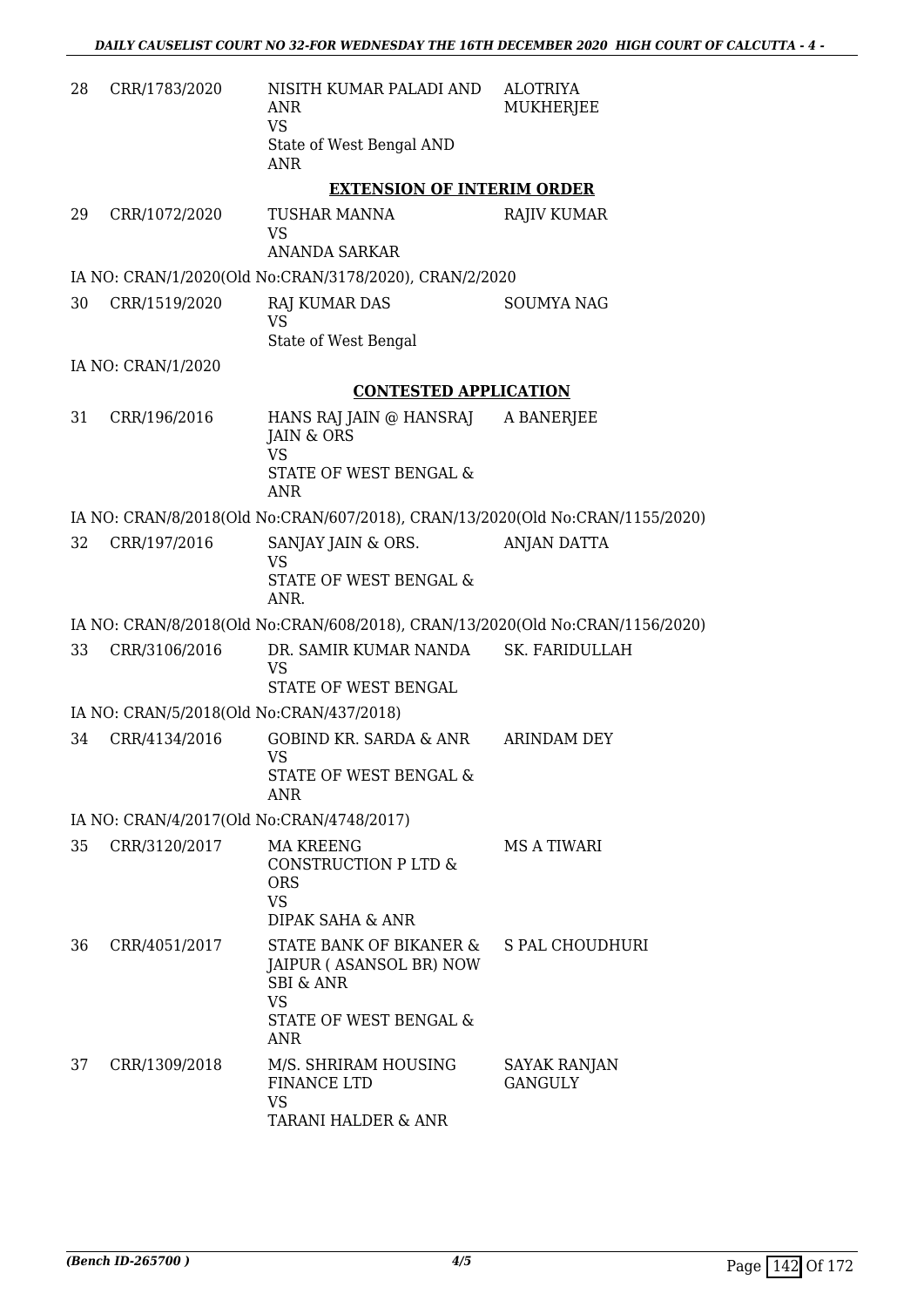| 38 | CRR/2295/2018                           | <b>SAMIR KR BOSE</b><br><b>VS</b><br><b>CBI &amp; ANR</b>                                  | D DUTT                         |
|----|-----------------------------------------|--------------------------------------------------------------------------------------------|--------------------------------|
| 39 | CRR/2924/2018                           | <b>UDAY PRATAP SINGH</b><br><b>VS</b><br>PRIYANKA DHAR                                     | <b>S BASU</b>                  |
|    |                                         | IA NO: CRAN/5/2020(Old No:CRAN/1251/2020)                                                  |                                |
| 40 | CRR/3218/2018                           | M/S. VIKSHI BOILERS PVT<br><b>LTD</b><br><b>VS</b><br>STATE OF WEST BENGAL &<br><b>ANR</b> | <b>SAURABH PRASAD</b>          |
| 41 | CRR/269/2019                            | <b>BIPIN BISWAS</b><br><b>VS</b><br>STATE OF WEST BENGAL                                   | <b>SUMAN DE</b>                |
| 42 | CRR/1711/2019                           | <b>SMT LAXMI DAS</b><br><b>VS</b><br>MADHUSUDAN DAS & ANR                                  | D K ADHIKARY                   |
| 43 | CRR/2093/2019                           | NITYAHARI SARKAR & ANR<br><b>VS</b><br>THE CENTRAL BUREAU OF<br><b>INVESTIGATION</b>       | <b>DEBAISH</b><br>MUKHOPADHYAY |
| 44 | CRR/3176/2019                           | <b>SMT BAISHALI DUTTA</b><br><b>VS</b><br>STATE OF WEST BENGAL &<br><b>ORS</b>             | <b>ANTARIKHYA BASU</b>         |
|    |                                         | <b>APPEAL FOR HEARING</b>                                                                  |                                |
| 45 | CRA/330/2015                            | <b>BABU @ PRATAP DAS</b><br><b>VS</b><br>STATE OF WEST BENGAL                              | S CHOUDHURY                    |
| 46 | CRA/147/2017                            | NETAI GHOSH & ANR.<br><b>VS</b><br>STATE OF WEST BENGAL                                    | MD. YOUNUSH<br><b>MONDAL</b>   |
|    | IA NO: CRAN/3/2018(Old No:CRAN/73/2018) |                                                                                            |                                |
| 47 | CRA/535/2017                            | MAHESH KR SHARMA<br>VS<br>M/S GEE PEE INFOTEH PVT<br>LTD & ORS                             | <b>K GANGULY</b>               |
| 48 | CRA/604/2017                            | <b>BIMAL DHALI</b><br><b>VS</b><br>STATE OF WEST BENGAL                                    | <b>ASRAF MONDAL</b>            |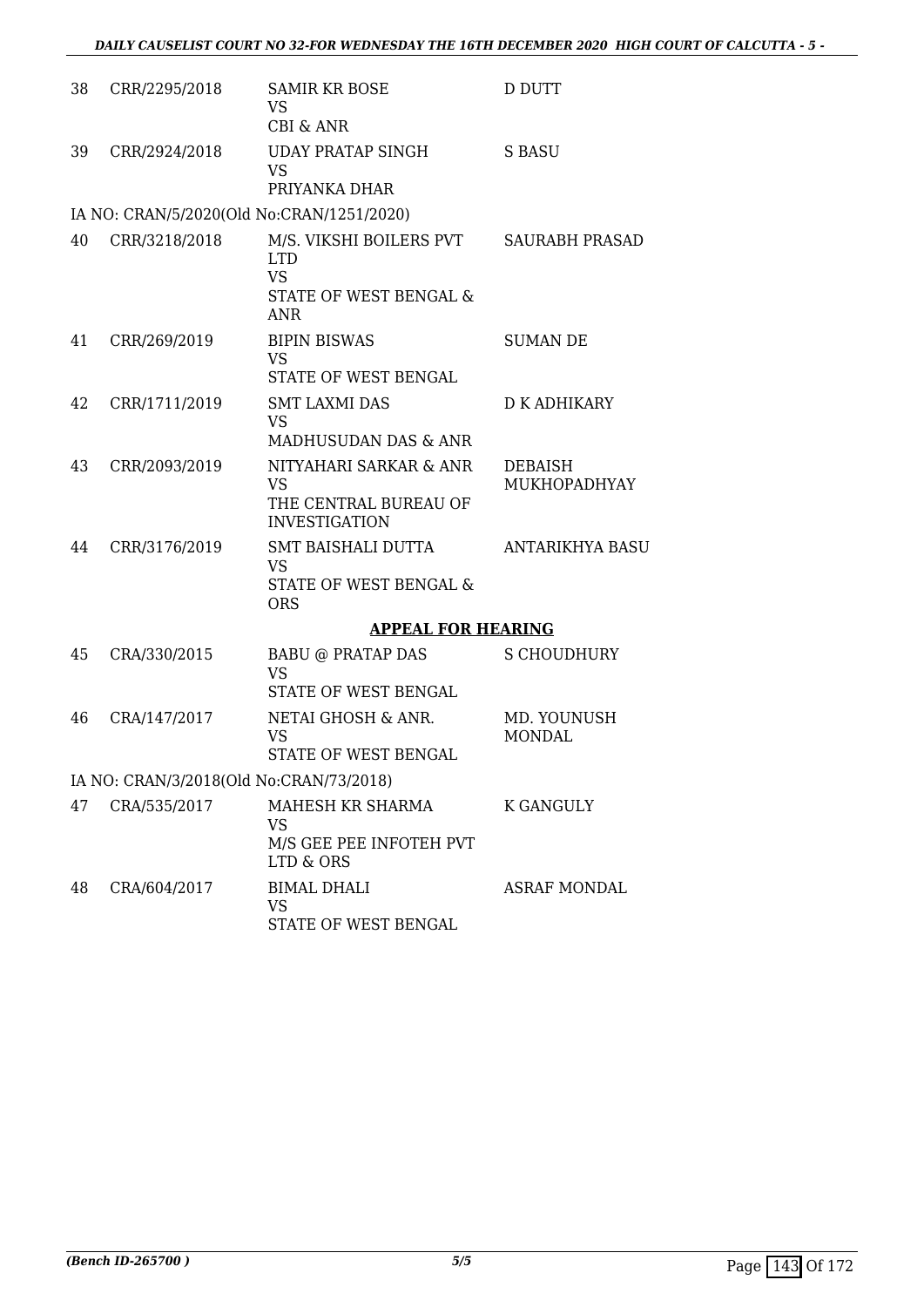

### **Appellate Side**

**DAILY CAUSELIST For Wednesday The 16th December 2020**

**COURT NO. 9**

**SINGLE BENCH (SB)**

**AT 10:45 AM**

**HON'BLE JUSTICE SUBHASIS DASGUPTA**

**(VIA VIDEO CONFERENCE)**

**ON WEDNESDAY, 9TH DECEMBER, 2020 AND AS AND WHEN SIT SINGLY - WILL SIT SINGLY AND TAKE MATTERS LISTED BEFORE HIM IN THE DAILY LIST OF 16TH MARCH,2020 EXCEPT THE MATTERS WHICH ARE ALREADY DISPOSED OF.**

**NOTE : MATTERS WILL BE TAKEN UP THROUGH PHYSICAL HEARING ONLY WHEN BOTH THE PARTIES ARE AGREED.**

|              |                                  | <b>TO BE MENTIONED</b>                                                                                  |                                |  |
|--------------|----------------------------------|---------------------------------------------------------------------------------------------------------|--------------------------------|--|
| $\mathbf{1}$ | CO/2860/2019<br>(For Correction) | NATIONAL INSURANCE COMPANY<br><b>LTD</b><br><b>VS</b><br>M/S MMTC LIMITED                               | ARIJEET DOSS MULLICK           |  |
|              |                                  | <b>LISTED MOTION</b>                                                                                    |                                |  |
| 2            | CO/3603/2011                     | TAPATI HAZRA & ORS<br>VS<br>LAKSHMIKANTA NASKAR                                                         | <b>SONI KUMARI</b>             |  |
| 3            | CO/707/2017                      | M/S. NEWSTIDAY PVT.LTD.<br><b>VS</b><br><b>JOY CHATTERJEE</b>                                           | M. S. CHATTERJRR               |  |
| 4            | CO/823/2018                      | <b>SMT. MAYA GHOSH</b><br><b>VS</b><br><b>SUJIT ROY</b>                                                 | <b>SHAILA AFRIN</b>            |  |
| 5            | CO/868/2018                      | RANJIT KAR<br><b>VS</b><br>JYOTIRENDRA BAIRAGYA & ANR.                                                  | RAFIJUL ALAM                   |  |
| 6            | CO/965/2018                      | GREKA DRILLING(INDIA) LTD &<br><b>ANR</b><br><b>VS</b><br>M/S. ARIHANT CARGO CARRIERS<br><b>PVT LTD</b> | DEBNATH GANGULY                |  |
| 7            | CO/999/2018                      | NAZARA BIBI @ NAJARA KHATOON<br>VS.<br><b>MD SAHID</b>                                                  | <b>SOUMEN DAS</b>              |  |
| 8            | CO/1009/2018                     | <b>SANDEEP BOSE</b><br>VS<br>SWARNALY BOSE (DAS ROY)                                                    | <b>SUBHABRATA</b><br>CHOWDHURY |  |
| 9            | CO/1017/2018                     | <b>GITA SEN &amp; ORS</b><br>VS<br>BAIKUNTHA NATH SEN                                                   | <b>SALIL KUMAR SARKAR</b>      |  |
| 10           | CO/1033/2018                     | SHREE DIGVIJAY CEMENT CO.<br><b>LTD</b><br>VS.<br><b>BANK OF BARODA &amp; ORS</b>                       | R. K. RAI                      |  |
| 11           | CO/1047/2018                     | <b>BASANTI GHOSH &amp; ANR.</b><br>VS<br>RABINDRANATH GHOSH                                             | <b>ANYASHA DAS</b>             |  |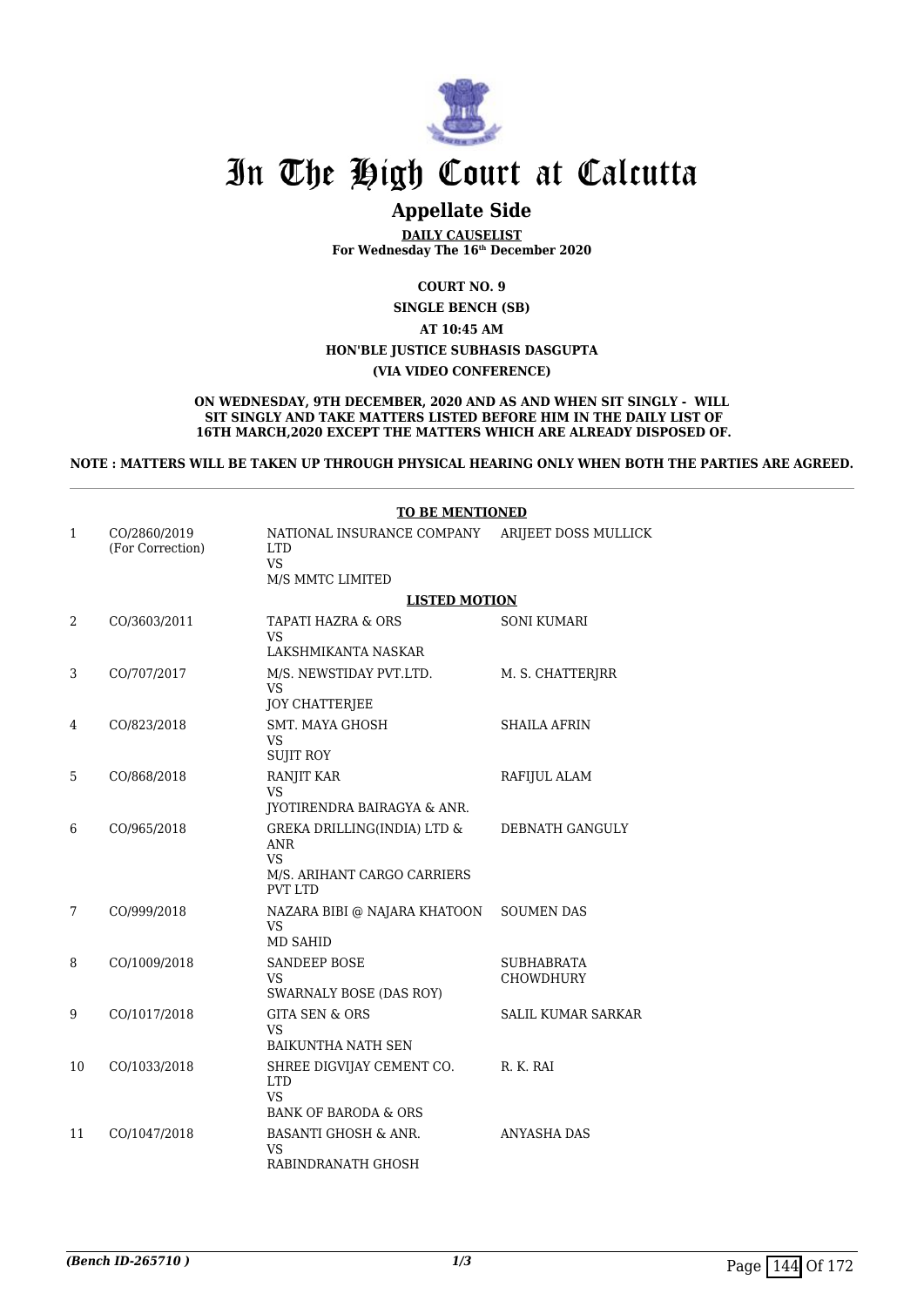| 12 | CO/1054/2018                            | <b>BHABANI KARMAKAR</b><br>VS.<br>PRADIP RANJAN DEY (DEAD) REP<br><b>BY MANASHI DEY</b> | S K GHOSH            |
|----|-----------------------------------------|-----------------------------------------------------------------------------------------|----------------------|
| 13 | CO/1078/2018                            | CHANCHAL CHATTERJEE<br>VS                                                               | UTTAM GHOSH          |
| 14 | CO/1079/2018                            | RAMRUP BHATTACHARJEE<br>ABHIJIT MITRA<br>VS                                             | SANJIDA SULTANA      |
| 15 | CO/1081/2018                            | DIPA MITRA (GHOSH)<br>MIRA BHARATI<br>VS                                                | DHANANJAY BANERJEE   |
|    | IA NO: CAN/1/2020(Old No:CAN/2641/2020) | NILIMA GUHA & ORS.                                                                      |                      |
| 16 | CO/1087/2018                            | RANI MAITY                                                                              | <b>D BANERJEE</b>    |
|    |                                         | VS<br>STATE REP BY COLLECTOR,<br>PURBA MEDINIPUR                                        |                      |
| 17 | CO/1177/2018                            | <b>BHOLANATH MONDAL</b><br>VS.<br><b>ASHOK MONGAL</b>                                   | SHILA SARKAR         |
| 18 | CO/1201/2018                            | SANJIB SEAL @ SANJIB SHILL<br>VS<br><b>SEULI SEAL &amp; ANR</b>                         | R CHATTERJEE         |
| 19 | CO/1202/2018                            | M/S ESCO SCRAP CONCERN &<br><b>ORS</b><br>VS.<br>PIYUSH BUBNA                           | TARAK NATH HALDER    |
| 20 | CO/1209/2018                            | KAPINDRA CHOUDHURY<br>VS<br>SHIBAPRASAD SAHA                                            | <b>SUNNY NANDY</b>   |
| 21 | CO/2387/2018                            | SUJIT KUMAR BANERJEE<br>VS<br>PRATIMA BANERJEE & ORS                                    | ARPITA MONDAL        |
| 22 | CO/770/2019                             | JAHAR JATHI @ JAHAR JATI<br>VS.<br>SANDHYA BHAKTA & ORS                                 | UTTAM KUMAR KAMILA   |
| 23 | CO/1977/2019                            | <b>BIKASH MAJUMDAR</b><br>VS<br>MANISHA MAJUMDAR                                        | MANOJ KUMAR ROY      |
| 24 | CO/2781/2019                            | MITA SAHA & ANR<br>VS<br>RAMESH CHANDRA SAHA & ORS                                      | ABHISEK BANERJEE     |
| 25 | CO/2832/2019                            | <b>BARUN KUMAR BHATTA</b><br>VS<br>AMAR NATH BHATTACHARJEE &                            | RATUL DAS            |
| 26 | CO/2853/2019                            | <b>ORS</b><br>SANJOY SARKAR<br>VS                                                       | ANIMESH PAUL         |
| 27 | CO/2880/2019                            | <b>SONALI NANDY</b><br>ABDUL ROUPH KHAN & ORS<br>VS.                                    | MD. MANSOOR ALAM     |
| 28 | CO/2943/2019                            | ABUL KHAYER KHAN & ORS<br>SAHEM MONDAL<br>VS.<br>UNION OF INDIA                         | JAYANTA KUMAR MANDAL |
| 29 | CO/3015/2019                            | NIRMAL MONDAL@NIRMAL<br>KUMAR MONDAL<br>VS                                              | SARBANANDA SANNYAL   |
| 30 | CO/3179/2019                            | RABINDRA NATH MONDAL & ORS<br>DEBASISH DAS<br>VS.<br>SHYAM SUNDAR SINGH                 | SOUNAK BHATTACHARYA  |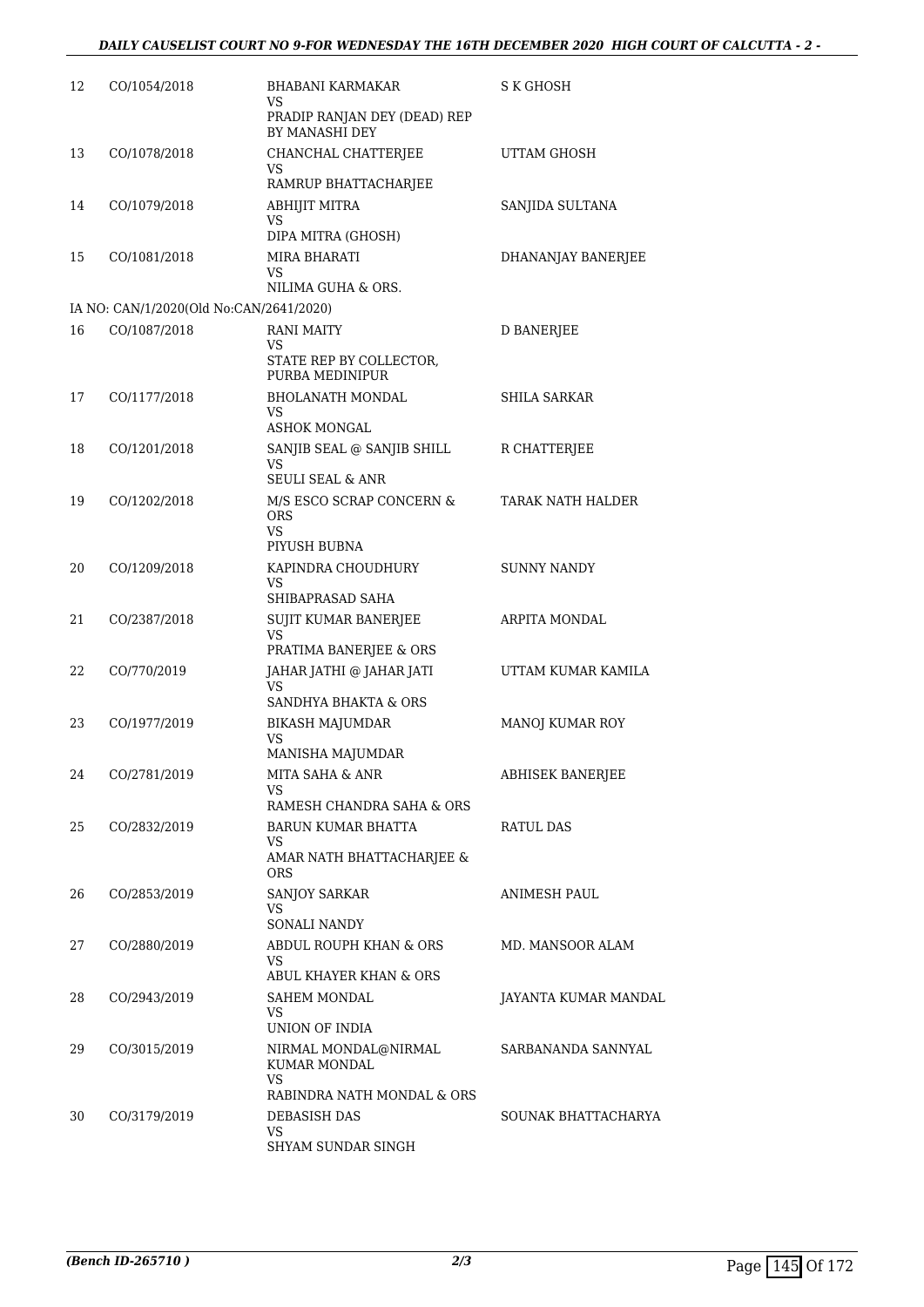| 31 | CO/3206/2019 | HIRENDRA NATH MUKHERJEE<br>VS<br>PRESIDENT DURGA PRASAD<br>MUKHERJEE & ORS | <b>BISWADIP MUKHERJEE</b> |
|----|--------------|----------------------------------------------------------------------------|---------------------------|
| 32 | CO/3259/2019 | ASOK KUAMR MONDAL & ANR<br>VS<br>PAWAN KUMAR SHAH                          | <b>TANMOY MUKHERJEE</b>   |
|    |              | <b>NEW MOTION</b>                                                          |                           |
| 33 | CO/1069/2018 | DEBASISH BAGCHI<br>VS<br>KABITA DAS                                        | PRIYAKSHI BANERJEE        |
|    |              | <b>CONTESTED APPLICATION</b>                                               |                           |
| 34 | CO/1076/2018 | <b>SUPRIYA RAKSHIT</b><br>VS<br>SISIR KUMAR CHOWDHURY                      | P. ROY                    |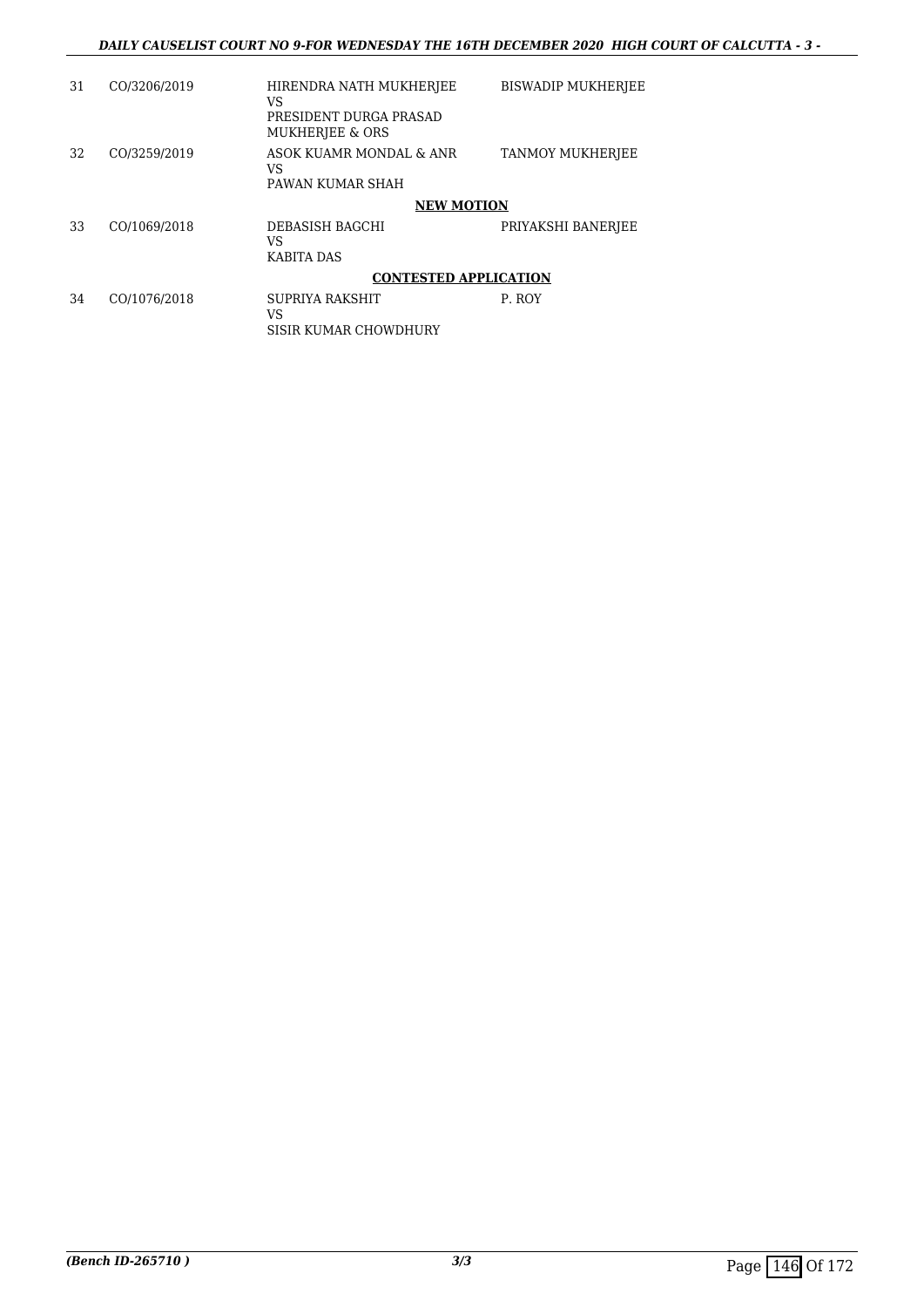

### **Appellate Side**

**DAILY CAUSELIST For Wednesday The 16th December 2020**

**COURT NO. 2**

#### **SINGLE BENCH (SB)**

**AT 10:45 AM**

#### **HON'BLE JUSTICE MD. NIZAMUDDIN**

#### **(VIA VIDEO CONFERENCE)**

#### **ON MONDAY, 14TH DECEMBER, 2020 AND THEREAFTER AS AND WHEN SITS SINGLY -- WILL SIT SINGLY AND TAKE MATTERS LISTED BEFORE HIM IN THE DAILY LIST OF 16TH MARCH, 2020 EXCEPT THE MATTERS WHICH ARE ALREADY DISPOSED OF.**

#### **NOTE : MATTERS WILL BE TAKEN UP THROUGH PHYSICAL HEARING WHEN BOTH THE PARTIES ARE AGREED.**

#### **FOR HEARING**

1 WPA/11559/2010 (21.12.2020) TATA REFRACTORIES LTD. VS UNION OF INDIA & ORS. DALIA BHATTACHARJEE

IA NO: CAN/2/2019(Old No:CAN/10197/2019), CAN/3/2020

- 2 WPA/19544/2013 (21.12.2020) KALYAN SAHA VS WBBSE & ORS BISWAJIT DAS IA NO: CAN/1/2019(Old No:CAN/9309/2019) 3 WPA/35802/2013 LATIKA GHOSE VS STATE OF WEST BENGAL & ORS. SK. FARIDULLAH 4 WPA/6970/2015 (17.12.2020) SAUVIK MITRA VS STATE OF WEST BENGAL & MANABENDRA **THAKUR**
- ORS 5 WPA/15988/2015 (17.12.2020) ARCHANA DEY VS STATE OF WEST BENGAL & ORS INDRANIL CHAKRAVARTI

IA NO: CAN/1/2019(Old No:CAN/10061/2019)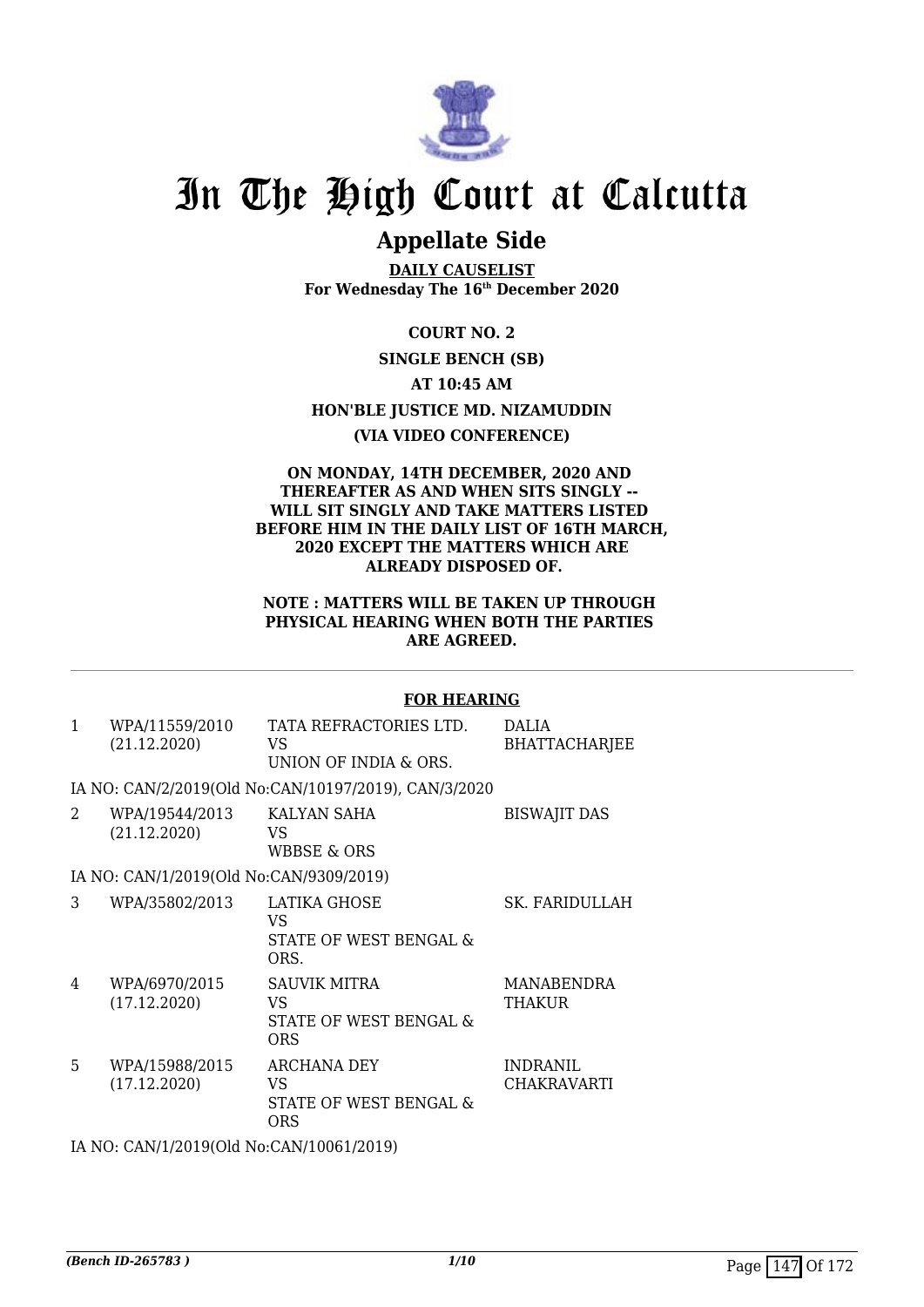| 6  | WPA/25180/2015<br>(18.12.2020)  | SAROJ KUMAR PANIGRAHI<br>& ANR<br><b>VS</b><br>STATE OF WEST BENGAL &                         | <b>UTTAM KUMAR</b><br><b>BHATTACHARYYA</b> |
|----|---------------------------------|-----------------------------------------------------------------------------------------------|--------------------------------------------|
|    |                                 | <b>ORS</b>                                                                                    |                                            |
|    |                                 | <b>MOTION</b>                                                                                 |                                            |
| 7  | WPA/31026/2017<br>(21.12.2020)  | NAZMA BEGAM<br><b>VS</b><br>STATE OF WEST BENGAL &<br><b>ORS</b>                              | S P JANA                                   |
| 8  | WPA/10005/2018<br>(17.12.2020)  | MITHILESH KUMAR SINGH<br><b>VS</b><br>STATE OF WEST BENGAL &<br><b>ORS</b>                    | ANUSUYA BANERJEE                           |
| 9  | WPA/10010/2018<br>(21.12.2020)  | PRANABESH KUMAR RAY<br><b>VS</b><br>STATE OF WEST BENGAL &                                    | <b>ANUSUYA BANERJEE</b>                    |
| 10 | WPA/10038/2018<br>(21.12.2020)  | <b>ORS</b><br><b>TARAK NATH GAYEN</b><br><b>VS</b><br>STATE OF WEST BENGAL &<br><b>ORS</b>    | A BANERJEE                                 |
| 11 | WPA/22508/2018<br>(LAST CHANCE) | DIPANKAR JANA<br><b>VS</b><br>STATE OF WEST BENGAL &<br><b>ORS</b>                            | <b>ADRISNATA</b><br><b>CHAKRABORTY</b>     |
| 12 | WPA/22652/2018                  | ABHIJIT CHAUDHURY<br><b>VS</b><br>STATE OF WEST BENGAL &<br><b>ORS</b>                        | <b>GANAPATI</b><br><b>CHAUDHURI</b>        |
| 13 | WPA/3120/2019                   | DEBASIS BHOWMIK<br><b>VS</b><br>STATE OF WEST BENGAL &<br><b>ORS</b>                          | NIRUPAM DHALI                              |
| 14 | WPA/3232/2019<br>(LAST CHANCE)  | <b>ANINDITA MAITY</b><br><b>VS</b><br>NATIONAL CO-ORDINATION<br><b>BOARD - GATE &amp; ORS</b> | <b>SHAMIM UL BARI</b>                      |
| 15 | WPA/4082/2019<br>(21.12.2020)   | SUJIT CHANDRA SARKAR<br><b>VS</b><br>STATE OF WEST BENGAL &<br><b>ORS</b>                     | SAKTI PADA JANA                            |
| 16 | WPA/4660/2019<br>(21.12.2020)   | <b>SANAT MONDAL</b><br>VS<br>STATE OF WEST BENGAL &<br><b>ORS</b>                             | SAKTI PADA JANA                            |
| 17 | WPA/4907/2019<br>(21.12.2020)   | RAJIB RAHA<br><b>VS</b><br>STATE OF WEST BENGAL &<br>ORS.                                     | SAKTI PADA JANA                            |
| 18 | WPA/6037/2019                   | SK. KALAMUDDIN<br><b>VS</b><br>STATE OF WEST BENGAL &<br><b>ORS</b>                           | TARUN KUMAR DAS                            |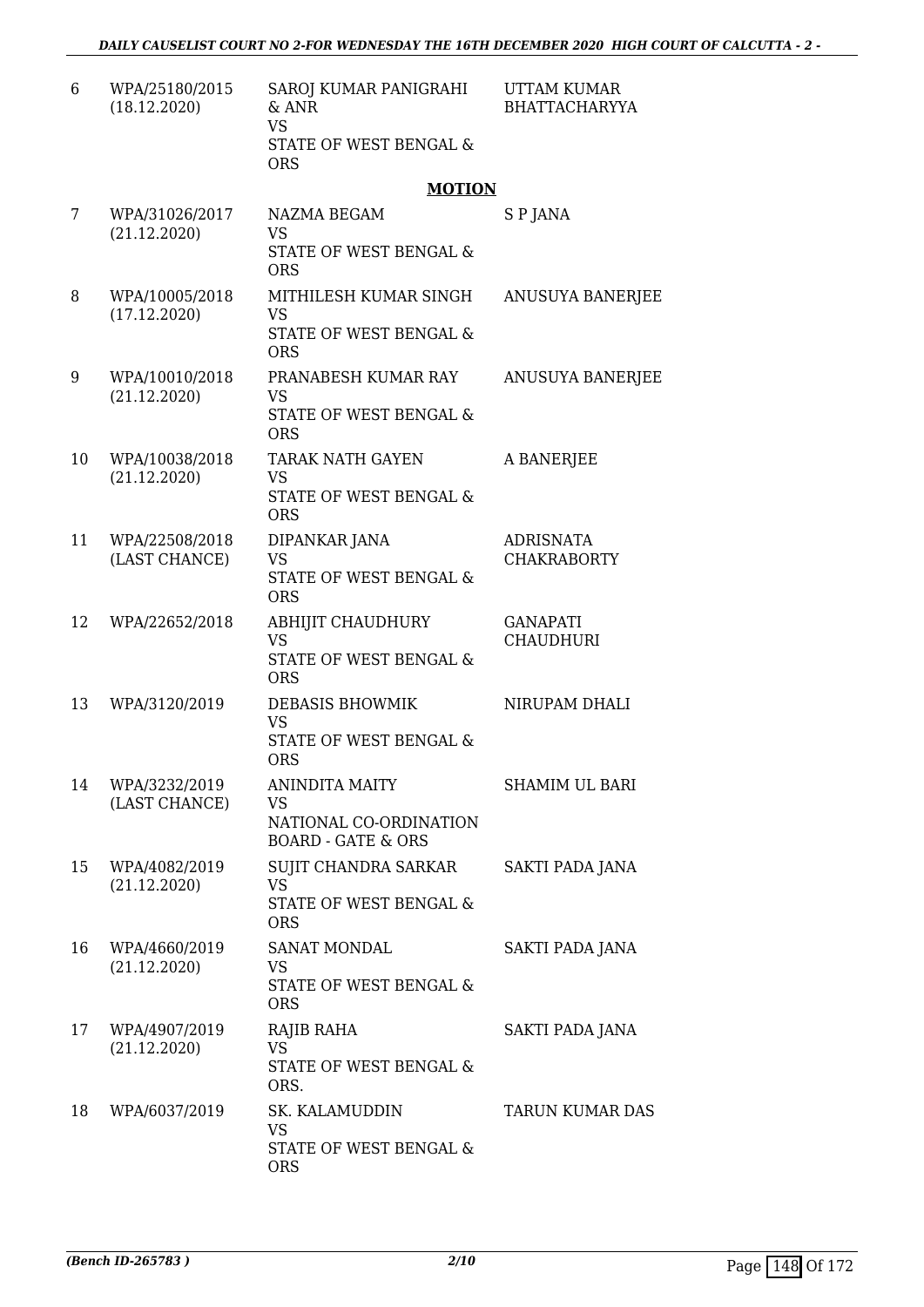| 19 | WPA/6494/2019<br>(21.12.2020) | DIPANWITA MONDAL<br><b>SARDAR</b><br><b>VS</b><br>STATE OF WEST BENGAL &<br><b>ORS</b>            | TANUJA BASAK           |
|----|-------------------------------|---------------------------------------------------------------------------------------------------|------------------------|
| 20 | WPA/7367/2019                 | <b>GAUTAM MANDAL &amp; ANR</b><br><b>VS</b><br><b>STATE OF WEST BENGAL &amp;</b><br><b>ORS</b>    | DIPTENDU MONDAL        |
| 21 | WPA/7398/2019                 | UTTAM KR GHOSH & ANR<br><b>VS</b><br>STATE OF WEST BENGAL &<br><b>ORS</b>                         | <b>JOYITA RAY</b>      |
| 22 | WPA/7535/2019                 | MOUSUMI MANDAL<br>VS<br><b>STATE OF WEST BENGAL &amp;</b><br><b>ORS</b>                           | K.M HOSSAIN            |
| 23 | WPA/7882/2019                 | TANUSREE PAL & ORS<br><b>VS</b><br>STATE OF WEST BENGAL &<br><b>ORS</b>                           | INDRANI PATRA          |
| 24 | WPA/7924/2019                 | MOUMITA BHATTACHARJEE<br><b>VS</b><br>STATE OF WEST BENGAL &<br><b>ORS</b>                        | SHAHARAYAR ALAM        |
| 25 | WPA/7993/2019                 | PRADIP KUMAR GHOSH<br><b>VS</b><br><b>STATE OF WEST BENGAL &amp;</b><br><b>ORS</b>                | <b>MIRZA KAMRUDDIN</b> |
| 26 | WPA/8016/2019                 | DEBASMITA CHATTERJEE @<br>DEBASMITA ADHIKARY<br><b>VS</b><br>STATE OF WEST BENGAL &<br><b>ORS</b> | <b>ANIT DEY</b>        |
| 27 | WPA/8088/2019                 | DR SWARNENDU KR<br><b>MANDAL</b><br><b>VS</b><br>STATE OF WEST BENGAL &<br><b>ORS</b>             | UJJWAL KANTI JANA      |
| 28 | WPA/8140/2019                 | <b>MD. ATAUR RAHMAN</b><br><b>VS</b><br>STATE OF WEST BENGAL &<br><b>ORS</b>                      | SOMASHREE DUTTA        |
| 29 | WPA/8177/2019                 | <b>CHAITALI BISWAS</b><br><b>VS</b><br>STATE OF WEST BENGAL &<br><b>ORS</b>                       | <b>INDRANI PATRA</b>   |
| 30 | WPA/8264/2019                 | DIPANKAR DEB & ORS<br><b>VS</b><br>STATE OF WEST BENGAL &<br><b>ORS</b>                           | SABNAM SULTANA         |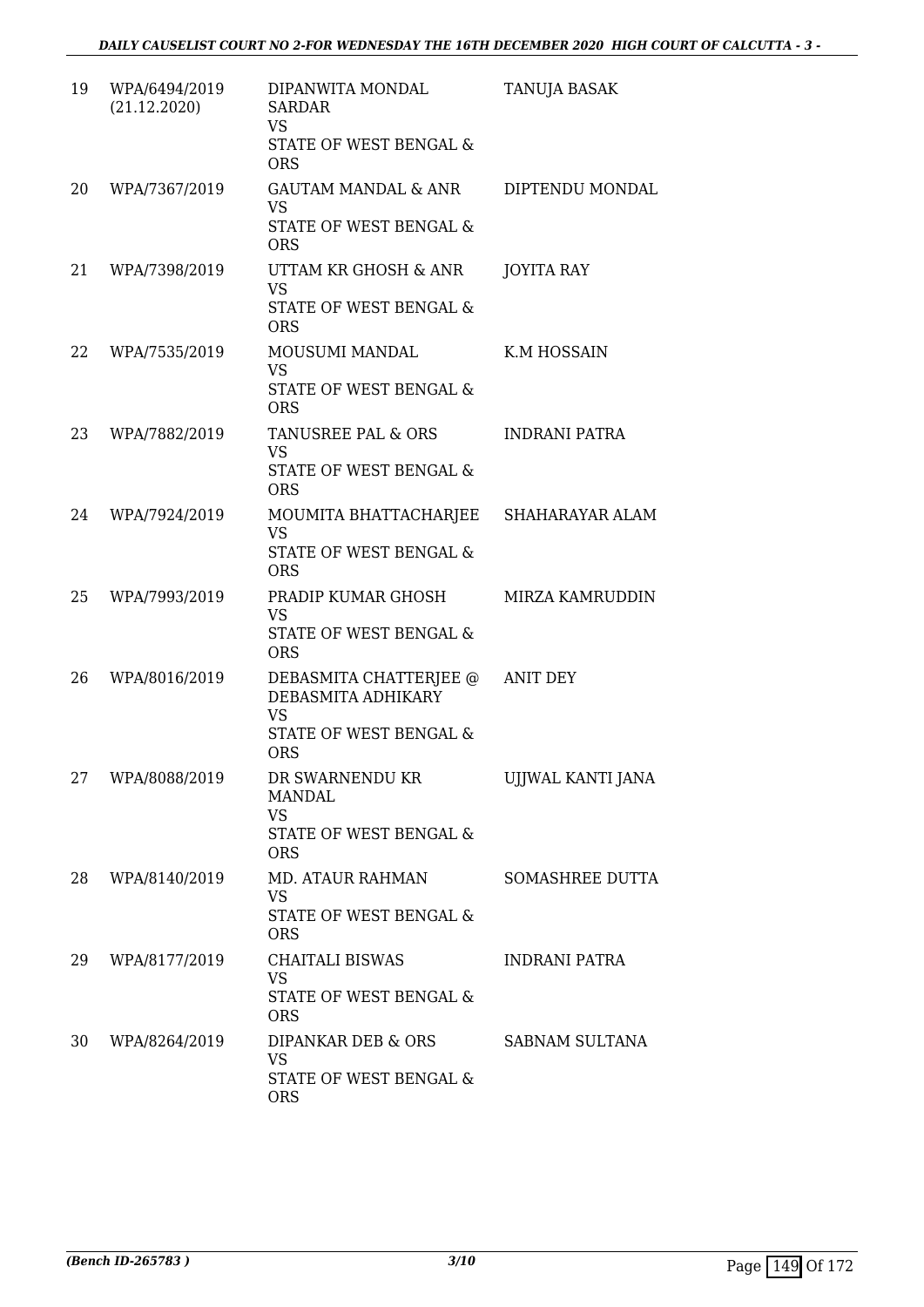| 31 | WPA/8322/2019 | <b>BIPLAB PRAMANIK</b><br><b>VS</b><br>STATE OF WEST BENGAL &<br>ORS.                                      | <b>SOUGATA</b><br><b>CHATTERJEE</b>      |
|----|---------------|------------------------------------------------------------------------------------------------------------|------------------------------------------|
| 32 | WPA/8416/2019 | <b>AMARNATH PAL</b><br><b>VS</b><br>STATE OF WEST BENGAL &<br><b>ORS</b>                                   | <b>ABHRADIP MAITY</b>                    |
| 33 | WPA/8418/2019 | <b>SOMNATH NANDY</b><br><b>VS</b><br><b>STATE OF WEST BENGAL &amp;</b><br><b>ORS</b>                       | <b>ABHRADIP MAITY</b>                    |
| 34 | WPA/8529/2019 | <b>KAMESWAR DAS</b><br><b>VS</b><br>STATE OF WEST BENGAL &<br><b>ORS</b>                                   | SK. NEZAMUDDIN                           |
| 35 | WPA/8792/2019 | DEBASISH PAUL<br><b>VS</b><br>STATE OF WEST BENGAL &<br>ORS.                                               | <b>TANUJA BASAK</b>                      |
| 36 | WPA/8895/2019 | MINATI MONDAL NASKAR<br><b>VS</b><br>STATE OF WEST BENGAL &<br><b>ORS</b>                                  | MRINAL KANTI<br>GHOSH                    |
| 37 | WPA/8902/2019 | SAYAN MAITY (MINOR)<br><b>VS</b><br>STATE OF WEST BENGAL &<br><b>ORS</b>                                   | <b>SIDDHARTHA</b><br><b>BHATTACHARYA</b> |
| 38 | WPA/8903/2019 | AYAN MAITY (MINOR)<br><b>VS</b><br>STATE OF WEST BENGAL &<br><b>ORS</b>                                    | SIDDHARTHA<br><b>BHATTACHARYA</b>        |
| 39 | WPA/9330/2019 | DEBIKA GHOSH<br><b>VS</b><br>STATE OF WEST BENGAL &<br><b>ORS</b>                                          | <b>INDRANI PATRA</b>                     |
| 40 | WPA/9332/2019 | MIHIR KUMAR DAS<br>VS.<br>DEPARTMENT OF SCHOOL<br><b>EDUCATION &amp;</b><br>LITERACY, MINISTRY OF<br>H.R.D | TANUJA BASAK                             |
| 41 | WPA/9445/2019 | MIZANUR RAHAMAN<br><b>VS</b><br>STATE OF WEST BENGAL<br>&ORS                                               | <b>ALI AHSAN ALAMGIR</b>                 |
| 42 | WPA/9879/2019 | <b>SUNITA SINGH</b><br><b>VS</b><br>STATE OF WEST BENGAL &<br><b>ORS</b>                                   | STANUJA BASAK                            |
| 43 | WPA/9985/2019 | UTTAM BODAK<br><b>VS</b><br>STATE OF WEST BENGAL &<br><b>ORS</b>                                           | <b>TANMAY</b><br><b>CHOWDHURY</b>        |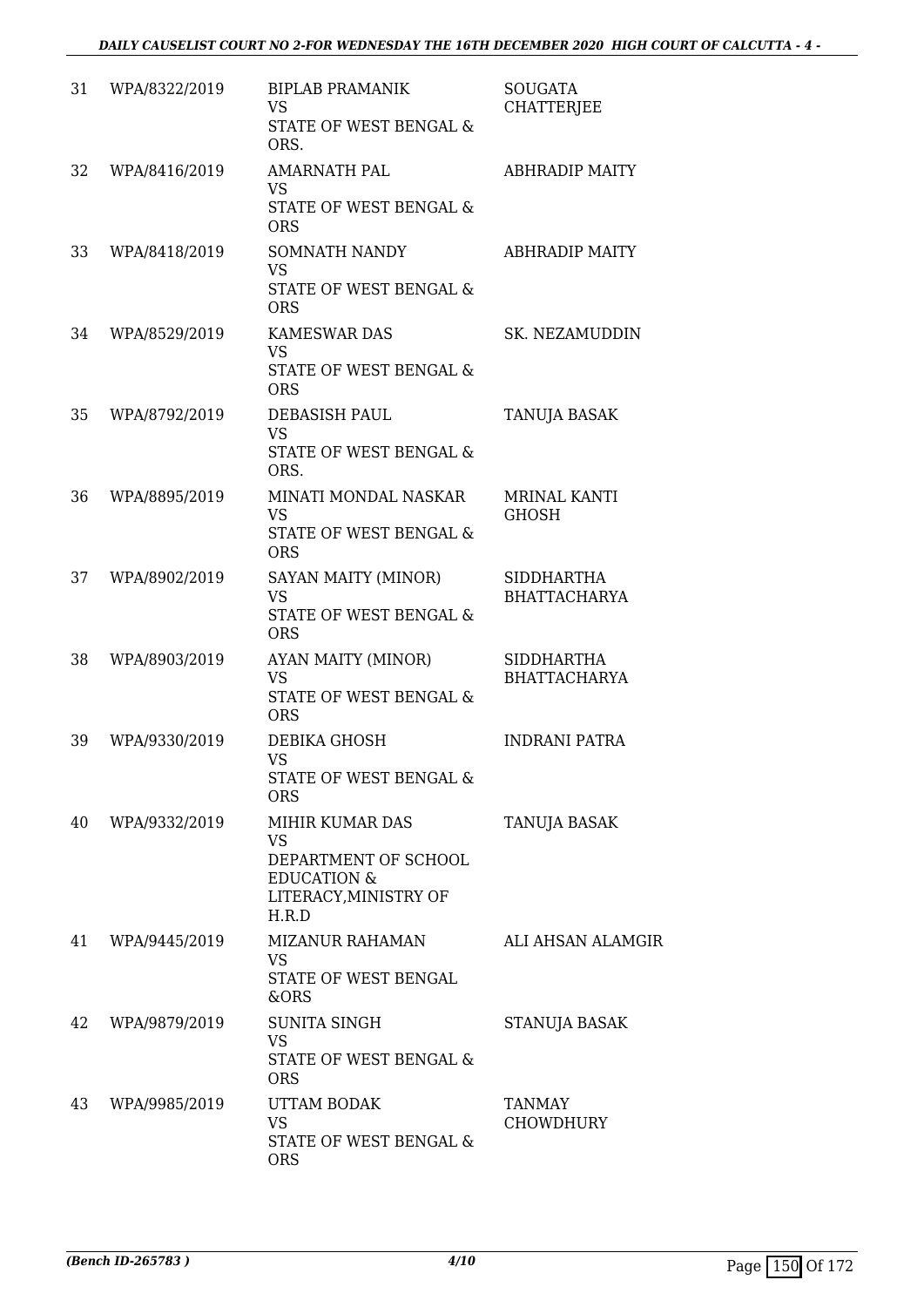| 44 | WPA/10161/2019 | SANTOSHEE BANERJEE &<br><b>ORS</b><br><b>VS</b><br>STATE OF WEST BENGAL &<br><b>ORS</b>       | EKRAMUL BARI                        |
|----|----------------|-----------------------------------------------------------------------------------------------|-------------------------------------|
| 45 | WPA/10295/2019 | <b>SAYANI ROY</b><br><b>VS</b><br>STATE OF WEST BENGAL &<br><b>ORS</b>                        | KRISHNENDU BERA                     |
| 46 | WPA/10410/2019 | SUPARNA BHATTACHRJEE<br><b>VS</b><br>STATE OF WEST BENGAL &<br><b>ORS</b>                     | NABANKUR PAUL                       |
| 47 | WPA/10501/2019 | SUBHASISH GHOSAL<br><b>VS</b><br><b>STATE OF WEST BENGAL &amp;</b><br><b>ORS</b>              | <b>BANDHU BRATA</b><br><b>BHULA</b> |
| 48 | WPA/10610/2019 | SONALI SEN (DUTTA)<br><b>VS</b><br>STATE OF WEST BENGAL &<br>ORS.                             | <b>GITASHREE MISTRY</b>             |
| 49 | WPA/10924/2019 | PRIYANKA TIWARI (DUBEY)<br><b>VS</b><br>STATE OF WEST BENGAL &<br><b>ORS</b>                  | <b>ASIT DEWAN</b>                   |
| 50 | WPA/10986/2019 | HIMADRI SEKHAR DAS<br><b>VS</b><br>STATE OF WEST BENGAL &<br><b>ORS</b>                       | <b>TANUJA BASAK</b>                 |
| 51 | WPA/11137/2019 | MAMATA MAITI @ MAMATA<br><b>VS</b><br>STATE OF WEST BENGAL &<br><b>ORS</b>                    | PARTHA PRATIM ROY                   |
| 52 | WPA/11193/2019 | MANIKA GHOSH @ MANIKA<br><b>MAJUMDER</b><br><b>VS</b><br>STATE OF WEST BENGAL &<br><b>ORS</b> | SAMIR KUMAR CHAKI                   |
| 53 | WPA/11194/2019 | <b>GORACHAND</b><br><b>CHAKRABORTY</b><br><b>VS</b><br>STATE OF WEST BENGAL &<br><b>ORS</b>   | SAMIR KUMAR CHAKI                   |
| 54 | WPA/11198/2019 | GORACHAND<br><b>CHAKRABORTY</b><br><b>VS</b><br>STATE OF WEST BENGAL &<br><b>ORS</b>          | SAMIR KUMAR CHAKI                   |
| 55 | WPA/11281/2019 | DWAIPAYAN DAS<br><b>VS</b><br>STATE OF WEST BENGAL &<br><b>ORS</b>                            | DYUTIMAN BANERJEE                   |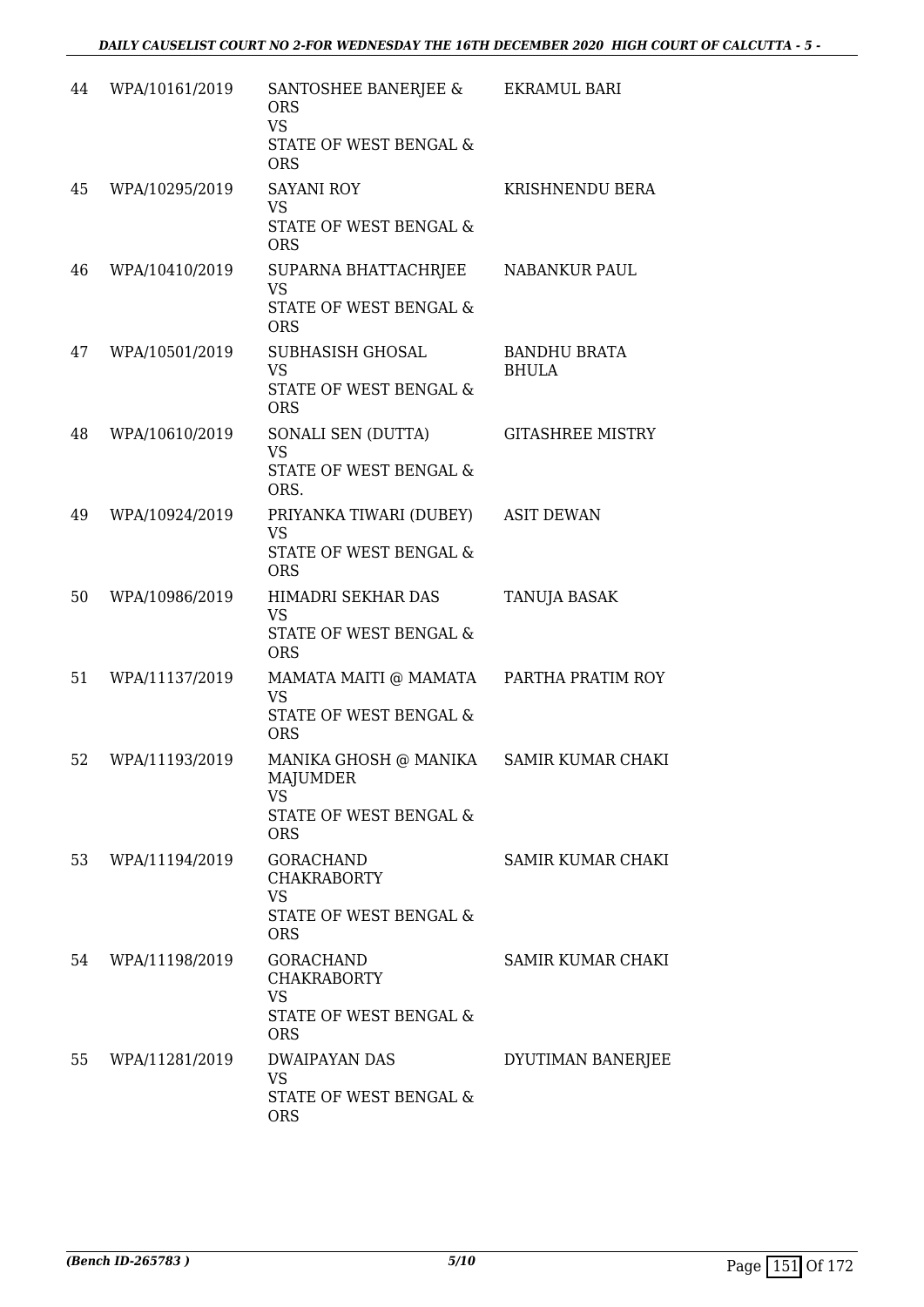| 56 | WPA/11283/2019 | SHAMPA CHAKRABORTY                                                                               | DYUTIMAN BANERJEE       |
|----|----------------|--------------------------------------------------------------------------------------------------|-------------------------|
|    |                | <b>VS</b><br>STATE OF WEST BENGAL &<br><b>ORS</b>                                                |                         |
| 57 | WPA/11310/2019 | SIDDHARTHA MALLICK &<br><b>ORS</b><br><b>VS</b><br>STATE OF WEST BENGAL &<br><b>ORS</b>          | DIPTENDU MANDAL         |
| 58 | WPA/11388/2019 | <b>MD QUADIR</b><br><b>VS</b><br>STATE OF WEST BENGAL &<br><b>ORS</b>                            | <b>INDRANI PAL</b>      |
| 59 | WPA/11414/2019 | MD MASUDUZZAMAN<br><b>MOLLAH</b><br><b>VS</b><br>STATE OF WEST BENGAL &<br><b>ORS</b>            | KUNTAL ROY              |
| 60 | WPA/11719/2019 | KARTICK CHANDRA<br><b>MONDAL</b><br><b>VS</b><br><b>STATE OF WEST BENGAL &amp;</b><br><b>ORS</b> | <b>SMITA PAL</b>        |
| 61 | WPA/11748/2019 | SARASIJ SAMUI & ORS<br><b>VS</b><br>STATE OF WEST BENGAL &<br><b>ORS</b>                         | DIPTENDU MANDAL         |
| 62 | WPA/11905/2019 | NAAZ KHAN SINGH<br><b>VS</b><br><b>STATE OF WEST BENGAL &amp;</b><br><b>ORS</b>                  | <b>KUSHAL PAUL</b>      |
| 63 | WPA/11941/2019 | SUKLA MAL GHOSH<br><b>VS</b><br>STATE OF WEST BENGAL &<br><b>ORS</b>                             | S K HUMAYUN REZA        |
| 64 | WPA/11956/2019 | SANJIB NASKAR<br><b>VS</b><br>STATE OF WEST BENGAL &<br><b>ORS</b>                               | <b>BHASKAR SENGUPTA</b> |
| 65 | WPA/12327/2019 | SNIGDHA MAITI DUTTA<br><b>VS</b><br>STATE OF WEST BENGAL &<br><b>ORS</b>                         | <b>ABHIJIT BASU</b>     |
| 66 | WPA/12402/2019 | PIYALI GHOSH<br>VS<br>STATE OF WEST BENGAL &<br><b>ORS</b>                                       | NILANJAN ADHIKARI       |
| 67 | WPA/12425/2019 | TANIMA KAYAL<br><b>VS</b><br>STATE OF WEST BENGAL &<br><b>ORS</b>                                | JAYDIPTA MANDAL         |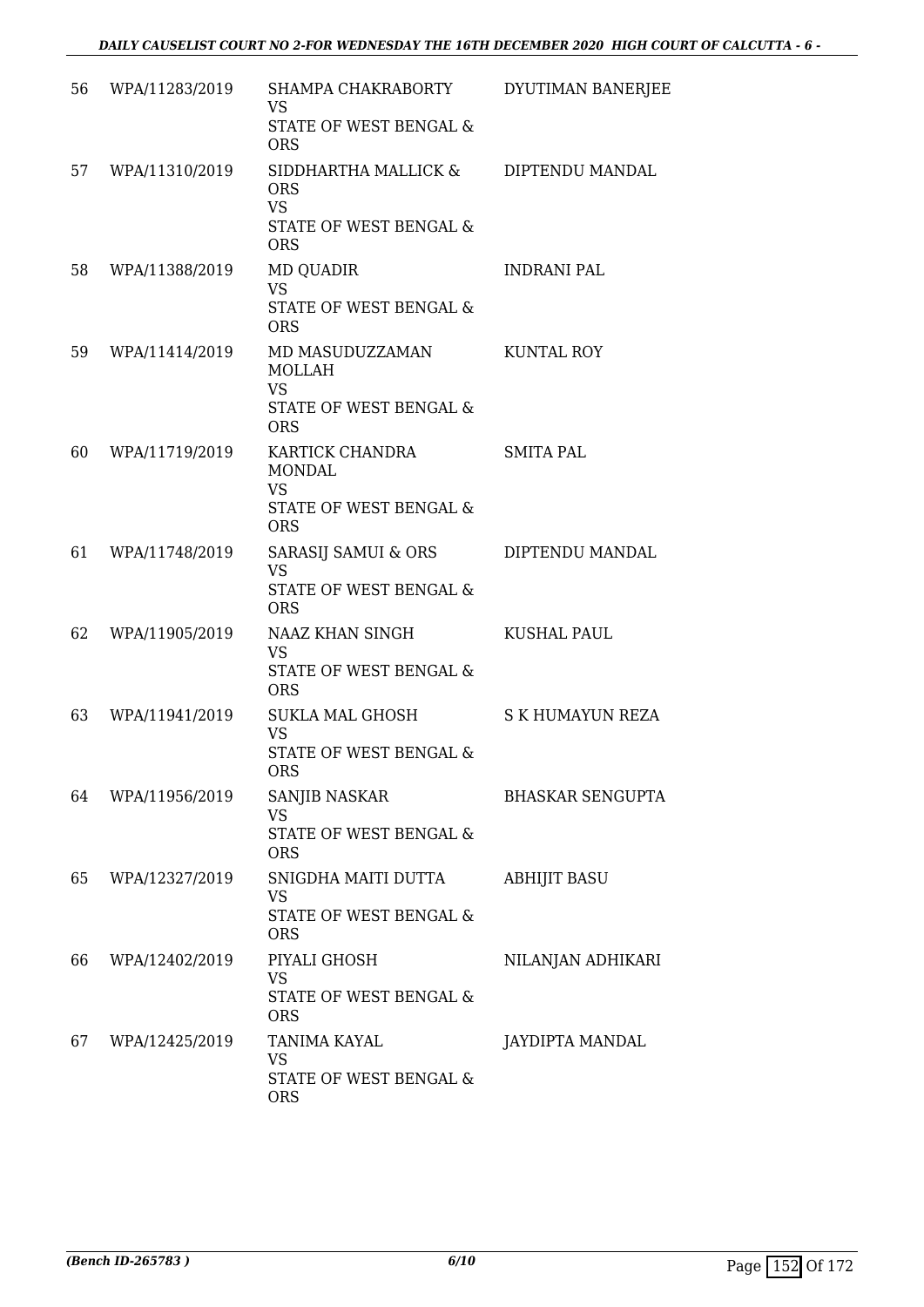| 68 | WPA/12441/2019 | <b>RAJU HALDER</b><br><b>VS</b><br>STATE OF WEST BENGAL &                                                                        | NILADRI SAHA                          |
|----|----------------|----------------------------------------------------------------------------------------------------------------------------------|---------------------------------------|
|    |                | <b>ORS</b>                                                                                                                       |                                       |
| 69 | WPA/12455/2019 | SK LUTFAR RAHAMAN<br><b>VS</b><br>STATE OF WEST BENGAL<br>&ORS                                                                   | <b>MD ZAKIR HOSSAIN</b>               |
| 70 | WPA/12567/2019 | <b>NETAI DAS</b><br><b>VS</b><br><b>STATE OF WEST BENGAL &amp;</b><br><b>ORS</b>                                                 | PRIYANKA MANDAL                       |
| 71 | WPA/12635/2019 | DIPAK MONDAL<br><b>VS</b><br>STATE OF WEST BENGAL &<br>ORS.                                                                      | <b>KM HOSSAIN</b>                     |
| 72 | WPA/12900/2019 | PROSENJIT CHAKRABORTY<br>& ORS.<br><b>VS</b><br><b>WBCSSC &amp; ORS.</b>                                                         | SAKHAWAT<br><b>KHANDAKAR</b>          |
| 73 | WPA/12924/2019 | <b>BARNALI ROY</b><br><b>VS</b><br>STATE OF WEST BENGAL &<br><b>ORS</b>                                                          | DYUTIMAN BANERJEE                     |
| 74 | WPA/12926/2019 | MONOJ KUMAR DUTTA<br><b>VS</b><br>STATE OF WEST BENGAL &<br><b>ORS</b>                                                           | SARIFUL ISLAM<br><b>MALLICK</b>       |
| 75 | WPA/12976/2019 | APARNA SAHOO<br><b>VS</b><br>STATE OF WEST BENGAL &<br><b>ORS</b>                                                                | KAZI SAJJAD ALAM                      |
| 76 | WPA/13371/2019 | NEMAI GHARA & ORS<br><b>VS</b><br><b>STATE OF WEST BENGAL &amp;</b><br><b>ORS</b>                                                | <b>VISHAK</b><br><b>BHATTACHARYYA</b> |
| 77 | WPA/13374/2019 | MD AKHTAR HOSSAIN &<br><b>ORS</b><br><b>VS</b><br>STATE OF WEST BENGAL &<br><b>ORS</b>                                           | <b>VISHAK</b><br><b>BHATTACHARYYA</b> |
| 78 | WPA/13378/2019 | <b>JHUMA HALDAR &amp; ORS</b><br><b>VS</b><br>STATE OF WEST BENGAL &<br><b>ORS</b>                                               | <b>RUCHIRA</b><br><b>CHATTERJEE</b>   |
| 79 | WPA/13380/2019 | MD JOBEDUL ISLAM & ORS<br><b>VS</b><br>STATE OF WEST BENGAL                                                                      | RUCHIRA<br><b>CHATTERJEE</b>          |
| 80 | WPA/13532/2019 | <b>HIMADRI SEKHAR</b><br><b>CHAKRABORTY</b><br><b>VS</b><br>W.B. CENTRAL SCHOOL<br><b>SERVICE COMMISSION &amp;</b><br><b>ORS</b> | MASUM ALI SARDAR                      |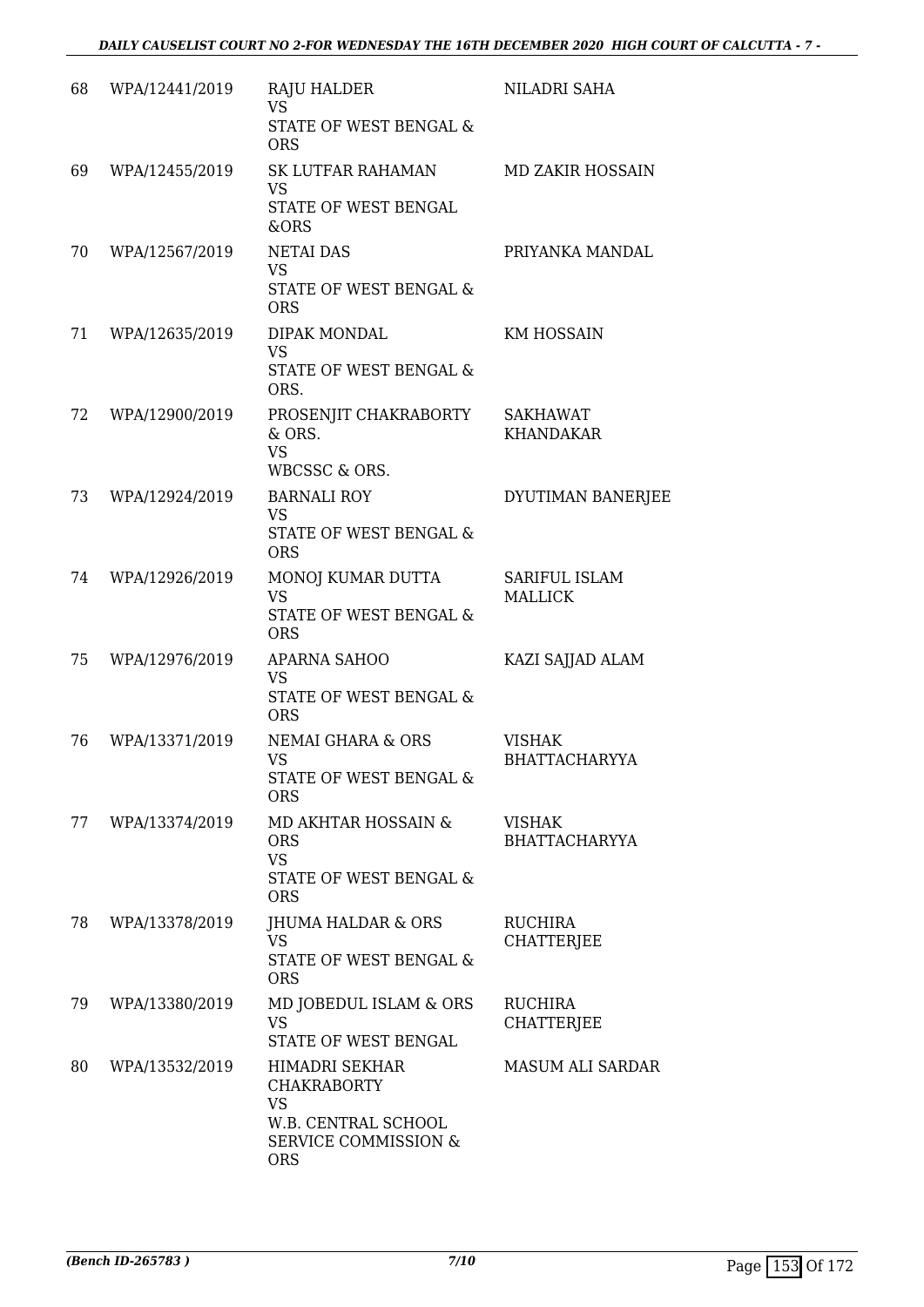| 81 | WPA/13540/2019    | AFTAB MOLLA & ANR.<br><b>VS</b><br>STATE OF WEST BENGAL &<br>ORS.                          | MD. JALALUDDIN                         |
|----|-------------------|--------------------------------------------------------------------------------------------|----------------------------------------|
| 82 | WPA/13575/2019    | <b>BASUDEB NASKAR</b><br><b>VS</b><br>STATE OF WEST BENGAL &<br><b>ORS</b>                 | TAMAL TARU PANDA                       |
|    | IA NO: CAN/1/2020 |                                                                                            |                                        |
| 83 | WPA/13941/2019    | <b>SWAPAN NASKAR &amp; ORS</b><br><b>VS</b><br>STATE OF WEST BENGAL &<br><b>ORS</b>        | <b>SALONI</b><br><b>BHATTACHARJEE</b>  |
| 84 | WPA/14215/2019    | SADHAN DE<br><b>VS</b><br>STATE OF WEST BENGAL &<br><b>ORS</b>                             | DEBASIS DEY                            |
| 85 | WPA/14248/2019    | SANJOY KUMAR SINGH<br><b>VS</b><br>STATE OF WEST BENGAL &<br><b>ORS</b>                    | KAJAL RAY                              |
| 86 | WPA/14299/2019    | DIBYENDU MAJUMDAR<br><b>VS</b><br>STATE OF WEST BENGAL &<br><b>ORS</b>                     | <b>SIDDHARTHA</b><br><b>SARKAR</b>     |
| 87 | WPA/14307/2019    | RUDRA GOPAL SARKAR<br><b>VS</b><br>STATE OF WEST BENGAL &<br><b>ORS</b>                    | <b>SOURAV MONDAL</b>                   |
| 88 | WPA/14329/2019    | SUJATA SAHA<br><b>VS</b><br>STATE OF WEST BENGAL<br>&ORS                                   | TANUJA BASAK                           |
| 89 | WPA/14408/2019    | <b>SUDIPTA GHORAI &amp; ORS</b><br><b>VS</b><br>STATE OF WEST BENGAL &<br><b>ORS</b>       | <b>JAYANTA</b><br><b>BHATTACHARYYA</b> |
| 90 | WPA/14412/2019    | <b>SUKANTA SANTRA &amp; ORS</b><br><b>VS</b><br>STATE OF WEST BENGAL &<br><b>ORS</b>       | JAYANTA<br><b>BHATTACHARYYA</b>        |
| 91 | WPA/14427/2019    | <b>SOUMYA ADHYA</b><br><b>VS</b><br><b>STATE OF WEST BENGAL &amp;</b><br><b>ORS</b>        | PRIYANKA MANDAL                        |
| 92 | WPA/14429/2019    | <b>AMLAN HALDER</b><br><b>VS</b><br>STATE OF WEST BENGAL &<br><b>ORS</b>                   | PRIYANKA MANDAL                        |
| 93 | WPA/14431/2019    | BISHNUDEB CHAKRABORTY PRIYANKA MANDAL<br><b>VS</b><br>STATE OF WEST BENGAL &<br><b>ORS</b> |                                        |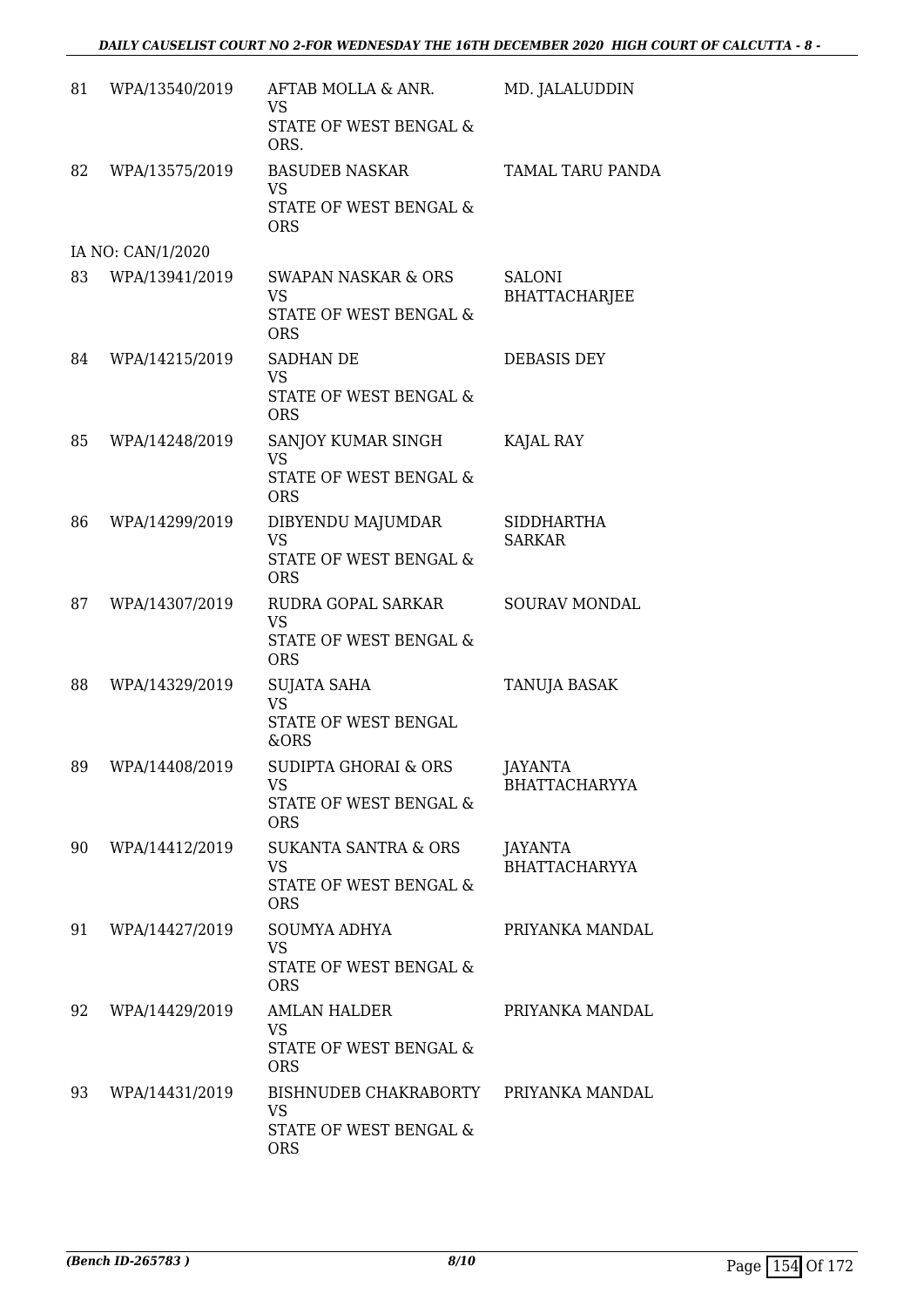| 94 | WPA/14432/2019     | SHRABANTI SARDAR<br><b>VS</b><br>STATE OF WEST BENGAL &<br><b>ORS</b>                       | <b>RAJA BISWAS</b>                    |
|----|--------------------|---------------------------------------------------------------------------------------------|---------------------------------------|
| 95 | WPA/14436/2019     | PRODIP KUMAR DAS & ORS<br><b>VS</b><br>STATE OF WEST BENGAL<br>&ORS                         | ALI AHSAN ALAMGIR                     |
| 96 | WPA/14704/2019     | JHIMLI ADHIKARY<br><b>VS</b><br>STATE OF WEST BENGAL &<br><b>ORS</b>                        | SUBHENDU KUMAR<br>HOTA                |
| 97 | WPA/14732/2019     | PRAKASH GHOSH<br>VS<br>STATE OF WEST BENGAL &<br><b>ORS</b>                                 | <b>DYUTIMOY PAUL</b>                  |
| 98 | WPA/14738/2019     | <b>CHUNI PAL</b><br><b>VS</b><br><b>STATE OF WEST BENGAL &amp;</b><br><b>ORS</b>            | <b>SAMIR KUMAR</b><br><b>ADHIKARI</b> |
| 99 | WPA/14856/2019     | SAPTARSHI GAYEN & ORS<br>VS.<br>STATE OF WEST BENGAL &<br><b>ORS</b>                        | DIPTENDU MANDAL                       |
|    | 100 WPA/14873/2019 | <b>BHIMA CHARAN GHOSAL</b><br><b>VS</b><br>STATE OF WEST BENGAL &<br><b>ORS</b>             | PRADIP KUMAR<br>GHOSH                 |
|    | 101 WPA/14879/2019 | <b>GOSTA CHANDRA</b><br><b>KHAMARU</b><br><b>VS</b><br>STATE OF WEST BENGAL &<br><b>ORS</b> | <b>ASIF DWAN</b>                      |
|    | 102 WPA/14884/2019 | MD. MASUD REZA<br>VS<br>STATE OF WEST BENGAL &<br><b>ORS</b>                                | MD. YUSUF ALI                         |
|    | 103 WPA/14886/2019 | <b>MITA DAS</b><br>VS<br>STATE OF WEST BENGAL &<br><b>ORS</b>                               | SUBHAS JANA                           |
|    | 104 WPA/14899/2019 | <b>SHIULI MONDAL &amp; ORS</b><br>VS<br>STATE OF WEST BENGAL &<br><b>ORS</b>                | <b>SHREYA</b><br><b>BHATTACHARJEE</b> |
|    | 105 WPA/14954/2019 | ACHINTYA PANJA<br><b>VS</b><br>STATE OF WEST BENGAL &<br><b>ORS</b>                         | SANJAY SAHA                           |
|    | 106 WPA/14984/2019 | <b>SUMAN JANA</b><br>VS<br>STATE OF WEST BENGAL &<br><b>ORS</b>                             | RAJES JANA                            |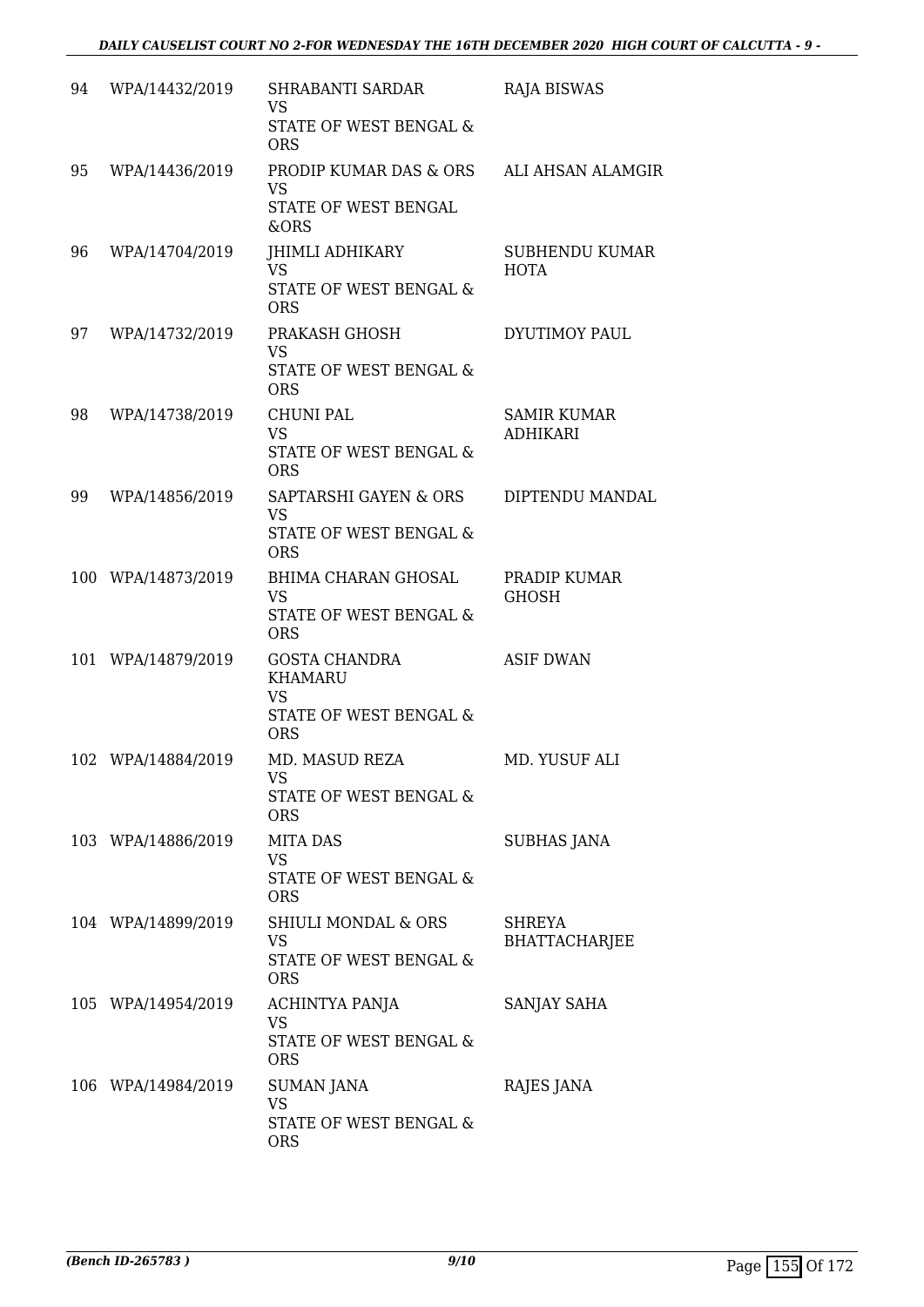|     | 107 WPA/14985/2019 | <b>SOMA MANA DAS</b><br><b>ADHIKARY</b><br>VS<br>STATE OF WEST BENGAL &<br><b>ORS</b> | PRANTICK GHOSH      |
|-----|--------------------|---------------------------------------------------------------------------------------|---------------------|
|     | 108 WPA/14986/2019 | <b>ANJAN BISWAS</b><br>VS<br>STATE OF WEST BENGAL &<br><b>ORS</b>                     | <b>TANUJA BASAK</b> |
|     | 109 WPA/14988/2019 | MADHUSUDAN BERA<br>VS<br>STATE OF WEST BENGAL &<br>ANR                                | <b>TANUJA BASAK</b> |
| 110 | WPA/14997/2019     | SAHEB DUTTA & ANR<br>VS<br><b>STATE OF WEST BENGAL &amp;</b><br>ORS                   | TAMAL TARU PANDA    |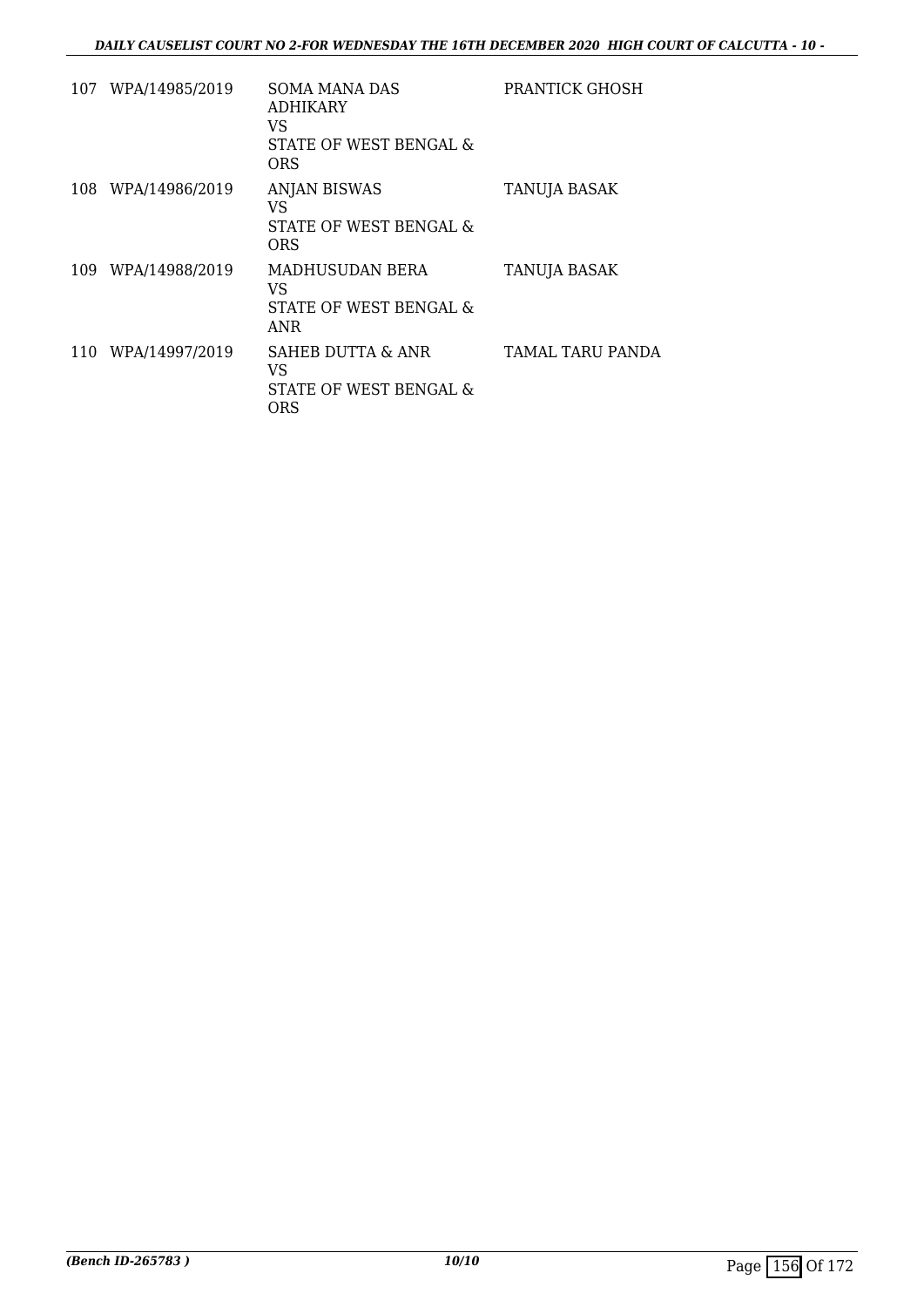

### **Appellate Side**

**DAILY CAUSELIST For Wednesday The 16th December 2020**

**COURT NO. 42**

**SINGLE BENCH (SB - XIX)**

**AT 10:45 AM**

**HON'BLE JUSTICE TIRTHANKAR GHOSH**

**(VIA VIDEO CONFERENCE)**

**ON AND FROM MONDAY, THE 7TH DECEMBER, 2020 – ADMISSION OF CRIMINAL MOTIONS AND HEARING OF CRIMINAL REVISIONS WHICH ARE NOT ASSIGNED TO ANY OTHER BENCH INCLUDING APPLICATIONS CONNECTED THERETO ; HEARING OF CRIMINAL REVISIONS (IRRESPECTIVE OF CLASSIFICATION) FILED UPTO 2015 INCLUDING CONNECTED APPLICATIONS ; HEARING OF CRIMINAL APPEALS, NOTE: MATTERS WILL BE TAKEN UP THROUGH PHYSICAL HEARING ONLY WHEN BOTH**

**THE PARTIES ARE AGREED.**

|    |               | PERSONAL APPEARANCE                                                        |                                             |  |
|----|---------------|----------------------------------------------------------------------------|---------------------------------------------|--|
| 1  | CRR/1754/2020 | RAMESH CHANDRA AGARWAL<br>VS.<br>THE STATE OF WEST BENGAL AND              | <b>INDRADEEP BASU</b>                       |  |
|    |               | ANR                                                                        |                                             |  |
|    |               | <b>LISTED MOTION</b>                                                       |                                             |  |
| 2  | CRR/4056/2011 | ROOPLATA MANIK CHAND JAIN<br>VS <sub>1</sub><br>STATE OF WEST BENGAL & ANR | KUKSHAL KUMAR<br>MUKHERJEE                  |  |
| 3  | CRR/146/2019  | KHAGENDRADRANATH GHOSH<br>VS<br>STATE OF WEST BENGAL& ANR                  | AMARNATH SUKUL                              |  |
| 4  | CRR/1914/2019 | KAMONASISH MISTRY<br>VS.                                                   | <b>DUKE BANERJEE</b>                        |  |
|    |               | STATE OF WEST BENGAL & ANR                                                 |                                             |  |
| 5  | CRR/3050/2019 | MALAY KUMAR DATTA<br>VS<br>STATE OF WEST BENGAL                            | SUBRATA BHATTACHARYYA                       |  |
| 6  | CRR/3055/2019 | MRINAL KANTI GHOSH<br>VS<br>STATE OF WEST BENGAL & ORS                     | MS PRIYANKA MONDAL                          |  |
| 7  | CRR/595/2020  | <b>MOTARUL ISLAM</b><br><b>VS</b><br>STATE OF WEST BENGAL                  | SK. TOSLIM ALI                              |  |
| 8  | CRR/635/2020  | <b>TAUSIF ZAMAN</b><br>VS<br>STATE OF WEST BENGAL & ANR                    | <b>ANKITA BOSE</b>                          |  |
| 9  | CRR/680/2020  | KALYAN KRISHNA NANDI<br>VS<br>STATE OF WEST BENGAL                         | KALYAN KRISHNA NANDI                        |  |
| 10 | CRR/695/2020  | TOYEB MOLLA<br><b>VS</b><br>STATE OF WEST BENGAL                           | <b>NIMAI RAY</b>                            |  |
| 11 | CRR/711/2020  | <b>SOURAV HALDER</b><br>VS<br>STATE OF WEST BENGAL & ANR                   | <b>SACHETAN GHOSH</b>                       |  |
| 12 | CRR/767/2020  | MRS MAYA RANI MANNA<br>VS<br>STATE OF WEST BENGAL & ORS                    | <b>SHIBA PROSAD</b><br><b>BHATTACHARJEE</b> |  |
| 13 | CRR/779/2020  | <b>RITON SK &amp; ANR</b><br>VS<br>STATE OF WEST BENGAL                    | KAZI M RAHMANA                              |  |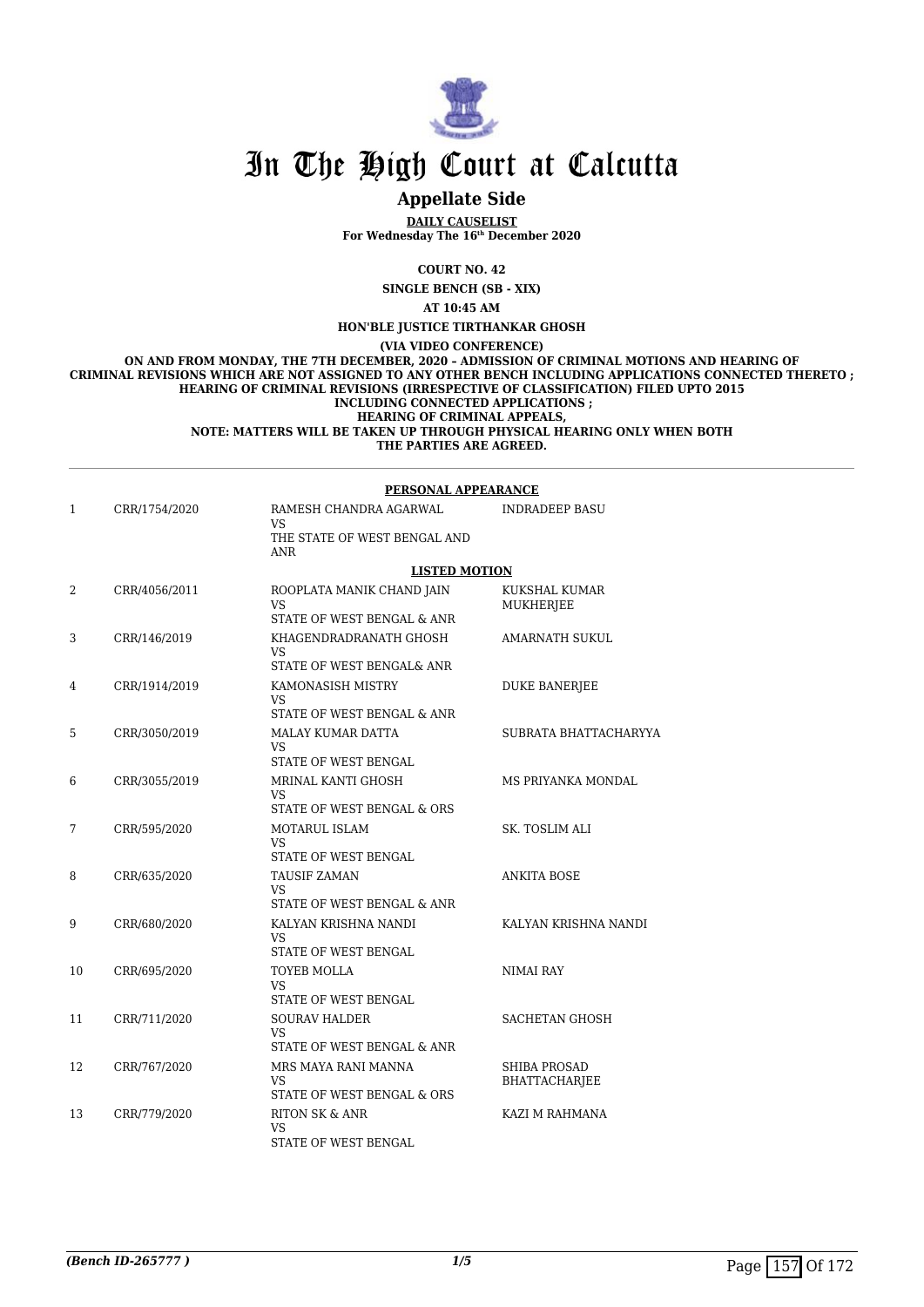#### *DAILY CAUSELIST COURT NO 42-FOR WEDNESDAY THE 16TH DECEMBER 2020 HIGH COURT OF CALCUTTA - 2 -*

| 14 | CRR/787/2020 | KRISHANU MONDAL<br>VS.<br>STATE OF WEST BENGAL & ANR.                          | SUMIT ROUTH                                |
|----|--------------|--------------------------------------------------------------------------------|--------------------------------------------|
| 15 | CRR/795/2020 | SANDIP SARKAR @ BAPI SARKAR &<br>ANR                                           | TRIPTI BANERJEE                            |
| 16 | CRR/803/2020 | VS.<br>STATE OF WEST BENGAL & ORS<br>P. SENTHIL KUMAR @SENTHIL<br><b>KUMAR</b> | AVIJIT CHAKRABORTY                         |
| 17 | CRR/807/2020 | VS<br>L & T FINANCE LTD<br>MURARI SARDAR@MURARI MOHAN<br>SARDAR                | DEBABRATA SARDAR                           |
| 18 | CRR/817/2020 | VS.<br>STATE OF WEST BENGAL & ORS<br>MALANCHA DASGUPTA<br>VS                   | <b>SOURAV MUKHERJEE</b>                    |
| 19 | CRR/841/2020 | CHANDAN CHOWDHURY<br>AMIT KUMAR MAHISH @ AMIT<br>MOHISH @ DONA<br>VS.          | MONIRUZZAMAN                               |
| 20 | CRR/848/2020 | STATE OF WEST BENGAL & ANR<br>ASHISH DAS<br>VS                                 | DEBAPRIYA GUPTA                            |
| 21 | CRR/855/2020 | STATE OF WEST BENGAL<br>DOLI GHOSH @ ANANYA GHOSH<br>VS.                       | JOYITA RAY                                 |
| 22 | CRR/858/2020 | STATE OF WEST BENGAL & ANR<br>MITA DEY<br>VS                                   | RABI GHOSH                                 |
| 23 | CRR/870/2020 | STATE OF WEST BENGAL & ANR<br>NABIN JAISWAL<br>VS                              | <b>BIBHAS ADITYA</b><br><b>CHAKRABORTY</b> |
| 24 | CRR/873/2020 | STATE OF WEST BENGAL & ANR<br>PANKAJ KUMAR<br>VS                               | HABIBUR RAHAMAN                            |
| 25 | CRR/894/2020 | STATE OF WEST BENGAL<br>TAPAN SAHOO<br>VS                                      | JAGANNATH GANGULY                          |
| 26 | CRR/895/2020 | STATE OF WEST BENGAL & ANR<br>CHITRA MUKHERJEE<br><b>VS</b>                    | RAJ KR GUPTA                               |
| 27 | CRR/896/2020 | STATE OF WEST BENGAL & ANR<br>SWAPAN CHATTOPADHYAY<br>VS                       | RAJ KUMAR GUPTA                            |
| 28 | CRR/897/2020 | STATE OF WEST BENGAL & ORS<br>PUPU MUKHERJEE<br>VS.                            | RAJ KUMAR GUPTA                            |
| 29 | CRR/904/2020 | STATE OF WEST BENGAL & ORS<br>ATANU POCHALI & ORS<br>VS                        | MALAYASHREE MAITY                          |
| 30 | CRR/905/2020 | STATE OF WEST BENGAL & ANR<br>TANIA ROY @ ADHIKARY<br>VS.                      | <b>SUNNY NANDY</b>                         |
| 31 | CRR/908/2020 | STATE OF WEST BENGAL & ANR<br>MONTU MANDAL<br>VS.                              | ARUP KUMAR BHOWMICK                        |
| 32 | CRR/910/2020 | STATE OF WEST BENGAL<br>GANGA MONDAL<br>VS                                     | SAMIRAN GIRI                               |
| 33 | CRR/911/2020 | <b>SUBHAS PRAMANIK &amp; ORS</b><br>AMIT MAJUMDER & ANR<br>VS                  | ANINDYA GHOSH                              |
| 34 | CRR/920/2020 | STATE OF WEST BENGAL<br>BAPI SAMANTA<br>VS                                     | ARUN KUMAR HALDER                          |
| 35 | CRR/931/2020 | STATE OF WEST BENGAL<br>DHIREN RAGHVJI BHEDA<br>VS<br>M/S SIDDHARTH FASHION    | UTTIYO MALLICK                             |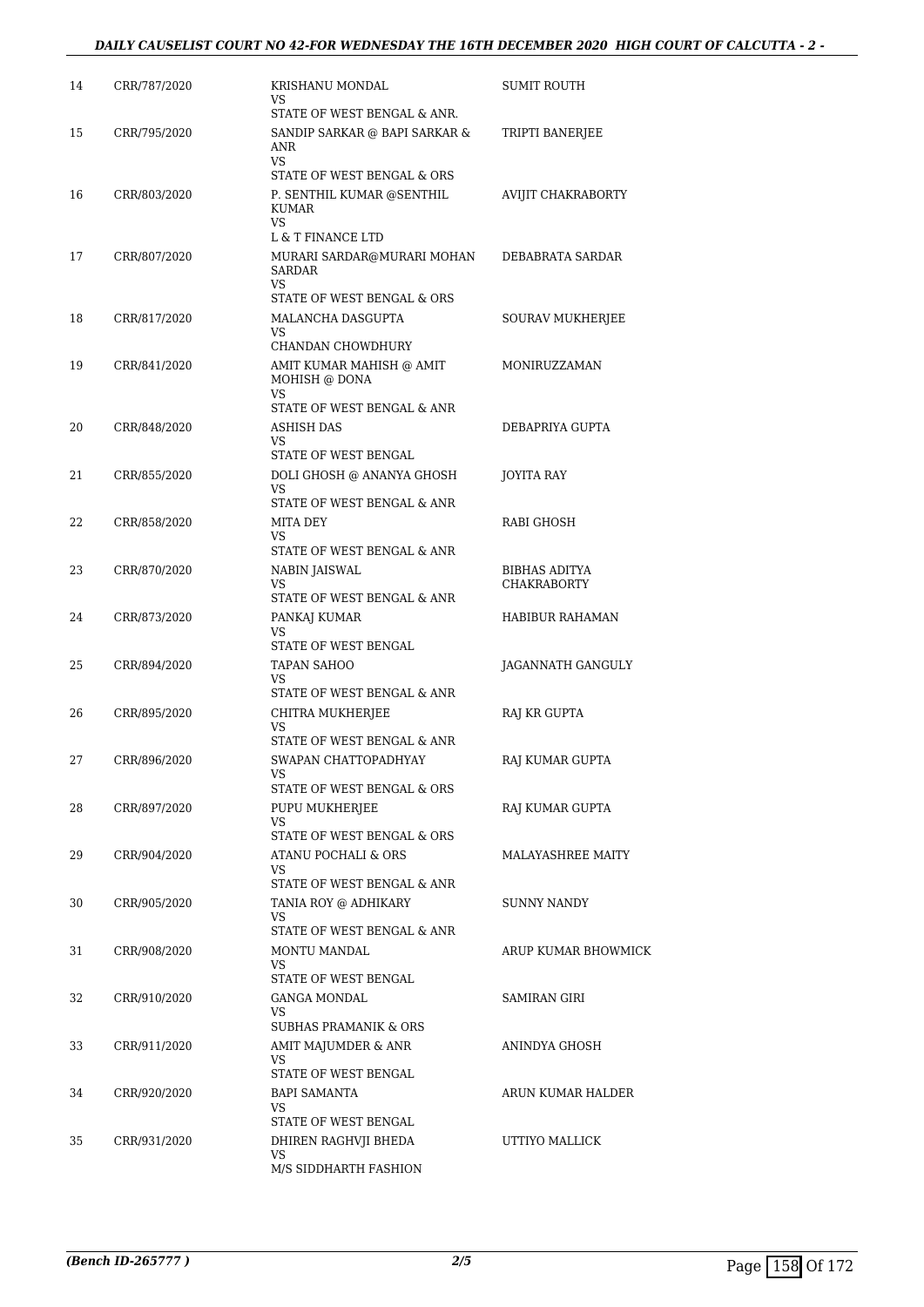#### *DAILY CAUSELIST COURT NO 42-FOR WEDNESDAY THE 16TH DECEMBER 2020 HIGH COURT OF CALCUTTA - 3 -*

| 36 | CRR/960/2020       | RISHIKESH MEENA<br>VS<br>STATE OF WEST BENGAL & ANR                              | ANUBRATA SANTRA                    |
|----|--------------------|----------------------------------------------------------------------------------|------------------------------------|
| 37 | CRR/963/2020       | IMAN KHAN @ IMAI SK @ NEMAI SK<br>VS                                             | ASRAF MANDAL                       |
| 38 | CRR/979/2020       | STATE OF WEST BENGAL<br>SATYACHARAN DAS<br>VS                                    | LAKSHMINATH<br><b>BHATTACHARYA</b> |
| 39 | CRR/980/2020       | NIKHILESH DEY & ORS<br>SUKUMAR GHOSH & ORS<br>VS                                 | KRISHNA YADAV                      |
| 40 | CRR/981/2020       | STATE OF WEST BENGAL & ANR<br><b>GULAM MUSTAFA &amp; ORS</b><br>VS               | ASIS BHATTACHARYYA                 |
| 41 | CRR/982/2020       | MAHHOOB ALAM @ MUNNA & ANR<br><b>DUSHYANT PATEL</b>                              | <b>SOURAV BOSE</b>                 |
|    |                    | VS.<br>STATE OF WEST BENGAL & ANR                                                |                                    |
| 42 | CRR/991/2020       | M/S DREAM MILLS<br>VS<br>STATE OF WEST BENGAL & ANR                              | TANWEER AHMED KHAN                 |
| 43 | CRR/993/2020       | SIKHA PAUL<br>VS.                                                                | SAMARJIT GHOSAL                    |
| 44 | CRR/994/2020       | STATE OF WEST BENGAL & ORS<br>PURNENDU BIKASH MAITY<br>VS                        | <b>TAPASH KUMAR MONDAL</b>         |
| 45 | CRR/995/2020       | M/S. PI INDUSTRIES LTD<br>SAILESH SHAW<br>VS                                     | SOUMAJIT CHATTERJEE                |
| 46 | CRR/996/2020       | BIKASH RANJAN PANJA<br><b>SK ABDUL RAHMAN</b><br>VS                              | <b>GOLAM MAHAMMAD</b>              |
| 47 | CRR/997/2020       | SK DEDAR & ANR<br>IMRAN AHAMAD ANSARI & ANR<br>VS<br>STATE OF WEST BENGAL & ANR  | SAYAN DATTA                        |
| 48 | CRR/998/2020       | JAGAT CHANDRA MONDAL<br>VS                                                       | SUJIT KUMAR GHOSH                  |
| 49 | CRR/1002/2020      | PROVASH MONDAL & ORS<br>TASLIMA BIBI @ TASLIMA BEGUM &<br><b>ANR</b><br>VS       | SONALI DAS                         |
| 50 | CRR/1003/2020      | STATE OF WEST BENGAL<br>MAHABUR GAZI<br>VS<br>STATE OF WEST BENGAL               | SONALI DAS                         |
| 51 | CRR/1091/2020      | RAJKUMAR TAMILI<br>VS.<br>STATE OF WEST BENGAL                                   | <b>GOURANGA KUMAR DAS</b>          |
|    |                    | IA NO: CRAN/1/2020(Old No:CRAN/3406/2020), CRAN/2/2020                           |                                    |
| 52 | CRR/1378/2020      | MD OMAR @ HATI RAJA<br>VS<br>State of West Bengal AND ANOTHER                    | ANGSHUMAN<br>CHAKRABO0RTY          |
|    | IA NO: CRAN/1/2020 |                                                                                  |                                    |
| 53 | CRR/1442/2020      | MANABENDRANATH AS @ASH<br>VS.<br>THE STATE OF WEST BENGAL AND                    | SAYANTI SANTRA                     |
| 54 | CRR/1559/2020      | ANR<br>TENTUL GHOSH<br>VS                                                        | DEBAPRATIM GUHA                    |
| 55 | CRR/1565/2020      | State of West Bengal<br>MIR WAHID ALI<br>VS                                      | GANESH MANNA                       |
| 56 | CRR/1655/2020      | State of West Bengal<br>TAPAN RAKSHIT @ TAPAN KUMAR<br>RAKSHIT AND ANOTHER<br>VS | DEBAPRATIM GUHA                    |
|    |                    | State of West Bengal AND ANOTHER                                                 |                                    |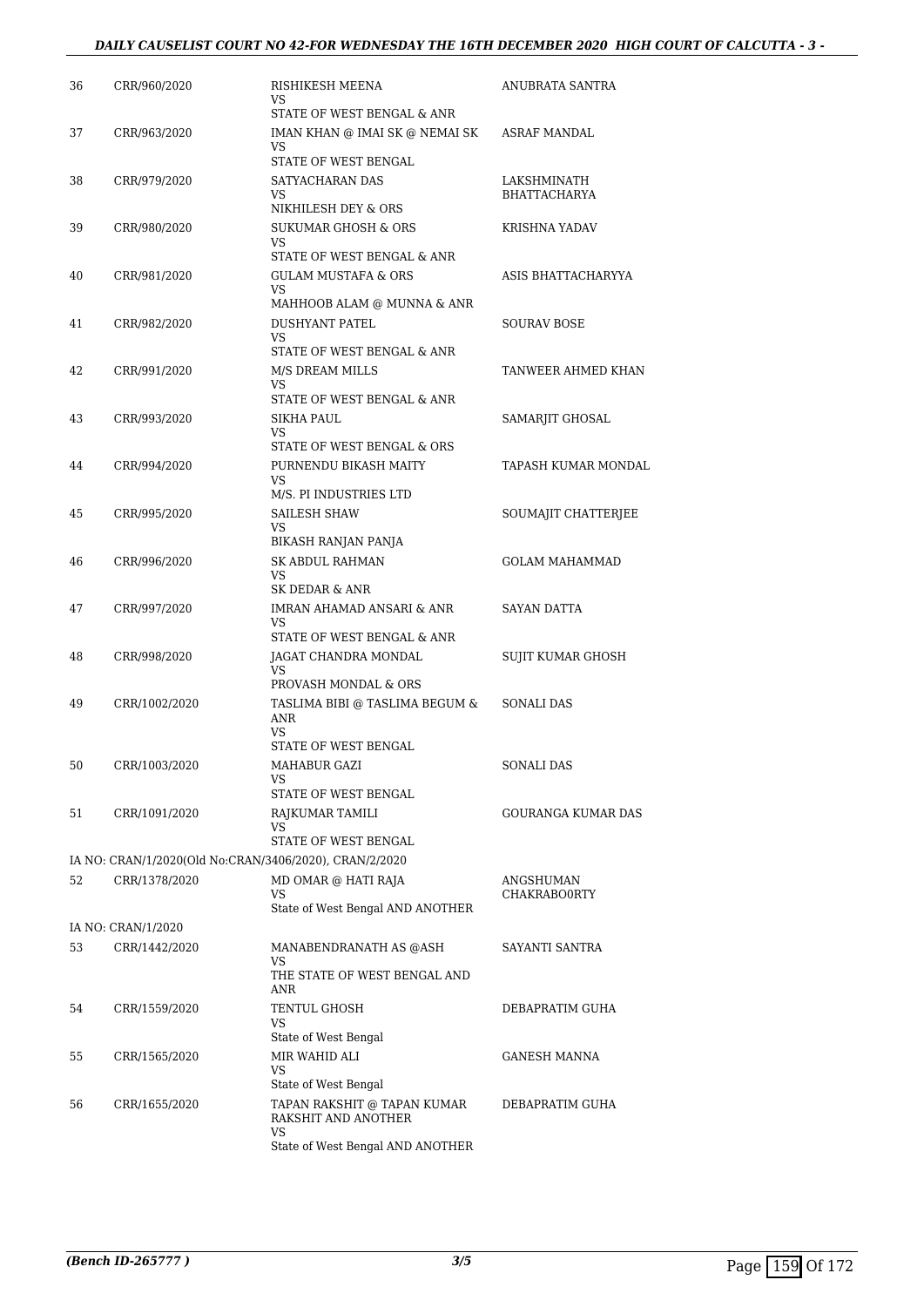#### *DAILY CAUSELIST COURT NO 42-FOR WEDNESDAY THE 16TH DECEMBER 2020 HIGH COURT OF CALCUTTA - 4 -*

| 57   | CRR/1703/2020                   | MD ISRAIL AND ANR<br>VS.                                                  | <b>ADITYA TIWARY</b>    |
|------|---------------------------------|---------------------------------------------------------------------------|-------------------------|
|      |                                 | State of West Bengal AND ANR                                              |                         |
|      | IA NO: CRAN/1/2020              |                                                                           |                         |
| 58   | CRR/1725/2020                   | KISHOR BRATA GHOSH<br>VS                                                  | <b>BIMALENDU DAS</b>    |
|      |                                 | SUDDHOCHIT BANERJEE                                                       |                         |
| 59   | CRR/1750/2020                   | SURENDRA KUMAR SINGHI<br>VS                                               | CHANDRANI DAS           |
|      |                                 | REGISTRAR OF COMPANIES AND<br>ANR                                         |                         |
| 60   | CRR/1751/2020                   | SURENDRA KUMAR SINGHI                                                     | CHANDRANI DAS           |
|      |                                 | VS<br>REGISTRAR OF COMPANIES AND<br>ANR                                   |                         |
| 61   | CRR/1752/2020                   | SURENDRA KUMAR SINGHI                                                     | CHANDRANI DAS           |
|      |                                 | VS<br>REGISTRAR OF COMPANIES AND<br>ANR                                   |                         |
| 62   | CRR/1770/2020                   | K R ASHOK KUMAR AND ORS                                                   | PRADYOT KUMAR DAS       |
|      |                                 | VS                                                                        |                         |
| 63   | CRR/1773/2020                   | STATE OF WEST BENGAL AND ANR<br>YEAR ALI MONDAL                           | MALASHREE GHOSH         |
|      |                                 | VS                                                                        |                         |
|      |                                 | THE STATE OF WEST BENGAL                                                  |                         |
| 64   | CRR/1777/2020                   | SHEIKH HASNABUL HAQUE AND<br>ANR<br>VS                                    | <b>GAGANJYOT SINGH</b>  |
|      |                                 | THE STATE OF WEST BENGAL AND<br>ANR                                       |                         |
| 65   | CRR/1778/2020                   | BIKRAM MONDAL                                                             | SHASHANKA SHEKHAR SAHA  |
|      |                                 | VS                                                                        |                         |
| 66   | CRR/1779/2020                   | THE STATE OF WEST BENGAL<br>PAWAN KUMAR TIWARI                            | NAVANIL DE              |
|      |                                 | VS.                                                                       |                         |
|      |                                 | Union of India AND ANR                                                    |                         |
| 67   | CRR/1781/2020                   | <b>SURAJ BARMA</b><br>VS                                                  | MOUSUMI BHOWAL          |
|      |                                 | AJOY THAKUR, IPC AND ANR                                                  |                         |
| 68   | CRR/1782/2020                   | MONOTOSH DUTTA                                                            | ROHIT KR SHAW           |
|      |                                 | VS<br>State of West Bengal AND ANOTHER                                    |                         |
| 69   | CRR/1784/2020                   | PARTHA CHAKRABORTI                                                        | AINDRILA DE             |
|      |                                 | VS                                                                        |                         |
|      |                                 | S.E.B.I                                                                   |                         |
| 70   | CRR/1785/2020                   | SMT SADHANA JOSHOHARA DUTTA<br>VS                                         | KRISHNENDU BHADRA       |
|      |                                 | State of West Bengal                                                      |                         |
| 71   | CRR/1786/2020                   | DINANATH @DINANATH PRASAD                                                 | SAIBAL KRISHNA DASGUPTA |
|      |                                 | VS<br>State of West Bengal AND ANR                                        |                         |
| 72   | CRR/1787/2020                   | SALAMAT GAZI @ CHALAMAT @                                                 | SHASHANKA SHEKHAR SAHA  |
|      |                                 | SALAM                                                                     |                         |
|      |                                 | VS<br>State of West Bengal                                                |                         |
|      |                                 | <b>CONTESTED APPLICATION</b>                                              |                         |
| 73   | CRR/660/2020                    | UJJWAL SHARMA & ORS                                                       | R. K. KHANNA            |
|      |                                 | VS<br>LINK TELECOM PRIVATE LIMITED                                        |                         |
|      | IA NO: CRAN/1/2020              |                                                                           |                         |
| wt74 | CRR/661/2020                    | HTC INDIA PRIVATE LIMITED & ORS                                           | R. K. KHANNA            |
|      |                                 | VS                                                                        |                         |
|      |                                 | LINK TELECOM PRIVATE LIMITED                                              |                         |
|      | IA NO: CRAN/1/2020, CRAN/2/2020 |                                                                           |                         |
| 75   |                                 | <b>CRIMINAL APPEAL HEARING</b>                                            |                         |
|      | CRA/469/2015                    | DILIP DAS @ NANI<br>VS                                                    | ARIJIT GANGULY          |
|      |                                 | STATE OF WEST BENGAL                                                      |                         |
|      |                                 | IA NO: CRAN/2/2019(Old No:CRAN/92/2019), CRAN/3/2019(Old No:CRAN/93/2019) |                         |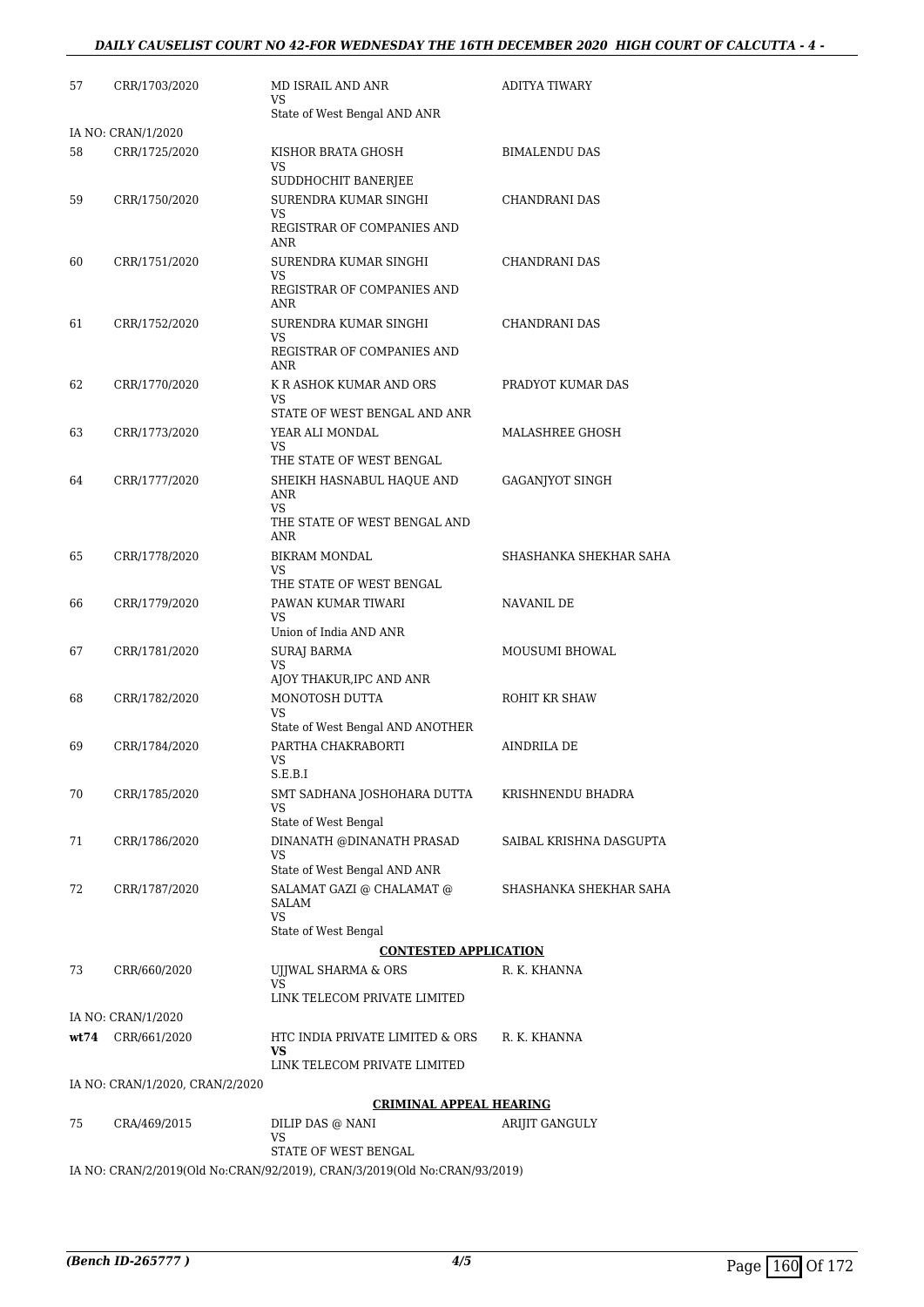#### *DAILY CAUSELIST COURT NO 42-FOR WEDNESDAY THE 16TH DECEMBER 2020 HIGH COURT OF CALCUTTA - 5 -*

| 76 | CRA/691/2016 | GOURANGA MONDAL @ GOUR<br>VS<br>STATE OF WEST BENGAL                                     | S P MUKHERJEE     |
|----|--------------|------------------------------------------------------------------------------------------|-------------------|
| 77 | CRA/35/2017  | CHIRANJIT KABIRAJ<br>VS<br>STATE OF WEST BENGAL                                          | SNEHANSU MAJUMDER |
|    |              | IA NO: CRAN/1/2018(Old No:CRAN/24/2018), CRAN/2/2019(Old No:CRAN/1317/2019), CRAN/3/2020 |                   |
| 78 | CRA/20/2018  | PATAL SABAR @ POTOL SABAR<br>VS<br>STATE OF WEST BENGAL & ANR                            | P BHATTACHARYA    |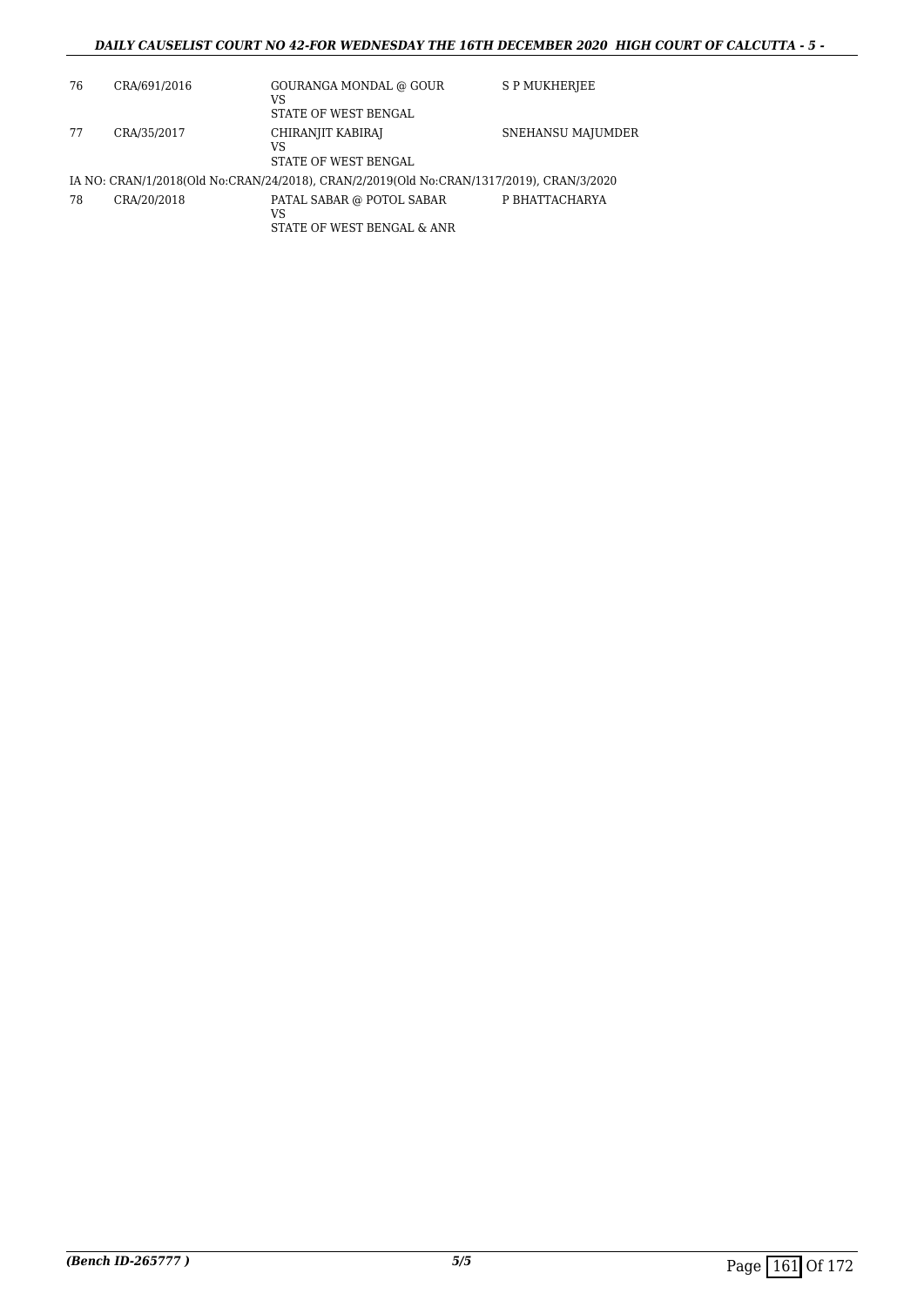

## **Appellate Side**

**DAILY CAUSELIST For Wednesday The 16th December 2020**

**COURT NO. 11**

#### **SINGLE BENCH ()**

#### **AT 10:45 AM**

# **HON'BLE JUSTICE HIRANMAY BHATTACHARYYA**

### **(VIA VIDEO CONFERENCE)**

#### **ON MONDAY, 14TH DECEMBER, 2020 AND THEREAFTER AS AND WHEN SITS SINGLY - WILL SIT SINGLY AND TAKE MATTERS LISTED BEFORE HIM IN THE DAILY LIST OF 16TH MARCH, 2020 EXCEPT THE MATTERS WHICH ARE ALREADY DISPOSED OF.**

#### **NOTE : MATTERS WILL BE TAKEN UP THROUGH PHYSICAL HEARING WHEN BOTH THE PARTIES ARE AGREED.**

#### **NEW MOTION**

| 1 | CO/2290/2011  | <b>ANIL KR. DAS</b><br>VS.<br><b>SANKAR DAS</b>                             | <b>DIBASHIS BASU</b>    |
|---|---------------|-----------------------------------------------------------------------------|-------------------------|
| 2 | CO/2166/2019  | ASIT SAMANTA & ANR<br>VS<br>STANDARD CHARTERED<br><b>BANK</b>               | SAMRAT MUKHERJEE        |
| 3 | CO/2167/2019  | <b>GAURAV AGARWAL</b><br>VS<br>DIPANKAR MAJI & ORS                          | <b>SAMRAT MUKHERJEE</b> |
|   |               | <b>WRIT MATTERS</b>                                                         |                         |
| 4 | WPA/3947/2006 | JAGADISH CHANDRA<br><b>DAFADAR</b><br>VS<br>STATE OF W.B.                   | <b>HUSN ARA BEGUM</b>   |
| 5 | WPA/366/2016  | SUDHANSHU SEKHAR ALI<br>& ANR<br>VS<br>STATE OF WEST BENGAL &<br><b>ORS</b> | <b>BISWAJIT DAS</b>     |
|   |               | <b>NEW MOTION 1</b>                                                         |                         |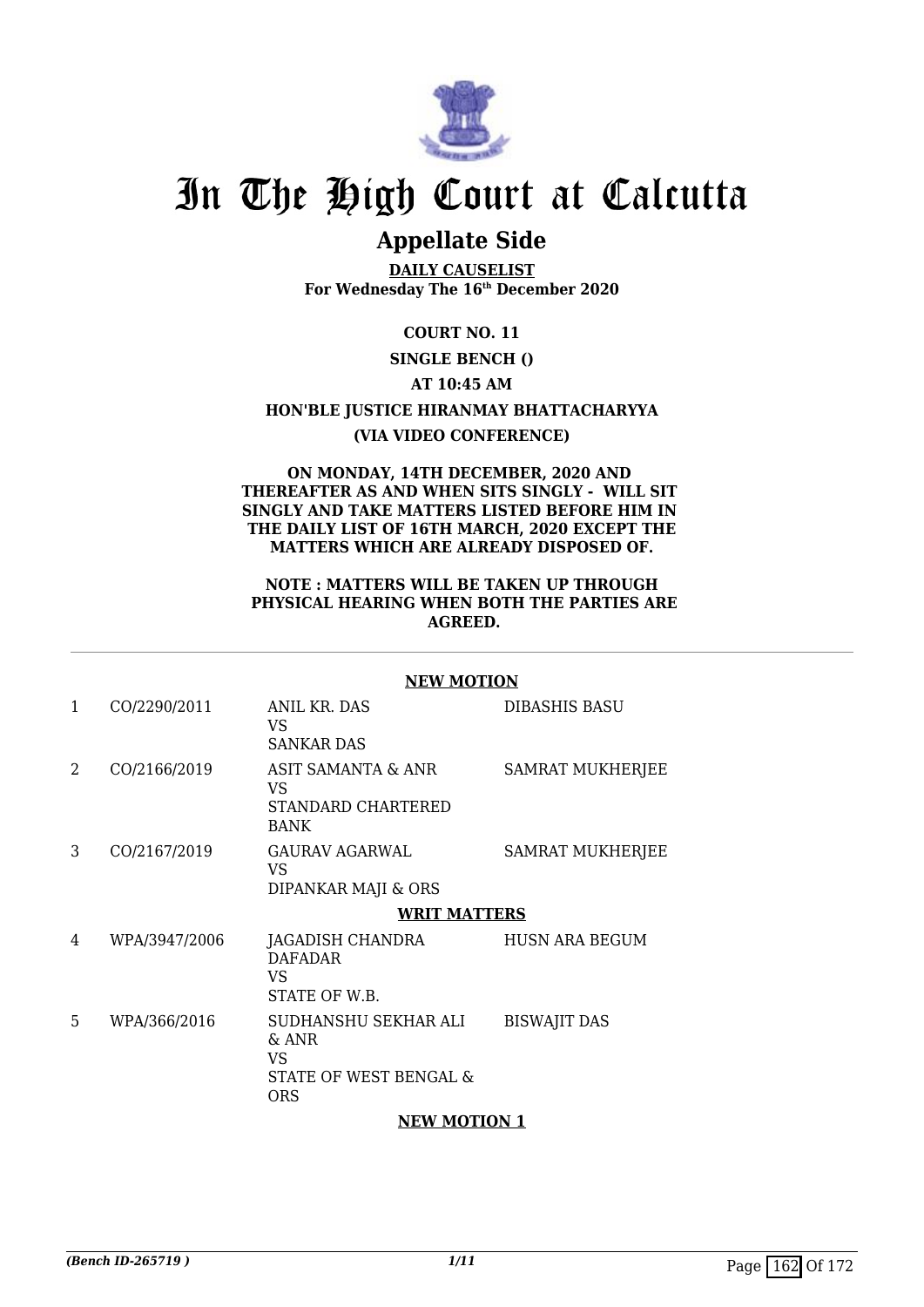| 6  | CO/4090/2011 | ANIMA DEY & ANR<br>VS.<br><b>SOUMITRA DEY &amp; ANR</b>                                                                               | <b>DEBAPRATIM</b><br><b>BANERJEE</b>           |
|----|--------------|---------------------------------------------------------------------------------------------------------------------------------------|------------------------------------------------|
| 7  | CO/151/2018  | NANDAN JANA<br><b>VS</b><br>JAGAI GHOSH @ JAGAI<br><b>CHANDA GHOSH</b>                                                                | <b>M SARDAR</b>                                |
| 8  | CO/683/2018  | KAMALA DEVI SHAW<br><b>VS</b><br>SRI SRI ISWAR GOPINATH<br>JEW THAKUR.REPT BY ANIL<br><b>KUMAR DEY</b>                                | ADITYA SINGH                                   |
| 9  | CO/809/2018  | SWAPAN KUMAR PRAMALIK<br>& ORS<br><b>VS</b><br>S S R JEW & S S R JEW & S S<br><b>D D THAKURANI R BY S P</b><br><b>NANDI &amp; ANR</b> | <b>SWAPAN KUMAR</b><br>PRAMANIK (IN<br>PERSON) |
| 10 | CO/1368/2018 | JHARNA SINGH<br><b>VS</b><br><b>SMT JAYANTI BOSE</b>                                                                                  | <b>KUHU ROY</b>                                |
| 11 | CO/1370/2018 | M/S PASHUPATI DAS &<br>SONS PVT. LTD.<br><b>VS</b><br>RITA DE & ORS.                                                                  | <b>ASHOK KUMAR</b><br><b>MONDAL</b>            |
| 12 | CO/1372/2018 | MRS SAROJ THAKAR<br><b>VS</b><br>CENTRAL ARYA ROAD<br><b>TRANSPORT &amp; ANR</b>                                                      | <b>ARUP BANERJEE</b>                           |
| 13 | CO/1373/2018 | DILIP KUMAR CHATTERJEE<br><b>VS</b><br><b>GAUTAM PATRA &amp; ORS</b>                                                                  | <b>SANKHA SUBHRRA</b><br>RAY                   |
| 14 | CO/1388/2018 | PURANMAL AGARWAL<br><b>VS</b><br>MEGHDOOT TOWRS<br>OWNERS COMMI. REP BY S<br>K JAIN & ORS                                             | <b>S SANYYAL</b>                               |
| 15 | CO/1389/2018 | NURSING DAS MOHATTA &<br><b>ANR</b><br><b>VS</b><br><b>DIPALI SUR &amp; ORS</b>                                                       | A RAY                                          |
| 16 | CO/1393/2018 | <b>DHRUBA KUMAR</b><br>MUKHOPADHYAY<br><b>VS</b><br>MIHIR KUMAR SARKAR &<br><b>ORS</b>                                                | S SANNAL                                       |
| 17 | CO/1454/2018 | DEBENDRA NATH BIJALI<br>(MONDAL)<br><b>VS</b><br>TULSI BIJALI MONDAL &<br>ORS.                                                        | <b>GOBINDA KAR</b>                             |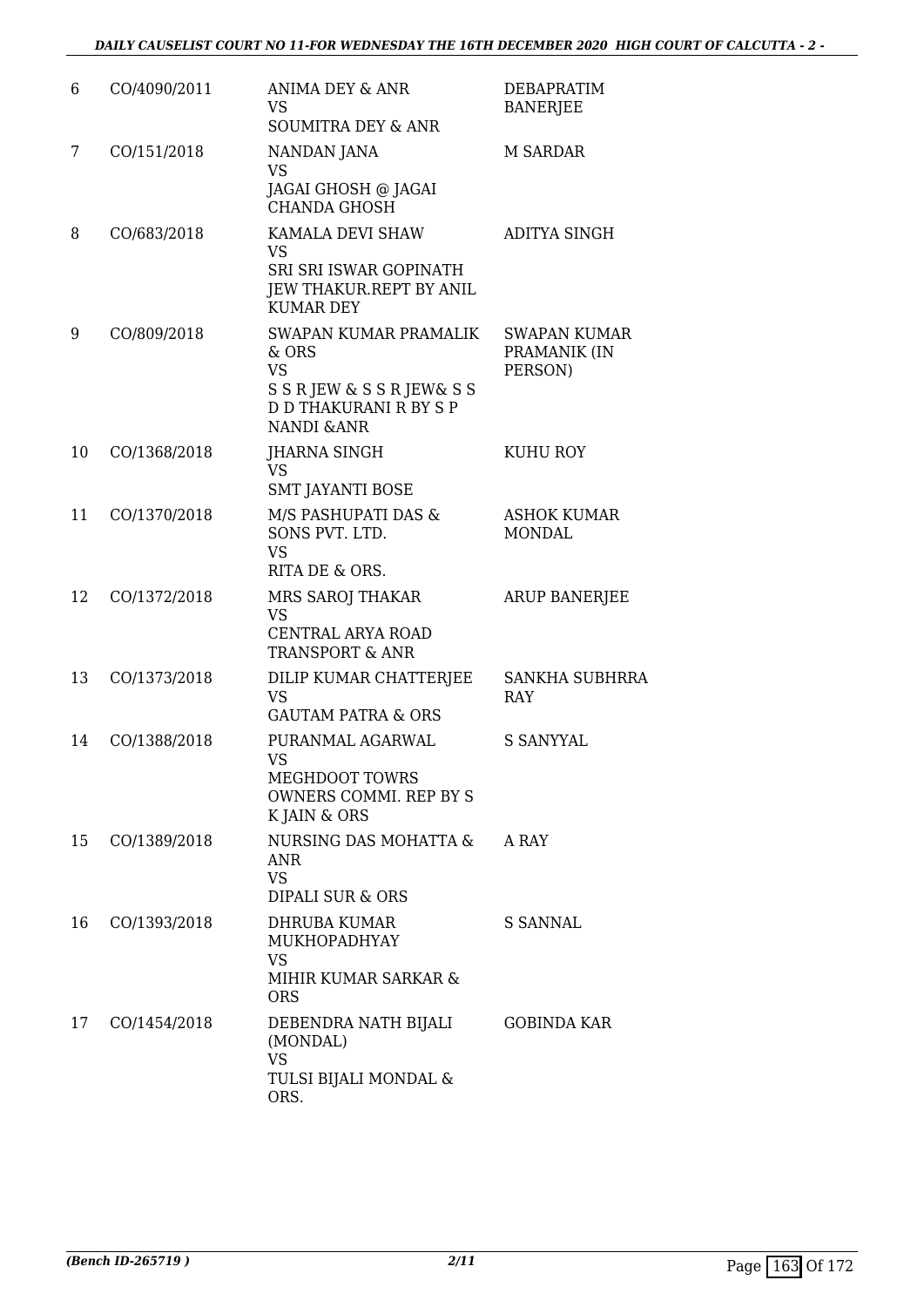| 18 | CO/1456/2018 | <b>RAKESH JAIN</b><br><b>VS</b>                                                | <b>ASOK BANERJEE</b>                        |
|----|--------------|--------------------------------------------------------------------------------|---------------------------------------------|
|    |              | PARESH CH. MAJUMDER &<br>ORS.                                                  |                                             |
| 19 | CO/1459/2018 | SANTOSH NANDY & ORS.<br><b>VS</b>                                              | <b>GAUTAM DAS</b>                           |
| 20 | CO/1476/2018 | KALIPADA YADAV & ORS.<br><b>BISWANATH CHANDRA</b>                              | <b>SUBHO SANKAR</b>                         |
|    |              | <b>VS</b>                                                                      | <b>BHATTACHARJEE</b>                        |
|    |              | <b>SHANTI SHAW &amp; ANR.</b>                                                  |                                             |
| 21 | CO/1479/2018 | NARAYAN CH. GIRI<br><b>VS</b><br><b>SUNDAR GIRI &amp; ANR.</b>                 | <b>ANYASHA DAS</b>                          |
| 22 | CO/1480/2018 | <b>GYANODA GIRI</b><br><b>VS</b>                                               | <b>ANYASHA DAS</b>                          |
|    |              | <b>SUNDAR GIRI &amp; ANR.</b>                                                  |                                             |
| 23 | CO/1489/2018 | <b>BIJOY KRISHNA SAMANTA</b><br><b>VS</b>                                      | S. SARKAR                                   |
|    |              | LALIT KUMAR PANDEY &<br><b>ORS</b>                                             |                                             |
| 24 | CO/1503/2018 | DR SUPTI JASH NEE SEN<br><b>VS</b>                                             | <b>SUBRATA KUMAR</b><br><b>ROY KARMAKAR</b> |
|    |              | SMT SADHANA KANJILAL &<br><b>ORS</b>                                           |                                             |
| 25 | CO/1510/2018 | PYARE LAL AGARWAL<br><b>VS</b><br><b>INDRASHANI PANDEY &amp;</b><br><b>ORS</b> | <b>DHIRAJ TRIVEDI</b>                       |
| 26 | CO/1526/2018 | ASISH CHATTERJEE & ANR                                                         | <b>SUBHENDU</b>                             |
|    |              | <b>VS</b><br>SATINATH MUKHERJEE &<br><b>ANR</b>                                | <b>BHATTACHARYA</b>                         |
| 27 | CO/1539/2018 | <b>MALAY HALDER</b><br>VS.                                                     | <b>SUBHAS CHANDRA</b><br><b>SAHA</b>        |
|    |              | <b>SULOCHANA GUPTA NEE</b><br><b>HALDER</b>                                    |                                             |
| 28 | CO/1544/2018 | SK ARIFUL HAQUE & ORS<br><b>VS</b>                                             | <b>ALLEN FELIX</b>                          |
|    |              | SK KHAIRUL HAQUE & ORS                                                         |                                             |
| 29 | CO/1549/2018 | LATIKA CHOWDHURY<br><b>VS</b>                                                  | CHANDRADOY ROY                              |
|    |              | <b>SURESH CHOWDHURY &amp;</b><br><b>ORS</b>                                    |                                             |
| 30 | CO/1553/2018 | <b>TRUSTCON</b><br><b>VS</b>                                                   | <b>TARUNJYOTI TEWARI</b>                    |
|    |              | SHAIKH JOYNAL ABEDIN &<br><b>ANR</b>                                           |                                             |
| 31 | CO/1577/2018 | ANANDA GOPAL SAHA<br><b>VS</b>                                                 | DILIP KUMAR MAITI                           |
|    |              | PARESH NATH SAHA & ORS                                                         |                                             |
| 32 | CO/2964/2018 | PRADIP KUMAR ROY<br><b>VS</b><br>RANU ROY @ SABITA                             | <b>RIYA DAS</b>                             |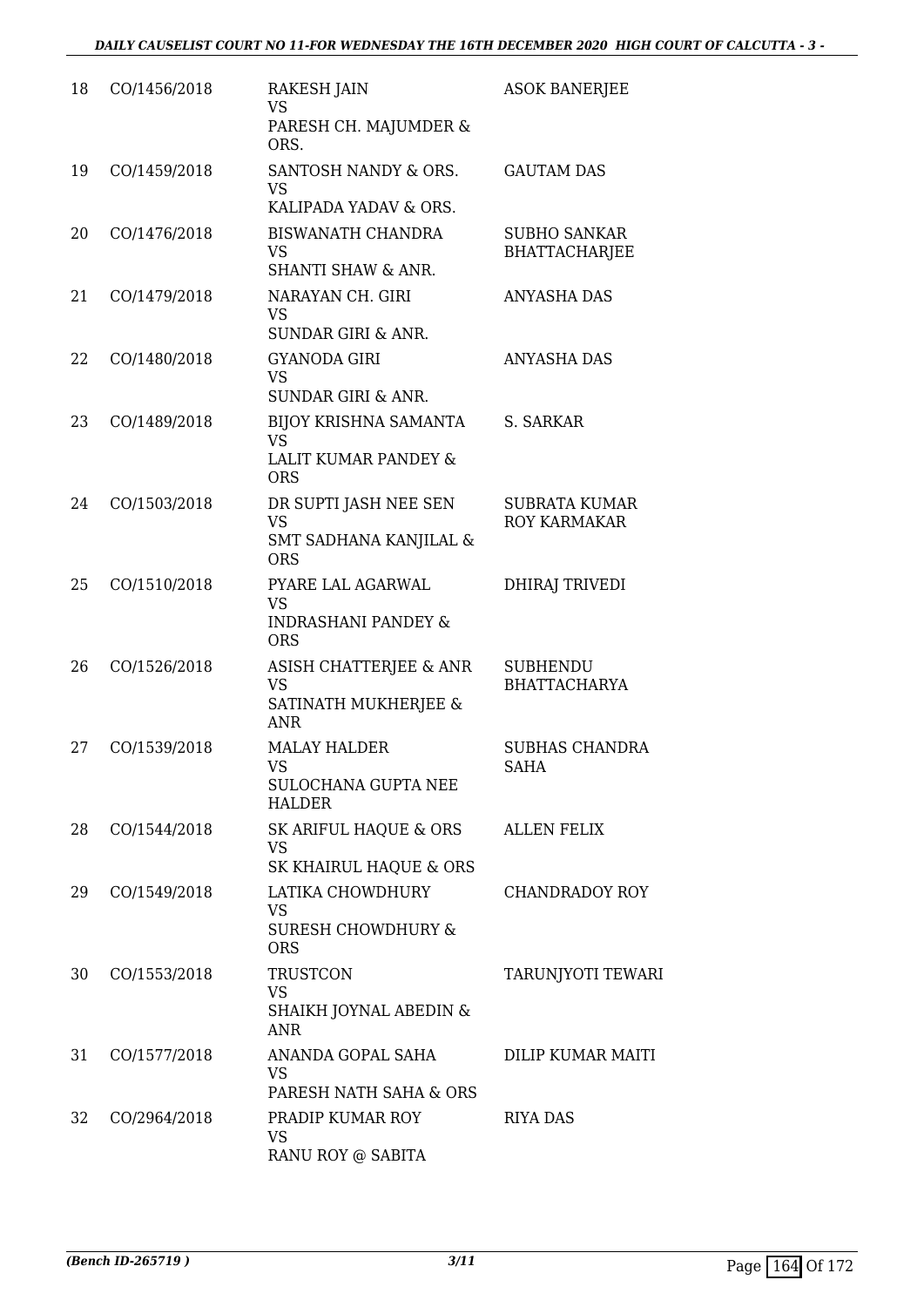| 33 | CO/3088/2018 | KALYANI DAS & ORS<br><b>VS</b><br><b>AMITAVA DHENKI &amp; ORS</b>                        | <b>GOURAB</b><br>MUKHOPADHYAY                 |
|----|--------------|------------------------------------------------------------------------------------------|-----------------------------------------------|
| 34 | CO/3093/2018 | PAMPA PAUL<br><b>VS</b><br>SHIBANI MAJUMDER & ORS                                        | <b>D DHAR</b>                                 |
| 35 | CO/3120/2018 | <b>JOLLY CHAKRABORTY</b><br><b>VS</b><br>RINTU CHAKRABORTY                               | <b>SHYAMALI DAS</b>                           |
| 36 | CO/3126/2018 | SANJIT CHAKRABORTY &<br><b>ORS</b><br><b>VS</b><br>BINOY NANDI @ CHOTKA<br><b>NANDI</b>  | <b>SOUMITRA DEB</b>                           |
| 37 | CO/3139/2018 | <b>SARAT MONDAL &amp; ORS</b><br><b>VS</b><br>STATE OF WEST BENGAL &<br><b>ORS</b>       | <b>SARBANANDA</b><br><b>SANNYAL</b>           |
| 38 | CO/3143/2018 | SANKAR GUHA MAJUMDAR<br><b>VS</b><br><b>SMT. SUMITRA</b><br><b>CHAKRABORTY &amp; ORS</b> | P.CHAKRBORTY                                  |
| 39 | CO/3144/2018 | <b>SHYAM SANKAR SHAW</b><br><b>VS</b><br><b>DIPAK DAS</b>                                | <b>GAUTAM NARAYAN</b><br><b>BHATTACHARYAY</b> |
| 40 | CO/3176/2018 | MANJU MONDAL & ORS<br><b>VS</b><br><b>SANAT MONDAL &amp; ORS</b>                         | NITAI CH SAHA                                 |
| 41 | CO/3177/2018 | SAILENDRA NATH GHOSH<br>& ORS<br><b>VS</b><br><b>SURYA KANTA DAS &amp; ORS</b>           | PRASANTA BISHAL                               |
| 42 | CO/3183/2018 | DEEPSIKHA CHATTERJEE&<br>ANR<br>VS<br>RAJENDRA RAZAK & ANR                               | K. SAMANTA                                    |
| 43 | CO/3184/2018 | RASBEHARI GHOSH & ANR<br><b>VS</b><br>AJIT KUMAR GHOSH & ORS                             | SIRSENDU SINHA<br>ROY                         |
| 44 | CO/3187/2018 | RANADIP SADHUKHAN<br>VS<br>DIBYENDU SADHUKHAN &<br><b>ORS</b>                            | <b>GITASHREE MISTRY</b>                       |
| 45 | CO/3201/2018 | SUPRIYA DUTTA<br>VS<br>MAHUA DUTTA<br>(CHOUDHURY)                                        | PRASHANT PATHAK                               |
| 46 | CO/3204/2018 | AMIT KR. BARDHAN<br>VS.<br>SAMAR NATH SEN & ANR.                                         | ABHA TIWARI                                   |
| 47 | CO/3205/2018 | <b>BADANI MEHJAN</b><br><b>VS</b><br>BADAL CH. MURMU & ORS.                              | SANDIP DINDA                                  |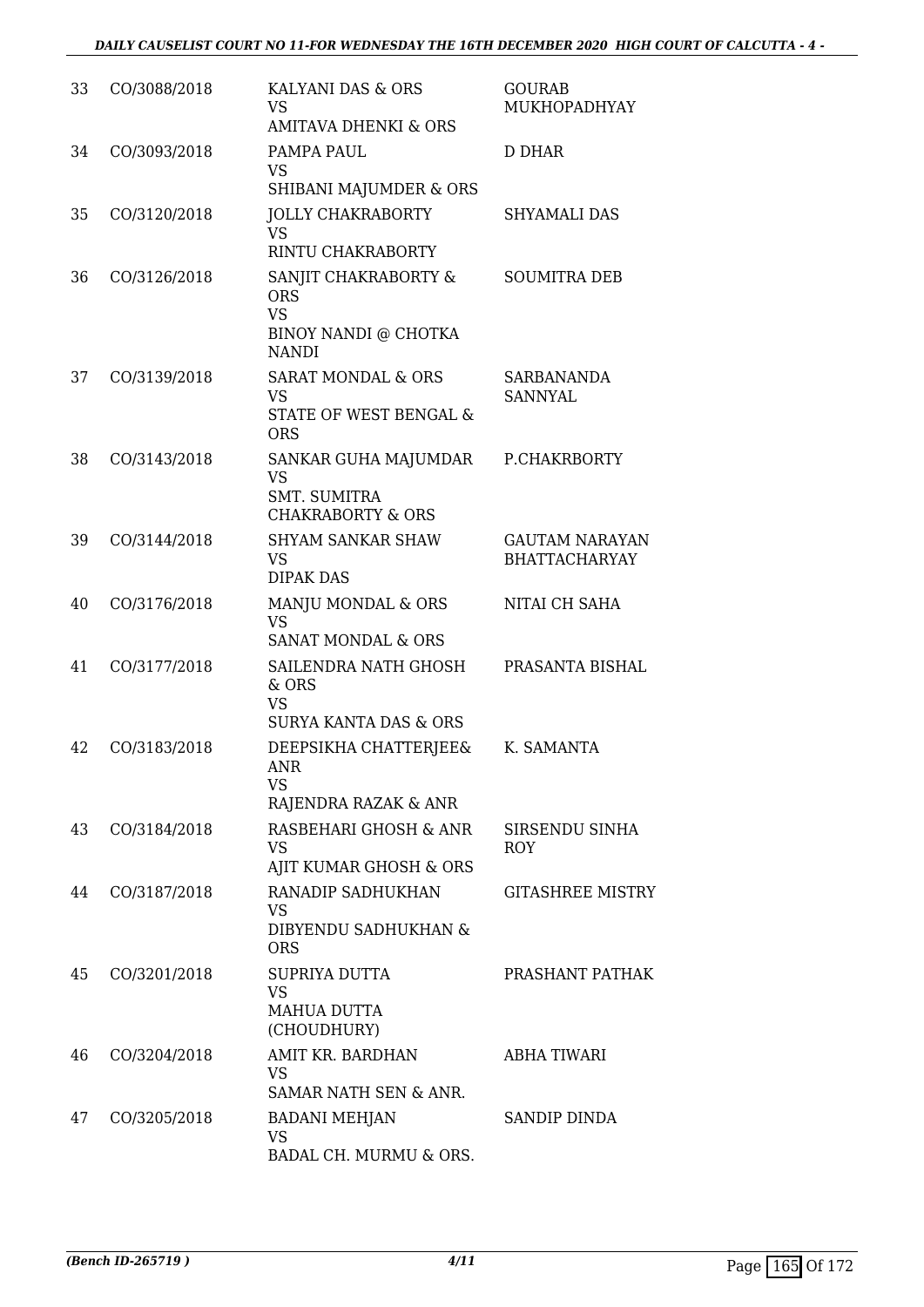| 48 | CO/3210/2018 | <b>HARROW HALL</b><br><b>VS</b><br>KARNANI PROPERTIES LTD.<br>& ORS.                                | <b>SMRUTI REKHA DAS</b>               |
|----|--------------|-----------------------------------------------------------------------------------------------------|---------------------------------------|
| 49 | CO/3211/2018 | <b>HARIPAL SINGH</b><br><b>CHANDHOK</b><br><b>VS</b>                                                | SOMALI<br>MUKHOPADHYAY                |
| 50 | CO/3212/2018 | <b>BADRI PRASAD JAISWAL</b><br>SUJIT KR. GHOSH & ORS.<br><b>VS</b><br>PRANAB KR. SARKAR             | PRIYABRATA<br><b>BATABYAL</b>         |
| 51 | CO/3217/2018 | SIBAPRASAD GOSWAMI &<br><b>ORS</b><br><b>VS</b><br><b>JITAN PATAR &amp; ORS</b>                     | DK ADHIKARI                           |
| 52 | CO/3223/2018 | SMT TRIPTI MAKHIJA & ORS<br><b>VS</b><br><b>SMT PRATIMA NASKAR &amp;</b><br><b>ANR</b>              | DEBAPRATIM<br><b>BANERJEE</b>         |
| 53 | CO/3225/2018 | <b>SMT. PIKU LAHIRI</b><br><b>VS</b><br><b>SANKAR NATH LAHIRI</b>                                   | D. SINHA                              |
| 54 | CO/3226/2018 | ABHOY CHANDRA PURKAIT<br>& ORS<br><b>VS</b><br><b>LAKSHAN HALDER &amp; ORS</b>                      | A. GUPTA                              |
| 55 | CO/3227/2018 | <b>SOVAN ROY CHOWDHURY</b><br><b>VS</b><br><b>BARUN ROY CHOWDHURY</b><br>& ORS                      | <b>SOHINI</b><br><b>BHATTACHARYYA</b> |
| 56 | CO/3238/2018 | SHARMILA BHATTACHARYA<br><b>VS</b><br>KANAK DASGUPTA & ORS                                          | <b>ABHIJIT RAY</b>                    |
| 57 | CO/3239/2018 | ARABINDA SAMANTA &<br>ANR<br><b>VS</b><br>THE UTTARPARA KOTRANG<br><b>MUNI &amp; ORS</b>            | <b>ASHIM KUMAR</b><br><b>RAUTH</b>    |
| 58 | CO/3241/2018 | DILIP GHOSH &ORS<br><b>VS</b><br><b>ASHOK PODDAR &amp; ORS</b>                                      | <b>KRISHNA DEO DAS</b>                |
| 59 | CO/3242/2018 | SHYAMAL KUMAR<br><b>BARDHAN</b><br><b>VS</b><br><b>BASANTI BARDHAN</b>                              | <b>SWAPNA SOM</b>                     |
| 60 | CO/3243/2018 | APARNAPADA @ KANU<br><b>BERA @ ADHIKARY</b><br><b>VS</b><br><b>GOURI BALA CHAKRABORTY</b><br>& ANR. | <b>BINOY KR. DAS</b>                  |
| 61 | CO/3245/2018 | <b>BALRAM KUNDU &amp; ANR</b><br><b>VS</b><br>MADAN KUNDU & ORS                                     | S. MAJUMDER                           |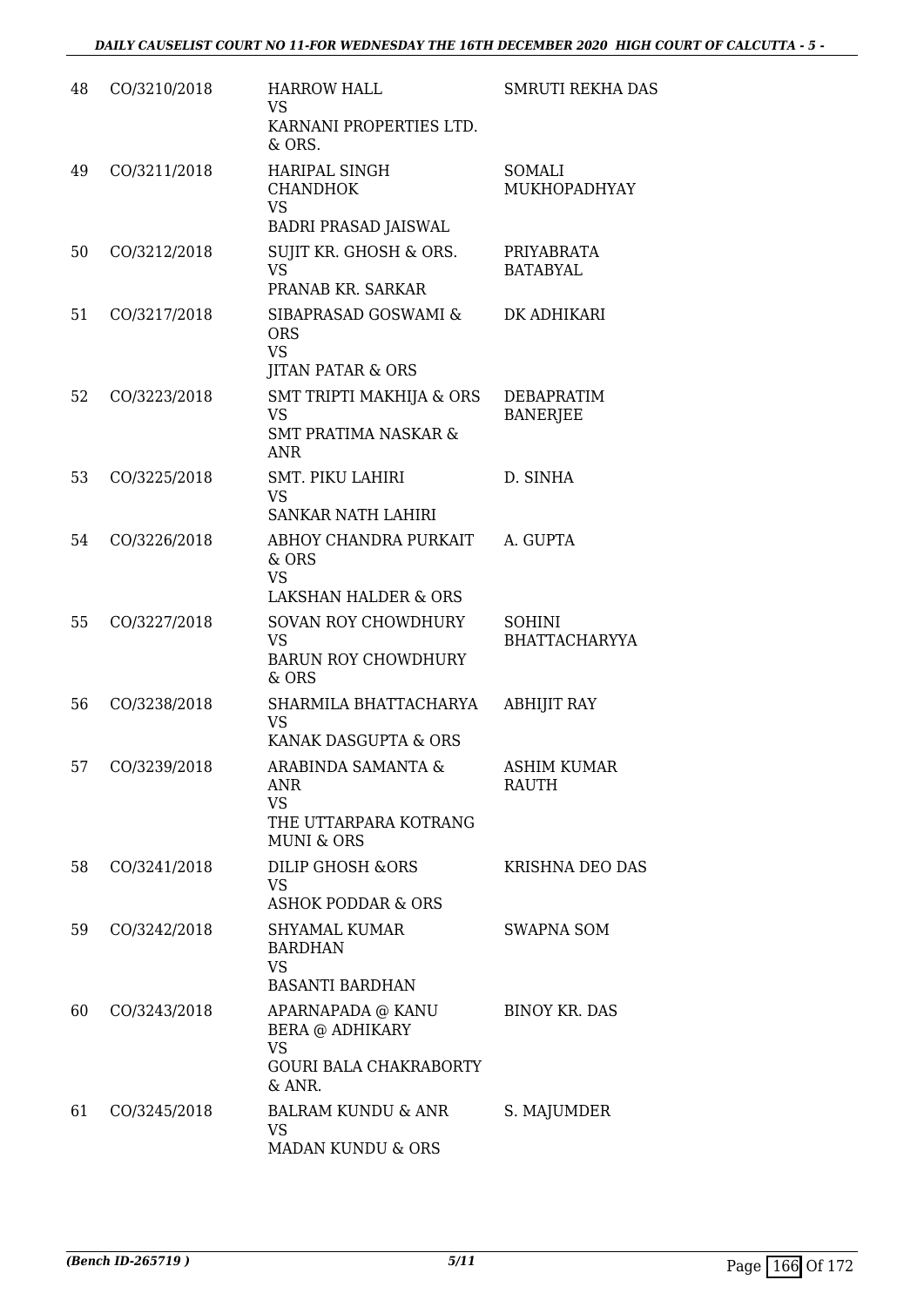| 62 | CO/3247/2018 | <b>BALARAM KUNDU &amp; ORS.</b><br><b>VS</b><br>NETAI KUNDU & ORS                            | <b>SNEHANGSHU</b><br><b>MAJUMDER</b>     |
|----|--------------|----------------------------------------------------------------------------------------------|------------------------------------------|
| 63 | CO/3261/2018 | <b>JOGESH CHANDRA</b><br><b>DEBNATH</b><br><b>VS</b><br><b>BAIDYA NATH DHUR &amp; ANR</b>    | <b>SUBRATA GHOSH</b>                     |
| 64 | CO/3264/2018 | SARMILA SAHA ROY<br><b>VS</b><br>DEBOBRATA ROY                                               | <b>SAIKAT MONDAL</b>                     |
| 65 | CO/3266/2018 | <b>SHYAM SUNDAR SINGH</b><br><b>VS</b><br>KALLOL KUMAR BARDHAN<br>$&$ ANR                    | SIBNATH GANGULY                          |
| 66 | CO/3270/2018 | <b>ANJALI DAS</b><br><b>VS</b><br>APARNA ROY & ANR                                           | <b>SIBANGHEE</b><br><b>CHATTOPADHYAY</b> |
| 67 | CO/3272/2018 | DR BIMAN MONDAL<br><b>VS</b><br><b>SMT SHAMPA MONDAL</b>                                     | SANJIDA SULTANA                          |
| 68 | CO/3277/2018 | <b>GOUR JANA &amp; ANR</b><br><b>VS</b><br>MIDNPORE MUNICIPALITY<br>& ORS                    | PARAMITA ROY                             |
| 69 | CO/3292/2018 | <b>TAPASH MUKHERJEE</b><br><b>VS</b><br>MRS SUCHETA MAYER                                    | <b>SANKAR</b><br><b>CHATTOPADHYAY</b>    |
| 70 | CO/3294/2018 | LAKSHMI PROMOTERS &<br>DEVELOPERS (P) LTD &<br><b>VS</b><br><b>SHAKUNTALA SHAW &amp; ANR</b> | <b>ABHA TIWARI</b>                       |
| 71 | CO/3301/2018 | MAHADEV DUTTA & ANR<br>VS<br>ALOK RANJAN SAHA                                                | <b>DULAL CHANDRA</b><br>CHATTERJEE       |
| 72 | CO/3303/2018 | KARTIK CHANDRA ADAK &<br><b>ORS</b><br><b>VS</b><br>SATISH CHANDRA BHUNIA<br>& ORS           | <b>ABHIJIT MUKHERJEE</b>                 |
| 73 | CO/3304/2018 | AMRAPALI DAS(SEN)<br><b>VS</b><br><b>ALOK KUMAR DAS</b>                                      | <b>SOUMI GUHA</b><br><b>THAKURTA</b>     |
| 74 | CO/3308/2018 | <b>SHANTI SHAW</b><br><b>VS</b><br><b>BIMAL SHAW</b>                                         | <b>ARUP BHOWMICK</b>                     |
| 75 | CO/3311/2018 | RAVI RANGANATHAN<br><b>VS</b><br><b>SMT. KALA RAMAN</b>                                      | K. SHAH                                  |
| 76 | CO/3313/2018 | <b>SANJOY SHAW</b><br><b>VS</b><br>ANJALI SHAW @ SHAMA<br><b>PARVEEN</b>                     | <b>SUMAN</b><br><b>CHAKRABORTY</b>       |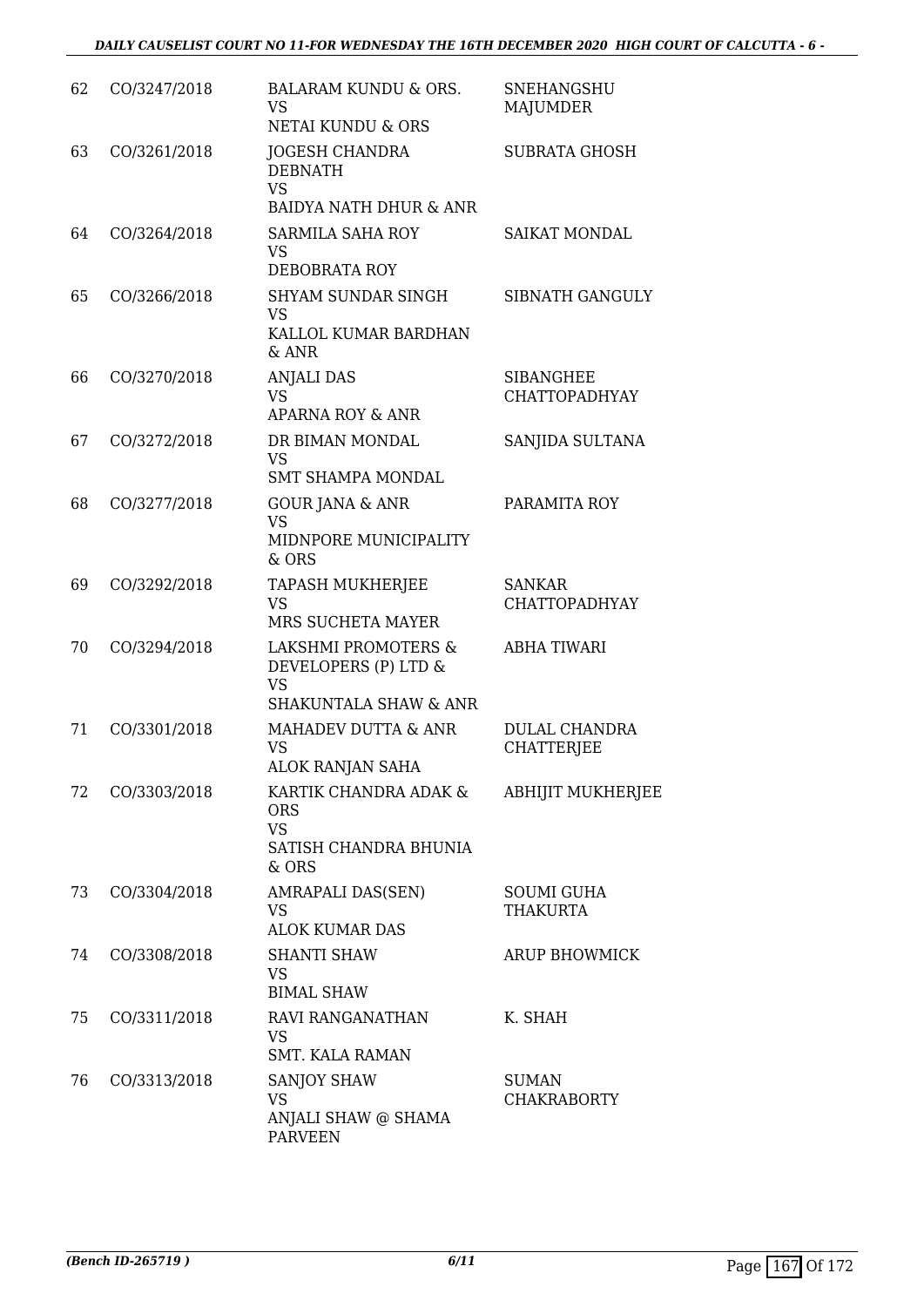| 77 | CO/3317/2018 | <b>BIKASH MAJUMDER</b><br>VS<br>JHUMA MAJUMDER                                                                           | <b>MITUL</b><br><b>CHAKRABORTY</b> |
|----|--------------|--------------------------------------------------------------------------------------------------------------------------|------------------------------------|
| 78 | CO/3318/2018 | DEBASISH BHUNIYA<br><b>VS</b><br>MADHUMITA BHUNIYA                                                                       | <b>ANYASHA DAS</b>                 |
| 79 | CO/3320/2018 | <b>MD ZIAUDDIN &amp; ANR</b><br><b>VS</b><br>DIPAK KUMAR JAISWAL &<br><b>ORS</b>                                         | D K JAISWAL                        |
| 80 | CO/3321/2018 | <b>SUKANYA BANERJEE</b><br><b>VS</b><br>SUJIT KUMAR DAS & ANR                                                            | PRITHVI SINHA ROY                  |
| 81 | CO/3323/2018 | ELKOM ENTERPRISES P.<br>LTD.<br><b>VS</b><br>SOUGATA BANERJI & ANR.                                                      | SANKAR NARAYAN<br><b>SAHA</b>      |
| 82 | CO/3325/2018 | PARITOSH ROY<br>VS.<br>UTTAM KR. NATUA & ORS.                                                                            | RADHAMOHAN ROY                     |
| 83 | CO/3327/2018 | SANDIP DEY @ SANDIP KR.<br><b>DEY</b><br><b>VS</b><br><b>SANKAR PROSAD DEY &amp;</b><br>ANR.                             | <b>CHANDRAMALA</b><br>MUKHERJEE    |
| 84 | CO/3336/2018 | SUSHMITA PAUL (DAS)<br>VS<br><b>ANITA CHOWDHURY</b>                                                                      | RADHAMOHAN RAY                     |
| 85 | CO/3372/2018 | <b>TARAPADA DALUI</b><br><b>VS</b><br>M/S. JOY MATADI<br><b>ENTERPRISE REP BY</b><br>PRATEEM CHAKRABORTY &<br><b>ORS</b> | ARPITA SAHA                        |
| 86 | CO/3379/2018 | JAFAR ALI MOLLA & ORS<br><b>VS</b><br><b>CHAYED MOLLA &amp; ORS</b>                                                      | SK. NIZAMUDDIN                     |
| 87 | CO/3390/2018 | PRABIR CHANDRA POYRA &<br><b>ORS</b><br><b>VS</b><br>SHAKTIPADA POYRA & ORS                                              | <b>SANDIP DAS</b>                  |
| 88 | CO/3392/2018 | DEBABRATA PURKAIT<br><b>VS</b><br>PAMPA DAS & ORS                                                                        | <b>SANDIP DAS</b>                  |
| 89 | CO/3393/2018 | <b>BHAGBAT DAS &amp; ORS</b><br><b>VS</b><br><b>SMT SIKHA PAL &amp; ORS</b>                                              | <b>SANDIP DAS</b>                  |
| 90 | CO/3394/2018 | DIPANKARSRI PAUL<br><b>VS</b><br>SMT SABITA DUTTA PAUL                                                                   | NARAYAN CHANDRA<br>AGHOSH          |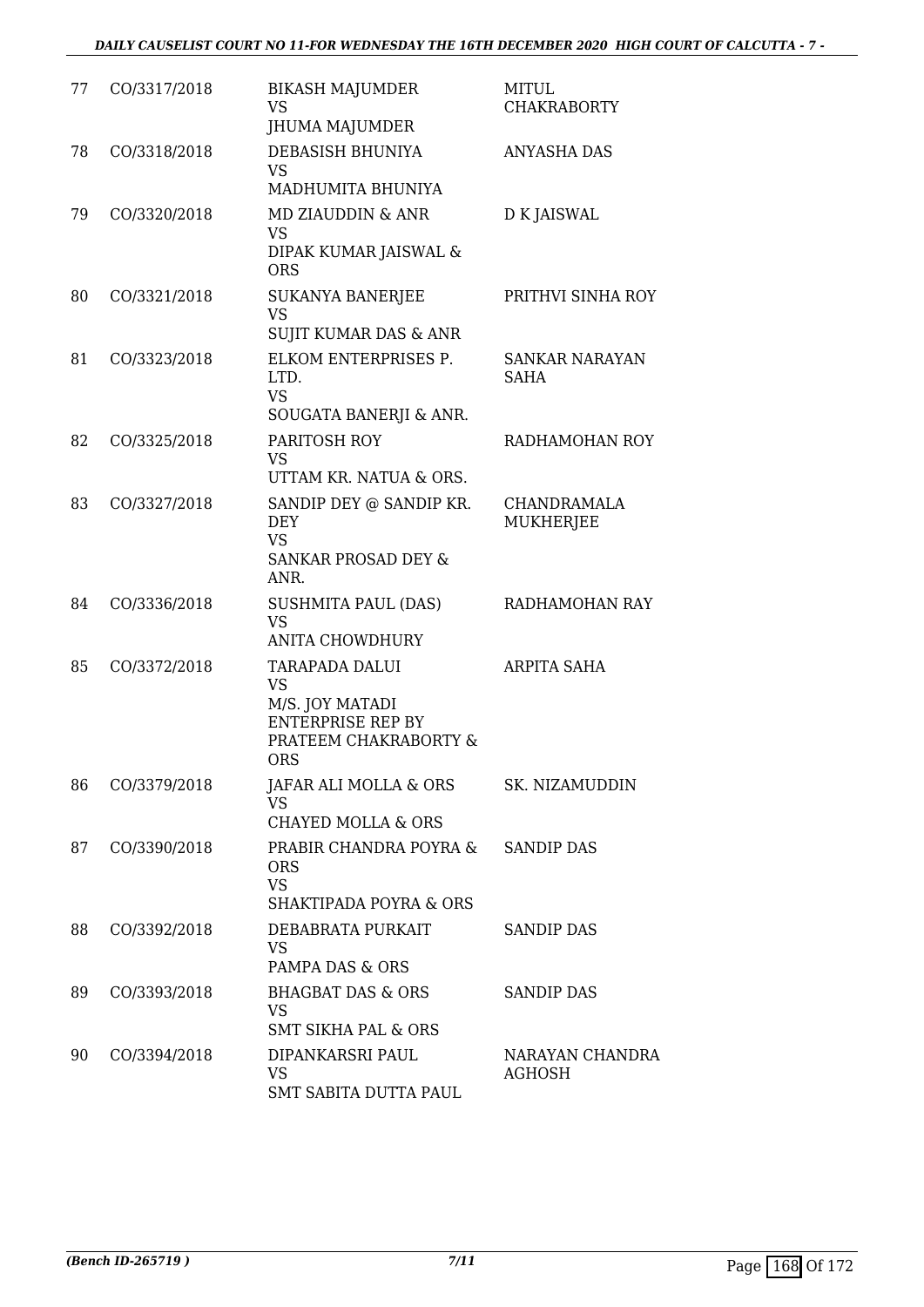| 91 | CO/3399/2018     | <b>JAHARLAL KANU</b><br><b>VS</b><br>KRISHNENDU MUKHERJEE<br>& ORS                      | T. TALUKDER                              |
|----|------------------|-----------------------------------------------------------------------------------------|------------------------------------------|
| 92 | CO/3404/2018     | <b>MOTIAR MONDAL</b><br><b>VS</b><br>PARESH CHANDRA<br>MONDAL @ PARESH<br><b>MONDAL</b> | PARIKSHIT GOSWAMI                        |
| 93 | CO/3405/2018     | PROF SK SAHANUL HAQUE<br><b>VS</b><br>SK MD QUASIN & ORS                                | <b>ABHIJIT SARKAR</b>                    |
| 94 | CO/3445/2018     | SUDHA KUNDU (MISRA)<br><b>VS</b><br><b>BISWANATH KUNDU</b>                              | <b>SIDDHARTHA</b><br><b>BHATTACHARYA</b> |
| 95 | CO/3462/2018     | DIPESH SAHA<br><b>VS</b><br>SHAMPA ALIAS MAYNA<br><b>SAHA</b>                           | <b>LAL MOHAN BASU</b>                    |
| 96 | CO/3470/2018     | <b>SUMIT DEY</b><br><b>VS</b><br>NARESH KUMAR AGARWAL                                   | <b>GOPAL CHATTERJEE</b>                  |
| 97 | CO/3482/2018     | <b>BHAGIRATH PAL</b><br><b>VS</b><br>RANAJIT DAS & ANR                                  | <b>SANDIP KUNDU</b>                      |
| 98 | CO/3488/2018     | SMT PURNIMA DAS MODAK<br>& ORS<br><b>VS</b><br><b>SMT TARA DAS &amp; ORS</b>            | KAUSTAV CHANDRA<br><b>DAS</b>            |
| 99 | CO/3491/2018     | <b>BASANTI GHOSH &amp; ANR</b><br><b>VS</b><br>RABINDRANATH GHOSH                       | <b>ANYASHA DAS</b>                       |
|    | 100 CO/3517/2018 | SMT PUSHPA DEVI MOHATA<br>& ORS<br>VS<br><b>BIJOY KUMAR JALAN &amp; ORS</b>             | SANJIB SETH                              |
|    | 101 CO/3521/2018 | <b>SULTAN MAHAMOOD</b><br>MOLLA & ANR<br><b>VS</b><br>AMAN SAMITY CLUB & ANR            | JAYANTA SAMANTA                          |
|    | 102 CO/3522/2018 | <b>SMT GAYATRI RANI HAZRA</b><br>VS<br>NRIPATI BHUSAN HAZRA                             | <b>SUKRITI BANERJEE</b>                  |
|    | 103 CO/3526/2018 | SMT JASODA MONDAL<br><b>&amp;ANR</b><br><b>VS</b><br>KISTO MONDAL & ORS                 | SARBANANDA<br>SANNYAL                    |
|    | 104 CO/3532/2018 | RABIA BEGUM<br><b>VS</b><br>SK. SHOBHAJAN MOLLA @<br>SK. SUBAJAN & ANR                  | <b>ANYASHA DAS</b>                       |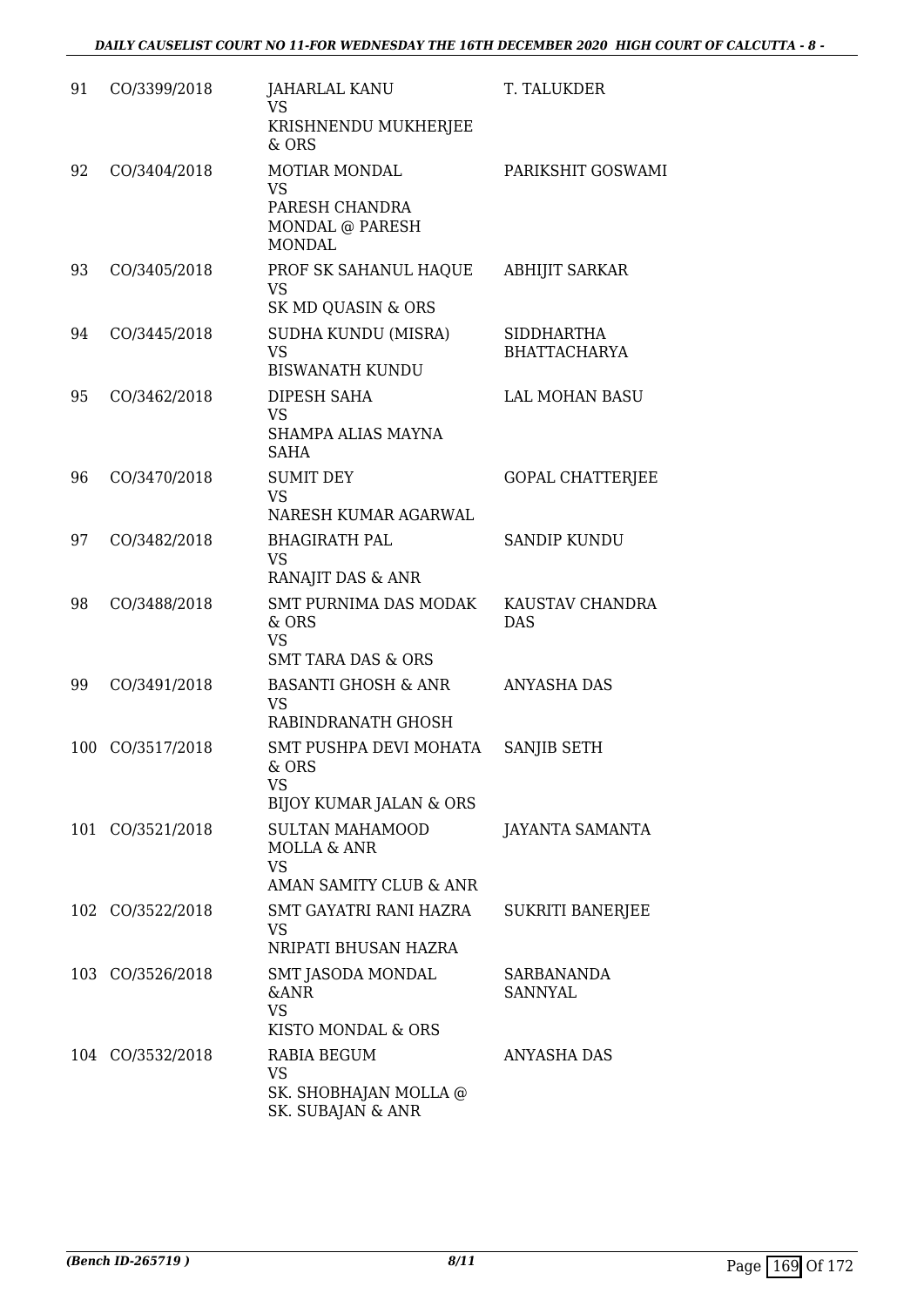| 105 CO/3542/2018 | <b>SURESH SINGH &amp; ORS</b><br><b>VS</b><br>NABA KUMAR MONDAL                                                        | PRABHAT KUMAR<br><b>SINGH</b>           |
|------------------|------------------------------------------------------------------------------------------------------------------------|-----------------------------------------|
| 106 CO/3551/2018 | SAMBHU NATH SARDAR &<br><b>ANR</b><br><b>VS</b><br>KAHAR SARDAR & ORS                                                  | <b>DEBRUP</b><br><b>BHATTACHARJEE</b>   |
| 107 CO/3554/2018 | M/S. THE ATLANTIC OIL CO. L.P TIWARI<br>P. LTD.<br><b>VS</b><br>THE BOARD OF TRUSTEES<br>OF THE PORT OF KOL. &<br>ORS. |                                         |
| 108 CO/3558/2018 | JAGANNATH DAS BAIRAGYA TIRTHA PATI CHARYA<br><b>VS</b><br>NATABAR DAS & ORS                                            |                                         |
| 109 CO/3559/2018 | SHYAMAL KUMAR PAL<br><b>VS</b><br><b>SWETA PAL &amp; ORS</b>                                                           | <b>SARMI DATTA</b>                      |
| 110 CO/3569/2018 | SK HAPIJUL HOQUE<br><b>VS</b><br>NIRANJAN PRAMANICK &<br><b>ORS</b>                                                    | <b>SAILENDU SEKHAR</b><br><b>BAYERD</b> |
| 111 CO/3573/2018 | KESHAB CHANDRA NASKAR<br>& ORS<br><b>VS</b><br>NIRANJAN NASKAR & ORS                                                   | <b>KIRAN KUAMR</b><br><b>MAHATO</b>     |
| 112 CO/3574/2018 | <b>HALIM MOLLA &amp; ORS</b><br><b>VS</b><br><b>JALAAL MOLLA</b>                                                       | <b>KIRAN KUMAR</b><br><b>MAHATO</b>     |
| 113 CO/3579/2018 | TAPAS KUMAR MONDAL<br><b>VS</b><br>M/S. ATREYEE NIRMAN PVT<br>LTD & ANR                                                | JALLY DEY                               |
| 114 CO/3586/2018 | <b>ABHIJIT MONDAL</b><br><b>VS</b><br>THE MUNICIPAL COMM,<br>CAL MUNICIPAL CORP &<br><b>ANR</b>                        | <b>A K BORAL</b>                        |
| 115 CO/3592/2018 | <b>SMT INDRANI</b><br><b>BHATTACHARJEE</b><br><b>VS</b><br>KALIDAS BANNERJEE                                           | <b>AIS KUMAR DAS</b>                    |
| 116 CO/3594/2018 | RITA BANERJEE & NR<br><b>VS</b><br><b>ABDUL RAHAMAN &amp; ORS</b>                                                      | SANJOY MUKHERJEE                        |
| 117 CO/3597/2018 | MD HAYAT ALI GAZI<br><b>VS</b><br>SARIFUL ISLAM KAZI                                                                   | <b>ANIMESH PAUL</b>                     |
| 118 CO/3598/2018 | RT. REV. ASHOKE BISWAS AMAN BAID<br><b>VS</b><br>THE CHURCH OF NORTH<br><b>INDIA</b>                                   |                                         |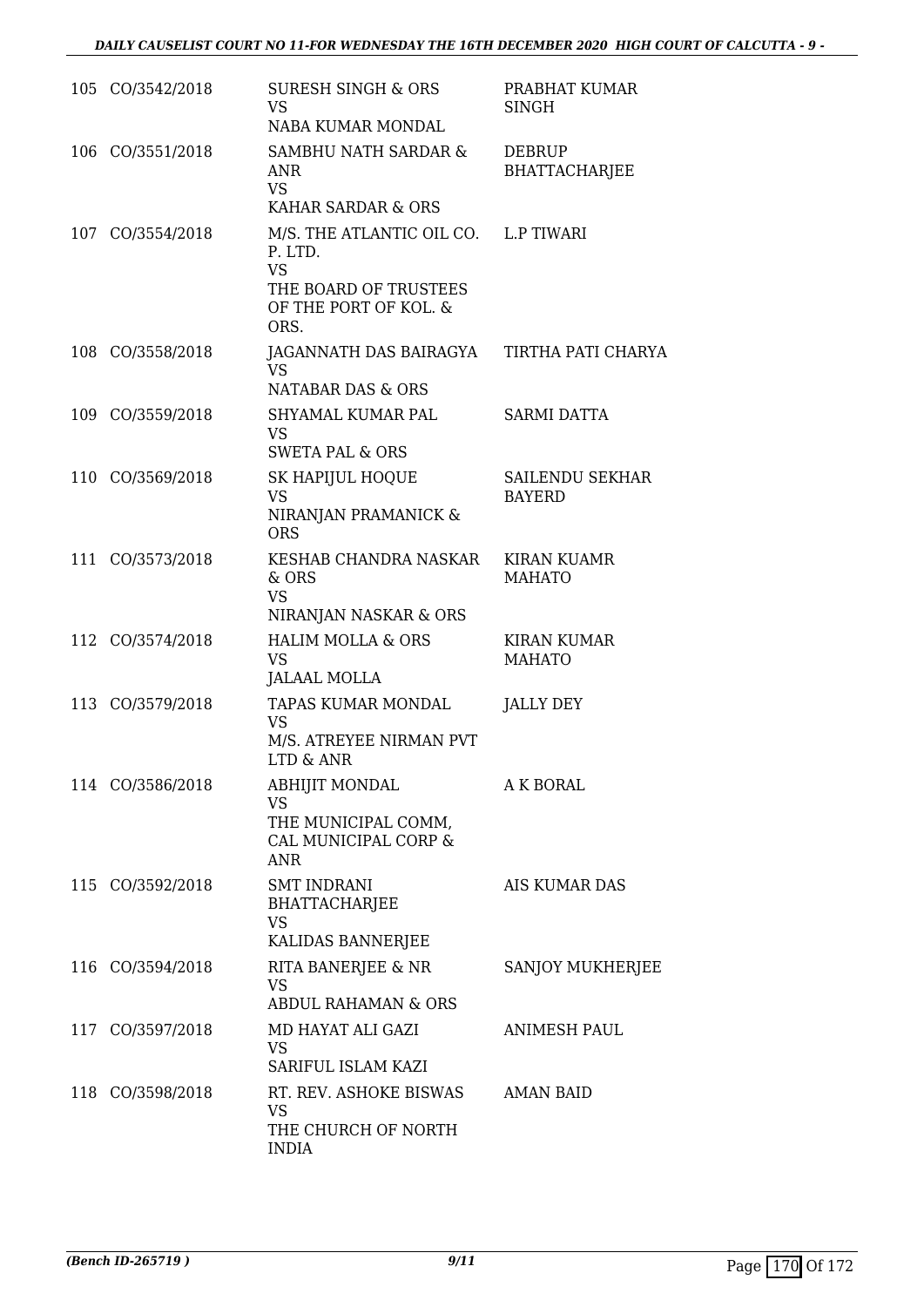|     | 119 CO/3599/2018                        | SANJAY DEY<br><b>VS</b><br>KALICHARAN @ KALIPADA                                                                    | <b>JAYANTA DAS</b>                       |
|-----|-----------------------------------------|---------------------------------------------------------------------------------------------------------------------|------------------------------------------|
|     | 120 CO/3603/2018                        | SANT @ SAMANTA & ORS<br><b>ASRAF ALI KHAN &amp; ANR</b><br><b>VS</b><br><b>WAKIL AHMED KHAN &amp;</b><br><b>ORS</b> | <b>NAYEEMUDDIN</b><br><b>MUNSHI</b>      |
| 121 | CO/3604/2018                            | <b>SANDIP MULLICK</b><br><b>VS</b><br>DR. RAJKUMAR GHOSH &<br><b>ORS</b>                                            | <b>ASIT KUMAR</b><br><b>BHATTACHARYA</b> |
|     | 122 CO/3606/2018                        | CHANDI CHARAN PATRA<br><b>VS</b><br><b>INDUMOTI BAR &amp; ORS</b>                                                   | <b>SUSMITA DRY(BASU)</b>                 |
|     | 123 CO/3608/2018                        | <b>BISWANATH DEY</b><br><b>VS</b><br><b>SUKUMAR DEY &amp; ORS</b>                                                   | <b>ARUP KUMAR</b><br><b>BHOWMICK</b>     |
|     | 124 CO/3618/2018                        | DR MANOMAY BANERJEE &<br><b>ANR</b><br><b>VS</b>                                                                    | MRS S MUKHERJEE                          |
| 125 | CO/3629/2018                            | SMT ANJALI MITRA & ORS<br>THE YMCA & ANR<br><b>VS</b><br>POWER SYSTEM &<br>SOFTWARE (PSS)                           | <b>SUMANTA BISWAS</b>                    |
|     | 126 CO/3632/2018                        | PRANAB BOSE<br><b>VS</b><br><b>AMAR PANDEYA &amp; ORS</b>                                                           | A. ALI                                   |
|     | 127 CO/3639/2018                        | ROSHAN ARA & ORS.<br><b>VS</b><br><b>BELAL AHMED</b>                                                                | <b>JAVED K</b><br><b>SANWARWALA</b>      |
|     | 128 CO/3702/2018                        | <b>SUSHMITA DAS</b><br>VS.<br>DR. SUJOY DAS                                                                         | <b>UJJAL RAY</b>                         |
|     | 129 CO/3872/2018                        | PRANAV RAMESH PAREKH<br>VS<br><b>BISHNU PRASAD</b><br>MUKHERJEE                                                     | A. BANERJEE                              |
|     | IA NO: CAN/1/2020(Old No:CAN/1039/2020) |                                                                                                                     |                                          |
|     | 130 CO/3873/2018                        | <b>EMPLOYEES' STATE</b><br><b>INSURANCE CORPORATION</b><br>& ANR<br><b>VS</b><br>M/S AHUJA BUILDERS                 | S.C. PRASAD                              |
|     | 131 CO/3941/2018                        | PRANABESH MANDAL &<br>ANR<br><b>VS</b><br><b>INDRA PRASTHA</b><br><b>DEVELOPER &amp; ORS</b>                        | <b>SUBRATA</b><br>MUKHERJEE              |
| 132 | CO/3951/2018                            | DIPANKAR MITRA & ORS<br>VS<br>PRADIP SAHA & ORS                                                                     | <b>ADITI ROY</b>                         |